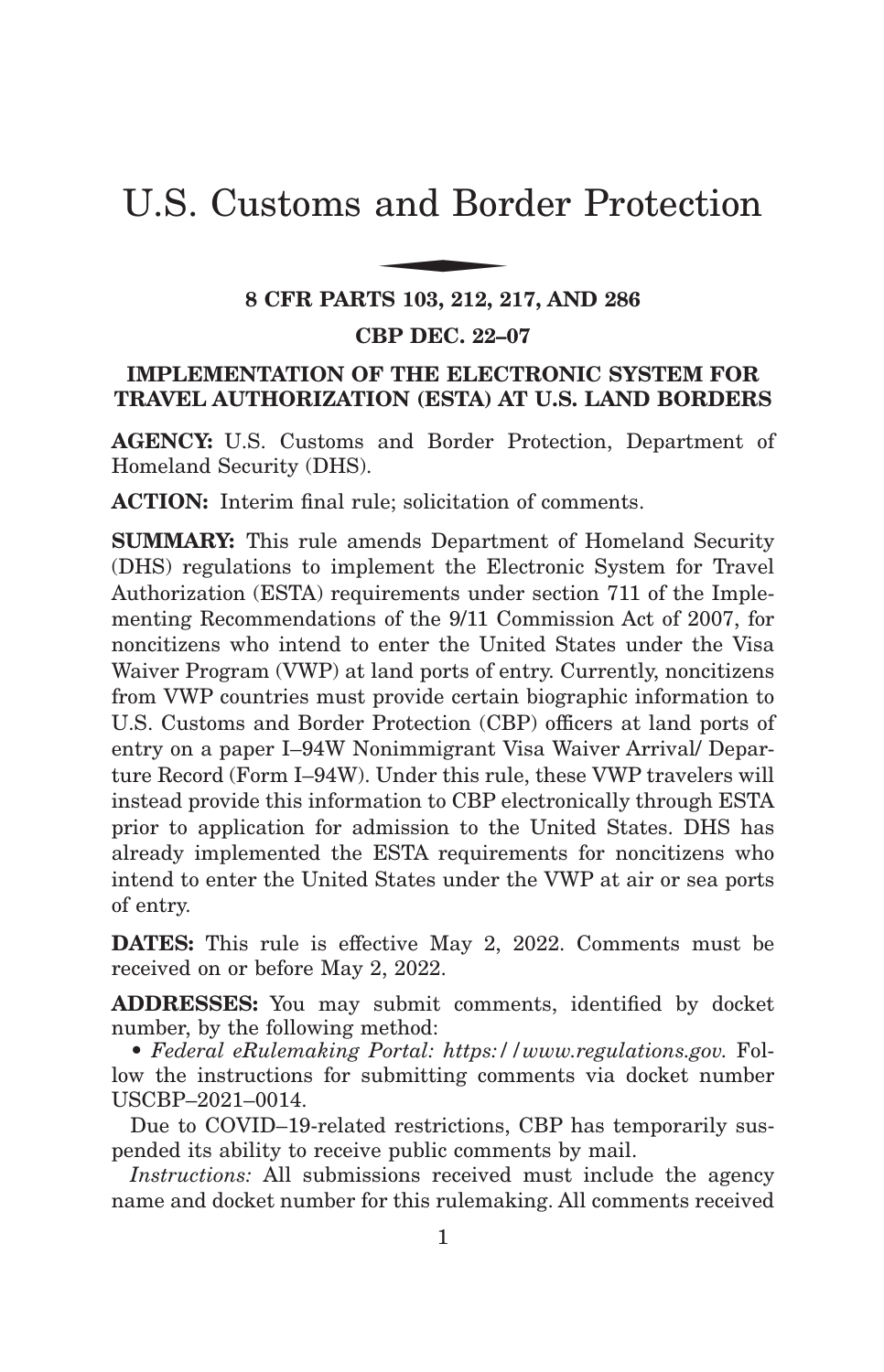will be posted without change to *http://www.regulations.gov,* including any personal information provided. For detailed instructions on submitting comments and additional information on the rulemaking process, see the "Public Participation" heading of the **SUPPLEMEN-TARY INFORMATION** section of this document.

*Docket:* For access to the docket to read background documents or comments received, go to *http://www.regulations.gov.* Due to relevant COVID–19-related restrictions, CBP has temporarily suspended its on-site public inspection of submitted comments.

**FOR FURTHER INFORMATION CONTACT:** Sikina S. Hasham, Director, Electronic System for Travel Authorization (ESTA), Office of Field Operations, 202–325–8000, *sikina.hasham@cbp.dhs.gov.*

# **SUPPLEMENTARY INFORMATION:**

# **Table of Contents**

- I. Public Participation
- II. Executive Summary

III. Background

- A. Visa Waiver Program
- 1. Current CBP Processing of VWP Travelers at Land Ports of Entry
- 2. Current CBP Processing of VWP Travelers at Air and Sea Ports of Entry
- B. Expanding ESTA to Land Ports of Entry
- 1. Obtaining a Travel Authorization
- 2. Travel Authorization
- 3. Timeline for Obtaining a Travel Authorization
- 4. Required ESTA Data Elements
- 5. Scope of Travel Authorization
- 6. Duration
- 7. Events Requiring New Travel Authorization
- 8. Fee
- 9. Judicial Review
- C. Discussion of Regulatory Changes
- 1. 8 CFR Part 103
- 2. 8 CFR Part 212
- 3. 8 CFR Part 217
- 4. 8 CFR Part 286

IV. Statutory and Regulatory Requirements

- A. Administrative Procedure Act
- 1. Procedural Rule Exception
- 2. Foreign Affairs Function Exception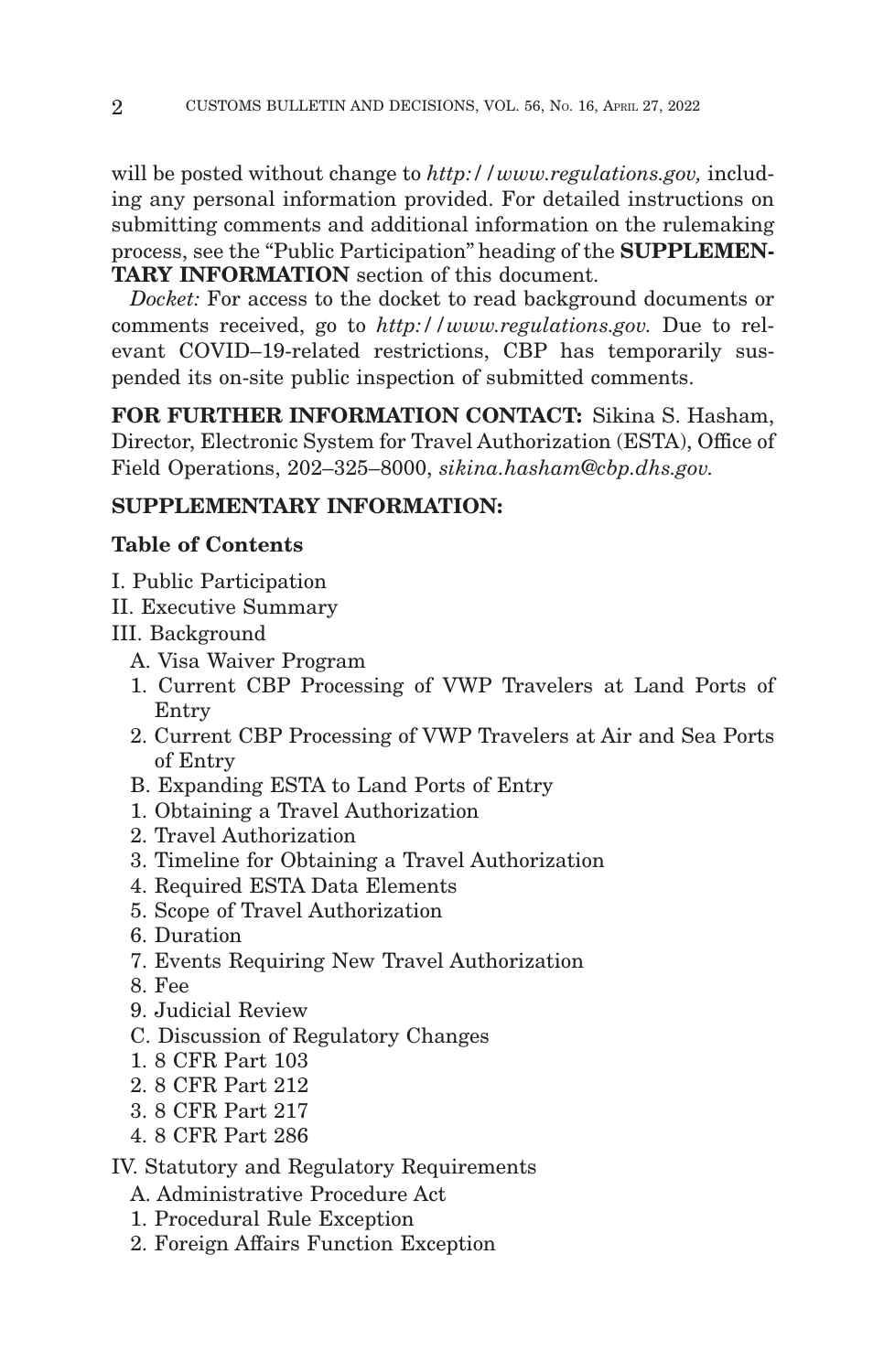- B. Executive Orders 13563 and 12866
- 1. Purpose of Rule
- 2. Population Affected by Rule
- 3. Costs of Rule
- 4. Benefits of Rule
- 5. Net Impact of Rule
- C. Regulatory Flexibility Act
- D. Unfunded Mandates Reform Act of 1995
- E. Executive Order 13132
- F. Executive Order 12988 Civil Justice Reform
- G. Paperwork Reduction Act
- H. Privacy Interests

#### **I. Public Participation**

Interested persons are invited to participate in this rulemaking by submitting written data, views, or arguments on all aspects of this interim final rule. U.S. Customs and Border Protection (CBP) also invites comments on the economic, environmental, or federalism effects that might result from this regulatory change. Comments that will provide the most assistance to CBP will reference a specific portion of the rule, explain the reason for any recommended change, and include data, information, or authority that support such recommended change. Written comments must be submitted on or before May 2, 2022. CBP will consider those comments and make any changes appropriate after consideration of those comments.

#### **II. Executive Summary**

The Visa Waiver Program (VWP) permits eligible citizens and nationals from 40 participating countries to apply for admission to the United States at ports of entry for periods of 90 days or less for business or pleasure without first obtaining a nonimmigrant B–1, B–2, or B–1/B–2 visa. The Department of Homeland Security (DHS) is amending its regulations to require VWP travelers applying for admission at U.S. land ports of entry to receive a travel authorization via the Electronic System for Travel Authorization (ESTA) from CBP prior to applying for admission to the United States.

A travel authorization via ESTA is a positive determination of eligibility to travel to the United States under the VWP. Travelers without a travel authorization must have a visa issued by a U.S. Embassy or Consulate for admission to the United States.

Currently, VWP travelers applying for admission at U.S. land ports of entry must complete a paper I–94W Nonimmigrant Visa Waiver Arrival/Departure Record (Form I–94W) prior to admission that provides biographical and travel information to CBP. Through this in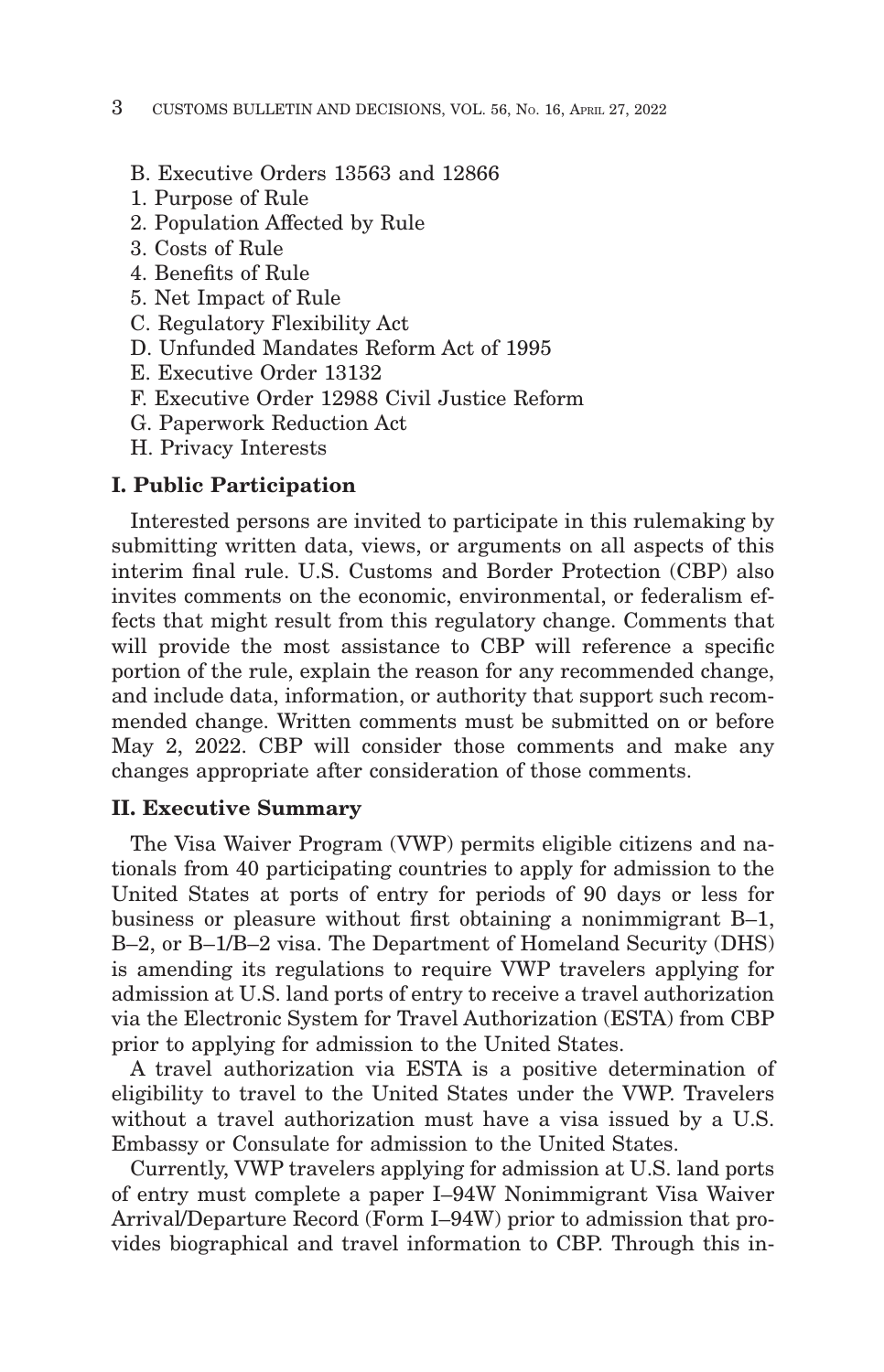terim rule, instead of completing a paper Form I–94W at land ports of entry, VWP travelers must now provide this information electronically to CBP via ESTA.

DHS has already instituted the ESTA program at air and sea ports of entry. On June 9, 2008, DHS published an interim final rule (IFR), ''Changes to the Visa Waiver Program to Implement the Electronic System for Travel Authorization (ESTA) Program,'' in the **Federal Register** (73 FR 32440) (hereafter, "ESTA Air and Sea IFR") announcing the creation of the ESTA program for nonimmigrant visitors traveling to the United States by air or sea under the VWP. After a thorough review of the comments received, on June 8, 2015, DHS published in the **Federal Register** (80 FR 32267) a final rule titled ''Changes to the Visa Waiver Program to Implement the Electronic System for Travel Authorization (ESTA) Program and the Fee for Use of the System" (hereafter, "ESTA Air, Sea, and Fee Final Rule"). $<sup>1</sup>$ </sup> Specifically, DHS amended title 8 of the Code of Federal Regulations (CFR) to provide that VWP travelers applying for admission at U.S. air and sea ports of entry must receive a travel authorization from CBP via ESTA. *See* 8 CFR 217.5 (ESTA regulations). The ESTA regulations set forth the general requirements, the time frame for obtaining a travel authorization, the required data elements, the duration of a travel authorization, and the fee for obtaining a travel authorization. With the implementation of ESTA, VWP travelers who arrive at air and sea ports of entry are no longer required to complete a paper Form I–94W.

This interim rule expands the requirements of ESTA to land ports of entry. Specifically, it extends the electronic collection of the information requested on paper Form I–94W to VWP travelers who intend to travel to the United States by land. For these travelers, all the ESTA requirements in 8 CFR 217.5 are identical to air and sea travelers, except for the time frame for receiving a travel authorization.

As provided in 8 CFR 217.5(b), air and sea VWP travelers must receive a travel authorization prior to embarking on a carrier for travel to the United States. Under this interim rule, however, VWP travelers intending to travel to the United States by land must instead receive a travel authorization prior to application for admission to the United States. The different time frames take into account the fact that travel by land is often by privately owned vehicle or on foot and not by carrier, as is usually the case when people travel to the United States by air or sea.

To expedite the admission process, DHS encourages VWP travelers who intend to travel to the United States by land to apply for a travel

<sup>1</sup> On August 9, 2010, DHS published an IFR in the **Federal Register** (75 FR 47701) to establish a fee for ESTA.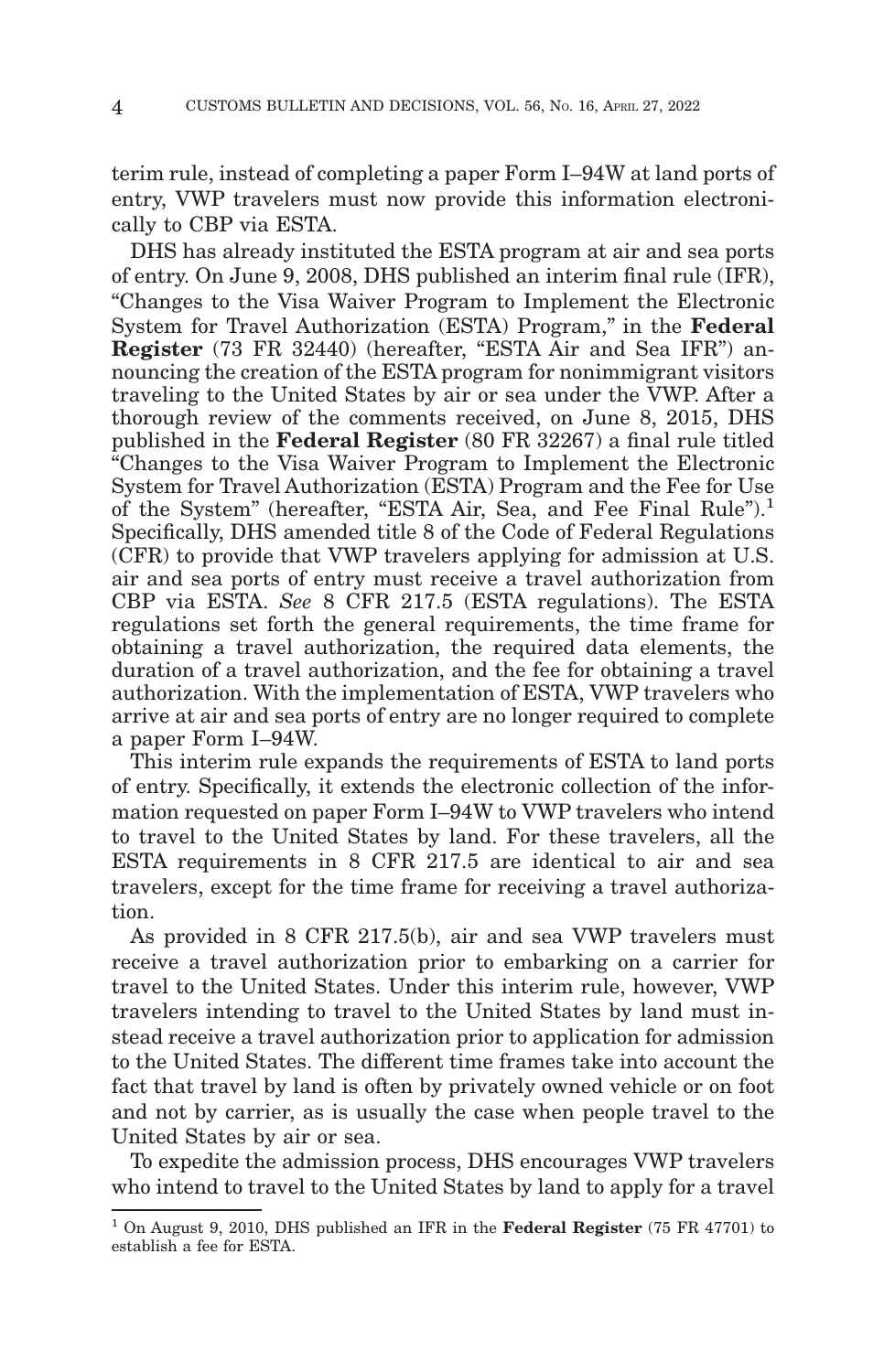authorization at least 72 hours in advance of their anticipated arrival at a U.S. land port of entry. By submitting an ESTA application well in advance of anticipated arrival at a land port of entry, a traveler will be able to minimize the likelihood that he or she will be found to be inadmissible under the VWP upon arrival at the port of entry and prevent a potentially long wait time at the border while his or her application is under review.

Implementing ESTA at land ports of entry will expedite the admission of VWP travelers and reduce traveler delays, especially when VWP travelers apply for a travel authorization in advance of travel. A travel authorization will be valid at all ports of entry. Therefore, if a VWP traveler already has a valid travel authorization obtained for air or sea travel, the traveler will not need to obtain another travel authorization for admission at a land port of entry.

Following the implementation of ESTA at U.S. land ports of entry, all VWP travelers are required to complete the electronic version of the paper Form I–94W (*i.e.,* an ESTA application) instead of the paper Form I–94W.

As discussed in Section IV(B) of the Background section, "Executive" Orders 13563 and 12866,'' and detailed in the complete regulatory assessment entitled ''Regulatory Assessment for the Implementation of the Electronic System for Travel Authorization (ESTA) at U.S. Land Borders Interim Final Rule," available at docket number USCBP–2021–0014, this rule will provide immediate benefits to VWP travelers and to CBP. This rule will produce a consistent, modern VWP admission policy, strengthen national security through enhanced traveler vetting, expedite entry processing at land ports of entry, collect Form I–94W information electronically, and reduce inadmissible traveler inspections, generating time and cost savings for CBP and VWP travelers.

# **III. Background**

#### *A. Visa Waiver Program*

Pursuant to section 217 of the Immigration and Nationality Act (INA), 8 U.S.C. 1187, the Secretary of Homeland Security, in consultation with the Secretary of State, may designate countries for participation in the VWP if certain requirements are met. See 8 U.S.C.  $1187(c)(2)$ . The INA also sets forth requirements for continued eligibility and termination of VWP status.

Eligible citizens and nationals of VWP countries may apply for admission at a U.S. port of entry as nonimmigrant visitors for a period of ninety (90) days or less for business or pleasure without first obtaining a nonimmigrant B–1, B–2, or B–1/B–2 visa. These travel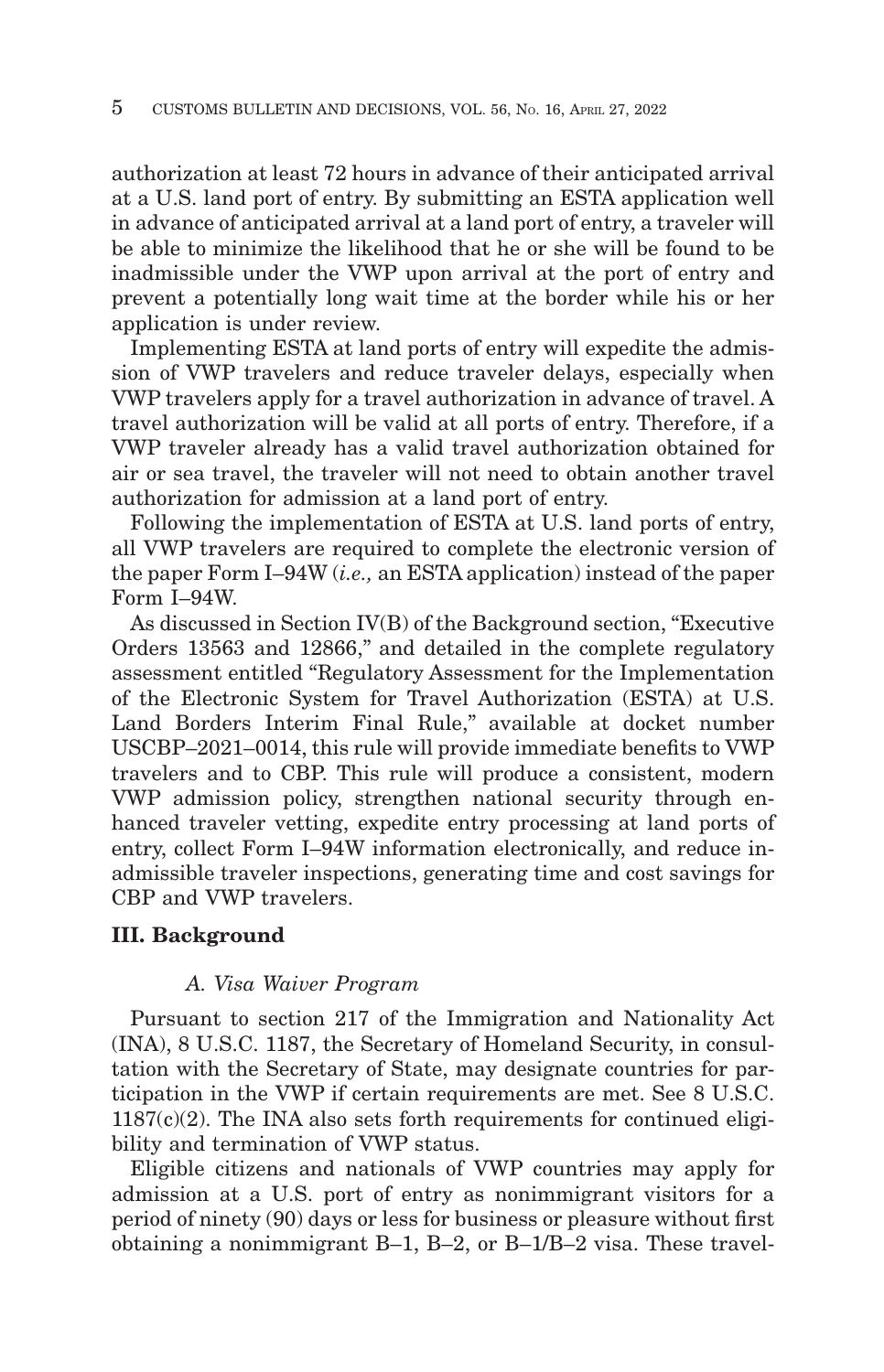ers, however, must comply with applicable regulations and be admissible under statutory and regulatory requirements.<sup>2</sup> Other nonimmigrant visitors who are not from VWP countries, or visitors from VWP countries who are traveling for purposes other than business or pleasure, must obtain a visa from a U.S. Embassy or Consulate and generally must undergo an interview by consular officials overseas in advance of travel to the United States.

## 1. Current CBP Processing of VWP Travelers at Land Ports of Entry

The way in which a VWP traveler is processed at a land port of entry depends on the documentation the traveler presents upon application for admission. In some cases, the VWP traveler may be referred to secondary processing. Generally, in secondary processing, the traveler must complete a paper Form I–94W and pay a \$6.00 processing fee. CBP estimates that the paper Form I–94W takes 16 minutes  $(0.2667$  hours) to complete.<sup>3</sup>

In secondary, once a VWP traveler completes the paper Form I–94W, a CBP officer enters the traveler's passport and paper Form I–94W information into an internal database and collects the traveler's biometric data (*i.e.,* fingerprints and photograph). CBP uses the data collected on the paper Form I–94W to populate a database of crossing history and admission status in the United States. This database stores the admissions and departures of travelers entering or leaving the United States. The CBP officer also checks the visitor's personal information against lost and stolen passport databases, government watch lists, and other DHS resources. Based on this information, as well as an interview with the traveler, the CBP officer determines whether or not the traveler is admissible to the United States. If admissible, the CBP officer stamps the traveler's paper Form I–94W and passport, provides the traveler with the departure portion of the paper Form I–94W (''I–94W Departure Record'') and grants the traveler admission to the United States for a period of up to 90 days ("90-day VWP admission period"). $4$ 

<sup>2</sup> For VWP travelers arriving at the United States at air and sea ports of entry, the ESTA requirements as set forth in 8 CFR 217.5 apply. ESTA requirements are described in detail in Section III(B) of the Background section of this document.

<sup>3</sup> Source: U.S. Customs and Border Protection. *Supporting Statement for Paperwork Reduction Act Submission 1651–0111: Arrival and Departure Record (Forms I–94, I–94W) and Electronic System for Travel Authorization (ESTA).* February 12, 2019. Available at *https://www.reginfo.gov/public/do/PRAViewDocument?ref\_nbr=201810–1651–001.* Accessed May 22, 2019.

<sup>4</sup> Generally, admitted VWP visitors must surrender the I–94W Departure Record when leaving the United States. This allows CBP to accurately record traveler departures. However, admitted VWP travelers are not required to surrender the Form I–94W Departure Record when departing the United States for Canada or Mexico for a trip of less than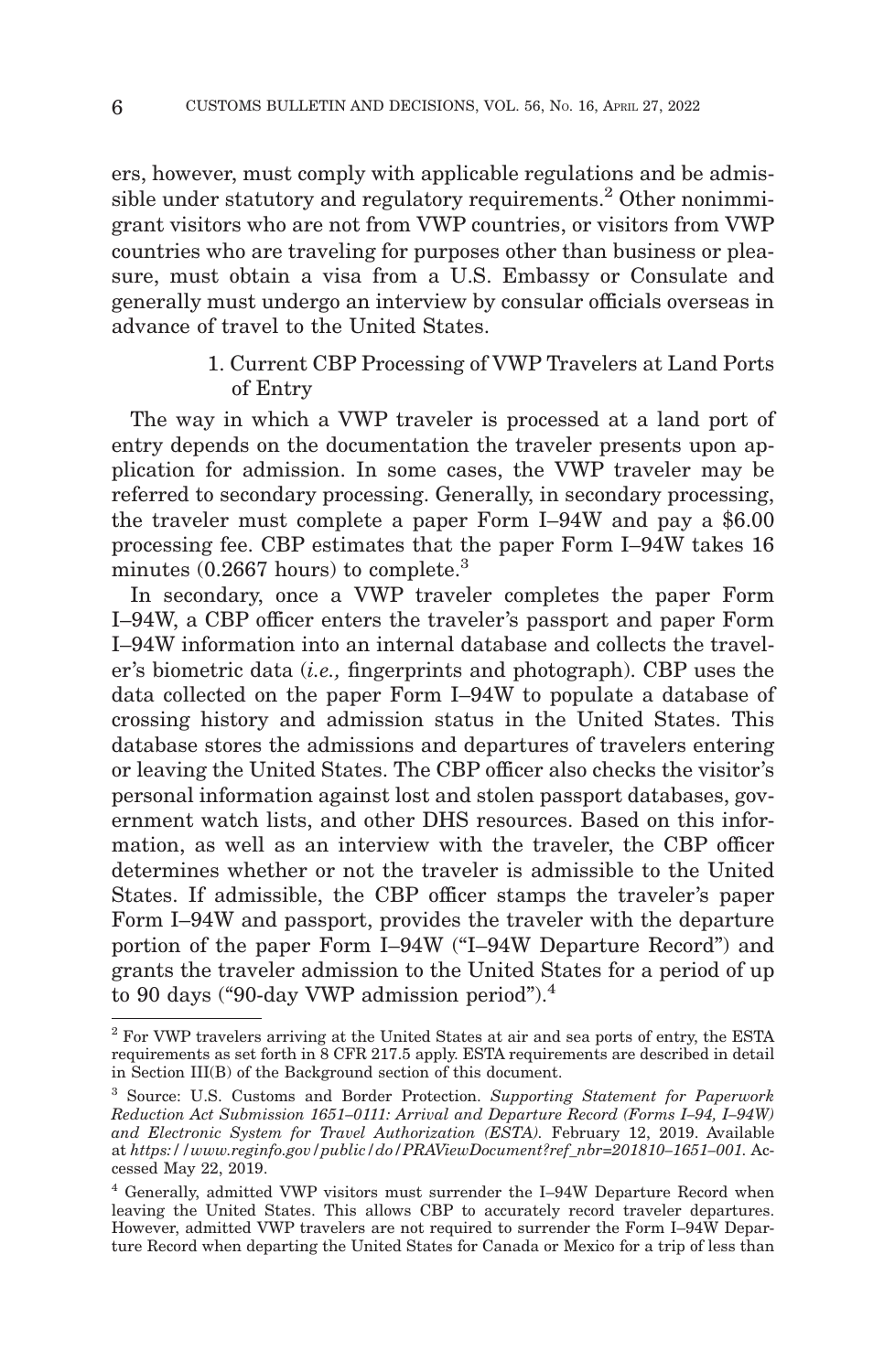The processing of a VWP traveler at a land port of entry may be different if the traveler is within a current 90-day VWP admission period (meaning, the traveler has been processed and admitted into the United States under the VWP within the last 90 days, with or without a current ESTA travel authorization), or if the traveler has a current ESTA travel authorization, but is not within a current 90-day VWP admission period.

In the former case, where the traveler is within a current 90-day VWP admission period, the traveler may generally be processed at CBP's primary inspection. This is because the information typically gathered during secondary processing was already captured earlier through either the traveler's ESTA application (if he or she first arrived in the United States by air or sea) or the Form I–94W (if he or she first arrived in the United States by land). This scenario typically occurs when a VWP traveler who has already been admitted into the United States takes a brief excursion into Canada or Mexico, and then seeks to re-enter the United States to resume his or her visit.

In the latter case, when a VWP traveler has a valid ESTA travel authorization, but is not within a current 90-day VWP admission period, the traveler must go to secondary processing and pay the \$6.00 processing fee, but he or she does not need to complete the paper Form I–94W because CBP already has the traveler's relevant information through his or her ESTA application.

If a traveler is refused admission to the United States under the VWP, he or she can visit the nearest U.S. Embassy or Consulate to apply for a nonimmigrant B–1, B–2, or B–1/B–2 visa. This visa would cost a traveler approximately \$302 in fees and time costs to obtain.<sup>5</sup>

<sup>30</sup> days. These travelers may retain their I–94W Departure Record so that when they resume their visit to the United States, via a land port of entry, they are not required to complete another paper Form I–94W. They may be readmitted into the United States for the balance of time remaining on their 90-day VWP admission period.

<sup>5</sup> The fees to obtain a nonimmigrant B–1, B–2, or B–1/B–2 visa include a \$160.00 U.S. Department of State fee for DS–160: Online Nonimmigrant Visa Application processing and an estimated \$40.00 in photo, courier, and other miscellaneous expenses. The time cost to obtain a nonimmigrant B–1, B–2, or B–1/B–2 visa is approximately \$102, based on the estimated 5-hour time burden to obtain a nonimmigrant B–1, B–2, or B–1/B–2 visa (including the time spent completing Form DS–160: Online Nonimmigrant Visa Application, traveling to a U.S. Embassy or Consulate for the nonimmigrant B–1, B–2, or B–1/B–2 visa interview, waiting for the interview, and undergoing the interview) and a VWP traveler's hourly time value of \$20.40. CBP bases the \$20.40 hourly time value for VWP travelers on the U.S. Department of Transportation's (DOT) hourly time value of \$20.40 for all-purpose, intercity travel by surface-modes, except high-speed rail. For the purposes of this analysis, CBP assumes that the DOT time value, reported in 2015 U.S. dollars, would be the same for 2019. Source of visa processing fee cost: U.S. Department of State. ''Fees for Visa Services.'' Available at *https://travel.state.gov/content/travel/en/us-visas/ visa-information-resources/fees/fees-visa-services.html*. Accessed May 7, 2018. Source of photo cost: U.S. Department of State. Supporting Statement for Paperwork Reduction Act Submission: 1405–0015, Application for Immigrant Visa and Alien Registration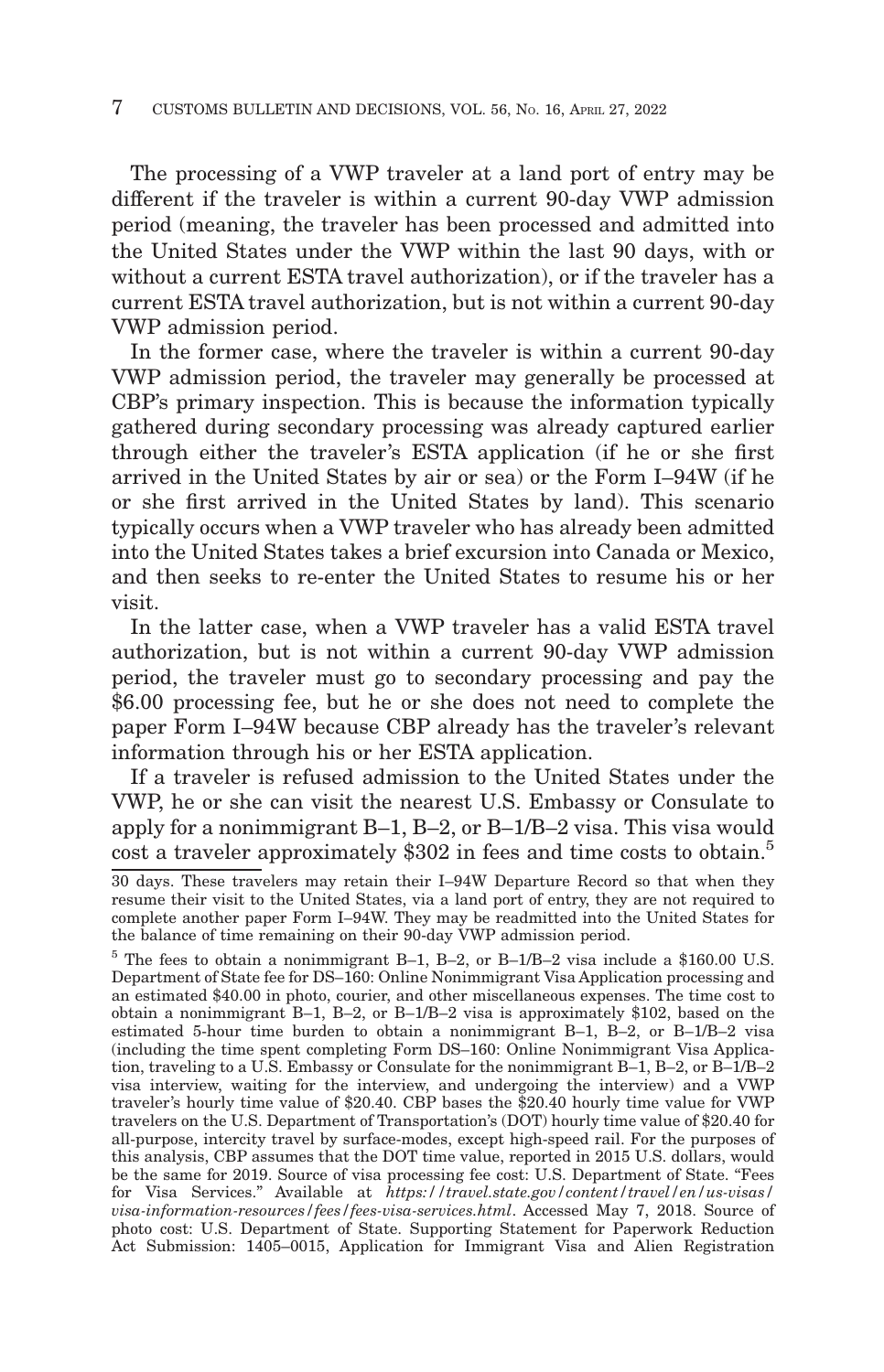The overall U.S. admission refusal rate for VWP travelers at land ports of entry is low. From fiscal year (FY) 2013 to FY 2017, CBP recorded 4.0 million VWP traveler arrivals at U.S. land ports of entry, with 99.9 percent of arrivals resulting in admissions to the United States and 0.1 percent resulting in refusals based on paper Form I–94W processing. $6$ 

# 2. Current CBP Processing of VWP Travelers at Air and Sea Ports of Entry

A nonimmigrant noncitizen arriving at a U.S. air or sea port of entry under the VWP must obtain a travel authorization via ESTA prior to embarking on a carrier for travel to the United States. If the traveler does not have a travel authorization, he or she must hold an unexpired visa issued by a U.S. Embassy or Consulate. *See* Section 217(a) of the INA, 8 U.S.C. 1187(a). *See also* 8 CFR part 217. The relevant history regarding this ESTA requirement is set forth below.

In response to the events of September 11, 2001, Congress enacted the Implementing Recommendations of the 9/11 Commission Act of 2007, Public Law 110–53 (9/11 Act). To address aviation security vulnerabilities of the VWP, section 711 of the 9/11 Act required the Secretary of Homeland Security, in consultation with the Secretary of State, to develop and implement a fully automated electronic travel authorization system for VWP travelers visiting the United States. The system would collect biographical and other information the DHS Secretary deems necessary to evaluate, in advance of travel, the eligibility of the applicant to travel to the United States under the VWP, and whether such travel poses a law enforcement or security risk. *See* 8 U.S.C. 1187(h)(3)(A). Prior to the establishment of ESTA, VWP travelers could board planes to the United States and be found inadmissible upon arrival at CBP inspection. By establishing ESTA, DHS is able to identify whether the traveler is likely to be admissible upon arrival before the traveler embarks on travel to the United States.

DHS established the electronic equivalent of the paper Form I–94W process at air and sea ports of entry as set forth in the ESTA Air and

<sup>(</sup>Form DS–230). August 3, 2018. Available at *https://www.reginfo.gov/public/do/ PRAViewDocument?ref\_nbr=201808–1405–001*. Accessed December 20, 2018. Source of other fees: CBP estimates. Source of VWP traveler's hourly time value: U.S. Department of Transportation, Office of Transportation Policy. The Value of Travel Time Savings: Departmental Guidance for Conducting Economic Evaluations Revision 2 (2016 Update). ''Table 4 (Revision 2—2016 Update): Recommended Hourly Values of Travel Time Savings.'' September 27, 2016. Available at *https://www.transportation.gov/sites/dot.gov/files/docs/ 2016%20Revised%20Value%20of%20Travel%20Time%20Guidance.pdf*. Accessed June 11, 2018.

 $^6$  Email correspondence with CBP's Office of Field Operations on April 24, 2015 and May 17, 2018.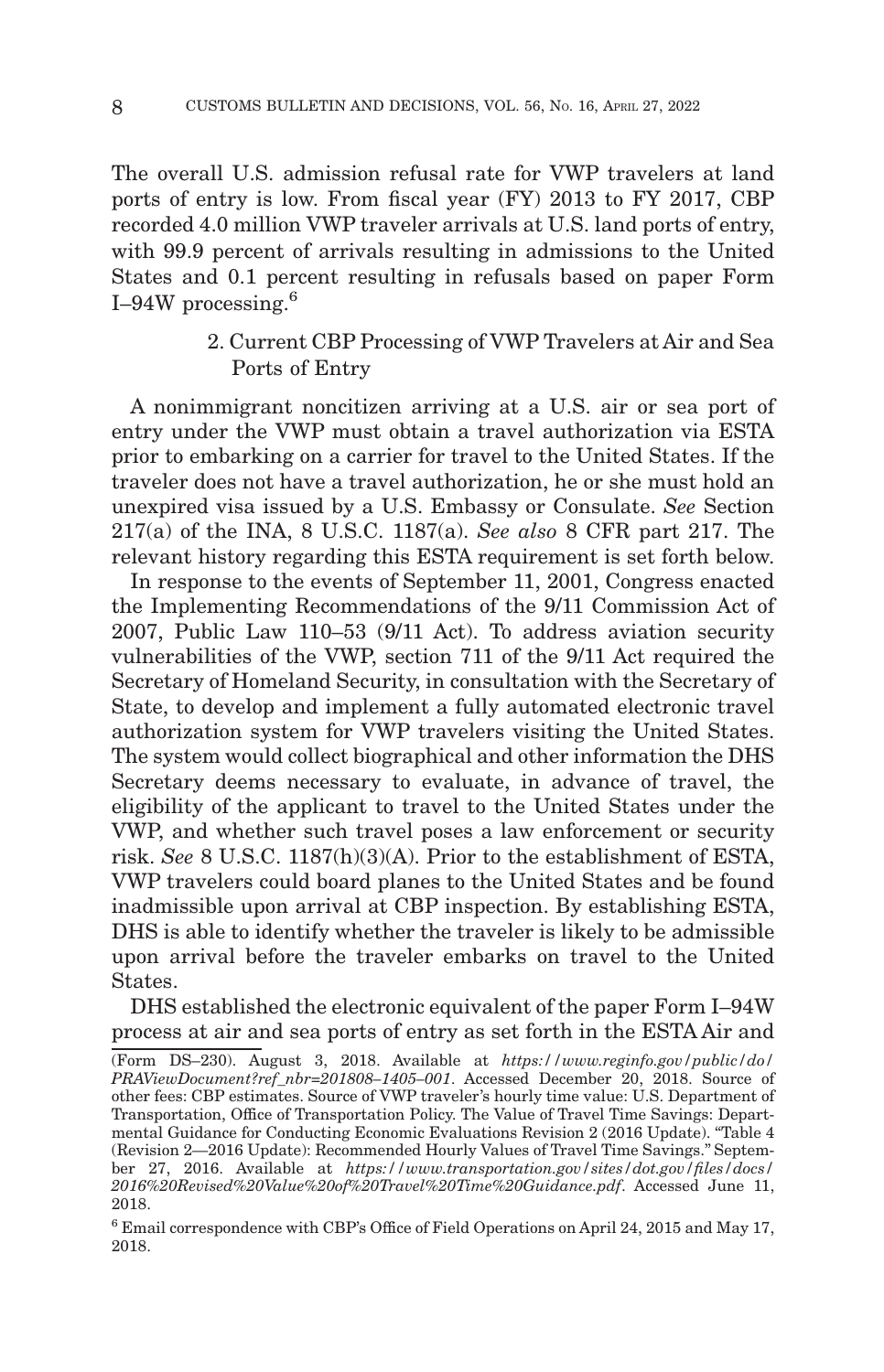Sea IFR (73 FR 32440), published on June 9, 2008, and in the ESTA Air, Sea, and Fee Final Rule (80 FR 32267), published on June 8, 2015. ESTA provides for an electronic collection of the information required on the paper Form I–94W in advance of travel. ESTA fulfills the statutory requirements described in section 711 of the 9/11 Act.

DHS stated in the ESTA Air and Sea IFR that the development and implementation of the ESTA program would eventually allow DHS to automate the requirement that VWP travelers complete a paper Form I–94W prior to being admitted to the United States. *See* 73 FR 32440 at 32443. While the ESTA Air and Sea IFR established the regulations for ESTA, section 711 of the 9/11 Act required DHS to announce implementation of a mandatory ESTA system by publication of a notice in the **Federal Register** no less than 60 days before the date on which ESTA would become mandatory for all VWP travelers. On November 13, 2008, DHS published such a notice in the **Federal Register** (73 FR 67354) announcing that ESTA would be mandatory for all VWP travelers traveling to the United States seeking admission at air and sea ports of entry beginning January 12, 2009. At that point, DHS began an informed compliance period during which VWP travelers who arrived without prior ESTA authorization were not refused admission on that basis, but were instead permitted to complete the paper I–94W upon arrival in the United States. As of June 29, 2010, however, VWP travelers have been required to receive a travel authorization through the ESTA website, *https://www.cbp.gov/esta*, prior to boarding a conveyance destined for a U.S. air or sea port of entry. *See* 80 FR 32267 at 32285. Travelers who do not receive authorization through ESTA may still apply for a nonimmigrant B–1, B–2, or B–1/B–2 visa issued by a U.S. Embassy or Consulate.

On March 4, 2010, the United States Capitol Police Administrative Technical Corrections Act of 2009, Public Law 111–145, was enacted. Section 9 of this law, the Travel Promotion Act of 2009 (TPA), mandated that the Secretary of Homeland Security establish a fee for the use of ESTA and begin assessing and collecting the fee.

On August 9, 2010, DHS published an interim final rule ''Electronic System for Travel Authorization (ESTA); Travel Promotion Fee and Fee for Use of the System'' in the **Federal Register** (75 FR 47701) (hereafter, "ESTA Fee IFR") announcing that beginning September 8, 2010, a \$4.00 ESTA operational fee would be charged to each ESTA applicant to ensure recovery of the full costs of providing and administering the system and an additional \$10.00 Trade Promotion Act (TPA) fee would be charged to each ESTA applicant receiving travel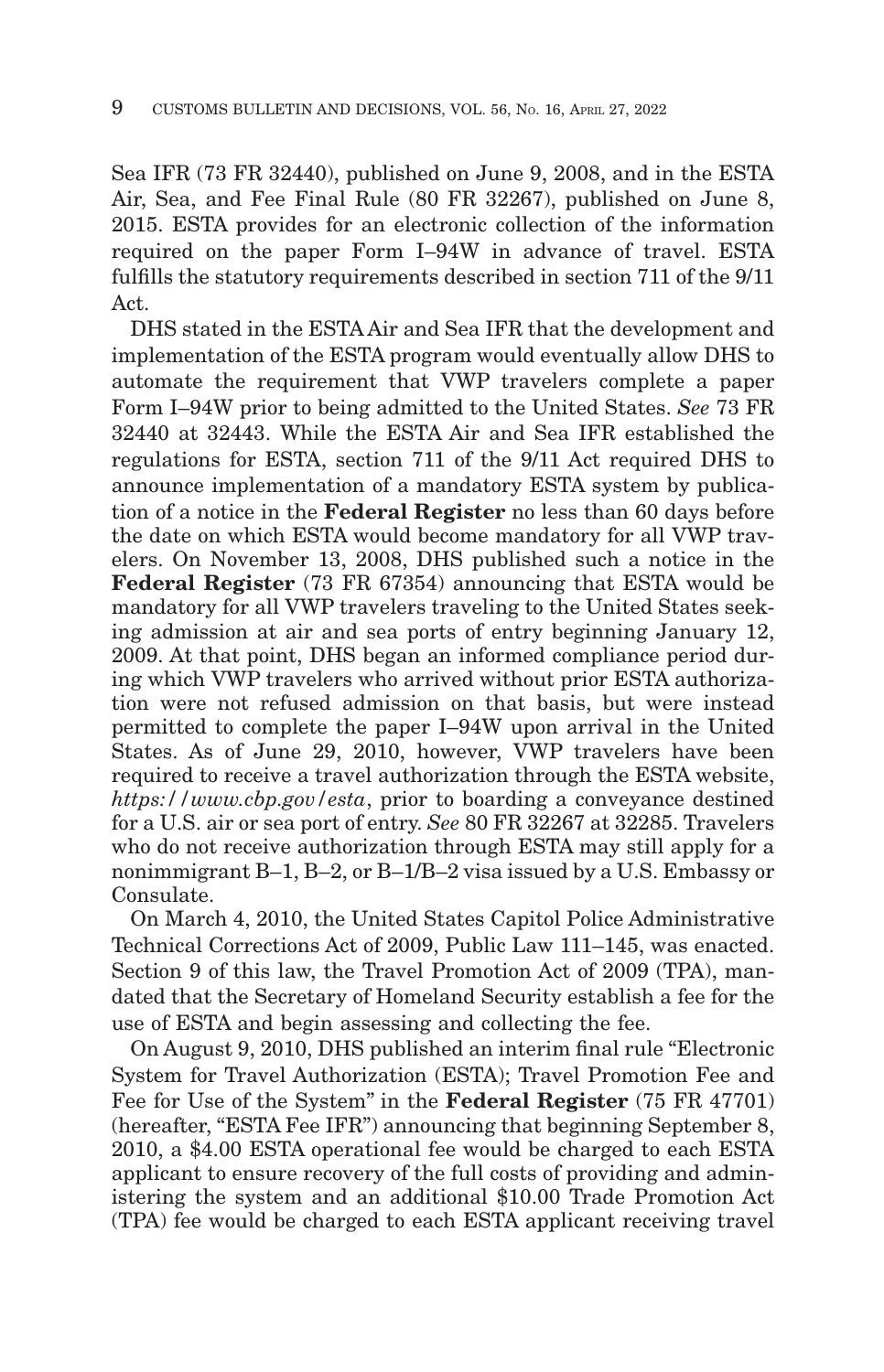authorization through September 30, 2015.7 *See* 8 U.S.C. 1187(h)(3)(B), as amended, and 8 CFR 217.5(h).

In response to the request for comments in the ESTA Air and Sea IFR and the ESTA Fee IFR, DHS received a total of 39 submissions. Most of these submissions contained comments providing support, voicing concerns, highlighting issues, or offering suggestions for modifications to the ESTA program. After review and analysis of the comments, on June 8, 2015, DHS published the ESTA Air, Sea, and Fee Final Rule in the **Federal Register** (80 FR 32267) with two substantive regulatory changes. The first change allows the Secretary of Homeland Security to adjust travel authorization validity periods on a per country basis from a general validity period of two years, to a three-year maximum or to a lesser period of time. The second change concerns the TPA fee. In accordance with Section 605 of the Consolidated and Further Continuing Appropriations Act of 2015, DHS extended the end date for assessment of the Travel Promotion Act fee to September 30, 2020. DHS also removed a specific reference to the Pay.gov payment system in order to allow for flexibility in how CBP may collect ESTA fees.

The ESTA Air, Sea, and Fee Final Rule also outlines the various operational changes DHS has implemented since the ESTA program's inception based on the experience DHS gained from operating the ESTA program. For example, VWP travelers who provide an email address to DHS when they submit their application will receive an automated email notification indicating that their travel authorization will expire soon. DHS has also updated the information on the ESTA website to address some of the comments. Finally, DHS has also revised some of the ESTA questions to make them more understandable, removed one of the questions, and added some new questions to improve the screening of travelers before their travel to the United States.8 All these changes took effect on November 3, 2014.

For more details regarding ESTA and the fees associated with ESTA, please see: ESTA Air and Sea IFR; ESTA Fee IFR; and ESTA Air, Sea, and Fee Final Rule. Additional information may also be found on the ESTA website at *https://esta.cbp.dhs.gov*.

<sup>7</sup> On February 9, 2018, section 30203(a) of the Bipartisan Budget Act of 2018, Public Law 115–123, extended the sunset provision of the travel promotion fee through September 30, 2027. On December 20, 2019, section 806 of the Further Consolidated Appropriations Act of 2020, Public Law 116–94, increased the travel promotion fee from \$10 to \$17. CBP will be publishing a separate rule to reflect these legislative changes.

<sup>8</sup> The ESTA application and the paper Form I–94W are covered by OMB Control Number 1651–0111. The updated questions and additional questions were described in various notices regarding the extension and revision of information collection 1651–0111 requesting public comments published in the **Federal Register** on November 26, 2013 (78 FR 70570), February 14, 2014 (79 FR 8984), December 9, 2014 (79 FR 73096), June 23, 2016 (81 FR 40892), and August 31, 2016 (81 FR 60014).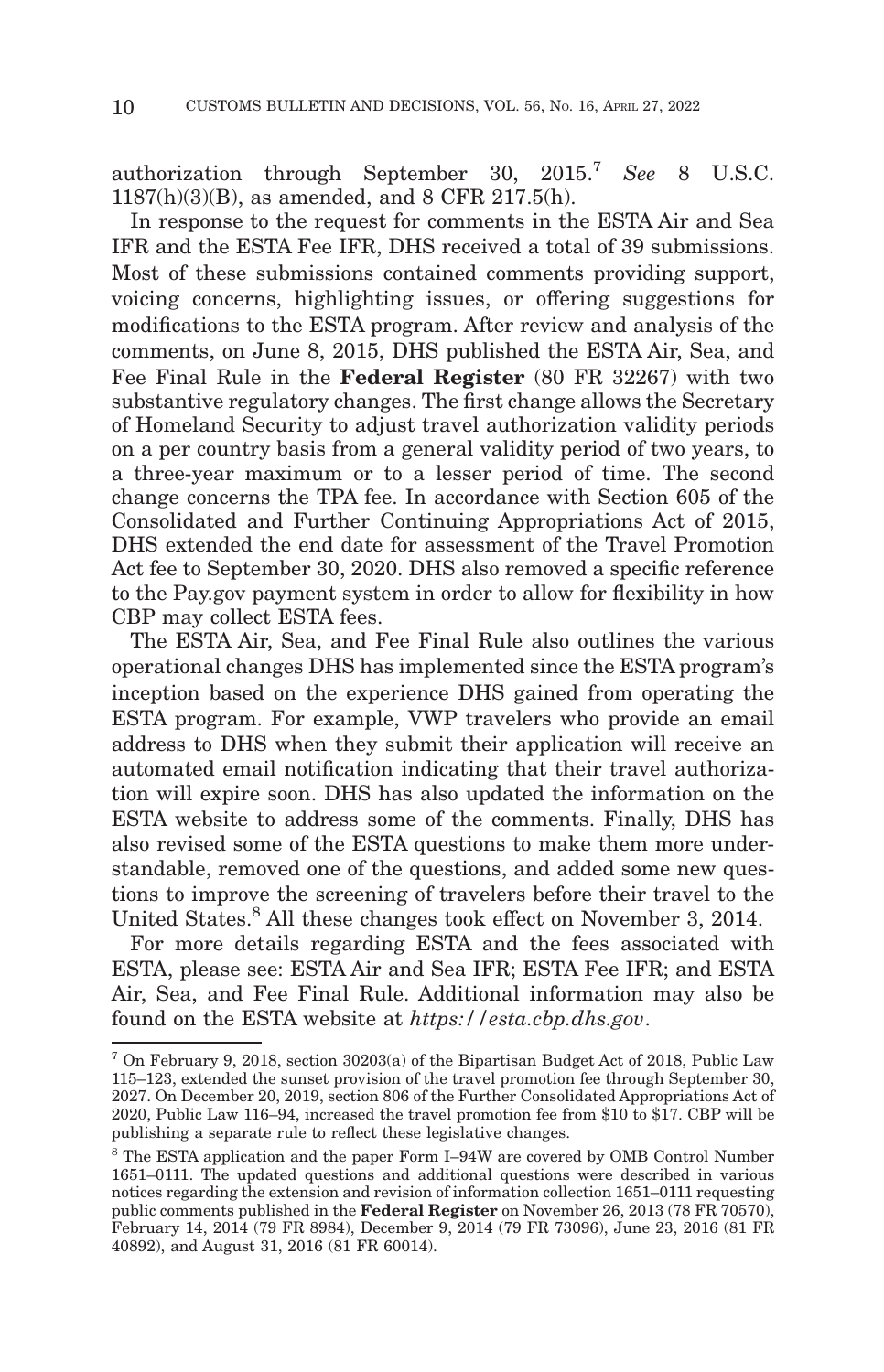#### *B. Expanding ESTA to Land Ports of Entry*

From FY 2013 to FY 2017, CBP recorded 4.0 million VWP traveler arrivals at U.S. land ports of entry, with 99.9 percent of arrivals resulting in admissions to the United States and 0.1 percent resulting in refusals based on paper Form I–94W processing. Of the total arrivals, approximately 3.1 million (77.8 percent) were distinct, meaning that they corresponded to VWP travelers required to complete new paper Form I–94Ws and undergo related processing. These distinct travelers were either taking their first trip to the United States by land or they lacked valid Form I–94W Departure Records. The remaining 888,000 arrivals (22.2 percent) were non-distinct, meaning that they corresponded to VWP travelers making repeat visits to the United States using an initial, valid Form I–94W Departure Record.<sup>9</sup>

This interim final rule (hereafter "ESTA Land IFR") amends title 8 of the CFR to implement ESTA for noncitizens who intend to travel to the United States under the VWP by land. These travelers must now submit an ESTA application instead of the paper Form I–94W. The rule requires each noncitizen traveling to the United States by land under the VWP to obtain from CBP a travel authorization via ESTA prior to application for admission to the United States. With this expansion of ESTA, all VWP travelers will be required to have a travel authorization in advance of applying for admission to the United States.

As summarized in the Executive Summary and in Section IV(B), ''Executive Orders 13563 and 12866,'' this rule has many benefits. In addition to fulfilling a statutory mandate, ESTA serves the twin goals of promoting border security and legitimate travel to the United States. ESTA increases national security and provides efficiencies in the screening of international travelers by vetting subjects of potential interest before admittance into the United States. The ESTA Land IFR also generates various additional benefits to foreign travelers and DHS (particularly CBP).

VWP travelers intending to arrive at U.S. land ports of entry will benefit from ESTA, especially when the traveler already has a travel authorization or applies for a travel authorization before traveling to the United States. By implementing ESTA at land ports of entry, travelers will no longer have to complete the paper Form I–94W at the land port of entry. This will shorten the admission process at U.S. land ports of entry for both VWP travelers and DHS. Travelers who already have an ESTA travel authorization that is still valid will not

<sup>9</sup> Travelers with a valid Form I–94W Departure Record are those who departed the United States for Canada or Mexico for a trip of less than 30 days.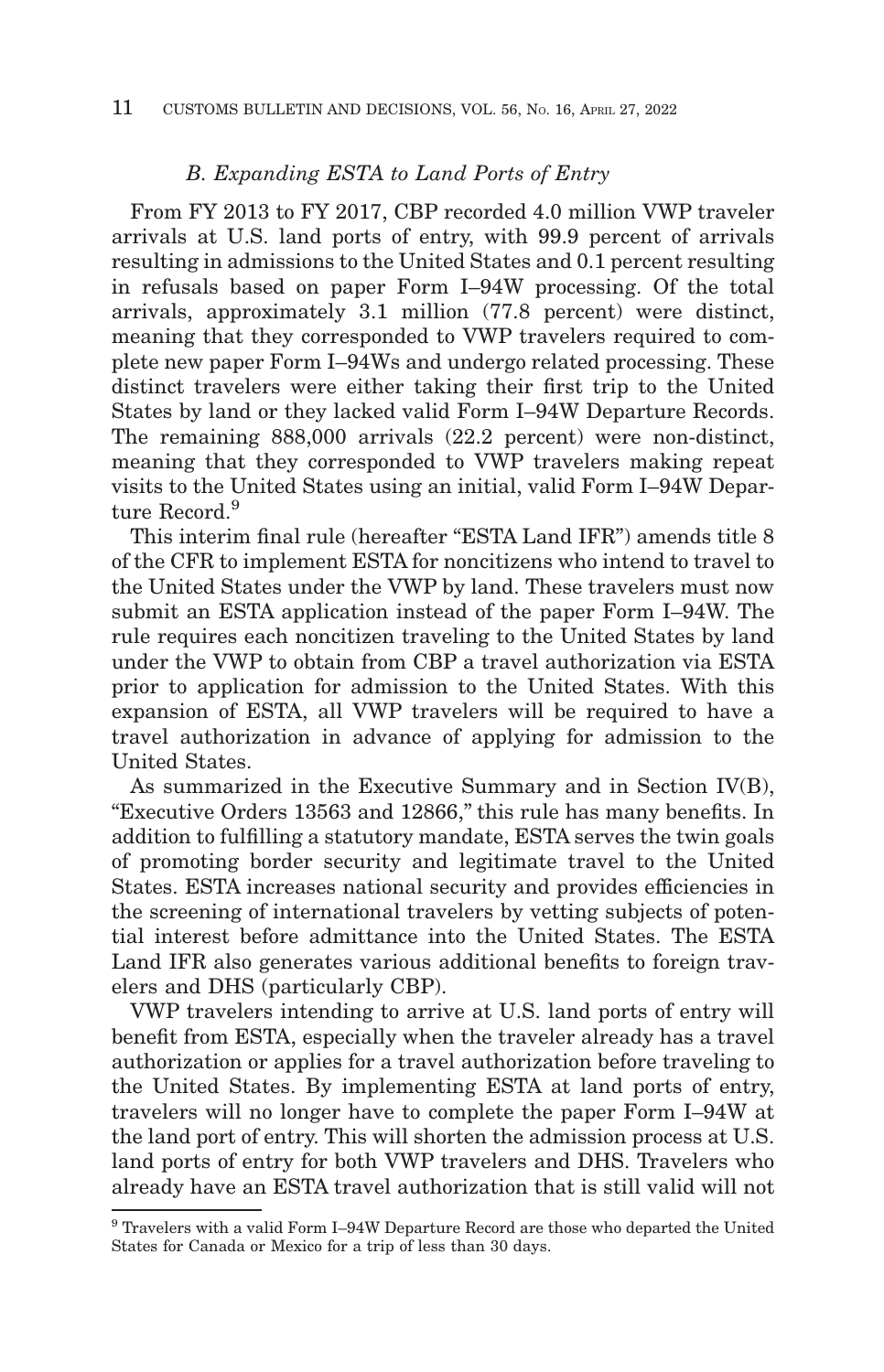have to obtain a new travel authorization or complete the paper Form I–94W when entering at a land port of entry. VWP travelers will also save time by obtaining a travel authorization in advance of travel, which may prevent them from spending time and money to travel to a U.S. land port of entry and possibly be refused admission.

ESTA enables DHS to determine whether a noncitizen is eligible to travel to the United States under the VWP and to identify potential grounds of inadmissibility before the VWP traveler applies for admission at a U.S. land port of entry. By making these determinations before the noncitizen embarks on travel to the United States, DHS will likely be able to reduce the number of noncitizens arriving at U.S. ports of entry who are determined to be inadmissible upon arrival. In turn, this will reduce the number of inadmissible noncitizens that DHS must process for appropriate refusal or removal proceedings upon arrival. Furthermore, by implementing ESTA at land ports of entry, DHS will also likely reduce wait times for other international travelers arriving at U.S. ports of entry. With reduced wait times, DHS will better allocate existing resources towards screening passengers at U.S. ports of entry, thereby facilitating legitimate travel.

As explained more fully in section  $III(B)(1)$ , "Obtaining a Travel Authorization," as a result of this interim final rule, VWP travelers entering the United States at land ports of entry must receive an ESTA travel authorization prior to application for admission to the United States. This time frame is different from the time frame applicable to VWP travelers entering the United States at air and sea ports of entry. VWP travelers entering the United States at air and sea ports of entry must have a travel authorization prior to boarding a carrier destined for the United States. The different time frames take into account the fact that travel by land is often more spontaneous, and sometimes last minute, and often not by a carrier. DHS will not require land carriers (such as bus and rail companies) to screen passengers or necessitate a travel authorization in advance of arrival to a U.S. land port of entry. Other than the different time frames, the ESTA procedures and requirements for VWP travelers arriving at land ports of entry will be the same as the procedures and requirements for VWP travelers arriving at air or sea ports of entry as provided in 8 CFR 217.5. These procedures and requirements are explained below.

#### 1. Obtaining a Travel Authorization

VWP travelers obtain the required travel authorization by electronically submitting to CBP, via the ESTA website (*https:// esta.cbp.dhs.gov*), an application consisting of biographical and other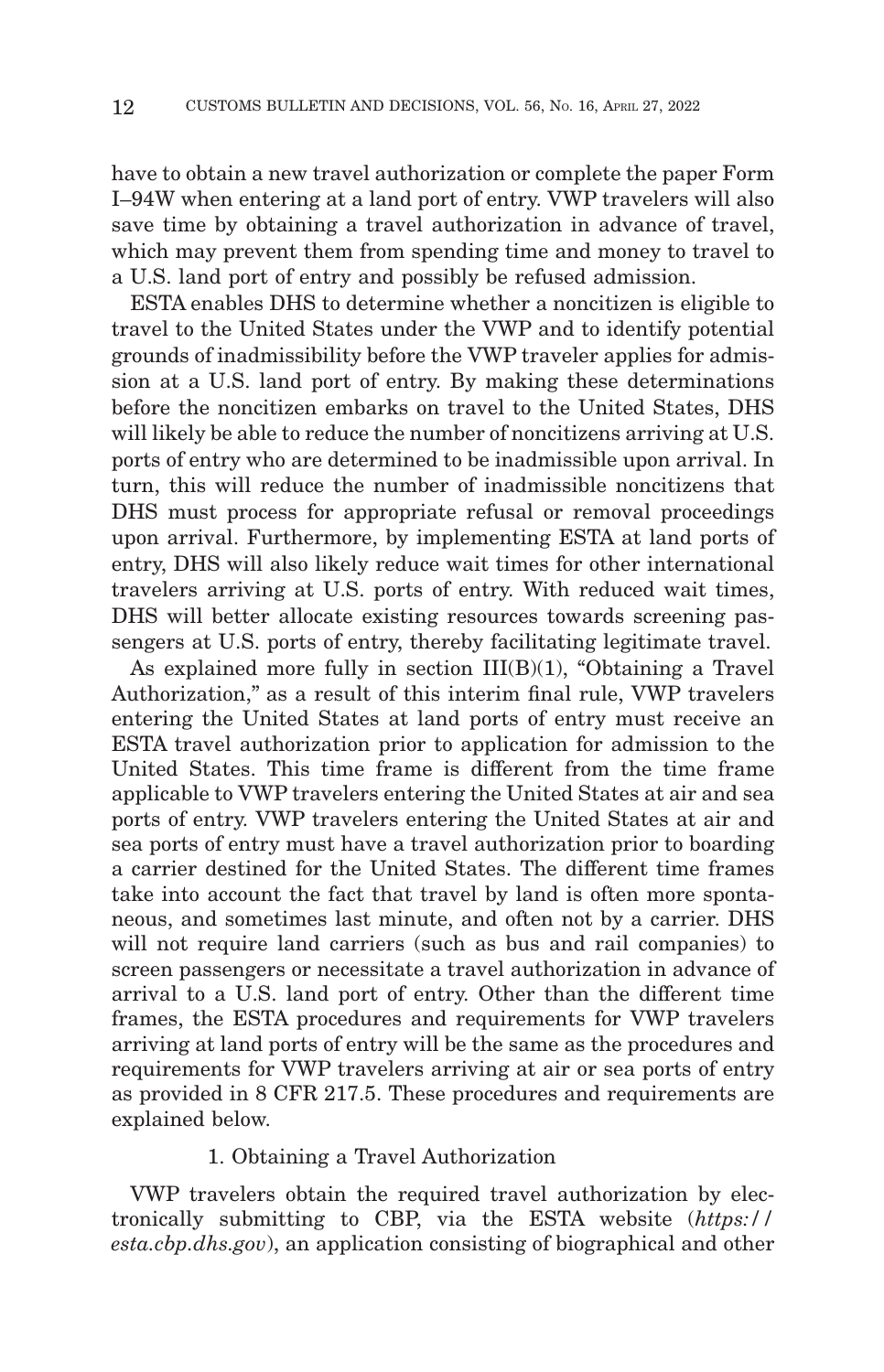information specified by the Secretary of Homeland Security. The ESTA application captures all data elements included on the paper Form I–94W. To apply for a travel authorization, a traveler should select the "Apply" feature on the ESTA web page, enter his or her biographical and travel information as prompted by the fields marked with a red asterisk (the mandatory data elements), enter the optional data elements, if known, and submit the application information. A third party (such as a commercial carrier, travel agent, visa service provider, or relative) may submit an ESTA application on a traveler's behalf. For each travel authorization, the traveler must pay a fee.

CBP will use information included in a traveler's ESTA application to determine the eligibility of the noncitizen to travel to the United States and whether the visitor poses a law enforcement or security  $risk$ <sup>10</sup>

CBP will check information submitted by the traveler, or on behalf of a traveler, in his or her ESTA application against all appropriate databases, including lost and stolen passport databases and appropriate watch lists. CBP may deny the traveler's ESTA application if: (1) A noncitizen does not provide the required information; (2) a noncitizen provides false information; (3) any evidence exists indicating ineligibility to travel to the United States under the VWP; or (4) the travel poses a law enforcement or security risk. Consistent with section 711 of the 9/11 Act, the Secretary, acting through CBP, retains discretion to revoke a travel authorization determination at any time and for any reason. *See* 8 U.S.C. 1187(h)(3)(C)(i). If a noncitizen's travel authorization application is denied, the noncitizen may still apply to obtain a visa to travel to the United States from an appropriate U.S. Embassy or Consulate.

To verify that the ESTA application has been approved and a travel authorization has been issued, the traveler must return to the ESTA website to view his or her ESTA status. CBP requires a minimum of two hours to make an ESTA application determination. While most determinations will generally be made in approximately two hours, there is no guarantee that an application will be processed in that time frame and some determinations may take longer. In most cases, the applicant will receive an ESTA decision within 72 hours. An applicant may contact the ESTA Help Desk at the Traveler Communications Center by telephone at 1–202–325–5120 for assistance in processing his or her pending application.

DHS recommends that travelers apply for a travel authorization early in the travel planning process, rather than waiting until the traveler is approaching the port of entry. By planning ahead, a trav-

<sup>10</sup>*See* 8 U.S.C. 1187(h)(3).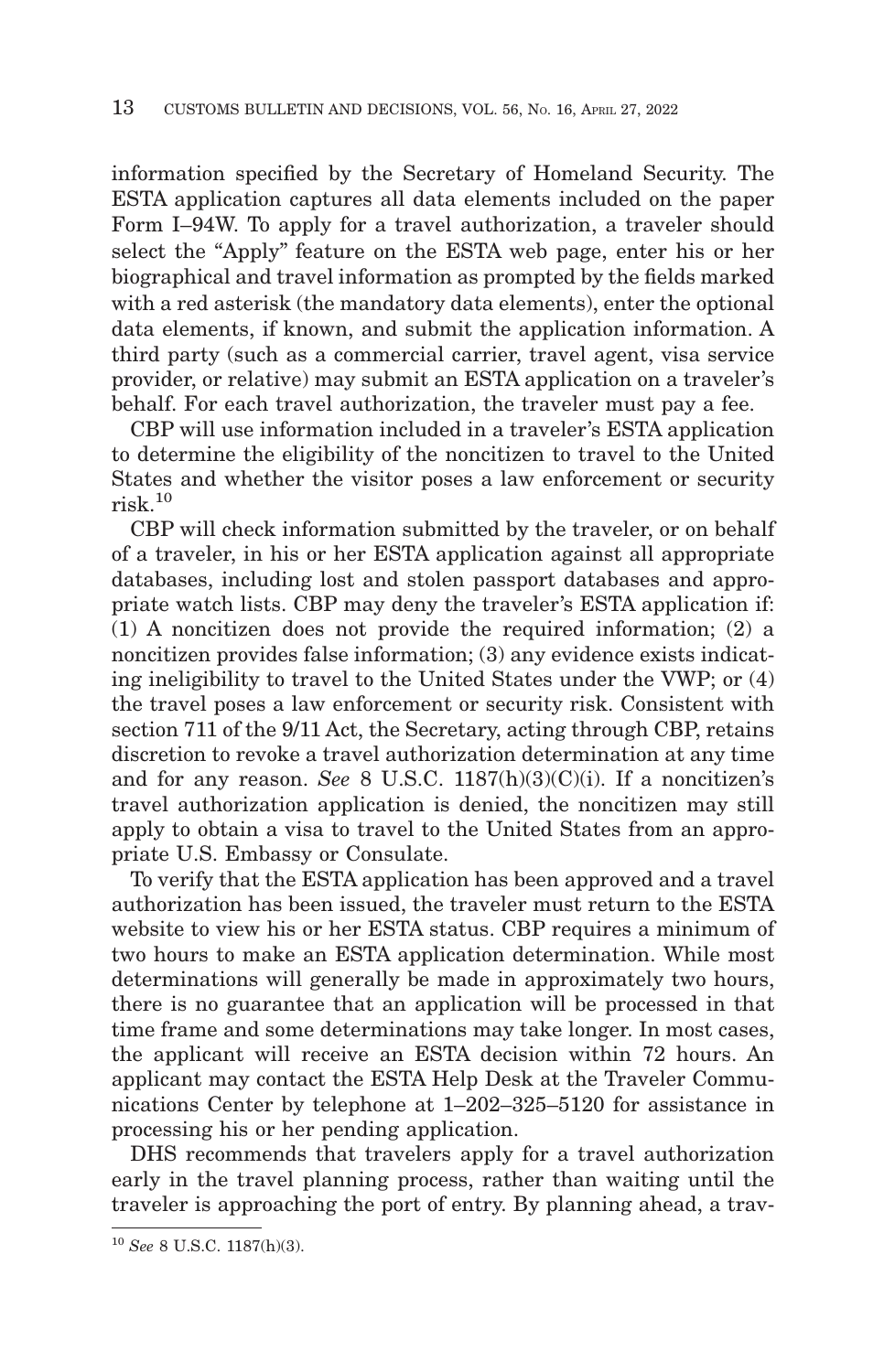eler who is unable to obtain a travel authorization will still have time to apply for a nonimmigrant B–1, B–2, or B–1/B–2 visa from a U.S. Embassy or Consulate before travel.

## 2. Travel Authorization

A travel authorization is a positive determination that a noncitizen is eligible to travel to the United States under the VWP during the period of time the travel authorization is valid. A travel authorization is not a determination that the noncitizen is ultimately admissible into the United States. That determination is made by a CBP officer only after an applicant for admission is inspected by a CBP officer at a U.S. port of entry. In addition, ESTA is not a visa or a process that acts in lieu of any visa issuance determination made by the Department of State.

#### 3. Timeline for Obtaining a Travel Authorization

Each VWP traveler arriving at a U.S. land port of entry must have a travel authorization prior to application for admission at a land port of entry. A VWP traveler who does not have a valid travel authorization at the time he or she applies for admission to the United States at a land port of entry will be ineligible for admission under the VWP.

If a VWP traveler arrives at a U.S. land port of entry without a valid travel authorization and wants to apply for one, the traveler will be permitted to withdraw his or her application for admission, return to Mexico or Canada, submit an ESTA application there, and await receipt of a travel authorization in Mexico or Canada before returning to a U.S. port of entry. Receipt of a travel authorization will take at least two hours from the time that it is submitted. If the traveler's ESTA application is approved, the traveler may return to a U.S. land port of entry to seek admission. If the traveler's ESTA application is not approved, the traveler is not eligible to seek admission to the United States under the VWP. In such a case, the traveler may apply for a nonimmigrant B–1, B–2, or B–1/B–2 visa from a U.S. Embassy or Consulate and then reapply for admission to the United States.

It should be noted that because VWP travelers arriving at U.S. land ports of entry will need to have a travel authorization prior to application for admission, rather than prior to boarding a carrier, land carriers transporting VWP travelers are not responsible for confirming that the VWP traveler is ESTA-compliant. For example, this interim rule would not require bus companies to confirm that their passengers are ESTA-compliant or to transmit any ESTA data elements on behalf of these travelers to CBP.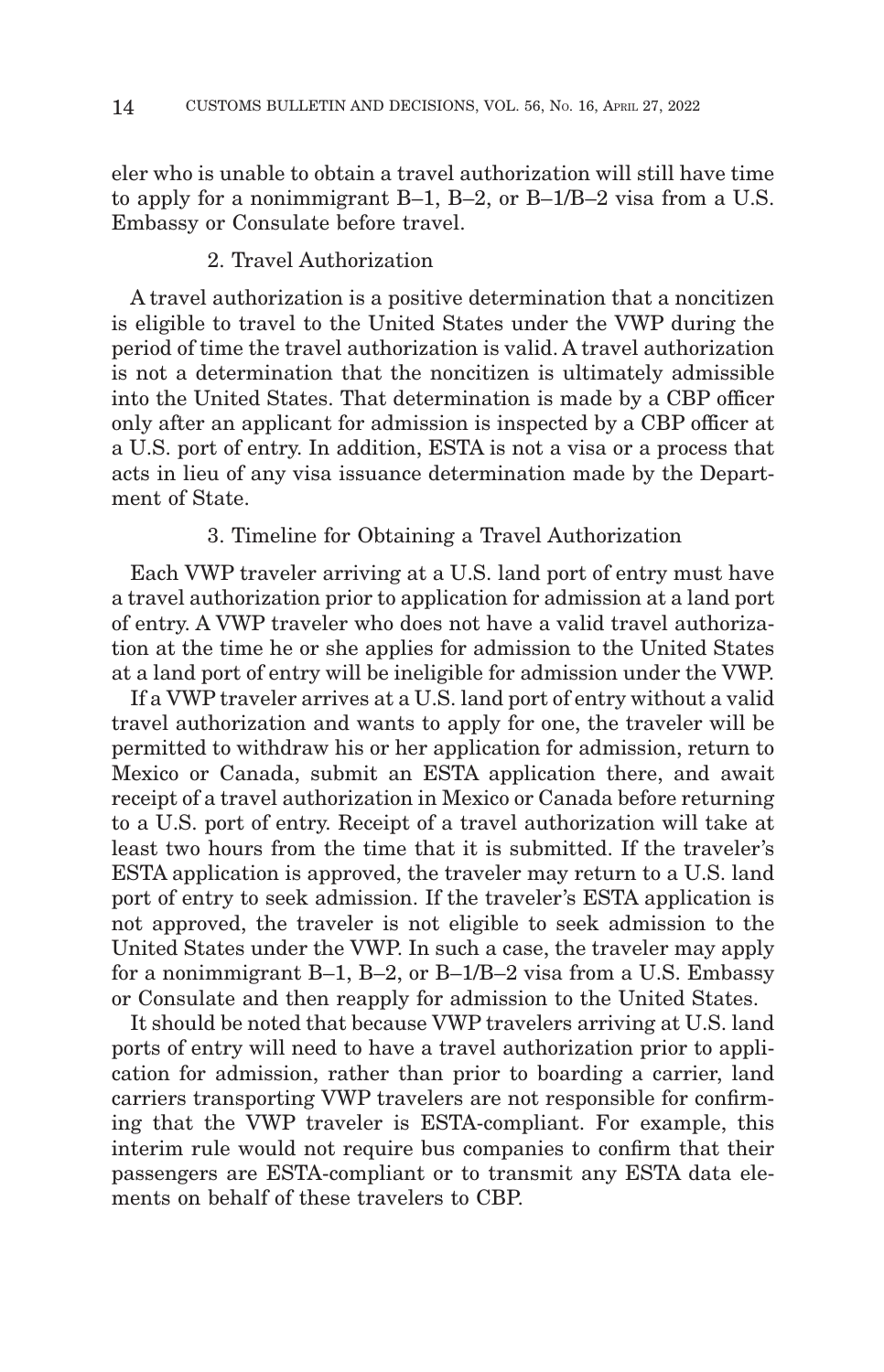## 4. Required ESTA Data Elements

The current ESTA regulations provide that ESTA will collect such information as the Secretary deems necessary to issue a travel authorization as reflected on the ESTA application. *See* 8 CFR 217.5(c). This information is included on the ESTA website. VWP travelers arriving at land ports of entry will have to provide these same data elements. The ESTA website also includes some optional data elements. This data should be provided, if known.

#### 5. Scope of Travel Authorization

Consistent with section 711 of the 9/11 Act, a travel authorization does not restrict, limit, or otherwise affect the authority of CBP to determine a noncitizen's admissibility into the United States during inspection at a port of entry.

#### 6. Duration

The same general rule and exceptions regarding the duration of a travel authorization as set forth in 8 CFR 217.5(d) will apply to a travel authorization issued for travel to air, sea, and land ports of entry. DHS will notify an individual with an approved ESTA authorization at the email address he or she provided in the application when his or her ESTA expiration date is approaching. Subject to certain exceptions, each travel authorization will generally be valid for a period of two years from the date of issuance, meaning a noncitizen may travel to the United States repeatedly within a two-year period without obtaining another authorization.

#### 7. Events Requiring New Travel Authorization

The events requiring a new travel authorization as set forth in 8 CFR 217.5(e) and summarized below are the same regardless of whether the travel authorization was issued for travel to U.S. air, sea, or land ports of entry.

A VWP traveler must obtain a new travel authorization approval if any of the following conditions occurs: (1) The noncitizen is issued a new passport; (2) the noncitizen changes his or her name; (3) the noncitizen changes his or her gender; (4) the noncitizen changes his or her country of citizenship; or (5) the circumstances underlying the noncitizen's previous responses to any of the ESTA application questions requiring a "yes" or "no" response (eligibility questions) have changed.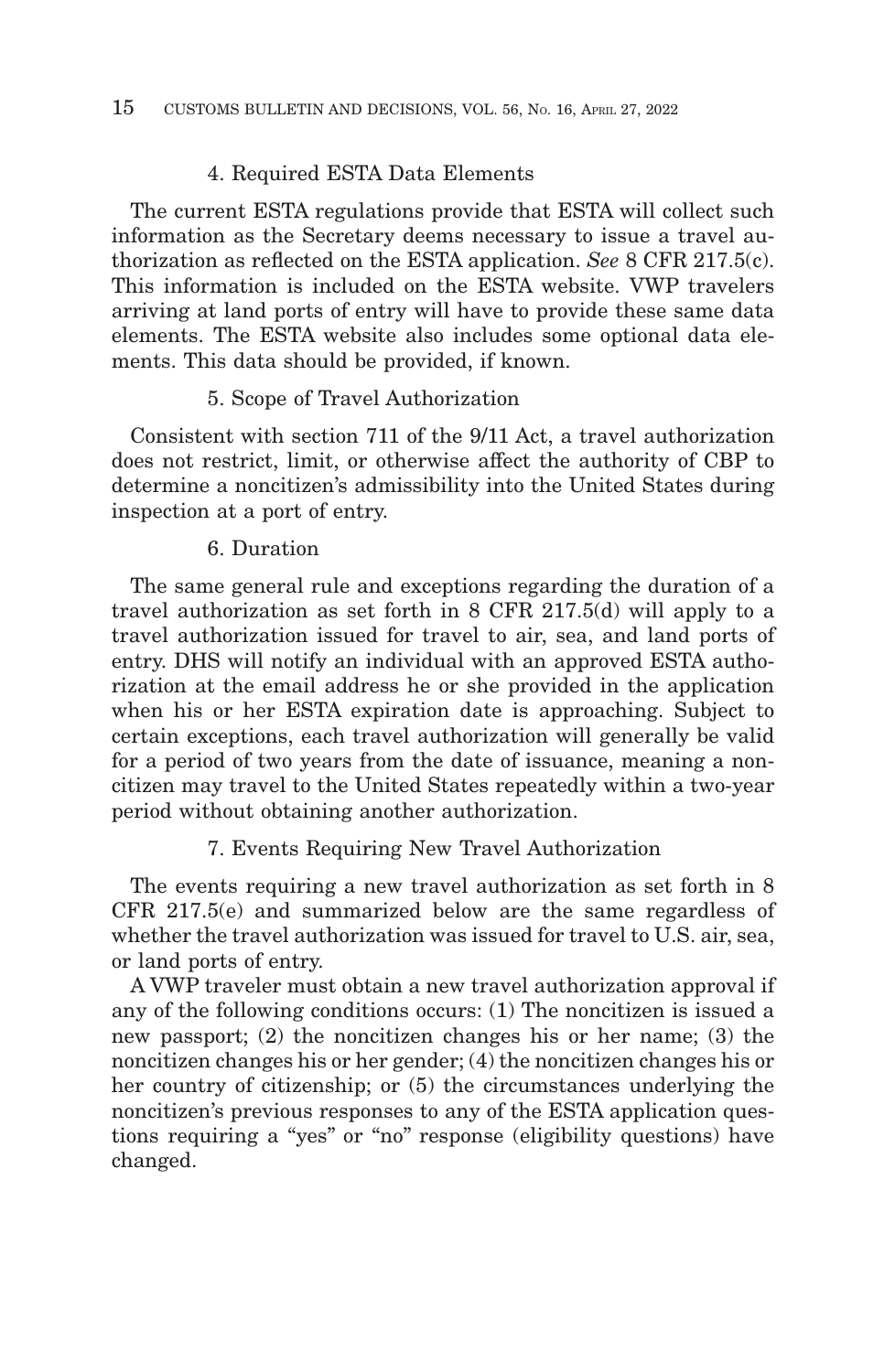#### 8. Fee

The TPA mandated that the Secretary of Homeland Security establish a fee for the use of ESTA and begin assessing and collecting the fee. DHS implemented the fee requirements of the TPA in the ESTA Fee IFR and ESTA Air and Sea Final Rule. VWP travelers applying for a travel authorization to travel to U.S. air and sea ports of entry must pay a \$4.00 ESTA operational fee and an additional \$10.00 Travel Promotion Act fee through September 30, 2020.11 12

This same fee will apply to VWP travelers arriving at U.S. land ports of entry. For a detailed discussion about this fee, see the ESTA Fee IFR and the ESTA Air and Sea Final Rule.

It is important to note that a noncitizen may travel to the United States repeatedly within the validity period using the same travel authorization, regardless of the mode of transportation used. Therefore, VWP travelers who intend to arrive in the United States at a land port of entry and already have a travel authorization that is still valid will not need to apply for a new travel authorization or pay another ESTA fee.

However, a VWP traveler arriving at U.S. land ports of entry will still have to pay the \$6.00 I–94W fee provided for in 8 CFR 103.7(d)(5), unless he or she is entering within a current 90-day VWP admission period. This fee covers processing costs, including those involved in collecting traveler fingerprints.13 Although the collection of the I–94W data elements will now be done electronically through ESTA, travelers at the land border will continue to receive a printed departure record. This printed departure record is equivalent to the departure portion of the paper Form I–94W. This document will be stamped by the CBP officer who processes the traveler's admission and should be retained by the traveler while he or she is in the United States. VWP visitors who depart from the United States via a land port will generally be required to surrender this document upon

 $11$  If the ESTA application is denied, the applicant will be refunded the \$10.00 Travel Promotion Act fee. The fee was originally authorized by the TPA through September 30, 2015, but was extended through September 2020 by the Consolidated and Further Continuing Appropriations Act of 2015.

 $12$  On February 9, 2018, section 30203(a) of the Bipartisan Budget Act of 2018, Public Law 115–123, extended the sunset provision of the travel promotion fee through September 30, 2027. On December 20, 2019, section 806 of the Further Consolidated Appropriations Act of 2020, Public Law 116–94, increased the travel promotion fee from \$10 to \$17. CBP will be publishing a separate rule to reflect these legislative changes. CBP has not yet begun collecting the higher fee, but will do so after the fee rule has been published.

<sup>&</sup>lt;sup>13</sup> Travelers arriving by air and sea pay the same fee; however, the fee is included in the price of the carrier tickets and is not collected separately upon arrival.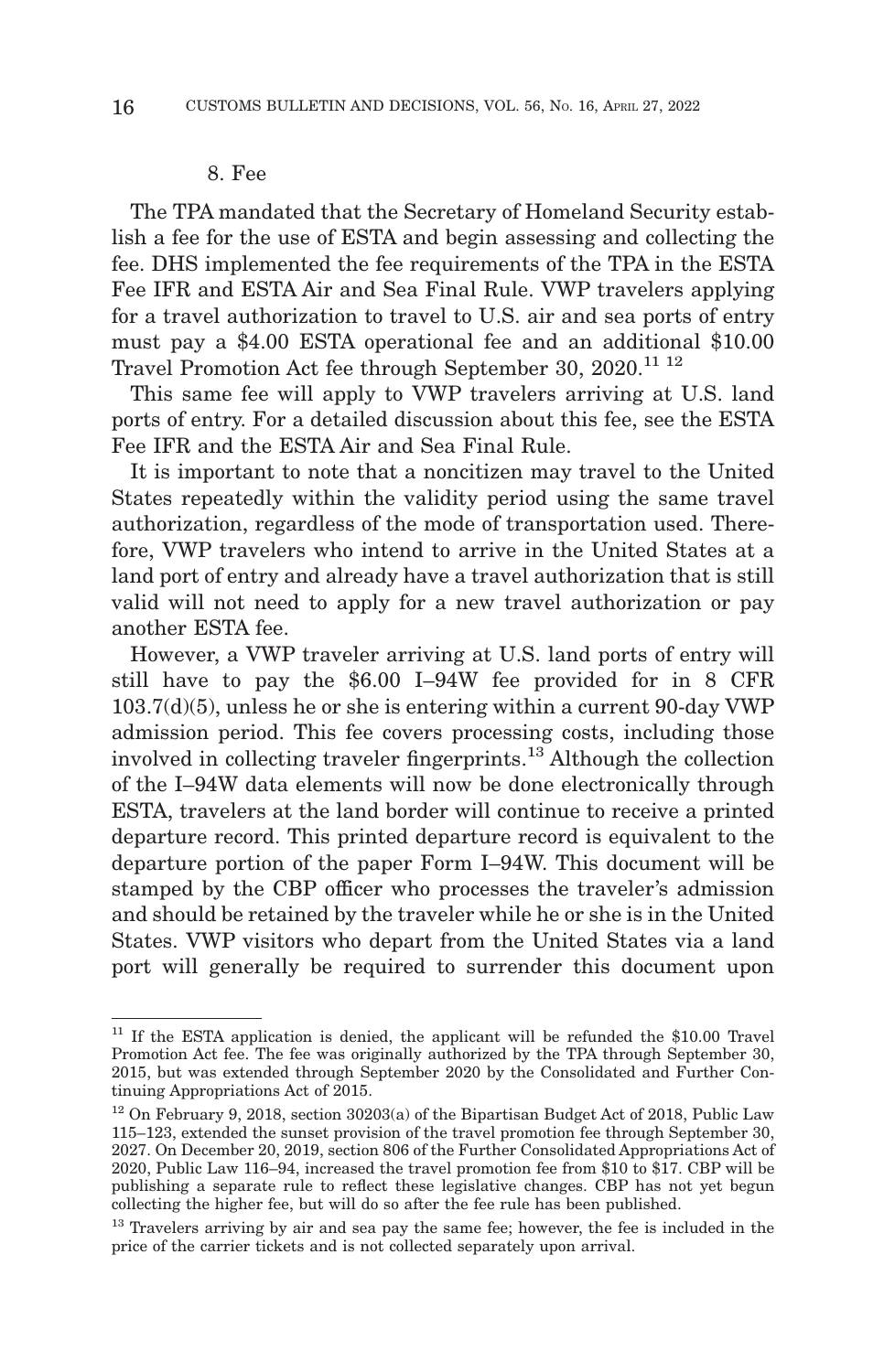leaving the United States.<sup>14</sup> CBP will enter the departure information manually into the appropriate CBP database.<sup>15</sup> The  $$6.00$  fee supports CBP's efforts in issuing these departure records and entering the departure information.

# 9. Judicial Review

Section 711 of the 9/11 Act amended section 217 of the INA to provide that no court shall have jurisdiction to review an eligibility determination under the electronic travel authorization system. *See* INA section 217(h)(3)(C)(iv), 8 U.S.C. 1187. Accordingly, a determination under ESTA will be final and, notwithstanding any other provision of the law, is not subject to judicial review.

## *C. Discussion of Regulatory Changes*

DHS is amending parts 103, 212, 217, and 286 of title 8 of the CFR, as set forth below, in order to expand the ESTA requirements to VWP travelers arriving at U.S. land ports of entry and to update the regulations.

## 1. 8 CFR Part 103

Section 103.7(d)(5) of the DHS regulations (8 CFR 103.7), titled ''Form I–94W,'' enumerates the \$6.00 fee associated with the issuance of Form I–94W. The paragraph is revised to incorporate a definition of ''issuance'' that reflects the new procedure involved in electronically collecting the traveler's information, then using that information to print a departure record for VWP travelers entering the United States at land ports of entry. The new provision will now clarify that ''the term 'issuance' includes, but is not limited to, the creation of an electronic record of admission or arrival/departure by DHS following an inspection performed by a CBP officer, which may be provided to the nonimmigrant as a printout or other confirmation of the electronic record stored in DHS systems.''

# 2. 8 CFR Part 212

Section 212.1 of the DHS regulations (8 CFR 212.1), titled ''Documentary requirements for nonimmigrants," refers to the Visa Waiver Pilot Program. On October 30, 2000, the Visa Waiver Permanent

<sup>&</sup>lt;sup>14</sup> Admitted VWP travelers will not be required to surrender the printed departure record when departing the United States for Canada or Mexico for a trip of less than 30 days. These travelers may retain their printed departure record so that when they resume their visit to the United States, CBP will not have to print another departure record and the traveler may be readmitted into the United States for the balance of time remaining on his or her I–94W Departure Record.

<sup>&</sup>lt;sup>15</sup> This process differs from the departure process at air and sea ports of entry where departure information is received and recorded electronically.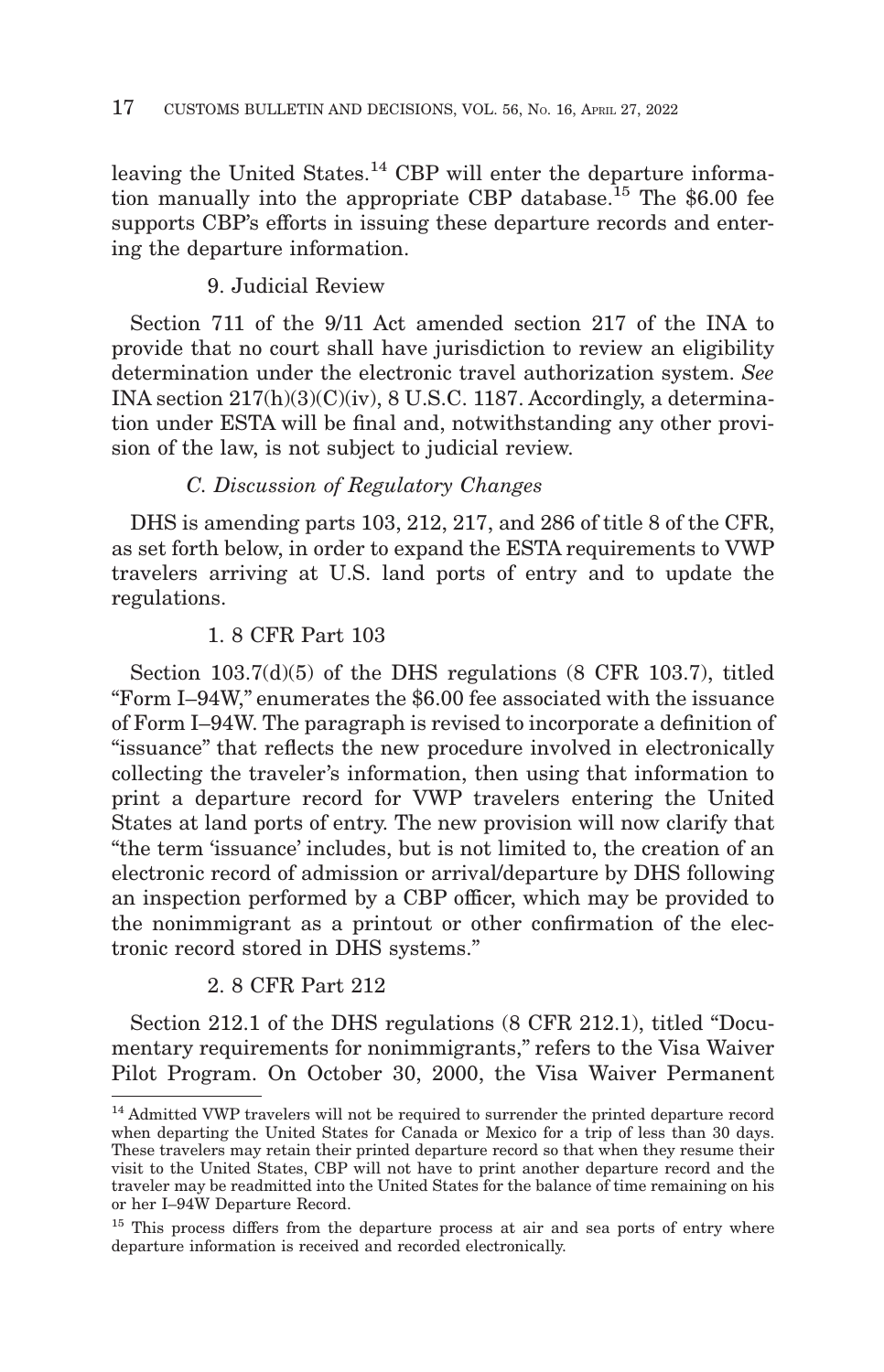Program Act, Public Law 106–396, established the VWP as a permanent program and replaced the Visa Waiver Pilot Program. Therefore, this section is amended to remove the reference to the ''Visa Waiver Pilot Program" and refer instead to the "Visa Waiver Program."

#### 3. 8 CFR Part 217

Section 217.1 of the DHS regulations (8 CFR 217.1), titled "Scope," refers to the Visa Waiver Pilot Program. This section is amended to remove the reference to the ''Visa Waiver Pilot Program'' and instead refer to the "Visa Waiver Program (VWP)."

Section 217.2 of the DHS regulations (8 CFR 217.2) describes the eligibility requirements to travel under the VWP. Specifically, §  $217.2(b)(1)$  provides that in addition to meeting all the requirements for the "Visa Waiver Pilot Program," each applicant must possess a valid, unexpired passport issued by a designated country and present a completed, signed Form I–94W. This provision is amended to delete the reference to Form I–94W and add the new requirement to obtain a travel authorization via ESTA. Also, the paragraph is amended to delete the reference to the ''Visa Waiver Pilot Program'' and refer instead to the "Visa Waiver Program."

This rule also makes non-substantive amendments to § 217.2 to make the regulation current, correct, and consistent. Specifically, §§  $217.2(a)$ , (c), and (d) and  $217.3(b)$  are amended to delete the references to the ''Visa Waiver Pilot Program'' and refer instead to the "Visa Waiver Program (VWP)." These provisions are also being updated by replacing the legacy Immigration and Naturalization Service position title (''immigration officer'') with the current DHS position title ("CBP officer").

Section 217.5 (8 CFR 217.5) sets forth the requirements for ESTA. In particular, § 217.5(a) requires nonimmigrant noncitizens intending to travel by air or sea to the United States under the VWP to receive a travel authorization prior to boarding a carrier destined for the United States. This provision is amended to require nonimmigrant noncitizens intending to travel by land to the United States under the VWP to obtain a travel authorization prior to application for admission to the United States at a land port of entry.

Section 217.5(b) specifies the time frames for obtaining a travel authorization through ESTA for VWP travelers arriving at air and sea ports of entry. The paragraph is amended to also specify the time frame for obtaining a travel authorization for VWP travelers arriving at land ports of entry, *i.e.,* prior to application for admission to the United States. Current § 217.5(c) provides that the DHS Secretary may collect certain information to issue a travel authorization and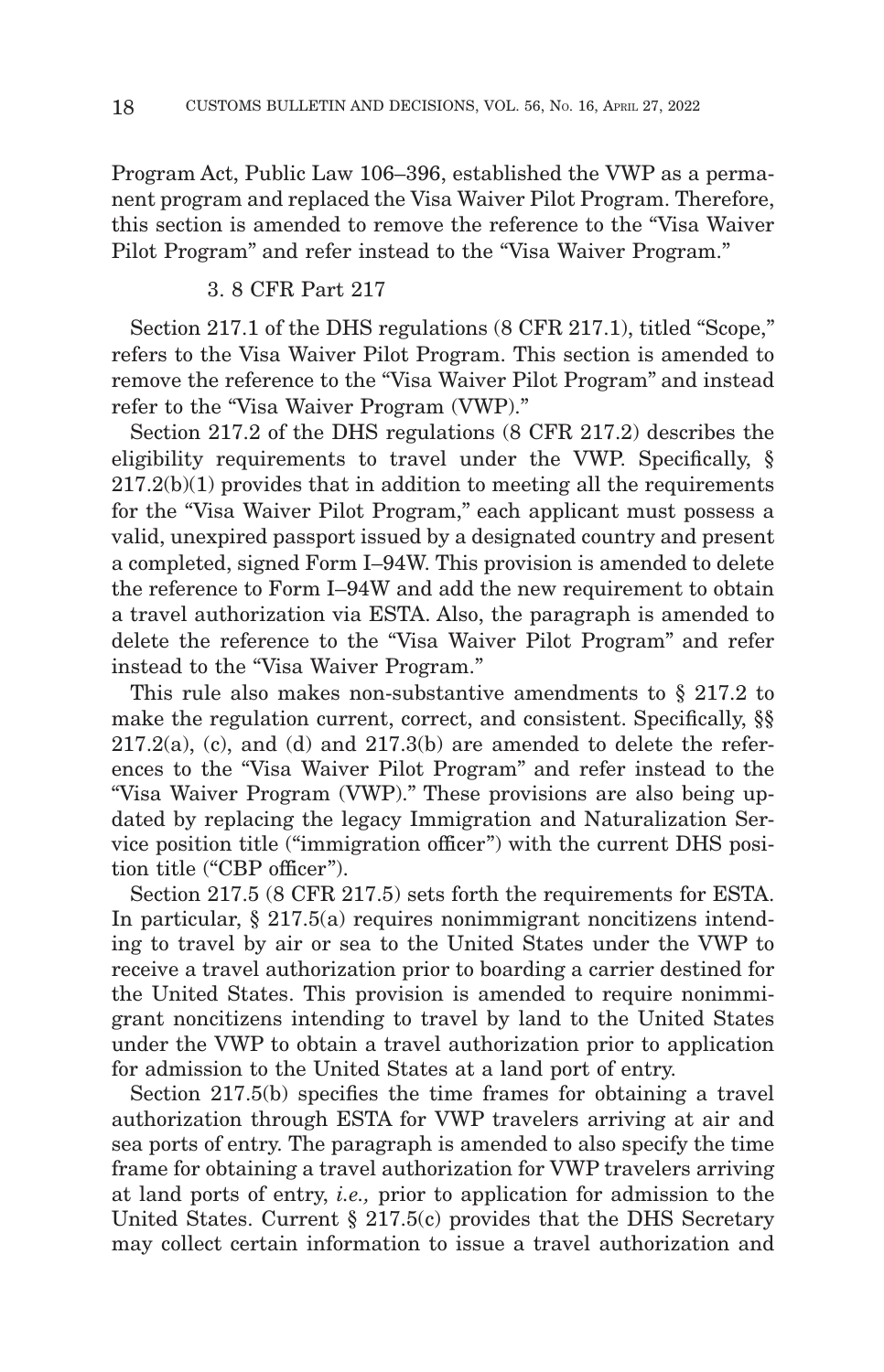refers to the Form I–94W. When the ESTA program is implemented at U.S. land ports of entry, DHS will no longer require VWP travelers to complete the Form I–94W. Therefore, the paragraph is amended by removing the references to the Form I–94W and referring instead to ESTA.

Current  $\S 217.5(g)$  provides that once ESTA is implemented as a mandatory program, 60 days following publication by the Secretary of a notice in the **Federal Register**, citizens and eligible nationals of countries that participate in the VWP must comply with the requirements of this section. It further provides that as new countries are added to the VWP, citizens and eligible nationals of those countries will be required to obtain a travel authorization prior to traveling to the United States under the VWP. This language is outdated because it has been overtaken by the following events. First, the Secretary published the referenced notice in the **Federal Register** on November 13, 2008 (73 FR 67354), and ESTA was implemented as a mandatory program for VWP travelers arriving at air and sea ports 60 days later. Second, this interim final rule expanding ESTA to VWP travelers arriving at land ports of entry will be effective 30 days after publication. Third, the provision about new countries is now fully covered by the general provision about travel authorization in § 217.5(a). Therefore, the outdated language is deleted.

# 4. 8 CFR Part 286

Part 286 of the DHS regulations (8 CFR part 286) concerns immigration user fees. Specifically, § 286.9 describes the fee for processing applications and issuing documentation at land border ports of entry. This section will be amended to delete the references to the "Visa" Waiver Pilot Program" and refer instead to the "Visa Waiver Program.''

# **IV. Statutory and Regulatory Requirements**

# *A. Administrative Procedure Act*

# 1. Procedural Rule Exception

The Administrative Procedure Act (APA) generally requires agencies to publish a notice of proposed rulemaking in the **Federal Register** (5 U.S.C. 553(b)) and provide interested persons the opportunity to submit comments (5 U.S.C. 553(c)). However, the APA provides an exception to this prior notice and comment requirement for ''rules of agency organization, procedure, or practice'' 5 U.S.C. 553(b)(A). This interim final rule is a procedural rule promulgated for efficiency purposes that falls within this exception.

This rule is procedural because it merely changes the method of submission for an existing reporting requirement for nonimmigrant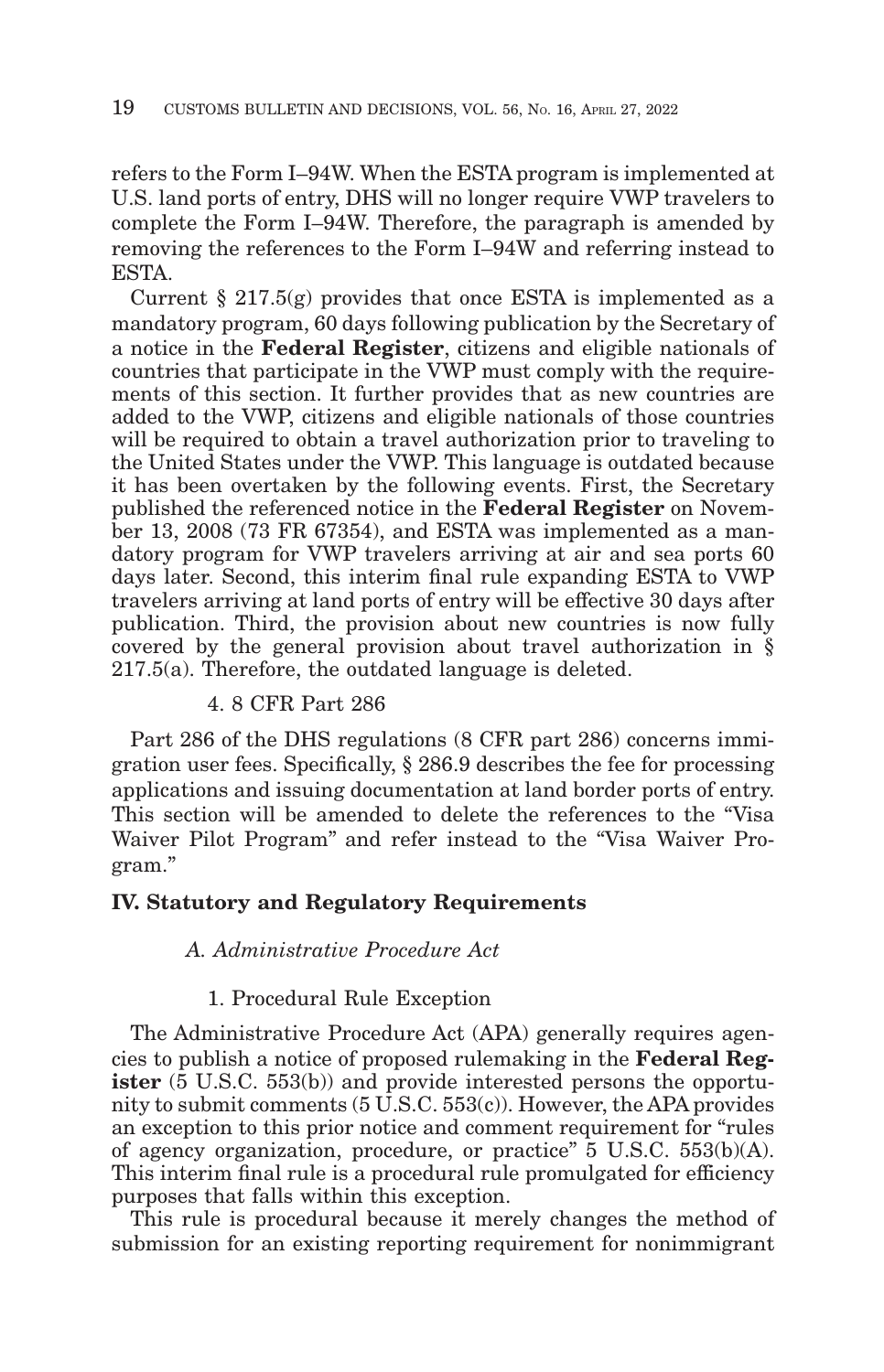noncitizens pursuant to existing statutes and regulations. *See* 8 U.S.C. 1103, 1184 and 1187. *See also* 8 CFR 212.1, 299.1, and 8 CFR parts 2 and 217. The rule merely changes the manner in which noncitizens seeking admission to the United States under the VWP, at ports of entry along the land border, present information to DHS and does not alter the rights or interests of those noncitizens as they seek admission to the United States. Such arriving noncitizens will no longer be required to complete and submit the paper Form I–94W. Instead, all required information will be submitted to DHS electronically through the ESTA website. In addition, this rule neither affects the substantive criteria by which CBP officers inspect noncitizens upon arrival nor the nature of the information at CBP's disposal.

#### 2. Foreign Affairs Function Exception

This interim final rule is also exempt from the rulemaking provisions of the Administrative Procedure Act (APA) pursuant to 5 U.S.C. 553(a)(1) as it involves a foreign affairs function of the United States. This rule advances the President's foreign policy goals and directly involves relationships between the United States and its noncitizen visitors.

ESTA is an integral part of the administration of the VWP, a program that involves an inherently foreign affairs function of the United States. Specifically, the VWP, which is administered by DHS in consultation with the Department of State, enables eligible citizens or nationals of designated countries to travel to the United States for tourism or business for stays of 90 days or less without first obtaining a visa, provided they meet certain requirements. Among other things, a traveler must have a valid authorization through ESTA. As part of the ESTA screening process, CBP reviews available information regarding ESTA applicants to determine whether they present a concern to U.S. national security or law enforcement (to include immigration enforcement) interests. Accordingly, any rulemaking actions undertaken to implement ESTA at land ports of entry are exempt from APA notice and comment requirements. However, DHS is interested in receiving public comments on this interim final rule and, therefore, is providing the public with the opportunity to comment without delaying implementation of this rule.

## *B. Executive Orders 13563 and 12866*

Executive Orders (EOs) 13563 ("Improving Regulation and Regulatory Review'') and 12866 (''Regulatory Planning and Review'') direct agencies to assess the costs and benefits of available regulatory alternatives and, if regulation is necessary, to select regulatory ap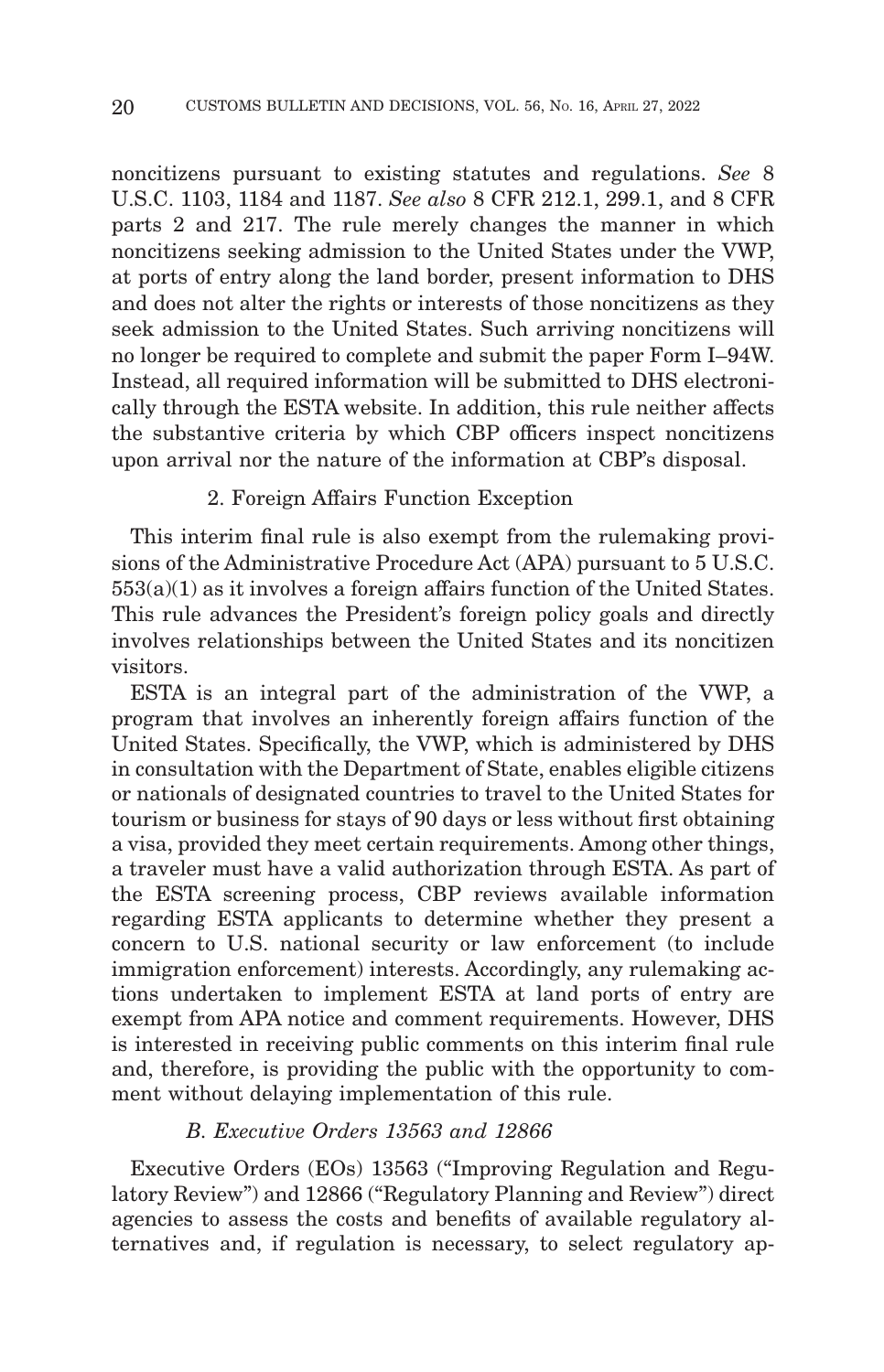proaches that maximize net benefits (including potential economic, environmental, public health and safety effects, distributive impacts, and equity). Executive Order 13563 emphasizes the importance of quantifying both costs and benefits, of reducing costs, of harmonizing rules, and of promoting flexibility.

This rule is not a "significant regulatory action," under section  $3(f)$ of Executive Order 12866. Accordingly, the Office of Management and Budget has not reviewed this rule. Although this rule is not subject to the requirements of Executive Orders 13563 and 12866 due to the foreign affairs exception, DHS has reviewed this interim final rule to ensure its consistency with the regulatory philosophy and principles set forth in those Executive orders. DHS has also prepared a regulatory impact assessment to help inform stakeholders of the impacts of this rule, which DHS has summarized below. The complete assessment can be found in the public docket for this rulemaking at *www.regulations.gov.*

#### 1. Purpose of Rule

This rule will extend the regulatory requirements of ESTA to the land environment per the 9/11 Act. For VWP travelers arriving at U.S. land ports of entry (POEs), all the ESTA requirements currently in 8 CFR 217.5 will remain the same as the requirements for VWP travelers arriving at air and sea ports, except for the time frame for obtaining the travel authorization. Under the ESTA Land IFR, VWP travelers intending to travel to the United States by land must receive a travel authorization prior to application for admission to, rather than prior to embarking on a carrier destined for, the United States. These travelers may obtain the required travel authorization by submitting an electronic application to CBP through the ESTA website (*https://esta.cbp.dhs.gov/esta/*) and paying the ESTA application fee, which consists of an operational fee and Travel Promotion Act (TPA) fee valid until FY 2021.<sup>16</sup> The ESTA application serves as an electronic version of the paper Form I–94W, asking for the same biographical, personal, and trip-related information currently requested on the paper Form I–94W as well as several additional security-related questions not on the paper Form I–94W but typically asked during paper Form I–94W processing. CBP will use the ESTA application information to assess a traveler's likely admissibility and

 $^{16}\,\mathrm{As}$  previously stated, on February 9, 2018, section 30203(a) of the Bipartisan Budget Act of 2018, Public Law 115–123, extended the sunset provision of the travel promotion fee through September 30, 2027. On December 20, 2019, section 806 of the Further Consolidated Appropriations Act of 2020, Public Law 116–94, increased the travel promotion fee from \$10 to \$17. *See* 8 U.S.C. 1187(h)(3)(B), as amended, and 8 CFR 217.5(h). CBP will be publishing a separate rule to reflect these legislative changes. This analysis does not capture these changes.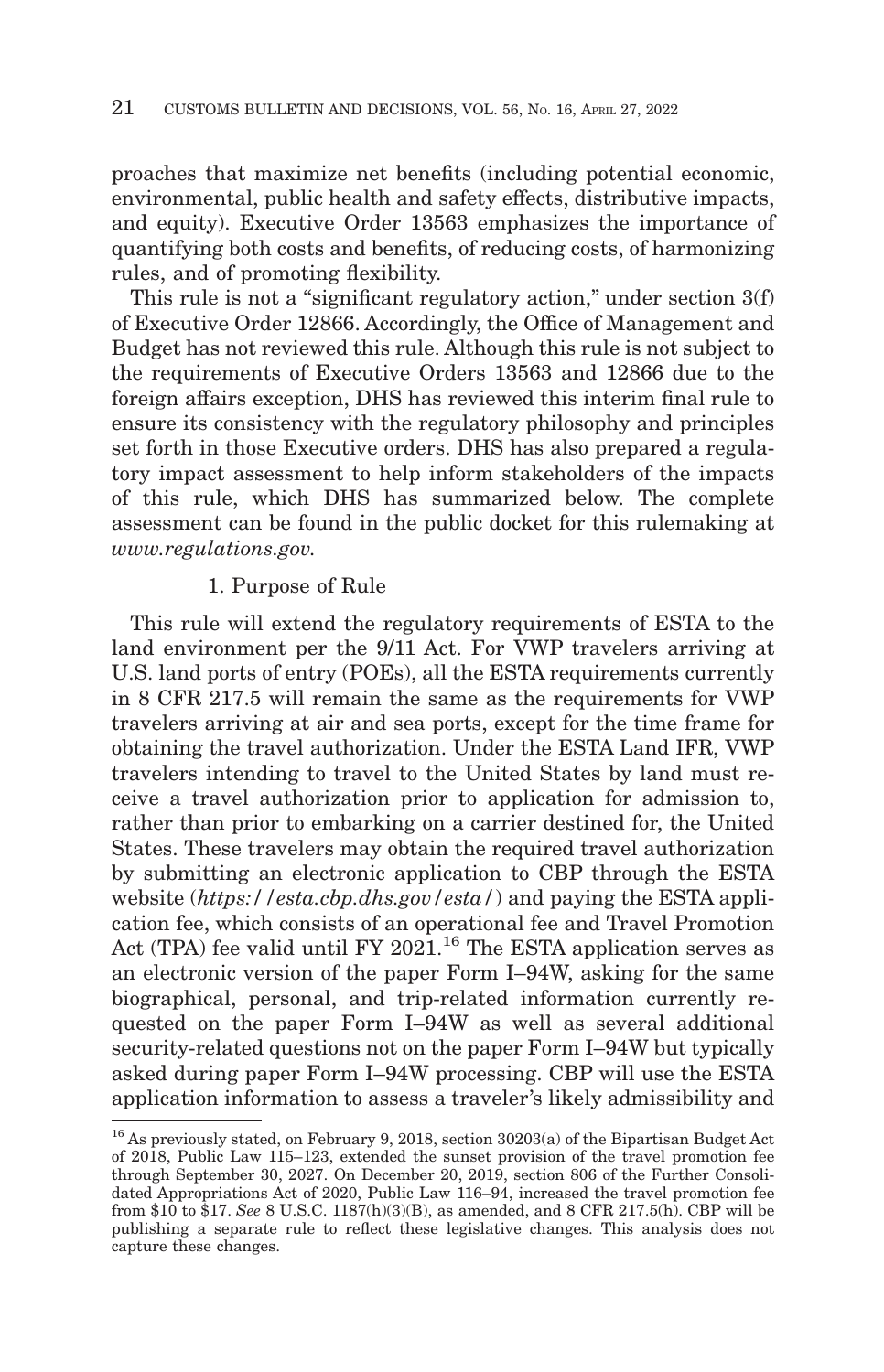any potential risks to the United States. Based on this assessment, CBP will either grant or deny an ESTA travel authorization, which will generally take two hours for CBP to complete. If CBP grants an ESTA travel authorization, the authorization will generally be valid for a period of two years from the date of issuance (barring revocation), meaning that the VWP traveler granted the authorization may travel to the United States repeatedly within a two-year period without obtaining another authorization. If CBP denies an ESTA travel authorization, CBP will refer the VWP traveler denied the authorization to a U.S. Embassy or Consulate to apply to obtain a visa, like in the current paper Form I–94W environment.

If a VWP traveler arrives without an advance ESTA travel authorization, CBP will generally advise the traveler to complete the ESTA application in an area outside of the U.S. land POE. In this case, the traveler may be permitted to withdraw his or her application for admission, and once withdrawn, travel back to either Canada or Mexico, apply for the ESTA authorization there, and typically wait two hours to receive his or her authorization status. Once approved, the traveler can then return to a U.S. land POE to apply for admission.

In addition to fulfilling a statutory mandate, this rule will strengthen national security through enhanced traveler vetting, streamline Form I–94W processing through automation, reduce inadmissible traveler arrivals, and produce a uniform VWP admission policy in all U.S. travel environments, which will benefit VWP travelers, CBP, and the public.

#### 2. Population Affected by Rule

This rule will affect VWP travelers, CBP, and the public. Due to numerous factors that affect travel, CBP uses two different projection methods to estimate the population of VWP travelers affected by this rule over a 10-year period of analysis spanning from FY 2019 to FY 2028. Under these methods, CBP estimates that VWP travelers will submit between 3.2 million and 4.1 million ESTA applications for land admission during the period of analysis, though CBP will deny about 3,200 to 4,100 of these applications and related travel authorizations (see Table 1).<sup>17</sup> These denials will be higher with ESTA's

<sup>&</sup>lt;sup>17</sup> Note that the estimates in this table are based on historical VWP traveler arrivals prior to FY 2019. Poland officially joined the VWP on November 11, 2019 (see 84 FR 60316 (November 8, 2019)), and Croatia officially joined the VWP on December 1, 2021 (see 86 FR 54029 (September 30, 2021)), so these estimates do not account for VWP travelers from Poland or Croatia. A small number of temporary business or pleasure visitors from Poland and Croatia who would now be eligible for the VWP (and subject to this rule) enter the United States at land POEs each year.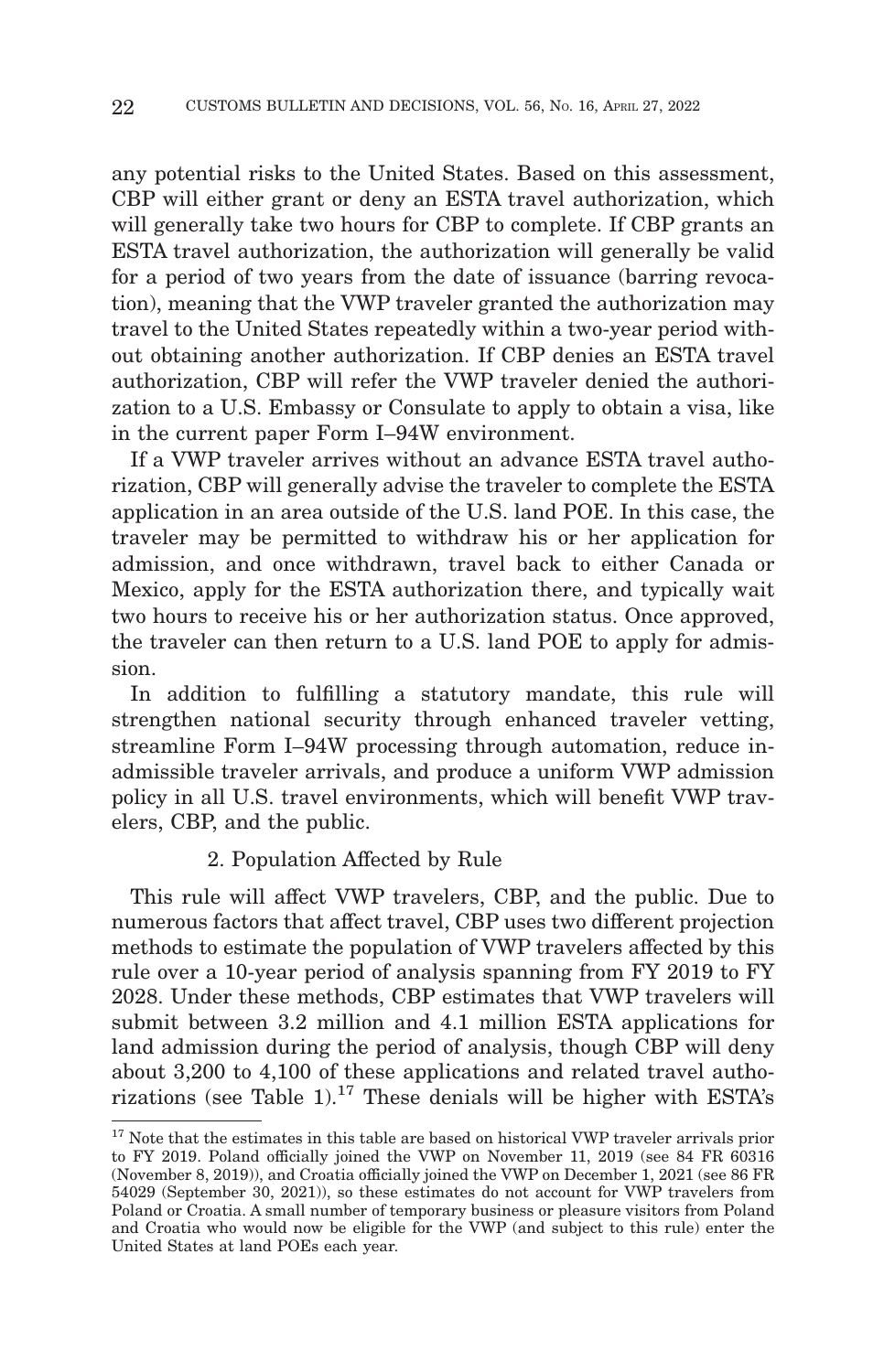enhanced vetting, though the extent is unknown.<sup>18</sup> Given ESTA's existing requirements in the U.S. air and sea environments, some of the application figures in Table 1 may correspond to travelers who already have valid ESTA travel authorizations first obtained for travel to the United States by air and sea that will allow them to avoid completing travel authorizations with this rule. However, the number of such travelers is unknown.

|                | Method $1$ (primary estimate)—<br>with rule  |                                            |                                           | Method 2—with rule                           |                                            |                                           |
|----------------|----------------------------------------------|--------------------------------------------|-------------------------------------------|----------------------------------------------|--------------------------------------------|-------------------------------------------|
| Fiscal<br>year | <b>ESTA</b><br>applica-<br>tion<br>approvals | <b>ESTA</b><br>appli-<br>cation<br>denials | Total<br><b>ESTA</b><br>applica-<br>tions | <b>ESTA</b><br>applica-<br>tion<br>approvals | <b>ESTA</b><br>appli-<br>cation<br>denials | Total<br><b>ESTA</b><br>applica-<br>tions |
| $2019$         | 323,504                                      | 324                                        | 323,828                                   | 349,190                                      | 350                                        | 349,540                                   |
| $2020$         | 323,504                                      | 324                                        | 323,828                                   | 359,317                                      | 360                                        | 359,677                                   |
| $2021$         | 323,504                                      | 324                                        | 323,828                                   | 371,894                                      | 372                                        | 372,266                                   |
| $2022$         | 323,504                                      | 324                                        | 323,828                                   | 385,281                                      | 386                                        | 385,667                                   |
| $2023$         | 323,504                                      | 324                                        | 323,828                                   | 398,381                                      | 399                                        | 398,780                                   |
| $2024$         | 323,504                                      | 324                                        | 323,828                                   | 411,926                                      | 412                                        | 412,338                                   |
| $2025$         | 323,504                                      | 324                                        | 323,828                                   | 425,932                                      | 426                                        | 426,358                                   |
| $2026$         | 323,504                                      | 324                                        | 323,828                                   | 440,413                                      | 441                                        | 440,854                                   |
| $2027$         | 323,504                                      | 324                                        | 323,828                                   | 455,870                                      | 456                                        | 455,843                                   |
| $2028$         | 323,504                                      | 324                                        | 323,828                                   | 470,870                                      | 471                                        | 471,341                                   |
| Total          | 3,235,040                                    | 3,240                                      | 3,238,280                                 | 4,068,591                                    | 4,073                                      | 4,072,664                                 |

TABLE 1—PROJECTED ESTA APPLICATIONS WITH RULE

**Note:** Estimates may not sum to total due to rounding.

CBP plans to conduct extensive outreach on ESTA's requirements in the land environment prior to the effective date of this rule through electronic messaging, informational bulletins, and travel partner meetings.19 Nevertheless, some VWP travelers may not be fully aware of this rule's requirements when traveling to the United States via land. CBP estimates that 4 percent of the projected ESTA applications in FY 2019 will correspond to VWP travelers who arrive to U.S. land POEs without advance ESTA travel authorizations. CBP believes that this share will decrease to 1 percent of annual ESTA applications for FY 2020 through FY 2028 due to the time and costs associated with arriving without an ESTA travel authorization and increased knowledge of ESTA's requirements.<sup>20</sup> As shown in Table 2,

<sup>18</sup> Source: Email correspondence with CBP's Office of Field Operations on March 16, 2016.

<sup>19</sup> Source: Correspondence with CBP's Office of Field Operations on November 26, 2018.

<sup>&</sup>lt;sup>20</sup> Source: Email correspondence with CBP's Office of Field Operations on September 11, 2018.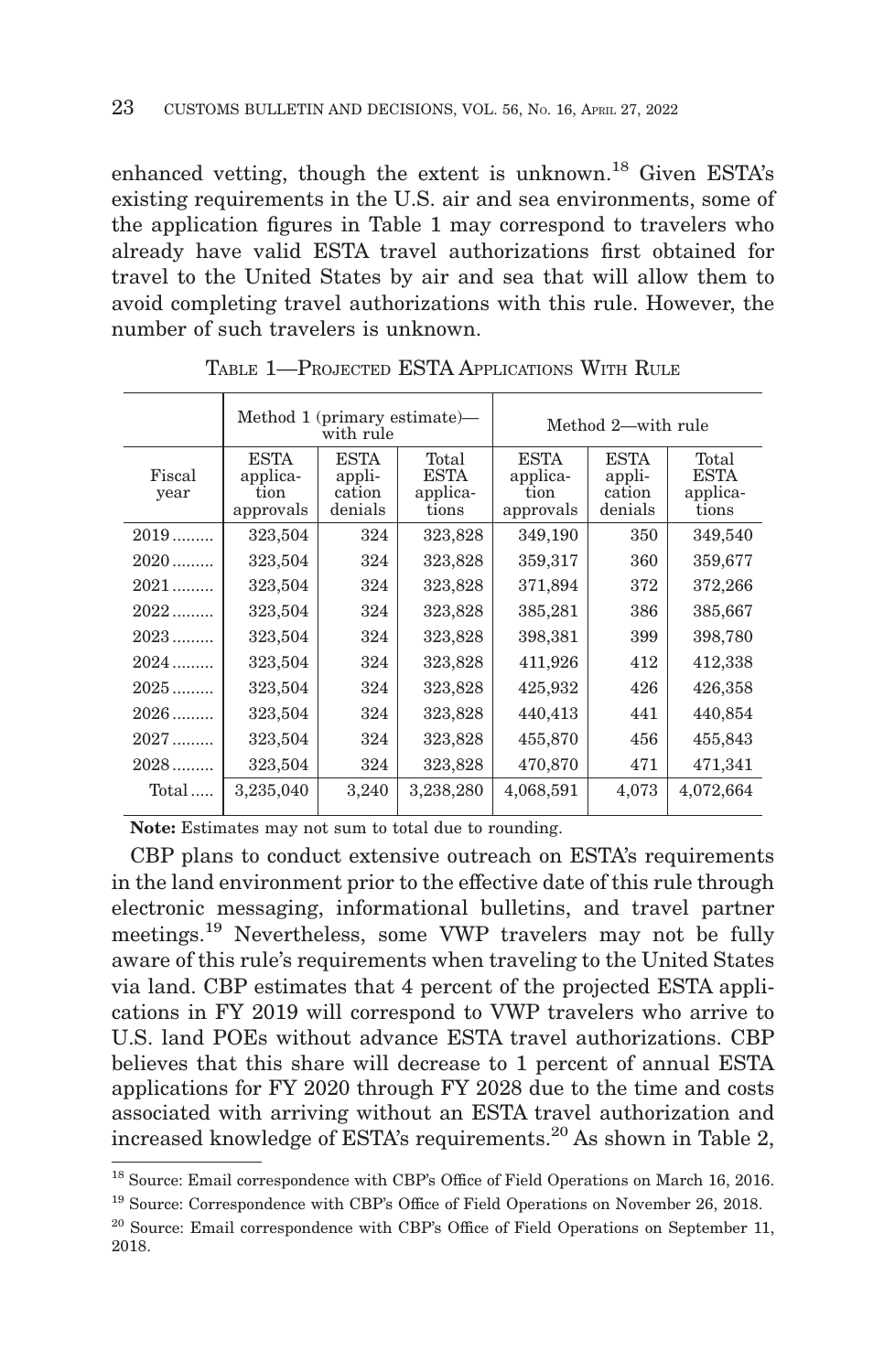CBP projects that 42,000 to 51,000 VWP travelers will arrive to U.S. land POEs without advance ESTA travel authorizations over the period of analysis. CBP believes that the vast majority of these arrivals will occur at U.S. land POEs along the northern border based on the relatively high volume of VWP traveler arrivals at those  $POEs.<sup>21</sup>$ 

|             | Method 1 (primary<br>estimate)—with rule                                          | Method 2—with rule                                                                |
|-------------|-----------------------------------------------------------------------------------|-----------------------------------------------------------------------------------|
| Fiscal year | Total VWP traveler<br>arrivals without ad-<br>vance ESTA travel<br>authorizations | Total VWP traveler<br>arrivals without ad-<br>vance ESTA travel<br>authorizations |
|             | 12,953                                                                            | 13,982                                                                            |
|             | 3,238                                                                             | 3,597                                                                             |
|             | 3,238                                                                             | 3,723                                                                             |
|             | 3,238                                                                             | 3,857                                                                             |
|             | 3,238                                                                             | 3,988                                                                             |
|             | 3,238                                                                             | 4,123                                                                             |
|             | 3,238                                                                             | 4,264                                                                             |
|             | 3,238                                                                             | 4,409                                                                             |
|             | 3,238                                                                             | 4,558                                                                             |
|             | 3,238                                                                             | 4,713                                                                             |
|             | 42,095                                                                            | 51,214                                                                            |
|             |                                                                                   |                                                                                   |

| TABLE 2—PROJECTED ARRIVALS OF VWP TRAVELERS AT U.S. LAND POES |  |                                            |  |  |
|---------------------------------------------------------------|--|--------------------------------------------|--|--|
|                                                               |  | WITHOUT ADVANCE ESTA TRAVEL AUTHORIZATIONS |  |  |

**Note:** Estimates may not sum to total due to rounding.

With this rule, CBP anticipates that the nearly 3,200 to 4,100 VWP travelers with ESTA application and travel authorization denials between FY 2019 and FY 2028 will forgo travel to the United States under the VWP altogether because they will be refused admission at U.S. land POEs without travel authorizations. These ESTA denials will result in 3,200 to 4,100 fewer distinct and total VWP traveler arrivals than projected in the absence of this rulemaking. CBP assumes that these ESTA denials will only affect the number of distinct arrivals anticipated with this rule and not the number of non-distinct arrivals. CBP estimates that the number of non-distinct arrivals of VWP travelers with valid departure coupons that generally allow for the avoidance of secondary processing and Form I–94W fee payments with this rule will be the same number projected without this rule,

 $21$  About 90 percent of VWP land traveler admissions between FY 2013 and FY 2017 occurred at U.S. land POEs along the northern border. Sources: Email correspondence with CBP's Office of Field Operations on May 17, 2018, and correspondence on November 26, 2018.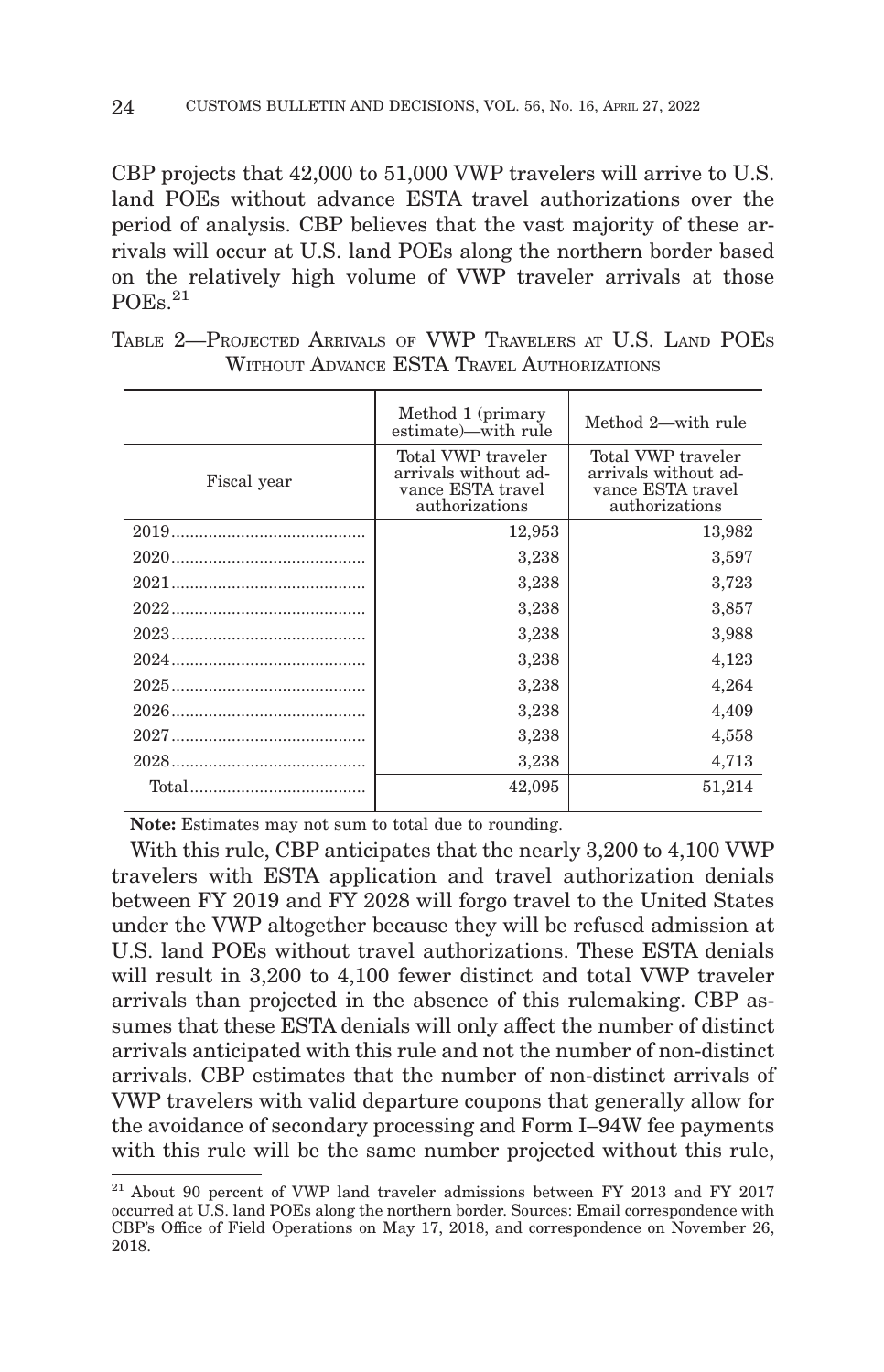ranging from 1.0 million to 1.3 million over the period of analysis (see Table 3). The remaining 3.6 million to 4.6 million VWP land traveler arrivals projected with this rule will represent distinct arrivals requiring CBP's primary and secondary processing and Form I–94W fee payments (see Table 3). In total, VWP land traveler arrivals are expected to reach 4.7 million to 5.9 million during the period of analysis with this rule (see Table 3). To the extent that the application denials with this rule are greater than projected, the number of total arrivals will be fewer than shown in Table 3.

| Fiscal<br>year | Method 1 (primary estimate)—<br>with rule |                              |                   | Method 2—with rule   |                              |                   |  |  |
|----------------|-------------------------------------------|------------------------------|-------------------|----------------------|------------------------------|-------------------|--|--|
|                | <b>Distinct</b><br>arrivals               | Non-<br>distinct<br>arrivals | Total<br>arrivals | Distinct<br>arrivals | Non-<br>distinct<br>arrivals | Total<br>arrivals |  |  |
| 2019           | 363,528                                   | 103,824                      | 467,352           | 392,392              | 112,068                      | 504,460           |  |  |
| 2020           | 363,528                                   | 103,824                      | 467,352           | 403,771              | 115,318                      | 519,089           |  |  |
| 2021           | 363,528                                   | 103,824                      | 467,352           | 417,904              | 119,354                      | 537,258           |  |  |
| 2022           | 363,528                                   | 103,824                      | 467,352           | 432,948              | 123,651                      | 556,599           |  |  |
| 2023           | 363,528                                   | 103,824                      | 467,352           | 447,668              | 127,855                      | 575,523           |  |  |
| 2024           | 363,528                                   | 103,824                      | 467,352           | 462,889              | 132,202                      | 595,091           |  |  |
| 2025           | 363,528                                   | 103,824                      | 467,352           | 478,628              | 136,696                      | 615,324           |  |  |
| 2026           | 363,528                                   | 103,824                      | 467,352           | 494,901              | 141,344                      | 636,245           |  |  |
| 2027           | 363,528                                   | 103,824                      | 467,352           | 511,727              | 146,150                      | 657,877           |  |  |
| 2028           | 363,528                                   | 103,824                      | 467,352           | 529,126              | 151,119                      | 680,245           |  |  |
| Total.         | 3,635,280                                 | 1,038,240                    | 4,673,520         | 4,571,954            | 1,305,757                    | 5,877,711         |  |  |

TABLE 3—PROJECTED ARRIVALS OF VWP TRAVELERS AT U.S. LAND POES WITH RULE

**Note:** Estimates may not sum to total due to rounding.

This rule's impact on CBP operations depends on its changes to VWP traveler arrivals and processing, whereas its effect on the public depends on its ability to deter otherwise inadmissible VWP travelers from traveling to the United States.

#### 3. Costs of Rule

CBP will sustain ESTA-related maintenance, operation, and administration costs with this rule's implementation; however, CBP believes that the ESTA application fee collected from VWP travelers in the air, sea, and land environments will completely offset the ESTA Land IFR's costs to the agency. Thus, this rule will not introduce any unreimbursed costs to CBP. Instead, VWP travelers required to complete an ESTA application will bear all the direct costs of this rule. As stated earlier, this rule will require applicable VWP travelers to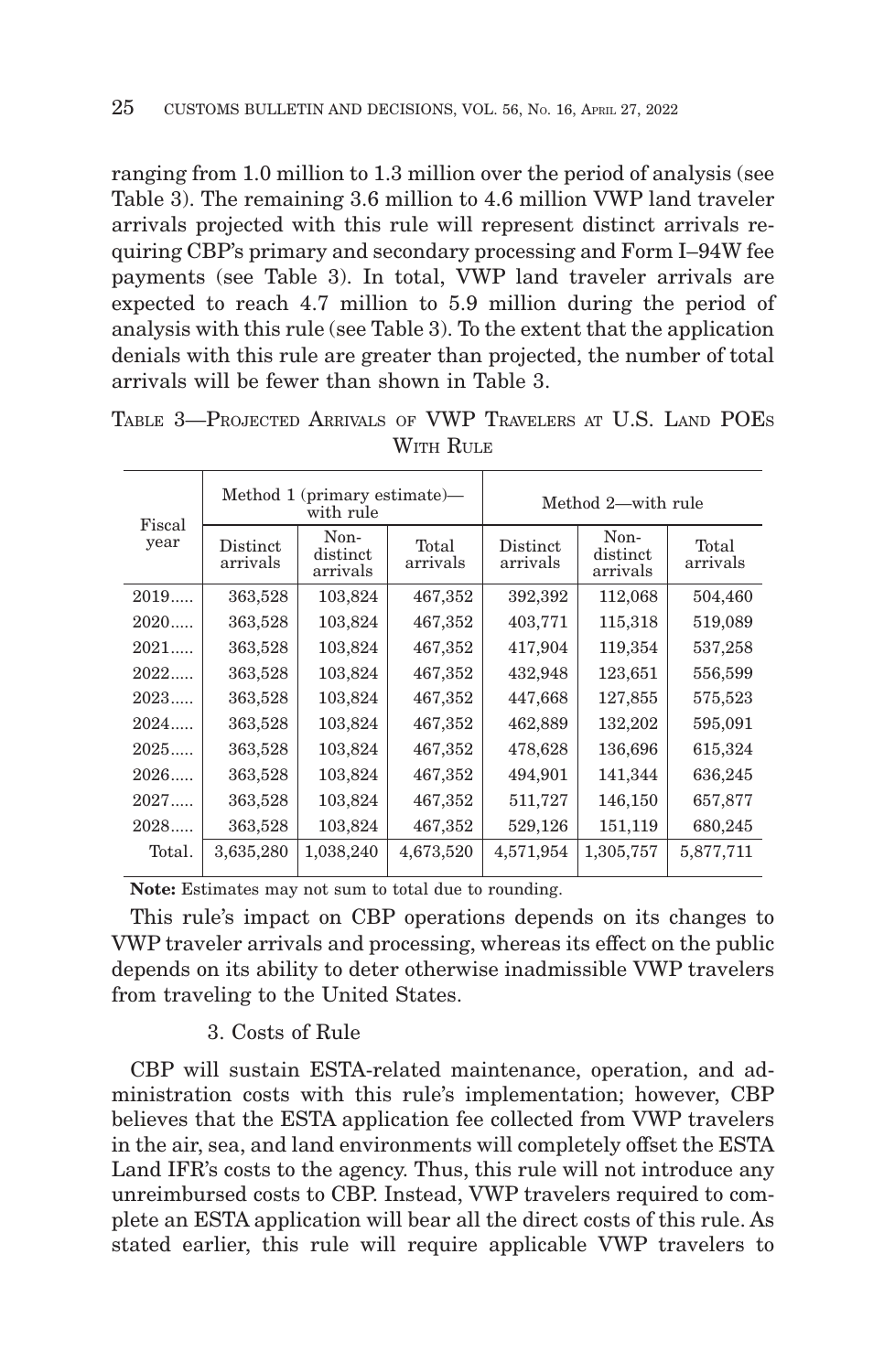submit an ESTA application, pay the accompanying ESTA application fee, and receive a travel authorization in advance of admission at a U.S. land POE. Each ESTA application will take a VWP traveler an estimated 23 minutes (0.3833 hours) to complete,<sup>22</sup> at a time cost of \$7.82.<sup>23</sup> Depending on whether CBP approves or denies an application and travel authorization, VWP travelers must also pay a \$4.00 operational fee, a \$10.00 Travel Promotion Act fee (for approved applications only until FY 2021), and typically a foreign transaction fee with their ESTA application.<sup>24</sup>

VWP travelers who arrive to U.S. land POEs without advance travel authorizations will incur time, travel, toll, and internet access expenses to travel to/from Canada and Mexico to apply and wait for an ESTA travel authorization. These travelers will sustain a \$36.72 additional CBP processing time cost, a \$5.78 additional Canadian or Mexican entry processing time cost, a \$4.30 travel cost, and a \$40.80 authorization wait time cost while traveling to/from Canada or Mexico to apply and wait for an ESTA travel authorization. Approximately 20 percent of the population of VWP travelers projected to arrive to a U.S. land POE without an advance ESTA travel authorization (see Table 2) will also sustain a toll cost of \$3.50. Additionally, of the VWP travelers projected to arrive to a U.S. land POE without an advance ESTA travel authorization (see Table 2), an estimated 28 percent will pay a \$2.00 fee to use an internet-accessible computer to apply and wait for their ESTA travel authorization. Considering these advance ESTA travel authorization and wait time costs and the number of VWP travelers projected to arrive without advance ESTA travel authorizations under this alternative, CBP estimates that these authorization requirements will introduce a total undiscounted

<sup>22</sup> Source: U.S. Customs and Border Protection. *Supporting Statement for Paperwork Reduction Act Submission 1651–0111: Arrival and Departure Record (Forms I–94, I–94W) and Electronic System for Travel Authorization (ESTA)*. February 12, 2019. Available at *https://www.reginfo.gov/public/do/PRAViewDocument?ref\_nbr=201810–1651–001*. Accessed May 22, 2019.

 $23$  \$20.40 hourly time value  $\times$  0.3833-hour time burden to complete ESTA application = \$7.82 (rounded). CBP bases the \$20.40 hourly time value for VWP travelers on the U.S. Department of Transportation's (DOT) hourly time value of \$20.40 for all-purpose, intercity travel by surface-modes, except high-speed rail. For the purposes of this analysis, CBP assumes that the DOT time value, reported in 2015 U.S. dollars, would be the same for 2019. Source: U.S. Department of Transportation, Office of Transportation Policy. *The Value of Travel Time Savings: Departmental Guidance for Conducting Economic Evaluations Revision 2 (2016 Update)*. ''Table 4 (Revision 2—2016 Update): Recommended Hourly Values of Travel Time Savings.'' September 27, 2016. Available at *https://www. transportation.gov/sites/dot.gov/files/docs/2016%20Revised%20Value%20of%20Travel% 20Time%20Guidance.pdf*. Accessed June 11, 2018.

<sup>&</sup>lt;sup>24</sup> When CBP applies the average foreign currency transaction fee rate to the ESTA application and TPA fees, the full ESTA application cost is \$14.42 for travelers granted travel authorizations through FY 2020.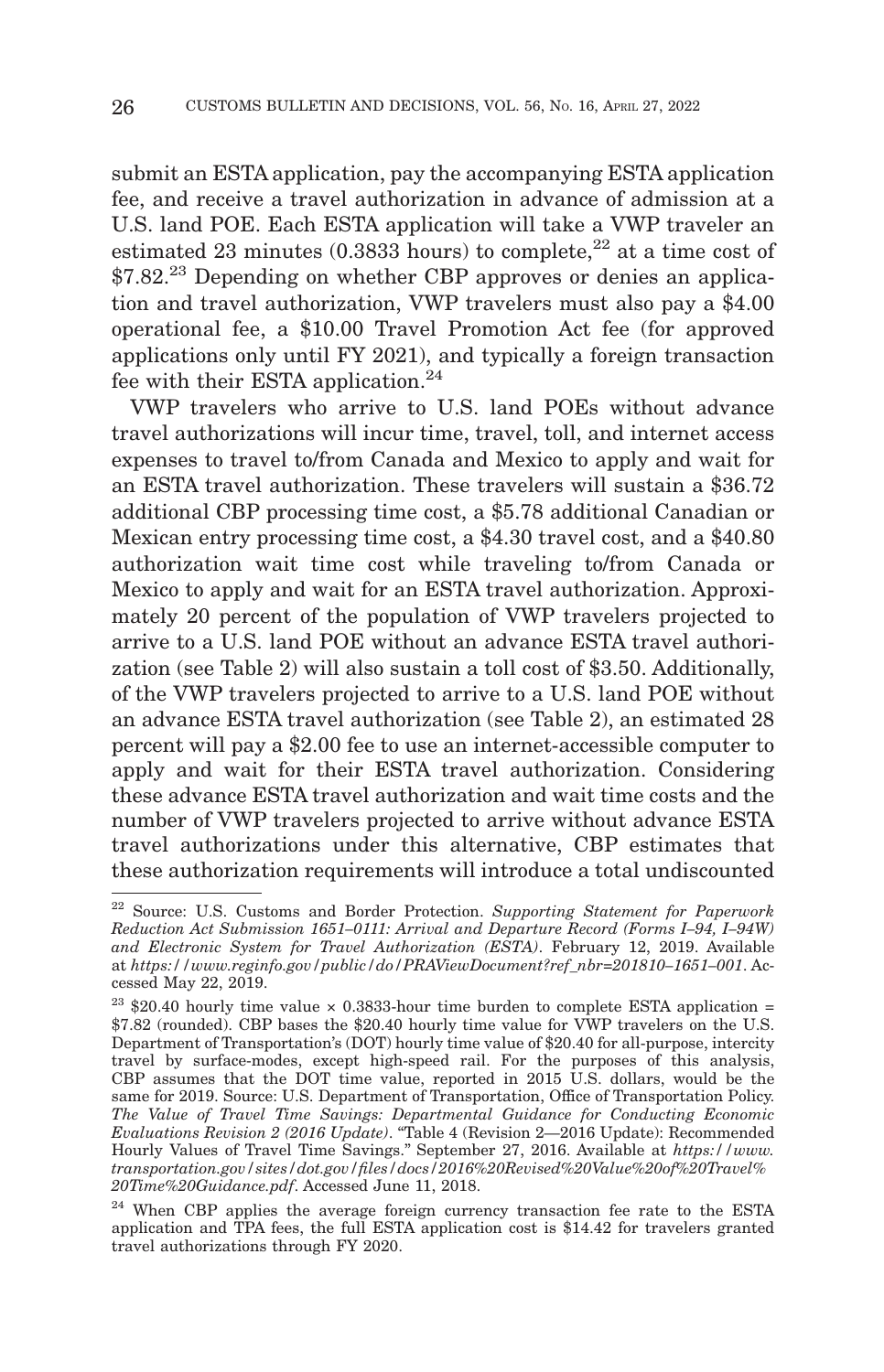cost of \$4.2 million to VWP travelers between FY 2019 and FY 2028 according to CBP's primary estimation method.

In total, VWP travelers will sustain \$49.1 million in undiscounted time, fee, and other costs from this rule over the period of analysis under Method 1, CBP's primary estimation method. In present value terms, this cost to VWP travelers, which represents the total cost of the rule, will measure \$38.5 million (using a 7 percent discount rate; see Table 4). On an annualized basis, the cost of this rule will equal \$5.1 million under the primary estimation method, as shown in Table 4 (using a 7 percent discount rate).

TABLE 4—TOTAL MONETIZED PRESENT VALUE AND ANNUALIZED COSTS OF RULE, FY 2019–FY 2028

|                   |                       | 3% Discount rate   | 7% Discount rate      |                    |  |  |
|-------------------|-----------------------|--------------------|-----------------------|--------------------|--|--|
|                   | Present<br>value cost | Annualized<br>cost | Present<br>value cost | Annualized<br>cost |  |  |
| Method 1 (Primary | \$43,929,986          | \$4,999,936        | \$38,529,526          | \$5,126,858        |  |  |
| Method $2$        | 53,652,846            | 6,106,554          | 46,527,106            | 6,191,040          |  |  |

[2019 U.S. dollars]

**Note:** The estimates in this table are contingent upon CBP's expectations of the population affected by the rule and the discount rates applied.

# 4. Benefits of Rule

ESTA's Form I–94W automation, advance-vetting and travel authorization denials, and uniform VWP admission policy will offer benefits (including cost savings) to VWP travelers, CBP, and the public. VWP travelers will experience 24 minutes (0.4 hours) of time savings per distinct arrival from avoided paper Form I–94W processing burdens,<sup>25</sup> at a time cost saving of  $$8.16<sup>26</sup>$  Travelers denied travel authorizations who choose to forgo travel to the United States under the VWP will save 136 minutes (2.2667 hours) in avoided Form I–94W completion time and inadmissible inspection time,  $27$  at a time

<sup>25</sup> Sources: U.S. Customs and Border Protection. Supporting Statement for Paperwork Reduction Act Submission 1651–0111: Arrival and Departure Record (Forms I–94, I–94W) and Electronic System for Travel Authorization (ESTA). February 12, 2019. Available at *https://www.reginfo.gov/public/do/PRAViewDocument?ref\_nbr=201810–1651–001.* Accessed May 22, 2019; email correspondence with CBP's Office of Field Operations on November 30, 2012.

 $^{26}$  Based on the assumed hourly time value for VWP travelers of \$20.40. \$20.40 hourly time value × 0.4 hours saved from forgone paper Form I–94W application and certain secondary processing time burdens = \$8.16 (rounded).

 $27$  This includes the time it takes to complete a paper Form I–94W (16 minutes, or 0.2667 hours) and complete an inadmissible traveler inspection (120 minutes, or 2 hours). For the purposes of this analysis, CBP assumes that this time burden includes any time burdens incurred at a U.S. land POE as an inadmissible VWP traveler. This average time burden is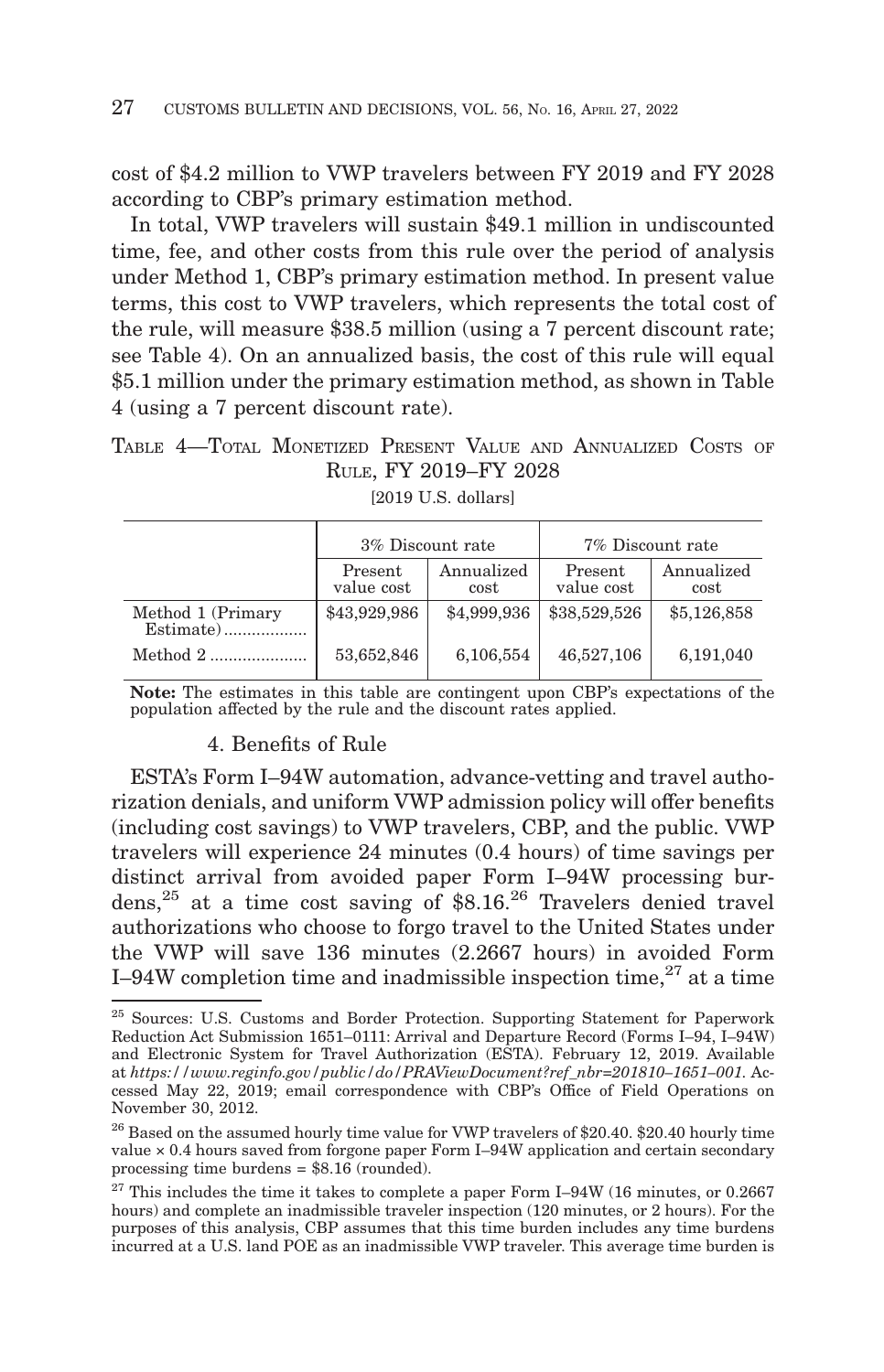cost saving of \$46.24, and \$6.00 in avoided Form I–94W fee costs.<sup>28</sup> Together with the savings from Form I–94W automation and travel that does not occur as a result of denied travel authorizations, VWP travelers will enjoy \$29.8 million in undiscounted, monetized cost savings from this rule over the period of analysis under the primary estimation method. VWP travelers will also enjoy non-quantified benefits from this rule's uniform admission policy in all U.S. travel environments, which may prevent some travelers from being denied boarding on air or sea carriers because they do not have an ESTA travel authorization.

Similar to VWP travelers, CBP will enjoy 8 minutes (0.1333 hours) of time savings per distinct arrival from this rule's Form I–94W automation,  $29$  at a time cost saving of \$11.58.<sup>30</sup> CBP will also save 120 minutes (2 hours) in avoided traveler inspection time per inadmissible traveler inspection avoided through ESTA's implementation in the land environment,<sup>31</sup> at a time cost saving of \$173.74.<sup>32</sup> Overall, this rule's Form I–94W automation and forgone arrivals by those denied travel authorizations will offer \$42.7 million in undiscounted, monetized cost savings to CBP between FY 2019 and FY 2028 under the primary estimation method. Note that these are not budgetary savings—they are savings that CBP will dedicate to other agency mission areas, such as improving border security or expediting the processing of travelers. In addition to these monetized benefits, ES-

greater than the time burden for VWP travelers who simply arrive to a U.S. land POE without an advance ESTA authorization because general inadmissibility examinations, such as those for travelers who are outright inadmissible due to reasons such as criminal history, outstanding warrant, or an expired passport, typically require examinations that are more thorough and require added processing time. Source: Email correspondence with CBP's Office of Field Operations on March 16, 2016, correspondence on November 26, 2018, and email correspondence on May 23, 2019.

<sup>&</sup>lt;sup>28</sup> Based on the assumed hourly time value for VWP travelers of \$20.40. \$20.40 hourly time value  $\times$  2.2667 hours saved from forgone inadmissible arrival time burdens = \$46.24 (rounded).

<sup>29</sup> Sources: U.S. Customs and Border Protection. *Supporting Statement for Paperwork Reduction Act Submission 1651–0111: Arrival and Departure Record (Forms I–94, I–94W) and Electronic System for Travel Authorization (ESTA)*. February 12, 2019. Available at *https://www.reginfo.gov/public/do/PRAViewDocument?ref\_nbr=201810–1651–001*. Accessed May 22, 2019; email correspondence with CBP's Office of Field Operations on November 30, 2012.

<sup>30 \$86.87</sup> fully loaded hourly wage rate for CBP officers × 0.1333 hours saved per distinct VWP traveler arrival = \$11.58 (rounded). CBP bases the \$86.87 hourly wage on the FY 2019 salary, benefits, and non-salary costs (*i.e*., fully loaded wage) of the national average of CBP officer positions. Source of wage rate: Email correspondence with CBP's Office of Finance on June 1, 2018.

<sup>&</sup>lt;sup>31</sup> Source: Email correspondence with CBP's Office of Field Operations on March 16, 2016, correspondence on November 26, 2018, and email correspondence on May 23, 2019.

<sup>&</sup>lt;sup>32</sup> Based on the fully loaded hourly wage rate for CBP officers of \$86.87. \$86.87 fully loaded hourly wage rate for CBP officers  $\times$  2 hours saved per inadmissible traveler inspection avoided = \$173.74 (rounded).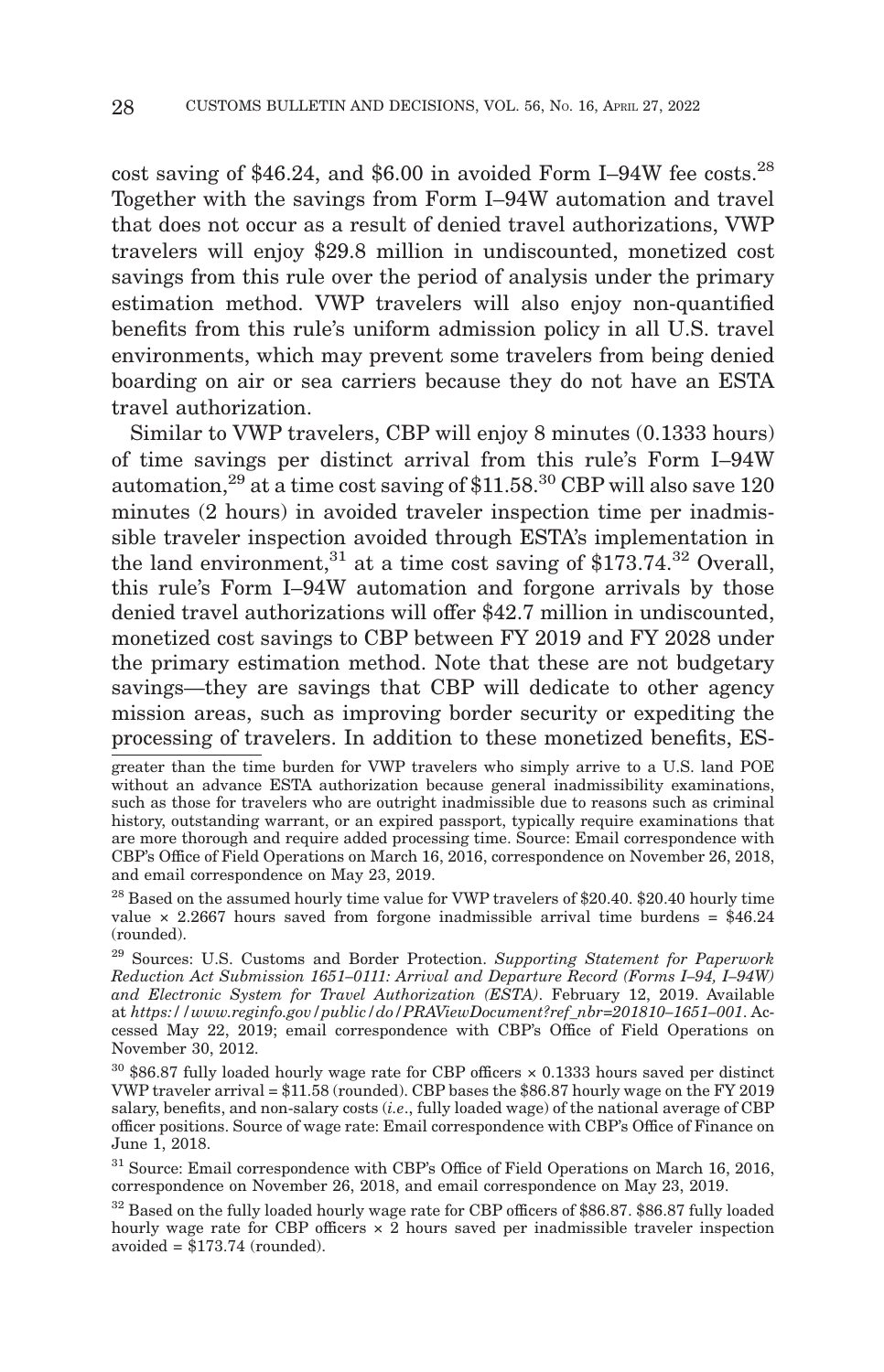TA's advance and robust traveler screening process will offer the benefit of strengthened national security, which the public will enjoy.

In total, this rule will offer undiscounted cost savings totaling \$72.5 million between FY 2019 and FY 2028 under the primary estimation method. When discounted, these savings will measure \$54.5 million in present value and \$7.2 million on an annualized basis (using a 7 percent discount rate; see Table 5). This rule will also strengthen national security and introduce a uniform VWP admission policy in all U.S. travel environments, providing non-quantifiable benefits to travelers and the public. These estimates vary according to the projection method and discount rate applied.

TABLE 5—TOTAL MONETIZED PRESENT VALUE AND ANNUALIZED BENEFITS (COST SAVINGS) OF RULE, FY 2019–FY 2028

|                   | 3% Discount rate            |                       | 7% Discount rate            |                       |  |  |
|-------------------|-----------------------------|-----------------------|-----------------------------|-----------------------|--|--|
|                   | Present<br>value<br>benefit | Annualized<br>benefit | Present<br>value<br>benefit | Annualized<br>benefit |  |  |
| Method 1 (Primary | \$63,692,790                | \$7,249,260           | \$54,479,874                | \$7,249,260           |  |  |
| Method $2$        | 79,452,253                  | 9,042,940             | 67,252,192                  | 8,948,784             |  |  |

[2019 U.S. dollars]

**Note:** The estimates in this table are contingent upon CBP's expectations of the population affected by the rule and the discount rates applied.

#### 5. Net Impact of Rule

Table 6 summarizes the monetized and non-monetized costs and benefits of this rule to VWP travelers, CBP, and the public. As shown, the total monetized present value net benefit (or net cost saving) of this rule is \$16.0 million, while its annualized net benefit totals \$2.1 million according to CBP's primary estimation method (using a 7 percent discount rate). In addition to these monetized impacts, this rule will strengthen national security through its advance and more robust traveler screening process and produce a uniform VWP admission policy in all U.S. travel environments, though these benefits are unmeasured. These estimates vary according to the projection method and discount rate applied.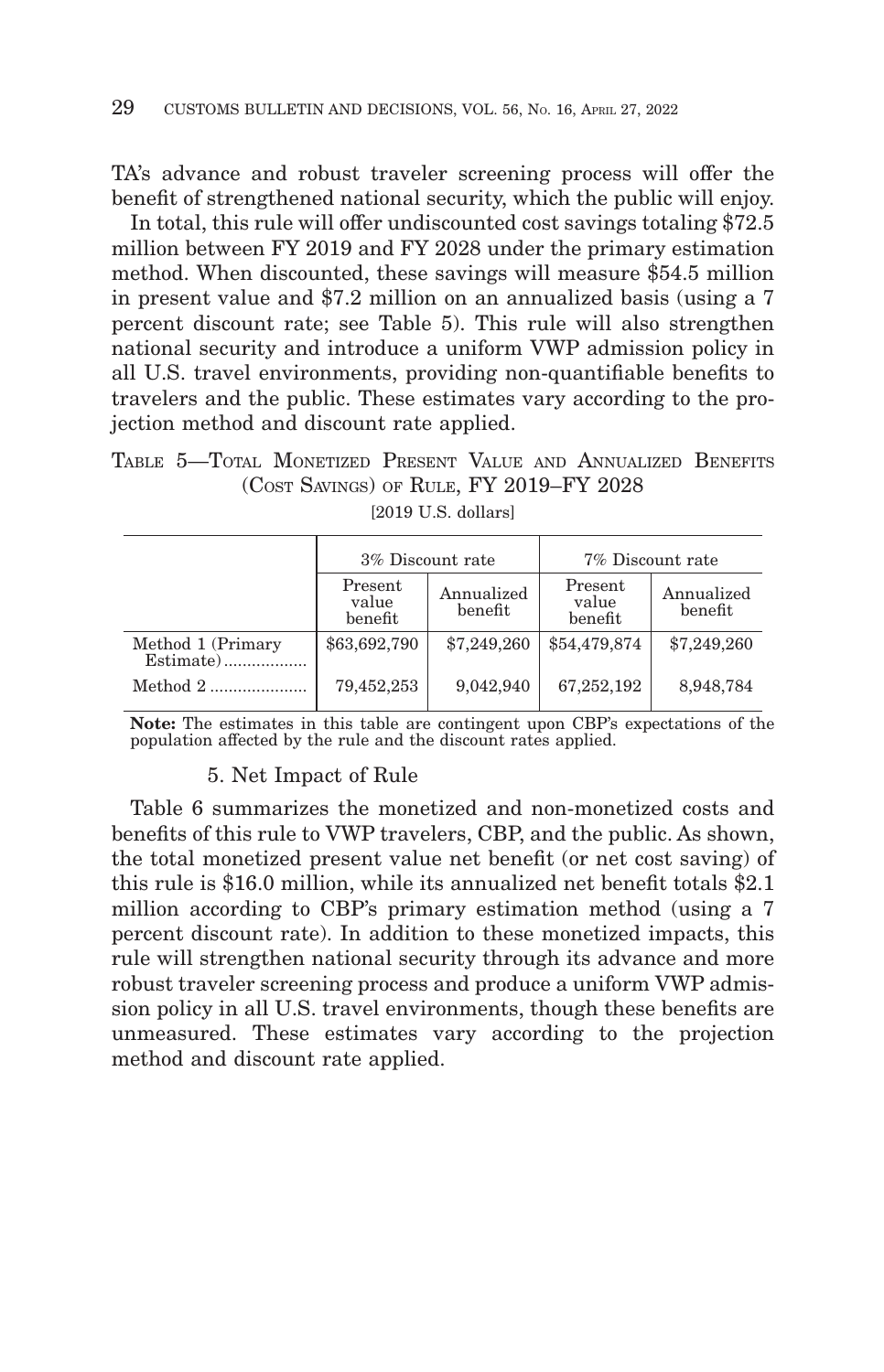|                                    | 3% Discount rate                                                          |                                                           | 7% Discount rate                                                          |                 |  |  |  |  |
|------------------------------------|---------------------------------------------------------------------------|-----------------------------------------------------------|---------------------------------------------------------------------------|-----------------|--|--|--|--|
|                                    | Present<br>Annual-<br>value<br>ized                                       |                                                           | Present<br>value                                                          | Annual-<br>ized |  |  |  |  |
| <b>Method 1 (Primary Estimate)</b> |                                                                           |                                                           |                                                                           |                 |  |  |  |  |
| Total Cost:                        |                                                                           |                                                           |                                                                           |                 |  |  |  |  |
|                                    | \$43,929,986                                                              | \$4,999,936                                               | \$38,529,526                                                              | \$5,126,858     |  |  |  |  |
| Non-Monetized, but Quantified      | .                                                                         | .                                                         | .                                                                         | .               |  |  |  |  |
| Non-Monetized and Non-             | .                                                                         |                                                           | .                                                                         | .               |  |  |  |  |
| Total Benefit, Incl. Cost Savings: |                                                                           |                                                           |                                                                           |                 |  |  |  |  |
| Monetized (Cost Saving)            | 63,692,790                                                                | 7,249,260                                                 | 54,479,874                                                                | 7,249,260       |  |  |  |  |
| Non-Monetized, but Quantified      | .                                                                         |                                                           | .                                                                         | .               |  |  |  |  |
| Non-Monetized and Non-             | Strengthened                                                              | national<br>security and uniform<br>VWP admission policy. | Strengthened<br>national<br>security and uniform<br>VWP admission policy. |                 |  |  |  |  |
| Monetized (Net Cost Saving)        | \$19,762,805                                                              | \$2,249,324                                               | \$15,950,348                                                              | \$2,122,403     |  |  |  |  |
| Non-Monetized, but Quanti-         | .                                                                         |                                                           | .                                                                         |                 |  |  |  |  |
| Non-Monetized and Non-             | Strengthened<br>national<br>security and uniform<br>VWP admission policy. |                                                           | Strengthened<br>national<br>security and uniform<br>VWP admission policy. |                 |  |  |  |  |
|                                    | Method 2                                                                  |                                                           |                                                                           |                 |  |  |  |  |
| Total Cost:                        |                                                                           |                                                           |                                                                           |                 |  |  |  |  |
|                                    | \$53,652,846                                                              | \$6,106,554                                               | \$46,527,106                                                              | \$6,191,040     |  |  |  |  |
| Non-Monetized, but Quantified      | .                                                                         | .                                                         | .                                                                         | .               |  |  |  |  |
| Non-Monetized and Non-             |                                                                           |                                                           | .                                                                         | .               |  |  |  |  |
| Total Benefit, Incl. Cost Savings: |                                                                           |                                                           |                                                                           |                 |  |  |  |  |
| Monetized (Cost Saving)            | 79,452,253                                                                | 9,042,940                                                 | 67,252,192                                                                | 8,948,784       |  |  |  |  |
| Non-Monetized, but Quantified      | .                                                                         | .                                                         | .                                                                         |                 |  |  |  |  |
| Non-Monetized and Non-             | Strengthened<br>national<br>security and uniform<br>VWP admission policy. |                                                           | Strengthened<br>national<br>security and uniform<br>VWP admission policy. |                 |  |  |  |  |
| Monetized (Net Cost Saving)        | \$25,799,407                                                              | \$2,936,386                                               | \$20,725,086                                                              | \$2,757,744     |  |  |  |  |
| Non-Monetized, but Quanti-         | .                                                                         | .                                                         | .                                                                         |                 |  |  |  |  |
| Non-Monetized and Non-             | Strengthened<br>national<br>security and uniform<br>VWP admission policy. |                                                           | Strengthened national<br>security and uniform<br>VWP admission policy.    |                 |  |  |  |  |

# TABLE 6—NET BENEFIT OF RULE, FY 2019–FY 2028 [2019 U.S. dollars]

T

 $\top$ 

**Note:** The estimates in this table are contingent upon CBP's expectations of the population affected by the rule and the discount rates applied. Estimates may not sum to total due to rounding.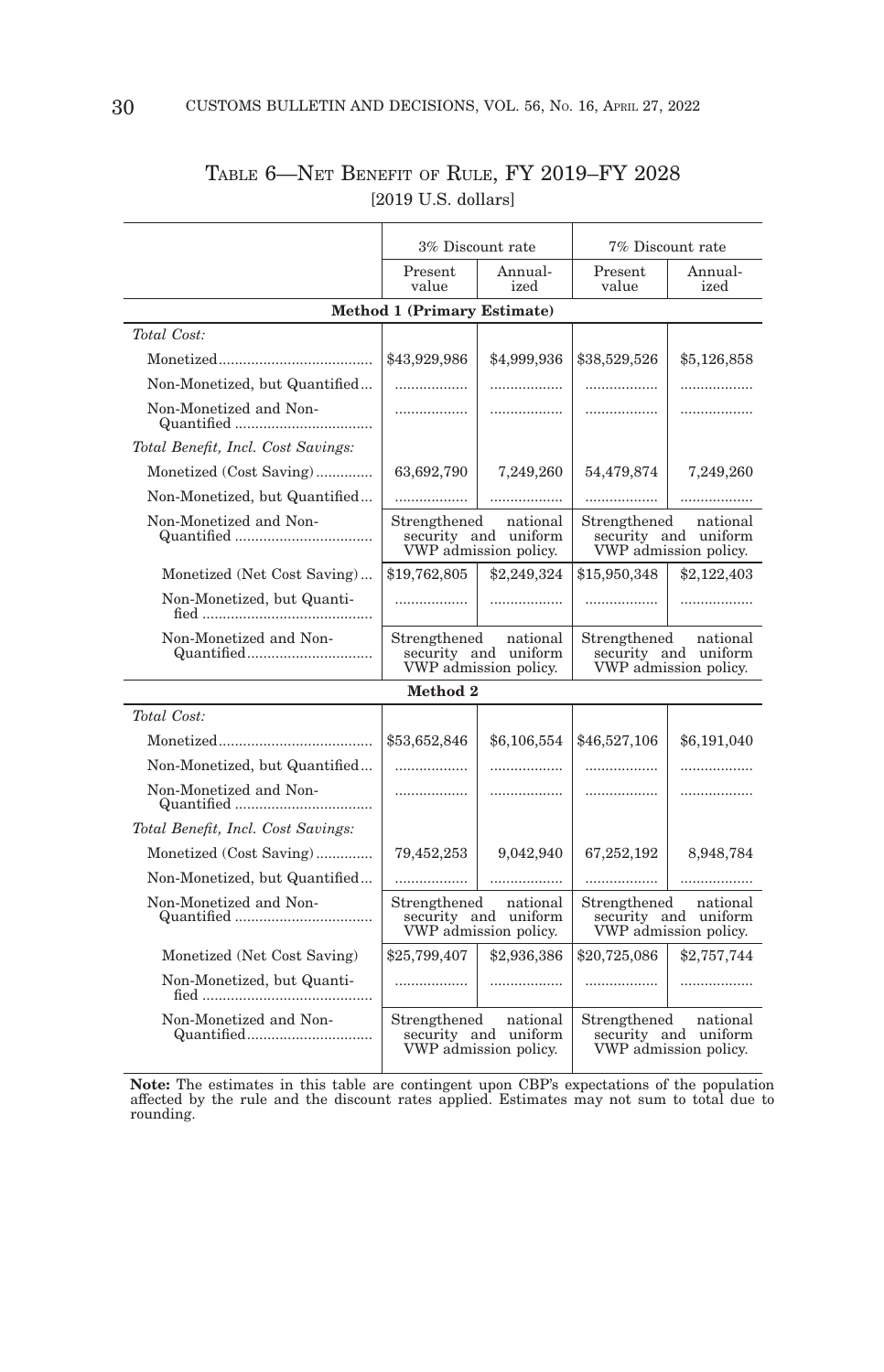## *C. Regulatory Flexibility Act*

The Regulatory Flexibility Act (5 U.S.C. 601 *et seq.*), as amended by the Small Business Regulatory Enforcement and Fairness Act of 1996, requires an agency to prepare and make available to the public a regulatory flexibility analysis that describes the effect of a proposed rule on small entities (*i.e.,* small businesses, small organizations, and small governmental jurisdictions) when the agency is required to publish a general notice of proposed rulemaking for a rule. Since a general notice of proposed rulemaking is not necessary for this rule, CBP is not required to prepare a regulatory flexibility analysis for this rule.

#### *D. Unfunded Mandates Reform Act of 1995*

This rule will not result in the expenditure by State, local, and tribal governments, in the aggregate, or by the private sector, of \$100 million or more in any one year, and it will not significantly or uniquely affect small governments. Therefore, no actions were deemed necessary under the provisions of the Unfunded Mandates Reform Act of 1995.

#### *E. Executive Order 13132*

This rule will not have substantial direct effects on the States, on the relationship between the National Government and the States, or on the distribution of power and responsibilities among the various levels of government. Therefore, in accordance with section 6 of Executive Order 13132, DHS has determined that this interim final rule does not have sufficient federalism implications to warrant the preparation of a federalism summary impact statement.

#### *F. Executive Order 12988 Civil Justice Reform*

This rule meets the applicable standards set forth in sections 3(a) and 3(b)(2) of Executive Order 12988.

#### *G. Paperwork Reduction Act*

An agency may not conduct, and a person is not required to respond to, a collection of information unless the collection of information displays a valid control number assigned by the Office of Management and Budget (OMB).

OMB-approved collection 1651–0111 will be amended to reflect the new applicants that will be using the ESTA website as a result of this interim final rule. CBP estimates that this rule will result in an additional 323,828 respondents (ESTA applicants) annually and an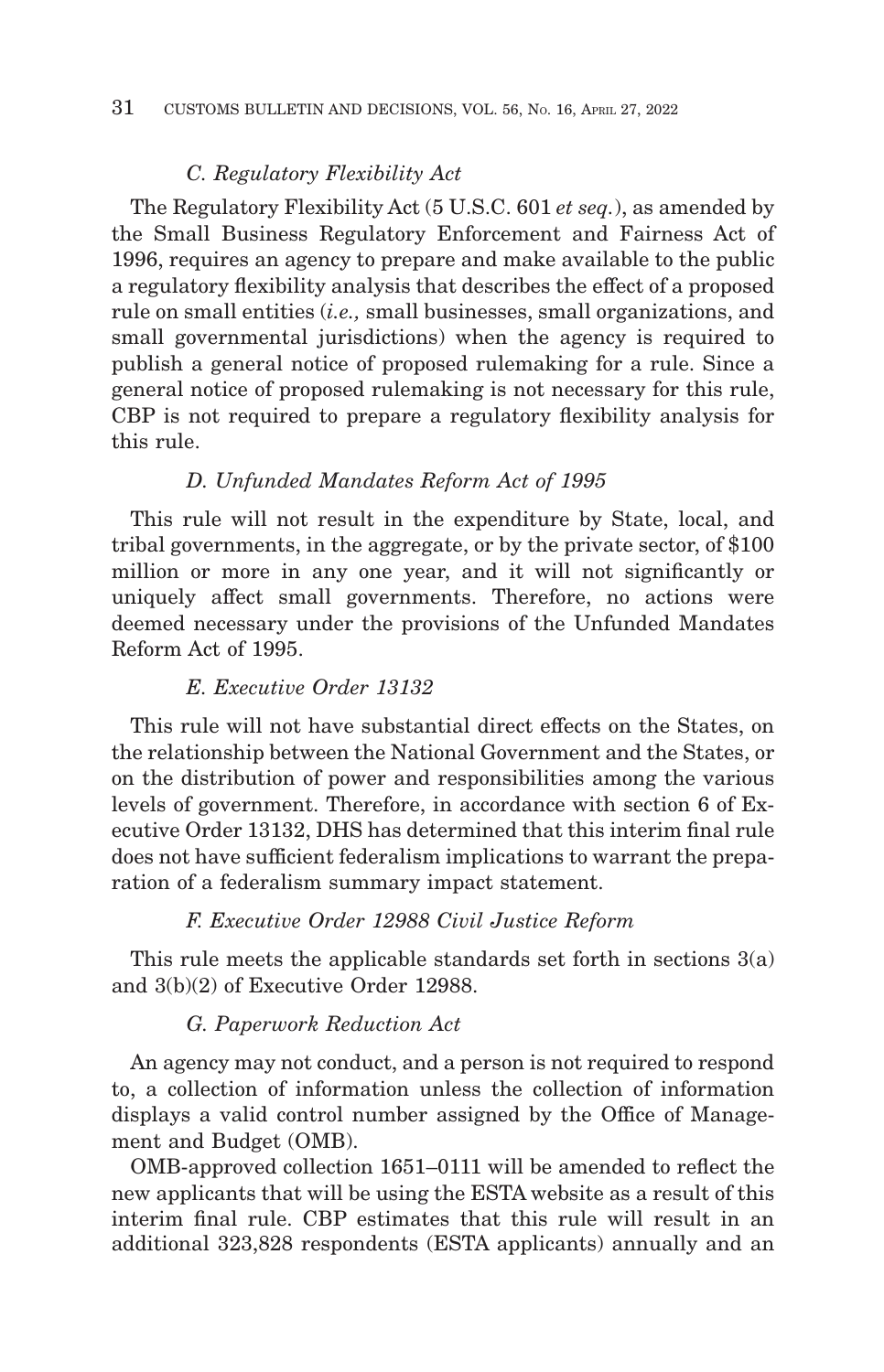additional  $124,123$  burden hours.<sup>33</sup> Of the  $323,828$  new ESTA respondents, CBP estimates that 323,504 will receive a travel authorization and 324 will not. Collection 1651–0111 will be revised to reflect the new total annual estimates for ESTA as follows:

**Estimated number of annual respondents:** 23,333,828.

**Estimated number of annual responses:** 23,333,828.

# **Estimated time burden per response:** 23 minutes (0.3833 hours).

**Estimated total annual time burden:** 8,943,856 hours.

These respondents include new and repeat ESTA applicants. Only new applicants or applicants whose authorization has expired will be required to pay the ESTA fee. The additional 323,828 ESTA applicants introduced with this rule will pay the ESTA fee, which will result in an additional estimated cost of \$4,530,352 for this collection of information. This cost is based on the additional number of respondents granted a travel authorization through ESTA annually  $(323,504)$  multiplied by  $(x)$  the \$14.00 ESTA fee to apply and receive a travel authorization  $= $4,529,056$ , plus the additional number of respondents denied a travel authorization through ESTA (324) multiplied by  $(x)$  the \$4.00 ESTA operational fee = \$1,296, for a total of \$4,530,352.34

OMB-approved collection 1651–0111 will also be revised to reflect the elimination of CBP's paper Form I–94W for land travelers, which is an additional result of this rule. The current approved number of estimated annual respondents for the paper Form I–94W of 941,291 will be removed. Respondents will now be categorized under "ESTA" on the collection because the paper Form I–94W data will now be collected electronically through ESTA.

## *H. Privacy Interests*

DHS published an ESTA Privacy Impact Assessment (PIA) for the interim final rule announcing ESTA at air or sea ports of entry on June 9, 2008. Additionally, at that time, DHS prepared a separate System of Record Notice (SORN) that was published in conjunction with the IFR on June 9, 2008. DHS has updated these documents since that time and the most current ESTA PIA and SORN are available for viewing at: *https://www.dhs.gov/privacy-documentsus-customs-and-border-protection.*

<sup>33</sup> CBP uses the number of ESTA applications projected in FY 2019 under Method 1 of the regulatory impact analysis for this estimate because it is CBP's primary estimation method.

 $^\mathrm{34}$  These costs do not account for foreign transaction fees that respondents may incur with their ESTA application.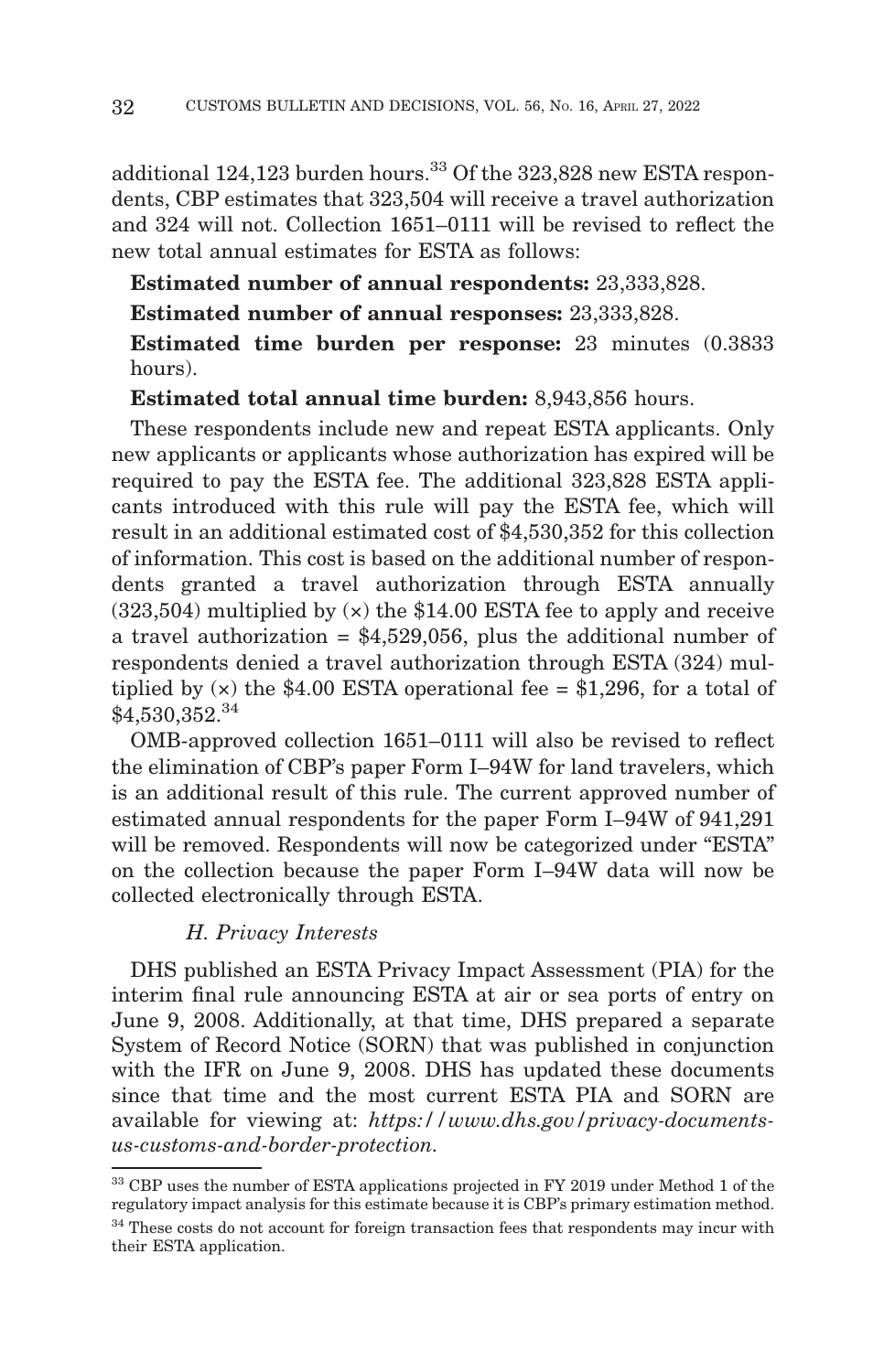# **List of Subjects**

## *8 CFR Part 103*

Administrative practice and procedure, Authority delegations (Government agencies), Freedom of information, Immigration, Privacy, Reporting and recordkeeping requirements, Surety bonds.

## *8 CFR Part 212*

Administrative practice and procedure, Aliens, Immigration, Passport and visas, Reporting and recordkeeping requirements.

#### *8 CFR Part 217*

Air carriers, Aliens, Maritime carriers, Passports and visas.

#### *8 CFR Part 286*

Air carriers, Immigration, Maritime carriers, Reporting and recordkeeping.

#### **Amendments to the Regulations**

For the reasons stated in the preamble, DHS is amending 8 CFR parts 103, 212, 217, and 286 as set forth below.

## **PART 103—IMMIGRATION BENEFIT REQUESTS; USCIS FILING REQUIREMENTS; BIOMETRIC REQUIREMENTS; AVAILABILITY OF RECORDS**

■ 1. The authority citation for part 103 continues to read as follows:

**Authority:** 5 U.S.C. 301, 552, 552a; 8 U.S.C. 1101, 1103, 1304, 1356, 1365b; 31 U.S.C. 9701; Pub. L. 107–296, 116 Stat. 2135 (6 U.S.C. 1 *et seq.*); E.O. 12356, 47 FR 14874, 15557; 3 CFR, 1982 Comp., p. 166; 8 CFR part 2; Pub. L. 112–54; 125 Stat. 550; 31 CFR part 223.

 $\blacksquare$  2. Amend § 103.7 by revising paragraph (d)(5) to read as follows:

#### **§ 103.7 Fees.**

\*\*\*\* \*

(d) \* \* \*

(5) *Form I–94W.* For issuance of Form I–94W or other Nonimmigrant Visa Waiver Arrival/Departure record at a land border port-ofentry under section 217 of the Act: \$6.00. The term 'issuance' includes, but is not limited to, the creation of an electronic record of admission or arrival/departure by DHS following an inspection per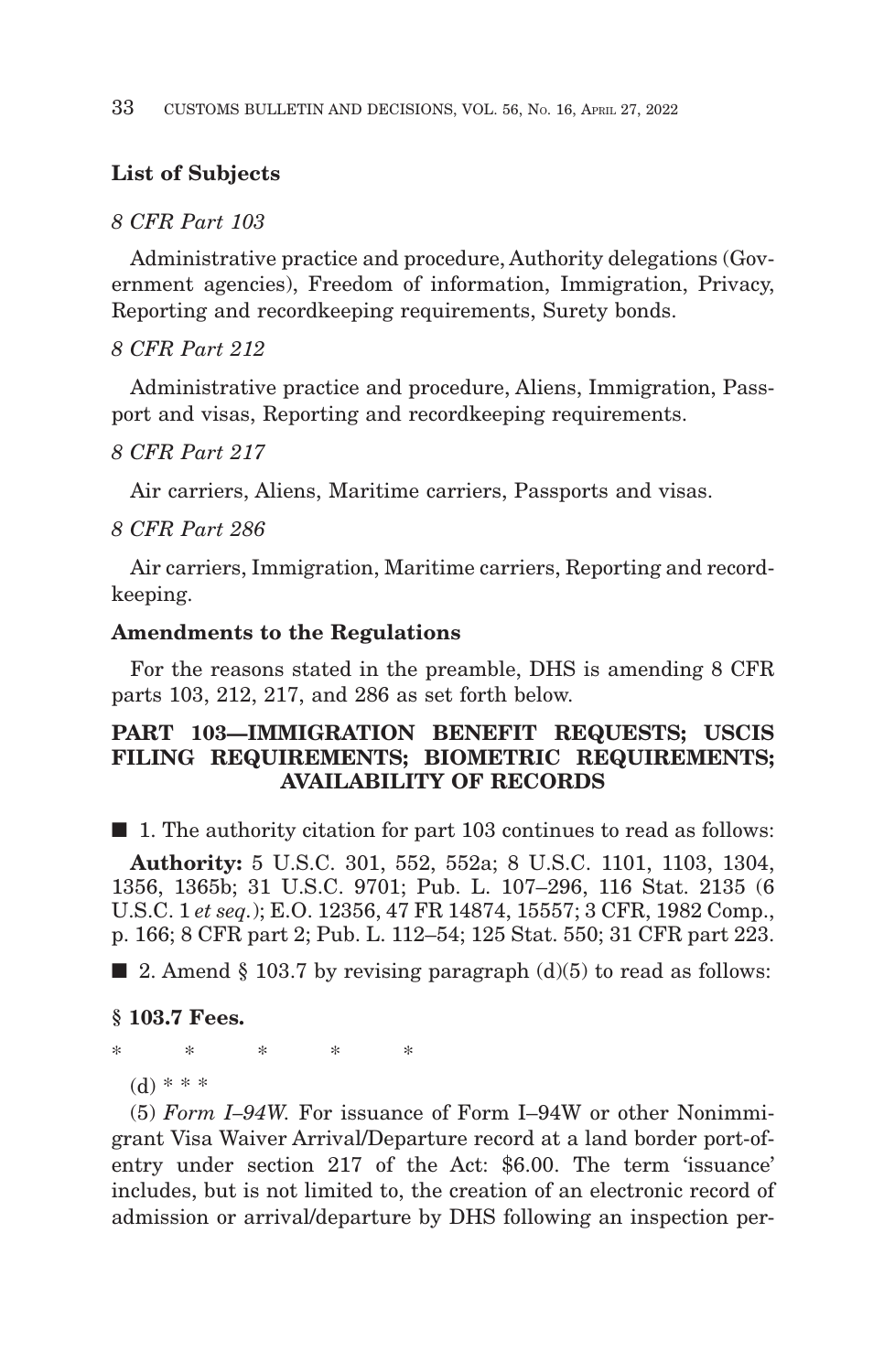formed by a CBP officer, which may be provided to the nonimmigrant as a printout or other confirmation of the electronic record stored in DHS systems.

\*\*\*\* \*

## **PART 212—DOCUMENTARY REQUIREMENTS: NONIMMIGRANTS; WAIVERS; ADMISSION OF CERTAIN INADMISSIBLE ALIENS; PAROLE**

■ 3. The authority citation for part 212 continues to read as follows:

**Authority:** 6 U.S.C. 111, 202(4) and 271; 8 U.S.C. 1101 and note, 1102, 1103, 1182 and note, 1184, 1187, 1223, 1225, 1226, 1227, 1255, 1359; section 7209 of Pub. L. 108–458 (8 U.S.C. 1185 note); Title VII of Pub. L. 110–229 (8 U.S.C. 1185 note); 8 CFR part 2; Pub. L. 115–218.

Section 212.1(q) also issued under section 702, Pub. L. 110–229, 122 Stat. 754, 854.

#### **§ 212.1 [Amended]**

 $\blacksquare$  4. Amend § 212.1 by removing the word "Pilot" from the heading and text of paragraph (i).

## **PART 217—VISA WAIVER PROGRAM**

■ 5. The authority citation for part 217 continues to read as follows: **Authority:** 8 U.S.C. 1103, 1187; 8 CFR part 2.

#### **§ 217.1 [Amended]**

■ 6. Amend § 217.1 by removing the word "Pilot" and removing the parenthetical "(VWPP)" and adding in its place "(VWP)".

 $\blacksquare$  7. Amend § 217.2 as follows:

■ a. Remove the word "Pilot" wherever it appears; and

**• b.** Revise paragraphs (b)(1) and (c)(2).

The revisions read as follows:

#### **§ 217.2 Eligibility.**

\*\*\*\* \*

(b) \* \* \*

(1) *General.* In addition to meeting all of the requirements for the Visa Waiver Program specified in section 217 of the Act, each applicant must possess a valid, unexpired passport issued by a designated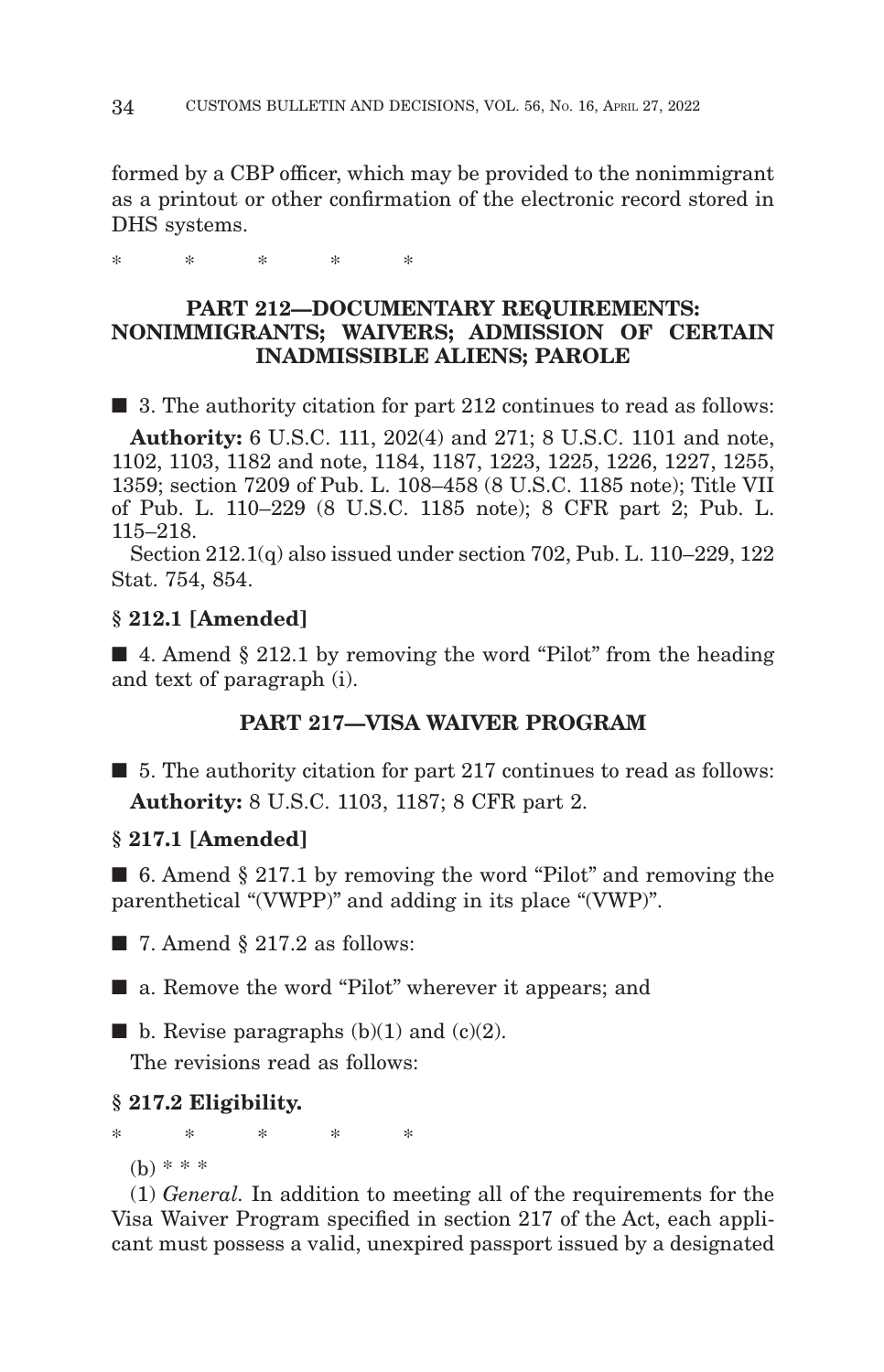country and obtain a travel authorization via the Electronic System for Travel Authorization (ESTA) as provided in § 217.5.

\*\*\*\* \*  $(c) * * *$ 

(2) *Applicants arriving at land border ports of entry.* Any Visa Waiver Program applicant arriving at a land border port of entry must provide evidence to the CBP officer of financial solvency and a domicile abroad to which the applicant intends to return. An applicant arriving at a land border port of entry will be charged a fee as prescribed in § 103.7(d)(5) of this chapter for issuance of Form I–94W, Nonimmigrant Visa Waiver Arrival/Departure Form. A round-trip transportation ticket is not required.

\*\*\*\* \*

# **§ 217.3 [Amended]**

 $\blacksquare$  8. Amend § 217.3(b) by removing the word "Pilot".

 $\blacksquare$  9. Amend § 217.5 as follows:

 $\blacksquare$  a. Revise paragraphs (a), (b), and (c); and

 $\blacksquare$  b. Remove and reserve paragraph (g).

The revisions read as follows:

## **§ 217.5 Electronic System for Travel Authorization.**

(a) *Travel authorization required.* Each nonimmigrant alien intending to travel by air, sea, or land to the United States under the Visa Waiver Program (VWP) must, within the time specified in paragraph (b) of this section, receive a travel authorization, which is a positive determination of eligibility to travel to the United States under the VWP via the Electronic System for Travel Authorization (ESTA), from CBP. In order to receive a travel authorization, each nonimmigrant alien intending to travel to the United States by air, sea, or land under the VWP must provide the data elements set forth in paragraph (c) of this section to CBP, in English, in the manner specified herein, and must pay a fee as described in paragraph (h) of this section.

(b) *Time*—(1) *Applicants arriving at air or sea ports of entry.* Each alien falling within the provisions of paragraph (a) of this section and intending to travel by air or sea to the United States under the VWP must receive a travel authorization via ESTA prior to boarding a carrier destined for travel to the United States.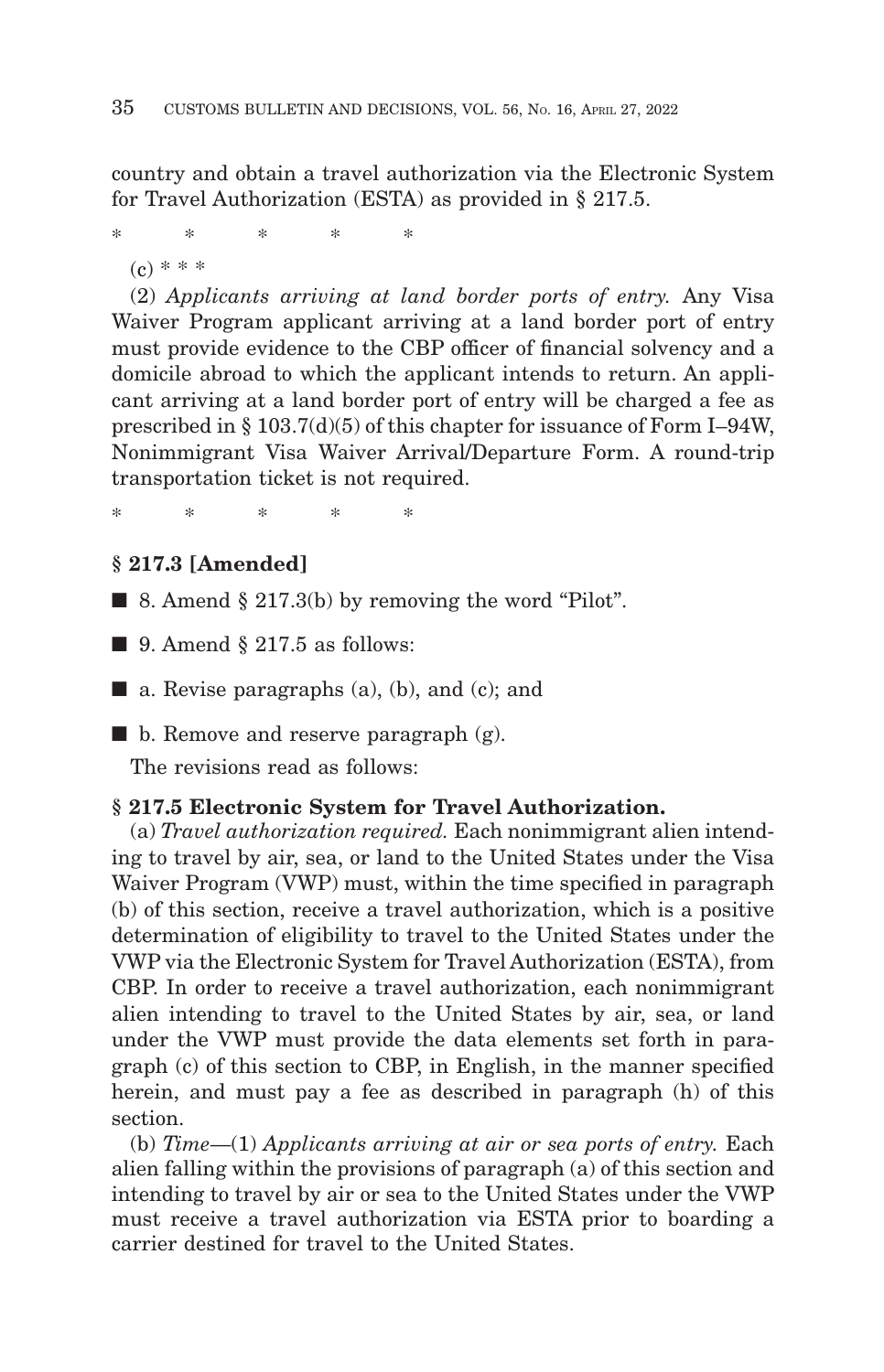(2) *Applicants arriving at land ports of entry.* Each alien falling within the provisions of paragraph (a) of this section and intending to travel by land to the United States under the VWP must receive a travel authorization via ESTA prior to application for admission to the United States.

(c) *Required elements.* CBP will collect such information as the Secretary deems necessary to issue a travel authorization as reflected in the ESTA application.

\*\*\*\* \*

#### **PART 286—IMMIGRATION USER FEE**

■ 10. The authority citation for part 286 continues to read as follows:

**Authority:** 8 U.S.C. 1101, 1103, 1356; Title VII of Public Law 110–229; 8 CFR part 2.

**§ 286.9 [Amended]**

 $\blacksquare$  11. Amend § 286.9(b)(2) as follows:

■ a. Remove the word "Pilot"; and

 $\blacksquare$  b. Add the words ", as prescribed in § 103.7(d)(5) of this chapter," after "Form I-94W".

ALEJANDRO N. MAYORKAS, *Secretary, U.S. Department of Homeland Security.* ALEJANI

[Published in the Federal Register, April 1, 2022 (85 FR 18967)]

# **8 CFR PART 258**

# **PROCEDURES FOR DEBARRING VESSELS FROM ENTERING U.S. PORTS**

**AGENCY:** U.S. Customs and Border Protection (CBP), Department of Homeland Security (DHS).

**ACTION:** Notice of proposed rulemaking.

**SUMMARY:** The Immigration and Nationality Act (INA) requires the Department of Homeland Security (DHS) to debar from entering U.S. ports any or all vessels owned or chartered by an entity found to be in violation of certain laws and regulations relating to the performance of longshore work by nonimmigrant crew members. This docu-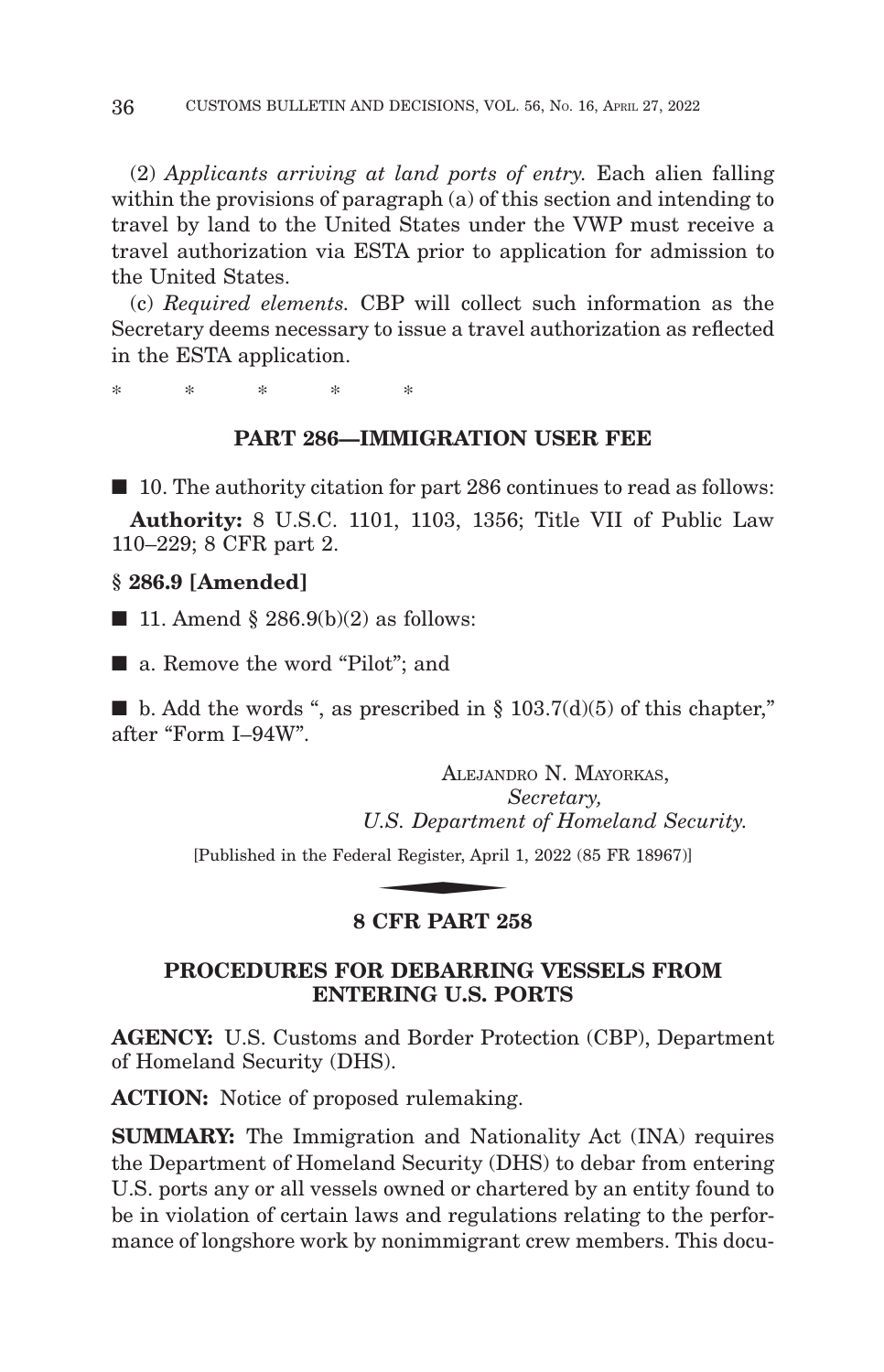ment proposes to amend DHS regulations to set forth the procedures regarding the debarment of such vessels from entering U.S. ports.

**DATES:** Comments must be received on or before June 13, 2022.

**ADDRESSES:** Please submit comments, identified by docket number, by the following method:

• *Federal eRulemaking Portal: http://www.regulations.gov*. Follow the instructions for submitting comments via docket number [USCBP–2022–0016].

Due to COVID–19-related restrictions, CBP has temporarily suspended its ability to receive public comments by mail.

*Instructions:* All submissions received must include the agency name and docket number for this rulemaking. All comments received will be posted without change to *https://www.regulations.gov,* including any personal information provided.

*Docket:* For access to the docket to read background documents or comments received, go to *https://www.regulations.gov*. Due to relevant COVID–19-related restrictions, CBP has temporarily suspended its on-site public inspection of submitted comments.

**FOR FURTHER INFORMATION CONTACT:** R. Joseph O'Donnell, Jr., Fines, Penalties and Forfeitures Division, Office of Field Operations, U.S. Customs and Border Protection, at 202–344–1691 or *joseph.r.odonnell@cbp.dhs.gov*.

# **SUPPLEMENTARY INFORMATION:**

# **I. Public Participation**

Interested persons are invited to participate in this rulemaking by submitting written data, views, or arguments on all aspects of the notice of proposed rulemaking. The Department of Homeland Security (DHS or Department) also invites comments that relate to the economic, environmental, or federalism effects that might result from this proposal.

Comments that will provide the most assistance to the Department in developing these procedures will reference a specific portion of the proposed rule, explain the reason for any recommended change, and include data, information, or authority that support such recommended change.

# **II. Background**

# *A. Purpose and Legal Authority*

The Immigration and Nationality Act (INA) (Pub. L. 82–414, 66 Stat. 163 (1952)), as amended, addresses whether nonimmigrants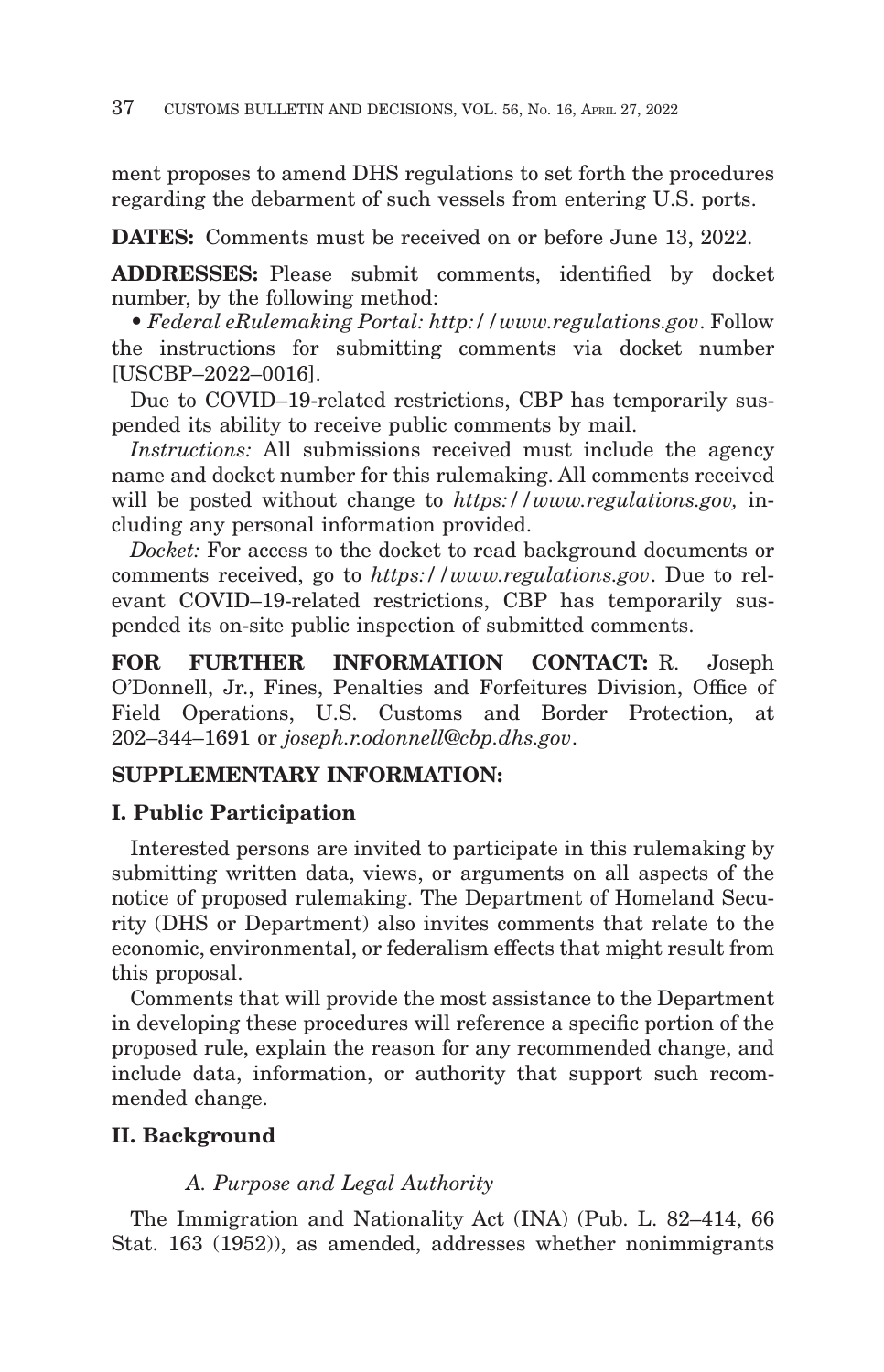may be admitted into the United States and, if so, under what conditions. Section 258 of the INA prohibits alien crew members (classified as nonimmigrants under INA  $101(a)(15)(D)$  from entering the United States in order to perform longshore work, subject to certain statutory exceptions. *See* 8 U.S.C. 1288; *see also* 8 U.S.C.  $1101(a)(15)(D)$  and  $1184(f)$ . Longshore work is defined as any activity in the United States or in U.S. coastal waters relating to the loading or unloading of cargo, the operation of cargo-related equipment (whether or not integral to the vessel), and the handling of mooring lines on the dock when the vessel is made fast or let go. *See* INA  $258(b)(1)$  (8 U.S.C. 1288 $(b)(1)$ ). Longshore work does not include the loading or unloading of certain cargo including oil and hazardous substances and materials for which the Secretary of Transportation has prescribed regulations governing cargo handling or storage; the manning of vessels and the duties, qualifications, and training of the officers and crew of vessels carrying such cargo; and the reduction or elimination of discharge during ballasting, tank cleaning, and handling of such cargo.<sup>1</sup> See INA 258(b)(2) (8 U.S.C. 1288(b)(2)). DHS regulations implementing this statutory prohibition are set forth in title 8 of the Code of Federal Regulations (CFR) parts 251 and 258.

The INA authorizes DHS and the Secretary of Labor to investigate violations of and enforce the INA provisions relating to the performance of longshore work by nonimmigrant crew members. Specifically, DHS is authorized to issue a fine for the illegal performance of longshore work and is required, upon notification of a violation from the Secretary of Labor, to debar any vessel owned or chartered by the violating entity from entering U.S. ports for a period not to exceed one year. *See* INA 251(d) and 258(c)(4)(E)(i) (8 U.S.C. 1281(d) and  $1288(c)(4)(E)(i)$ ; 8 CFR  $258.1(a)(2)$ . DHS has delegated to U.S. Customs and Border Protection (CBP) the authority to enforce and administer INA provisions relating to longshore work, including the authority to issue a fine and debar a vessel. *See* DHS Delegation No. 7010.3(B)(11) (Revision No. 03.1).

Although the regulations (8 CFR part 280) specify the procedures CBP will follow prior to imposing a fine for a violation of the INA, including how an entity may contest or seek mitigation of a fine, there currently are no regulations that specify the procedures for debarring vessels. This was illuminated in 2009 and 2010, when CBP received a notification of violation from the Secretary of Labor. CBP served the violating entity (identified in the notification received from the Secretary of Labor) a letter by registered mail indicating CBP's intent to debar the vessels owned or chartered by the violating entity. CBP

<sup>1</sup>*See, e.g.,* 49 CFR part 176.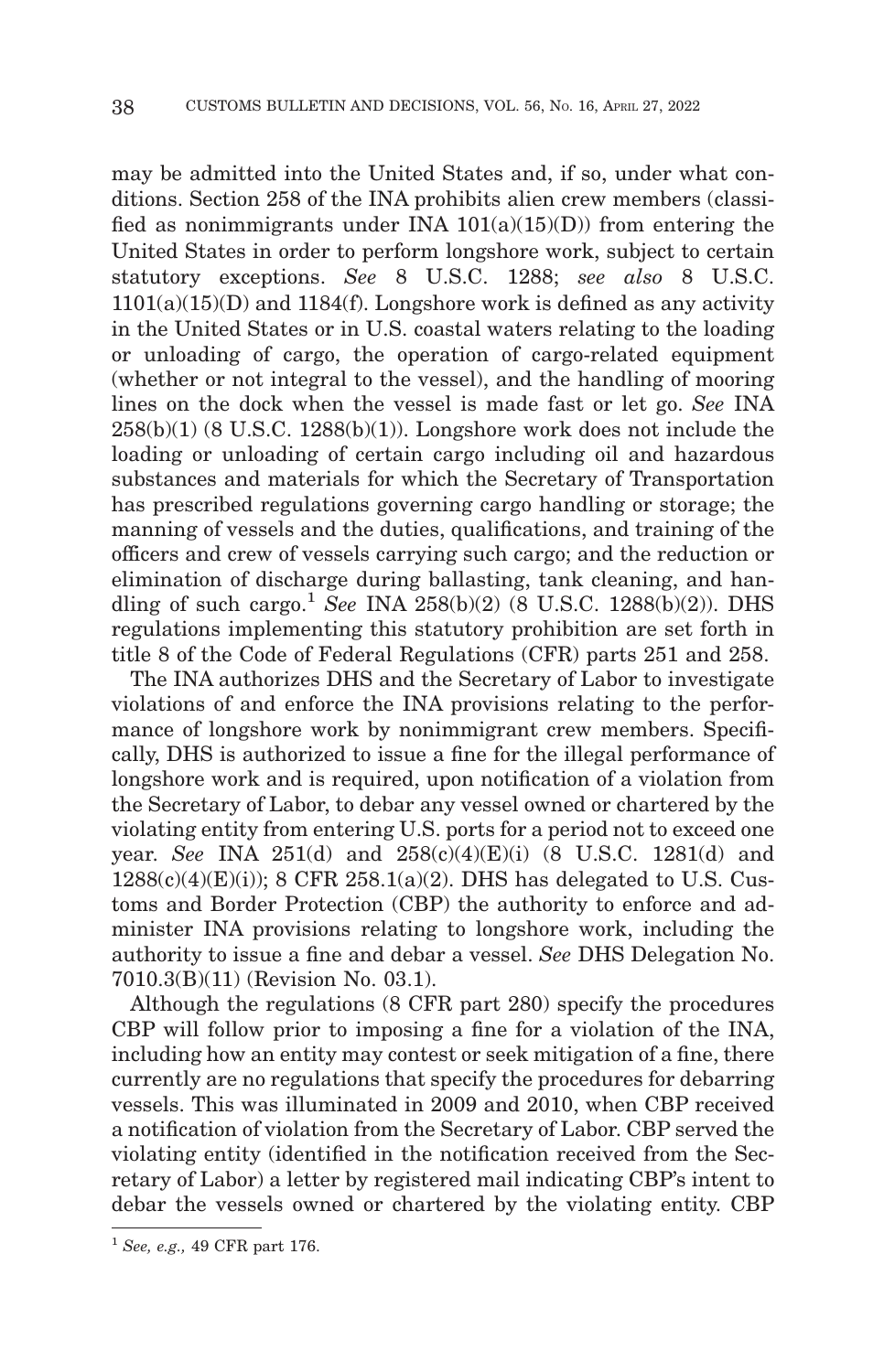provided the violating entity with the opportunity to request mitigation, meet with CBP, and present evidence and any briefs in support of the request for mitigation. CBP considered all of the relevant evidence and determined an appropriate debarment, which was communicated to the violating entity in writing by registered mail. In order to establish consistent, fair, and transparent debarment procedures, DHS proposes amending 8 CFR part 258 to set forth the debarment procedures. The proposed procedures generally codify the steps CBP took in its 2009 and 2010 debarments, which were the only times CBP has conducted debarments, while clarifying and formalizing the process and procedures for both CBP and the violating entity subject to the debarment.

# *B. INA Exceptions Authorizing Longshore Work by Nonimmigrant Crew Members*

Subject to certain exceptions, nonimmigrant crew members are prohibited from performing longshore work in the United States or in U.S. coastal waters. *See* INA 258 (8 U.S.C. 1288); 8 CFR 258.1 and 8 CFR 258.2. The exceptions are (1) the prevailing practice exception; (2) the State of Alaska exception; and (3) the reciprocity exception. *See* 8 U.S.C.  $1288(c)$ –(e); 8 CFR  $258.2<sup>2</sup>$  Prior to the performance of longshore work under any of the exceptions, the vessel master or agent who uses nonimmigrant crew members must comply with regulations and procedures of both the Department of Labor (DOL) and CBP. If the Secretary of Labor determines that the entity has failed to follow DOL regulations regarding these statutory exceptions and that a violation has occurred, the DOL will notify CBP as set forth below.

DOL Procedures and Enforcement

Pursuant to DOL regulations, in order to invoke either the prevailing practice exception (under certain circumstances) or the State of Alaska exception, the vessel master or agent who uses nonimmigrant crew members must file an attestation with the Secretary of Labor prior to the performance of any longshore work.3 *See* 20 CFR 655.510 and 655.530–655.541. The attestation must specify which exception

 $2^2$  The exceptions are set forth in the Department of Labor regulations in title 20 of the CFR. For information on the reciprocity exception, see 20 CFR  $655.500(a)(1)(i)$ . For information on the prevailing practice exception, see 20 CFR 655.510. For information on the State of Alaska exception, see 20 CFR 655.530–655.541.

<sup>&</sup>lt;sup>3</sup> An attestation is required in order to invoke the prevailing practice exception when there is no collective bargaining agreement or when the Secretary of Labor has announced that an attestation is required to use an automated self-unloading conveyor belt or vacuumactuated system. *See* 8 U.S.C. 1288(c)(1)(A)(i) and 1288(c)(1)(B); 20 CFR 655.500(b)(2), 655.510(a), and 655.520.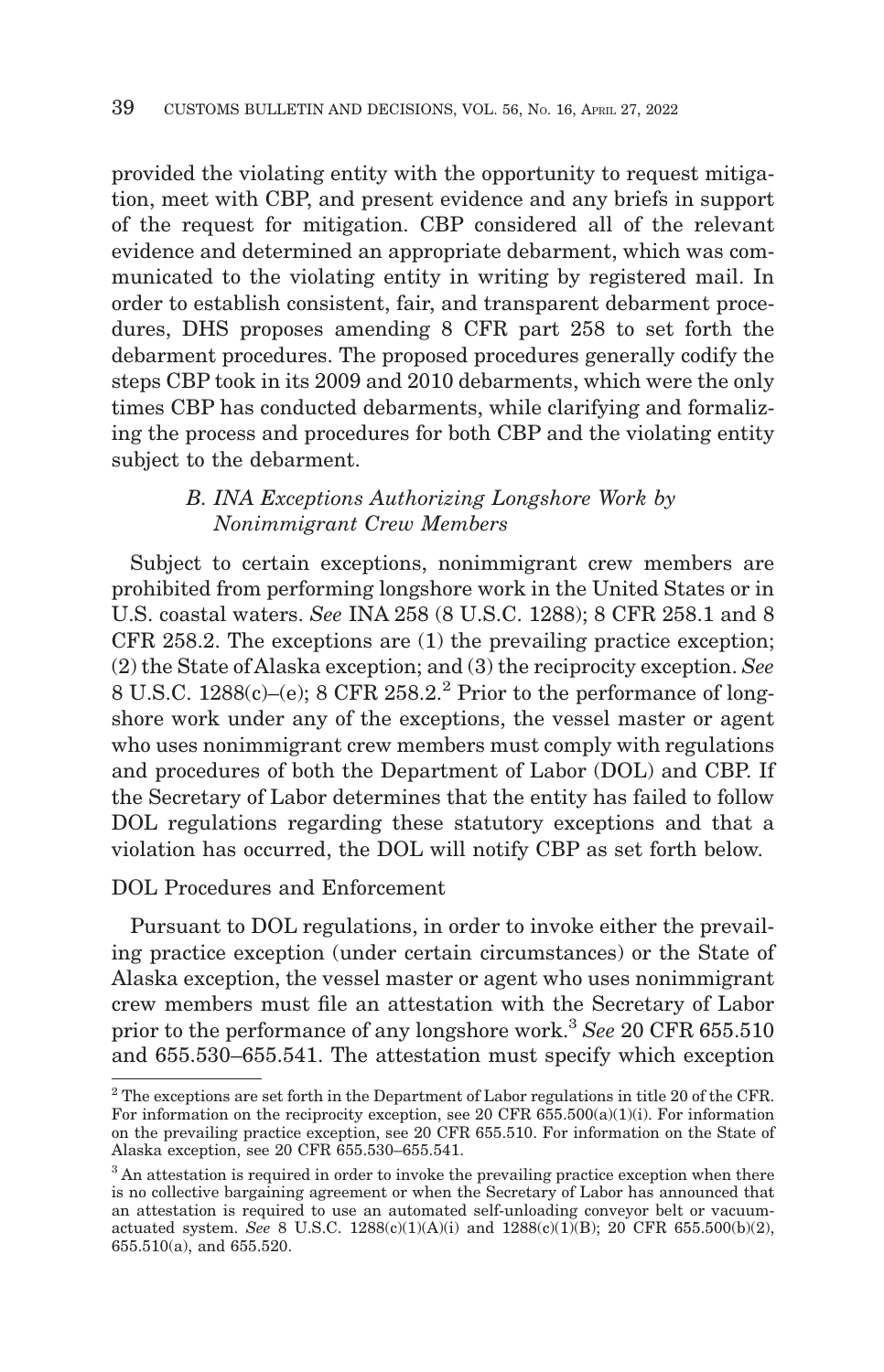the vessel master or agent is invoking, contain the required attestation elements, and be accompanied by facts and evidence demonstrating that the particular exception is applicable. *See* 20 CFR 655.510 and 655.533.

The Secretary of Labor has the authority to investigate alleged violations of the INA relating to the performance of longshore work, including any violations arising out of an attestation. *See* 20 CFR 655.600 and 655.605. If the Secretary of Labor investigates an alleged violation and makes a final determination that the vessel master or agent has failed to meet a condition attested to or has misrepresented a material fact in an attestation, the Secretary must notify CBP of the violation. INA  $258(c)(4)(E)(i)$  and  $258(d)(5)(A)$  (8 U.S.C.  $1288(c)(4)(E)(i)$  and  $1288(d)(5)(A)$ ). The Secretary of Labor may also impose a civil monetary penalty for each nonimmigrant crew member with respect to whom there has been a violation of the INA. INA 258(c)(4)(E)(i) (8 U.S.C. 1288(c)(4)(E)(i)); 20 CFR 655.620.

### CBP Procedures and Enforcement

After filing any necessary attestation with the Secretary of Labor, the owner or master of a vessel intending to invoke one of the exceptions must deliver to CBP the Passenger List and Crew List (CBP Form I–418 or its electronic equivalent), indicate that nonimmigrant crew members will perform longshore work, and specify under which exception the work is permitted. *See* 8 CFR 251.1(a)(2) and 258.3. A vessel owner or operator must also submit any documentation required pursuant to 8 CFR 258.2. In order to rely on the exceptions that require an attestation, the vessel master or agent must present to CBP the notification received from the Secretary of Labor that the required attestation has been accepted. 8 CFR 258.2(b)(2)(iii).

Upon notification of a violation from the Secretary of Labor that the vessel master or agent has failed to meet a condition attested to or has misrepresented a material fact in an attestation, CBP is required to debar any vessel or vessels owned or chartered by the violating entity from entering U.S. ports for a period not to exceed one year. INA 258(c)(4)(E)(i) and 258(d)(5)(A) (8 U.S.C. 1288(c)(4)(E)(i) and  $1288(d)(5)(A)$ .

Additionally, CBP may investigate violations of the INA relating to longshore work and may impose a monetary fine on an owner, agent, consignee, master, or commanding officer who permits nonimmigrant crew members to perform longshore work in a manner inconsistent with the INA. INA 251(d) (8 U.S.C. 1281(d)); 8 CFR 258.1(a)(2).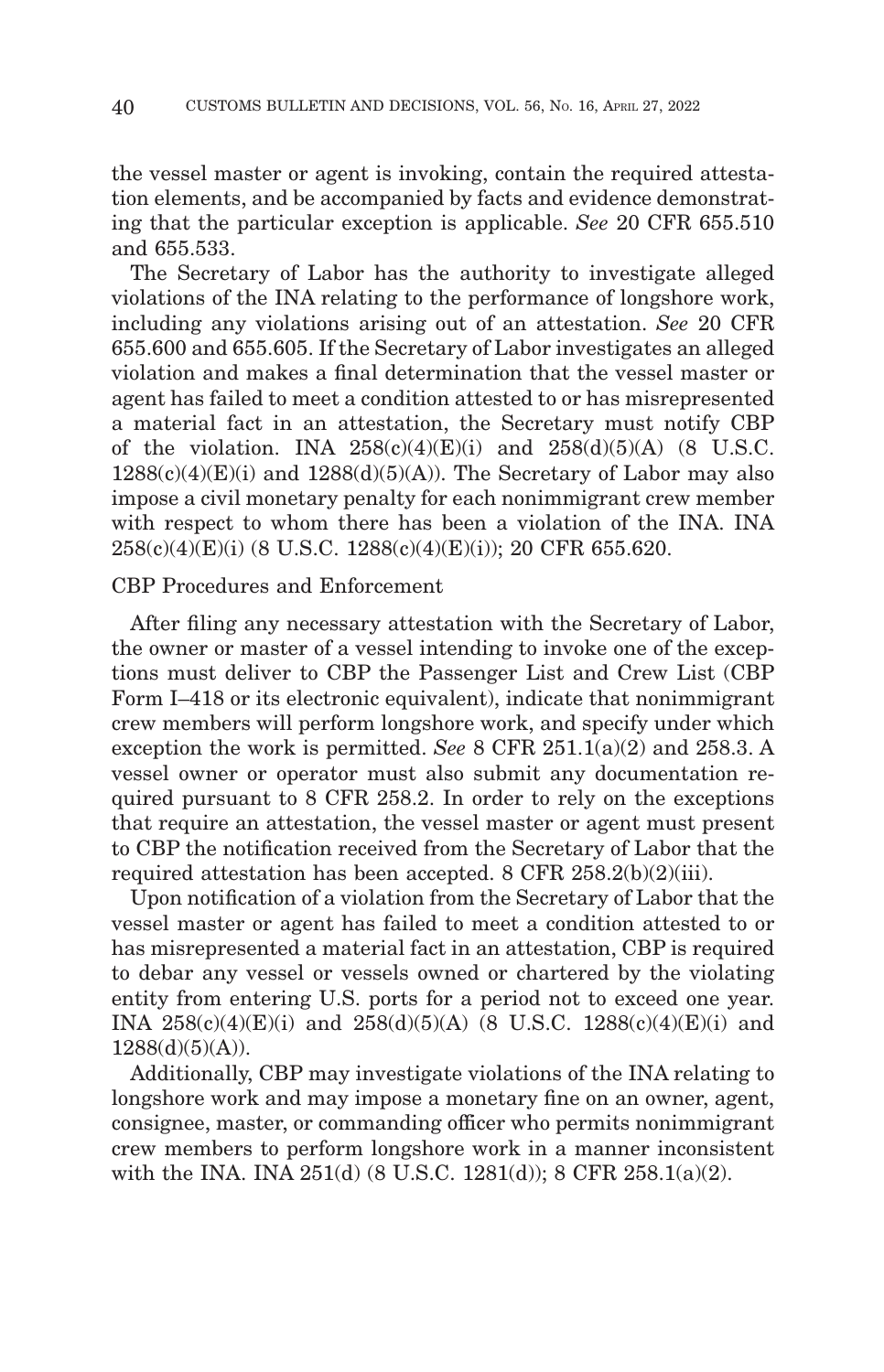### **III. Proposed Amendments**

This document proposes to add to the regulations the procedures CBP will follow in order to debar vessels from entering U.S. ports after receiving a notification of a violation from the Secretary of Labor pursuant to 8 CFR part 258. The relevant details are provided below.

## *Part 258*

8 CFR part 258 sets forth the regulations regarding the limitations on the performance of longshore work by nonimmigrant crew members. Section 258.1 sets forth the general prohibition of nonimmigrants performing longshore work, other than pursuant to the specified exceptions, and provides definitions. Section 258.2 describes the exceptions under which nonimmigrant crew members may perform longshore work in the United States. Section 258.3 describes the actions a master or agent of a vessel must take in order to rely on one of the exceptions.

In this document, DHS proposes to add a new § 258.4, which will outline procedures for debarring vessels following notification from the Secretary of Labor, including how CBP determines the debarment and how the violating entity may request mitigation. In general, the proposed debarment procedures would require CBP to issue a notice of intent to debar, which would be served on the violating entity. CBP would also provide an opportunity for the violating entity to file an answer, submit documentary evidence, and request a mitigation meeting with CBP. The proposed procedures also require CBP to issue a final order of debarment. The details of proposed § 258.4 are set forth below.

### *A. Definitions Applicable to CBP's Debarment Proceedings*

Proposed paragraph (a) sets forth definitions for the following terms for purposes of CBP's debarment proceedings: Good cause, mitigation, and mitigation meeting. Good cause, for purposes of extending the deadline for filing an answer in CBP's debarment proceedings, would include instances in which the violating entity is experiencing technical difficulties affecting its ability to receive, process, or transmit relevant information or data; natural disasters that affect the violating entity's ability to retrieve, process, or transmit relevant information or data; or, other instances in which CBP, in its discretion, determines an undue hardship warrants an extension of the deadline for filing an answer. A mitigation meeting, for purposes of CBP's debarment proceedings, would be a personal appearance before a designated CBP official in which representatives of the violating entity can provide information and explain why CBP should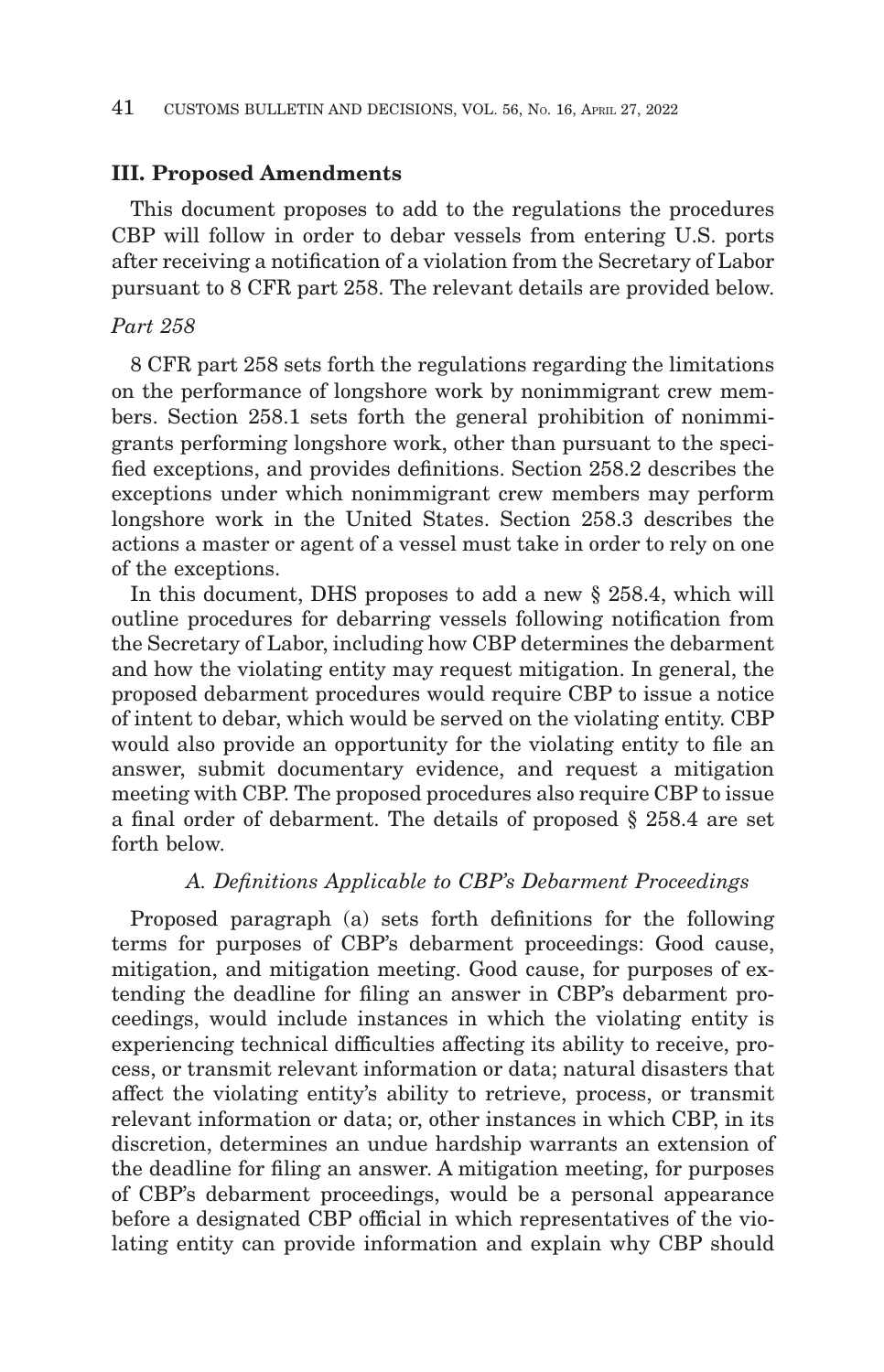mitigate the debarment. Mitigation in a debarment proceeding would mean determining the length of the debarment, the ports covered by the debarment, and the vessels subject to the debarment. It does not include revocation of the requirement to debar.

# *B. Notice of Intent To Debar*

Proposed paragraph (b) sets forth the procedures pertaining to the issuance of a notice of intent to debar and specifies the information to be included in such notice and the rights of the violating entity. It provides that CBP will cause the notice of intent to debar to be served on the entity subject to the debarment by a method that demonstrates receipt by the addressee, such as certified mail with return receipt or express courier delivery, and provides that the date of service is the date of receipt.

It further provides that the notice of intent to debar will include the following information: The proposed period of debarment, not to exceed one year; the ports covered by the proposed debarment; a brief explanation of CBP's reasons for the proposed debarment; and the applicable statutory and regulatory authority for the proposed debarment. The notice will also notify the entity subject to the proposed debarment that it may file an answer and request a mitigation meeting and will set forth the procedures for doing so. The notice of intent to debar will also notify the violating entity that in the absence of a timely filed answer, the proposed debarment will become final 30 days after service of the notice of intent to debar.

# *C. Answer; Request for Mitigation Meeting*

Proposed paragraph (c) covers the procedures relating to filing an answer and supporting documentation with CBP and requesting mitigation and a mitigation meeting. It provides that all notifications and correspondences between CBP and the violating entity with respect to the debarment proceedings will be done in writing and transmitted using certified mail or express courier.<sup>4</sup> It further provides that an entity that receives a notice of intent to debar will have 30 days from service of the notice to file an answer with CBP, but permits CBP, in its discretion, to extend the deadline for filing an answer up to an additional 30 days upon a showing of good cause.<sup>5</sup> It

<sup>&</sup>lt;sup>4</sup> A notice of intent to debar will debar only one violating entity. If there is more than one violating entity, separate notices will be issued to each.

 $<sup>5</sup>$  Good cause, for purposes of extending the deadline for filing an answer, includes: Technical</sup> difficulties or natural disasters that affect the violating entity's ability to receive, process, or transmit relevant information or data; or other instances in which CBP, in its discretion, determines an undue hardship on the violating entity warrants an extension of the deadline for filing an answer.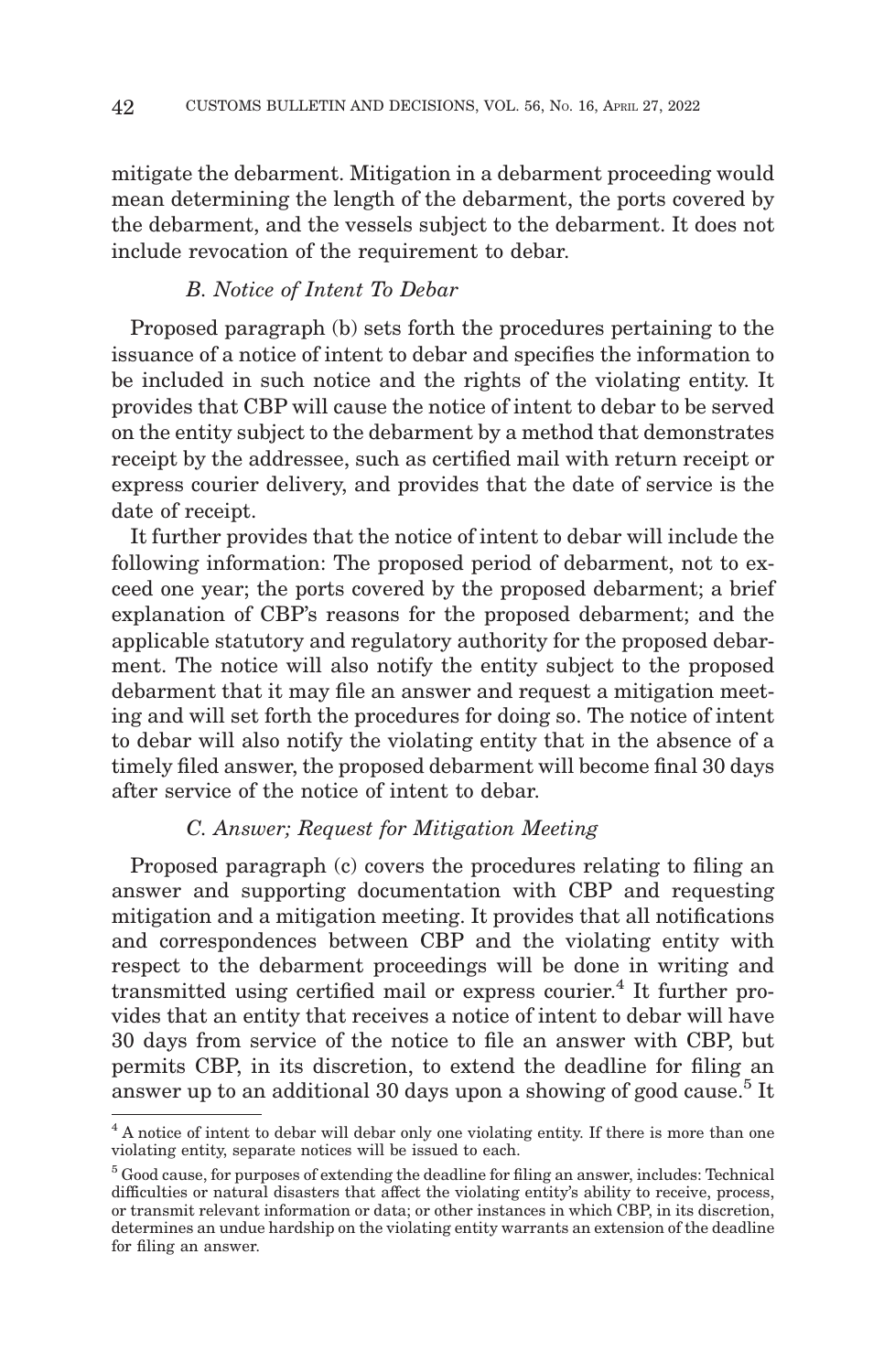further provides that the answer must be filed by the entity identified in the notice of intent to debar, or its authorized representative. The answer must be dated, typewritten or legibly written, signed under oath, and include the address at which the entity, or its authorized representative, desires to receive further communications. The answer must set forth specific reasons why the proposed debarment should be mitigated and state whether a mitigation meeting is requested.6 It further specifies that a mitigation meeting will be conducted if the entity subject to the proposed debarment requests one or if directed at any time by CBP.7

Proposed paragraph (c) also provides that if an entity requests mitigation, it must submit to CBP both an answer and documentary evidence in support of the request for mitigation. The entity is also permitted to file a brief in support of any arguments made. If a mitigation meeting is requested, the entity may present evidence in support of any request for mitigation at that time. CBP can require that the answer and any supporting documentation be in English or be accompanied by an English translation, certified by a competent translator.8

## *D. Disposition of Case*

Proposed paragraph (d) states how CBP will determine a final order of debarment for each case. Specifically, proposed paragraph (d) states that if an entity that receives service of a notice of intent to debar does not timely file an answer or if the entity admits the allegations and does not request mitigation or a mitigation meeting, the proposed debarment will automatically become a final order of debarment 30 days after service of the notice of intent to debar. If CBP grants a good cause extension to the deadline for filing an answer, but no answer is timely filed, the proposed debarment will automatically become a final order of debarment when the time for filing an answer expires. If an entity timely files an answer that requests mitigation or a mitigation meeting, CBP will determine a

<sup>6</sup> A violating entity may mitigate its length of debarment by showing that a specific period of debarment would have a negative impact on the U.S. economy and/or U.S. citizens/ consumers. Examples of this would include showing that a specific period of business activity (*i.e.,* fishing season) would be negatively impacted if a vessel were debarred, or that a vessel will be transporting produce or a type of perishable consumer good to the United States within a specific time frame for which debarment would be detrimental.

<sup>7</sup> The violating entity may request a mitigation meeting to mitigate the length of the debarment period, the ports covered by the debarment, and the number of vessels subject to the debarment.

<sup>8</sup>*See, e.g.,* 8 CFR 204.1(f)(3), 274a.2(b)(1)(i)(A). *See also* 8 CFR 1003.33 (Department of Justice Executive Office for Immigration Review's rule on documents submitted to the immigration court).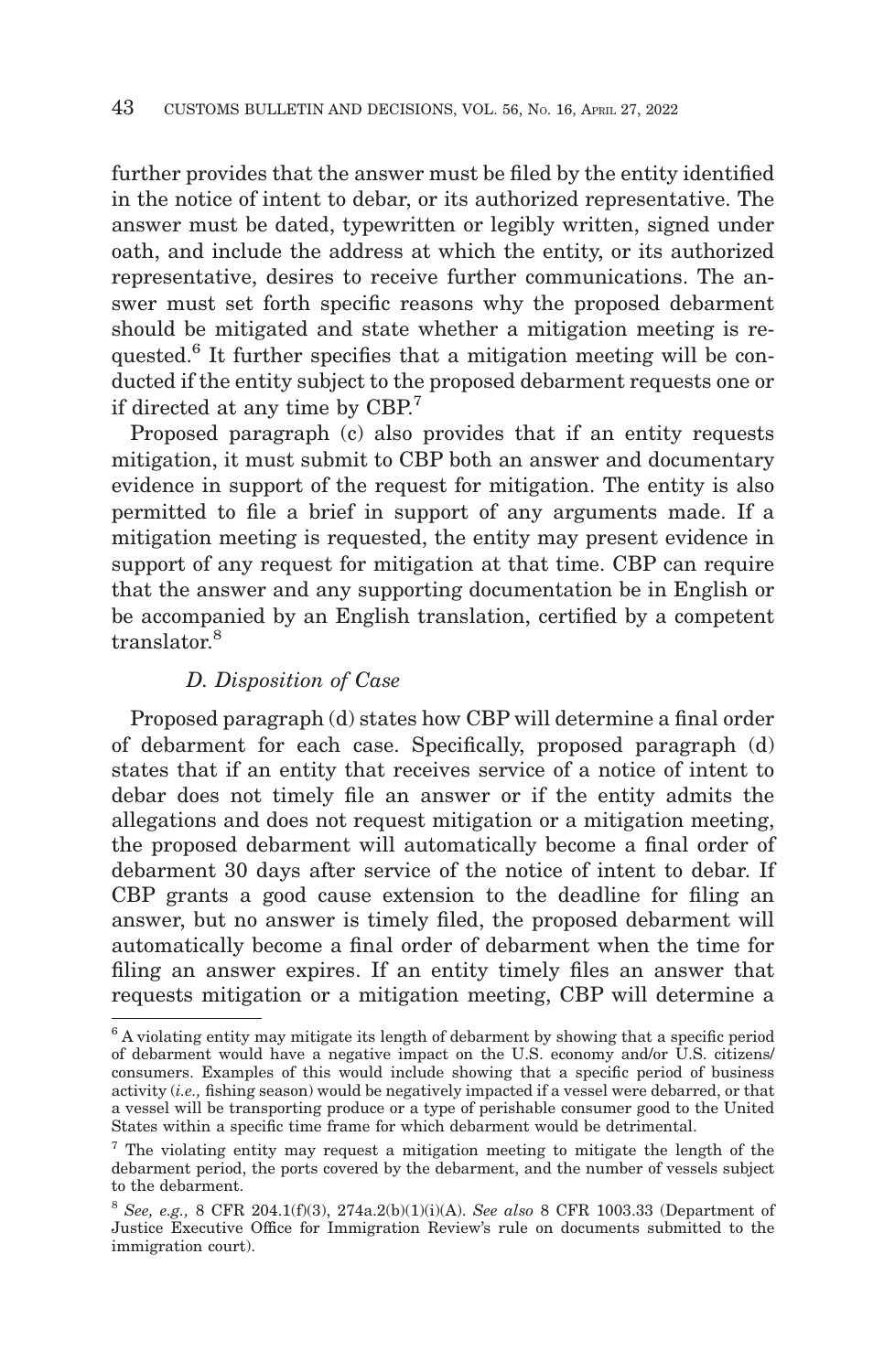final debarment and will issue to the entity a final order of debarment in writing. No appeal from a final order of debarment will be available.

# *E. Debarment*

Proposed paragraph (e) states that CBP will determine a proposed debarment or a final debarment by considering the information received from the Secretary of Labor in the notice of violation, any evidence or arguments timely presented by the entity subject to the debarment, and any other relevant factors.<sup>9</sup> Other relevant factors include, but are not limited to, the entity's previous history of violations of any provision of the INA, the number of U.S. workers adversely affected by the violation, the gravity of the violation, the entity's efforts to comply in good faith with regulatory and statutory requirements governing performance of longshore work by nonimmigrant crew members, the entity's remedial efforts and commitment to future compliance, the extent of the entity's cooperation with the investigation, and the entity's financial gain/loss due to the violation. CBP will also consider the potential financial loss, injury, or adverse effect to other parties, including U.S. workers, likely to result from the debarment, including whether the debarment is likely to result in the loss of job opportunities for U.S. workers.

CBP will submit final orders of debarment to all U.S. ports of entry, prohibiting entry of the violating entity's vessel(s) during the debarment. CBP will send a notice of final order to each violating entity. CBP will also send a notice of final order to any entity that has submitted a request to CBP of interest in the debarment proceeding.

# *F. Notice of Completion of Debarment and Record*

Proposed paragraph (f) states that upon completion of the debarment, CBP will send a notice to all interested parties, including the entity subject to the debarment and the relevant U.S. ports of entry, that the entity subject to the debarment has completed the debarment and is once again permitted to enter U.S. ports. Additionally, proposed paragraph (g) states that CBP will keep a complete record of the debarment proceedings. CBP will retain the records for 5 years, after which the records will be sent to the National Archives. Records retention and access to records will conform to the Records Retention Schedule and Freedom of Information Act.

<sup>&</sup>lt;sup>9</sup> The information received from the Secretary of Labor, evidence or arguments timely presented by the entity subject to the debarment, and any other relevant factors that CBP considers in its determination of the debarment will be disclosed in its final determination of debarment to the violating entity.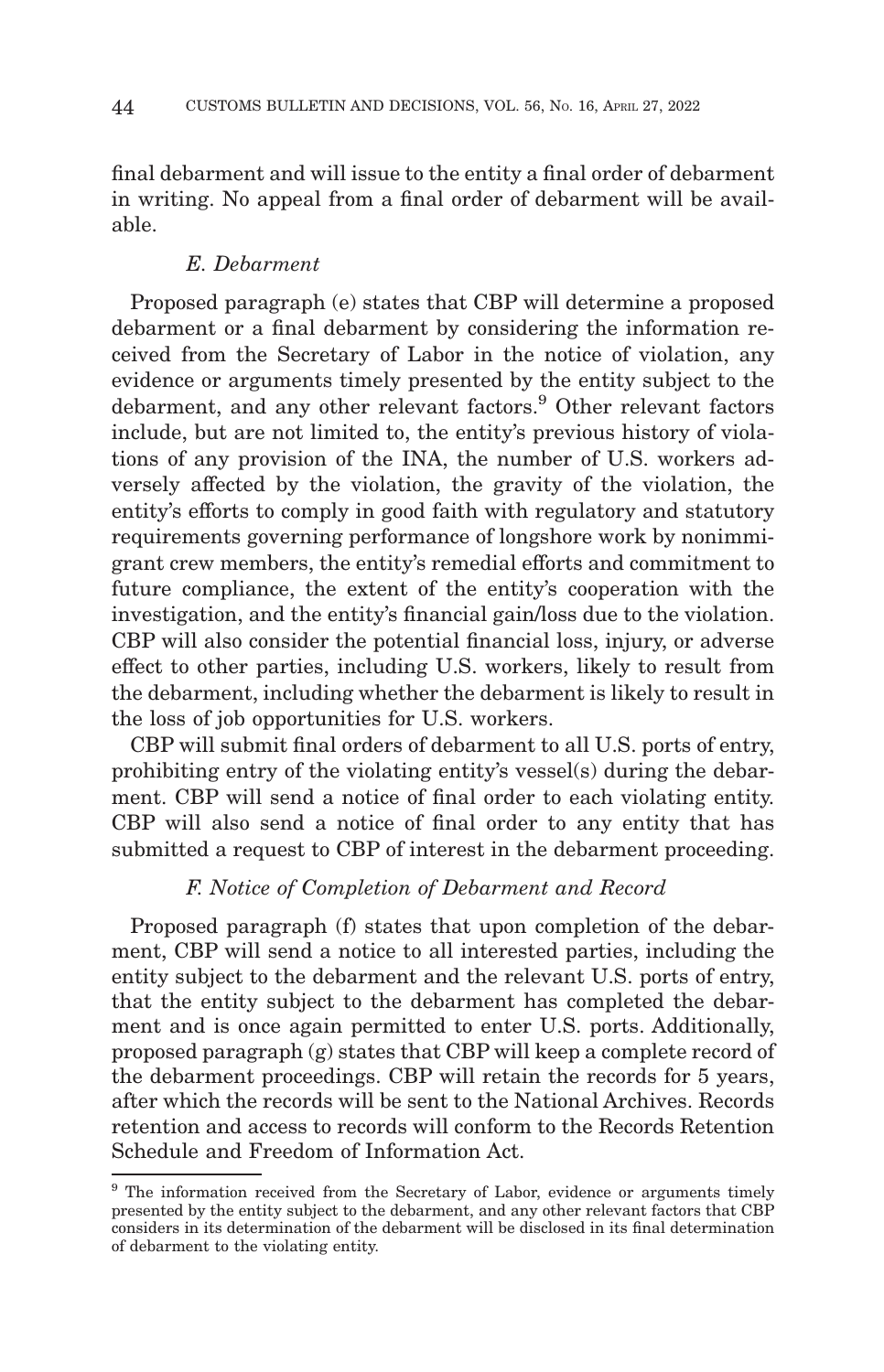## **IV. Statutory and Regulatory Analysis**

## *A. Executive Orders 12866 and 13563*

Executive Orders 13563 and 12866 direct agencies to assess the costs and benefits of available regulatory alternatives and, if regulation is necessary, to select regulatory approaches that maximize net benefits (including potential economic, environmental, public health and safety effects, distributive impacts, and equity). Executive Order 13563 emphasizes the importance of quantifying both costs and benefits, of reducing costs, of harmonizing rules, and of promoting flexibility. This rule is not a "significant regulatory action," under section 3(f) of Executive Order 12866. Accordingly, the Office of Management and Budget (OMB) has not reviewed this regulation.

Pursuant to section 258 of the INA, CBP is required to debar vessels. This rule does not create that requirement. Rather, this proposed rule would codify and clarify existing practice, with some exceptions, that CBP follows in carrying out that requirement. Accordingly, even without this rule, CBP still has the authority to debar vessels. This rule is being proposed to avoid confusion and to have, in writing, a clear and consistent process for the debarment of vessels.

CBP has debarred vessels in only two instances in the agency's recorded history, in 2009 and 2010. As described above, the proposed rule would generally codify the procedures CBP followed when debarring vessels in 2009 and 2010, with changes only to the type of mail service CBP uses to serve notices of intent to debar. The process CBP follows for debarring vessels is not changing as a result of this rule. Therefore, this rule has no economic impact on violating entities.

## *B. Regulatory Flexibility Act*

The Regulatory Flexibility Act (5 U.S.C. 601 *et seq.*), as amended by the Small Business Regulatory Enforcement and Fairness Act of 1996, requires agencies to assess the impact of regulations on small entities. A small entity may be a small business (defined as any independently owned and operated business not dominant in its field that qualifies as a small business per the Small Business Act); a small not-for-profit organization; or a small governmental jurisdiction (locality with fewer than 50,000 people). As explained above, pursuant to section 258 of the INA, CBP is required to debar vessels. This rule does not create that requirement. Rather, this proposed rule would codify and clarify the existing procedures, with some exceptions, that CBP follows in carrying out that requirement. These procedures are seldom used as CBP has debarred vessels in only two instances—in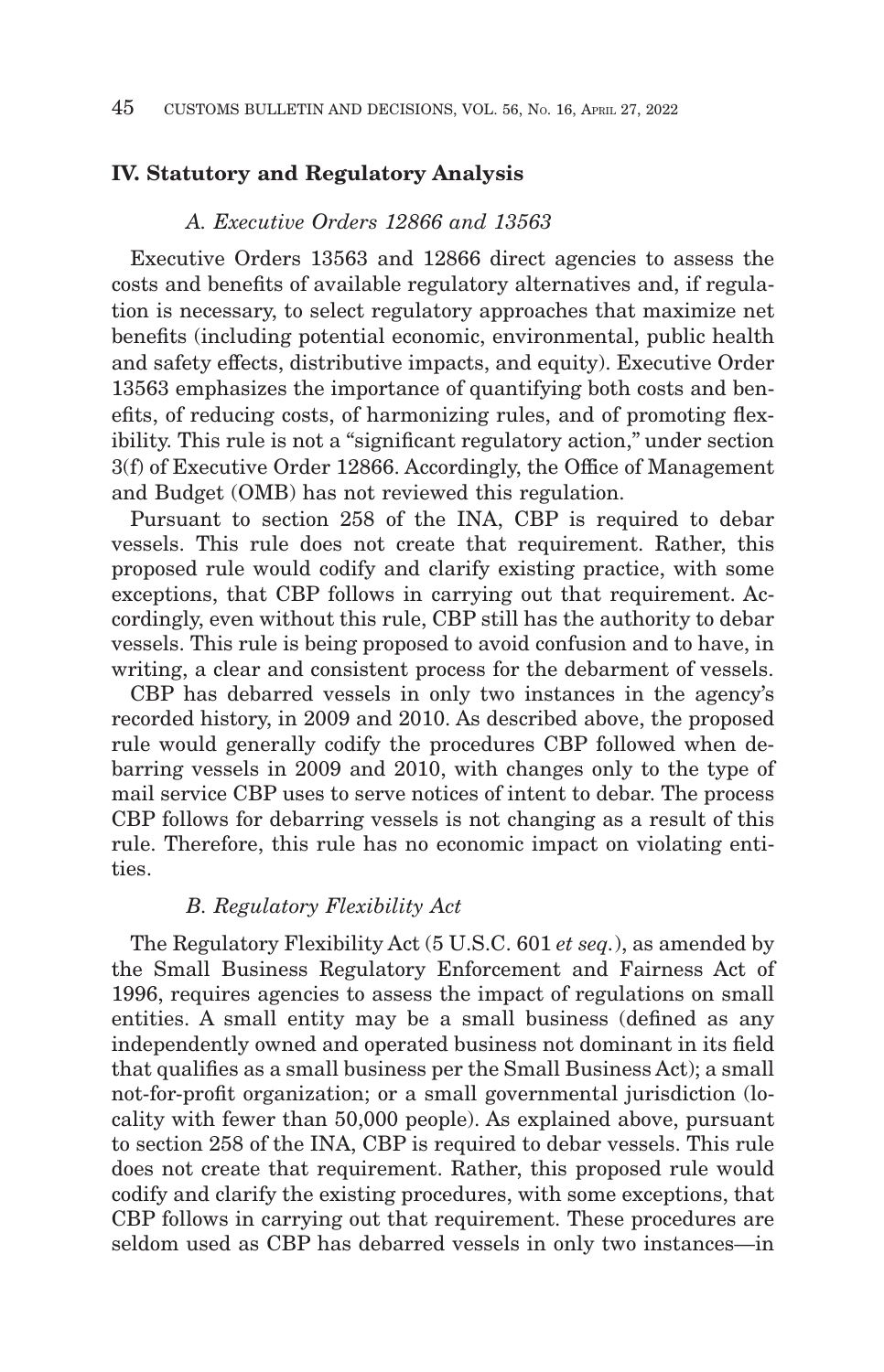2009 and in 2010. Furthermore, CBP is generally adopting existing practices, and costs to violating entities would not change as a result of this rule. Therefore, CBP certifies that this rule will not have a significant economic impact on a substantial number of small entities.

## *C. Paperwork Reduction Act*

The Paperwork Reduction Act (PRA) of 1995 (44 U.S.C. 3507(d)) requires that CBP consider the impact of paperwork and other information collection burdens imposed on the public. An agency may not conduct, and a person is not required to respond to, a collection of information unless the collection of information displays a valid control number assigned by the Office of Management and Budget. There is no information collection associated with this proposed rule, so the provisions of the PRA do not apply.<sup>10</sup>

# **V. Signing Authority**

This proposed regulation is being issued in accordance with 19 CFR 0.2(a) pertaining to the Secretary of Homeland Security's authority (or that of his delegate) to approve regulations that are not related to customs revenue functions.

## **List of Subjects in 8 CFR Part 258**

Aliens, Longshore and harbor workers, Reporting and recordkeeping requirements, Seaman.

## **Proposed Regulatory Amendments**

### **Amendments to the Regulations**

For the reasons stated in the preamble, DHS proposes to amend part 258 of title 8 CFR (8 CFR part 258) as set forth below.

## **PART 258—LIMITATIONS ON PERFORMANCE OF LONGSHORE WORK BY ALIEN CREWMEN**

■ 1. The authority citation for part 258 continues to read as follows: **Authority:** 8 U.S.C. 1101, 1103, 1281; 8 CFR part 2.

 $\blacksquare$  2. Add § 258.4 to read as follows:

### **§ 258.4 Debarment of vessels.**

(a) *Definitions.* The following definitions apply throughout this section:

<sup>&</sup>lt;sup>10</sup> The required DOL attestations are covered by OMB Control Number 1205–0309.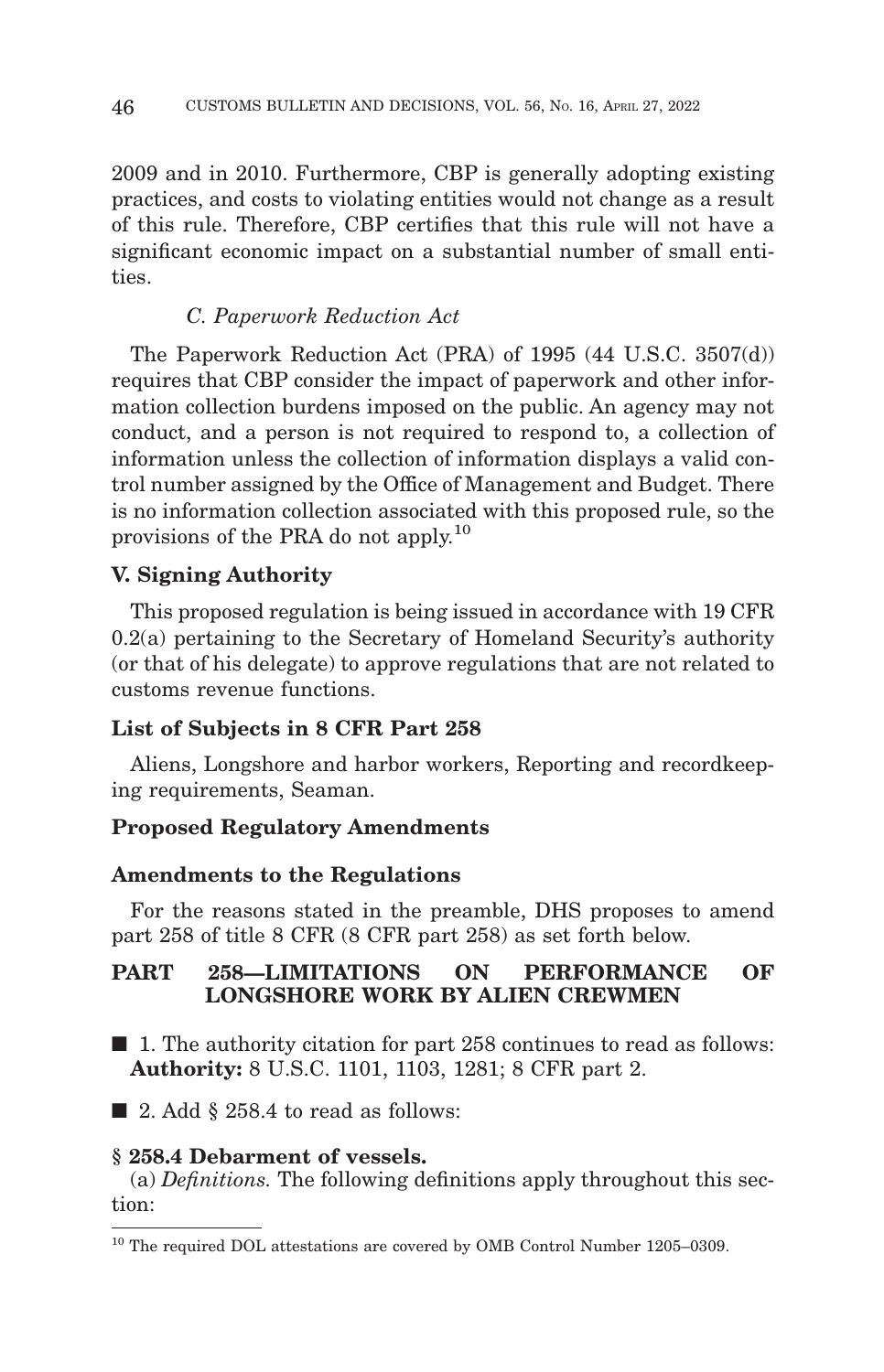*Good cause,* for purposes of extending the deadline for filing an answer, include: Technical difficulties or natural disasters that affect the violating entity's ability to receive, process, or transmit relevant information or data; or other instances in which CBP, in its discretion, determines that an undue hardship on the violating entity warrants an extension of the deadline for filing an answer.

*Mitigation* in a debarment proceeding means determining the length of the debarment, the ports covered by the debarment, and the vessels subject to the debarment. It does not include revocation of the requirement to debar.

*Mitigation meeting* is a personal appearance before a designated CBP official in which representatives of the violating entity can provide information and explain why CBP should mitigate the debarment.

(b) *Notice of intent to debar*—(1) *Issuance of notice.* Upon receipt of a notice of violation from the Secretary of Labor pursuant to section 258 of the Immigration and Nationality Act (8 U.S.C. 1288(c)(4)(E)(i)), CBP will serve a notice of intent to debar on the entity subject to the notice of violation, as provided in paragraph (b)(3) of this section.

(2) *Contents of notice.* The notice of intent to debar will include the following:

(i) The proposed period of debarment, not to exceed 1 year;

(ii) The ports covered by the proposed debarment;

(iii) A brief explanation of the reasons for the proposed debarment;

(iv) The statutory and regulatory authority for the proposed debarment;

(v) A statement that the entity subject to the debarment may file an answer and request a mitigation meeting pursuant to paragraph (c) of this section;

(vi) The procedures for filing an answer and requesting a mitigation meeting, including the date by which the answer must be received and the address to which it may be submitted; and

(vii) A statement that in the absence of a timely filed answer, the proposed debarment will become final 30 days after service of the notice of intent to debar.

(3) *Service.* The notice of intent to debar will be served by a method that demonstrates receipt, such as certified mail with return receipt or express courier delivery, by the entity identified in the notice of violation received from the Secretary of Labor. The date of service is the date of receipt.

(c) *Answer; request for mitigation meeting*—(1) *General.* Any entity upon which the notice has been served, or its authorized representative, may file with CBP an answer that indicates the specific reasons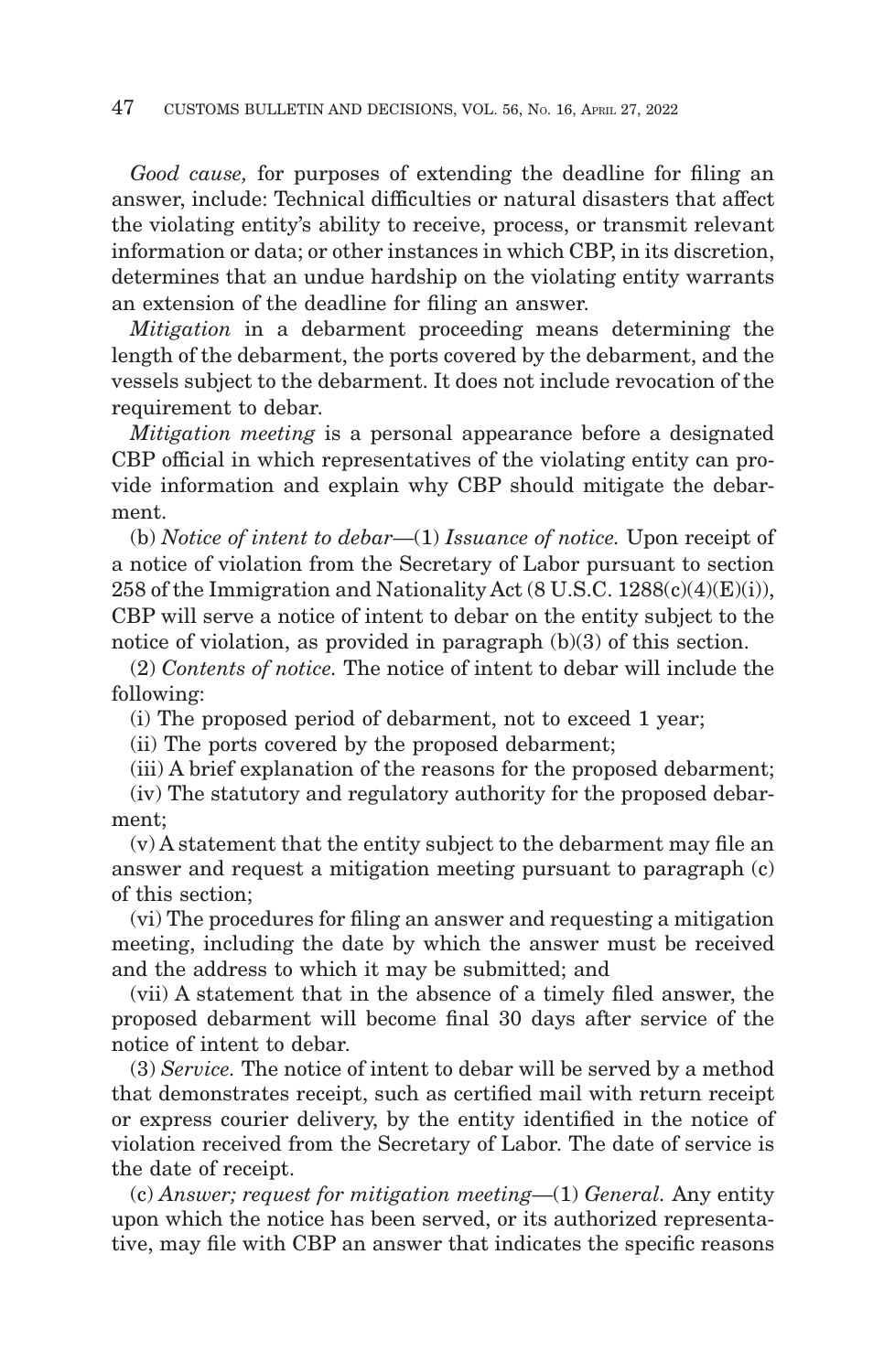why the proposed debarment should be mitigated and whether a mitigation meeting is requested. CBP must receive the answer within 30 days from the date of service of the notice of intent to debar.

(2) *Procedures*—(i) *Form.* The answer must be dated, typewritten or legibly written, signed under oath, and include the address at which the entity or its authorized representative desires to receive further communications. CBP may require that the answer and any supporting documentation be in English or be accompanied by an English translation certified by a competent translator.

(ii) *Supporting documentation required.* In addition to an answer, any entity responding to a notice of intent to debar must submit documentary evidence in support of any request for mitigation and may file a brief in support of any arguments made. The entity may present evidence in support of any request for mitigation at a mitigation meeting.

(iii) *Mitigation meeting.* A mitigation meeting will be conducted if requested by the entity subject to the proposed debarment in accordance with the requirements of this section, or if directed at any time by CBP.

(iv) *Good cause extension.* CBP, in its discretion, may extend the deadline for filing an answer up to an additional 30 days from the original receipt of CBP's notice upon a showing of good cause. Upon receipt of a request to extend the deadline for filing an answer, CBP will respond to the request for an extension within 5 business days by certified mail or express courier.

(d) *Disposition of case*—(1) *No response filed or allegations not contested.* If no answer is timely filed or the answer admits the allegations in the notice of intent to debar and does not request mitigation or a mitigation meeting, the proposed debarment specified in the notice of intent to debar automatically will become a final order of debarment 30 days after service of the notice of intent to debar. If CBP grants a good cause extension pursuant to paragraph  $(c)(2)(iv)$  of this section, and no answer is timely filed, the proposed debarment automatically will become a final order of debarment when the time for filing an answer expires.

(2) *Answer filed; mitigation meeting requested.* If an answer is timely filed that requests mitigation and/or a mitigation meeting, CBP will determine a final debarment in accordance with paragraph (e) of this section.

(3) *Unavailability of appeal.* The final order of debarment is not subject to appeal.

(4) *Notice of final order of debarment.* (i) CBP will issue to the entity subject to the debarment a final order of debarment in writing.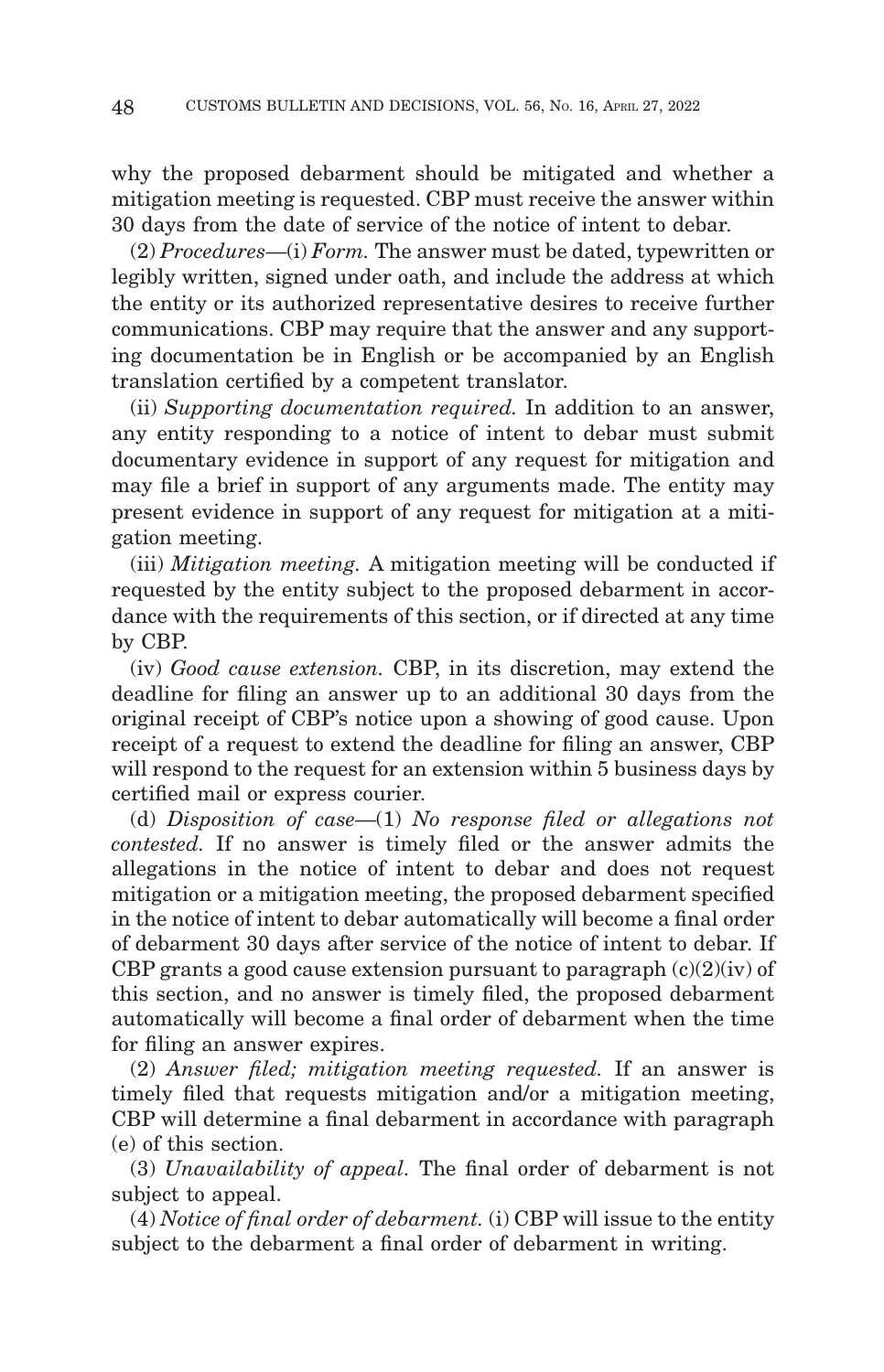(ii) CBP will send notice, by certified mail or express courier, to all interested parties, including the relevant U.S. ports of entry, that the entity subject to the debarment is debarred and stating the terms of the debarment.

(e) *Debarment*—(1) *Generally.* In determining a proposed debarment and a final debarment, CBP will consider the information received from the Secretary of Labor, any evidence or arguments timely presented by the entity subject to the debarment, and any other relevant factors.

(2) *Other relevant factors.* Other relevant factors include, but are not limited to, the following:

(i) The previous history of violations of any provision of the INA by the entity subject to the debarment;

(ii) The number of U.S. workers adversely affected by the violation; (iii) The gravity of the violation;

(iv) The efforts made by the entity subject to the debarment to comply in good faith with the regulatory and statutory requirements governing performance of longshore work by nonimmigrant crewmen;

(v) The remedial efforts by the entity subject to the debarment;

(vi) The commitment to future compliance by the entity subject to the debarment;

(vii) The extent of cooperation with the investigation by the entity subject to the debarment;

(viii) The extent of financial gain/loss to the entity subject to the debarment due to the violation; and

(ix) The potential financial loss, injury, or adverse effect to other parties, including U.S. workers, likely to result from the debarment.

(f) *Notice of completion of debarment.* Upon completion of any debarment, CBP will send notice, by certified mail or express courier, to all interested parties, including the entity subject to the debarment, and the relevant U.S. ports of entry, that the entity subject to the debarment has completed the debarment and is once again permitted to enter U.S. ports.

(g) *Record.* CBP will keep a record of the debarment proceedings which includes, but is not limited to, the materials exchanged between CBP and the parties. Records will be retained in accordance with CBP's Records Retention Schedule and Freedom of Information Act.

> ALEJANDRO N. MAYORKAS, *Secretary, U.S. Department of Homeland Security.*

[Published in the Federal Register, April 12, 2022 (85 FR 21582)]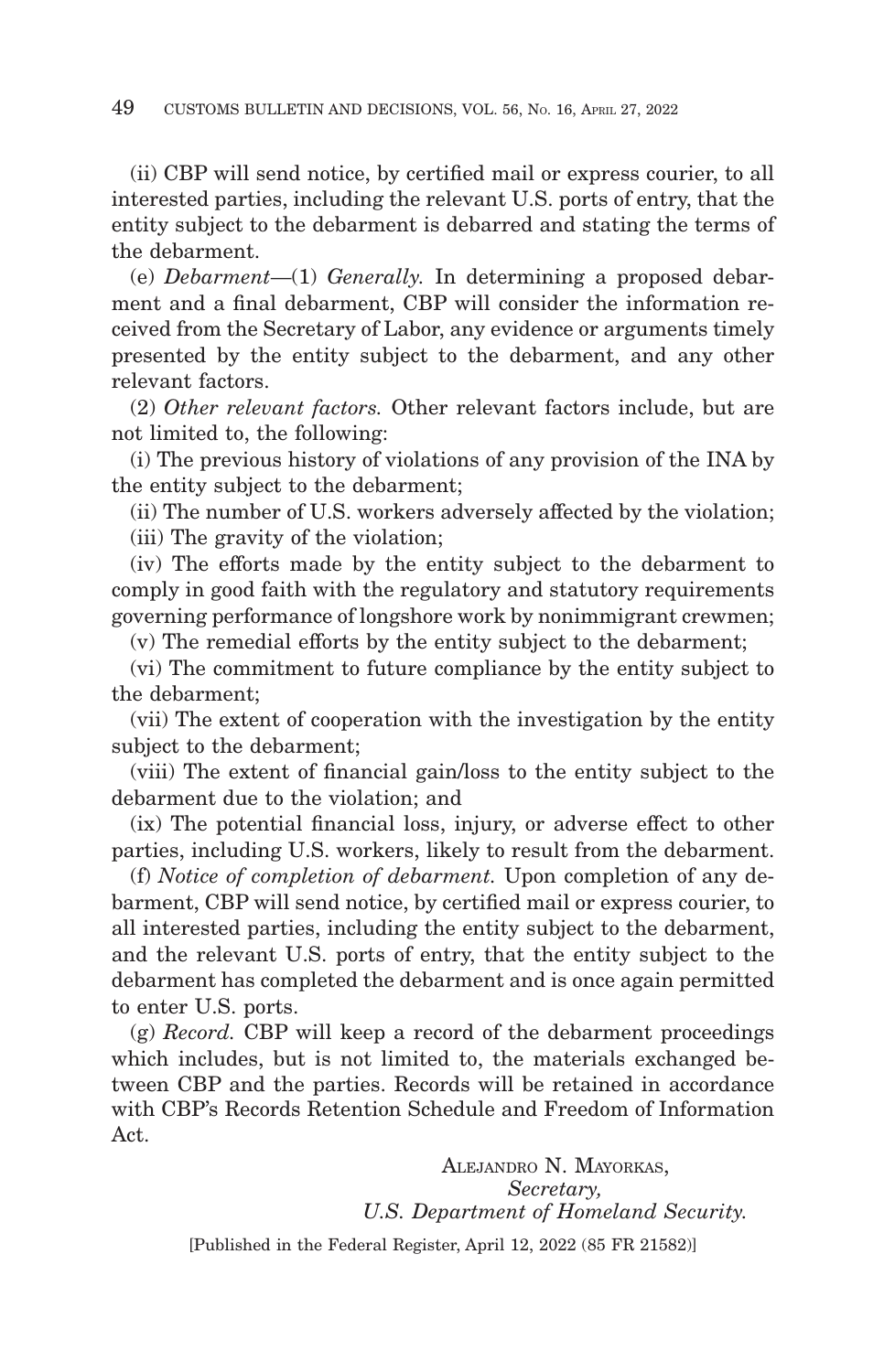### **19 CFR PART 177**

## **MODIFICATION OF ONE RULING LETTER AND REVOCATION OF TREATMENT RELATING TO THE TARIFF CLASSIFICATION OF BELTS**

**AGENCY:** U.S. Customs and Border Protection, Department of Homeland Security.

**ACTION:** Notice of modification of one ruling letter and of revocation of treatment relating to the tariff classification of belts.

**SUMMARY:** Pursuant to section 625(c), Tariff Act of 1930 (19) U.S.C. § 1625(c)), as amended by section 623 of title VI (Customs Modernization) of the North American Free Trade Agreement Implementation Act (Pub. L. 103–182, 107 Stat. 2057), this notice advises interested parties that U.S. Customs and Border Protection (CBP) is modifying one ruling letter concerning tariff classification of belts under the Harmonized Tariff Schedule of the United States (HTSUS). Similarly, CBP is revoking any treatment previously accorded by CBP to substantially identical transactions. Notice of the proposed action was published in the *Customs Bulletin*, Vol. 56, No. 8, on March 2, 2022. No comments were received in response to that notice.

**EFFECTIVE DATE:** This action is effective for merchandise entered or withdrawn from warehouse for consumption on or after June 26, 2022.

FOR FURTHER INFORMATION CONTACT: Parisa J. Ghazi, Food, Textiles and Marking Branch, Regulations and Rulings, Office of Trade, at (202) 325–0272.

## **SUPPLEMENTARY INFORMATION:**

## **BACKGROUND**

Current customs law includes two key concepts: informed compliance and shared responsibility. Accordingly, the law imposes an obligation on CBP to provide the public with information concerning the trade community's responsibilities and rights under the customs and related laws. In addition, both the public and CBP share responsibility in carrying out import requirements. For example, under section 484 of the Tariff Act of 1930, as amended (19 U.S.C. § 1484), the importer of record is responsible for using reasonable care to enter, classify and value imported merchandise, and to provide any other information necessary to enable CBP to properly assess duties, collect accurate statistics, and determine whether any other applicable legal requirement is met.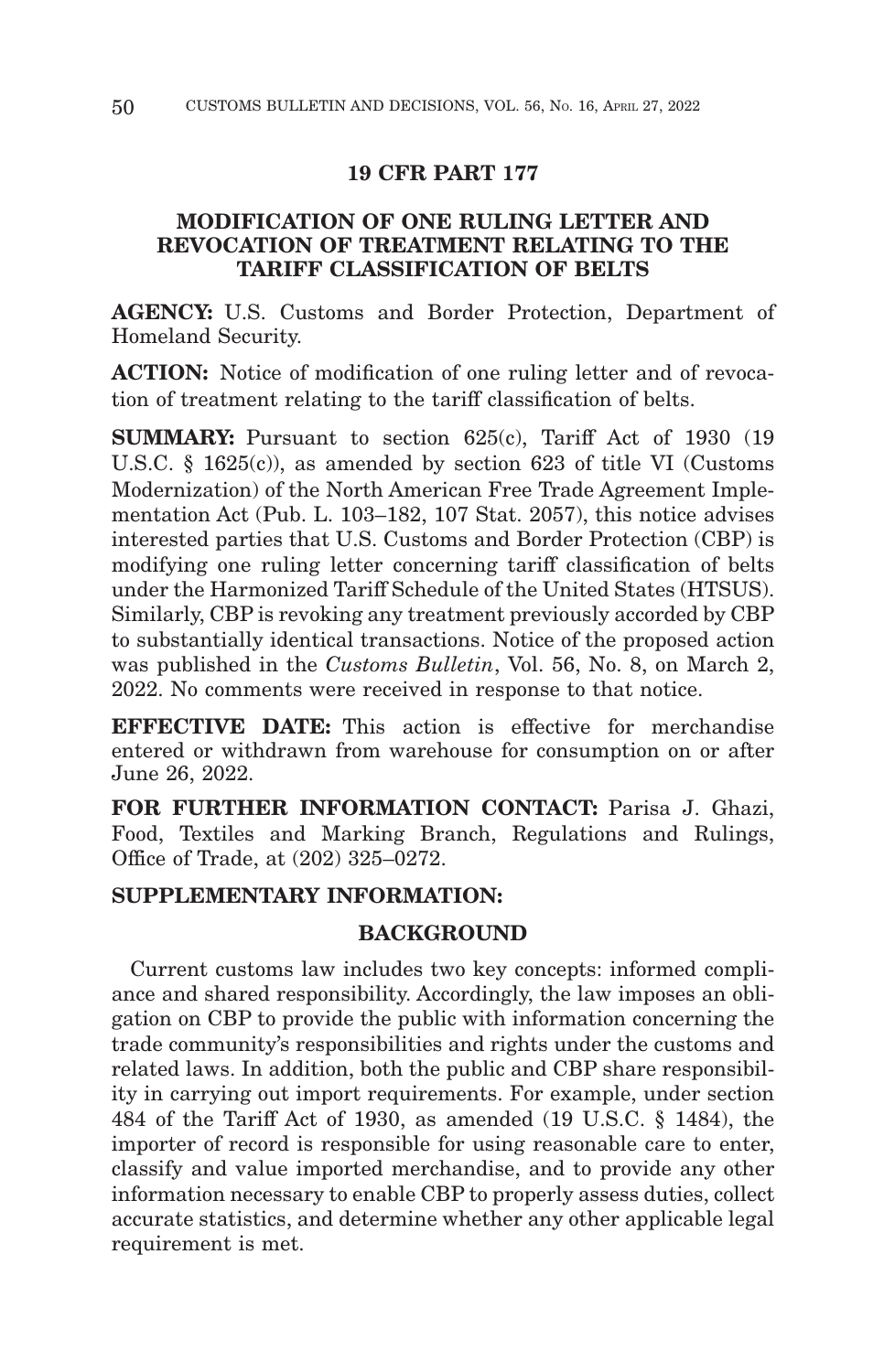Pursuant to 19 U.S.C. § 1625(c)(1), a notice was published in the *Customs Bulletin*, Vol. 56, No. 8, on March 2, 2022, proposing to modify one ruling letter pertaining to the tariff classification of belts. Any party who has received an interpretive ruling or decision (i.e., a ruling letter, internal advice memorandum or decision, or protest review decision) on the merchandise subject to this notice should have advised CBP during the comment period.

Similarly, pursuant to 19 U.S.C.  $\S$  1625(c)(2), CBP is revoking any treatment previously accorded by CBP to substantially identical transactions. Any person involved in substantially identical transactions should have advised CBP during the comment period. An importer's failure to advise CBP of substantially identical transactions or of a specific ruling not identified in this notice may raise issues of reasonable care on the part of the importer or its agents for importations of merchandise subsequent to the effective date of this notice.

In New York Ruling Letter ("NY") N025677, dated May 2, 2008, CBP classified two belts in heading 9505, HTSUS, specifically in subheading 9505.90.60, HTSUS, which provides for "Festive, carnival or other entertainment articles, including magic tricks and practical joke articles; parts and accessories thereof: Other: Other." CBP has reviewed NY N025677 and has determined the ruling letter to be in error. It is now CBP's position that the two belts are properly classified, in heading 6117, HTSUS, or heading 6217, HTSUS, depending on whether the backing fabric is knit or not knit. If the backing fabric is knit, then the subject belts are classified in subheading 6117.80.95, HTSUS, which provides for "Other made up clothing accessories, knitted or crocheted; knitted or crocheted parts of garments or of clothing accessories: Other accessories: Other: Other." If the backing fabric is not knit, then the subject belts are classified in subheading 6217.10.95, HTSUS, which provides for "Other made up clothing accessories; parts of garments or of clothing accessories, other than those of heading 6212: Accessories: Other: Other."

Pursuant to 19 U.S.C. § 1625(c)(1), CBP is modifying NY N025677 and revoking or modifying any other ruling not specifically identified to reflect the analysis contained in Headquarters Ruling Letter ("HQ") H249992, set forth as an attachment to this notice. Additionally, pursuant to 19 U.S.C. § 1625(c)(2), CBP is revoking any treatment previously accorded by CBP to substantially identical transactions.

In accordance with 19 U.S.C. § 1625(c), this ruling will become effective 60 days after publication in the *Customs Bulletin*.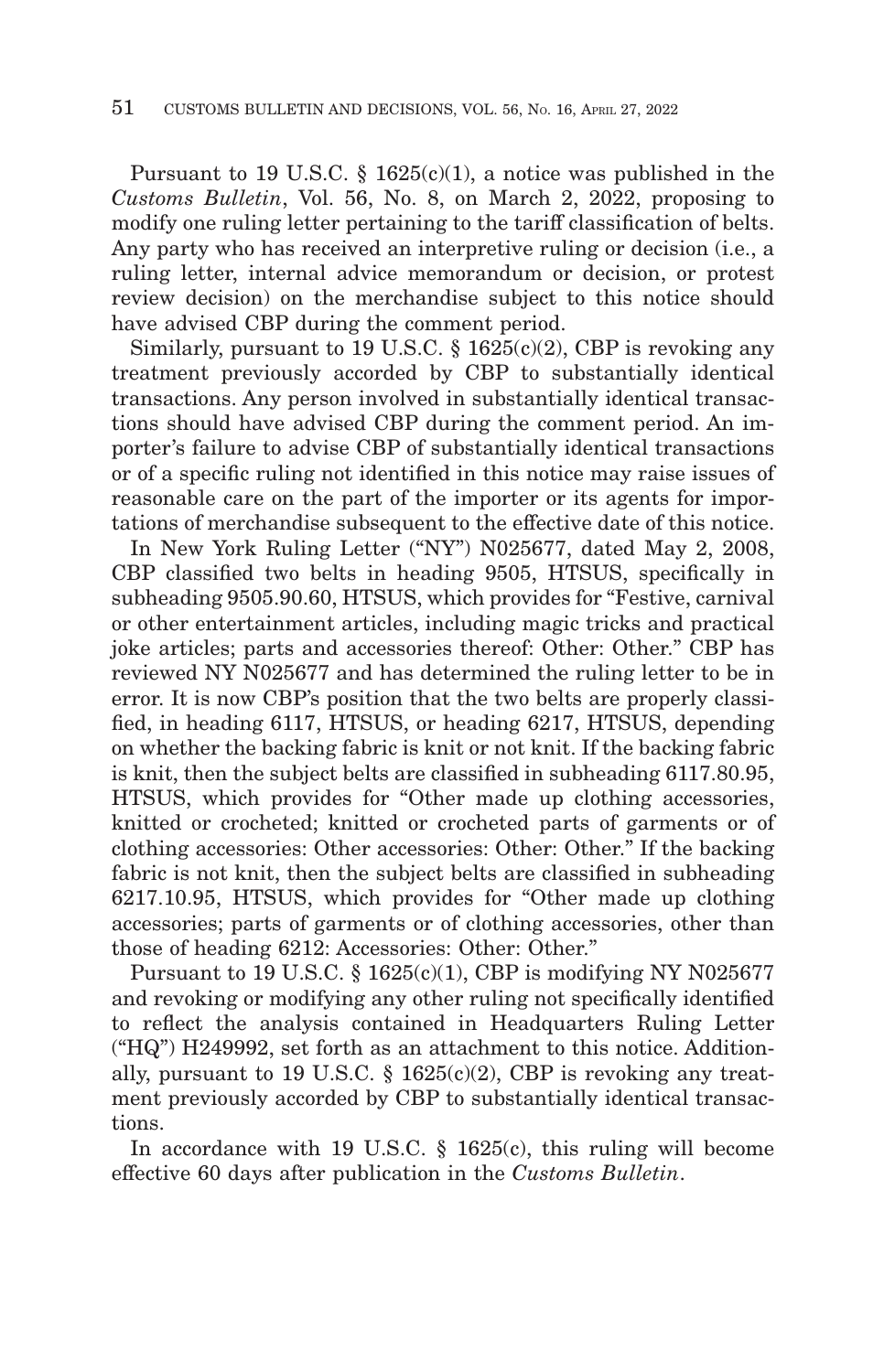Dated:

*For*

CRAIG T. CLARK, *Director Commercial and Trade Facilitation Division*

*Attachment*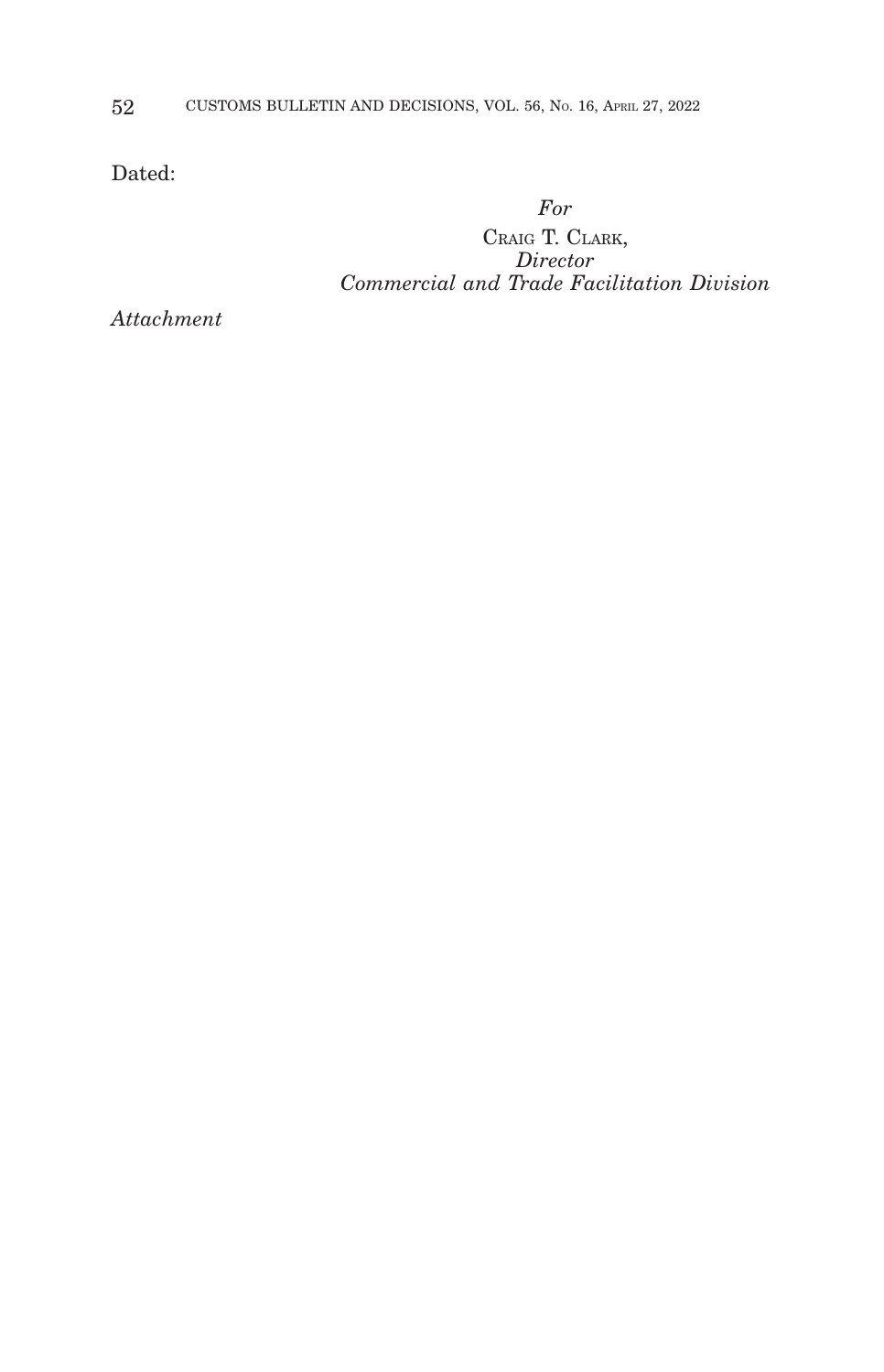HQ H249992

April 8, 2022 OT:RR:CTF:FTM H249992 PJG CATEGORY: Classification TARIFF NO.: 6117.80.95; 6217.10.95

MS. CHERRY LIN TOM'S TOY INTERNATIONAL (HK) LTD. *ROOM 604–6, CONCORDIA PLAZA 1 SCIENCE MUSEUM ROAD TST EAST, KOWLOON, HONG KONG*

#### RE: Modification of NY N025677; Classification of Belts

#### DEAR MS. LIN:

This is in reference to New York Ruling Letter (NY) N025677, dated May 2, 2008, issued to you concerning the tariff classification of two Santa Claus Costumes (Item Nos. CL181 and CL182) under the Harmonized Tariff Schedule of the United States ("HTSUS"). Item No. CL181 is an adult unisex Santa Claus costume that consists of a top/jacket, pants, a hat, a belt, leg coverings (referred to as "boot covers" in the ruling)<sup>1</sup>, eyeglasses without lenses, a wig and a beard. Item No. CL182 is a child's unisex Santa Claus costume that consists of a top/jacket, pants, a hat, a belt, and leg coverings (also referred to as "boot covers" in the ruling).<sup>2</sup> This decision only concerns the classification of the belts for Item Nos. CL181 and CL182.

In NY N025677, U.S. Customs and Border Protection ("CBP") classified the belts for both costumes in subheading 9505.90.60, HTSUS, which provides for "Festive, carnival or other entertainment articles, including magic tricks and practical joke articles; parts and accessories thereof: Other: Other." We have reviewed NY N025677 and find it to be in error regarding the tariff classification of the belts. Accordingly, for the reasons set forth below, NY N025677 is modified.

Pursuant to section  $625(c)(1)$ , Tariff Act of 1930 (19 U.S.C. § 1625(c)(1)), as amended by section 623 of Title VI (Customs Modernization) of the North American Free Trade Agreement Implementation Act, Pub. L. No. 103–182, 107 Stat. 2057, 2186 (1993), notice of the proposed action was published on March 2, 2022, in Volume 56, Number 8, of the *Customs Bulletin*. No comments were received in response to this notice.

## **FACTS:**

In NY N025677, CBP classified two Santa Claus costumes, specifically, Item Nos. CL181 and CL182. CL181 is an adult unisex Santa Claus costume that consists of a top/jacket, pants, a hat, a belt, leg coverings (referred to as "boot covers" in the ruling), eyeglasses without lenses, a wig and a beard. Item No. CL182 is a child's unisex Santa Claus costume that consists of a top/jacket, pants, a hat, a belt and leg coverings (also referred to as "boot covers" in the ruling). The belts are composed of polyester fabric that has

<sup>1</sup> The classification of the leg coverings has been modified under separate cover. *See* Headquarters Ruling Letter ("HQ") H249079, dated August 25, 2021.

<sup>2</sup>*See supra* note 1.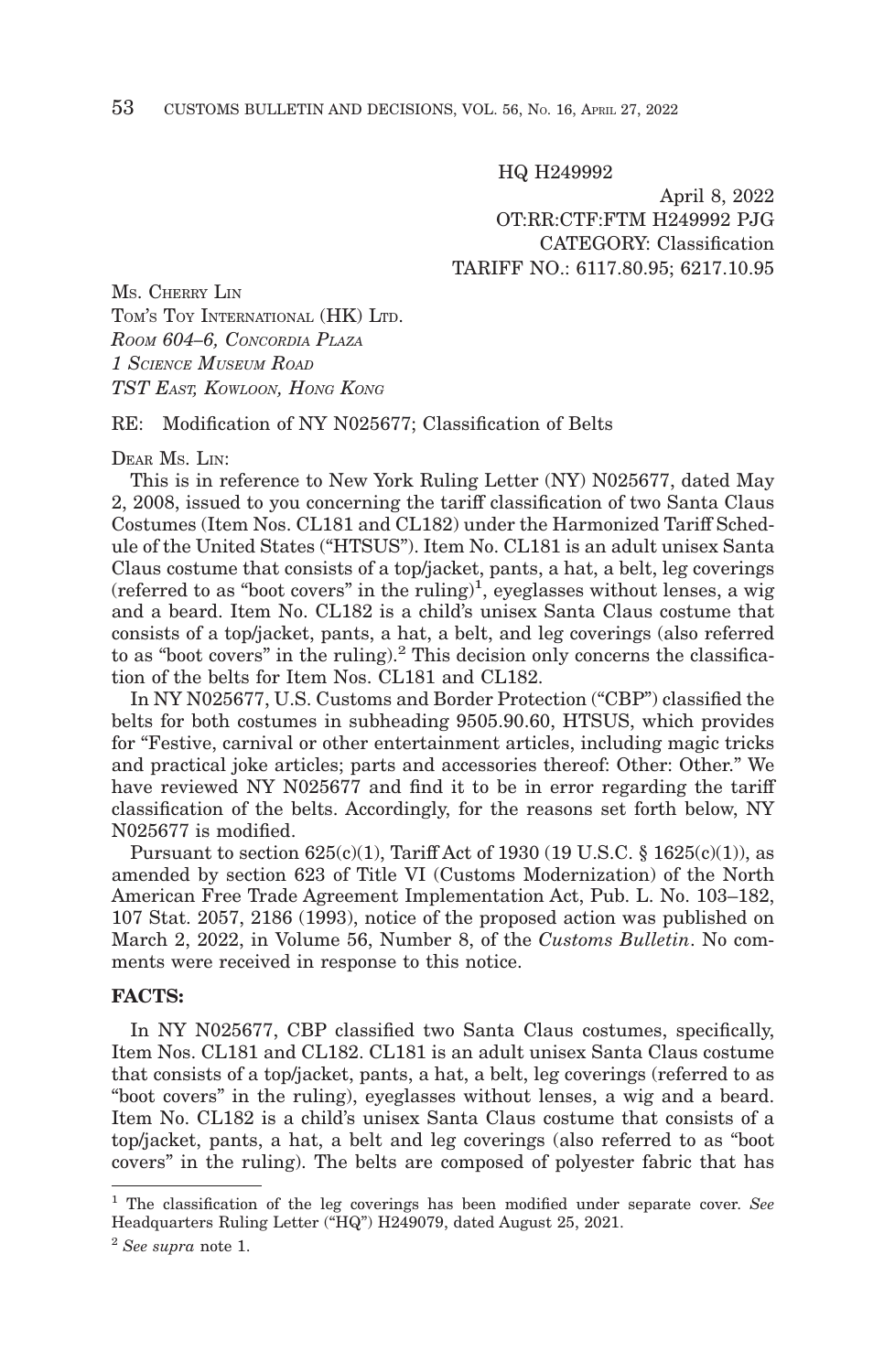been coated, covered or laminated on the exterior surface with a polyvinyl chloride ("PVC") cellular plastic. Each of the belts incorporates a buckle and grommets for adjusting the belt's fit.

### **ISSUE:**

Whether the belts for Item Nos. CL181 and CL182 are classified under heading 3926, HTSUS, as "articles of plastics," heading 6117, HTSUS, as knitted "Other made up clothing accessories," heading 6217, HTSUS, as not knitted or crocheted "Other made up clothing accessories," or heading 9505, HTSUS, as "Festive, carnival or other entertainment articles, including magic tricks and practical joke articles; parts and accessories thereof."

### **LAW AND ANALYSIS:**

Classification under the Harmonized Tariff Schedule of the United States ("HTSUS") is made in accordance with the General Rules of Interpretation ("GRI"). GRI 1 provides that the classification of goods shall be determined according to the terms of the headings of the tariff schedule and any relative Section or Chapter Notes. In the event that the goods cannot be classified solely on the basis of GRI 1, and if the headings and legal notes do not otherwise require, the remaining GRI may then be applied.

The 2022 HTSUS provisions under consideration are as follows:

- **3926** Other articles of plastics and articles of other materials of headings 3901 to 3914:
- **6117** Other made up clothing accessories, knitted or crocheted; knitted or crocheted parts of garments or of clothing accessories:

\*\* \*

\*\* \*

- **6217** Other made up clothing accessories; parts of garments or of clothing accessories, other than those of heading 6212:
- \*\* \* **9505** Festive, carnival or other entertainment articles, including magic tricks and practical joke articles; parts and accessories thereof:

Note 1 to Chapter 61, HTSUS, states that the "chapter only applies to made up knitted or crocheted articles."

Note 1 to Chapter 62, HTSUS, states that the "chapter applies only to made up articles of any textile fabric other than wadding, excluding knitted or crocheted articles (other than those of heading 6212)."

The Harmonized Commodity Description and Coding System Explanatory Notes ("ENs") constitute the "official interpretation of the Harmonized System" at the international level. *See* 54 Fed. Reg. 35127, 35128 (Aug. 23, 1989). While neither legally binding nor dispositive, the ENs "provide a commentary on the scope of each heading" of the HTSUS and are "generally indicative of [the] proper interpretation" of these headings. *See id.*

The EN to 61.17 provides, in relevant part, as follows:

The heading covers, *inter alia*:

\*\* \*

(4) **Belts of all kinds (including bandoliers) and sashes (e.g., military or ecclesiastical)**, whether or not elastic. These articles are included here even if they incorporate buckles or other fittings of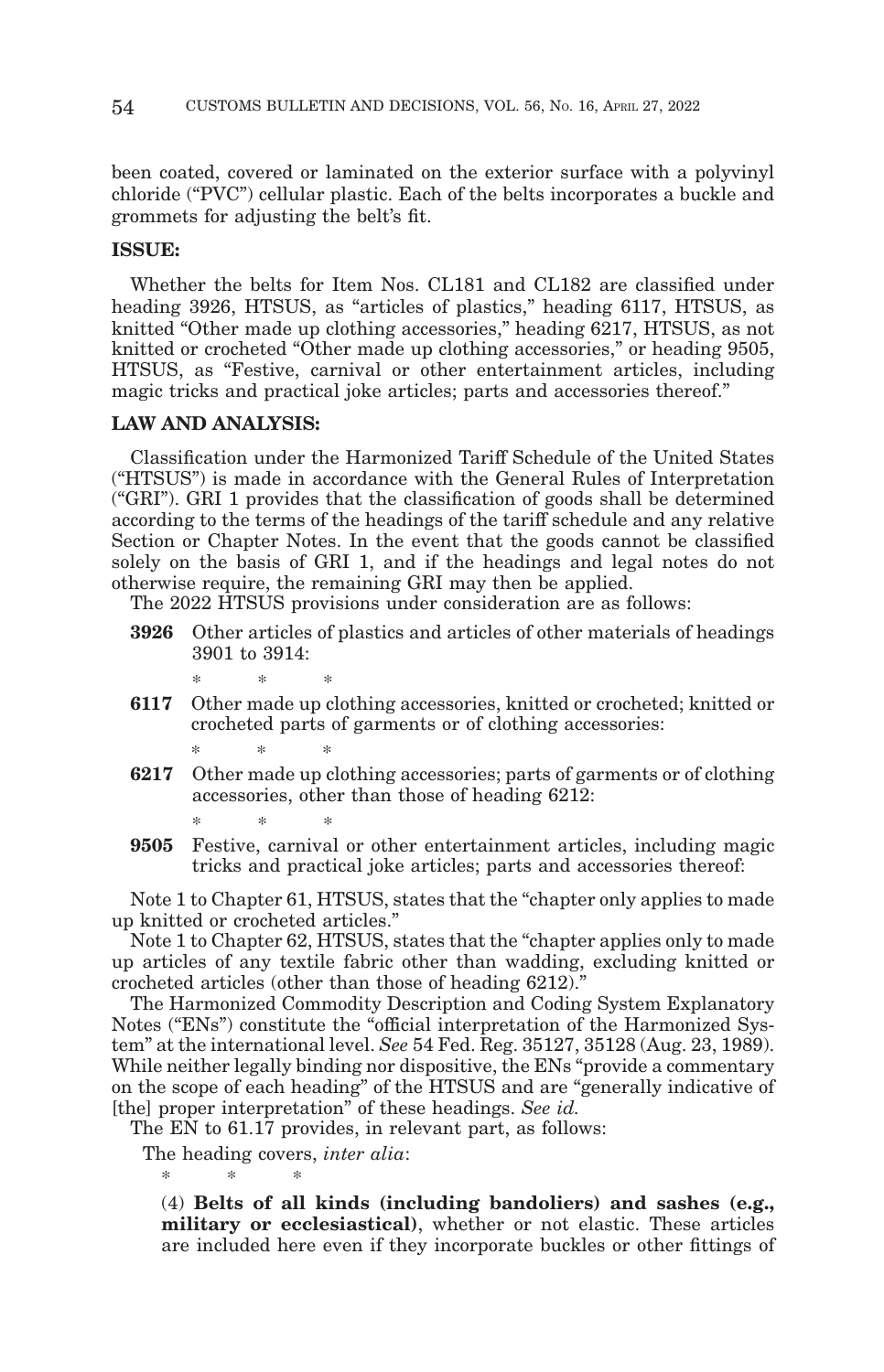precious metal or are decorated with pearls, precious or semiprecious stones (natural, synthetic or reconstructed). \*\* \*

The EN to 62.17 provides, in relevant part, as follows:

The heading covers, *inter alia*:

\*\* \*

\*\* \*

(3) Belts of all kinds (including bandoliers) and sashes (e.g., military or ecclesiastical), of textile fabric, whether or not elastic or rubberised, or of woven metal thread. These articles are included here even if they incorporate buckles or other fittings of precious metal, or are decorated with pearls, precious or semi-precious stones (natural, synthetic or reconstructed).

Note 3 to Chapter 95, HTSUS, states that "[s]ubject to [the exclusions to Chapter 95, HTSUS], parts and accessories which are suitable for use solely or principally with articles of this chapter are to be classified with those articles." We note that neither the top nor the pants in Item Nos. CL181 and CL182 were classified in Chapter 95, HTSUS. Therefore, the belts would also not be classified as an accessory to an article of heading 9505, HTSUS, and are not classifiable in subheading 9505.90.60, HTSUS, as originally determined in NY N025677.

Since the subject belts are composed of a polyester fabric backing that has been coated, covered or laminated on the exterior surface with PVC cellular plastic, we must resolve whether the merchandise is properly classified as knitted "Other made up clothing accessories" of heading 6117, HTSUS, as not knitted or crocheted "Other made up clothing accessories" of heading 6217, HTSUS, or as "articles of plastics" of heading 3926, HTSUS. Heading 5903, HTSUS, provides for the classification of "[t]extile fabrics impregnated, coated, covered or laminated with plastics, other than those of heading 5902."

Note 2 to Chapter 59, HTSUS, states that heading 5903 applies to "[t]extile fabrics, impregnated, coated, covered or laminated with plastics, whatever the weight per square meter and whatever the nature of the plastic material (compact or cellular)." Note  $2(a)(1)-(5)$  to Chapter 59, HTSUS, provide exceptions to this rule. The relevant exception in this instance is Note  $2(a)(5)$  to Chapter 59, HTSUS, which precludes from classification in heading 5903, HTSUS, "[p]lates, sheets or strip of cellular plastics, combined with textile fabric, where the textile fabric is present merely for reinforcing purposes" and states that these articles are properly classified in Chapter 39, HTSUS. As previously noted, the subject belts are constructed of PVC cellular plastic with a textile fabric backing. Therefore, we must determine whether the fabric is present merely for reinforcing purposes. While the textile fabric on the subject belts provides reinforcement to the plastic exterior, which may otherwise stretch or tear easily, it is also present to make the belt look more aesthetically pleasing than if it was constructed only of a plastic shell. Therefore, the subject belts are not classifiable in heading 5903, HTSUS.

Next, we must determine whether the subject belts are classifiable in Chapter 39, HTSUS. Note  $2(p)$  to Chapter 39, HTSUS, excludes "[g]oods of section XI (textiles and textile articles)" from classification in Chapter 39, HTSUS. Therefore, we must consider whether the subject belts are classifiable as goods of Section XI, HTSUS.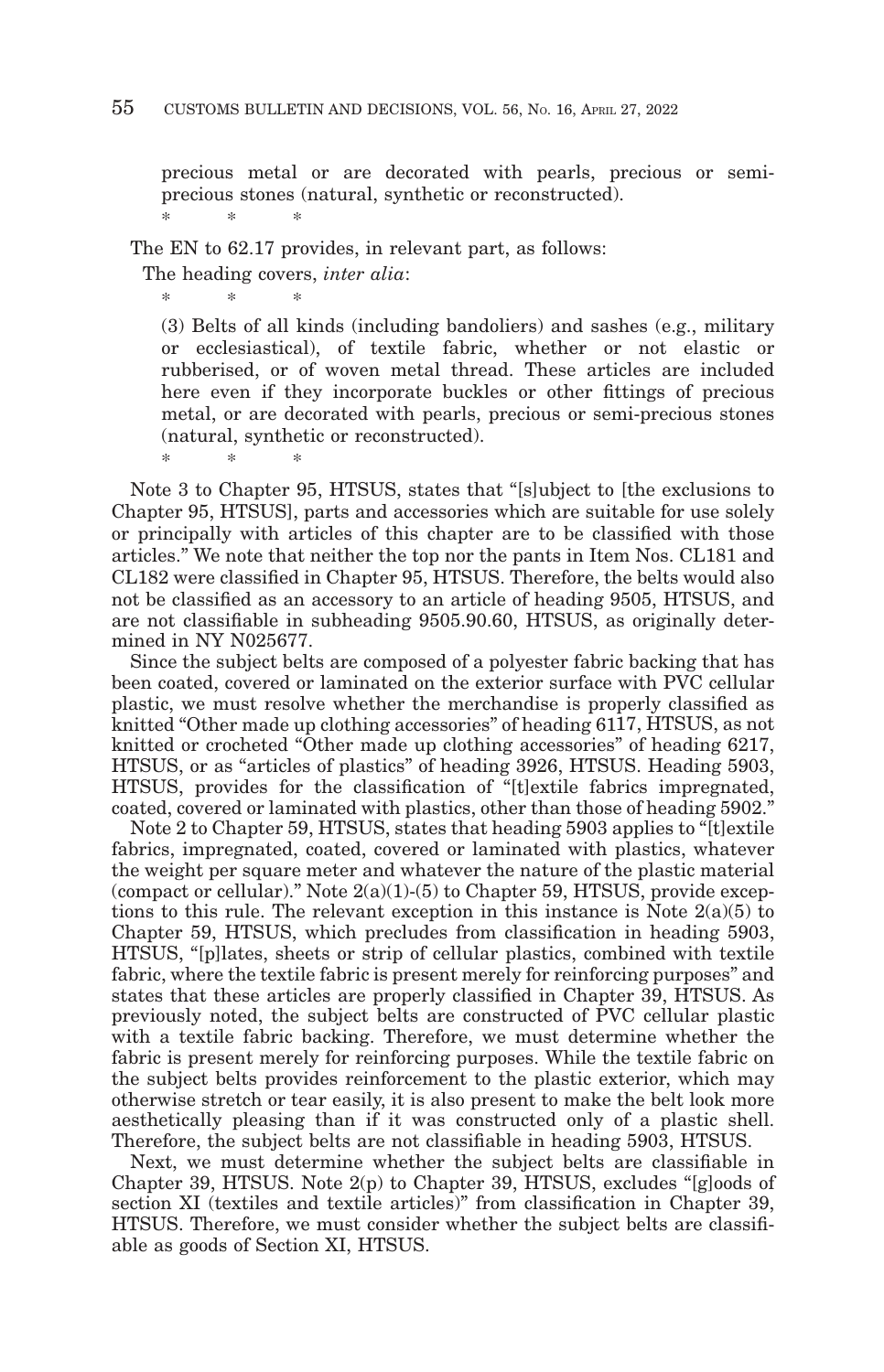In Section XI, HTSUS, there are two possible headings that are applicable to the subject belts, specifically, heading 6117, HTSUS, which provides for knitted "Other made up clothing accessories," and heading 6217, HTSUS, which provides for not knitted or crocheted "Other made up clothing accessories.<sup>"</sup> The classification of the subject belts in heading 6117 or heading 6217, HTSUS, is consistent with the ENs to 61.17 and 62.17, which indicate that these headings cover belts of all kinds, even if they incorporate buckles. Since the subject belts are classifiable in either heading 6117 or 6217, HT-SUS, (depending upon whether they are knit) they are not classifiable in Chapter 39 because they are "[g]oods of section XI (textiles and textile articles)."

Classification of the subject belts under heading 6117 or 6217, HTSUS, will depend on whether the construction of the backing fabric is knit or not knit, which is information that we do not currently possess. If the backing fabric is knit, then the subject belts are classified in subheading 6117.80.95, which provides for "Other made up clothing accessories, knitted or crocheted; knitted or crocheted parts of garments or of clothing accessories: Other accessories: Other: Other." If the backing fabric is not knit, then the subject belts are classified in subheading 6217.10.95, HTSUS, which provides for "Other made up clothing accessories; parts of garments or of clothing accessories, other than those of heading 6212: Accessories: Other: Other."

#### **HOLDING:**

By application of GRI 1 and 6, depending on whether the backing fabric is knit or not knit, the belts for Item Nos. CL181 and CL182 are classified under heading 6117, HTSUS, or heading 6217, HTSUS. Specifically, they would be classified in subheading 6117.80.95, HTSUS, which provides for "Other made up clothing accessories, knitted or crocheted; knitted or crocheted parts of garments or of clothing accessories: Other accessories: Other: Other," or in subheading 6217.10.95, HTSUS, which provides for "Other made up clothing accessories; parts of garments or of clothing accessories, other than those of heading 6212: Accessories: Other: Other." The 2022 column one, general rate of duty for both of these subheadings is 14.6 percent *ad valorem*.

Duty rates are provided for convenience and are subject to change. The text of the most recent HTSUS and the accompanying duty rates are provided on the internet at www.usitc.gov/tata/hts/.

### **EFFECT ON OTHER RULINGS:**

NY N025677, dated May 2, 2008, is MODIFIED. *Sincerely,*

*For*

CRAIG T. CLARK, *Director Commercial and Trade Facilitation Division*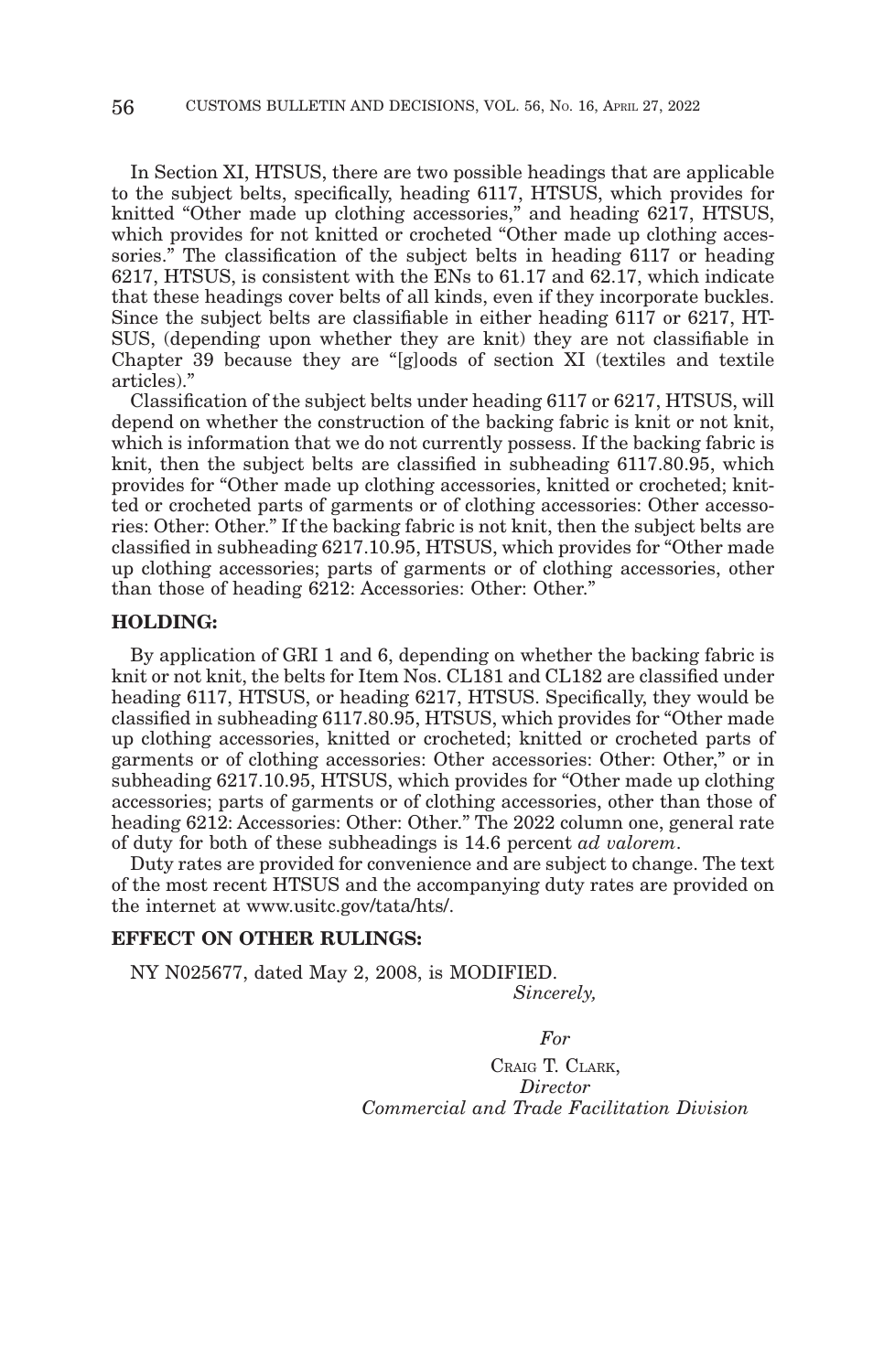# **19 CFR PART 177**

## **REVOCATION OF ONE RULING LETTER, MODIFICATION OF ONE RULING LETTER, AND REVOCATION OF TREATMENT RELATING TO THE TARIFF CLASSIFICATION OF MECHANICALLY ADJUSTABLE BED BASE**

**AGENCY:** U.S. Customs and Border Protection, Department of Homeland Security.

**ACTION:** Notice of revocation of one ruling letter, modification of one ruling letter, and revocation of treatment relating to the tariff classification of mechanically adjustable bed bases.

**SUMMARY:** Pursuant to section 625(c), Tariff Act of 1930 (19 U.S.C. § 1625(c)), as amended by section 623 of title VI (Customs Modernization) of the North American Free Trade Agreement Implementation Act (Pub. L. 103–182, 107 Stat. 2057), this notice advises interested parties that U.S. Customs and Border Protection (CBP) is revoking one ruling letter and modifying one ruling letter concerning tariff classification of mechanically adjustable bed bases under the Harmonized Tariff Schedule of the United States (HTSUS). Similarly, CBP is revoking any treatment previously accorded by CBP to substantially identical transactions. Notice of the proposed action was published in the *Customs Bulletin*, Vol. 55, No. 43, on November 3, 2021. One comment was received in response to that notice.

**EFFECTIVE DATE:** This action is effective for merchandise entered or withdrawn from warehouse for consumption on or after June 26, 2022.

**FOR FURTHER INFORMATION CONTACT:** Ms. Arim J. Kim, Chemicals, Petroleum, Metals and Miscellaneous Classification Branch, Regulations and Rulings, Office of Trade, at (202) 325–0266.

## **SUPPLEMENTARY INFORMATION:**

## **BACKGROUND**

Current customs law includes two key concepts: informed compliance and shared responsibility. Accordingly, the law imposes an obligation on CBP to provide the public with information concerning the trade community's responsibilities and rights under the customs and related laws. In addition, both the public and CBP share responsibility in carrying out import requirements. For example, under section 484 of the Tariff Act of 1930, as amended (19 U.S.C. § 1484), the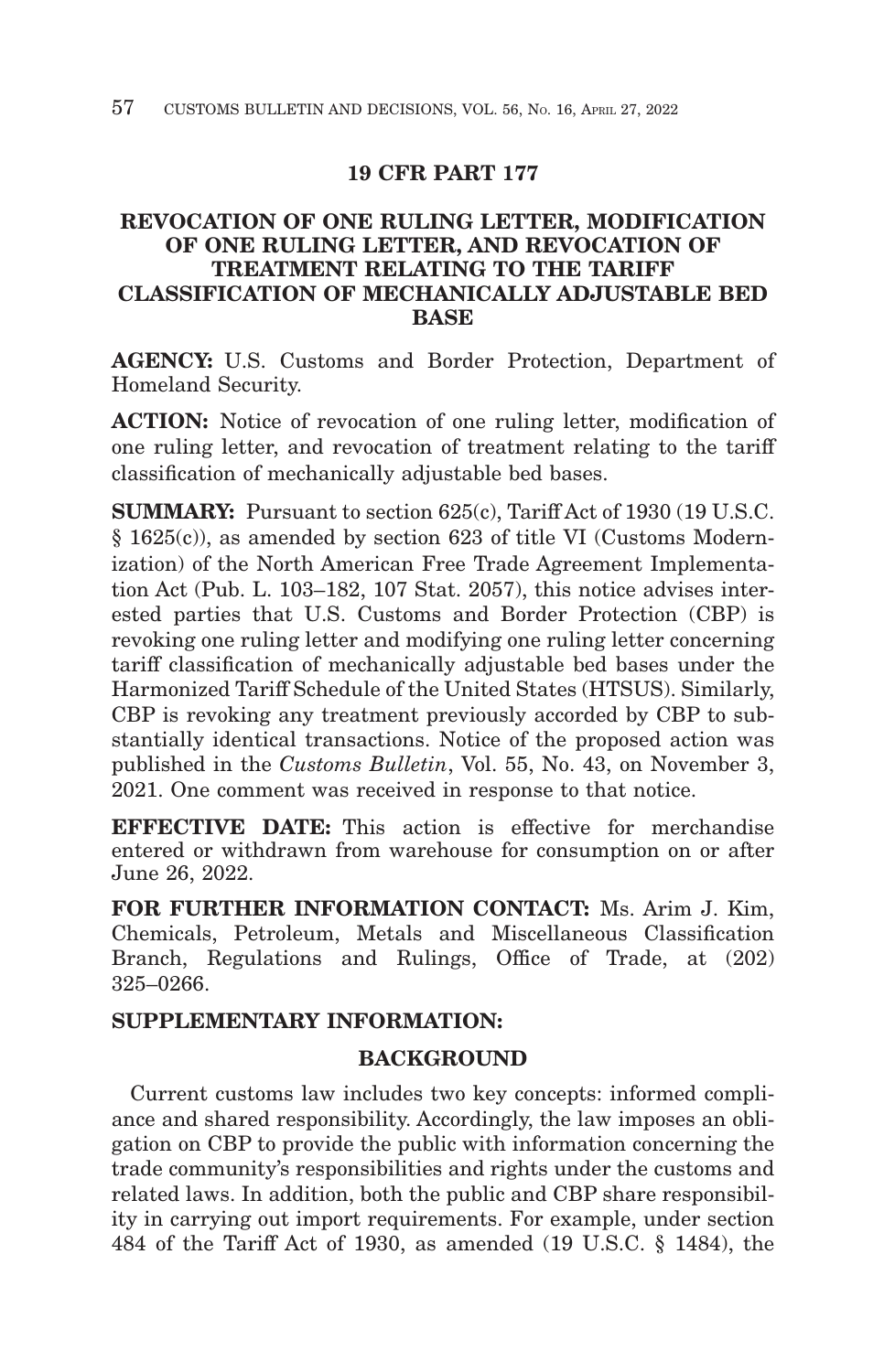importer of record is responsible for using reasonable care to enter, classify and value imported merchandise, and to provide any other information necessary to enable CBP to properly assess duties, collect accurate statistics, and determine whether any other applicable legal requirement is met.

Pursuant to 19 U.S.C. § 1625(c)(1), a notice was published in the *Customs Bulletin*, Vol. 55, No. 43, on November 3, 2021, proposing to revoke one ruling letter and modifying one ruling letter pertaining to the tariff classification of mechanically adjustable bed bases. Any party who has received an interpretive ruling or decision (*i.e.*, a ruling letter, internal advice memorandum or decision, or protest review decision) on the merchandise subject to this notice should have advised CBP during the comment period.

Similarly, pursuant to 19 U.S.C. § 1625(c)(2), CBP is revoking any treatment previously accorded by CBP to substantially identical transactions. Any person involved in substantially identical transactions should have advised CBP during the comment period. An importer's failure to advise CBP of substantially identical transactions or of a specific ruling not identified in this notice may raise issues of reasonable care on the part of the importer or its agents for importations of merchandise subsequent to the effective date of this notice.

In NY N244209, CBP classified a mechanically adjustable bed base in heading 9403, HTSUS, specifically in subheading 9403.90.80, HTSUS, which provides for "[o]ther furniture and parts thereof: [p]arts: [o]ther: [o]ther". Similarly, in NY N284490, CBP classified a mechanically adjustable bed base in heading 9403, HTSUS, specifically in subheading 9403.50.90, HTSUS, which provides for "[w]ooden furniture of a kind used in the bedroom: [o]ther: [b]eds: [o]ther". CBP has reviewed NY N244209 and NY N284490 and has determined the ruling letters to be in error. It is now CBP's position that the mechanically adjustable bed base is properly classified, in heading 9403, HTSUS, specifically in subheading 9403.20.00, HTSUS, which provides for "[o]ther furniture and parts thereof: [o]ther metal furniture: [h]ousehold: [m]echanically adjustable bed or mattress base, not foldable, having the characteristics of a bed or bed frame, of a width exceeding 91.44 cm, of a length exceeding 184.15 cm, and of a depth exceeding 8.89 cm".

Pursuant to 19 U.S.C.  $\S$  1625(c)(1), CBP is revoking NY N244209, modifying NY N284490, and revoking or modifying any other ruling not specifically identified to reflect the analysis contained in Headquarters Ruling Letter (HQ) H294085, set forth as an attachment to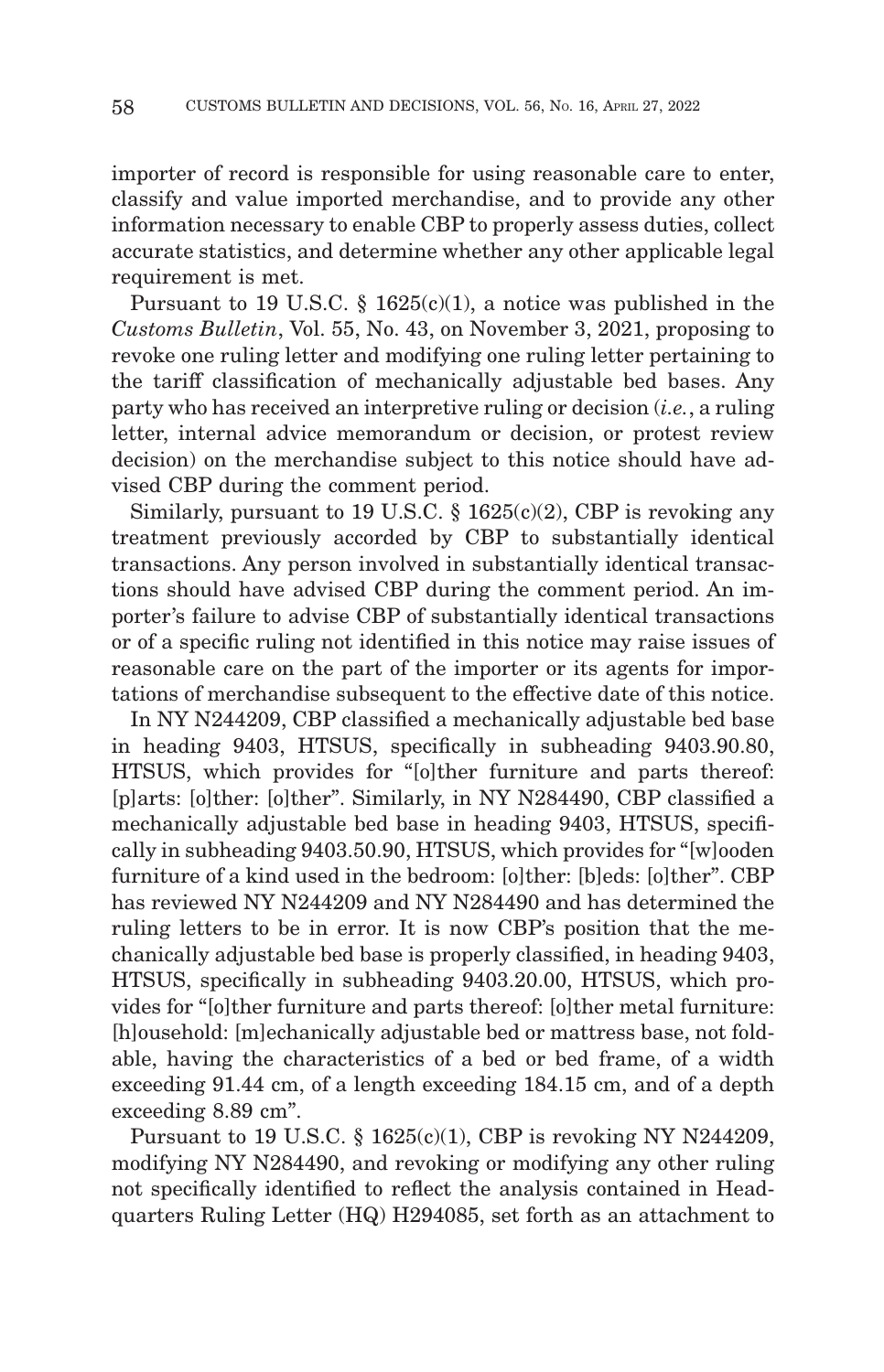this notice. Additionally, pursuant to 19 U.S.C.  $\S$  1625(c)(2), CBP is revoking any treatment previously accorded by CBP to substantially identical transactions.

In accordance with 19 U.S.C. § 1625(c), this ruling will become effective 60 days after publication in the *Customs Bulletin*.

Dated: April 7, 2022

ALLYSON MATTANAH *for* CRAIG T. CLARK, *Director Commercial and Trade Facilitation Division*

Attachment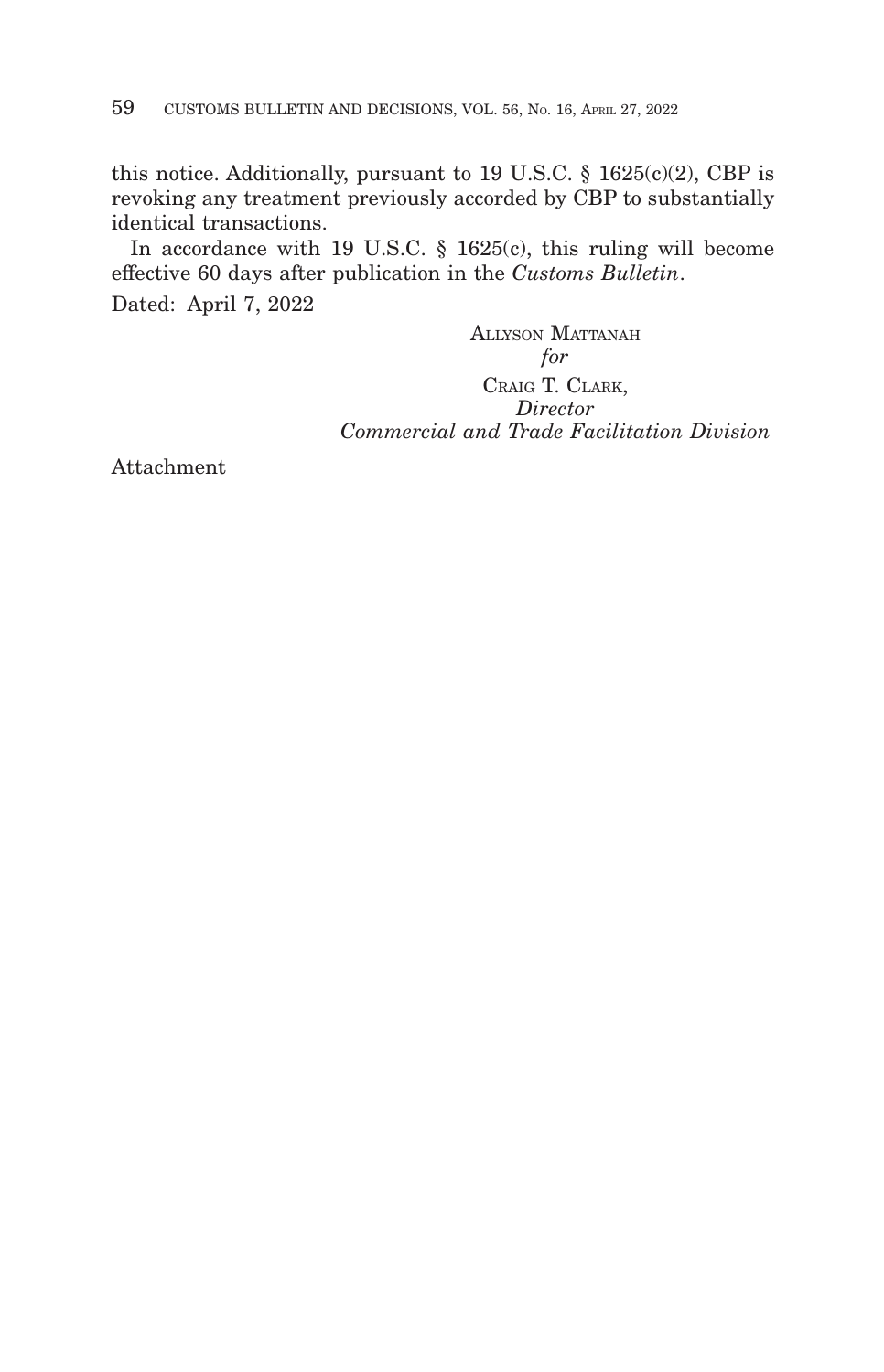HQ H294085

April 7, 2022 OT:RR:CTF:CPMMA H294085 AJK CATEGORY: Classification TARIFF NO: 9403.20.0035

MR. STEVEN A. COHEN **DIRECTOR** AMERICAN SIGNATURE INC. *4300 E 5TH AVENUE COLUMBUS, OH 43219*

### RE: Revocation of NY N244209; Modification of NY N284490; Classification of Mechanically Adjustable Bed Base

#### DEAR MR. COHEN:

This letter is in reference to your New York Ruling Letter (NY) N244209, dated August 16, 2013, concerning the tariff classification of mechanically adjustable bed bases. In NY N244209, U.S. Customs and Broder Protection (CBP) classified the merchandise in subheading 9403.90.8041, Harmonized Tariff Schedule of the United States Annotated (HTSUSA), which is the provision for metal parts of furniture. We have reviewed the aforementioned ruling and have determined that the classification of mechanically adjustable bed bases in subheading 9403.90.8041, HTSUSA, was incorrect.

We have also reviewed NY N284490, dated April 4, 2017, concerning the tariff classification of a mechanically adjustable bed base in subheading 9403.50.9045, HTSUSA, which provides for wooden bedroom furniture, and have determined that the ruling was incorrect. For the reasons set forth below, we revoke one ruling letter and modify one ruling letter.

Pursuant to section  $625(c)(1)$ , Tariff Act of 1930 (19 U.S.C. § 1625(c)(1)), as amended by section 623 of Title VI (Customs Modernization) of the North American Free Trade Agreement Implementation Act (Pub. L. 103–182, 107 Stat. 2057), a notice of the proposed action was published in the Customs Bulletin, Volume 55, No. 43, on November 3, 2021. One comment was received in response to this notice.

#### **FACTS:**

The subject merchandise was described in NY N244209 as follows:

Illustrative literature describes the merchandise as the "rize Adjustable Bed Series." This series consist of: (1) the {classic} adjustable motion power base, (2) the {relaxer} adjustable motion power base, and (3) the {contemporary} adjustable motion power base.

Additional product information provided by means of the internet for the "rize Adjustable Bed Series" indicates: the classic features a steel leg balance support frame, and has a hard-wire remote control allowing for upper and lower body positioning; the relaxer features a steel leg balance support frame with locking rolling casters, and has a wireless hand remote control allowing for the elevating of one's head and feet, three pre-set memory positioning, one touch auto-flat positioning and two-zone body massage with variable styles; and the contemporary features a steel leg balance support frame with locking rolling casters, modern modular (cushion/comfort) deck support, and has a wireless hand remote control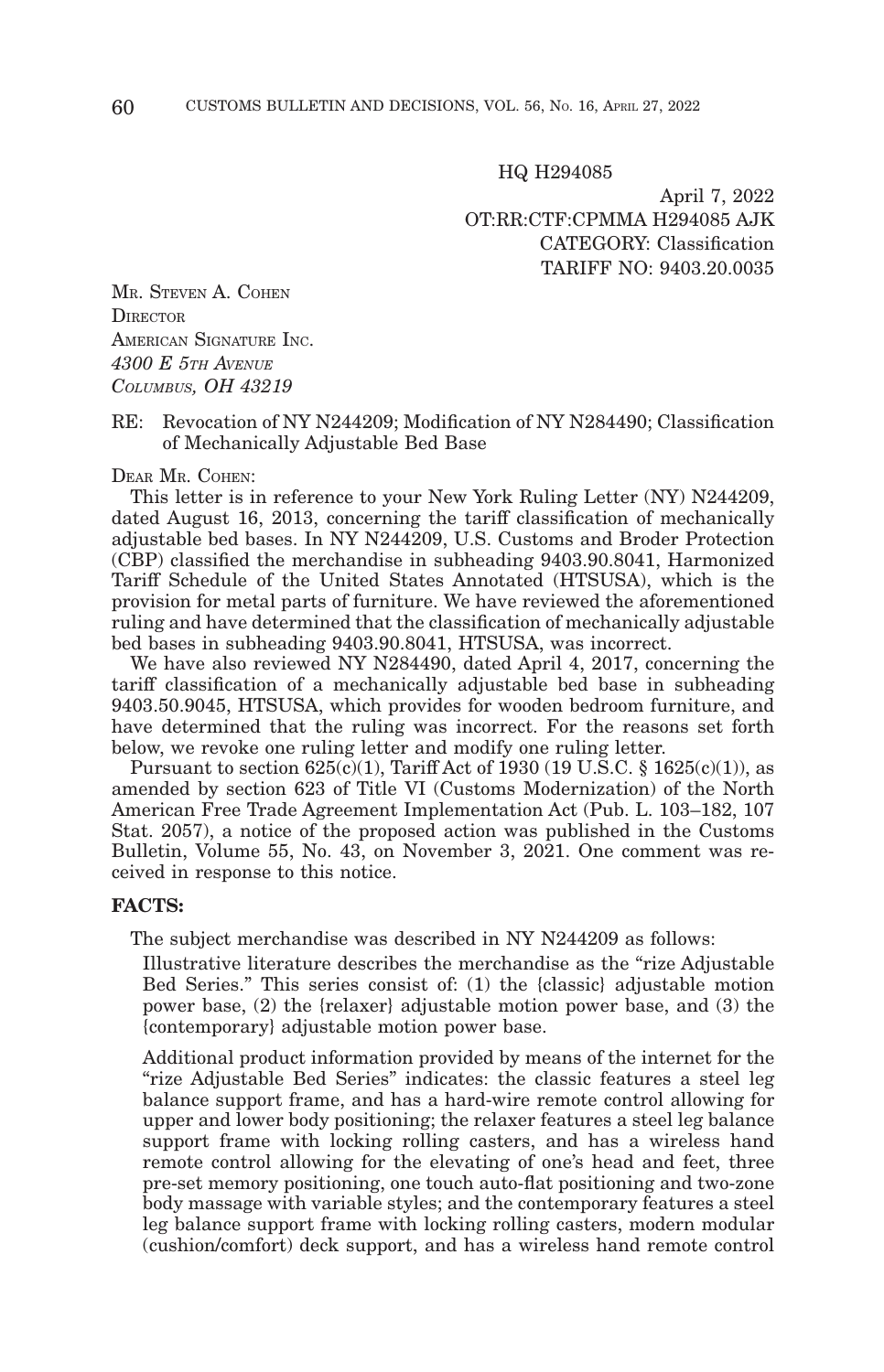allowing for multiple support preferences, four pre-set memory positioning, one touch auto-flat positioning and two-zone body massage with variable styles.

The subject merchandise was described in NY N284490 as follows:

Item M9X632 is identified as the "Queen Adjustable Base." The item is a powered adjustable bed base, which consists of a foam frame that is covered over in non-woven grey mesh and is supported on metal legs. This item measures 59.06 inches wide (from side to side) by 78.74 inches long (from foot to head) by 14.96 inches high.

Moreover, we found additional information regarding the merchandise in NY N284490 by the means of the internet. The merchandise is composed of fabric, foam, electrical components, packaging, plastic, steel, and wood. In terms of value, the electrical components compose 45 percent, and the steel part comprises 32 percent of the merchandise. In terms of weight, however, the steel part predominates by 53 percent and the wood composes 23 percent of the product.

### **ISSUES:**

- 1. Whether the mechanically adjustable bed bases are classified in subheading 9403.90.8041, HTSUSA, as parts of furniture.
- 2. If not parts of furniture, whether the essential character of the merchandise is imparted by the steel component in subheading 9403.20.0035, HTSUSA, as metal furniture, or by the wooden slats in subheading 9403.50.9045, HTSUSA, as wooden bedroom furniture.

### **LAW AND ANALYSIS:**

Classification of goods under the HTSUS is governed by the General Rules of Interpretation (GRI). GRI 1 provides that classification shall be determined according to the terms of the headings of the tariff schedule and any relative section or chapter notes. In the event that the goods cannot be classified solely on the basis of GRI 1, and if the headings and legal notes do not otherwise require, the remaining GRIs 2 through 6 may then be applied in order.

GRI 3(b) states, in pertinent part:

Mixtures, composite goods consisting of different materials or made up of different components, and goods put up in sets for retail sale, which cannot be classified by reference to  $3(a)$ , shall be classified as if they consisted of the material or component which gives them their essential character, insofar as this criterion is applicable.

\*\*\*\* \*

The HTSUS provisions at issue are as follows:

9403: Other furniture and parts thereof: 9403.20.00: Other metal furniture Household: Other: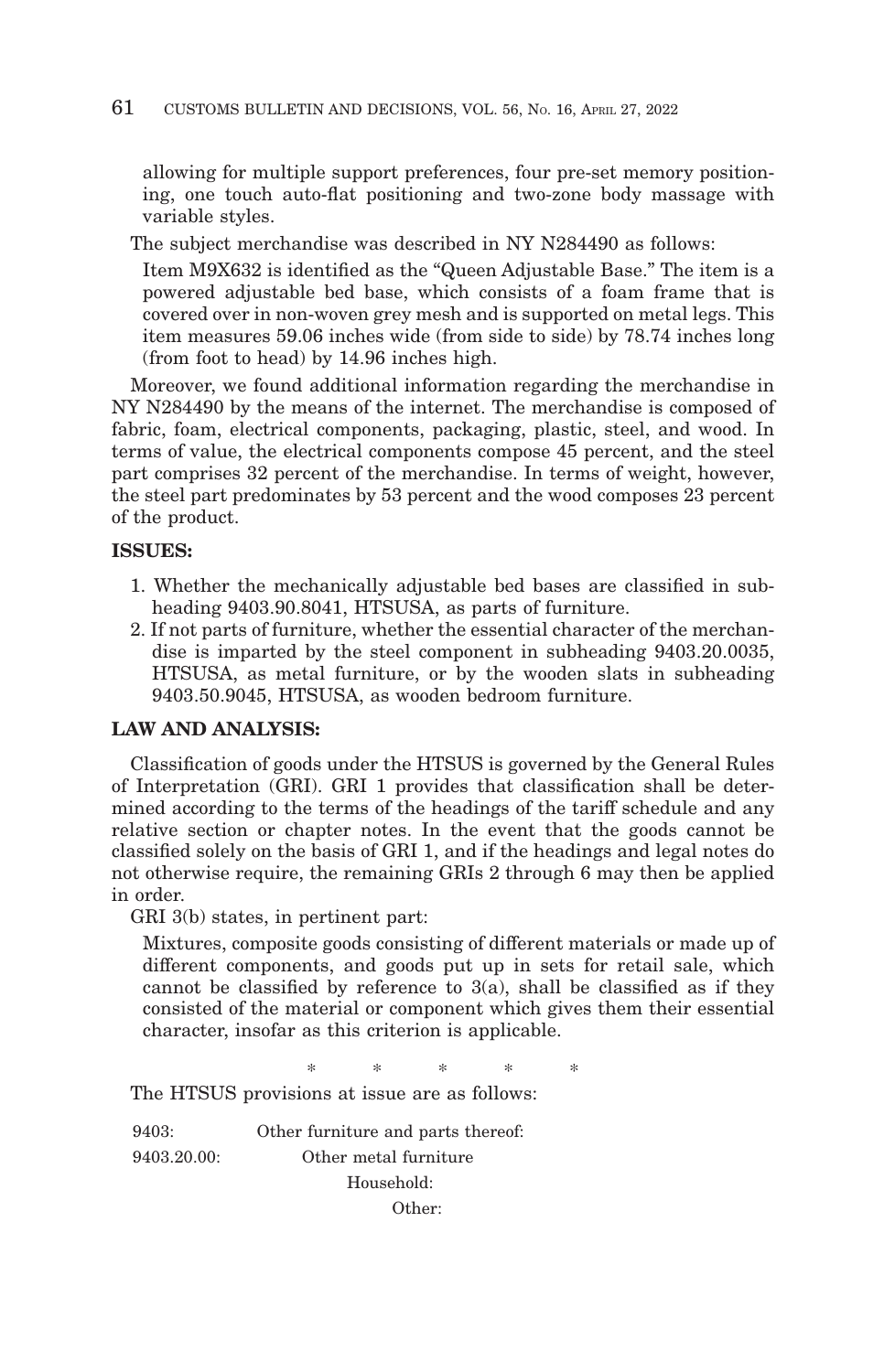| 9403.20.0035: | Mechanically adjustable bed or mat-<br>tress base, not foldable, having the<br>characteristics of a bed or bed frame, of<br>a width exceeding 91.44 cm, of a length<br>exceeding 184.15 cm, and of a depth<br>exceeding 8.89 cm |
|---------------|---------------------------------------------------------------------------------------------------------------------------------------------------------------------------------------------------------------------------------|
| 9403.50:      | Wooden furniture of a kind used in the bedroom:                                                                                                                                                                                 |
|               | Other:                                                                                                                                                                                                                          |
| 9403.50.90:   | Other                                                                                                                                                                                                                           |
| 9403.90:      | Parts:                                                                                                                                                                                                                          |
|               | Other:                                                                                                                                                                                                                          |
| 9403.90.80:   | Other                                                                                                                                                                                                                           |
|               |                                                                                                                                                                                                                                 |

Note 2 to chapter 94, HTSUS, provides, in pertinent part:

2. The articles (other than parts) referred to in headings 9401 to 9403 are to be classified in those headings only if they are designed for placing on the floor or ground.

\* \* \* \* \* \*

The Harmonized Commodity Description and Coding System (HS) Explanatory Notes (ENs) constitute the official interpretation of the HS. While not legally binding or dispositive, the ENs provide a commentary on the scope of each heading of the HS at the international level and are generally indicative of the proper interpretation of these headings. *See* T.D. 89–80, 54 Fed. Reg. 35127 (Aug. 23, 1989).

ENs to GRI 3(b) provides as follows:

(VIII) The factor which determines essential character will vary as between different kinds of goods. It may, for example, be determined by the nature of the material or component, its bulk, quantity, weight or value, or by the role of a constituent material in relation to the use of the goods.

The General EN to chapter 94 provides, in pertinent part:

For the purposes of this Chapter, the term "furniture" means:

(A) Any "movable" articles (not included under other more specific headings of the Nomenclature), which have the essential characteristic that they are constructed for placing on the floor or ground, and which are used, mainly with a utilitarian purpose, to equip private dwellings, hotels, theatres, cinemas, offices, churches, schools, cafés, restaurants, laboratories, hospitals, dentists' surgeries, etc., or ships, aircraft, railway coaches, motor vehicles, caravan-trailers or similar means of transport. (It should be noted that, for the purposes of this Chapter, articles are considered to be "movable" furniture even if they are designed for bolting, etc., to the floor, e.g., chairs for use on ships). Similar articles (seats, chairs, etc.) for use in gardens, squares, promenades, etc., are also included in this category.

The Parts EN to chapter 94 provides, in pertinent part:

This Chapter only covers parts, whether or not in the rough, of the goods of headings 94.01 to 94.03 and 94.05, when identifiable by their shape or other specific features as parts designed solely or principally for an article of those headings.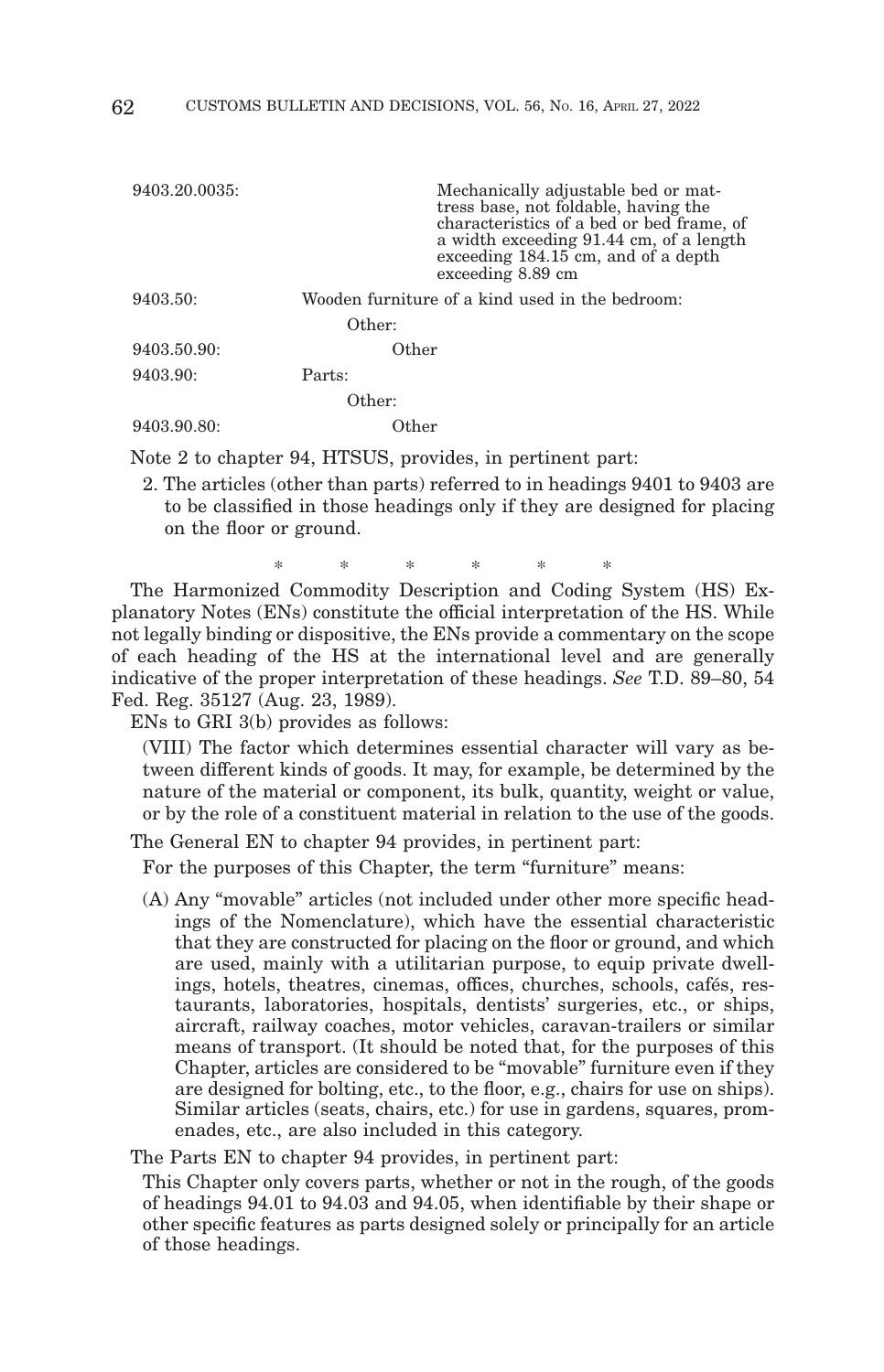EN 94.03 provides, in pertinent part, as follows:

The heading includes furnitures for:

(1) Private dwellings, hotels, etc., such as : ... beds (including wardrobe beds, camp-beds, folding beds, cots, etc.)....

\* \* \* \* \* \*

### **1. Whether the mechanically adjustable bed bases are classified in subheading 9403.90.8041, HTSUSA, as parts of furniture.**

There is no dispute that the mechanically adjustable bed bases are furniture or parts thereof classified in heading 9403, HTSUS, which includes beds. *See* EN 94.03. The General EN to chapter 94 explains that "furniture" means any movable articles that are designed to be placed on the floor or ground and are used, mainly with a utilitarian purpose, to equip private dwellings. Note 2 of chapter 94 states that heading 9403, HTSUS, includes articles and parts that are designed to be placed directly on the floor or ground only. In the instant case, the mechanically adjustable bed bases are utilized to place mattresses on top of the bed bases and are placed directly on the floor to furnish bedrooms. Accordingly, the subject merchandise constitutes furniture, not parts thereof, within the scope of HTSUS.

In NY N244209, CBP classified the mechanically adjustable bed bases under subheading 9403.90.80, HTSUS, as parts of furniture. This classification, however, was incorrect. The Parts EN to chapter 94 provides that "[chapter 94] only covers parts ... of the goods of heading  $\sim$  94.03 ..., when identifiable by their shape or other specific features as parts designed solely or principally for an article of those headings." The mechanically adjustable bed bases, however, are imported as complete articles and thus, are not identifiable as parts. Therefore, the mechanically adjustable bed bases are, *prima facie*, classified in heading 9403, HTSUS, as beds.

### **2. If not parts of furniture, whether the essential character of the merchandise is imparted by the metal component in subheading 9403.20.0035, HTSUSA, as metal furniture, or by the wooden slats in subheading 9403.50.9045, HTSUSA, as wooden bedroom furniture.**

The mechanically adjustable bed bases are composite goods that are composed of various components, including fabric, steel, wood, plastic, and electrical components. Accordingly, the classification of the merchandise is determined by the application of GRI 3(b), which applies to composite goods. To classify under GRI 3(b), CBP must identify the component of the subject merchandise that imparts the essential character of the merchandise. "The 'essential character' of an article is 'that which is indispensable to the structure, core or condition of the article, i.e., what it is.'" *Structural Industries v. United States*, 360 F. Supp. 2d 1330, 1336 (Ct. Int'l Trade 2005). Generally, the physical measures of bulk, quantity, weight or value are considered to determine the constituent material that imparts the essential character of the merchandise. *See* ENs to GRI 3(b). Accordingly, the classification of the merchandise is determined by the heading in which the component that imparts the essential character is classified.

In the instant case, the steel part of the mechanically adjustable bed bases unequivocally predominates by role, weight, and value. First, the steel com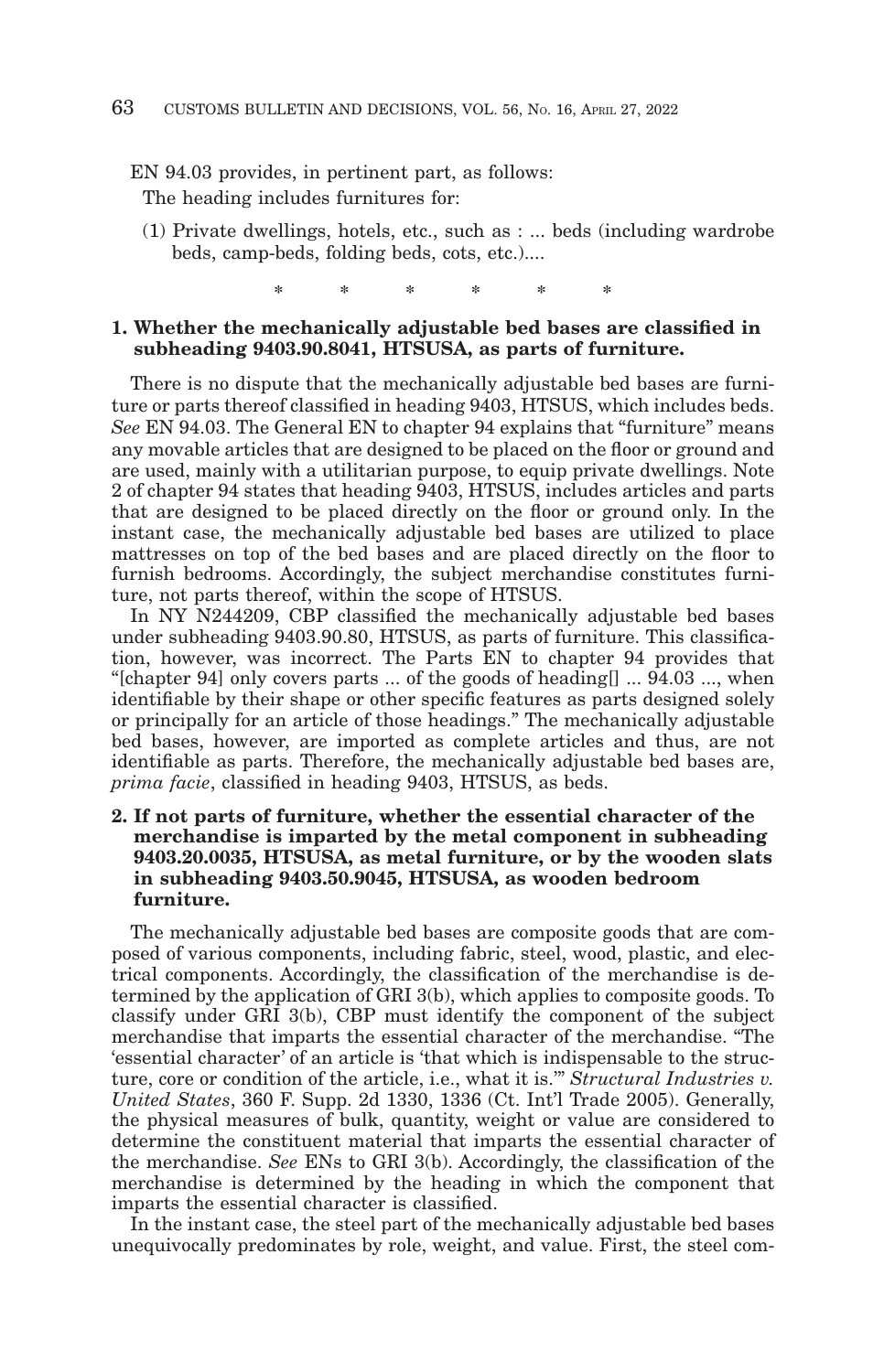ponent forms the legs and frames of the bed bases, which provide support and structure of the merchandise. Absent the steel part, the merchandise would be rendered useless as it would not be able to perform the functions of a bed base—to support a mattress and equip bedrooms. Because the steel legs and frames are the parts that establish the structure and functionality of the bed bases, they are essential to the role of the merchandise. Second, the steel component predominates by weight. In regard to the merchandise in NY N284490, the steel component outweighs all other materials as the weight of the steel comprises 53 percent of the total weight. In addition, the value of the steel is the highest among the primary components. In NY N284490, the electrical components compose 45 percent of the total value whereas the steel part comprises 32 percent only. As such, the electrical components have the *de facto* highest value. In relation to the merchandise as furniture, however, the electrical components are mere ancillary parts because the mechanical adjustment and other mechanical features of the merchandise do not effectively contribute to the furniture's utilitarian purpose to equip private dwellings. Thus, when deducing the value of the electrical components, the steel part predominates by value in addition to the weight of the merchandise. Although a comprehensive list of components was not provided in NY N244209, the description of the merchandise therein demonstrates that the components of the bed bases are substantially similar to those described in NY N284490. Hence, the essential character of the mechanically adjustable bed bases is imparted by the steel component.

According to the steel part, which imparts the essential character of the merchandise, the mechanically adjustable bed bases are classified in subheading 9403.20.00, HTSUS, as metal furniture—specifically, in subheading 9403.20.0035, HTSUSA, which provides for "[m]echanically adjustable bed or mattress base" and wholly describes the entire subject merchandise as mechanically adjustable bed base. In NY N312925, dated July 29, 2020, CBP classified a substantially similar item, which consisted of metal, plastic and textile, in subheading 9403.20.0035, HTSUSA, as mechanically adjustable bed base. Analogous to the instant case, we found that the metal component imparted the essential character of the merchandise because it predominated by value and provided the structure, shape, and functionality of the merchandise. Accordingly, the instant mechanically adjustable bed bases are classified in subheading 9403.20.0035, HTSUSA.

Pursuant to GRI 3(b), the mechanically adjustable bed base is classified in heading 9403, HTSUS, as "[o]ther furniture and parts".

As noted above, we received one comment in response to the notice of the proposed revocation. The comment was submitted in support of the modification of NY N284490, as the commenter agrees that the mechanically adjustable bed base is properly classified in subheading 9403.20.0035, HT-SUSA.

#### **HOLDING:**

By application of GRI 3(b), the mechanically adjustable bed base is classified in heading 9403, HTSUS, specifically subheading 9403.20.0035, HT-SUSA, which provides for "[o]ther furniture and parts thereof: [o]ther metal furniture: [h]ousehold: [m]echanically adjustable bed or mattress base, not foldable, having the characteristics of a bed or bed frame, of a width exceeding 91.44 cm, of a length exceeding 184.15 cm, and of a depth exceeding 8.89 cm". The 2021 column one, general rate of duty is free.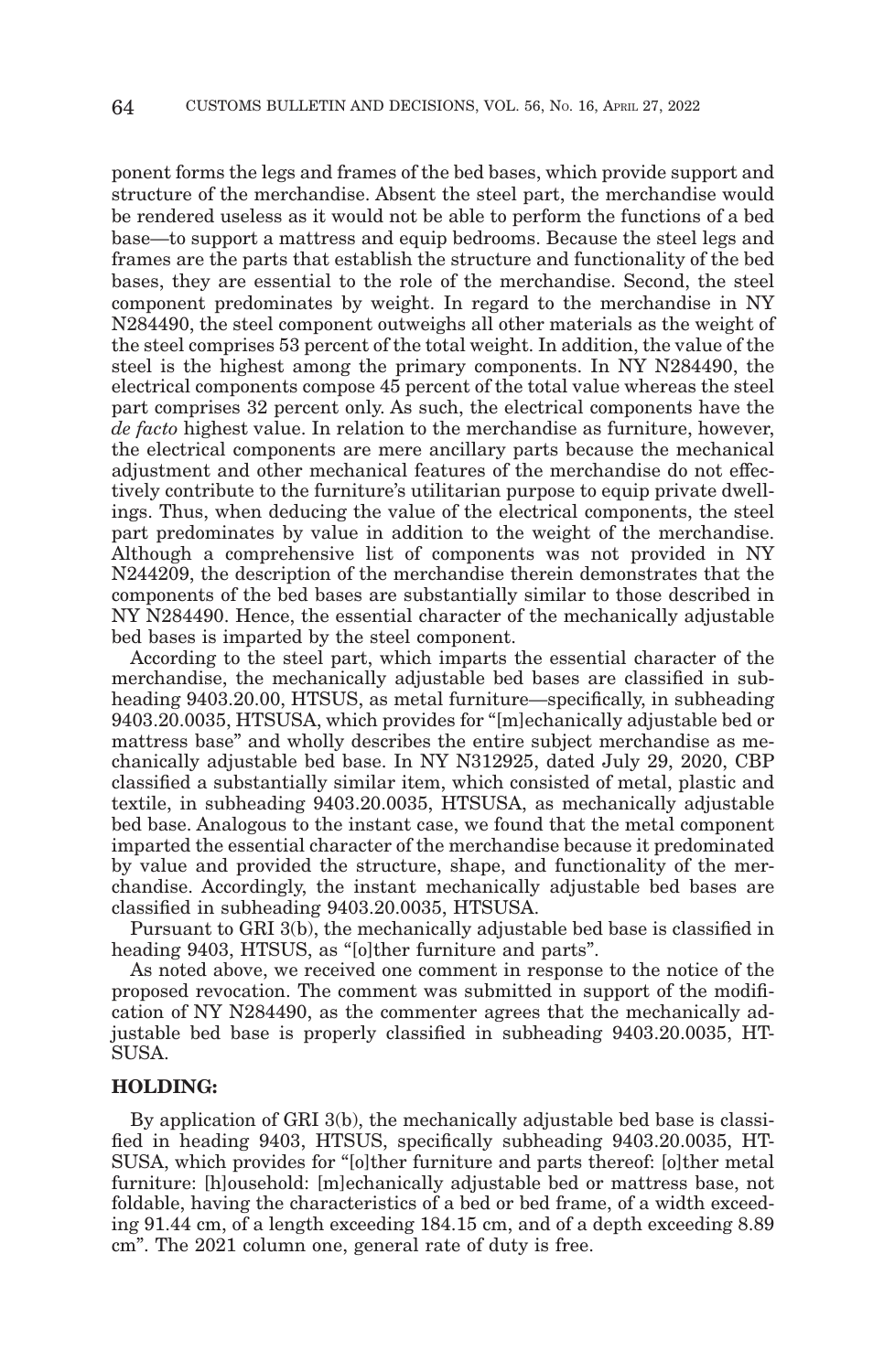Duty rates are provided for your convenience and subject to change. The text of the most recent HTSUS and the accompanying duty rates are provided at *www.usitc.gov*.

## **EFFECT ON OTHER RULINGS:**

NY N244209, dated August 16, 2013, is hereby revoked. In addition, NY N284490, dated April 4, 2017, is modified.

> *Sincerely,* ALLYSON MATTANAH *for* CRAIG T. CLARK, *Director Commercial and Trade Facilitation Division*

CC: Ms. Jill A. Cramer Mowry & Grimson, PLLC 5335 Wisconsin Avenue NW Suite 810 Washington, DC 20015 C<br>NW<br>TION OF 15 1

## **PROPOSED MODIFICATION OF 15 RULING LETTERS AND THE REVOCATION OF TREATMENT RELATING TO THE APPLICABLITY OF SUBHEADING 9817.00.96, HTSUS TO CERTAIN FOOTWEAR PRODUCTS FOR MEN AND WOMEN**

**AGENCY:** U.S. Customs and Border Protection, Department of Homeland Security.

**ACTION:** Notice of proposed modification of 15 ruling letters and the revocation of treatment relating to the applicability of subheading 9817.00.96, Harmonized Tariff Schedule of the United States (HT-SUS) to certain men's and women's footwear.

**SUMMARY:** Pursuant to section 625(c), Tariff Act of 1930 (19 U.S.C. 1625 (c)), as amended by section 623 of title VI (Customs Modernization) of the North American Free Trade Agreement Implementation Act (Pub. L. 103–182, 107 Stat. 2057), this notice advises interested parties that CBP intends to modify **15** New York ruling letters pertaining to the applicability of subheading 9817.00.96, HTSUS to certain men's and women's footwear. Similarly, CBP intends to revoke any treatment previously accorded by CBP to substantially identical transactions. Comments on the correctness of the proposed action are invited.

**DATES:** Comments must be received on or before May 27, 2022.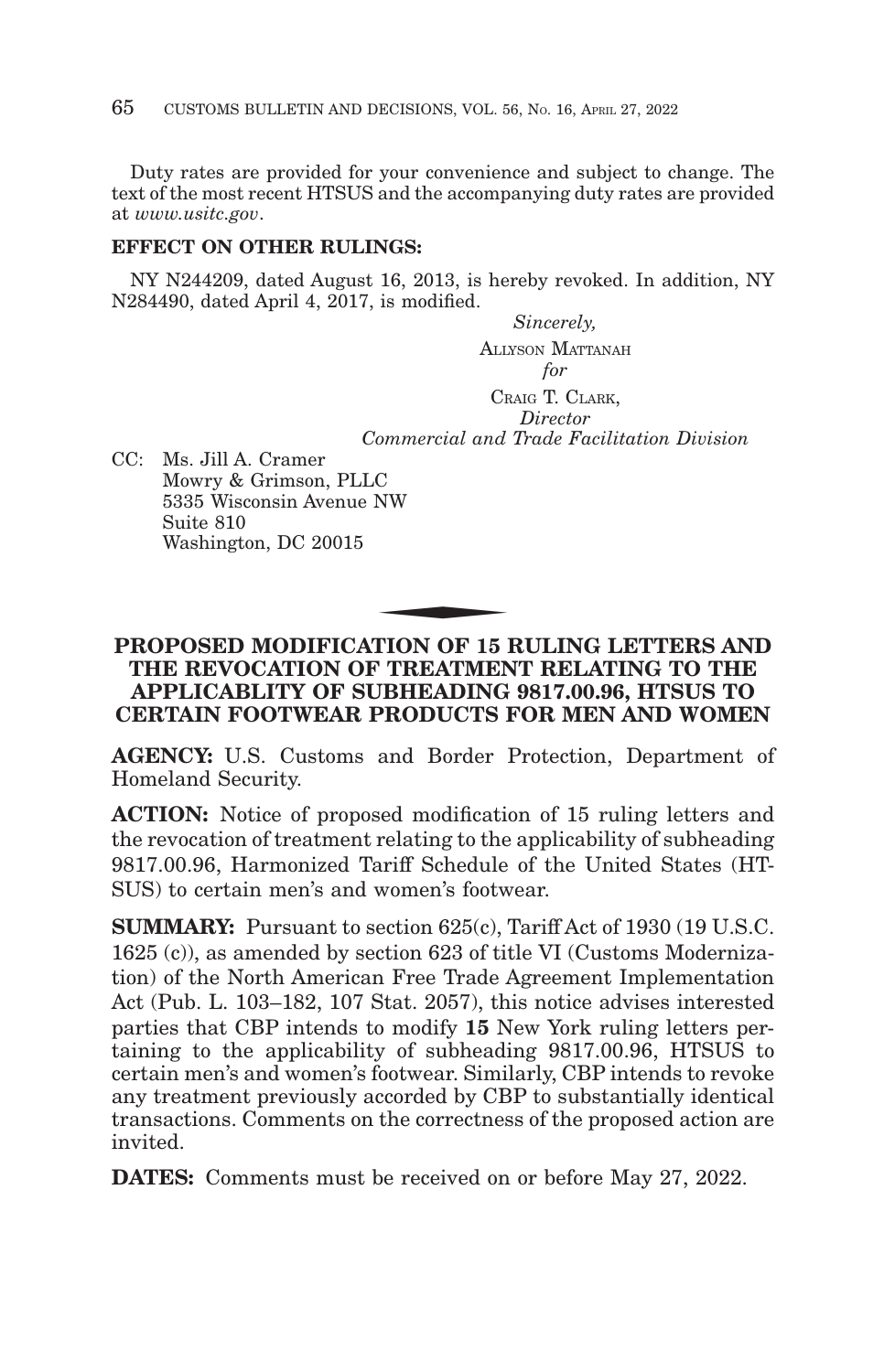**ADDRESSES:** Written comments are to be addressed to the U.S. Customs and Border Protection, Office of Trade, Regulations & Rulings, Attn: Teresa Frazier, Commercial and Trade Facilitation Division, 10th Floor, 90 K St. NE, Washington, DC 20229–1179. Due to the COVID-19, pandemic CBP is also allowing commenters to submit electronic comments to the following email address: *1625Comments@cbp.dhs.gov*. All comments should reference the title of the proposed notice at issue and the *Customs Bulletin* volume, number and date of publication. Due to the relevant COVID-19-related restrictions, CBP has limited its on-site public inspection of comments to 1625 notices. Arrangements to inspect submitted comments should be made in advance by calling Ms. Teresa Frazier at (202) 325–0139.

**FOR FURTHER INFORMATION CONTACT:** Teresa M. Frazier, Valuation and Special Programs Branch, Regulations and Rulings, Office of Trade, via email at teresa.m.frazier@cbp.dhs.gov.

## **SUPPLEMENTARY INFORMATION:**

### **BACKGROUND**

Current customs law includes two key concepts: informed compliance and shared responsibility. Accordingly, the law imposes an obligation on CBP to provide the public with information concerning the trade community's responsibilities and rights under the customs and related laws. In addition, both the public and CBP have responsibility in carrying out import requirements. For example, under section 484 of the Tariff Act of 1930, as amended (19 U.S.C. § 1484), the importer of record is responsible for using reasonable care to enter, classify and value imported merchandise, and to provide any other information necessary to enable CBP to properly assess duties, collect accurate statistics and determine whether any other applicable legal requirement is met.

Pursuant to section 19 U.S.C.  $\S$  1625(c)(1), this notice advises interested parties that CBP is proposing to modify 15 ruling letters and revoke the treatment of the applicability of subheading 9817.00.96, HTSUS to certain men's and women's footwear. Although in this notice, CBP is specifically referring to New York Ruling Letters (NY) N138598, dated January 14, 2011; NY N178242, dated September 1, 2011; NY N132915, dated December 15, 2020; NY N127775, dated November 9, 2010; NY N127777, dated November 9, 2010; NY N134664, dated December 15, 2010; NY N136836, dated December 29, 2010; NY N144018, dated February 16, 2011; NY N132897, dated December 15, 2010; NY N123943, dated October 20, 2010; NY N176157, dated August 15, 2011; NY N113676, dated August 4, 2010; NY N132897, dated December 15, 2010; NY N142316, dated Febru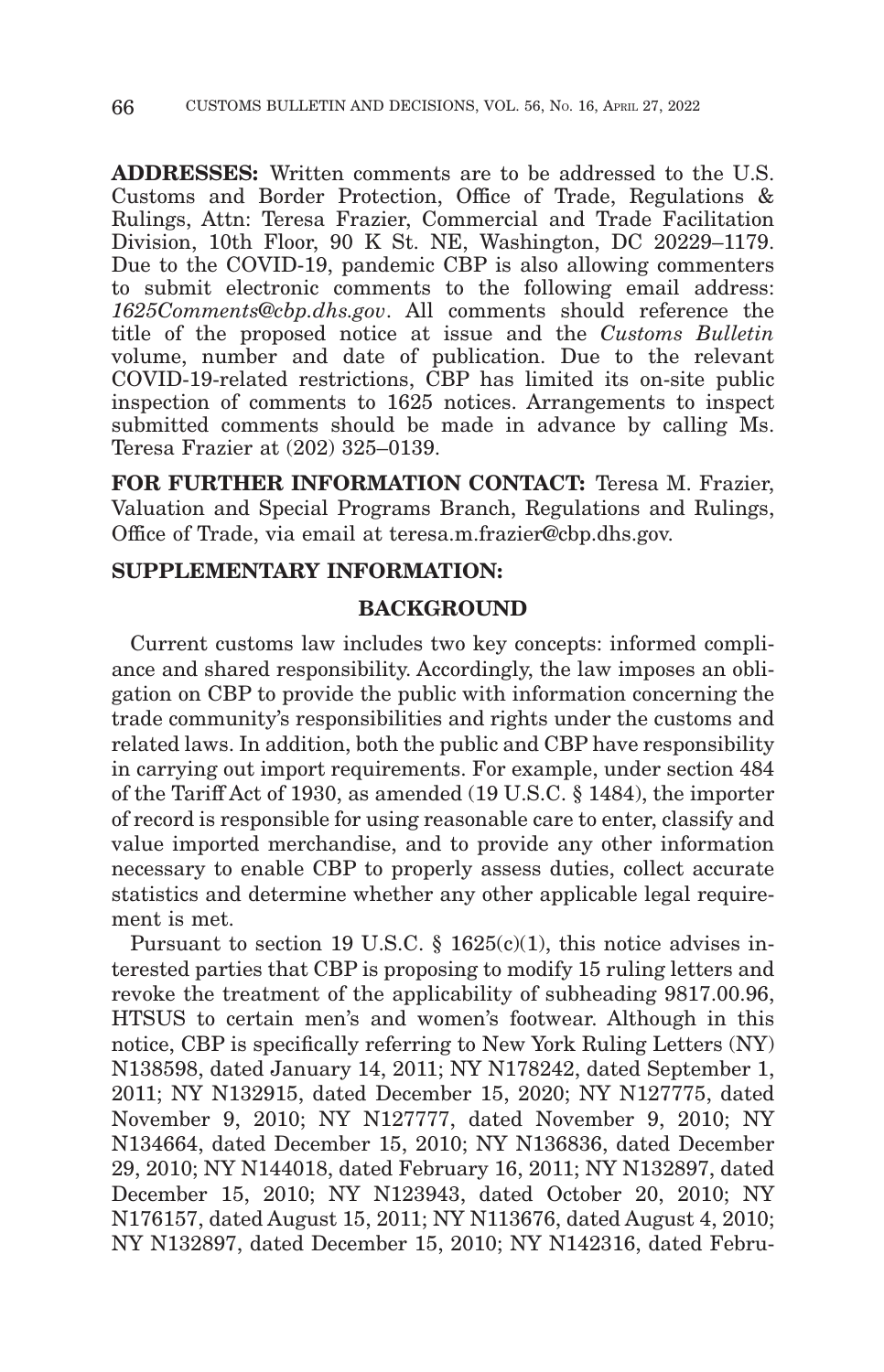ary 9, 2011; and NY N172498, dated July 15, 2011 (see "Attachments A-O"), this notice covers any rulings on this merchandise which may exist but have not been specifically identified. CBP has undertaken reasonable efforts to search existing databases for rulings in addition to the ones identified. No further rulings have been found. Any party who has received an interpretive ruling or decision (i.e., a ruling letter, internal advice memorandum or decision or protest review decision) on the merchandise subject to this notice should advise CBP during the notice period.

Similarly, pursuant to section 19 U.S.C.  $\S$  1625(c)(2), CBP is proposing to revoke any treatment previously accorded by CBP to substantially identical transactions. Any person involved in substantially identical transactions should advise CBP during this comment period. An importer's failure to advise CBP of substantially identical transactions or of a specific ruling not identified in this notice may raise issues of reasonable care on the part of the importer or its agents for importations of merchandise subsequent to the effective date of the final decision on this notice.

We reviewed 15 rulings that classified certain shoes as articles for the handicapped in subheading 9817.00.96, HTSUS and find them to be incorrect. These 15 rulings (see "Attachments A-O") should be modified in accordance with *Sigvaris, Inc. v. United States*, 899 F.3d 1308 (Fed. Cir. 2018).

Pursuant to 19 U.S.C.  $\S$  1625(c)(1), CBP intends to modify the affected 15 ruling letters, and any other ruling not specifically identified to reflect the analysis contained in the proposed ruling letter, pursuant to HQ H319308, which is set forth as "Attachment Q" to this notice. Additionally, pursuant to 19 U.S.C. 1625(c)(2), CBP intends to revoke any treatment previously accorded by CBP to substantially identical transactions.

Before taking this action, consideration will be given to any written comments timely received.

Dated:  $0.2021$ 

*Sincerely,* MONIKA R BRENNER *For* CRAIG T. CLARK, *Director Commercial and Trade Facilitation Division*

Attachments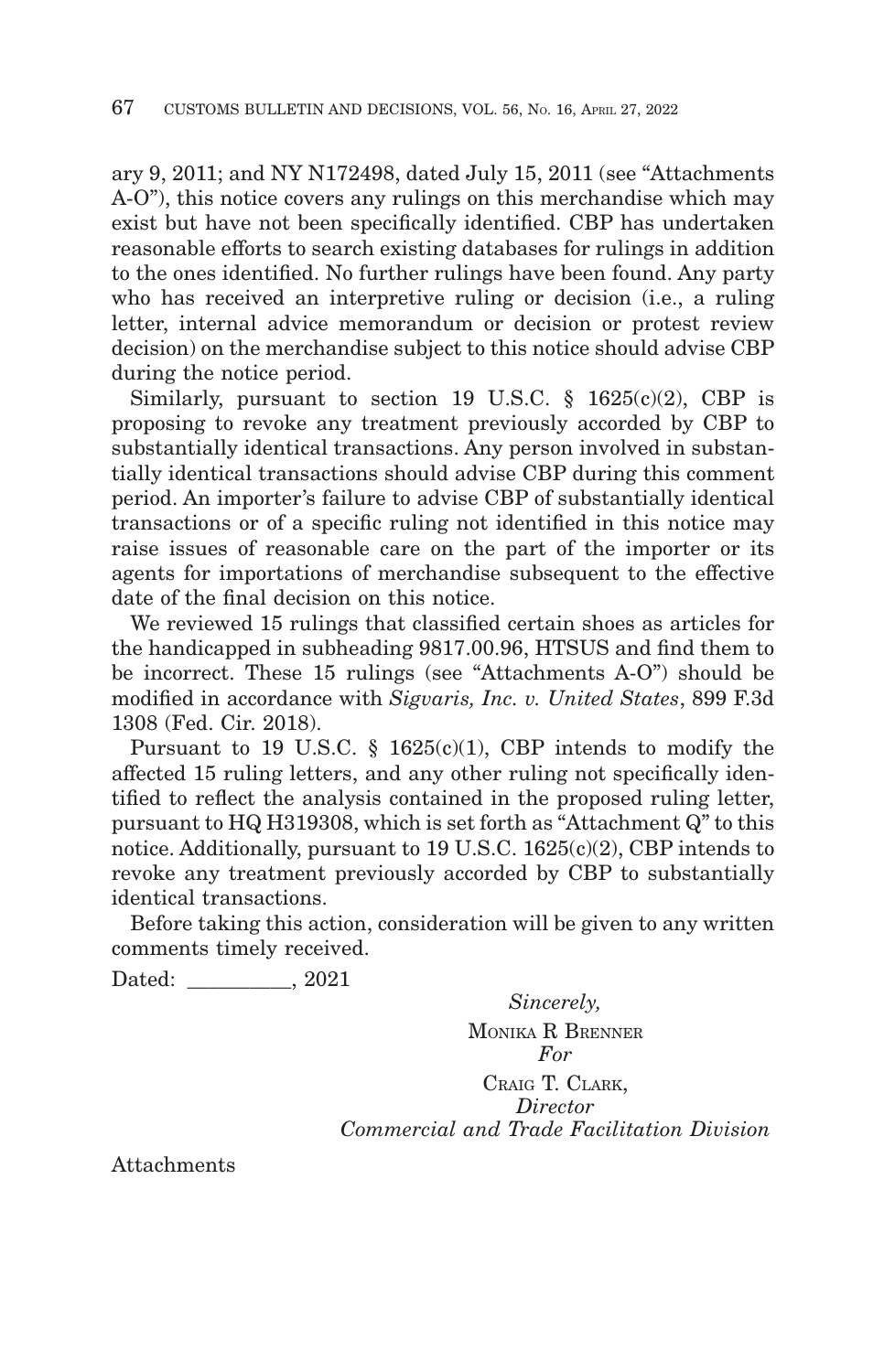#### ATTACHMENT A

N138598

January 14, 2011 CLA-2–64:OT:RR:NC:N4:447 CATEGORY: Classification TARIFF NO.: 6403.99.9065, 6404.19.9060, 9817.00.96

MR. MICHAEL J. KHORSANDI GRUNFELD, DESIDERIO, LEBOWITZ, SILVERMAN & KLESTADT LLP *399 PARK AVENUE NEW YORK, NY 10022*

RE: The tariff classification of footwear from China

#### DEAR MR. KHORSANDI:

In your letter dated December 14, 2010, you requested a tariff classification ruling on behalf of Rikco International, LLC, d/b/a/ Dr. Comfort, Mequon, Wisconsin.

Dr. Comfort shoes are said to be specially adapted for, and most typically purchased by, people with diabetes. The Lindsey, Collette, and Flute styles are women's shoes that do not cover the ankle, have outer soles made of rubber or plastic and have uppers predominantly of leather. The Flute Lycra and Refresh styles are also women's below-the-ankle shoes that have outer soles made of rubber or plastic and uppers of predominantly textile material. In your letter you state the packaging of the articles at the time of importation indicates that these articles are for the handicapped and that the inserts are included with the shoes. The shoes provide the essential character for classification purposes.

The applicable subheading for the Lindsey, Collette, and Flute styles of footwear will be 6403.99.9065, Harmonized Tariff Schedule of the United States (HTSUS), which provides for footwear with outer soles of rubber, plastics, leather or composition leather and uppers of leather: other footwear: not covering the ankle; not welt footwear; for other persons: valued over \$2.50/pair: other: for women: other. The rate of duty will be 10 % ad valorem.

The applicable subheading for the Flute Lycra and Refresh styles of footwear will be 6404.19.9060, HTSUS, which provides for footwear with outer soles of rubber/plastics, leather or composition leather and uppers of textile materials: footwear with outer shoes of rubber or plastics: other: other: valued over \$12.00/pair: for women. The rate of duty will be 9% ad valorem.

Regarding your claim of duty-free treatment under 9817.00.96, HTSUS, this footwear goes beyond being simply extra adjustable and convenient. The copies of the design patterns, etc., submitted by you show they have been constructed by the maker according to the importer's specifications, most notably, but not exclusively, with extra depth in the toe box and forefoot. You also state that each style is imported with "heat-moldable inserts" which are intended to be heated and molded to accommodate each of the wearer's feet.

Headquarters Ruling Letter 964169 - JFS, June 26, 2001, et al, indicates that diabetes blood sugar monitors for home use are presumed to be for the use or benefit of persons suffering from a permanent or chronic physical impairment which substantially limits one or more major life activities.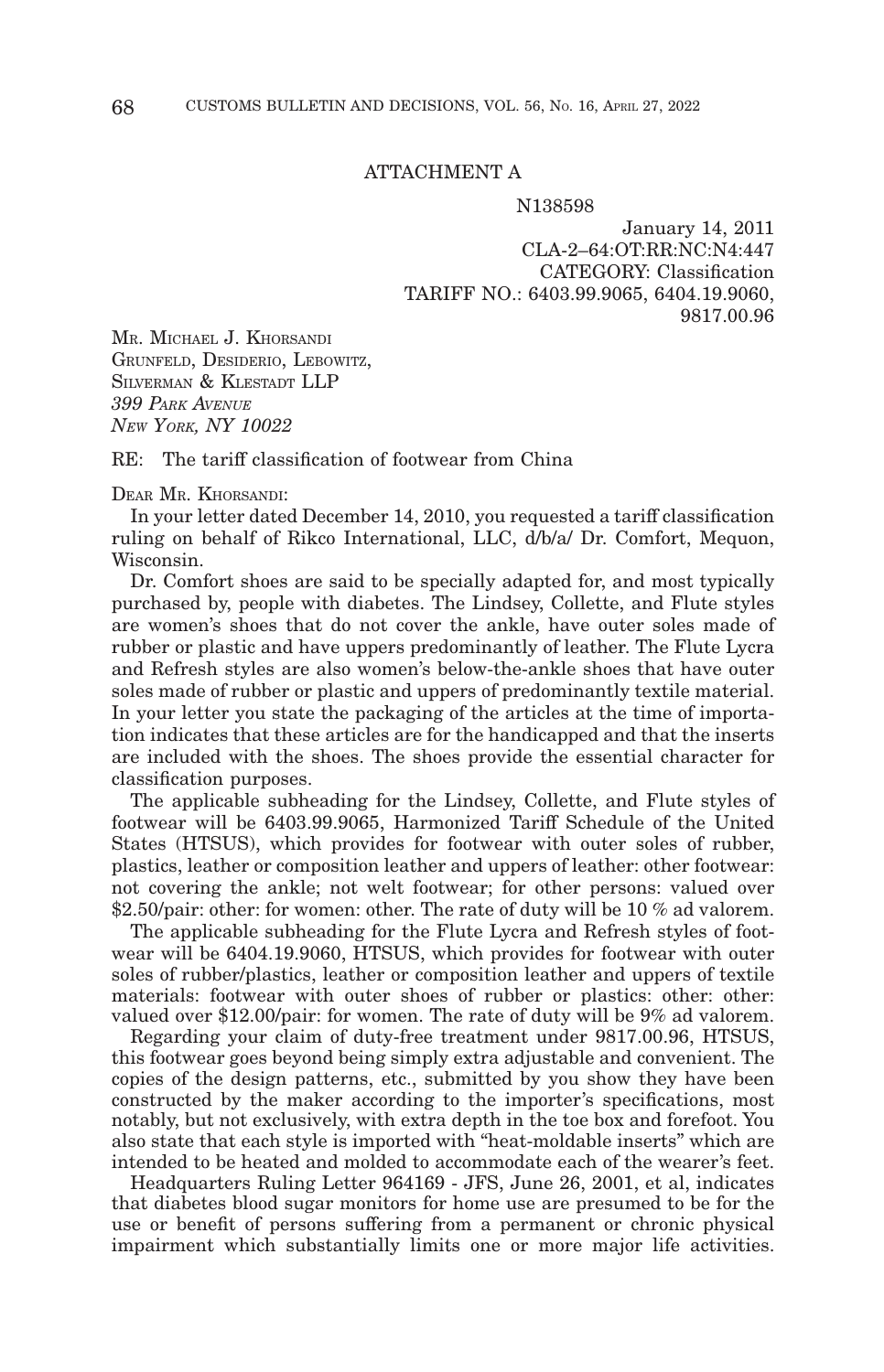Although diabetes monitors are also often used by those with borderline diabetes who are asymptomatic, a diabetic using these shoes clearly has a foot problem caused by the diabetes.

On the other hand, while blood sugar monitors are only of use to diabetics, the shoes in question would be useful to others with various foot problems. However, those other problems might well be permanent or chronic and substantially limit the major life activity of walking. Also, the channel of trade for these shoes is Doctor Comfort, which markets itself as carrying "The Finest Quality Diabetic Footwear Period!" Also, while there is no way to verify, for each style, the percentage of the purchasers (if eligible for Medicare) who receive reimbursement from Medicare under the Therapeutic Shoe Bill, each purchaser will receive certification that the style meets the specific physical requirements of the statute.

Although the styles are covered by the Therapeutic Shoe Bill, we agree that they are not excluded as "therapeutic articles" in CBP's interpretation of HTSUS, Chapter 98, Subchapter 17, US Note 4-b-iii. For example, Headquarters Ruling Letter 561940 – KSG, February 7, 2001, did not exclude ophthalmic surgical microscopes, explaining "they are not used in procedures which remove or lessen the disease which caused the underlying condition."

On that basis we agree that a secondary classification will apply for the footwear in 9817.00.96, HTSUS, as specially designed or adapted for the use or benefit of the permanently or chronically physically or mentally handicapped (except articles for the blind), free of duty and user fees (if any). Note that the requirement that you prepare and file a U.S. Department of Commerce form ITA-362P has been eliminated via a notice from the International Trade Administration, published in the Federal Register of June 1, 2010. Also note that this classification has no effect on any quota, visa, or restricted merchandise requirements.

Duty rates are provided for your convenience and are subject to change. The text of the most recent HTSUS and the accompanying duty rates are provided on World Wide Web at http://www.usitc.gov/tata/hts/.

This ruling is being issued under the provisions of Part 177 of the Customs Regulations (19 C.F.R. 177). A copy of the ruling or the control number indicated above should be provided with the entry documents filed at the time this merchandise is imported.

If you have any questions regarding the classification of these items in 9817.00.96, HTSUS, contact National Import Specialist J. Sheridan at 646–733–3012. If you have any questions regarding the ruling contact National Import Specialist Stacey Kalkines at (646) 733–3042.

#### *Sincerely,*

ROBERT B. SWIERUPSKI *Director National Commodity Specialist Division*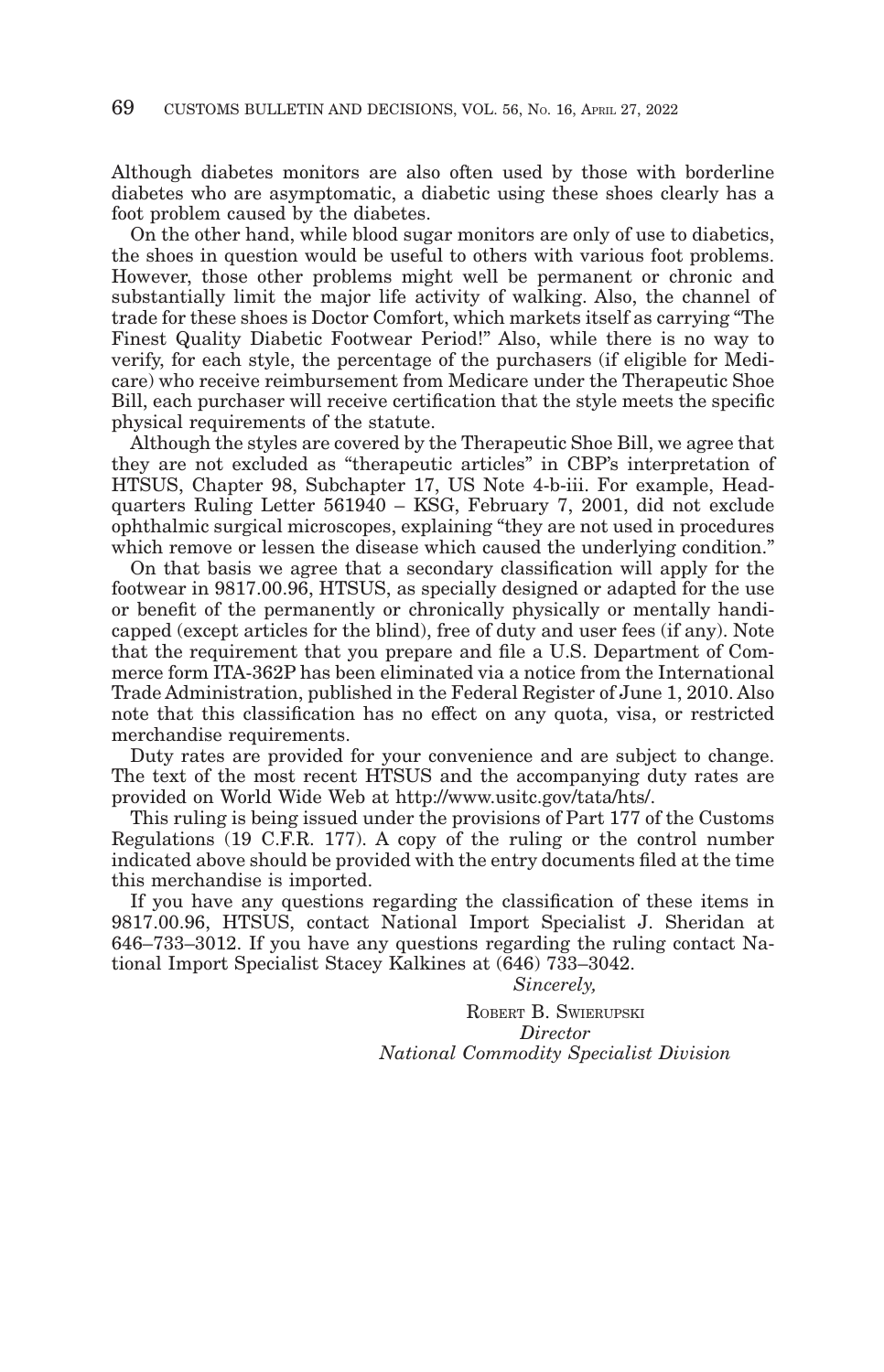#### ATTACHMENT B

#### N178242

September 1, 2011 CLA-2–64:OT:RR:NC:N4:447 CATEGORY: Classification TARIFF NO.: 6403.99.6040, 6403.99.9031, 9817.00.96

MR. DAVID M. MURPHY GRUNFELD, DESIDERIO, LEBOWITZ, SILVERMAN & KLESTADT LLP *399 PARK AVENUE, 25TH FLOOR NEW YORK, NY 10022–4877*

RE: The tariff classification of footwear from China

#### DEAR MR. MURPHY:

In your letter dated August 1, 2011, you requested a tariff classification ruling on behalf of Rikco International, LLC, d/b/a/ Dr. Comfort, Mequon, Wisconsin.

Dr. Comfort shoes are said to be specially adapted for and most typically purchased by people with diabetes. You provided samples of three diabetic shoe styles along with their respective laboratory reports which identify the upper component materials of each shoe by percentage.

The "Champion X" and "Edward X" styles are described by you as men's "athletic-style" shoes that do not cover the ankle and have outer soles of rubber or plastics and uppers of predominantly leather material; 85.97% and 61.44%, respectively. You provided F.O.B. values of \$21.98 - \$22.98 and \$20.77 - \$21.77/pair, respectively.

The "Lucie X" style is described by you as women's "athletic-style" shoe that does not cover the ankle and has an outer sole of rubber or plastic and upper of predominantly leather material; 54.89%. You provided an F.O.B. value of \$18.18/pair.

All three styles have Velcro® hook and loop closures. In your letter you state the packaging of the articles at the time of importation indicates that these articles are for the handicapped and that the inserts are included with the shoes. The shoes provide the essential character for classification purposes.

You suggest that the "Champion X" and "Edward X" styles be classified under subheading 6403.99.6075, HTSUS, which provides for in pertinent part, footwear that is not athletic. We agree with your suggested classification only to the eighth digit. Additional U.S. Note 2, HTSUS, defines athletic footwear as "tennis shoes, basketball shoes, gym shoes, training shoes and the like, whether or not principally used for such athletic games or purposes."

The applicable subheading for the "Champion X" and "Edward X" styles of footwear will be 6403.99.6040, HTSUS, which provides for footwear with outer soles of rubber, plastics, leather or composition leather and uppers of leather: other footwear: not covering the ankle; other: other: other: for men, youths and boys: tennis shoes, basketball shoes, gym shoes, training shoes and the like, for men: other. The rate of duty will be 8.5 percent ad valorem.

You suggest that the "Lucie X" style be classified under subheading 6403.99.9065, HTSUS, which provides for in pertinent part, footwear that is not athletic. We agree with your suggested classification only to the eighth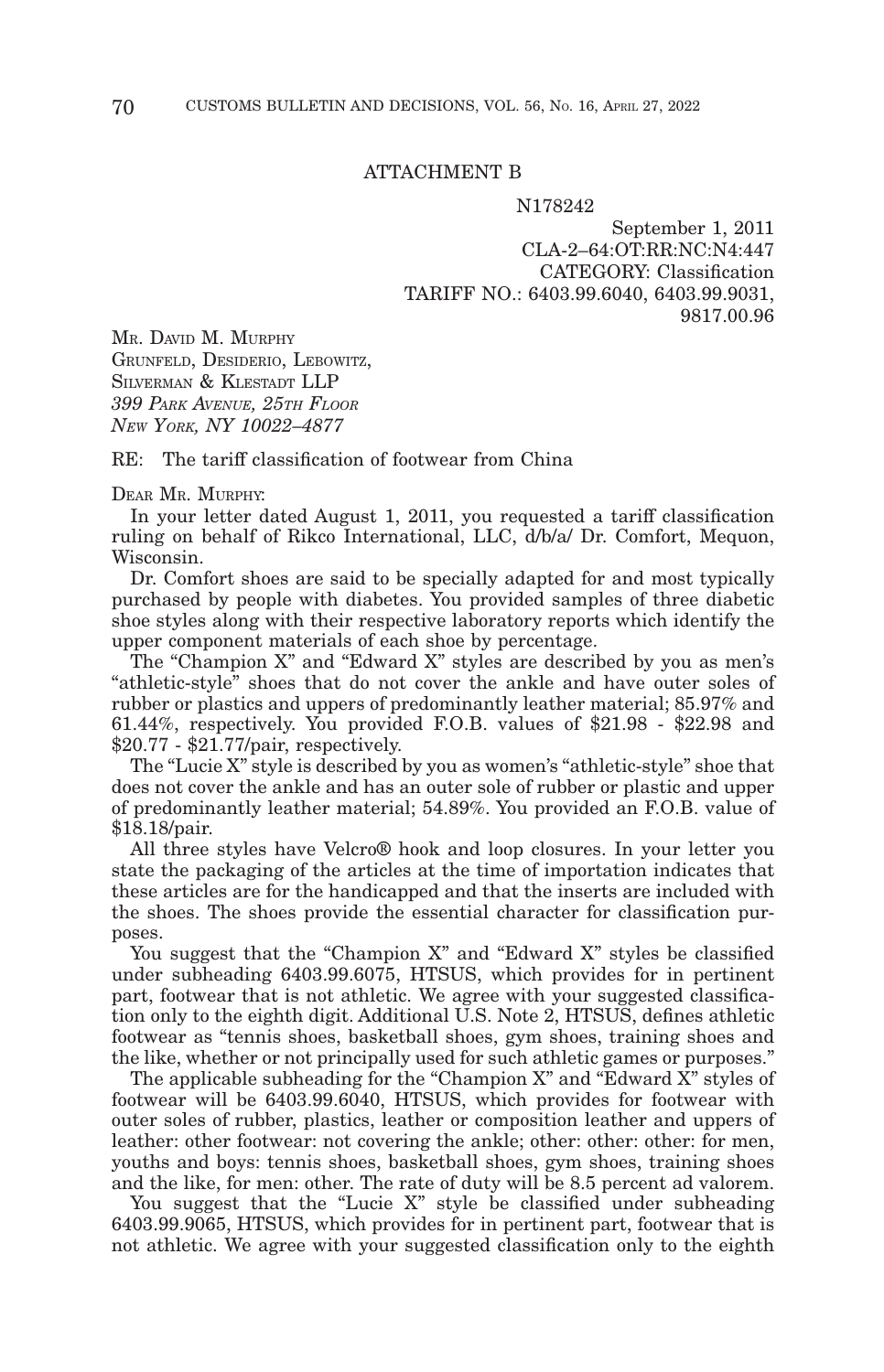digit. Additional U.S. Note 2, HTSUS, defines athletic footwear as "tennis shoes, basketball shoes, gym shoes, training shoes and the like, whether or not principally used for such athletic games or purposes."

The applicable subheading for the "Lucie X" style of footwear will be 6403.99.9031, HTSUS, which provides for footwear with outer soles of rubber, plastics, leather or composition leather and uppers of leather: other footwear: not covering the ankle; other: other: other: for other persons: valued over \$2.50/pair: other: tennis shoes, basketball shoes, gym shoes, training shoes and the like, for women: other. The rate of duty will be 10 percent ad valorem.

Regarding your claim of duty-free treatment under HTSUS 9817.00.96, this footwear goes beyond being simply extra adjustable and convenient. The copies of the design patterns, etc., submitted by you show they have been constructed by the maker according to the importer's specifications, most notably, but not exclusively, with extra depth in the toe box and forefoot. You also state that each style is imported with "heat-moldable inserts" which are intended to be heated and molded to accommodate each of the wearer's feet.

Headquarters Ruling Letter 964169 - JFS, June 26, 2001, et al, indicates that diabetes blood sugar monitors for home use are presumed to be for the use or benefit of persons suffering from a permanent or chronic physical impairment which substantially limits one or more major life activities. Although diabetes monitors are also often used by those with borderline diabetes who are asymptomatic, a diabetic using these shoes clearly has a foot problem caused by the diabetes.

On the other hand, while blood sugar monitors are only of use to diabetics, the shoes in question would be useful to others with various foot problems. However, those other problems might well be permanent or chronic and substantially limit the major life activity of walking. Also, the channel of trade for these shoes is Doctor Comfort, which markets itself as carrying "The Finest Quality Diabetic Footwear Period!" Also, while there is no way to verify, for each style, the percentage of the purchasers (if eligible for Medicare) who receive reimbursement from Medicare under the Therapeutic Shoe Bill, each purchaser will receive certification that the style meets the specific physical requirements of the statute.

Although the styles are covered by the Therapeutic Shoe Bill, we agree that they are not excluded as "therapeutic articles" in CBP's interpretation of HTSUS, Chapter 98, Subchapter 17, US Note 4-b-iii. For example, Headquarters Ruling Letter 561940 – KSG, February 7, 2001, did not exclude ophthalmic surgical microscopes, explaining "they are not used in procedures which remove or lessen the disease which caused the underlying condition."

On that basis we agree that a secondary classification will apply for the footwear in HTSUS 9817.00.96, as specially designed or adapted for the use or benefit of the permanently or chronically physically or mentally handicapped (except articles for the blind), free of duty and user fees (if any). Note that the requirement that you prepare and file a U.S. Department of Commerce form ITA-362P has been eliminated via a notice from the International Trade Administration, published in the Federal Register of June 1, 2010. Also note that this classification has no effect on any quota, visa, or restricted merchandise requirements.

Duty rates are provided for your convenience and are subject to change. The text of the most recent HTSUS and the accompanying duty rates are provided on World Wide Web at http://www.usitc.gov/tata/hts/.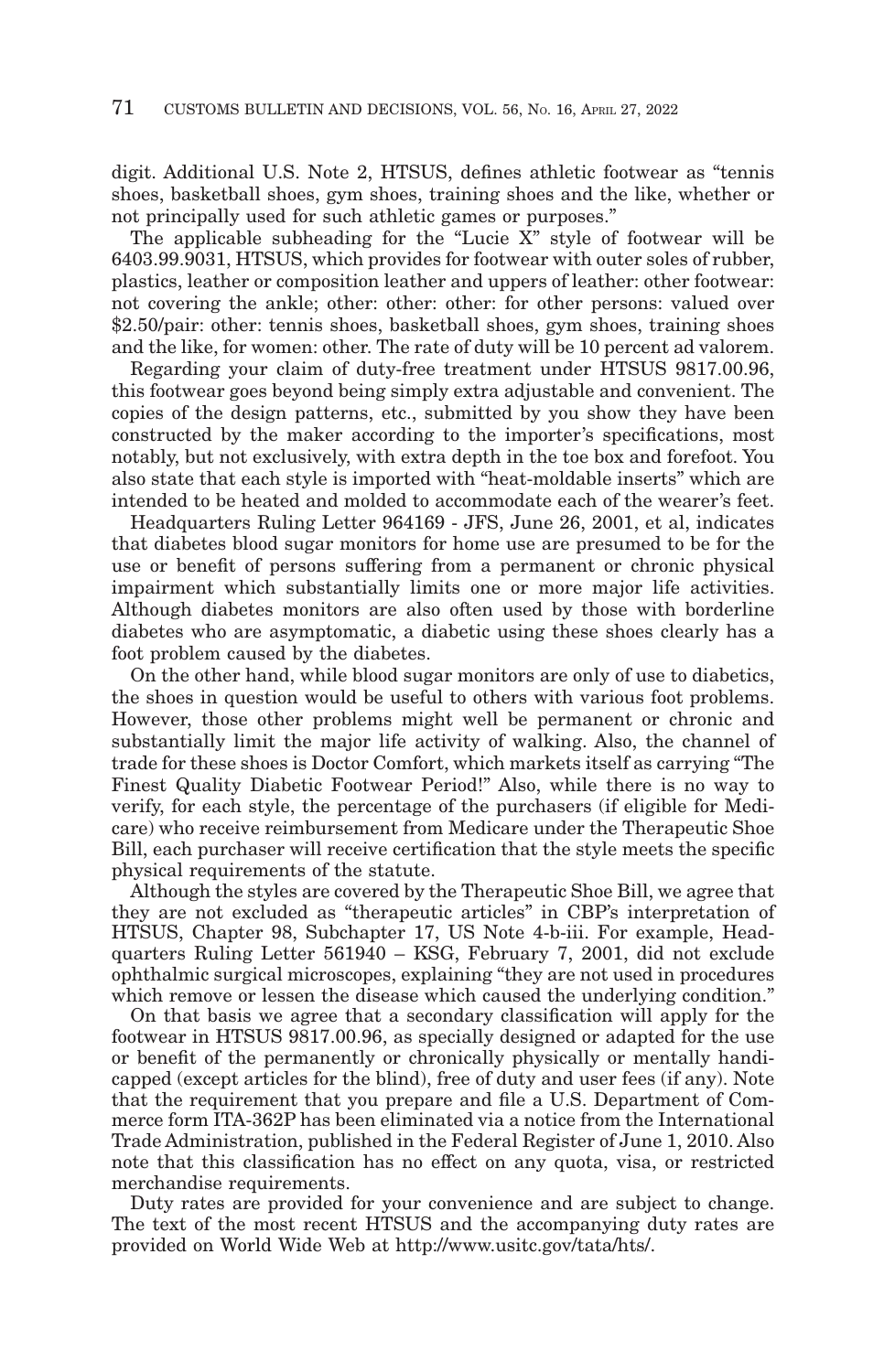This ruling is being issued under the provisions of Part 177 of the Customs Regulations (19 C.F.R. 177).

A copy of the ruling or the control number indicated above should be provided with the entry documents filed at the time this merchandise is imported.

If you have any questions regarding the classification of these items in 9817.00.96, HTSUS, contact National Import Specialist J. Sheridan at 646–733–3012. If you have any questions regarding the ruling contact National Import Specialist Stacey Kalkines at (646) 733–3042.

*Sincerely,*

ROBERT B. SWIERUPSKI *Director National Commodity Specialist Division*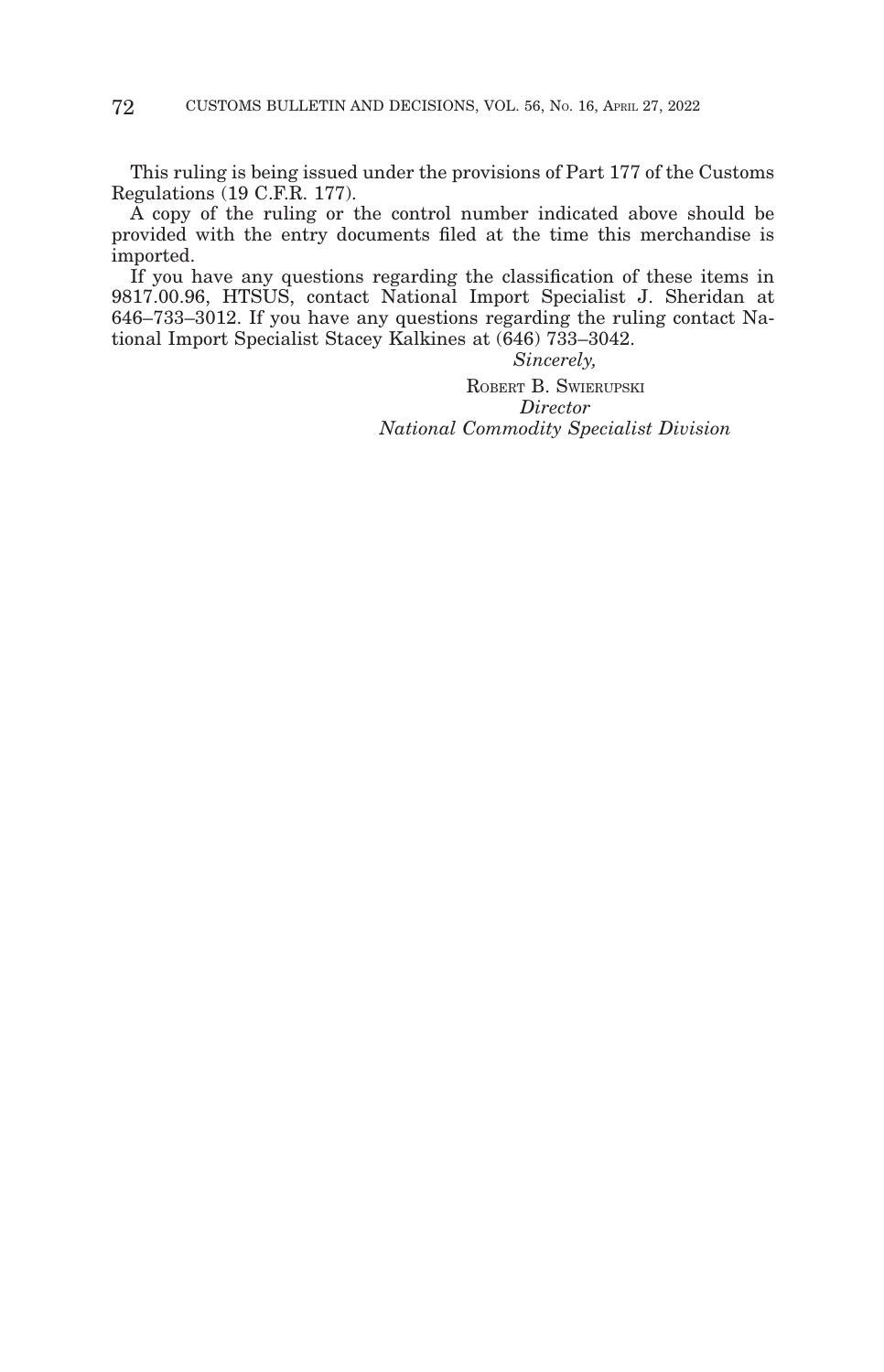## ATTACHMENT C

#### N132915

December 15, 2010 CLA-2–64:OT:RR:NC:N4:447 CATEGORY: Classification TARIFF NO.: 6403.99.9065, 9817.00.96

MR. MICHAEL J. KHORSANDI GRUNFELD, DESIDERIO, LEBOWITZ, SILVERMAN & KLESTADT LLP *399 PARK AVENUE NEW YORK, NY 10022*

RE: The tariff classification of footwear from China

DEAR MR. KHORSANDI:

In your letter dated November 11, 2010, you requested a tariff classification ruling on behalf of Rikco International, LLC, d/b/a/ Dr. Comfort, Mequon, Wisconsin.

Dr. Comfort shoes are said to be specially adapted for, and most typically purchased by, people with diabetes. The Breeze, Susie, Paradise, Move, and Walk styles are women's shoes that do not cover the ankle, have outer soles made of rubber or plastic and have uppers predominantly of leather. Except for the Paradise and Walk shoes which have a conventional buckle and lace-up closure, respectively, the other shoes have hook and loop closures. In your letter you state the packaging of the articles at the time of importation indicates that these articles are for the handicapped and that the inserts are included with the shoes. The shoes provide the essential character for classification purposes.

The applicable subheading for the Breeze, Susie, Paradise, Move, and Walk styles of footwear will be 6403.99.9065, HTSUS, which provides for footwear with outer soles of rubber, plastics, leather or composition leather and uppers of leather: other footwear: not covering the ankle; not welt footwear; for other persons: valued over \$2.50/pair: other: for women: other. The rate of duty will be 10 percent ad valorem.

Regarding your claim of duty-free treatment under HTSUS 9817.00.96, this footwear goes beyond being simply extra adjustable and convenient. The copies of the design patterns, etc., submitted by you show they have been constructed by the maker according to the importer's specifications, most notably, but not exclusively, with extra depth in the toe box and forefoot. You also state that each style is imported with "heat-moldable inserts" which are intended to be heated and molded to accommodate each of the wearer's feet.

Headquarters Ruling Letter 964169 - JFS, June 26, 2001, et al, indicates that diabetes blood sugar monitors for home use are presumed to be for the use or benefit of persons suffering from a permanent or chronic physical impairment which substantially limits one or more major life activities. Although diabetes monitors are also often used by those with borderline diabetes who are asymptomatic, a diabetic using these shoes clearly has a foot problem caused by the diabetes.

On the other hand, while blood sugar monitors are only of use to diabetics, the shoes in question would be useful to others with various foot problems. However, those other problems might well be permanent or chronic and substantially limit the major life activity of walking. Also, the channel of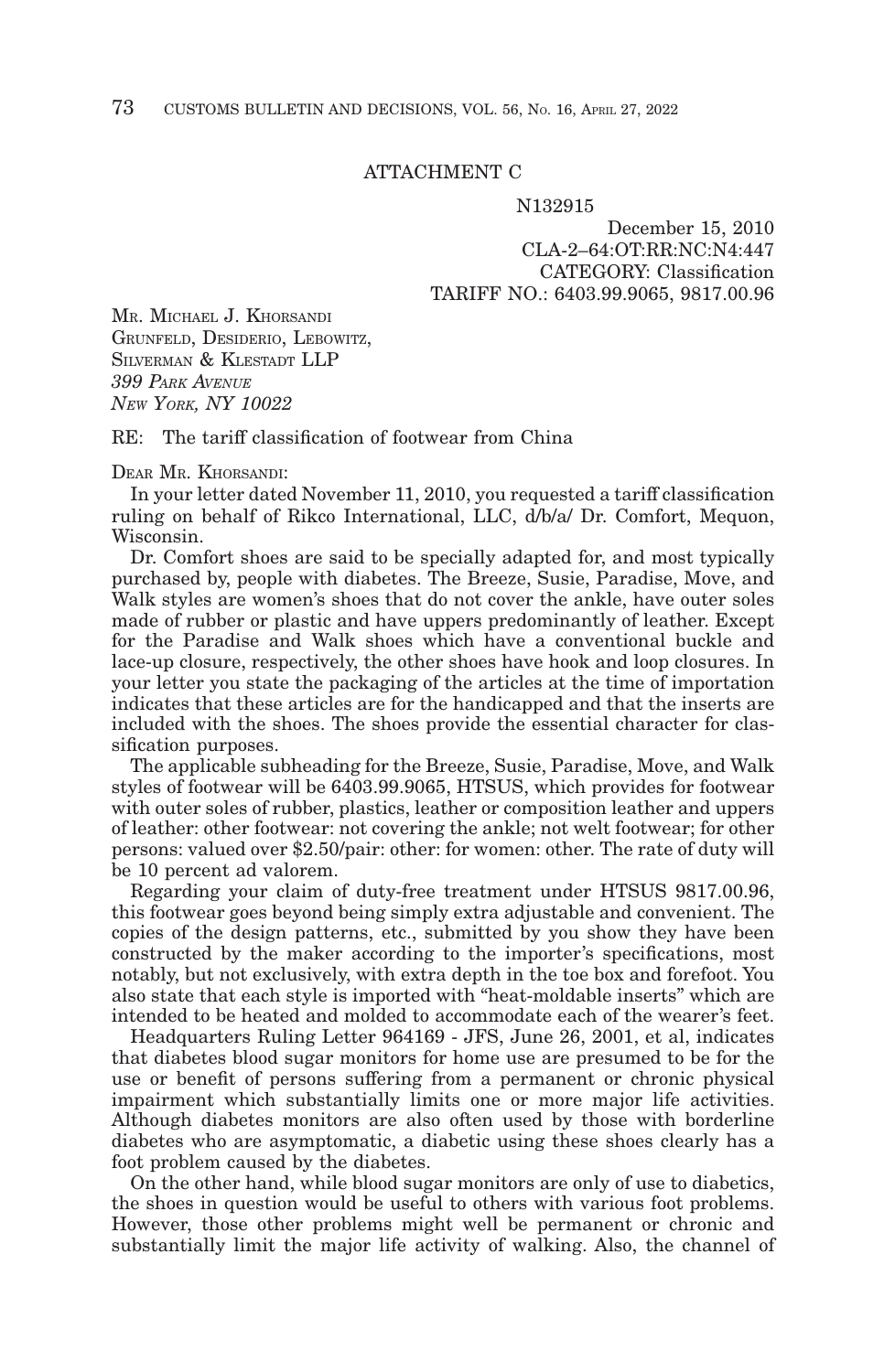trade for these shoes is Doctor Comfort, which markets itself as carrying "The Finest Quality Diabetic Footwear Period!" Also, while there is no way to verify, for each style, the percentage of the purchasers (if eligible for Medicare) who receive reimbursement from Medicare under the Therapeutic Shoe Bill, each purchaser will receive certification that the style meets the specific physical requirements of the statute.

Although the styles are covered by the Therapeutic Shoe Bill, we agree that they are not excluded as "therapeutic articles" in CBP's interpretation of HTSUS, Chapter 98, Subchapter 17, US Note 4-b-iii. For example, Headquarters Ruling Letter 561940 – KSG, February 7, 2001, did not exclude ophthalmic surgical microscopes, explaining "they are not used in procedures which remove or lessen the disease which caused the underlying condition."

On that basis we agree that a secondary classification will apply for the footwear in HTSUS 9817.00.96, as specially designed or adapted for the use or benefit of the permanently or chronically physically or mentally handicapped (except articles for the blind), free of duty and user fees (if any). Note that the requirement that you prepare and file a U.S. Department of Commerce form ITA-362P has been eliminated via a notice from the International Trade Administration, published in the Federal Register of June 1, 2010. Also note that this classification has no effect on any quota, visa, or restricted merchandise requirements.

Duty rates are provided for your convenience and are subject to change. The text of the most recent HTSUS and the accompanying duty rates are provided on World Wide Web at http://www.usitc.gov/tata/hts/.

This ruling is being issued under the provisions of Part 177 of the Customs Regulations (19 C.F.R. 177). A copy of the ruling or the control number indicated above should be provided with the entry documents filed at the time this merchandise is imported.

If you have any questions regarding the classification of these items in 9817.00.96, HTSUS, contact National Import Specialist J. Sheridan at 646–733–3012. If you have any questions regarding the ruling contact National Import Specialist Stacey Kalkines at (646) 733–3042.

*Sincerely,*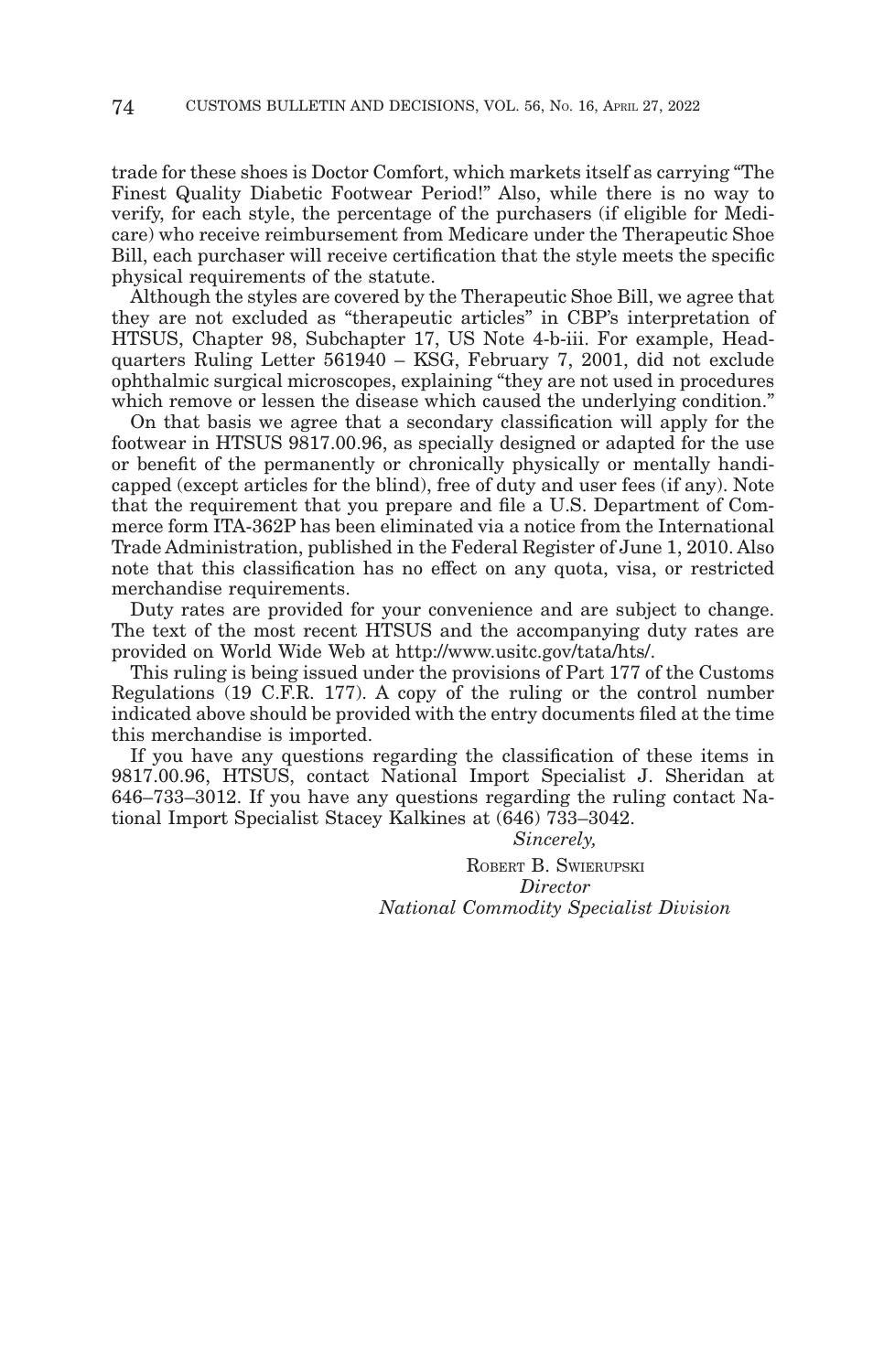## ATTACHMENT D

#### N127775

## November 9, 2010 CLA-2–64:OT:RR:NC:N4:447 CATEGORY: Classification TARIFF NO.: 6403.99.6075, 9817.00.96

MR. MICHAEL J. KHORSANDI GRUNFELD, DESIDERIO, LEBOWITZ, SILVERMAN & KLESTADT LLP *399 PARK AVENUE NEW YORK, NY 10022*

RE: The tariff classification of footwear from China

DEAR MR. KHORSANDI:

In your letter dated October 14, 2010, you requested a tariff classification ruling on behalf of Rikco International, LLC, d/b/a/ Dr. Comfort, Mequon, Wisconsin.

Dr. Comfort shoes are said to be specially adapted for, and most typically purchased by, people with diabetes. The Leader, Wing, Classic, Captain and Justin styles are men's shoes that do not cover the ankle, have outer soles made of rubber or plastic and have uppers predominantly of leather. With the exception of the Leader style which has a buckle closure, all have lace closures. The shoes are available in full or half sizes and a choice of three widths. In your letter you state the packaging of the articles at the time of importation indicates that these articles are for the handicapped and that the inserts are included with the shoes. The shoes provide the essential character for classification purposes.

The applicable subheading for the Leader, Wing, Classic, Captain and Justin styles of footwear will be 6403.99.6075, Harmonized Tariff Schedule of the United States (HTSUS), which provides for footwear with outer soles of rubber, plastics, leather or composition leather and uppers of leather: other footwear: other: other: other: other: for men, youths and boys: other: other: for men: other. The rate of duty will be 8.5 percent ad valorem.

Regarding your claim of duty-free treatment under HTSUS 9817.00.96, this footwear goes beyond being simply extra adjustable and convenient. The copies of the design patterns, etc., submitted by you show they have been constructed by the maker according to the importer's specifications, most notably, but not exclusively, with extra depth in the toe box and forefoot. You also state that each style is imported with "heat-moldable inserts" which are intended to be heated and molded to accommodate each of the wearer's feet.

Headquarters Ruling Letter 964169 - JFS, June 26, 2001, et al, indicates that diabetes blood sugar monitors for home use are presumed to be for the use or benefit of persons suffering from a permanent or chronic physical impairment which substantially limits one or more major life activities. Although diabetes monitors are also often used by those with borderline diabetes who are asymptomatic, a diabetic using these shoes clearly has a foot problem caused by the diabetes.

On the other hand, while blood sugar monitors are only of use to diabetics, the shoes in question would be useful to others with various foot problems. However, those other problems might well be permanent or chronic and substantially limit the major life activity of walking. Also, the channel of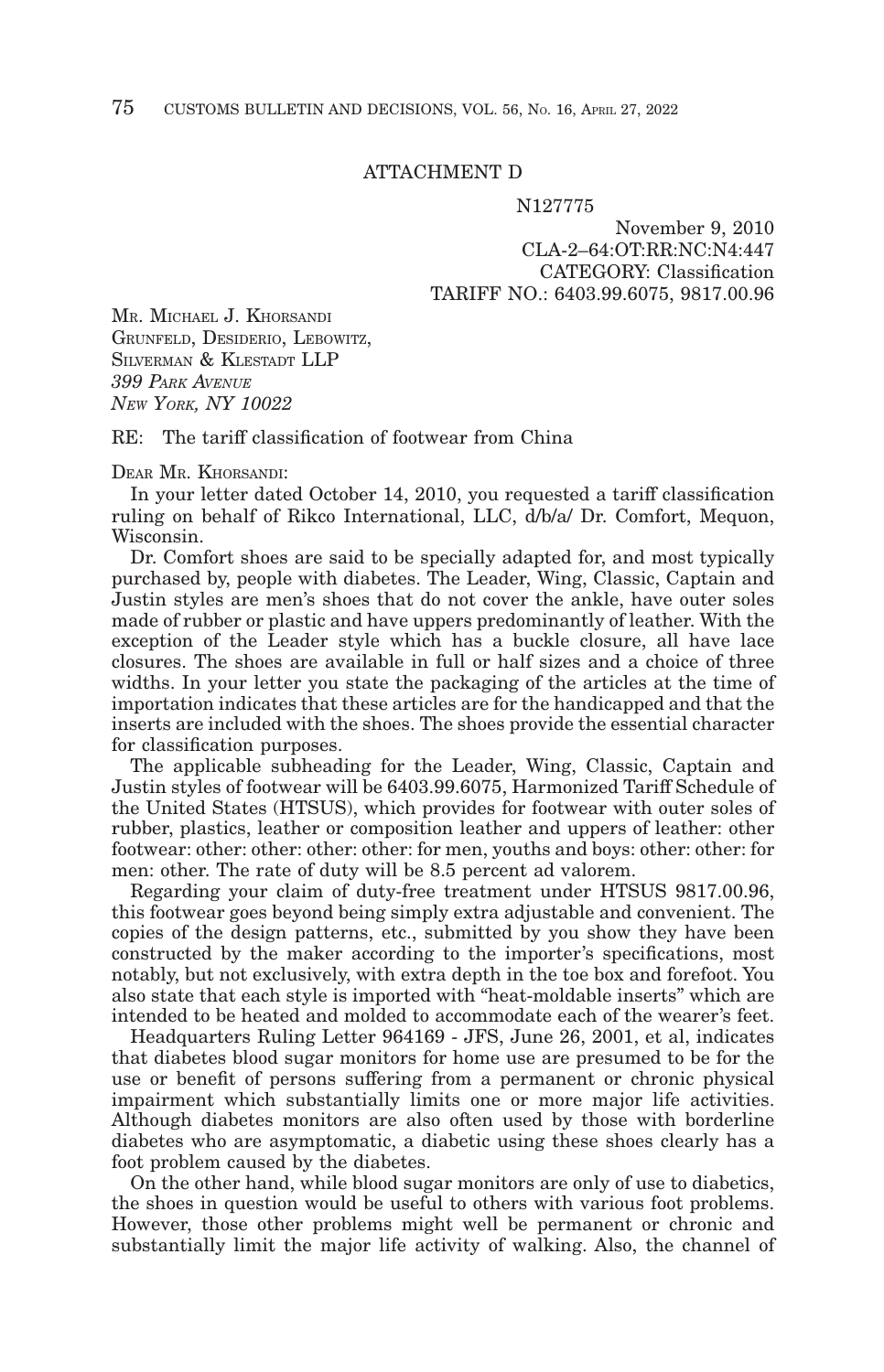trade for these shoes is Doctor Comfort, which markets itself as carrying "The Finest Quality Diabetic Footwear Period!" Also, while there is no way to verify, for each style, the percentage of the purchasers (if eligible for Medicare) who receive reimbursement from Medicare under the Therapeutic Shoe Bill, each purchaser will receive certification that the style meets the specific physical requirements of the statute.

Although the styles are covered by the Therapeutic Shoe Bill, we agree that they are not excluded as "therapeutic articles" in CBP's interpretation of HTSUS, Chapter 98, Subchapter 17, US Note 4-b-iii. For example, Headquarters Ruling Letter 561940 – KSG, February 7, 2001, did not exclude ophthalmic surgical microscopes, explaining "they are not used in procedures which remove or lessen the disease which caused the underlying condition."

On that basis we agree that a secondary classification will apply for the footwear in HTSUS 9817.00.96, as specially designed or adapted for the use or benefit of the permanently or chronically physically or mentally handicapped (except articles for the blind), free of duty and user fees (if any). Note that the requirement that you prepare and file a U.S. Department of Commerce form ITA-362P has been eliminated via a notice from the International Trade Administration, published in the Federal Register of June 1, 2010. Also note that this classification has no effect on any quota, visa, or restricted merchandise requirements.

Duty rates are provided for your convenience and are subject to change. The text of the most recent HTSUS and the accompanying duty rates are provided on World Wide Web at http://www.usitc.gov/tata/hts/.

This ruling is being issued under the provisions of Part 177 of the Customs Regulations (19 C.F.R. 177).

A copy of the ruling or the control number indicated above should be provided with the entry documents filed at the time this merchandise is imported.

If you have any questions regarding the classification of these items in 9817.00.96, HTSUS, contact National Import Specialist J. Sheridan at 646–733–3012. If you have any questions regarding the ruling contact National Import Specialist Stacey Kalkines at (646) 733–3042.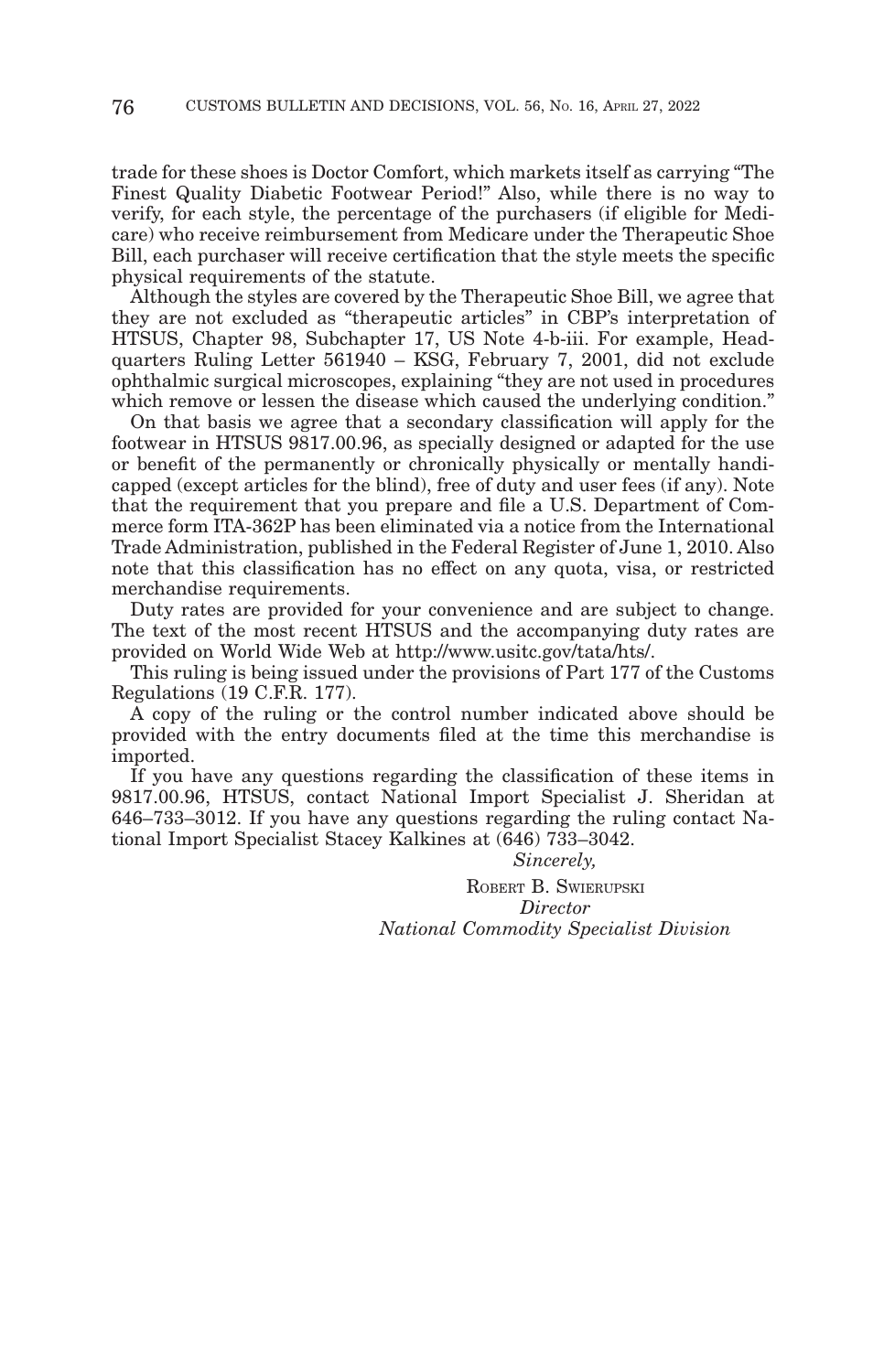## ATTACHMENT E

#### N127777

November 9, 2010 CLA-2–64:OT:RR:NC:N4:447 CATEGORY: Classification TARIFF NO.: 6403.99.9065, 9817.00.96

MR. MICHAEL J. KHORSANDI GRUNFELD, DESIDERIO, LEBOWITZ, SILVERMAN & KLESTADT LLP *399 PARK AVENUE NEW YORK, NY 10022*

RE: The tariff classification of footwear from China

DEAR MR. KHORSANDI:

In your letter dated October 14, 2010, you requested a tariff classification ruling on behalf of Rikco International, LLC, d/b/a/ Dr. Comfort, Mequon, Wisconsin.

Dr. Comfort shoes are said to be specially adapted for, and most typically purchased by, people with diabetes. The Lulu, Kristin, Betsy, Wave, and Delight styles are women's shoes that do not cover the ankle, have outer soles made of rubber or plastic and have uppers predominantly of leather. All of the shoes have hook and loop closures. In your letter you state the packaging of the articles at the time of importation indicates that these articles are for the handicapped and that the inserts are included with the shoes. The shoes provide the essential character for classification purposes.

The applicable subheading for the Lulu, Kristin, Betsy, Wave, and Delight styles of footwear will be 6403.99.9065, HTSUS, which provides for footwear with outer soles of rubber, plastics, leather or composition leather and uppers of leather: other footwear: not covering the ankle; not welt footwear; for other persons: valued over \$2.50/pair: other: for women: other. The rate of duty will be 10 percent ad valorem.

Regarding your claim of duty-free treatment under HTSUS 9817.00.96, this footwear goes beyond being simply extra adjustable and convenient. The copies of the design patterns, etc., submitted by you show they have been constructed by the maker according to the importer's specifications, most notably, but not exclusively, with extra depth in the toe box and forefoot. You also state that each style is imported with "heat-moldable inserts" which are intended to be heated and molded to accommodate each of the wearer's feet.

Headquarters Ruling Letter 964169 - JFS, June 26, 2001, et al, indicates that diabetes blood sugar monitors for home use are presumed to be for the use or benefit of persons suffering from a permanent or chronic physical impairment which substantially limits one or more major life activities. Although diabetes monitors are also often used by those with borderline diabetes who are asymptomatic, a diabetic using these shoes clearly has a foot problem caused by the diabetes.

On the other hand, while blood sugar monitors are only of use to diabetics, the shoes in question would be useful to others with various foot problems. However, those other problems might well be permanent or chronic and substantially limit the major life activity of walking. Also, the channel of trade for these shoes is Doctor Comfort, which markets itself as carrying "The Finest Quality Diabetic Footwear Period!" Also, while there is no way to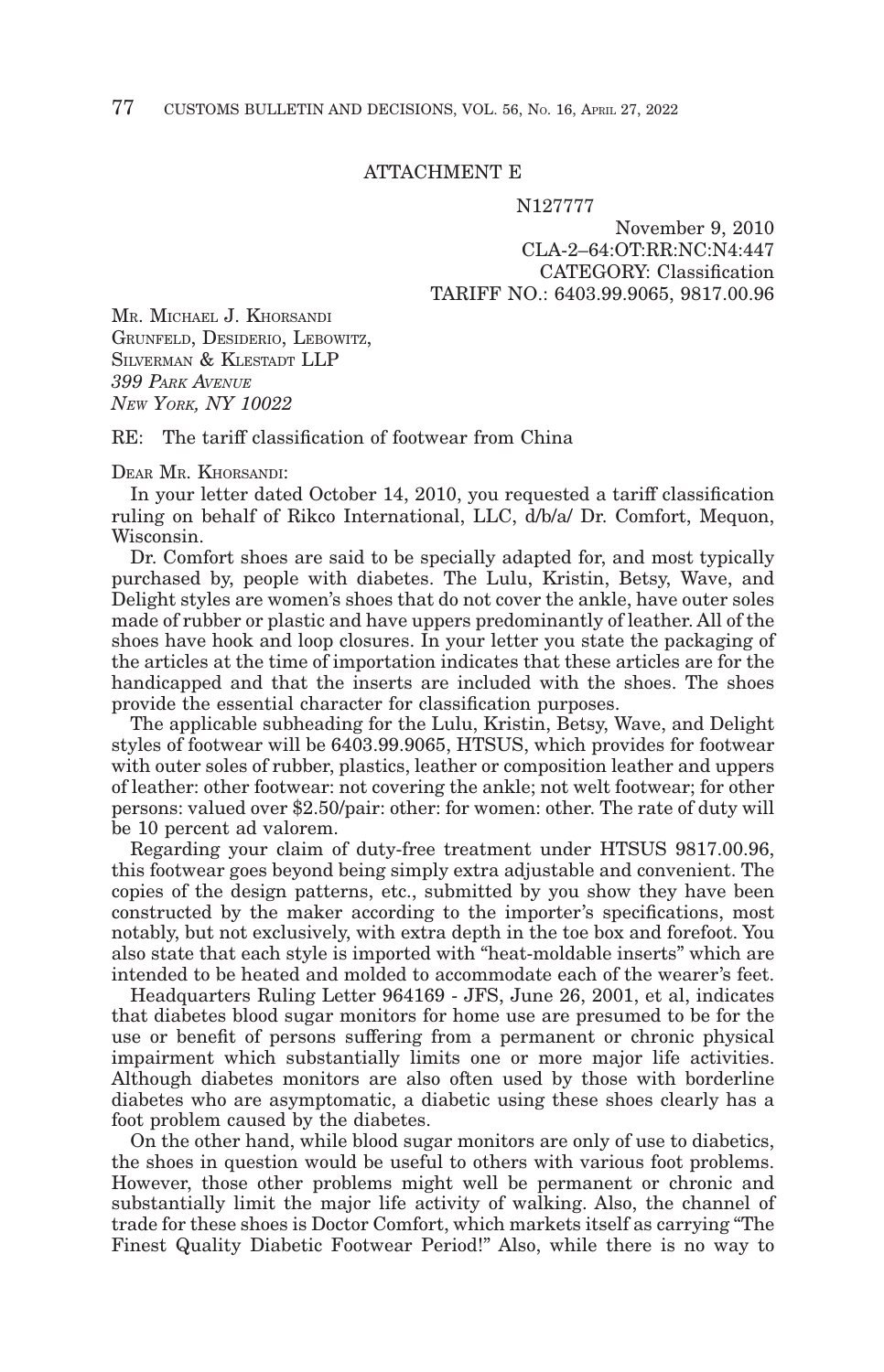verify, for each style, the percentage of the purchasers (if eligible for Medicare) who receive reimbursement from Medicare under the Therapeutic Shoe Bill, each purchaser will receive certification that the style meets the specific physical requirements of the statute.

Although the styles are covered by the Therapeutic Shoe Bill, we agree that they are not excluded as "therapeutic articles" in CBP's interpretation of HTSUS, Chapter 98, Subchapter 17, US Note 4-b-iii. For example, Headquarters Ruling Letter 561940 – KSG, February 7, 2001, did not exclude ophthalmic surgical microscopes, explaining "they are not used in procedures which remove or lessen the disease which caused the underlying condition."

On that basis we agree that a secondary classification will apply for the footwear in HTSUS 9817.00.96, as specially designed or adapted for the use or benefit of the permanently or chronically physically or mentally handicapped (except articles for the blind), free of duty and user fees (if any). Note that the requirement that you prepare and file a U.S. Department of Commerce form ITA-362P has been eliminated via a notice from the International Trade Administration, published in the Federal Register of June 1, 2010. Also note that this classification has no effect on any quota, visa, or restricted merchandise requirements.

Duty rates are provided for your convenience and are subject to change. The text of the most recent HTSUS and the accompanying duty rates are provided on World Wide Web at http://www.usitc.gov/tata/hts/.

This ruling is being issued under the provisions of Part 177 of the Customs Regulations (19 C.F.R. 177).

A copy of the ruling or the control number indicated above should be provided with the entry documents filed at the time this merchandise is imported.

If you have any questions regarding the classification of these items in 9817.00.96, HTSUS, contact National Import Specialist J. Sheridan at 646–733–3012. If you have any questions regarding the ruling contact National Import Specialist Stacey Kalkines at (646) 733–3042.

*Sincerely,*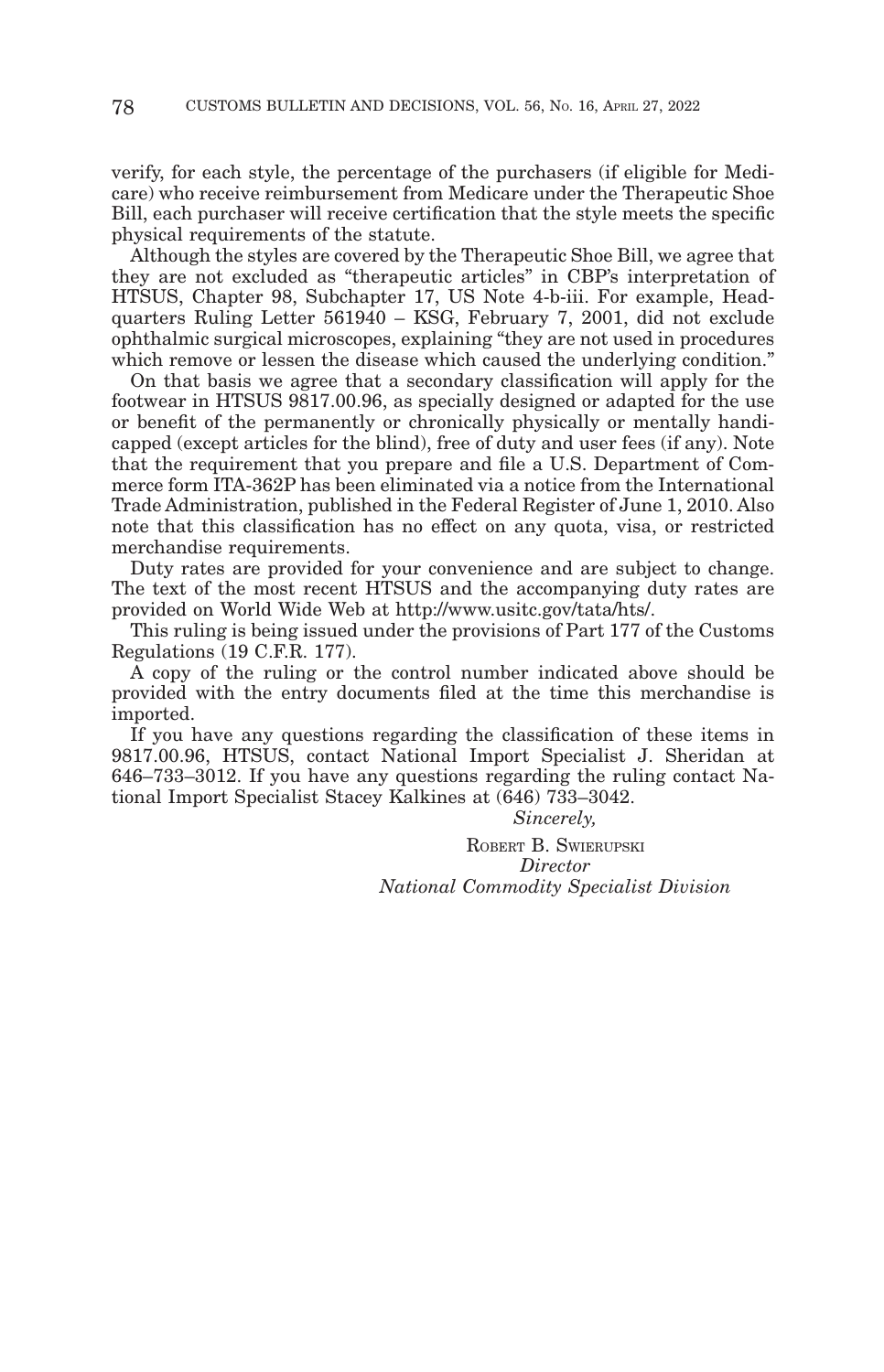## ATTACHMENT F

#### N134664

December 15, 2010 CLA-2–64:OT:RR:NC:N4:447 CATEGORY: Classification TARIFF NO.: 6403.99.9065, 9817.00.96

MR. MICHAEL J. KHORSANDI GRUNFELD, DESIDERIO, LEBOWITZ, SILVERMAN & KLESTADT LLP *399 PARK AVENUE NEW YORK, NY 10022*

RE: The tariff classification of footwear from China

DEAR MR. KHORSANDI:

In your letter dated November 22, 2010, you requested a tariff classification ruling on behalf of Rikco International, LLC, d/b/a/ Dr. Comfort, Mequon, Wisconsin.

Dr. Comfort shoes are said to be specially adapted for, and most typically purchased by, people with diabetes. The Spirit, Spirit Plus, Spirit X, Betty, and Lily styles are women's shoes that do not cover the ankle, have outer soles made of rubber or plastic and have uppers predominantly of leather. Except for the Betty shoe which has a hook and loop closure, the other shoes have a combination hook and loop and lace-up closure or strictly a lace-up closure. In your letter you state the packaging of the articles at the time of importation indicates that these articles are for the handicapped and that the inserts are included with the shoes. The shoes provide the essential character for classification purposes.

The applicable subheading for the Spirit, Spirit Plus, Spirit X, Betty, and Lily styles of footwear will be 6403.99.9065, HTSUS, which provides for footwear with outer soles of rubber, plastics, leather or composition leather and uppers of leather: other footwear: not covering the ankle; not welt footwear; for other persons: valued over \$2.50/pair: other: for women: other. The rate of duty will be 10 percent ad valorem.

Regarding your claim of duty-free treatment under HTSUS 9817.00.96, this footwear goes beyond being simply extra adjustable and convenient. The copies of the design patterns, etc., submitted by you show they have been constructed by the maker according to the importer's specifications, most notably, but not exclusively, with extra depth in the toe box and forefoot. You also state that each style is imported with "heat-moldable inserts" which are intended to be heated and molded to accommodate each of the wearer's feet.

Headquarters Ruling Letter 964169 - JFS, June 26, 2001, et al, indicates that diabetes blood sugar monitors for home use are presumed to be for the use or benefit of persons suffering from a permanent or chronic physical impairment which substantially limits one or more major life activities. Although diabetes monitors are also often used by those with borderline diabetes who are asymptomatic, a diabetic using these shoes clearly has a foot problem caused by the diabetes.

On the other hand, while blood sugar monitors are only of use to diabetics, the shoes in question would be useful to others with various foot problems. However, those other problems might well be permanent or chronic and substantially limit the major life activity of walking. Also, the channel of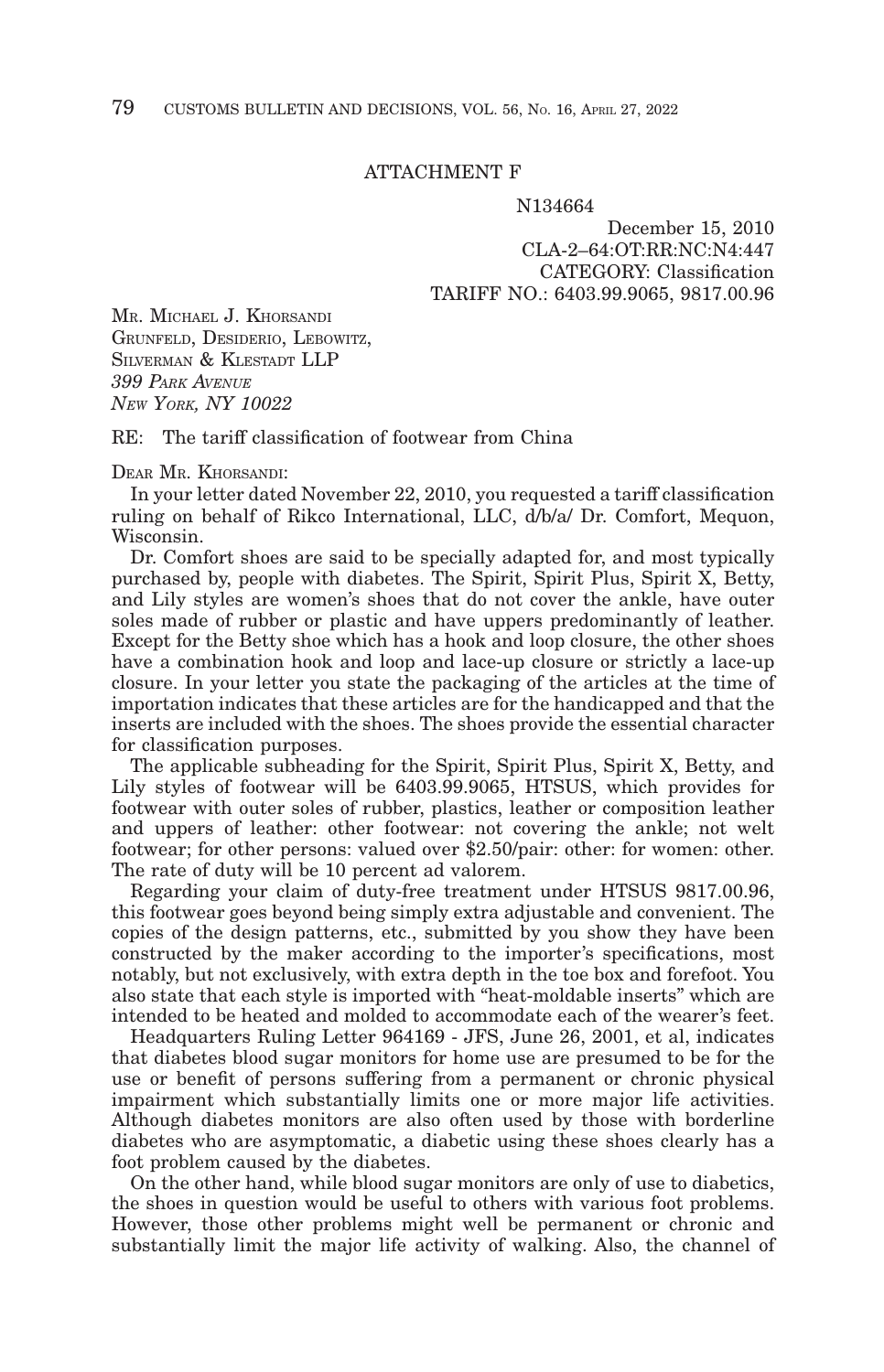trade for these shoes is Doctor Comfort, which markets itself as carrying "The Finest Quality Diabetic Footwear Period!" Also, while there is no way to verify, for each style, the percentage of the purchasers (if eligible for Medicare) who receive reimbursement from Medicare under the Therapeutic Shoe Bill, each purchaser will receive certification that the style meets the specific physical requirements of the statute.

Although the styles are covered by the Therapeutic Shoe Bill, we agree that they are not excluded as "therapeutic articles" in CBP's interpretation of HTSUS, Chapter 98, Subchapter 17, US Note 4-b-iii. For example, Headquarters Ruling Letter 561940 – KSG, February 7, 2001, did not exclude ophthalmic surgical microscopes, explaining "they are not used in procedures which remove or lessen the disease which caused the underlying condition."

On that basis we agree that a secondary classification will apply for the footwear in HTSUS 9817.00.96, as specially designed or adapted for the use or benefit of the permanently or chronically physically or mentally handicapped (except articles for the blind), free of duty and user fees (if any). Note that the requirement that you prepare and file a U.S. Department of Commerce form ITA-362P has been eliminated via a notice from the International Trade Administration, published in the Federal Register of June 1, 2010. Also note that this classification has no effect on any quota, visa, or restricted merchandise requirements.

Duty rates are provided for your convenience and are subject to change. The text of the most recent HTSUS and the accompanying duty rates are provided on World Wide Web at http://www.usitc.gov/tata/hts/.

This ruling is being issued under the provisions of Part 177 of the Customs Regulations (19 C.F.R. 177).

A copy of the ruling or the control number indicated above should be provided with the entry documents filed at the time this merchandise is imported.

If you have any questions regarding the classification of these items in 9817.00.96, HTSUS, contact National Import Specialist J. Sheridan at 646–733–3012. If you have any questions regarding the ruling contact National Import Specialist Stacey Kalkines at (646) 733–3042.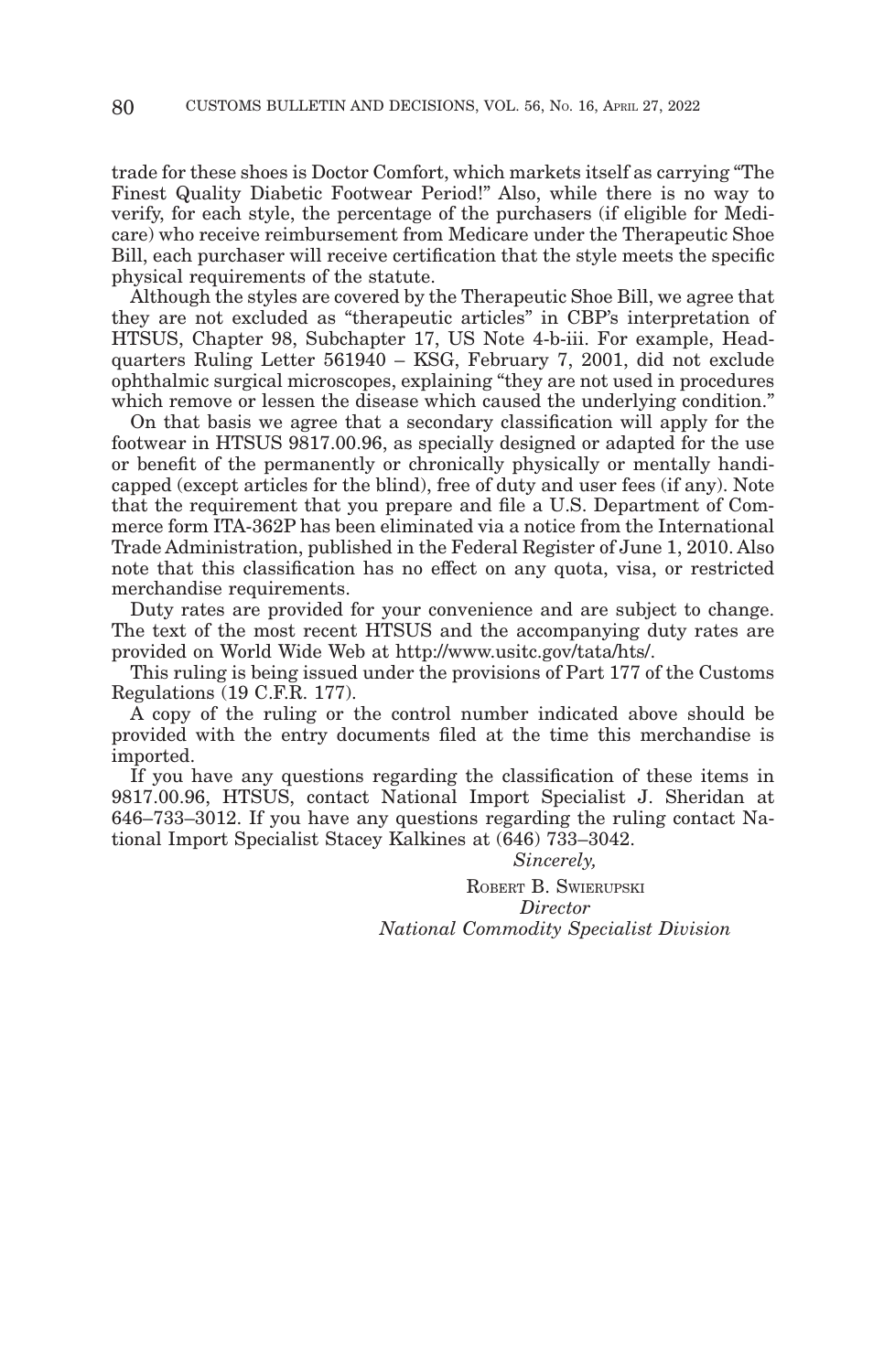## ATTACHMENT G

N136836

December 29, 2010 CLA-2–64:OT:RR:NC:N4:447 CATEGORY: Classification TARIFF NO.: 6403.99.6075, 6403.99.9065, 9817.00.96

MR. MICHAEL J. KHORSANDI GRUNFELD, DESIDERIO, LEBOWITZ, SILVERMAN & KLESTADT LLP *399 PARK AVENUE NEW YORK, NY 10022*

 $RE:$  The tariff classification of footwear from China

## DEAR MR. KHORSANDI:

In your letter dated November 22, 2010, you requested a tariff classification ruling on behalf of Rikco International, LLC, d/b/a/ Dr. Comfort, Mequon, Wisconsin.

Dr. Comfort shoes are said to be specially adapted for, and most typically purchased by, people with diabetes. The Beachcomber, Stallion and Robert styles are men's shoes that do not cover the ankle, have outer soles made of rubber or plastic and have uppers predominantly of leather. The Patty and Laura styles are women's shoes that are also below the ankle and have outer soles made of rubber or plastic and uppers predominantly of leather. With the exception of the Beachcomber style which has a hook and loop closure, all of the other styles have lace-up closures. In your letter you state the packaging of the articles at the time of importation indicates that these articles are for the handicapped and that the inserts are included with the shoes. The shoes provide the essential character for classification purposes.

The applicable subheading for the Beachcomber, Stallion and Robert styles of footwear will be 6403.99.6075, Harmonized Tariff Schedule of the United States (HTSUS), which provides for footwear with outer soles of rubber, plastics, leather or composition leather and uppers of leather: other footwear: other: other: other: other: for men, youths and boys: other: other: for men: other. The rate of duty will be 8.5 percent ad valorem.

The applicable subheading for the Patty and Laura styles of footwear will be 6403.99.9065, HTSUS, which provides for footwear with outer soles of rubber, plastics, leather or composition leather and uppers of leather: other footwear: not covering the ankle; not welt footwear; for other persons: valued over \$2.50/pair: other: for women: other. The rate of duty will be 10 percent ad valorem.

Regarding your claim of duty-free treatment under HTSUS 9817.00.96, this footwear goes beyond being simply extra adjustable and convenient. The copies of the design patterns, etc., submitted by you show they have been constructed by the maker according to the importer's specifications, most notably, but not exclusively, with extra depth in the toe box and forefoot. You also state that each style is imported with "heat-moldable inserts" which are intended to be heated and molded to accommodate each of the wearer's feet.

Headquarters Ruling Letter 964169 - JFS, June 26, 2001, et al, indicates that diabetes blood sugar monitors for home use are presumed to be for the use or benefit of persons suffering from a permanent or chronic physical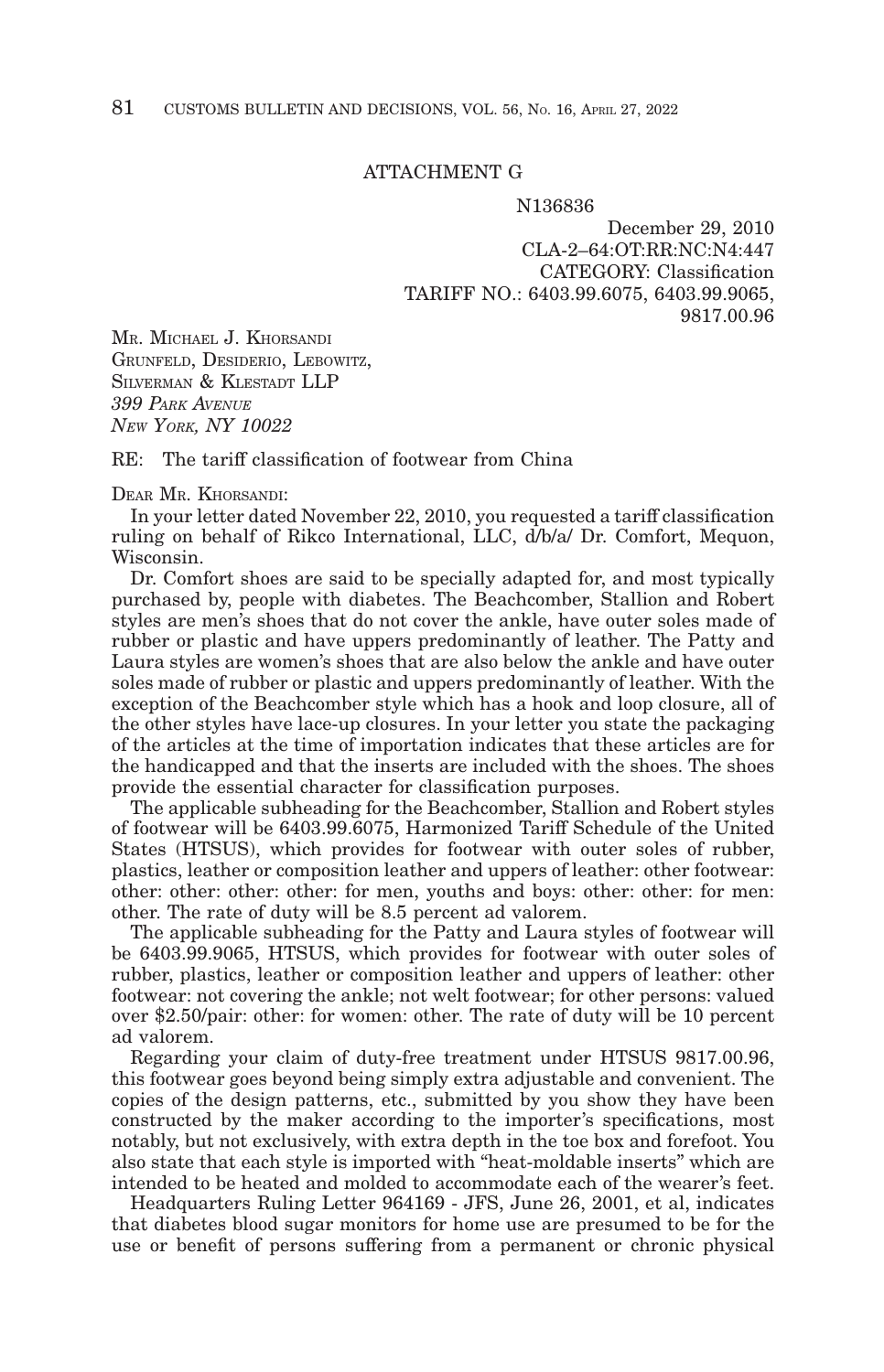impairment which substantially limits one or more major life activities. Although diabetes monitors are also often used by those with borderline diabetes who are asymptomatic, a diabetic using these shoes clearly has a foot problem caused by the diabetes.

On the other hand, while blood sugar monitors are only of use to diabetics, the shoes in question would be useful to others with various foot problems. However, those other problems might well be permanent or chronic and substantially limit the major life activity of walking. Also, the channel of trade for these shoes is Doctor Comfort, which markets itself as carrying "The Finest Quality Diabetic Footwear Period!" Also, while there is no way to verify, for each style, the percentage of the purchasers (if eligible for Medicare) who receive reimbursement from Medicare under the Therapeutic Shoe Bill, each purchaser will receive certification that the style meets the specific physical requirements of the statute.

Although the styles are covered by the Therapeutic Shoe Bill, we agree that they are not excluded as "therapeutic articles" in CBP's interpretation of HTSUS, Chapter 98, Subchapter 17, US Note 4-b-iii. For example, Headquarters Ruling Letter 561940 – KSG, February 7, 2001, did not exclude ophthalmic surgical microscopes, explaining "they are not used in procedures which remove or lessen the disease which caused the underlying condition."

On that basis we agree that a secondary classification will apply for the footwear in HTSUS 9817.00.96, as specially designed or adapted for the use or benefit of the permanently or chronically physically or mentally handicapped (except articles for the blind), free of duty and user fees (if any). Note that the requirement that you prepare and file a U.S. Department of Commerce form ITA-362P has been eliminated via a notice from the International Trade Administration, published in the Federal Register of June 1, 2010. Also note that this classification has no effect on any quota, visa, or restricted merchandise requirements.

Duty rates are provided for your convenience and are subject to change. The text of the most recent HTSUS and the accompanying duty rates are provided on World Wide Web at http://www.usitc.gov/tata/hts/.

This ruling is being issued under the provisions of Part 177 of the Customs Regulations (19 C.F.R. 177). A copy of the ruling or the control number indicated above should be provided with the entry documents filed at the time this merchandise is imported.

If you have any questions regarding the classification of these items in 9817.00.96, HTSUS, contact National Import Specialist J. Sheridan at 646–733–3012. If you have any questions regarding the ruling contact National Import Specialist Stacey Kalkines at (646) 733–3042.

*Sincerely,*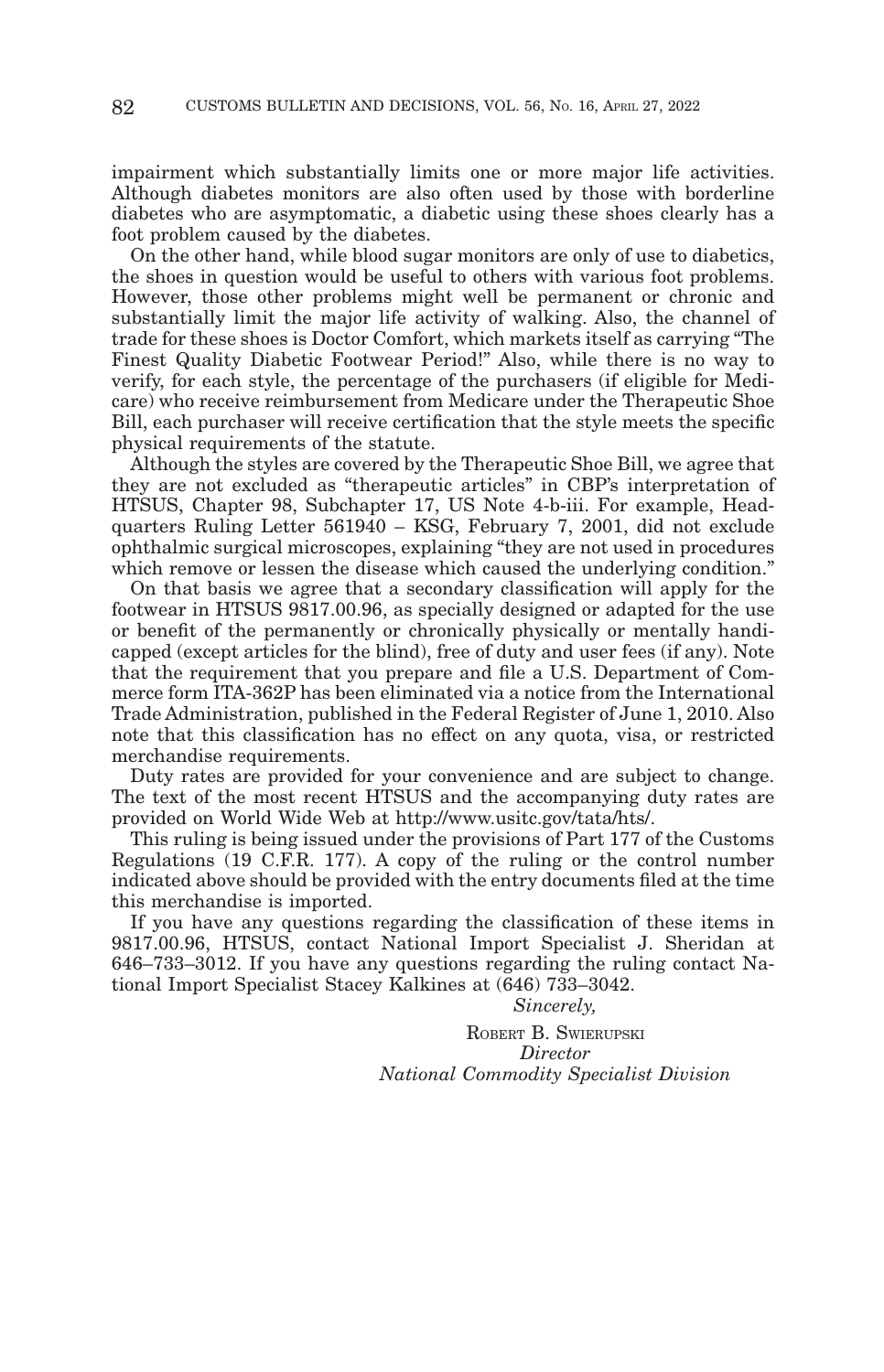## ATTACHMENT H

#### N144018

February 16, 2011 CLA-2–64:OT:RR:NC:N4:447 CATEGORY: Classification TARIFF NO.: 6403.40.6000, 6403.91.6075, 6404.19.9060, 9817.00.96

MR. DAVID M. MURPHY GRUNFELD, DESIDERIO, LEBOWITZ, SILVERMAN & KLESTADT LLP *399 PARK AVENUE NEW YORK, NY 10022*

RE: The tariff classification of footwear from China

## DEAR MR MIRPHY

In your letter dated December 21, 2010, you requested a tariff classification ruling on behalf of Rikco International, LLC, d/b/a/ Dr. Comfort, Mequon, Wisconsin.

Dr. Comfort shoes are said to be specially adapted for, and most typically purchased by, people with diabetes. The Ranger, Protector and Boss styles are men's boots that cover the ankle but not the knee, have outer soles made of rubber or plastic and have uppers predominantly of leather. With the exception of the Ranger style which has a Velcro® closure, all of the other men's styles have lace-up closures. The Protector boot includes a protective metal toe-cap. The Annie and Annie X styles are women's shoes that are below-theankle and have outer soles made of rubber or plastic and uppers predominantly of textile. You state that the Annie X is virtually identical to the Annie and that the only difference is that the Annie X provides additional depth for hard to fit diabetic feet. They both have Velcro® closures. You further state that the packaging of the articles at the time of importation indicates that these articles are for the handicapped and that the inserts are included with the shoes. The shoes provide the essential character for classification purposes.

The applicable subheading for the Protector style of footwear will be 6403.40.6000, Harmonized Tariff Schedule of the United States (HTSUS), which provides for footwear with outer soles of rubber, plastics, leather or composition leather and uppers of leather: other footwear, incorporating a protective metal toecap: other. The rate of duty will be 8.5 percent ad valorem.

The applicable subheading for the Ranger and Boss styles of footwear will be 6403.91.6075, HTSUS, which provides for footwear with outer soles of rubber, plastics, leather or composition leather and uppers of leather: other footwear: covering the ankle: other: other: for men, youths and boys: other: other: for men: other. The rate of duty will be 8.5 percent ad valorem.

The applicable subheading for the Annie and Annie X styles of footwear will be 6404.19.9060, HTSUS, which provides for footwear with outer soles of rubber, plastics, leather or composition leather and uppers of textile materials: footwear with outer soles of rubber or plastics: other: other: valued over \$12.00/pair: for women. The rate of duty will be 9 percent ad valorem.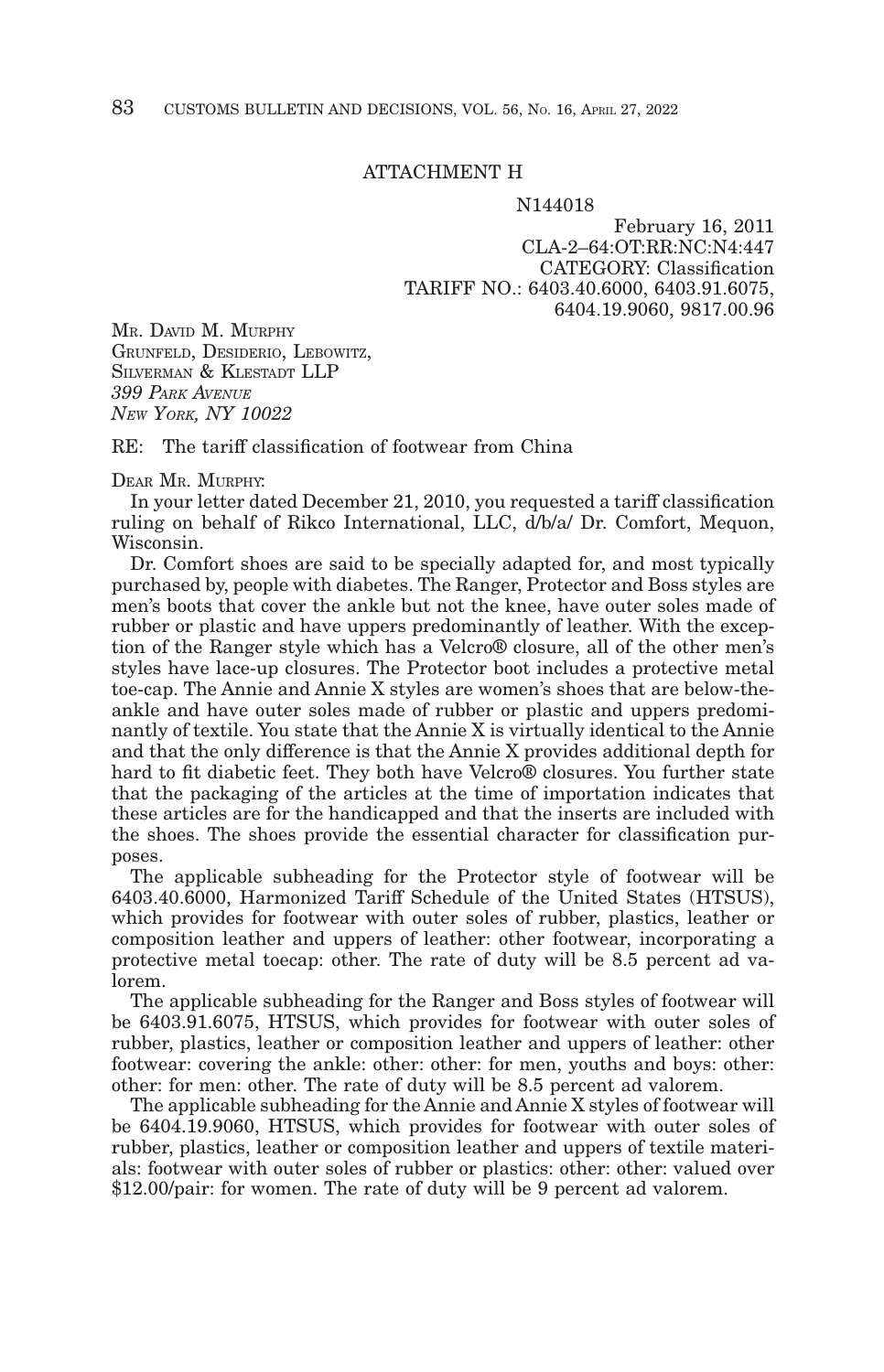Regarding your claim of duty-free treatment under HTSUS 9817.00.96, this footwear goes beyond being simply extra adjustable and convenient. The copies of the design patterns, etc., submitted by you show they have been constructed by the maker according to the importer's specifications, most notably, but not exclusively, with extra depth in the toe box and forefoot. You also state that each style is imported with "heat-moldable inserts" which are intended to be heated and molded to accommodate each of the wearer's feet.

Headquarters Ruling Letter 964169 - JFS, June 26, 2001, et al, indicates that diabetes blood sugar monitors for home use are presumed to be for the use or benefit of persons suffering from a permanent or chronic physical impairment which substantially limits one or more major life activities. Although diabetes monitors are also often used by those with borderline diabetes who are asymptomatic, a diabetic using these shoes clearly has a foot problem caused by the diabetes.

On the other hand, while blood sugar monitors are only of use to diabetics, the shoes in question would be useful to others with various foot problems. However, those other problems might well be permanent or chronic and substantially limit the major life activity of walking. Also, the channel of trade for these shoes is Doctor Comfort, which markets itself as carrying "The Finest Quality Diabetic Footwear Period!" Also, while there is no way to verify, for each style, the percentage of the purchasers (if eligible for Medicare) who receive reimbursement from Medicare under the Therapeutic Shoe Bill, each purchaser will receive certification that the style meets the specific physical requirements of the statute.

Although the styles are covered by the Therapeutic Shoe Bill, we agree that they are not excluded as "therapeutic articles" in CBP's interpretation of HTSUS, Chapter 98, Subchapter 17, US Note 4-b-iii. For example, Headquarters Ruling Letter 561940 – KSG, February 7, 2001, did not exclude ophthalmic surgical microscopes, explaining "they are not used in procedures which remove or lessen the disease which caused the underlying condition."

On that basis we agree that a secondary classification will apply for the footwear in HTSUS 9817.00.96, as specially designed or adapted for the use or benefit of the permanently or chronically physically or mentally handicapped (except articles for the blind), free of duty and user fees (if any). Note that the requirement that you prepare and file a U.S. Department of Commerce form ITA-362P has been eliminated via a notice from the International Trade Administration, published in the Federal Register of June 1, 2010. Also note that this classification has no effect on any quota, visa, or restricted merchandise requirements.

Duty rates are provided for your convenience and are subject to change. The text of the most recent HTSUS and the accompanying duty rates are provided on World Wide Web at http://www.usitc.gov/tata/hts/.

This ruling is being issued under the provisions of Part 177 of the Customs Regulations (19 C.F.R. 177).

A copy of the ruling or the control number indicated above should be provided with the entry documents filed at the time this merchandise is imported.

If you have any questions regarding the classification of these items in 9817.00.96, HTSUS, contact National Import Specialist J. Sheridan at 646–733–3012. If you have any questions regarding the ruling contact National Import Specialist Stacey Kalkines at (646) 733–3042.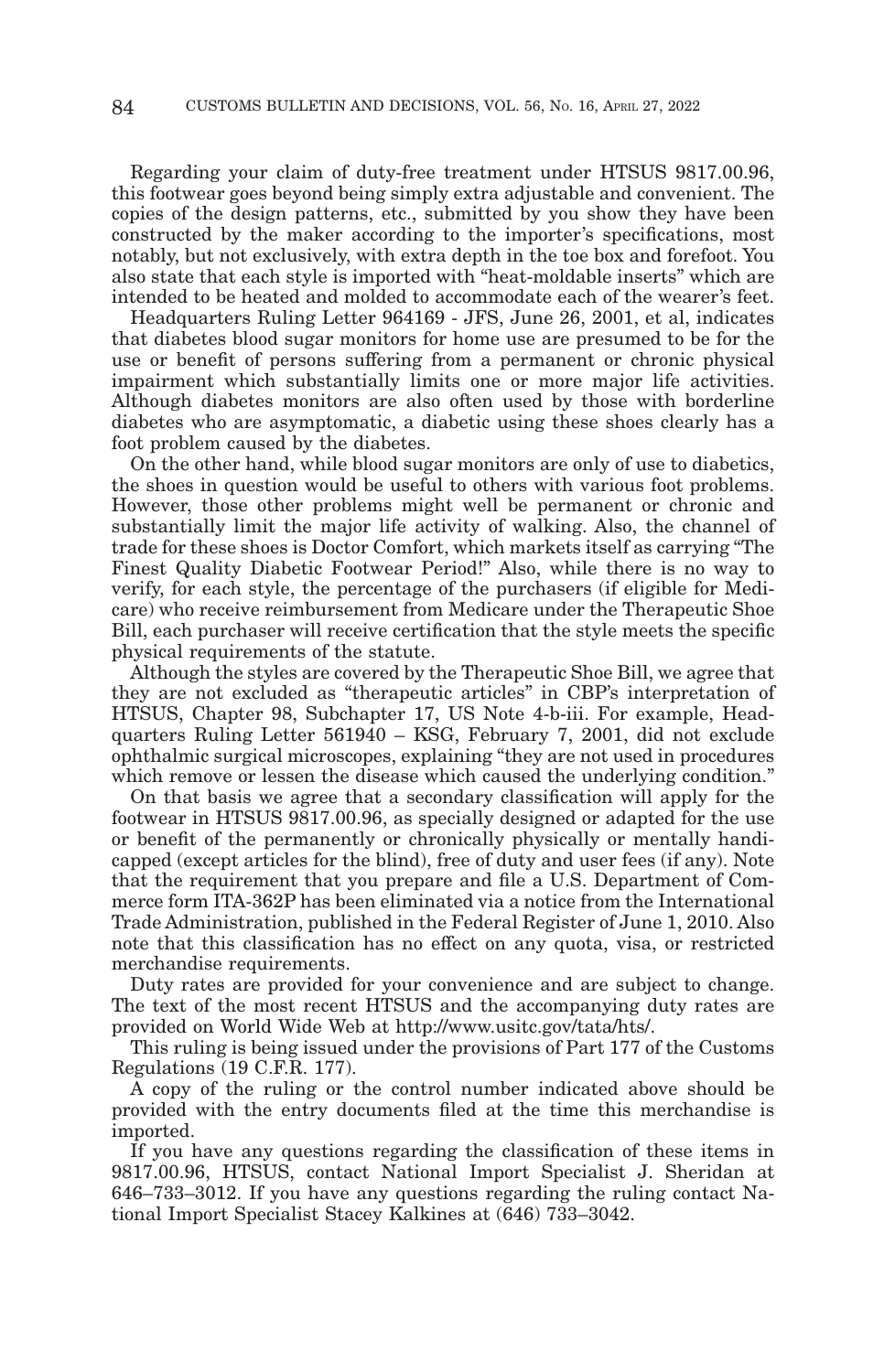# 85 CUSTOMS BULLETIN AND DECISIONS, VOL. 56, NO. 16, APRIL 27, 2022

*Sincerely,*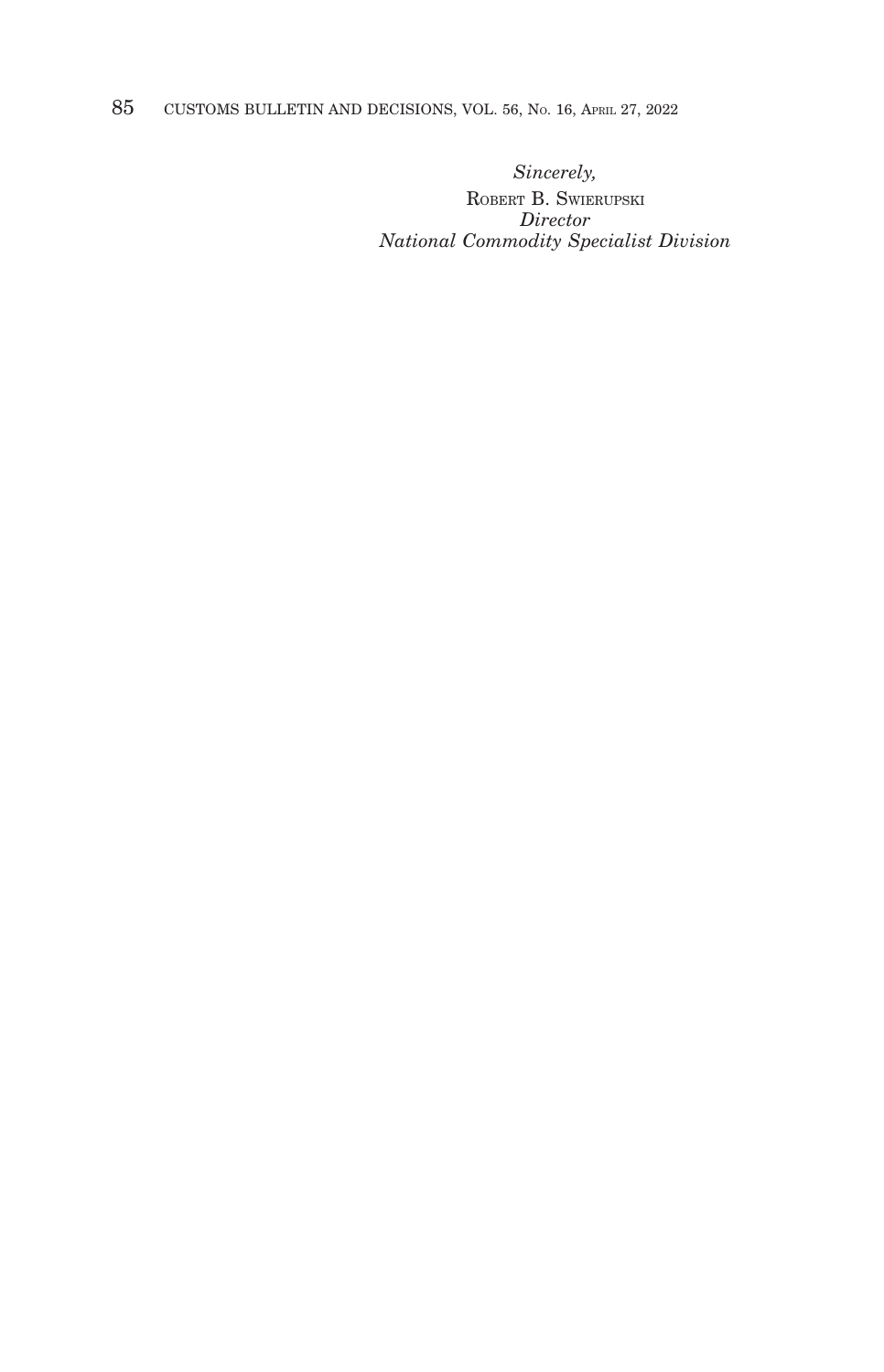## ATTACHMENT I

#### N132897

December 15, 2010 CLA-2–64:OT:RR:NC:N4:447 CATEGORY: Classification TARIFF NO.: 6403.99.6075, 9817.00.96

MR. MICHAEL J. KHORSANDI GRUNFELD, DESIDERIO, LEBOWITZ, SILVERMAN & KLESTADT LLP *399 PARK AVENUE NEW YORK, NY 10022*

RE: The tariff classification of footwear from China

DEAR MR. KHORSANDI:

In your letter dated November 11, 2010, you requested a tariff classification ruling on behalf of Rikco International, LLC, d/b/a/ Dr. Comfort, Mequon, Wisconsin.

Dr. Comfort shoes are said to be specially adapted for, and most typically purchased by, people with diabetes. The Mike, Patrick, Eric, Frank and Fisherman styles are men's shoes that do not cover the ankle, have outer soles made of rubber or plastic and have uppers predominantly of leather. With the exception of the Patrick and Eric styles which have lace-up closures, the other styles have hook and loop closures. In your letter you state the packaging of the articles at the time of importation indicates that these articles are for the handicapped and that the inserts are included with the shoes. The shoes provide the essential character for classification purposes.

The applicable subheading for the Mike, Patrick, Eric, Frank and Fisherman styles of footwear will be 6403.99.6075, Harmonized Tariff Schedule of the United States (HTSUS), which provides for footwear with outer soles of rubber, plastics, leather or composition leather and uppers of leather: other footwear: other: other: other: other: for men, youths and boys: other: other: for men: other. The rate of duty will be 8.5 percent ad valorem.

Regarding your claim of duty-free treatment under HTSUS 9817.00.96, this footwear goes beyond being simply extra adjustable and convenient. The copies of the design patterns, etc., submitted by you show they have been constructed by the maker according to the importer's specifications, most notably, but not exclusively, with extra depth in the toe box and forefoot. You also state that each style is imported with "heat-moldable inserts" which are intended to be heated and molded to accommodate each of the wearer's feet.

Headquarters Ruling Letter 964169 - JFS, June 26, 2001, et al, indicates that diabetes blood sugar monitors for home use are presumed to be for the use or benefit of persons suffering from a permanent or chronic physical impairment which substantially limits one or more major life activities. Although diabetes monitors are also often used by those with borderline diabetes who are asymptomatic, a diabetic using these shoes clearly has a foot problem caused by the diabetes.

On the other hand, while blood sugar monitors are only of use to diabetics, the shoes in question would be useful to others with various foot problems. However, those other problems might well be permanent or chronic and substantially limit the major life activity of walking. Also, the channel of trade for these shoes is Doctor Comfort, which markets itself as carrying "The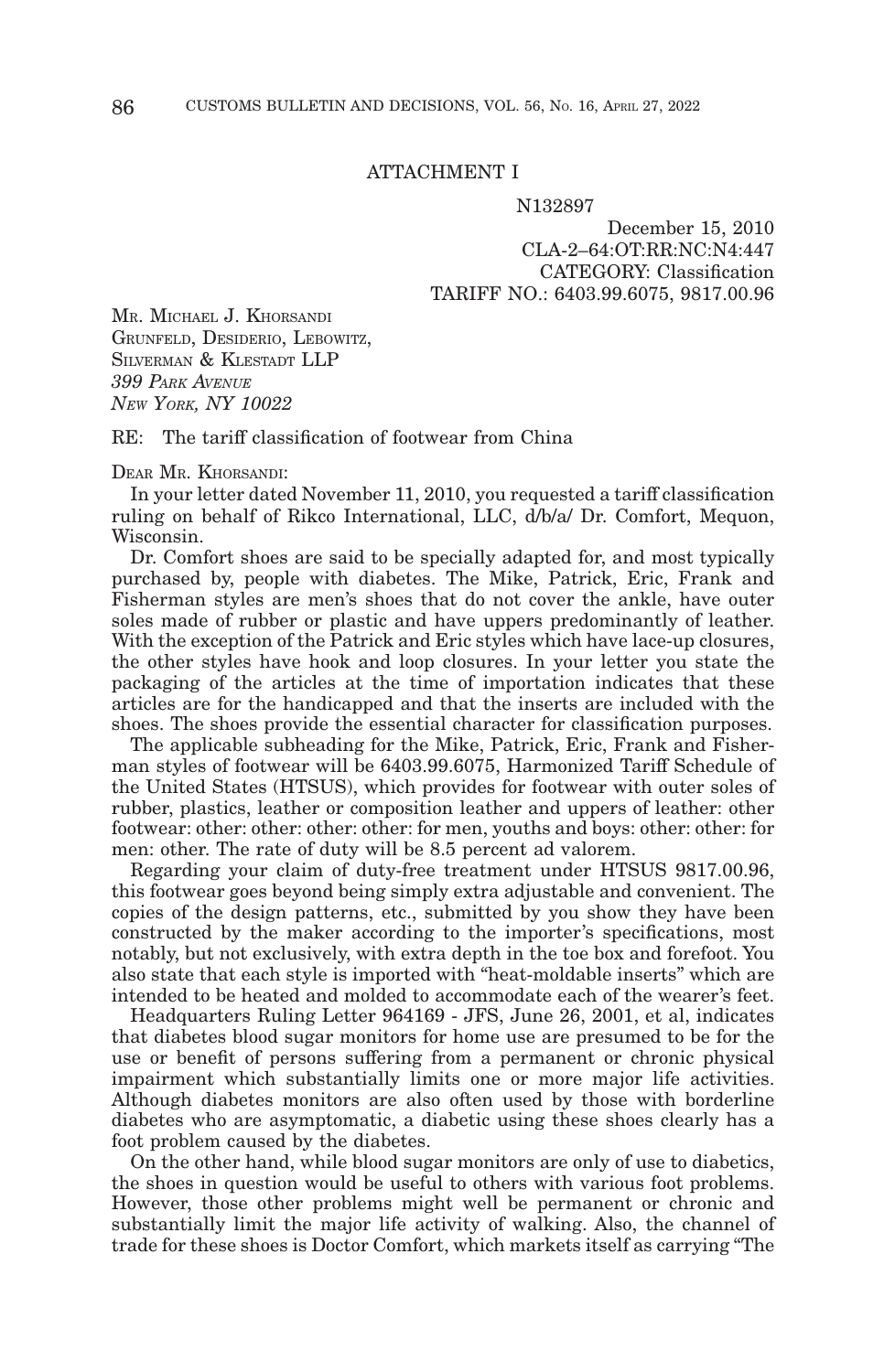Finest Quality Diabetic Footwear Period!" Also, while there is no way to verify, for each style, the percentage of the purchasers (if eligible for Medicare) who receive reimbursement from Medicare under the Therapeutic Shoe Bill, each purchaser will receive certification that the style meets the specific physical requirements of the statute.

Although the styles are covered by the Therapeutic Shoe Bill, we agree that they are not excluded as "therapeutic articles" in CBP's interpretation of HTSUS, Chapter 98, Subchapter 17, US Note 4-b-iii. For example, Headquarters Ruling Letter 561940 – KSG, February 7, 2001, did not exclude ophthalmic surgical microscopes, explaining "they are not used in procedures which remove or lessen the disease which caused the underlying condition."

On that basis we agree that a secondary classification will apply for the footwear in HTSUS 9817.00.96, as specially designed or adapted for the use or benefit of the permanently or chronically physically or mentally handicapped (except articles for the blind), free of duty and user fees (if any). Note that the requirement that you prepare and file a U.S. Department of Commerce form ITA-362P has been eliminated via a notice from the International Trade Administration, published in the Federal Register of June 1, 2010. Also note that this classification has no effect on any quota, visa, or restricted merchandise requirements.

Duty rates are provided for your convenience and are subject to change. The text of the most recent HTSUS and the accompanying duty rates are provided on World Wide Web at http://www.usitc.gov/tata/hts/.

This ruling is being issued under the provisions of Part 177 of the Customs Regulations (19 C.F.R. 177).

A copy of the ruling or the control number indicated above should be provided with the entry documents filed at the time this merchandise is imported.

If you have any questions regarding the classification of these items in 9817.00.96, HTSUS, contact National Import Specialist J. Sheridan at 646–733–3012. If you have any questions regarding the ruling contact National Import Specialist Stacey Kalkines at (646) 733–3042.

*Sincerely,*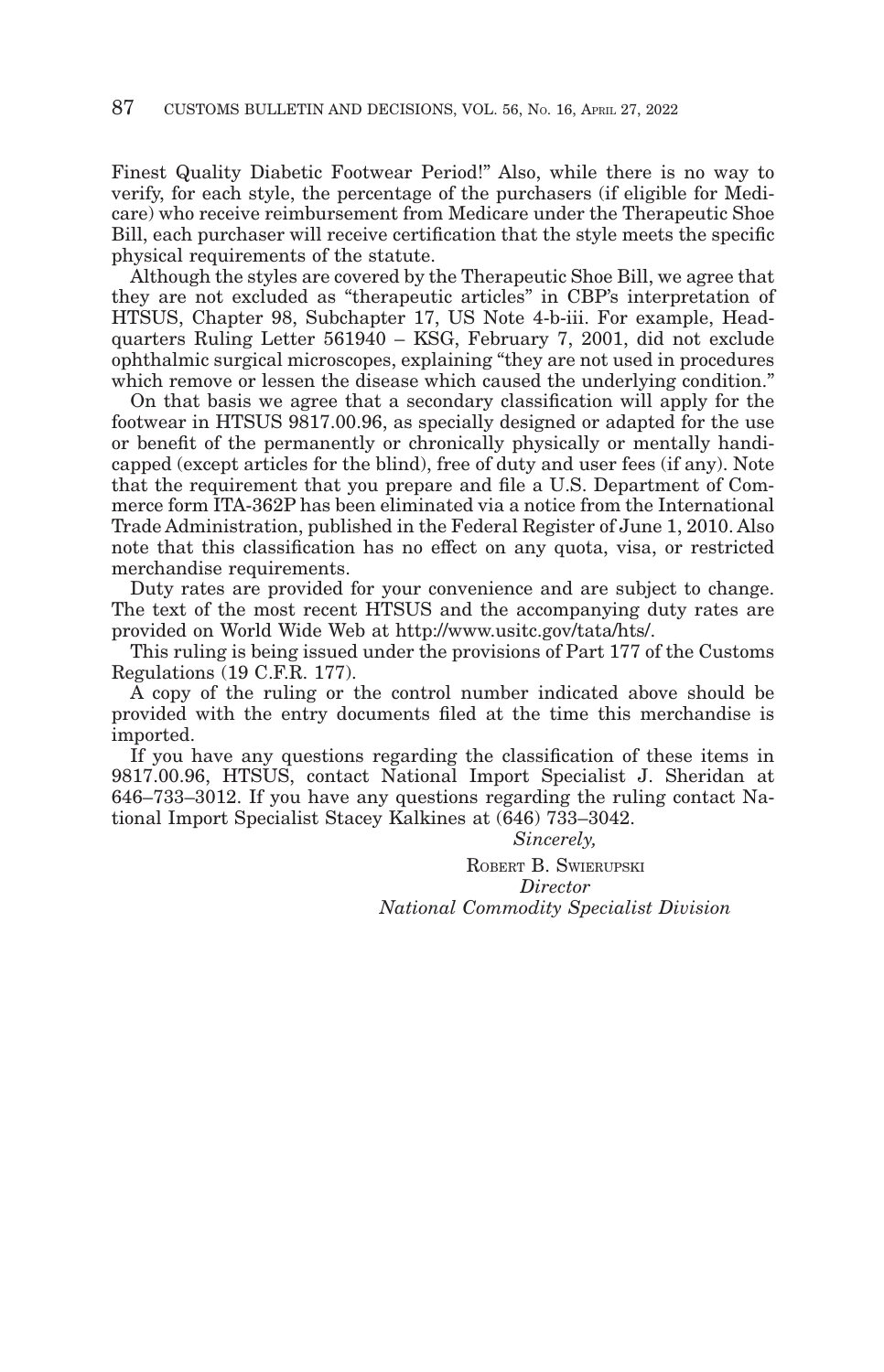## ATTACHMENT J

#### N123943

October 20, 2010 CLA-2–64:OT:RR:NC:N4:447 CATEGORY: Classification TARIFF NO.: 6403.99.6075, 9817.00.96

MR. MICHAEL J. KHORSANDI GRUNFELD, DESIDERIO, LEBOWITZ, SILVERMAN & KLESTADT LLP *399 PARK AVENUE NEW YORK, NY 10022*

RE: The tariff classification of footwear from China

DEAR MR. KHORSANDI:

In your letter dated September 17, 2010, you requested a tariff classification ruling on behalf of Rikco International, LLC, d/b/a/ Dr. Comfort, Mequon, Wisconsin.

Dr. Comfort shoes are said to be specially adapted for, and most typically purchased by, people with diabetes. The Scott, William, William X-depth, Champion, and Champion-Plus styles are men's shoes that do not cover the ankle, have outer soles made of rubber or plastic and have uppers predominantly of leather. In your letter you state the packaging of the articles at the time of importation indicates that these articles are for the handicapped and that the inserts are included with the shoes. The shoes provide the essential character for classification purposes.

The applicable subheading for the Scott, William, William X-depth, Champion, and Champion-Plus styles of footwear will be 6403.99.6075, Harmonized Tariff Schedule of the United States (HTSUS), which provides for footwear with outer soles of rubber, plastics, leather or composition leather and uppers of leather: other footwear: other: other: other: other: for men, youths and boys: other: other: for men: other. The rate of duty will be 8.5 percent ad valorem.

Regarding your claim of duty-free treatment under HTSUS 9817.00.96, this footwear goes beyond being simply extra adjustable and convenient. The copies of the design patterns, etc., submitted by you show they have been constructed by the maker according to the importer's specifications, most notably, but not exclusively, with extra depth in the toe box and forefoot. You also state that each style is imported with "heat-moldable inserts" which are intended to be heated and molded to accommodate each of the wearer's feet.

Headquarters Ruling Letter 964169 - JFS, June 26, 2001, et al, indicates that diabetes blood sugar monitors for home use are presumed to be for the use or benefit of persons suffering from a permanent or chronic physical impairment which substantially limits one or more major life activities. Although diabetes monitors are also often used by those with borderline diabetes who are asymptomatic, a diabetic using these shoes clearly has a foot problem caused by the diabetes.

On the other hand, while blood sugar monitors are only of use to diabetics, the shoes in question would be useful to others with various foot problems. However, those other problems might well be permanent or chronic and substantially limit the major life activity of walking. Also, the channel of trade for these shoes is Doctor Comfort, which markets itself as carrying "The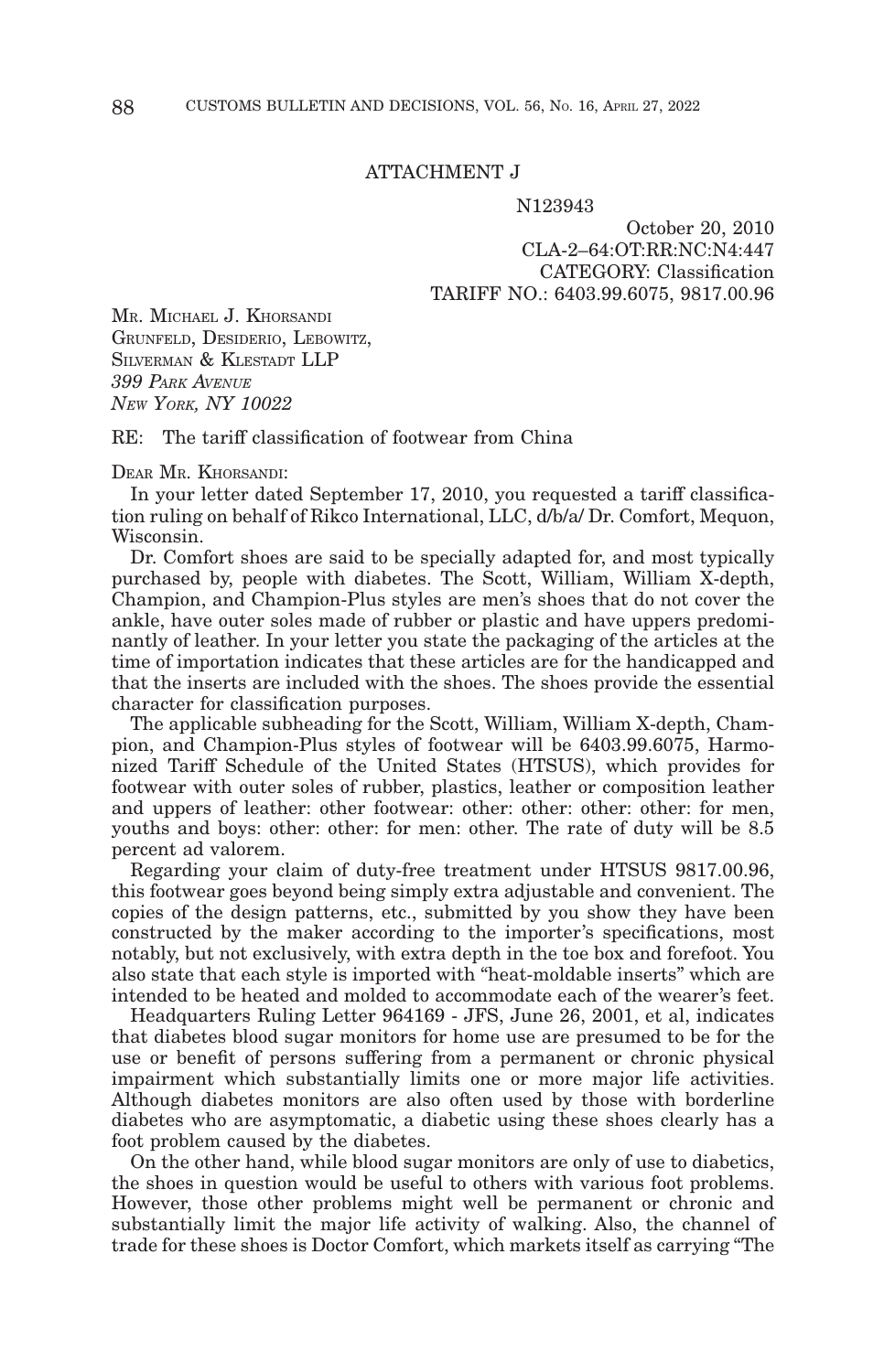Finest Quality Diabetic Footwear Period!" Also, while there is no way to verify, for each style, the percentage of the purchasers (if eligible for Medicare) who receive reimbursement from Medicare under the Therapeutic Shoe Bill, each purchaser will receive certification that the style meets the specific physical requirements of the statute.

Although the styles are covered by the Therapeutic Shoe Bill, we agree that they are not excluded as "therapeutic articles" in CBP's interpretation of HTSUS, Chapter 98, Subchapter 17, US Note 4-b-iii. For example, Headquarters Ruling Letter 561940 – KSG, February 7, 2001, did not exclude ophthalmic surgical microscopes, explaining "they are not used in procedures which remove or lessen the disease which caused the underlying condition."

On that basis we agree that a secondary classification will apply for the footwear in HTSUS 9817.00.96, as specially designed or adapted for the use or benefit of the permanently or chronically physically or mentally handicapped (except articles for the blind), free of duty and user fees (if any). Note that the requirement that you prepare and file a U.S. Department of Commerce form ITA-362P has been eliminated via a notice from the International Trade Administration, published in the Federal Register of June 1, 2010. Also note that this classification has no effect on any quota, visa, or restricted merchandise requirements.

Duty rates are provided for your convenience and are subject to change. The text of the most recent HTSUS and the accompanying duty rates are provided on World Wide Web at http://www.usitc.gov/tata/hts/.

This ruling is being issued under the provisions of Part 177 of the Customs Regulations (19 C.F.R. 177). A copy of the ruling or the control number indicated above should be provided with the entry documents filed at the time this merchandise is imported.

If you have any questions regarding the classification of these items in 9817.00.96, HTSUS, contact National Import Specialist J. Sheridan at 646–733–3012. If you have any questions regarding the ruling contact National Import Specialist Stacey Kalkines at (646) 733–3042.

*Sincerely,*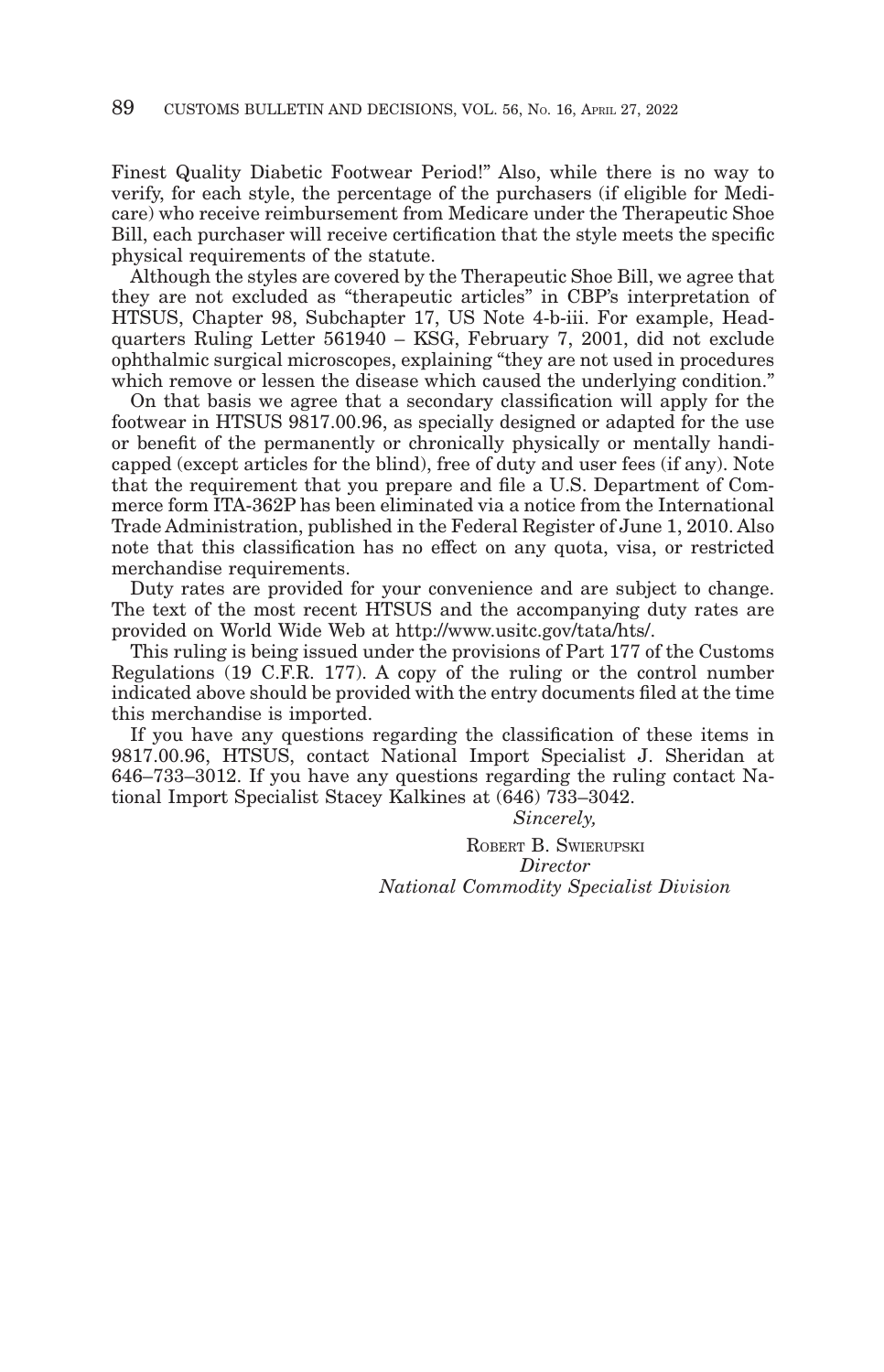## ATTACHMENT K

#### N176157

August 15, 2011 CLA-2–64:OT:RR:NC:N4:447 CATEGORY: Classification TARIFF NO.: 6402.99.9005, 6403.99.6040, 6403.99.9031, 9817.00.96

MS. TRACEY TOPPER GONZALEZ GRUNFELD, DESIDERIO, LEBOWITZ, SILVERMAN & KLESTADT LLP *399 PARK AVENUE, 25TH FLOOR NEW YORK, NY 10022–4877*

RE: The tariff classification of footwear from China

#### DEAR MS. GONZALEZ:

In your letters dated December 21, 2010 and July 20, 2011, you requested a tariff classification ruling on behalf of Rikco International, LLC, d/b/a/ Dr. Comfort, Mequon, Wisconsin.

Dr. Comfort shoes are said to be specially adapted for and most typically purchased by people with diabetes. You provided illustrations of five diabetic shoe styles along with their respective laboratory reports which identify the upper component materials of each shoe by percentage.

The "Performance" style shoe is described by you as a men's "athletic-style" shoe that does not cover the ankle and has an outer sole of rubber or plastics. You state that the upper is 59.01% rubber/plastics. The shoe features a bungee lace closure and a foxing or a foxing-like band. You provided an F.O.B. value of \$18.88 - \$19.28/pair.

The "Endurance" and "Endurance Plus" styles are described by you as men's "athletic-style" shoes that do not cover the ankle and have outer soles of rubber or plastics and uppers of predominantly leather material; 68.46% and 71.95%, respectively. You provided F.O.B. values of \$21.11 - \$21.78 and \$18.84 - \$19.16/pair, respectively.

The "Victory" and "Victory Plus" styles are described by you as women's "athletic-style" shoes that do not cover the ankle and have outer soles of rubber or plastic and uppers of predominantly leather material; 69.20% and 71.88%, respectively. You provided F.O.B. values of \$20.06 - \$20.78 and \$19.37 - \$20.09, respectively.

With the exception of the "Performance" style, they all have either lace-up or Velcro® hook and loop closures. In your letter you state the packaging of the articles at the time of importation indicates that these articles are for the handicapped and that the inserts are included with the shoes. The shoes provide the essential character for classification purposes.

You suggest that the "Performance" style shoe be classified under subheading 6402.99.9031, Harmonized Tariff Schedule of the United States (HTSUS), which provides for in pertinent part, footwear that is not athletic. We agree with your suggested classification only to the eighth digit. Additional U.S. Note 2, HTSUS, defines athletic footwear as "tennis shoes, basketball shoes, gym shoes, training shoes and the like, whether or not principally used for such athletic games or purposes."

The applicable subheading for the "Performance" style of footwear will be 6402.99.9005, HTSUS, which provides for other footwear with outer soles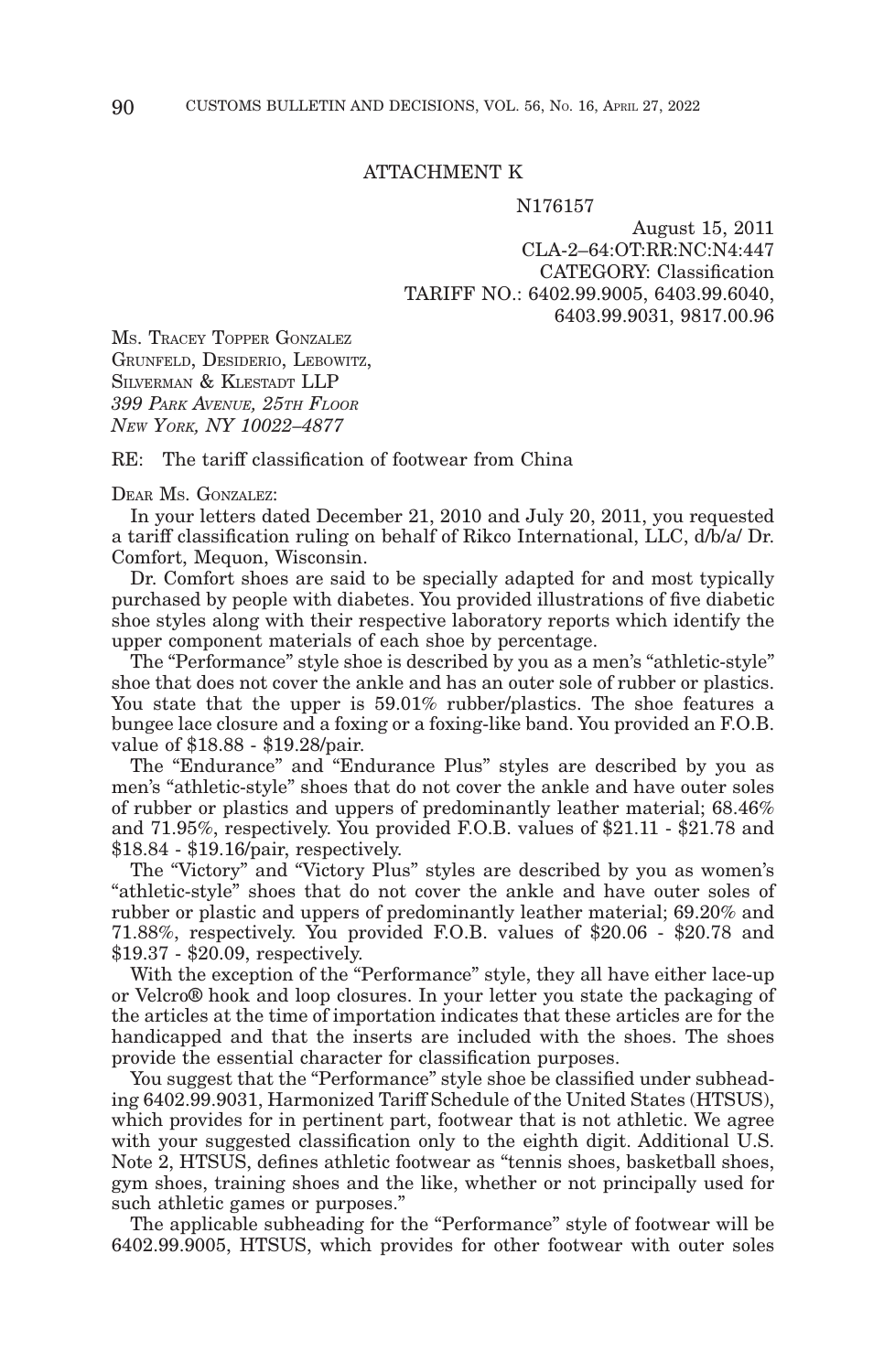and uppers of rubber or plastics: other footwear: other: other: not having uppers of which over 90 percent of the external surface area (including any accessories or reinforcements) is rubber or plastics; footwear which has a foxing or a foxing like band; valued over \$12/pair: tennis shoes, basketball shoes, gym shoes, training shoes and the like. The rate of duty will be 20 percent ad valorem.

You suggest that the "Endurance" and "Endurance Plus" styles be classified under subheading 6403.99.6075, HTSUS, which provides for in pertinent part, footwear that is not athletic. We agree with your suggested classification only to the eighth digit. Additional U.S. Note 2, HTSUS, defines athletic footwear as "tennis shoes, basketball shoes, gym shoes, training shoes and the like, whether or not principally used for such athletic games or purposes."

The applicable subheading for the "Endurance" and "Endurance Plus" styles of footwear will be 6403.99.6040, HTSUS, which provides for footwear with outer soles of rubber, plastics, leather or composition leather and uppers of leather: other footwear: not covering the ankle; other: other: other: for men, youths and boys: tennis shoes, basketball shoes, gym shoes, training shoes and the like, for men: other. The rate of duty will be 8.5 percent ad valorem.

You suggest that the "Victory" and "Victory Plus" styles be classified under subheading 6403.99.9065, HTSUS, which provides for in pertinent part, footwear that is not athletic. We agree with your suggested classification only to the eighth digit. Additional U.S. Note 2, HTSUS, defines athletic footwear as "tennis shoes, basketball shoes, gym shoes, training shoes and the like, whether or not principally used for such athletic games or purposes."

The applicable subheading for the "Victory" and "Victory Plus" styles of footwear will be 6403.99.9031, HTSUS, which provides for footwear with outer soles of rubber, plastics, leather or composition leather and uppers of leather: other footwear: not covering the ankle; other: other: other: for other persons: valued over \$2.50/pair: other: tennis shoes, basketball shoes, gym shoes, training shoes and the like, for women: other. The rate of duty will be 10 percent ad valorem.

Regarding your claim of duty-free treatment under HTSUS 9817.00.96, this footwear goes beyond being simply extra adjustable and convenient. The copies of the design patterns, etc., submitted by you show they have been constructed by the maker according to the importer's specifications, most notably, but not exclusively, with extra depth in the toe box and forefoot. You also state that each style is imported with "heat-moldable inserts" which are intended to be heated and molded to accommodate each of the wearer's feet.

Headquarters Ruling Letter 964169 - JFS, June 26, 2001, et al, indicates that diabetes blood sugar monitors for home use are presumed to be for the use or benefit of persons suffering from a permanent or chronic physical impairment which substantially limits one or more major life activities. Although diabetes monitors are also often used by those with borderline diabetes who are asymptomatic, a diabetic using these shoes clearly has a foot problem caused by the diabetes.

On the other hand, while blood sugar monitors are only of use to diabetics, the shoes in question would be useful to others with various foot problems. However, those other problems might well be permanent or chronic and substantially limit the major life activity of walking. Also, the channel of trade for these shoes is Doctor Comfort, which markets itself as carrying "The Finest Quality Diabetic Footwear Period!" Also, while there is no way to verify, for each style, the percentage of the purchasers (if eligible for Medi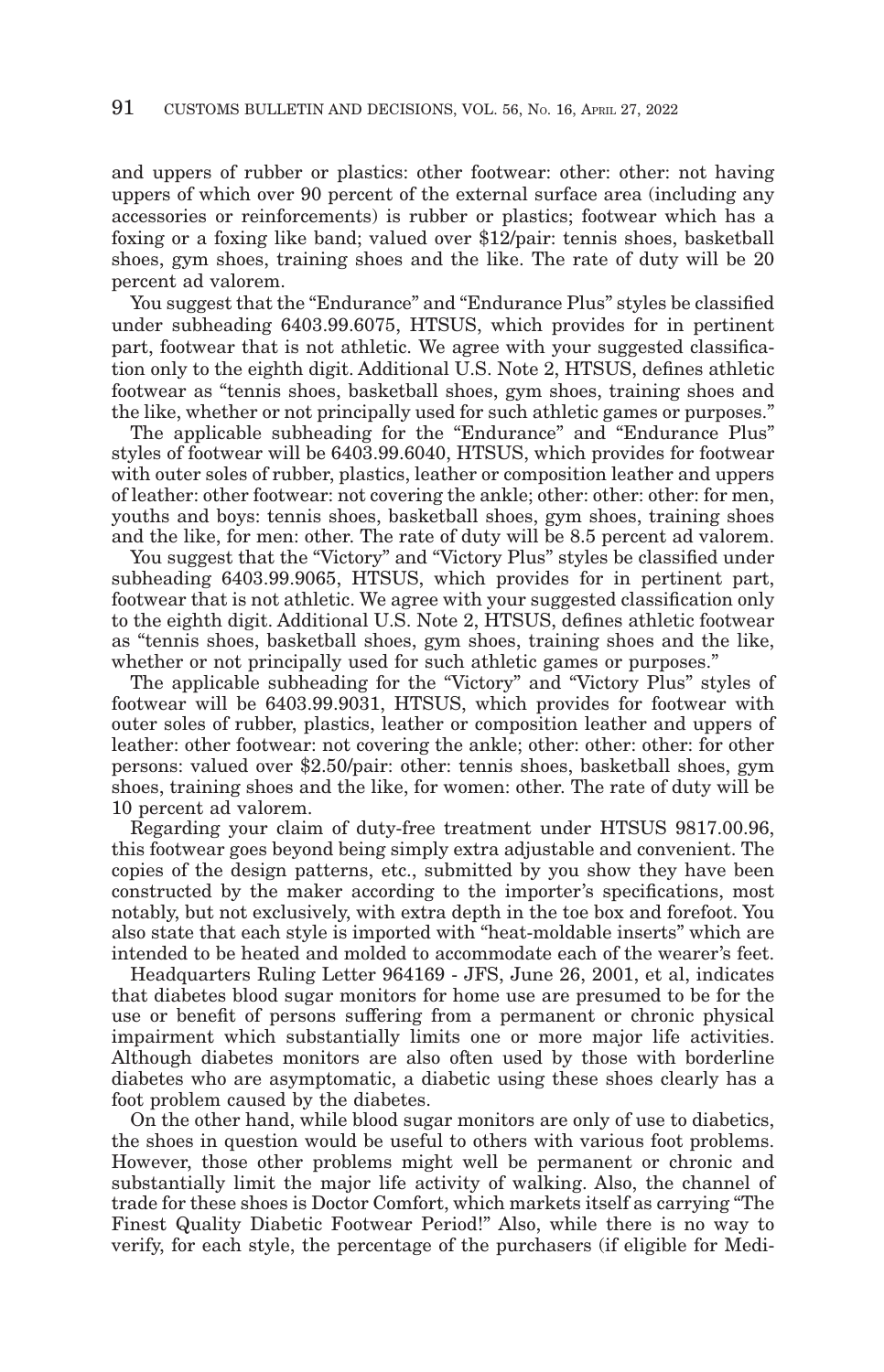care) who receive reimbursement from Medicare under the Therapeutic Shoe Bill, each purchaser will receive certification that the style meets the specific physical requirements of the statute.

Although the styles are covered by the Therapeutic Shoe Bill, we agree that they are not excluded as "therapeutic articles" in CBP's interpretation of HTSUS, Chapter 98, Subchapter 17, US Note 4-b-iii. For example, Headquarters Ruling Letter 561940 – KSG, February 7, 2001, did not exclude ophthalmic surgical microscopes, explaining "they are not used in procedures which remove or lessen the disease which caused the underlying condition."

On that basis we agree that a secondary classification will apply for the footwear in HTSUS 9817.00.96, as specially designed or adapted for the use or benefit of the permanently or chronically physically or mentally handicapped (except articles for the blind), free of duty and user fees (if any). Note that the requirement that you prepare and file a U.S. Department of Commerce form ITA-362P has been eliminated via a notice from the International Trade Administration, published in the Federal Register of June 1, 2010. Also note that this classification has no effect on any quota, visa, or restricted merchandise requirements.

Duty rates are provided for your convenience and are subject to change. The text of the most recent HTSUS and the accompanying duty rates are provided on World Wide Web at http://www.usitc.gov/tata/hts/.

This ruling is being issued under the provisions of Part 177 of the Customs Regulations (19 C.F.R. 177).

A copy of the ruling or the control number indicated above should be provided with the entry documents filed at the time this merchandise is imported.

If you have any questions regarding the classification of these items in 9817.00.96, HTSUS, contact National Import Specialist J. Sheridan at 646–733–3012. If you have any questions regarding the ruling contact National Import Specialist Stacey Kalkines at (646) 733–3042.

# *Sincerely,*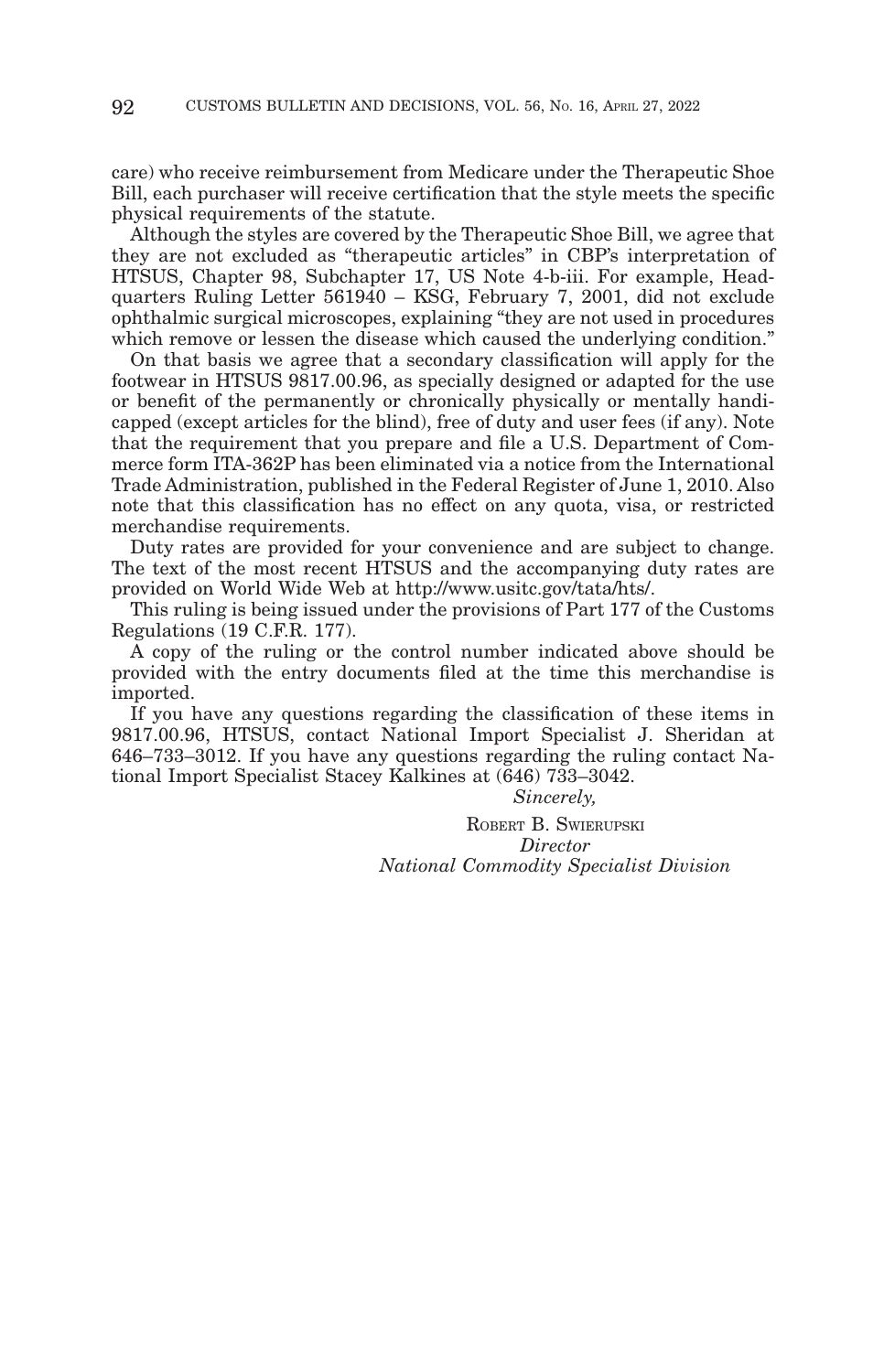## ATTACHMENT L

#### N113676

August 4, 2010 CLA-2–64:OT:RR:NC:N4:447 CATEGORY: Classification TARIFF NO.: 6403.99.6075, 6403.99.9065, 6404.19.9060, 9817.00.96

MR. DAVID M. MURPHY MR. MICHAEL J. KHORSANDI GRUNFELD, DESIDERIO, LEBOWITZ, SILVERMAN & KLESTADT LLP *399 PARK AVENUE NEW YORK, NY 10022*

 $RE:$  The tariff classification of footwear from China

DEAR MR. MURPHY AND MR. KHORSANDI:

In your letter dated July 1, 2010, you requested a tariff classification ruling on behalf of Rikco International, LLC, d/b/a/ Dr. Comfort, Mequon, Wisconsin. Samples were submitted by Sandi Siegel of M.E. Dey & Co., Dr. Comfort's customs broker.

Dr. Comfort shoes are said to be specially adapted for, and most typically purchased by, people with diabetes. The Brian, David and Douglas styles are men's shoes that do not cover the ankle, have outer soles made of rubber or plastic and have uppers predominantly of leather. The women's shoes are also below the ankle and have outer soles made of rubber or plastic. The Maggy and Merry Jane styles have uppers predominantly of leather and the Merry Jane – Lycra feature textile (Lycra) uppers. The shoes do not have foxing or foxing-like bands. In your letter you state the packaging of the articles at the time of importation indicates that these articles are for the handicapped and that the inserts are included with the shoes. The shoes provide the essential character for classification purposes.

The applicable subheading for the Brian, David and Douglas styles of footwear will be 6403.99.6075, Harmonized Tariff Schedule of the United States (HTSUS), which provides for footwear with outer soles of rubber, plastics, leather or composition leather and uppers of leather: other footwear: other: other: other: other: for men, youths and boys: other: other: for men: other. The rate of duty will be 8.5 percent ad valorem.

The applicable subheading for the Maggy and Merry Jane styles of footwear will be 6403.99.9065, HTSUS, which provides for footwear with outer soles of rubber, plastics, leather or composition leather and uppers of leather: other footwear: not covering the ankle; not welt footwear; for other persons: valued over \$2.50/pair: other: for women: other. The rate of duty will be 10 percent ad valorem.

The applicable subheading for the Merry Jane – Lycra style footwear will be 6404.19.9060, HTSUS, which provides for footwear with outer soles of rubber/plastics, leather or composition leather and uppers of textile materials: footwear with outer shoes of rubber or plastics: other: other: valued over \$12.00/pair: for women. The rate of duty will be 9% ad valorem.

Regarding your claim of duty-free treatment under HTSUS 9817.00.96, this footwear goes beyond being simply extra adjustable and convenient. The copies of the design patterns, etc., submitted by you show they have been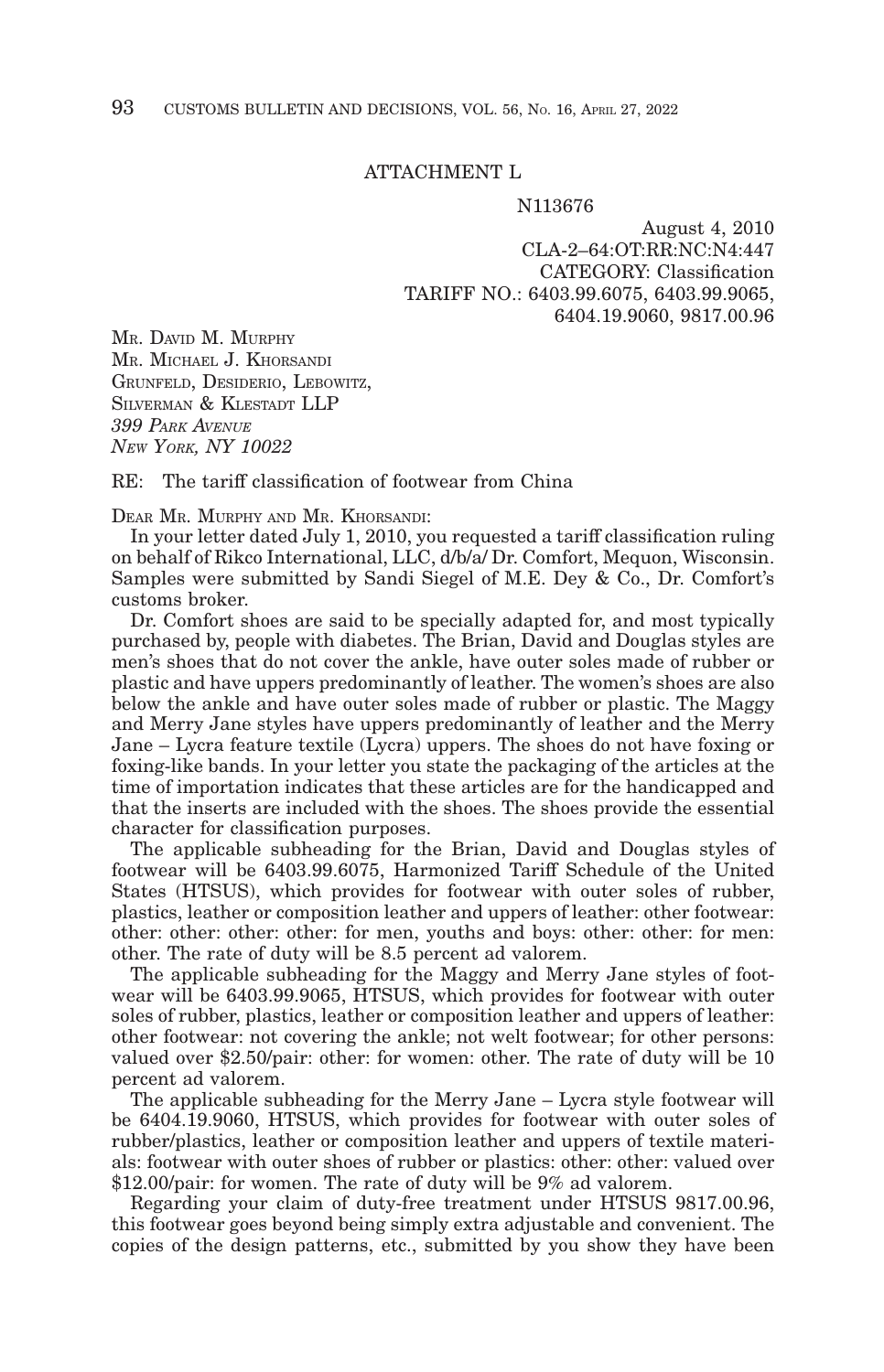constructed by the maker according to the importer's specifications, most notably, but not exclusively, with extra depth in the toe box and forefoot. You also state that each style is imported with "heat-moldable inserts" which are intended to be heated and molded to accommodate each of the wearer's feet.

Headquarters Ruling Letter 964169 - JFS, June 26, 2001, et al, indicates that diabetes blood sugar monitors for home use are presumed to be for the use or benefit of persons suffering from a permanent or chronic physical impairment which substantially limits one or more major life activities. Although diabetes monitors are also often used by those with borderline diabetes who are asymptomatic, a diabetic using these shoes clearly has a foot problem caused by the diabetes.

On the other hand, while blood sugar monitors are only of use to diabetics, the shoes in question would be useful to others with various foot problems. However, those other problems might well be permanent or chronic and substantially limit the major life activity of walking. Also, the channel of trade for these shoes is Doctor Comfort, which markets itself as carrying "The Finest Quality Diabetic Footwear Period!" Also, while there is no way to verify, for each style, the percentage of the purchasers (if eligible for Medicare) who receive reimbursement from Medicare under the Therapeutic Shoe Bill, each purchaser will receive certification that the style meets the specific physical requirements of the statute.

Although the styles are covered by the Therapeutic Shoe Bill, we agree that they are not excluded as "therapeutic articles" in CBP's interpretation of HTSUS, Chapter 98, Subchapter 17, US Note 4-b-iii. For example, Headquarters Ruling Letter 561940 – KSG, February 7, 2001, did not exclude ophthalmic surgical microscopes, explaining "they are not used in procedures which remove or lessen the disease which caused the underlying condition."

On that basis we agree that a secondary classification will apply for the footwear in HTSUS 9817.00.96, as specially designed or adapted for the use or benefit of the permanently or chronically physically or mentally handicapped (except articles for the blind), free of duty and user fees (if any). Note that the requirement that you prepare and file a U.S. Department of Commerce form ITA-362P has been eliminated via a notice from the International Trade Administration, published in the Federal Register of June 1, 2010. Also note that this classification has no effect on any quota, visa, or restricted merchandise requirements.

Duty rates are provided for your convenience and are subject to change. The text of the most recent HTSUS and the accompanying duty rates are provided on World Wide Web at http://www.usitc.gov/tata/hts/.

This ruling is being issued under the provisions of Part 177 of the Customs Regulations (19 C.F.R. 177).

A copy of the ruling or the control number indicated above should be provided with the entry documents filed at the time this merchandise is imported.

If you have any questions regarding the classification of these items in 9817.00.96, HTSUS, contact National Import Specialist J. Sheridan at 646–733–3012. If you have any questions regarding the ruling contact National Import Specialist Stacey Kalkines at (646) 733–3042.

*Sincerely,*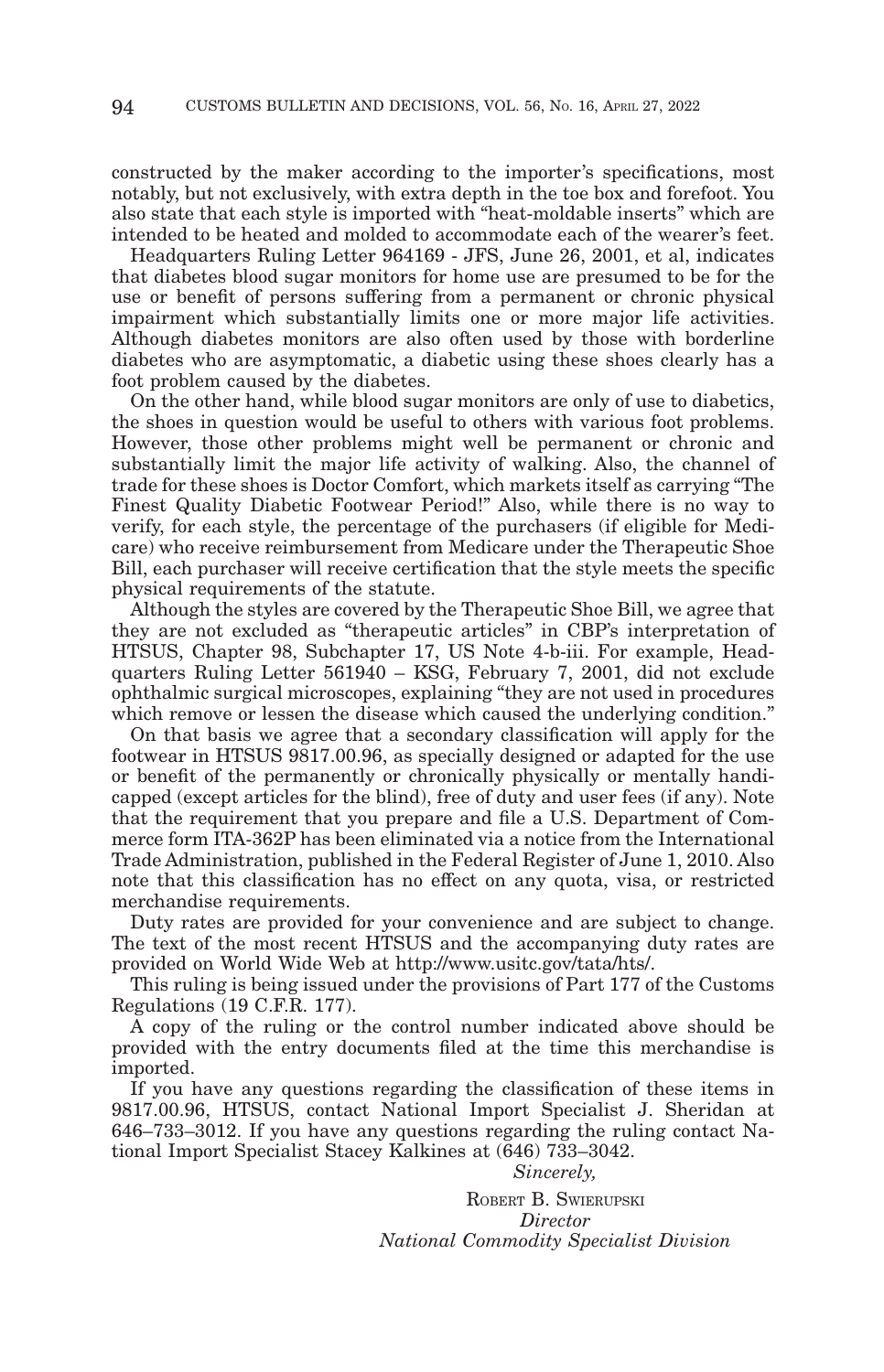## ATTACHMENT M

#### N132897

December 15, 2010 CLA-2–64:OT:RR:NC:N4:447 CATEGORY: Classification TARIFF NO.: 6403.99.6075, 9817.00.96

MR. MICHAEL J. KHORSANDI GRUNFELD, DESIDERIO, LEBOWITZ, SILVERMAN & KLESTADT LLP *399 PARK AVENUE NEW YORK, NY 10022*

RE: The tariff classification of footwear from China

DEAR MR. KHORSANDI:

In your letter dated November 11, 2010, you requested a tariff classification ruling on behalf of Rikco International, LLC, d/b/a/ Dr. Comfort, Mequon, Wisconsin.

Dr. Comfort shoes are said to be specially adapted for, and most typically purchased by, people with diabetes. The Mike, Patrick, Eric, Frank and Fisherman styles are men's shoes that do not cover the ankle, have outer soles made of rubber or plastic and have uppers predominantly of leather. With the exception of the Patrick and Eric styles which have lace-up closures, the other styles have hook and loop closures. In your letter you state the packaging of the articles at the time of importation indicates that these articles are for the handicapped and that the inserts are included with the shoes. The shoes provide the essential character for classification purposes.

The applicable subheading for the Mike, Patrick, Eric, Frank and Fisherman styles of footwear will be 6403.99.6075, Harmonized Tariff Schedule of the United States (HTSUS), which provides for footwear with outer soles of rubber, plastics, leather or composition leather and uppers of leather: other footwear: other: other: other: other: for men, youths and boys: other: other: for men: other. The rate of duty will be 8.5 percent ad valorem.

Regarding your claim of duty-free treatment under HTSUS 9817.00.96, this footwear goes beyond being simply extra adjustable and convenient. The copies of the design patterns, etc., submitted by you show they have been constructed by the maker according to the importer's specifications, most notably, but not exclusively, with extra depth in the toe box and forefoot. You also state that each style is imported with "heat-moldable inserts" which are intended to be heated and molded to accommodate each of the wearer's feet.

Headquarters Ruling Letter 964169 - JFS, June 26, 2001, et al, indicates that diabetes blood sugar monitors for home use are presumed to be for the use or benefit of persons suffering from a permanent or chronic physical impairment which substantially limits one or more major life activities. Although diabetes monitors are also often used by those with borderline diabetes who are asymptomatic, a diabetic using these shoes clearly has a foot problem caused by the diabetes.

On the other hand, while blood sugar monitors are only of use to diabetics, the shoes in question would be useful to others with various foot problems. However, those other problems might well be permanent or chronic and substantially limit the major life activity of walking. Also, the channel of trade for these shoes is Doctor Comfort, which markets itself as carrying "The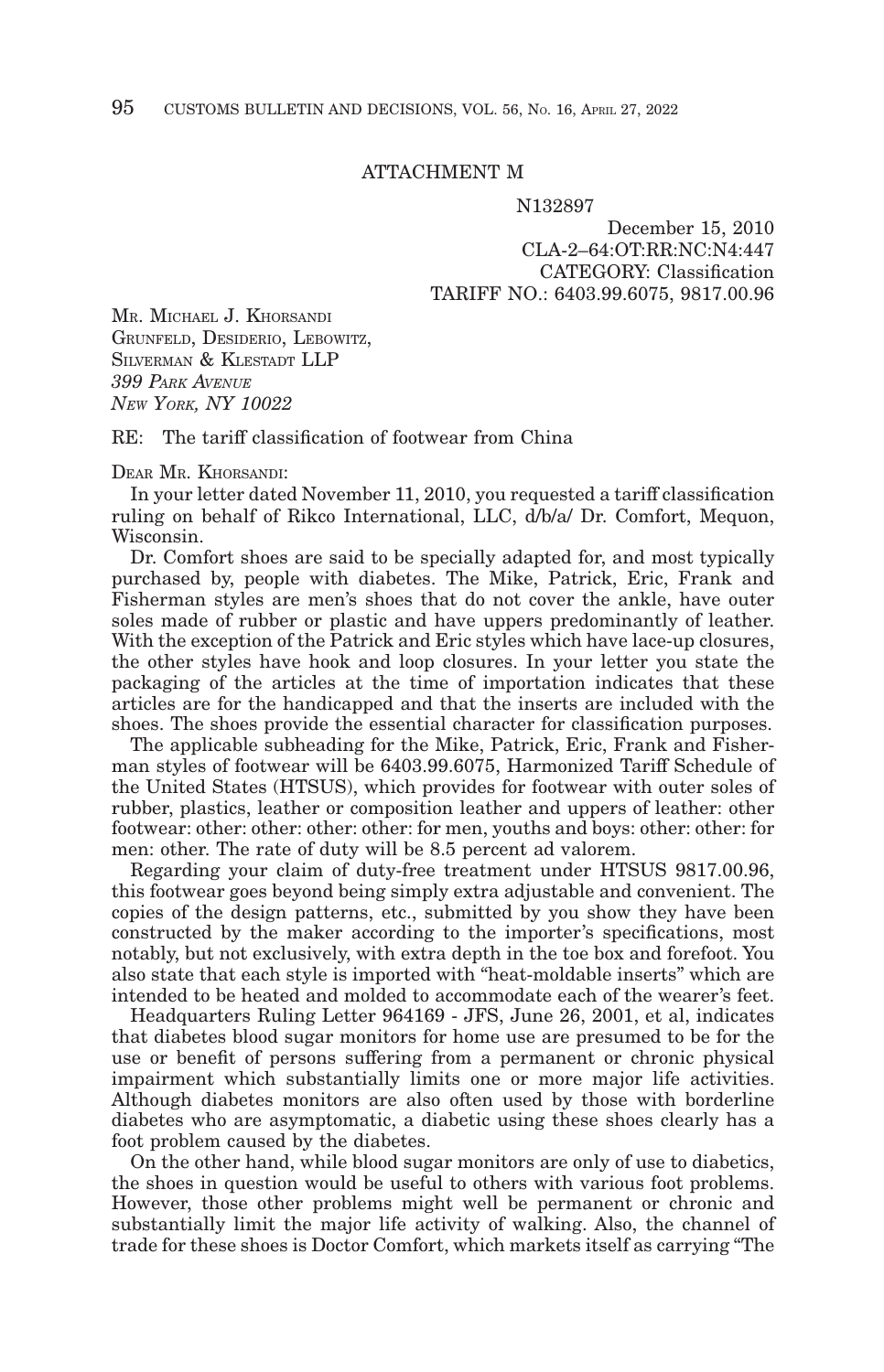Finest Quality Diabetic Footwear Period!" Also, while there is no way to verify, for each style, the percentage of the purchasers (if eligible for Medicare) who receive reimbursement from Medicare under the Therapeutic Shoe Bill, each purchaser will receive certification that the style meets the specific physical requirements of the statute.

Although the styles are covered by the Therapeutic Shoe Bill, we agree that they are not excluded as "therapeutic articles" in CBP's interpretation of HTSUS, Chapter 98, Subchapter 17, US Note 4-b-iii. For example, Headquarters Ruling Letter 561940 – KSG, February 7, 2001, did not exclude ophthalmic surgical microscopes, explaining "they are not used in procedures which remove or lessen the disease which caused the underlying condition."

On that basis we agree that a secondary classification will apply for the footwear in HTSUS 9817.00.96, as specially designed or adapted for the use or benefit of the permanently or chronically physically or mentally handicapped (except articles for the blind), free of duty and user fees (if any). Note that the requirement that you prepare and file a U.S. Department of Commerce form ITA-362P has been eliminated via a notice from the International Trade Administration, published in the Federal Register of June 1, 2010. Also note that this classification has no effect on any quota, visa, or restricted merchandise requirements.

Duty rates are provided for your convenience and are subject to change. The text of the most recent HTSUS and the accompanying duty rates are provided on World Wide Web at http://www.usitc.gov/tata/hts/.

This ruling is being issued under the provisions of Part 177 of the Customs Regulations (19 C.F.R. 177).

A copy of the ruling or the control number indicated above should be provided with the entry documents filed at the time this merchandise is imported.

If you have any questions regarding the classification of these items in 9817.00.96, HTSUS, contact National Import Specialist J. Sheridan at 646–733–3012. If you have any questions regarding the ruling contact National Import Specialist Stacey Kalkines at (646) 733–3042.

*Sincerely,*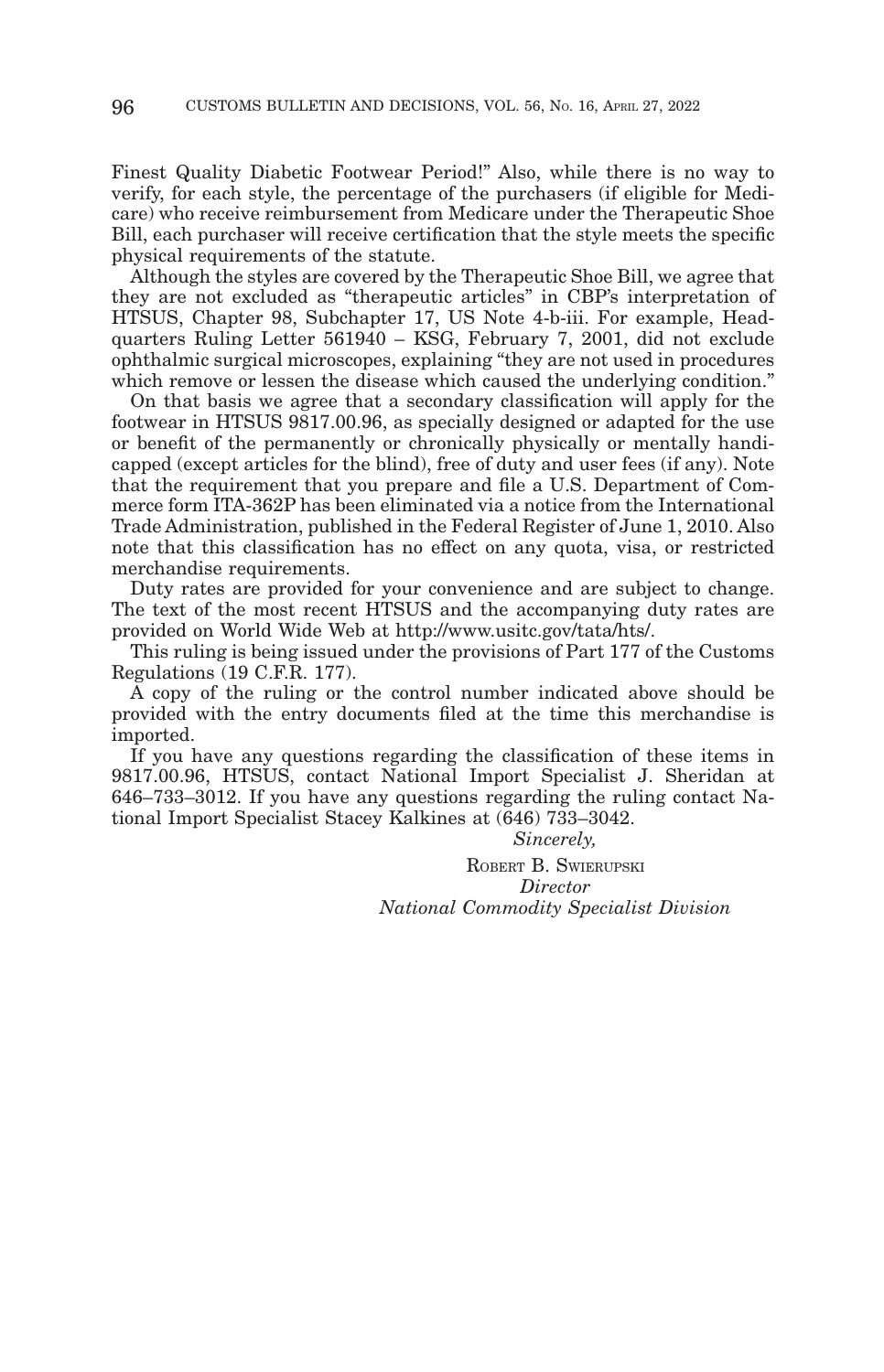## ATTACHMENT N

#### N142316

February 9, 2011 CLA-2–64:OT:RR:NC:N4:447 CATEGORY: Classification TARIFF NO.: 6403.91.9045, 6403.99.6075, 6403.99.9065, 6404.11.9020, 9817.00.96

MR. DAVID M. MURPHY GRUNFELD, DESIDERIO, LEBOWITZ, SILVERMAN & KLESTADT LLP *399 PARK AVENUE NEW YORK, NY 10022*

 $RE:$  The tariff classification of footwear from China

## DEAR MR. MURPHY:

In your letter dated January 6, 2010, you requested a tariff classification ruling on behalf of Rikco International, LLC, d/b/a/ Dr. Comfort, Mequon, Wisconsin.

Dr. Comfort shoes are said to be specially adapted for, and most typically purchased by, people with diabetes. The Brian X is a man's shoe that does not cover the ankle, has outer soles made of rubber or plastic and has uppers of predominantly leather. External surface area measurements provided state the uppers are made of 54 percent leather and 46 percent textile. The shoe also has a strap with a hook and loop closure across the instep. The Maggy X and the Sunshine styles are below the ankle, women's shoes with leather uppers and a strap across the instep that is secured with hook and loop closures. The outer soles are rubber or plastic. The Vigor is an above the ankle, lace up hiking boot with a strap near the top that is secured with a hook and loop closure. The upper is leather and the outer sole is made of rubber or plastic. The Comfort Plus style shoe is a man's lace-up athletic shoe with a textile upper and a rubber or plastic outer sole. You suggest classification of the Comfort Plus footwear under subheading 6404.19.9030 Harmonized Tariff Schedule of the United States (HTSUS) which provides for footwear with outer soles of rubber/plastics, leather or composition leather and uppers of textile materials: other: other: valued over \$12.00/pair: for men. Based upon the athletic type styling features including a lace front, padded collar, and ventilation holes, the shoe will be classified elsewhere. Each of the styles is valued over \$12. In your letter you state the packaging of the articles at the time of importation indicates that these articles are for the handicapped and that the inserts are included with the shoes. The shoes provide the essential character for classification purposes.

The applicable subheading for the woman's Vigor hiking shoe will be 6403.91.9045, HTSUS, which provides for footwear with outer soles of rubber/plastics, leather or composition leather and uppers of leather: other footwear: covering the ankle: other: other: for other persons: other: for women: other. The rate of duty will be 10% ad valorem.

The applicable subheading for the Brian X style of footwear will be 6403.99.6075, HTSUS, which provides for footwear with outer soles of rubber, plastics, leather or composition leather and uppers of leather: other footwear: other: other: other: other: for men, youths and boys: other: other: for men: other. The rate of duty will be 8.5 percent ad valorem.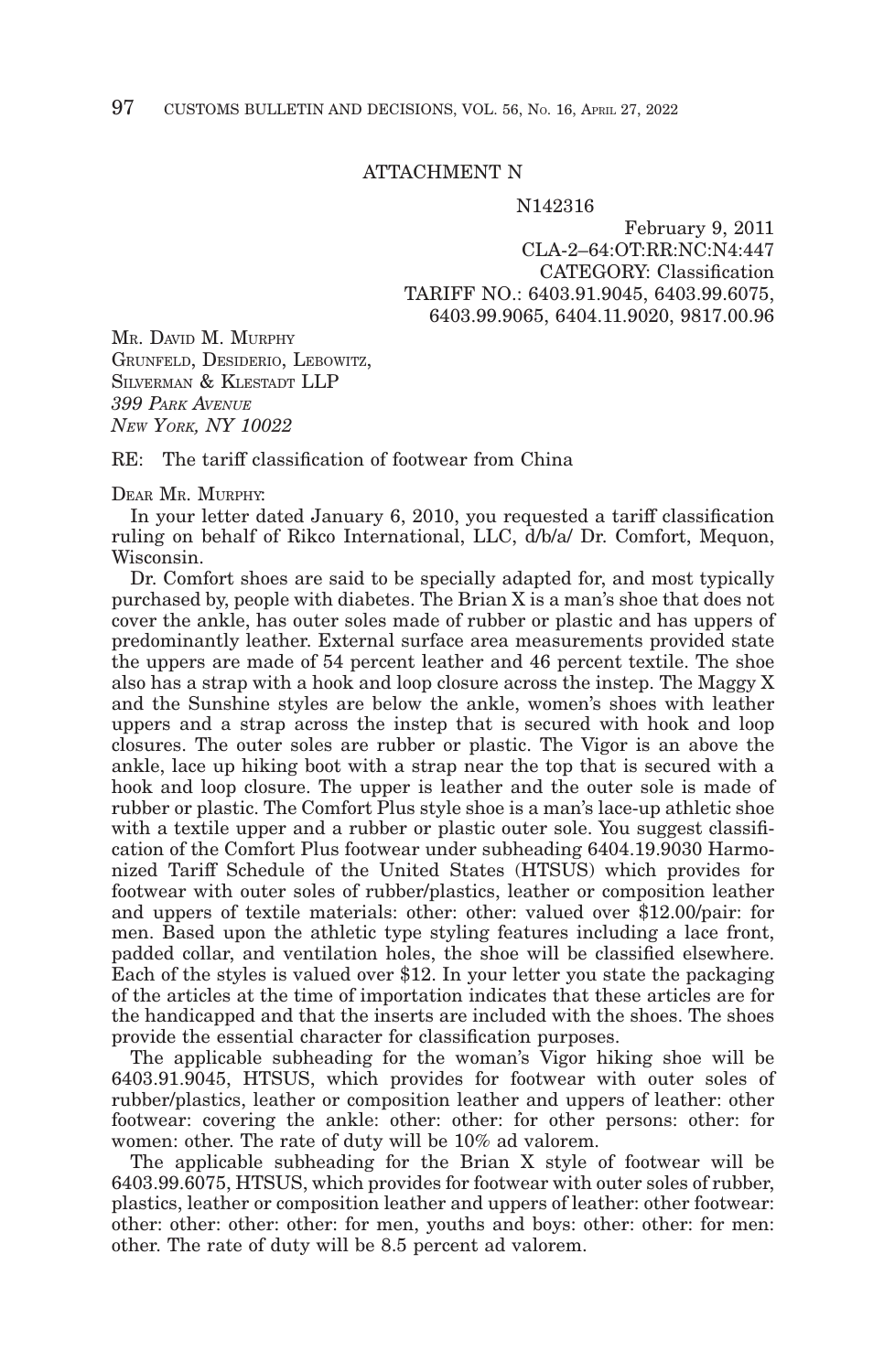The applicable subheading for the Maggy X and the Sunshine styles of footwear will be 6403.99.9065, HTSUS, which provides for footwear with outer soles of rubber, plastics, leather or composition leather and uppers of leather: other footwear: not covering the ankle; not welt footwear; for other persons: valued over \$2.50/pair: other: for women: other. The rate of duty will be 10 percent ad valorem.

The applicable subheading for style the Comfort Plus will be 6404.11.9020, HTSUS, which provides for footwear with outer soles of rubber, plastics, leather or composition leather and uppers of textile materials: footwear with outer soles of rubber or plastics: tennis shoes, basketball shoes, gym shoes, training shoes and the like: other: valued over \$12/pair: for men: other. The rate of duty will be 20% ad valorem.

Regarding your claim of duty-free treatment under HTSUS 9817.00.96, this footwear goes beyond being simply extra adjustable and convenient. The copies of the design patterns, etc., submitted by you show they have been constructed by the maker according to the importer's specifications, most notably, but not exclusively, with extra depth in the toe box and forefoot. You also state that each style is imported with "heat-moldable inserts" which are intended to be heated and molded to accommodate each of the wearer's feet.

Headquarters Ruling Letter 964169 - JFS, June 26, 2001, et al, indicates that diabetes blood sugar monitors for home use are presumed to be for the use or benefit of persons suffering from a permanent or chronic physical impairment which substantially limits one or more major life activities. Although diabetes monitors are also often used by those with borderline diabetes who are asymptomatic, a diabetic using these shoes clearly has a foot problem caused by the diabetes.

On the other hand, while blood sugar monitors are only of use to diabetics, the shoes in question would be useful to others with various foot problems. However, those other problems might well be permanent or chronic and substantially limit the major life activity of walking. Also, the channel of trade for these shoes is Doctor Comfort, which markets itself as carrying "The Finest Quality Diabetic Footwear Period!" Also, while there is no way to verify, for each style, the percentage of the purchasers (if eligible for Medicare) who receive reimbursement from Medicare under the Therapeutic Shoe Bill, each purchaser will receive certification that the style meets the specific physical requirements of the statute.

Although the styles are covered by the Therapeutic Shoe Bill, we agree that they are not excluded as "therapeutic articles" in CBP's interpretation of HTSUS, Chapter 98, Subchapter 17, US Note 4-b-iii. For example, Headquarters Ruling Letter 561940 – KSG, February 7, 2001, did not exclude ophthalmic surgical microscopes, explaining "they are not used in procedures which remove or lessen the disease which caused the underlying condition."

On that basis we agree that a secondary classification will apply for the footwear in HTSUS 9817.00.96, as specially designed or adapted for the use or benefit of the permanently or chronically physically or mentally handicapped (except articles for the blind), free of duty and user fees (if any). Note that the requirement that you prepare and file a U.S. Department of Commerce form ITA-362P has been eliminated via a notice from the International Trade Administration, published in the Federal Register of June 1, 2010. Also note that this classification has no effect on any quota, visa, or restricted merchandise requirements.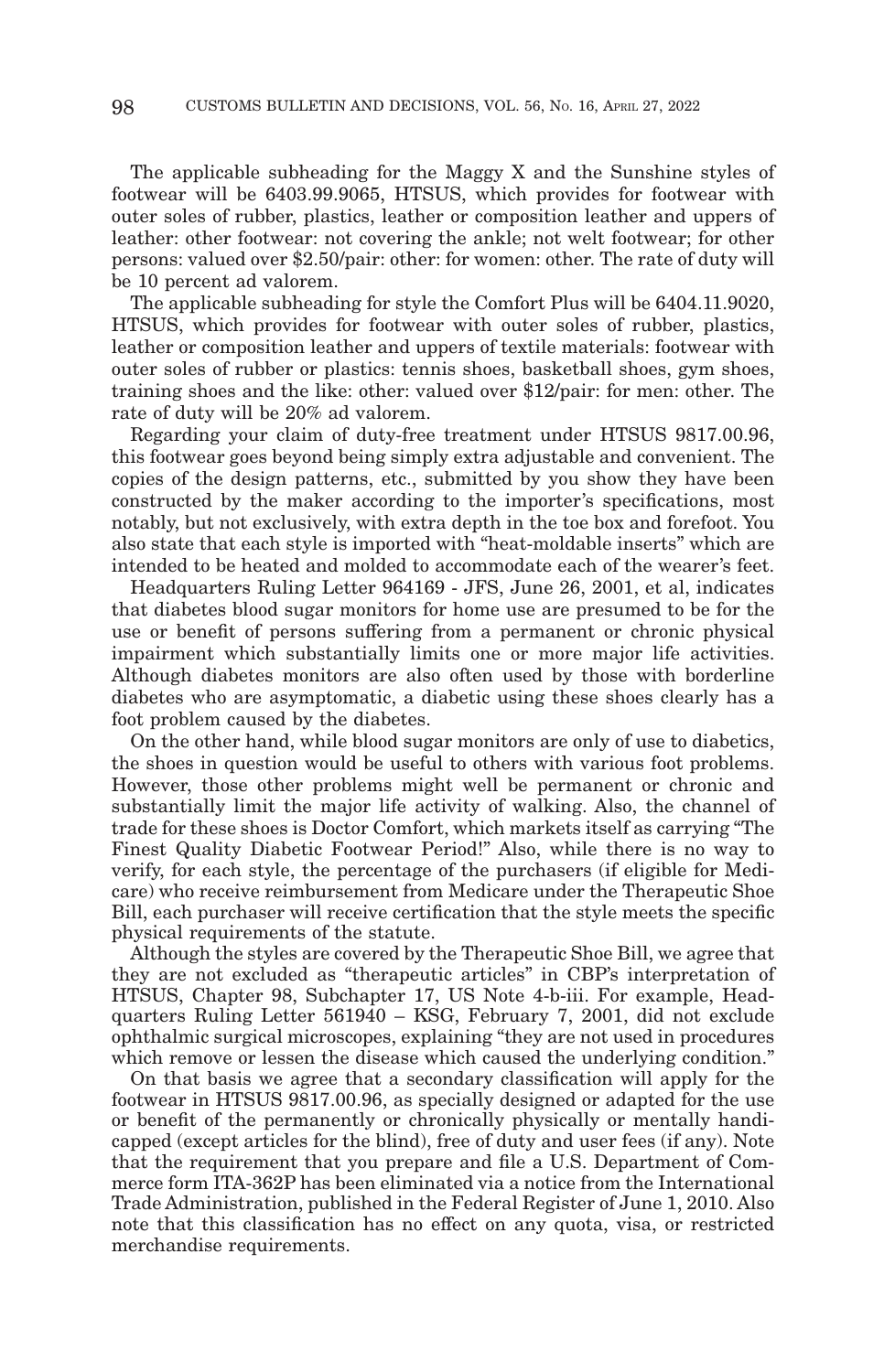Duty rates are provided for your convenience and are subject to change. The text of the most recent HTSUS and the accompanying duty rates are provided on World Wide Web at http://www.usitc.gov/tata/hts/.

This ruling is being issued under the provisions of Part 177 of the Customs Regulations (19 C.F.R. 177).

A copy of the ruling or the control number indicated above should be provided with the entry documents filed at the time this merchandise is imported.

If you have any questions regarding the classification of these items in 9817.00.96, HTSUS, contact National Import Specialist J. Sheridan at (646)- 733–3012. If you have any questions regarding the ruling contact National Import Specialist Stacey Kalkines at (646) 733–3042.

*Sincerely,*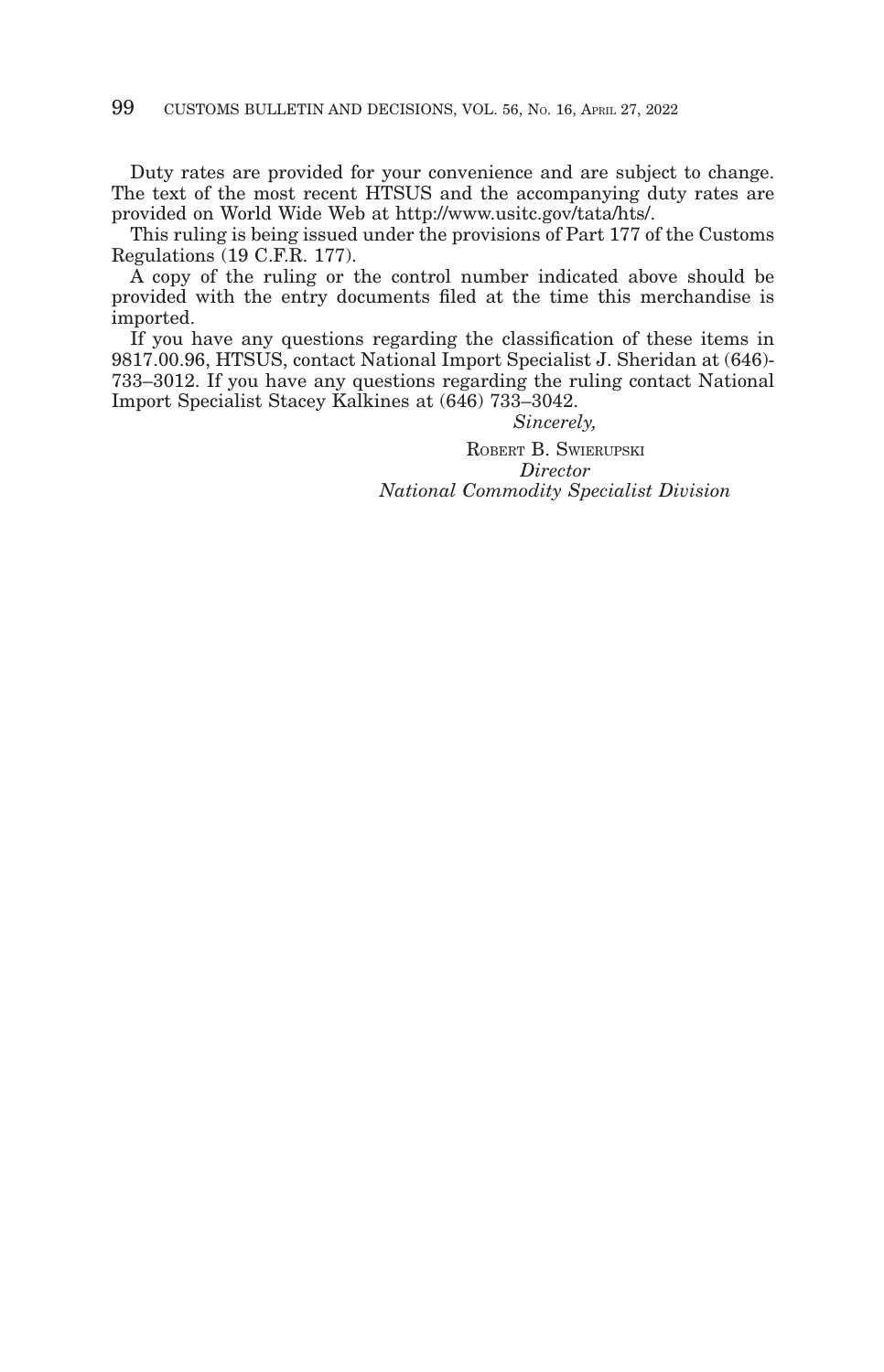## ATTACHMENT O

#### N172498

July 15, 2011 CLA-2–64:OT:RR:NC:N4:447 CATEGORY: Classification TARIFF NO.: 6406.99.3060, 9817.00.96

MR. DAVID M. MURPHY MS. TRACEY TOPPER GONZALEZ GRUNFELD, DESIDERIO, LEBOWITZ, SILVERMAN & KLESTADT LLP *399 PARK AVENUE, 25TH FLOOR NEW YORK, NY 10022*

 $RE:$  The tariff classification of shoe inserts from China

DEAR MR. MURPHY AND MS. GONZALEZ:

In your letter dated June 22, 2011, you requested a tariff classification ruling on behalf of Rikco International, LLC, d/b/a/ Dr. Comfort, Mequon, WI.

The product is described as the "Elite" style of footwear inserts designed specifically for use by diabetics and exclusively used in Dr. Comfort footwear. An engineering drawing showing the "Dr. Comfort" logo molded into the center of the insole was submitted with your letter. The Elite inserts are made from EVA rubber and plastic components that provide the essential character of these footwear inserts/insoles. They are customizable through a heat molding process by a physician to fit the diabetic patient's foot exactly. The Elite inserts may be imported in bulk, without footwear, and are available in full and half sizes with a minimum of three widths to assure a proper fit. As Medicare covers the expense of three pairs of inserts for diabetics, after importation, two additional pairs of inserts will be added to each box of footwear sold if requested by the customer. One pair of Elite inserts imported with each imported pair of Dr. Comfort shoes are the subjects of New York rulings N113676 dated August 4, 2010, and N123943 dated October 20, 2010.

Regarding these Elite inserts, you propose a secondary classification in 9817.00.96, HTSUS. As in Headquarters Ruling Letter H024976, March 23, 2009, the determination of whether a part of an article for the handicapped is "specially designed or adapted" for use in that article is dependent on the information provided when, as here, it is not clear from the nature of the part itself.

When the Elite inserts are imported separately from the footwear, the applicable subheading will be 6406.99.3060, Harmonized Tariff Schedule of the United States (HTSUS), which provides for parts of footwear, removable insoles, heel cushions and similar articles; of rubber or plastics. The rate of duty will be 5.3% ad valorem.

From the information you have provided, we agree that a secondary classification will apply for the Elite inserts, whether or not imported in bulk, in 9817.00.96, HTSUS, as parts which were specially designed or adapted for use in articles which were specially designed or adapted for the use or benefit of the permanently or chronically physically or mentally handicapped (except articles for the blind.) The rate of duty will be free.

Note that the requirement that you prepare and file a U.S. Department of Commerce form ITA-362P has been eliminated via a notice from the Inter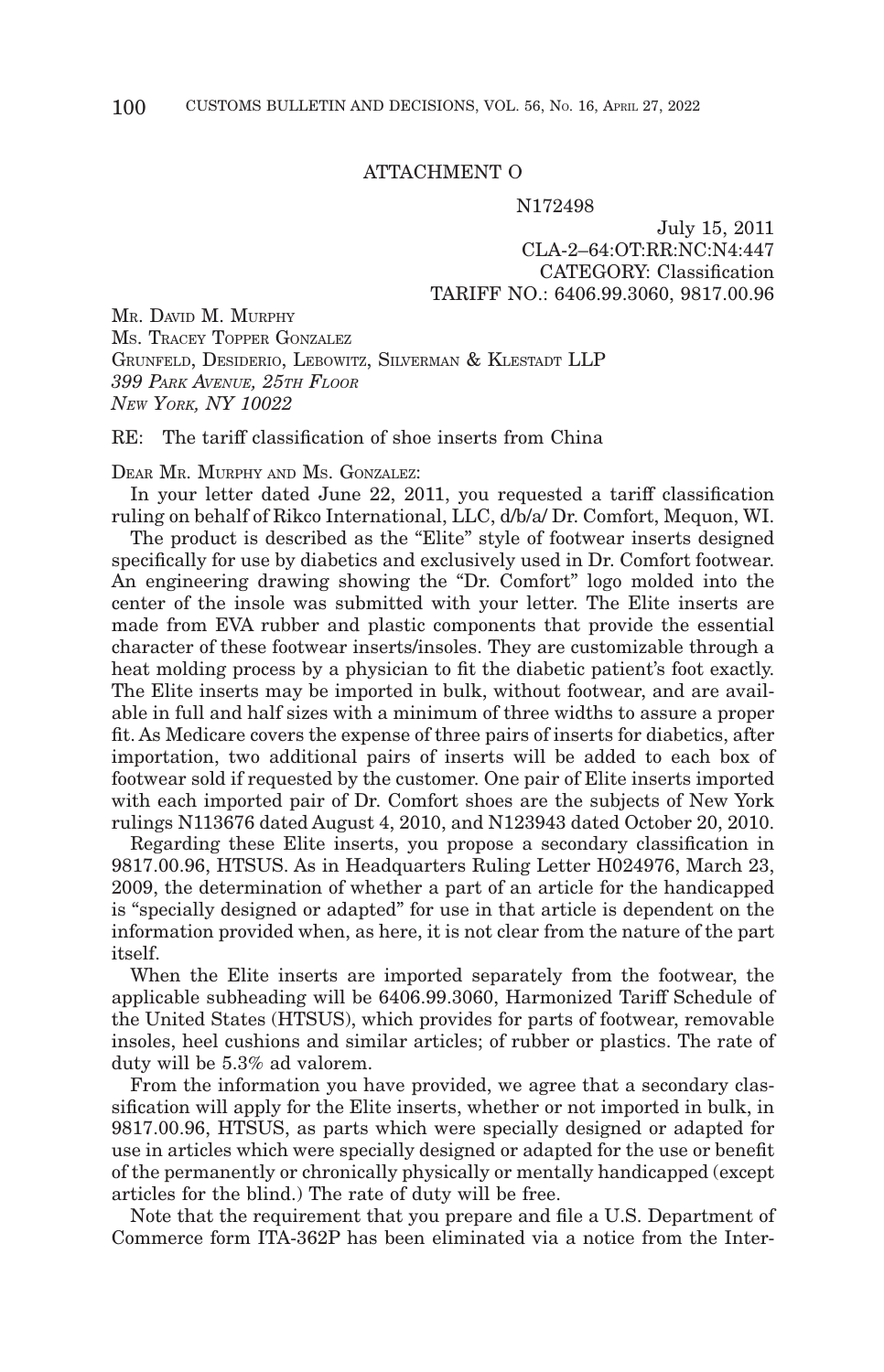national Trade Administration, published in the Federal Register of June 1, 2010. Also note that this classification has no effect on any quota, visa, or restricted merchandise requirements.

Duty rates are provided for your convenience and are subject to change. The text of the most recent HTSUS and the accompanying duty rates are provided on World Wide Web at http://www.usitc.gov/tata/hts/.

This ruling is being issued under the provisions of Part 177 of the Customs Regulations (19 C.F.R. 177).

 $\overline{A}$  copy of the ruling or the control number indicated above should be provided with the entry documents filed at the time this merchandise is imported. If you have any questions specifically regarding the classification in 9817.00.96 of this item, contact National Import Specialist J. Sheridan at 646–733–3012. If you have any other questions regarding the ruling, contact National Import Specialist Stacey Kalkines at (646) 733–3042.

*Sincerely,*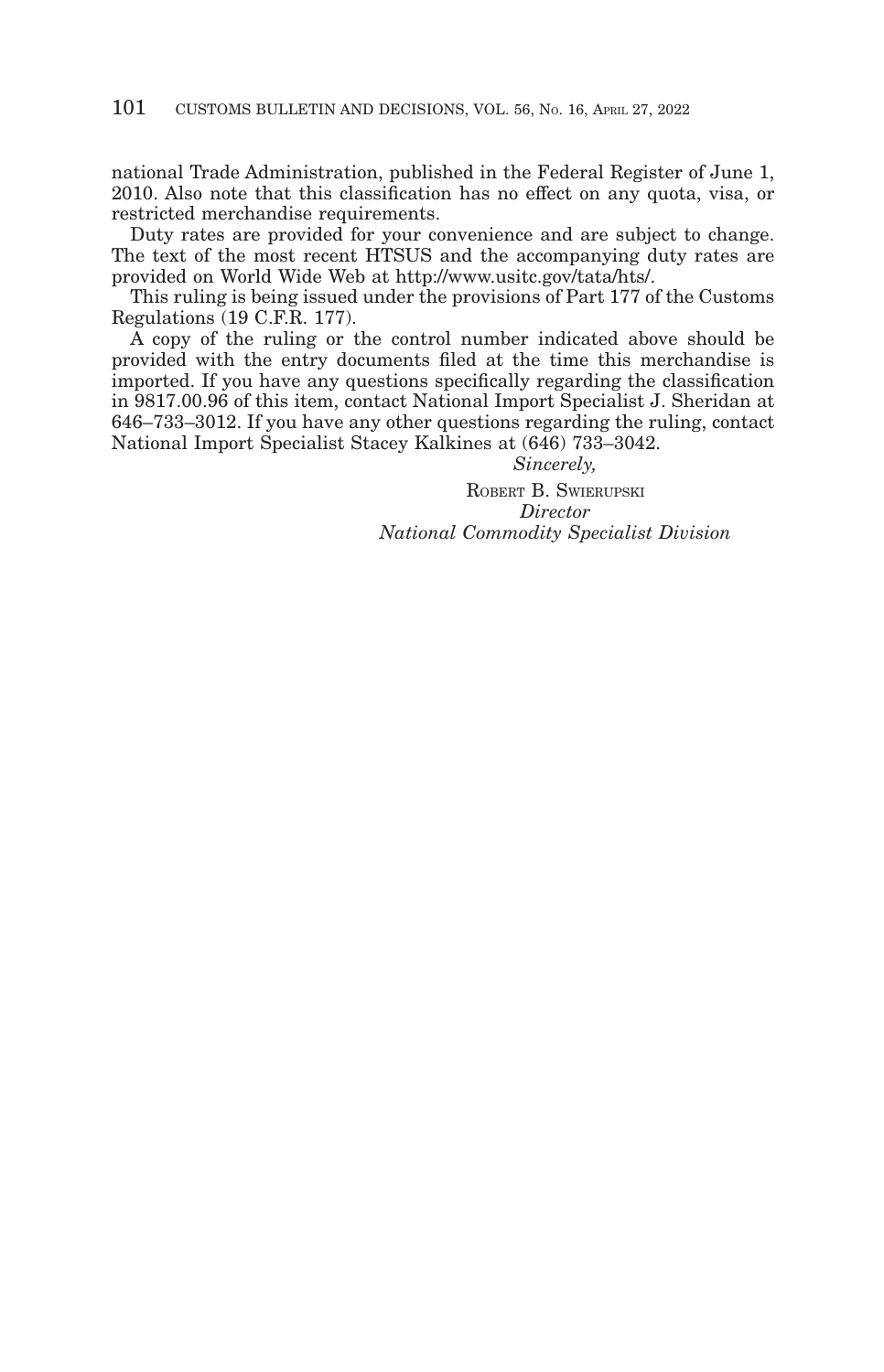HQ H319308

March , 2022 OT:RR:CTF:VS H319308 tmf CATEGORY: Classification

MR. MICHAEL J. KHORSANDI MR. DAVID M. MURPHY MS. TRACEY TOPPER GONZALEZ GRUNFELD, DESIDERIO, LEBOWITZ, SILVERMAN & KLESTADT LLP *399 PARK AVENUE NEW YORK, NY 10022*

## RE: Articles for the handicapped; Subheading 9817.00.96; Footwear for men and women

DEAR MR. KHORSANDI, MR. MURPHY AND MADAME TOPPER GONZALEZ:

This is in reference to fifteen rulings issued to your law firm on behalf of your client, Rikco International, LLC, d/b/a/ Dr. Comfort, Mequon, Wisconsin, concerning the tariff classification of various styles of footwear under the Harmonized Tariff Schedule of the United States ("HTSUS"). Specifically, in the following 15 ruling letters (New York (NY) N138598, dated January 14, 2011; NY N178242, dated September 1, 2011; NY N132915, dated December 15, 2020; NY N127775, dated November 9, 2010; NY N127777, dated November 9, 2010; NY N134664, dated December 15, 2010; NY N136836, dated December 29, 2010; NY N144018, dated February 16, 2011; NY N132897, dated December 15, 2010; NY N123943, dated October 20, 2010; NY N176157, dated August 15, 2011; NY N113676, dated August 4, 2010; NY N132897, dated December 15, 2010; NY N142316, dated February 9, 2011; and NY N172498, dated July 15, 2011), New York found the merchandise to be articles of the handicapped within subheading 9817.00.96, HTSUS.

We have reviewed these rulings and find them to be in error regarding the applicability of subheading 9817.00.96, HTSUS. For the reasons set forth below, we are modifying these 15 rulings which approved the applicability of heading 9817, which provides for "articles for the handicapped" to various styles of footwear.

## **FACTS:**

In the 15 rulings, the various shoe styles at issue are claimed to be specially adapted for, and were stated to be most typically purchased by people with diabetes. Some of the shoes are women's and men's shoes, or women's and men's "athletic-style" shoes, that do not cover the ankle and have outer soles shoes made of rubber or plastics, with uppers predominately of leather or textile materials. Some of the shoes close by velcro hook and loop, buckle, or lace-up closures. One ruling describes the articles as men's boots that cover the ankle, with one style having a protective metal toe-cap. Another ruling describes the article as an above the ankle, lace up hiking boot with a strap near the top that is secured with a hook and loop closure. Another style of shoe has a strap with a hook and loop closure across the instep. The rulings indicate that the footwear goes beyond being simply extra adjustable, but that the shoes are constructed with extra depth in the toe box and forefoot. The styles are also imported with "heat-moldable inserts" which are intended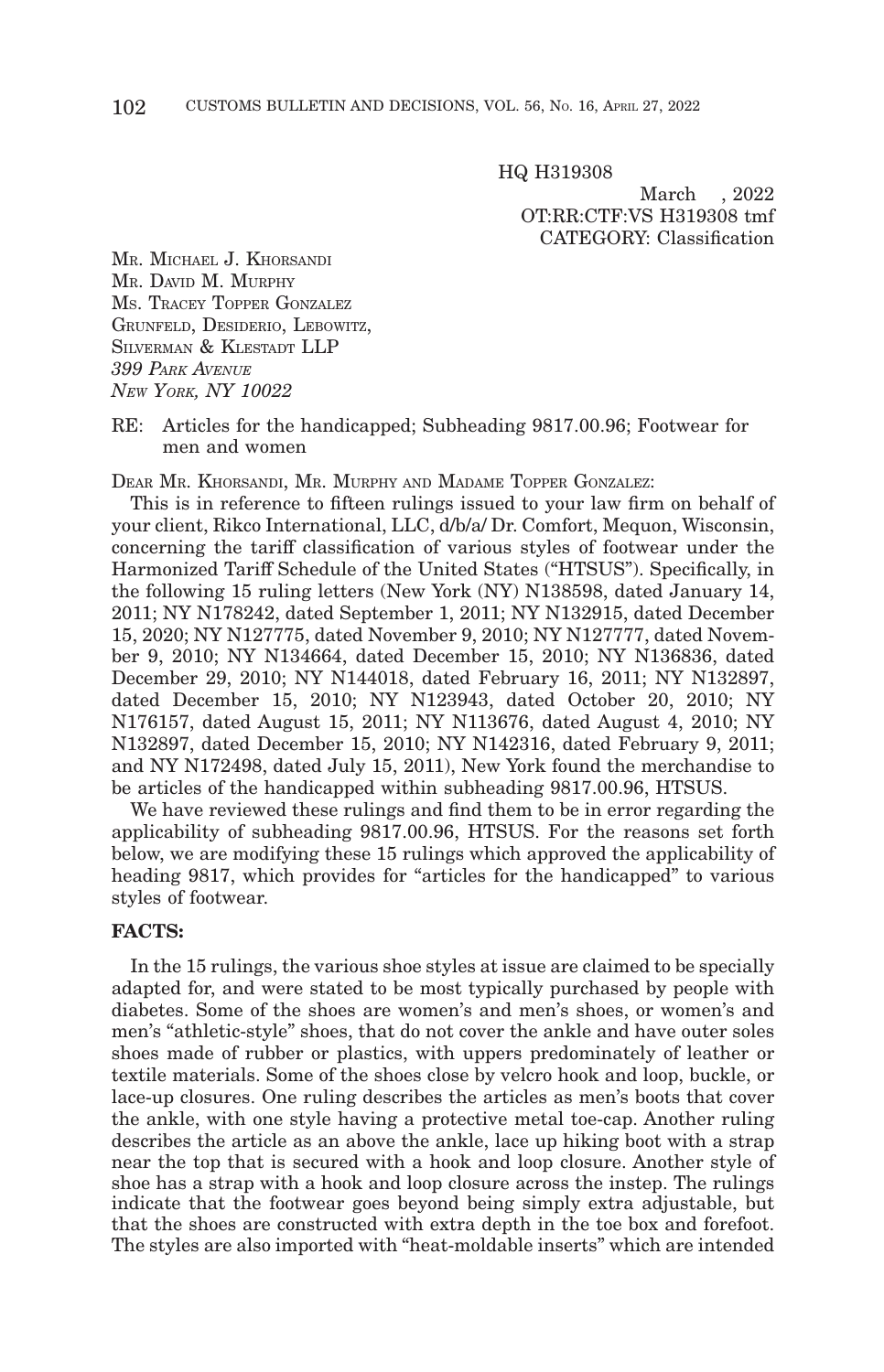to be heated and molded to accommodate each of the wearer's feet. The packaging of the shoes at the time of importation indicates that the articles are for the handicapped.

## **ISSUE:**

Whether the styles of shoes are eligible for duty-free treatment under subheading 9817.00.96, HTSUS, as "articles specially designed or adapted for the handicapped."

## **LAW AND ANALYSIS:**

The Nairobi Protocol to the Agreement on the Importation of Educational, Scientific and Cultural Materials of 1982, Pub. L. No. 97–446, 96 Stat. 2329, 2346 (1983) established the duty-free treatment for certain articles for the handicapped. Presidential Proclamation 5978 and Section 1121 of the Omnibus Trade and Competitiveness Act of 1988, provided for the implementation of the Nairobi Protocol into subheadings 9817.00.92, 9817.00.94, and 9817.00.96, HTSUS.

Subheading 9817.00.96, HTSUS, covers: "Articles specially designed or adapted for the use or benefit of the blind or other physically or mentally handicapped persons; parts and accessories (except parts and accessories of braces and artificial limb prosthetics) that are specially designed or adapted for use in the foregoing articles . . . Other. Subheading 9817.00.96 excludes "(i) articles for acute or transient disability; (ii) spectacles, dentures, and cosmetic articles for individuals not substantially disabled; (iii) therapeutic and diagnostic articles; or, (iv) medicine or drugs." U.S. Note 4(b), Subchapter XVII, Chapter 98, HTSUS.

Accordingly, eligibility within subheading 9817.00.96, HTSUS, depends on whether the merchandise is "specially designed or adapted for the use or benefit of the blind or physically and mentally handicapped persons," and whether it falls within any of the enumerated exclusions. *See* subheading 9817.00.96, HTSUS; U.S. Note 4(b), Subchapter XVII, Chapter 98, HTSUS.

In *Sigvaris, Inc. v. United States*, 227 F. Supp 3d 1327, 1336 (CIT 2017), *aff'd*, 899 F.3d 1308 (Fed. Cir. 2018), the U.S. Court of International Trade ("CIT") explained that "specially" means "to an extent greater than in other cases or towards others" and "designed" means something that is "done, performed, or made with purpose and intent often despite an appearance of being accidental, spontaneous, or natural."

The term "blind or other physically or mentally handicapped persons" includes "any person suffering from a permanent or chronic physical or mental impairment which substantially limits one or more major life activities, such as caring for oneself, performing manual tasks, walking, seeing, hearing, speaking, breathing, learning, or working." U.S. Note 4(a), Subchapter XVII, Chapter 98, HTSUS. This list of exemplar activities indicates that the term "handicapped persons" is to be liberally construed so as to encompass a wide range of conditions, provided the condition substantially interferes with a person's ability to perform an essential daily task. While the HTSUS does not establish a clear definition of substantial limitation, in *Sigvaris*, 227 F. Supp 3d at 1335, the CIT explained that "[t]he inclusion of the word 'substantially' denotes that the limitation must be 'considerable in amount' or 'to a large degree.'"

We must first evaluate "for whose, if anyone's, use and benefit [the shoes at issue are] specially designed," and then, whether "those persons [are] physi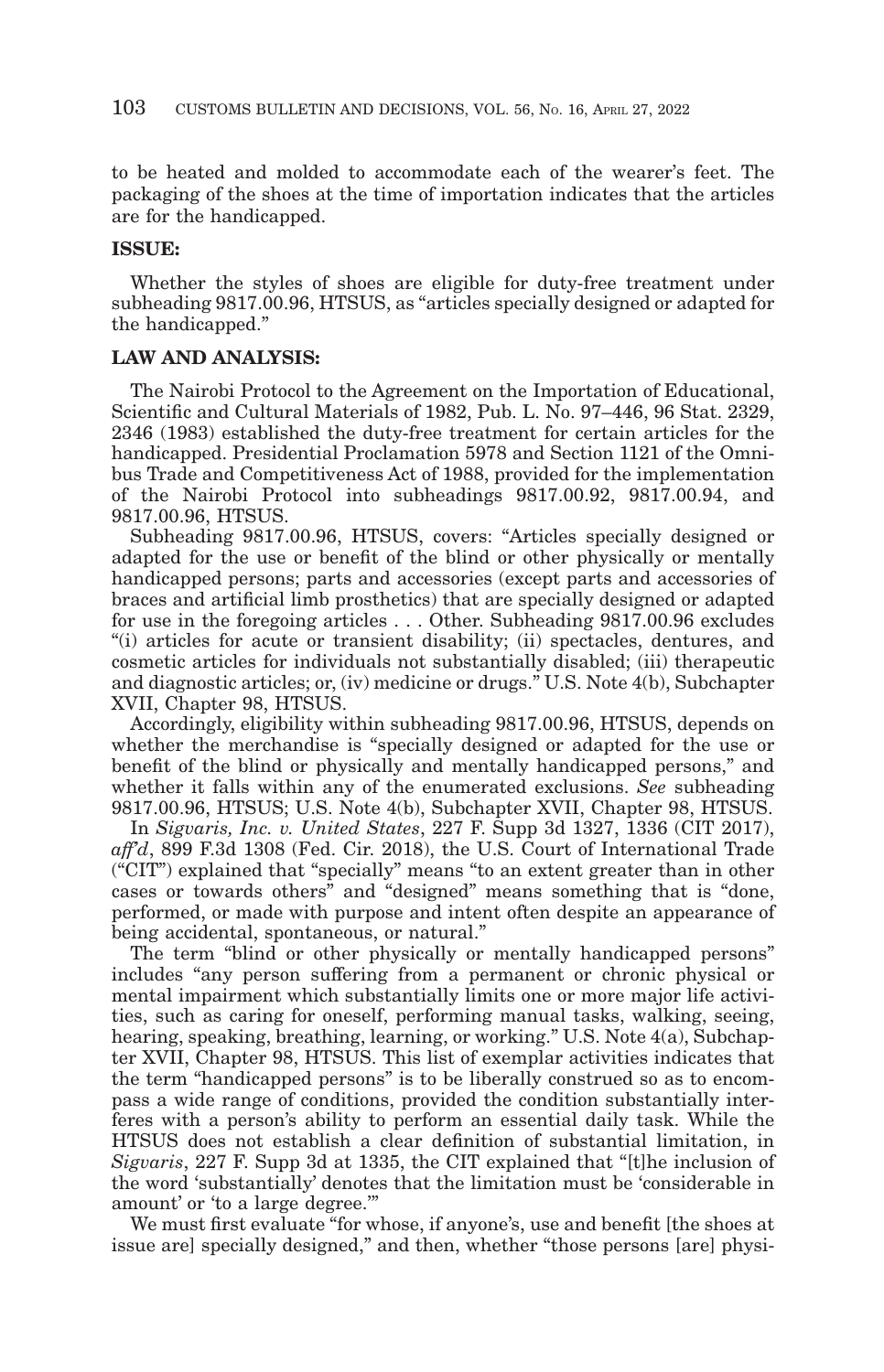cally handicapped []." *Sigvaris*, 899 F.3d at 1314. The Court of Appeals for the Federal Circuit ("CAFC") clarified in *Sigvaris*, 899 F.3d at 1314–15 that to be "specially designed," the merchandise "must be intended for the use or benefit of a specific class of persons to an extent greater than for the use or benefit of others" and adopted the five factors used by U.S. Customs and Border Protection ("CBP"): (1) physical properties of the article itself (*e.g.*, whether the article is easily distinguishable in design, form and use from articles useful to non-handicapped persons); (2) presence of any characteristics that create a substantial probability of use by the chronically handicapped, so that the article is easily distinguishable from articles useful to the general public and any use thereof by the general public is so improbable that it would be fugitive; (3) importation by manufacturers or distributors recognized or proven to be involved in this class or kind of articles for the handicapped; (4) sale in specialty stores that serve handicapped individuals; and (5) indication at the time of importation that the article is for the handicapped.

Looking to the court's analysis in *Sigvaris*, 899 F.3d 1308, CBP must first examine for whose use and benefit the subject merchandise is "specially designed," and whether such persons are physically handicapped. In other words, we must consider whether such persons are suffering from a permanent or chronic physical or mental impairment which substantially limits one or more major life activities.

With regard to the first two factors to consider in determining whether an article is "specially designed," *i.e.*, the physical properties of the article and any characteristics of the article that easily distinguish it from articles useful to the general public. In this case the various styles of shoes do not possess any features that are distinguishable from features found in mainstream shoes useful for the general public. In fact, the subject shoes possess similar and/or identical features as other mainstream shoes we found during our research. Indeed, while granting subheading 9817.00.96, HTSUS, treatment to the various shoe styles, the New York rulings acknowledged that "the general public can benefit from footwear that can accommodate swollen feet or those in need of orthotic inserts," and "would be useful to others with various foot problems"

The shoes in the 15 rulings do not have any features which are "specifically designed or adapted" for the handicapped. Rather, the general public would likely want to wear these shoes since they possess the same features and resemble substantially similar shoes in mainstream retail stores. Although the importers may claim the shoes are for persons with diabetes, we do not believe any of the shoes in the 15 rulings have any significant adaptations that would benefit the handicapped community. While heat moldable inserts may have been directed at diabetic patients at one point in time, these are common to all who seek more comfort due to conditions such as flat feet, plantar fasciitis, foot fatigue, or to better absorb shock. In addition, we reviewed the internet marketing for the shoes at issue and they are not available through channels solely for diabetic patients, but they are available to anyone seeking more comfortable shoes. Many members of the public, and not just the elderly, would seek the athletic shoes at issue, or the hiking boots, for example. In addition, we do not find any of the shoes meet any of the five factors outlined in the *Nairobi Protocol, Annex E, to the Florence Agreement*, found in T.D. 92–77, *supra.*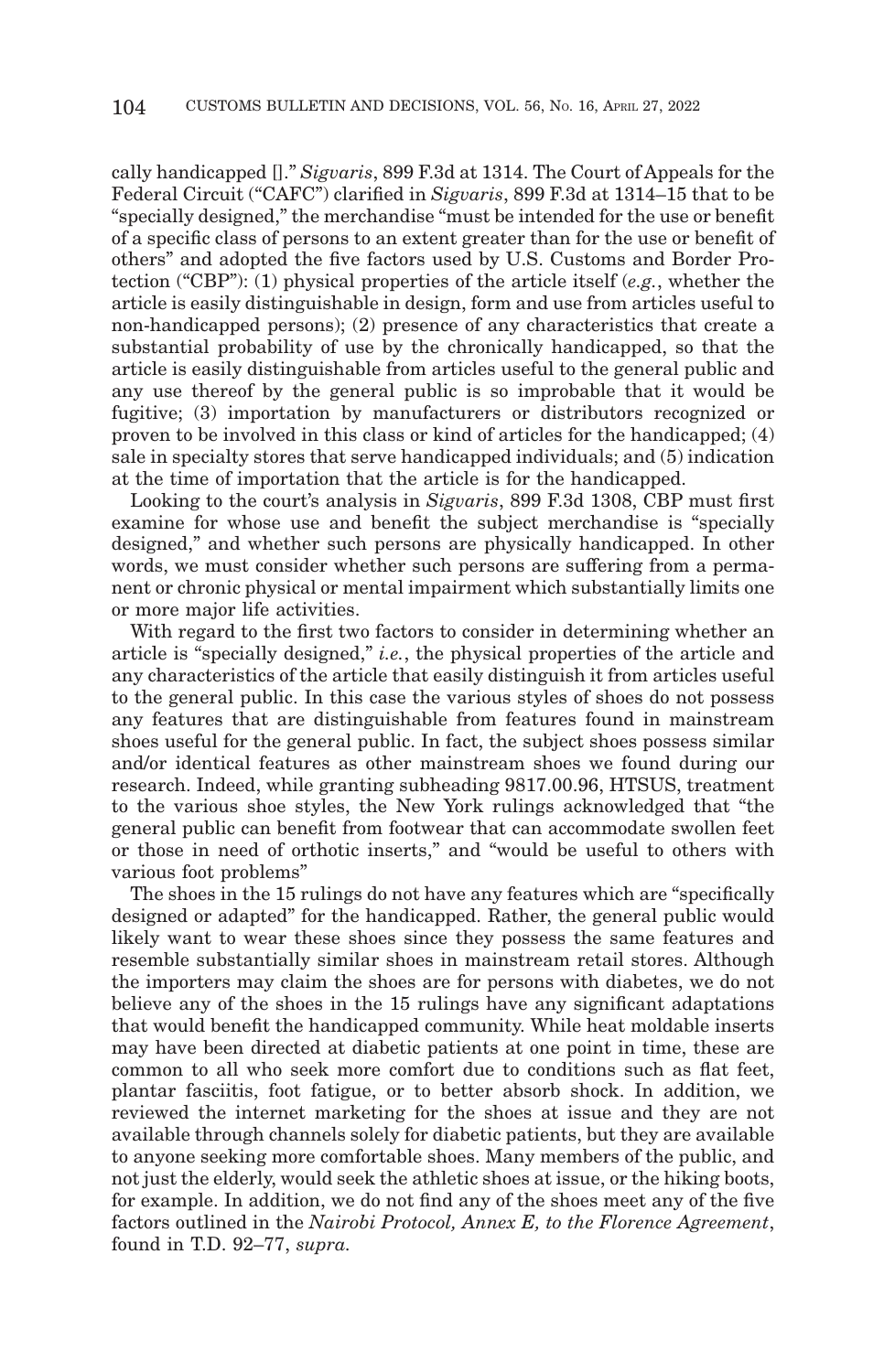In sum, none of the shoe styles would likely be sold exclusively to the handicapped. Accordingly, these footwear styles are not adaptive articles of subheading 9817.00.96, HTSUS.

# **HOLDING:**

The various shoes identified in the 15 aforementioned ruling letters are ineligible for subheading 9817.00.96, HTSUS, which provides for as "articles specially designed or adapted for the use or benefit of the blind or other physically or mentally handicapped persons . . . other."

A copy of this ruling letter should be attached to the entry documents filed at the time the goods are entered. If the documents have been filed without a copy of this ruling, it should be brought to the attention of the CBP officer handling the transaction.

> *Sincerely,* MONIKA R. BRENNER, *Chief Valuation and Special Programs Branch*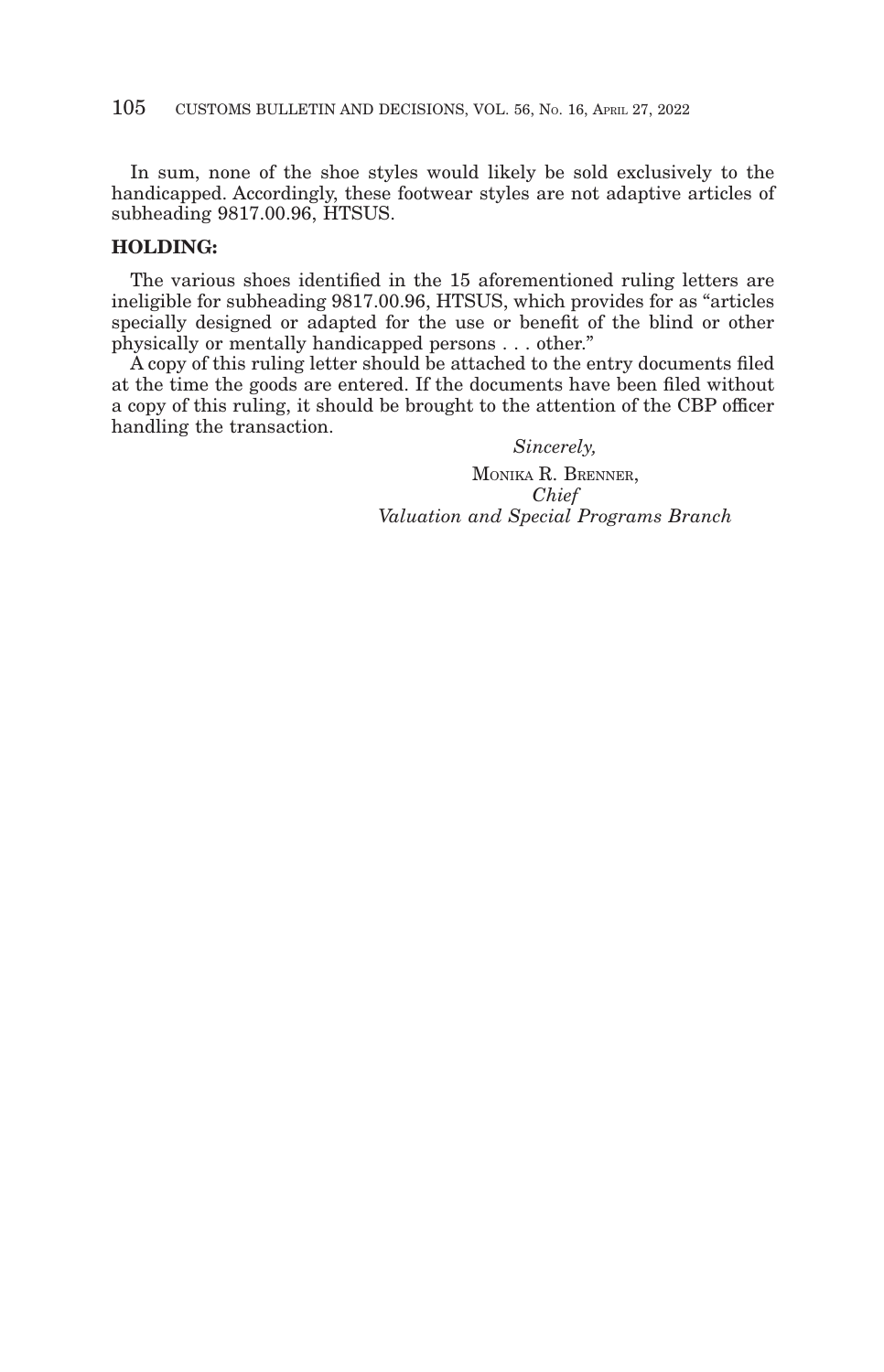# **U.S. Court of Appeals for the Federal Circuit** of Appenderal Circle of Appendent V Live

RED SUN FARMS, Plaintiff-Appellant v. U NITED STATES, FLORIDA TOMATO EXCHANGE, Defendants-Appellees

# Appeal No. 2020–2230

Appeal from the United States Court of International Trade in No. 1:19-cv-00205- JCG, Judge Jennifer Choe-Groves.

Decided: April 14, 2022

JAMES P. DURLING, Curtis, Mallet-Prevost, Colt & Mosle LLP, Washington, DC, argued for plaintiff-appellant. Also represented by JAMES BEATY, DANIEL L. PORTER. Also argued by DEVIN S. SIKES, Akin Gump Strauss Hauer & Feld LLP, Washington, DC; JEFFREY M. WINTON, Winton & Chapman, PLLC, Washington, DC.

DOUGLAS GLENN EDELSCHICK, Commercial Litigation Branch, Civil Division, United States Department of Justice, Washington, DC, argued for defendant-appellee United States. Also argued by ROBERT K. KIEPURA. Also represented by BRIAN M. BOYNTON, JEANNE DAVIDSON, FRANKLIN E. WHITE, JR.; EMMA T. HUNTER, Office of the Chief Counsel for Trade Enforcement & Compliance, United States Department of Commerce, Washington, DC.

MARY JANE ALVES, Cassidy Levy Kent USA LLP, Washington, DC, argued for defendant-appellee Florida Tomato Exchange. Also represented by JAMES R. CANNON, JR., ULRIKA K. SWANSON, JONATHAN M. ZIELINSKI.

Before DYK, PROST, and TARANTO, *Circuit Judges*.

Opinion for the Court filed by *Circuit Judge* TARANTO.

Opinion dissenting-in-part and concurring-in-part filed by *Circuit Judge* DYK.

TARANTO, *Circuit Judge*.

This is one of several appeals argued together to this panel, all arising out of an antidumping duty investigation to determine whether fresh Mexican tomatoes were being imported into the United States and sold at less than fair value. The history of the proceedings is described in our two accompanying precedential opinions in *Confederacion de Asociaciones Agricolas del Estado de Sinaloa, A.C. v. United States*, No. 2020–2232, and *Bioparques de Occidente v. United States*, No. 2020–2265. In this case, we reverse and remand.

I

A

"Red Sun Farms" is the trade name under which various identified entities do business. These entities are "U.S. producers of fresh to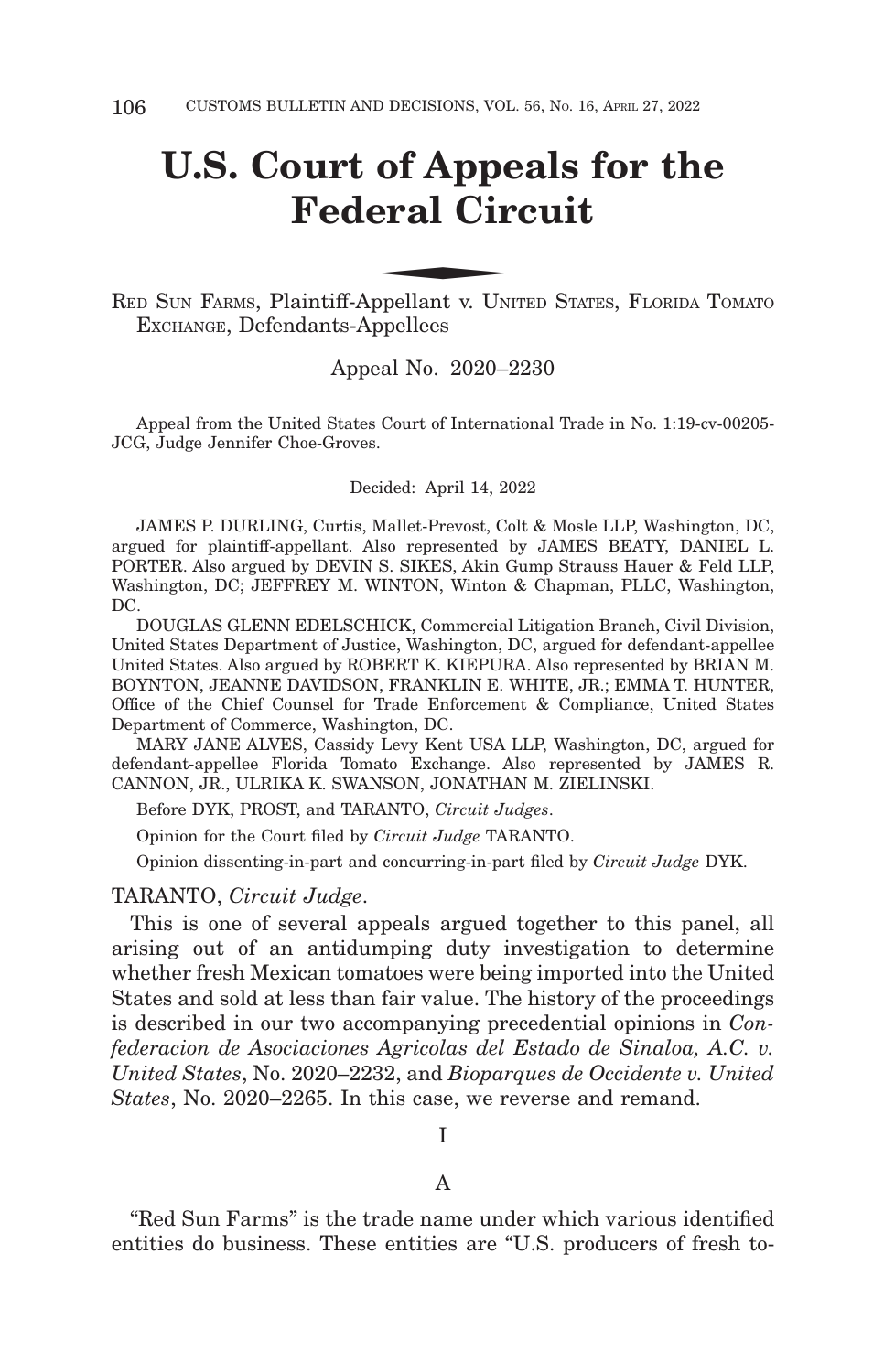matoes grown in the United States, U.S. importers and resellers of fresh tomatoes from Mexico, and foreign producers and exporters of fresh tomatoes from Mexico." Appellant's Br. 3; *see also* J.A. 21 (summons).

The complaint in this case was filed against the United States in the Court of International Trade ("Trade Court") on December 26, 2019. It begins: "1. Plaintiff Red Sun Farms (Naturbell SPR DE RL, San Miguel Red Sun Farms SPR DE RL DE CV, Agricola El Rosal SA DE, Jem D International Michigan Inc., and Red Sun Farms Virginia LLC, collectively d/b/a Red Sun Farms) by and through its counsel, states the following claims against the Defendant, the United States." J.A. 24. The caption on the complaint is simply "Red Sun Farms, Plaintiff, v. United States, Defendant." *Id.* After beginning with the identification of "Red Sun Farms" with the above quote, the complaint thereafter uses the singular "Plaintiff." *See* J.A. 24–36. Like the Trade Court, we will follow that usage—which, however, raises issues to be addressed on remand, as we will discuss.

The complaint followed the filing, on November 25, 2019, of the summons that commenced the Trade Court case. J.A. 21–23. The summons includes the same caption and formulation relating "Red Sun Farms" to five identified entities as does the later complaint, but the summons, while twice referring to "Plaintiff" (singular), also twice refers to "Plaintiffs" (plural). J.A. 21. The corporate disclosure statement filed with the summons states: "Plaintiff and its member companies are not publicly-owned." Form 13 Corporate Disclosure Statement, *Red Sun Farms v. United States*, No. 1:19-cv-00205 (Ct. Int'l Trade Nov. 25, 2019), ECF No. 3.

In the Trade Court, the government flagged the issue of who precisely brought this action. In its March 2020 motion to dismiss, the government observed, with respect to the five identified entities doing business as "Red Sun Farms," that "[i]t is unclear whether all of these parties possess standing or can be considered real parties in interest" and reserved its right to raise additional arguments on the subject. J.A. 62 n.1. In April 2020, in a discovery filing, the government noted the varying singular/plural usage by Red Sun Farms and stated that "'Plaintiff' Red Sun Farms actually consists of several companies, which are" the five identified in the quote above. J.A. 180 n.1. We note that, in this court, Red Sun Farms, in its certificate of interest (Form 9 in this court), used the same formulation quoted above from the complaint, *i.e.*, "Red Sun Farms ([the identified five entities], collectively d/b/a Red Sun Farms)," to designate "all entities represented by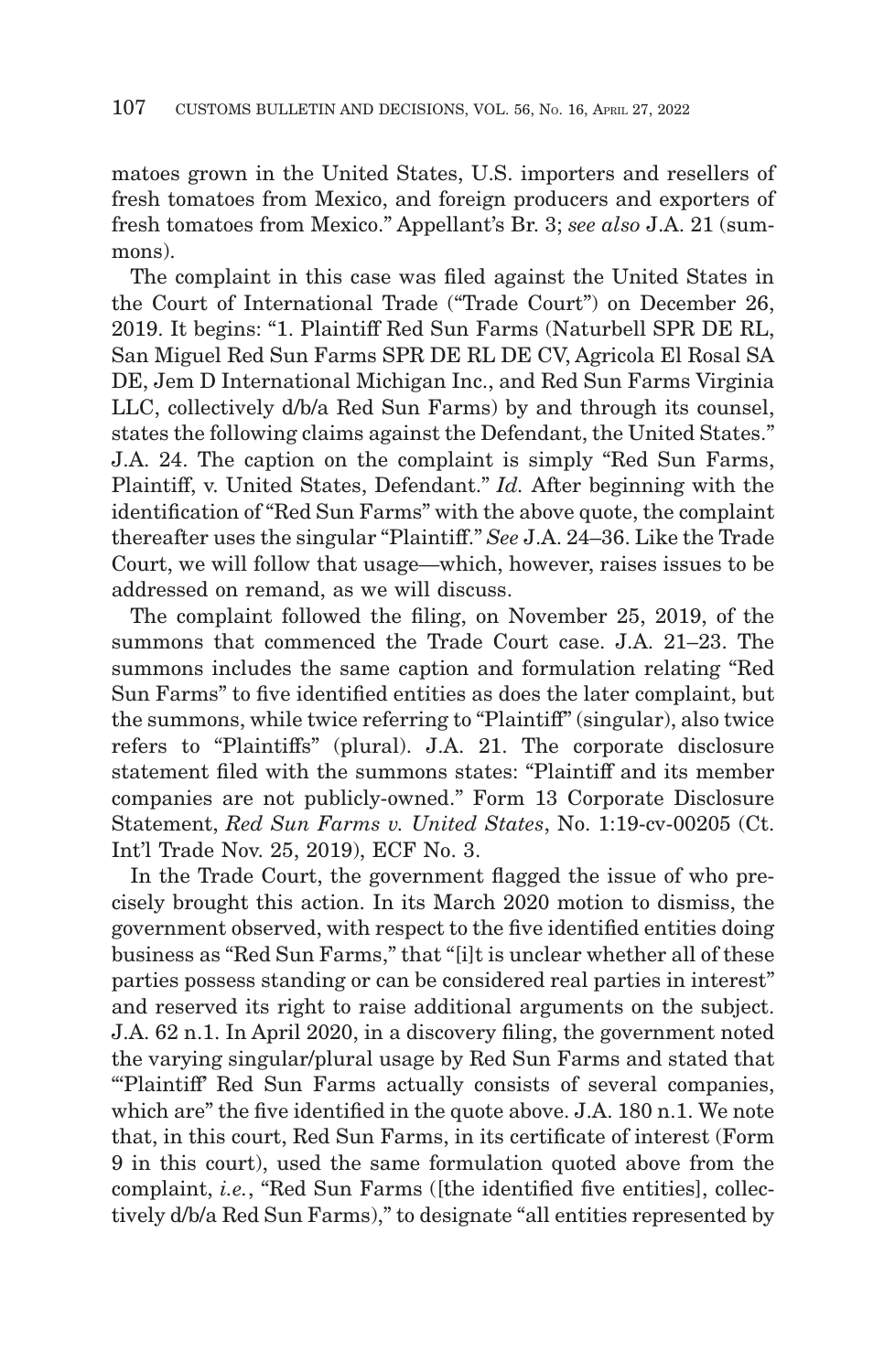the undersigned counsel in this case." Certificate of Interest, *Red Sun Farms v. United States*, No. 2020–2230 (Fed. Cir. Sept. 16, 2020), ECF No. 3.

On the merits, Red Sun Farms presented seven claims in the complaint. All claims challenge aspects of the final determination resulting from Commerce's continued investigation. *See* Fresh Tomatoes from Mexico: Final Determination of Sales at Less than Fair Value, 84 Fed. Reg. 57,401 (Oct. 25, 2019) (*Final Determination*). The claims fall into three categories: (1) that Commerce improperly selected new respondents in its continued investigation; (2) that Commerce committed timing and procedural errors in reaching its final determination; and (3) that Commerce utilized flawed methodologies to calculate dumping margins, the all-others rate, and cash deposit rates in the final determination. Red Sun Farms alleged in the complaint that the Trade Court had jurisdiction under 28 U.S.C. § 1581(c) because Red Sun Farms challenged a final determination resulting from a continued investigation under 19 U.S.C. §  $1516a(a)(2)(B)(iv)$ .

The government moved to dismiss on grounds of ripeness, lack of subject matter jurisdiction, and failure to state a claim upon which relief can be granted. The Trade Court granted the government's motion and dismissed the complaint with prejudice on ripeness grounds because the 2019 suspension agreement remained in place, and there had been accordingly no final antidumping order issued based on the *Final Determination*. *Red Sun Farms v. United States*, 469 F. Supp. 3d 1403, 1408–10 (Ct. Int'l Trade 2020). Red Sun Farms appeals. We have jurisdiction pursuant to 28 U.S.C. § 1295(a)(5).

II

Like the appellants in *Bioparques de Occidente v. United States*, No. 2020–2265 [hereafter "*Bioparques*"], Red Sun Farms challenges the *Final Determination* published by the Department of Commerce on October 25, 2019. The Trade Court held in this case, as it did in the *Bioparques* case, that these challenges were premature because no final antidumping order had issued. Today we reverse that holding in *Bioparques*, and we do the same in this case, relying on our opinion in *Bioparques*—which applies because Red Sun Farms' interests include the present, concrete interests of exporters bound by the suspension agreement at the center of *Bioparques*. Red Sun Farms' claims are not premature.

As to statutory jurisdiction, this case differs from *Bioparques*. There, we hold that jurisdiction exists based on §§  $1516a(g)(3)(A)(i)$ and  $1516a(a)(2)(B)(i)$ ; and we do not reach the issue of jurisdiction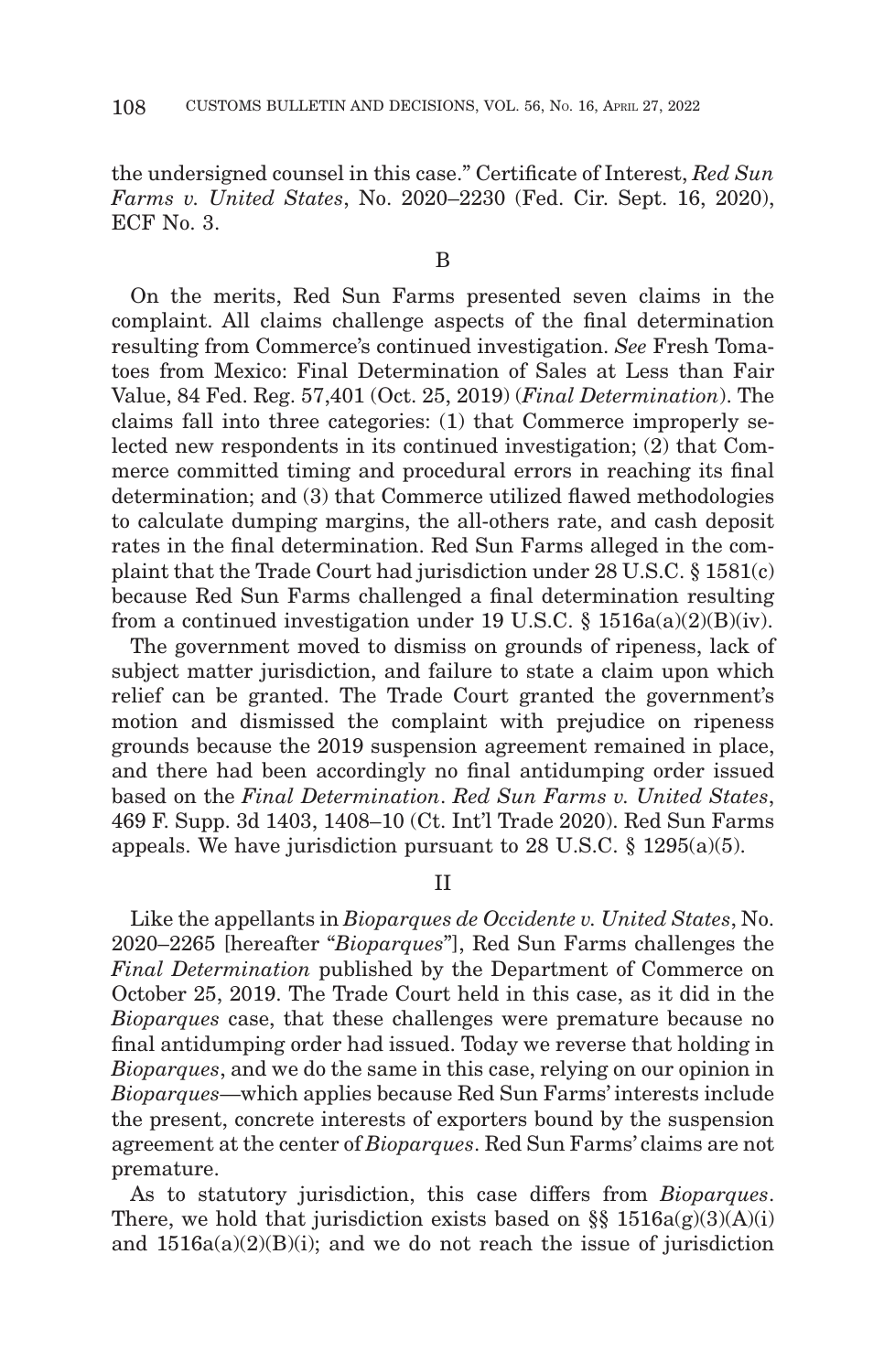based on §§  $1516a(a)(2)(A)(i)$  and  $1516a(a)(2)(B)(iv)$ . Here, Red Sun Farms invokes only the latter basis of statutory jurisdiction. We hold, in agreement with Red Sun Farms, that the Trade Court has statutory jurisdiction on that basis.

# A

Under §  $1516a(a)(2)(A)(i)(I)$ , "[w]ithin thirty days after. . . the date of publication in the Federal Register of . . . notice of *any* determination described in clause  $\dots$  (iv)  $\dots$  of subparagraph (B)," "an interested party who is a party to the proceeding in connection with which the matter arises may commence an action" in the Trade Court by filing a summons, to be followed by a complaint within 30 days thereafter (emphasis added). Clause (iv) of subparagraph (B) reads: (B) Reviewable determinations

The determinations which may be contested under subparagraph (A) are as follows:

\* \* \*

(iv) A determination by the administering authority, under section 1671c or 1673c of this title, to suspend an antidumping duty or a countervailing duty investigation, including any final determination resulting from a continued investigation which changes the size of the dumping margin or net countervailable subsidy calculated, or the reasoning underlying such calculations, at the time the suspension agreement was concluded.

§ 1516a(a)(2)(B)(iv) [hereafter "B(iv)"]. As explained in *Bioparques*, § 1673c covers agreements to suspend an investigation, § 1673c(c); continued investigations,  $\S$  1673c(f)(3); and procedures relating to final determinations in those continued investigations, *id.* As also explained in *Bioparques*, Congress gave not only domestic-industry entities but also the exporter signatories (if they are significant enough together) the right to demand a continued investigation after publication of a suspension agreement. § 1673c(g). *See Bioparques*, slip op. at 17.

The government agrees that Commerce's *Final Determination* in the present matter is a "final determination resulting from a continued investigation which changes the size of the dumping margin." Oral Arg. at 1:22:40–1:23:02; *see also* Notice of Preliminary Determination of Sales at Less Than Fair Value and Postponement of Final Determination: Fresh Tomatoes From Mexico, 61 Fed. Reg. 56,608, 56,615 (Nov. 1, 1996) (*Preliminary Determination*) (setting prelimi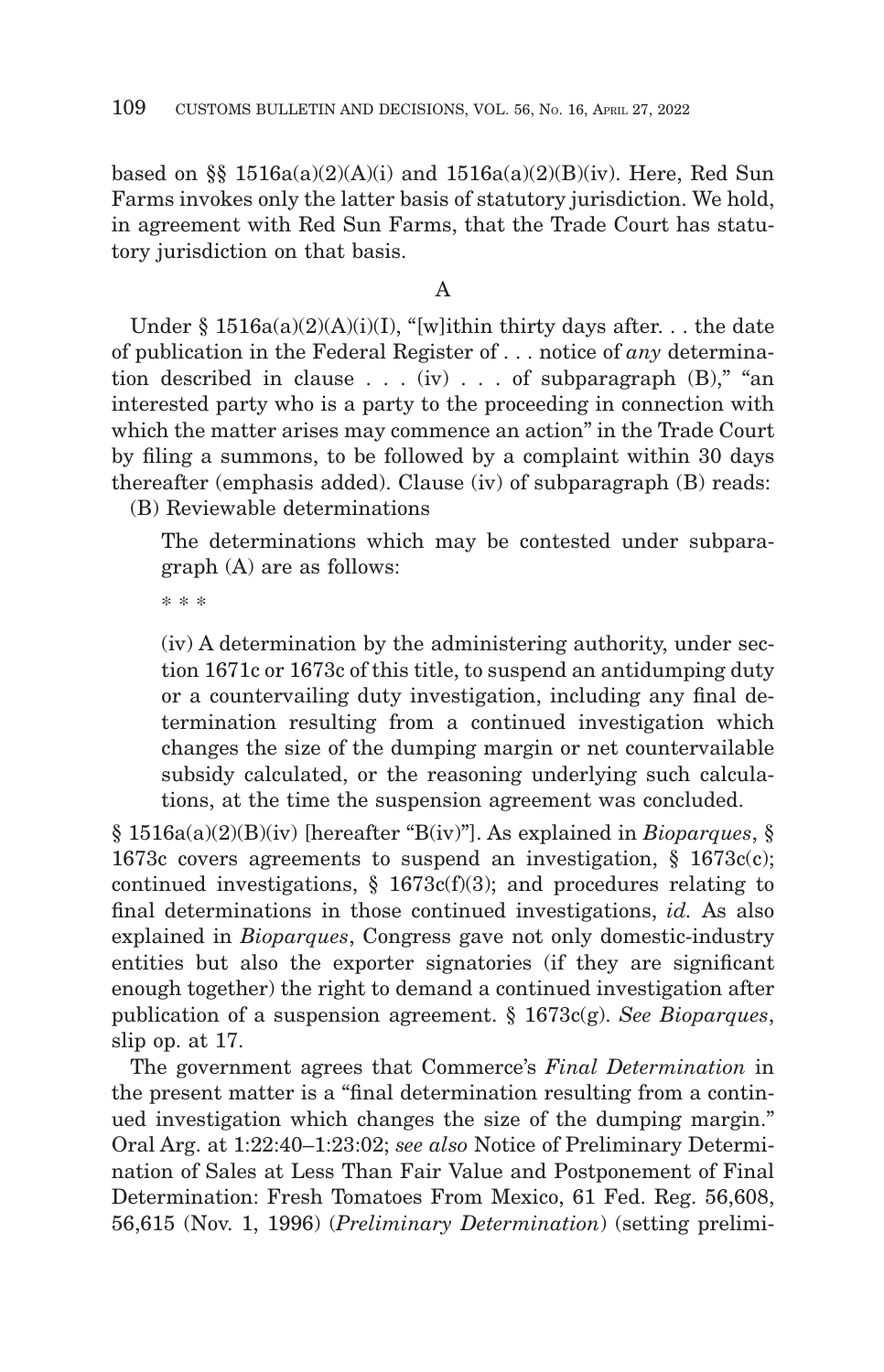nary dumping margins); *Final Determination*, 84 Fed. Reg. at 57,402 (changing the size of those margins). And the government does not dispute that Red Sun Farms served its summons within 30 days of publication of the *Final Determination* and served its complaint within 30 days thereafter. The government nevertheless disputes the applicability of B(iv).

The government's argument is that any challenge under  $B(iv)$  must include a timely challenge to the suspension agreement itself—to a "determination by" Commerce "to suspend an antidumping duty . . . investigation." §  $1516a(a)(2)(B)(iv)$ . According to the government, even if the challenger's only grievance is with the final determination in the continued investigation, it cannot challenge that final determination under B(iv) unless it filed an action within 30 days of the publication of the suspension agreement at issue. It is not enough, says the government, that the challenger filed its B(iv) action within 30 days of the publication of the final determination that follows that agreement. In this matter, it is undisputed that Red Sun Farms did not file an action within 30 days of publication of the 2019 Agreement.

We have not ruled on the proper interpretation of B(iv), so the government bases its argument on *Usinas Siderúrgicas de Minas Gerais, S/A v. United States*, 201 F. Supp. 2d 1304 (Ct. Int'l Trade 2002). There, the Trade Court concluded that B(iv) covers only actions that allege that the suspension agreement should not have been executed or that it is defective in light of a final determination's alteration of margins or reasoning underlying the agreement, and it determined that B(iv) actions must be brought within 30 days of publication of the suspension agreement. *Id.* at 1312. The *Usinas* court reasoned that the statute, through its "including" language, "close[ly] reference[s]" the underlying suspension agreement, so that a challenge to the final determination can be brought only as part of a challenge to the suspension agreement itself. *Id.*

*Usinas* is not precedent for this court, and we conclude that the *Usinas* court read B(iv) too narrowly. A final determination in a continued investigation that changes the dumping margins after the conclusion of the suspension agreement, like the *Final Determination* here, is a "determination described in clause . . . (iv) . . . of subparagraph(B)." § 1516a(a)(2)(A)(i). And "any" such determination may be reviewed by filing a summons within 30 days of that determination's publication (followed by a complaint within 30 days thereafter). *Id.* The language of subparagraph (A) directly applies to these types of determinations, in which Commerce's calculation of dumping margins has changed, creating a different set of circumstances from those on which the suspension agreement was based.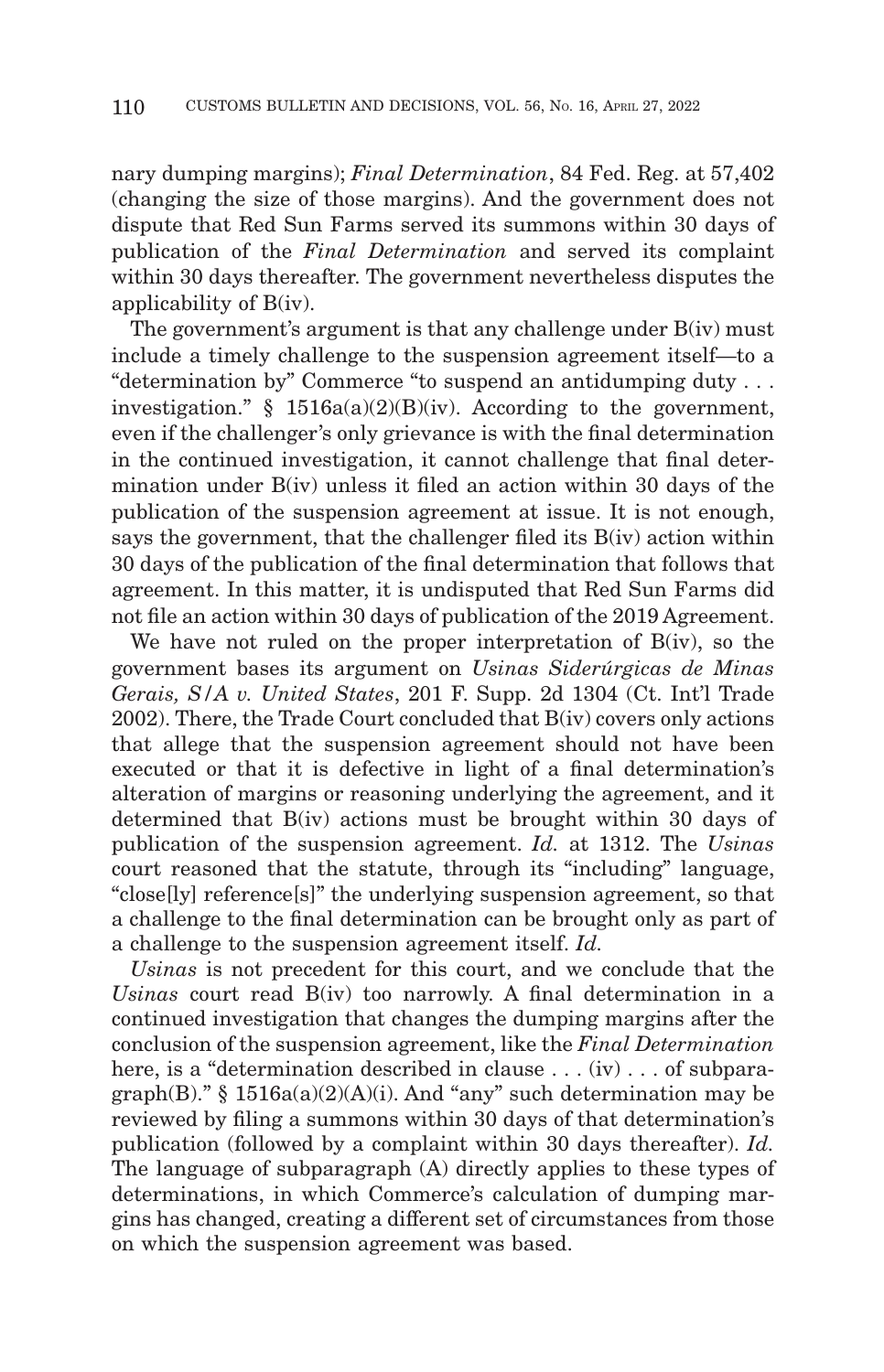The language of B(iv), on which the *Usinas* court relied, does not support a contrary conclusion. The court in *Usinas*, agreeing with the government, ruled that the "including" term could have (and therefore had to be given) a meaning under which the words following "including" identify a component part of what is identified in the words preceding "including." *Usinas*, 201 F. Supp. 2d at 1310–13 (using "illustrative," "component part," and similar terms to identify this interpretation). But that meaning makes no linguistic sense in B(iv). A final determination in a continued investigation is not naturally described as a part of a "determination . . . to suspend"; they are not even made at the same time or in the same Commerce document or announcement. Indeed, the particular final determinations identified in B(iv) qualify only if they embody *changes* in the premises of the earlier-made "determination . . . to suspend." A whole/part meaning makes no sense in B(iv), unlike in B(i) or B(ii), which refer to a final affirmative determination as including a negative "part" (and vice versa) of the single Commerce announcement, with no gap in time of publication.

As the court in *Usinas* recognized, "including" in legal settings can have an "expansive" meaning, 201 F. Supp. 2d at 1311, under which a provision as a whole encompasses both what comes before and what comes after the word. Here, such a meaning is supported by the language with which subparagraph B begins: "The determinations which may be contested under subparagraph (A) clause are as follows . . . ." The "including" phrase of B(iv) is naturally understood as identifying something as being "includ[ed]" among the "determinations which may be contested under subparagraph (A)," not (unnaturally) as "includ[ed]" within the "determination . . . to suspend." Accordingly, not only the text of subparagraph (A) but also the text of subparagraph (B) supports Red Sun Farms' interpretation.

This interpretation also fits with other pertinent aspects of the statute. *See*, *e.g.*, *Merit Mgmt. Group, LP v. FTI Consulting, Inc.*, 138 S. Ct. 883, 892–93 (2018) (considering "[t]he language of [the provision at issue], the specific context in which that language is used, and the broader statutory structure"). Congress expressly authorized both domestic-industry entities and exporter signatories (the latter if significant enough together) to trigger a continued investigation, § 1673c(g), and the disputed "including" clause of B(iv) specifically refers to final determinations resulting from such continued investigations that change the premises existing when the suspension agreement was executed. The B(iv) provision thus clearly contemplates a scenario (among others) in which exporter signatories,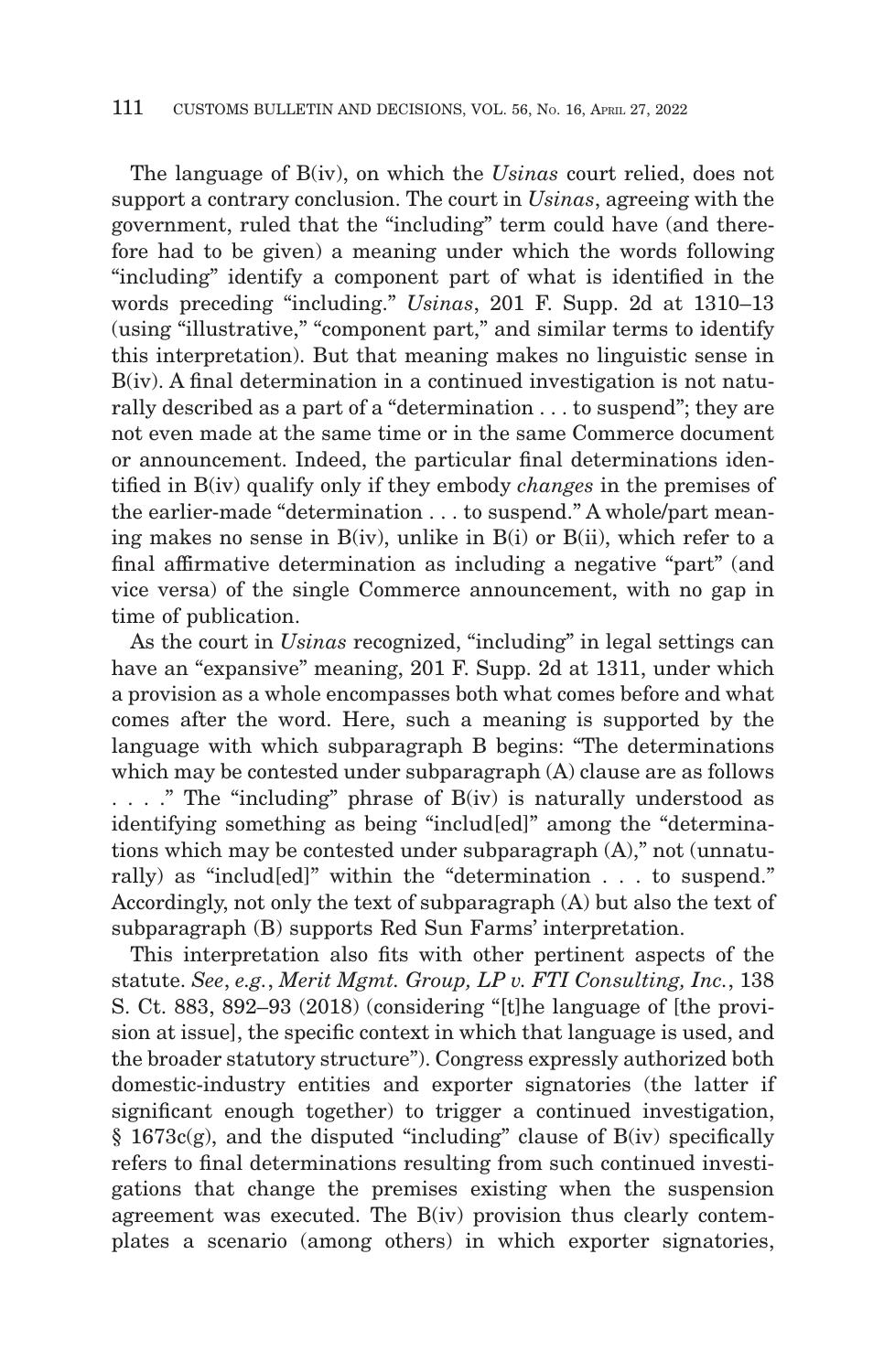having just signed the suspension agreement, are interested *only* in obtaining a correct final determination—whether to give them a reason to withdraw from the agreement or, conversely, to avoid termination of a satisfactory suspension agreement because it is deemed not to adhere to statutory requirements based on a new incorrect final determination (*e.g.*, of higher dumping margins).

The government argues that the Mexican signatories could have challenged the suspension agreement within 30 days of its publication and that such a challenge would have served as a placeholder, allowing them to amend their complaints later to challenge a final determination in the continued investigation once such a final determination was published. Oral Arg. at 1:38:42–1:40:10. But the question is not what could be done, but what must be done. And not only does the government's interpretation conflict with the text of the statute, as just discussed, but the government has not identified any reason why Congress should be understood to have imposed such a placeholder-filing requirement when the interested party is not yet aggrieved by anything and will become aggrieved only later if it sees flaws in a final determination that are worth trying to correct through litigation. Nor has the government identified any support in the legislative history; in fact, no party has presented to us any argument based on legislative history.

The filing requirement urged by the government also would be an awkward fit with the timing requirements of the statute. The government's interpretation would require parties that *might* later want to challenge a final determination in a continued investigation without even knowing the results of that determination—to file a challenge to the suspension agreement within 30 days of the agreement's publication. Of course, it is conceivable that a final determination might issue within that very brief period, despite the work needed to resume an investigation that has been suspended and arrive at a final determination. But the government has supplied no sound basis for concluding that Congress was acting on the assumption that a final determination would issue in that period or otherwise in time for it to be evaluated before the end of the 30-day period from the publication of the suspension agreement. Indeed, Congress allowed for 20 days after the publication of a suspension agreement for domestic-industry entities or exporter signatories just to file a request for continued investigation,  $\S$  1673c(g), and for 75 days after the preliminary determination for Commerce to make a final determination, which may be further extended to 135 days, *see* § 1673d(a)(1)–(2). Here, the *Final Determination* was published on October 25, 2019, which is 31 days after the September 24, 2019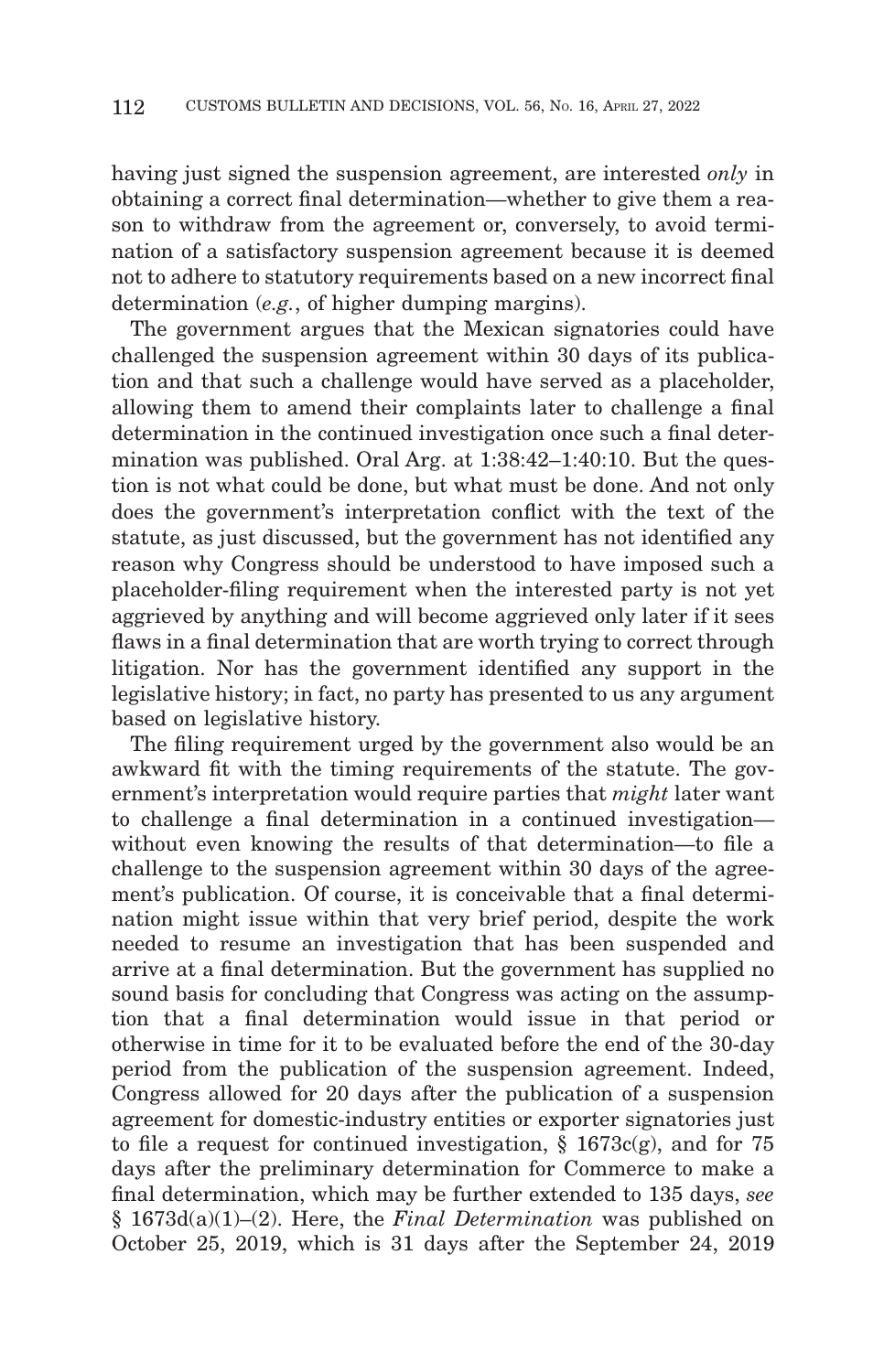publication of the suspension agreement. *Final Determination*, 84 Fed. Reg. at 57,402 n.8. Red Sun Farms did not know the results of the continued investigation, let alone have time to evaluate it, within 30 days of the agreement's publication.

We hold that an affirmative final determination in a continued investigation may be challenged under  $\S$  1516a(a)(2)(A)(i)(I) within 30 days of the publication of the final determination under §  $1516a(a)(2)(B)(iv)$ , which provides the Trade Court jurisdiction under 28 U.S.C.§ 1581(c). On the record before us, those provisions support Trade Court jurisdiction over Red Sun Farms' challenge to the *Final Determination*. The dismissal must therefore be reversed, and the case remanded.

B

On remand, the Trade Court should address issues raised by the naming of "Red Sun Farms" as the lone "Plaintiff" in the caption of the case. The summons and complaint use "Red Sun Farms" as the collective litigation name of the group of the five identified domestic and foreign producers, exporters, and importers, which, the filings assert, use "Red Sun Farms" as their trade name in conducting business; but the summons also refers to the five companies as "Plaintiffs." We note here some issues raised by these facts, and the others recited above. We do not decide which ones need to be addressed and resolved on remand, whether other issues need to be addressed and resolved, and what consequences might follow.

One issue is whether the five entities doing business under the Red Sun Farms name are actually already plaintiffs in this case and should be named in the caption. If so, the question might arise whether some of the five entities (for example, perhaps the domestic producers) might lack standing. If the five entities are not yet parties, a question might arise whether they can be made parties.

Another issue is whether Red Sun Farms is itself an entity with legal capacity to sue. USCIT Rule  $17(b)(3)$  states that for noncorporations, capacity to sue is determined "by the law of the appropriate state, except that . . . a partnership or other unincorporated association with no such capacity under that state's law may sue or be sued in its common name to enforce a substantive right existing under the United States Constitution or laws." Regarding the first clause, state law appears to differ on use of a trade name when bringing suit. *Compare, e.g.*, *America's Wholesale Lender v. Pagano*, 866 A.2d 698, 700 (Conn. App. Ct. 2005) ("Because the trade name of a legal entity does not have a separate legal existence, a plaintiff bringing an action solely in a trade name cannot confer jurisdiction on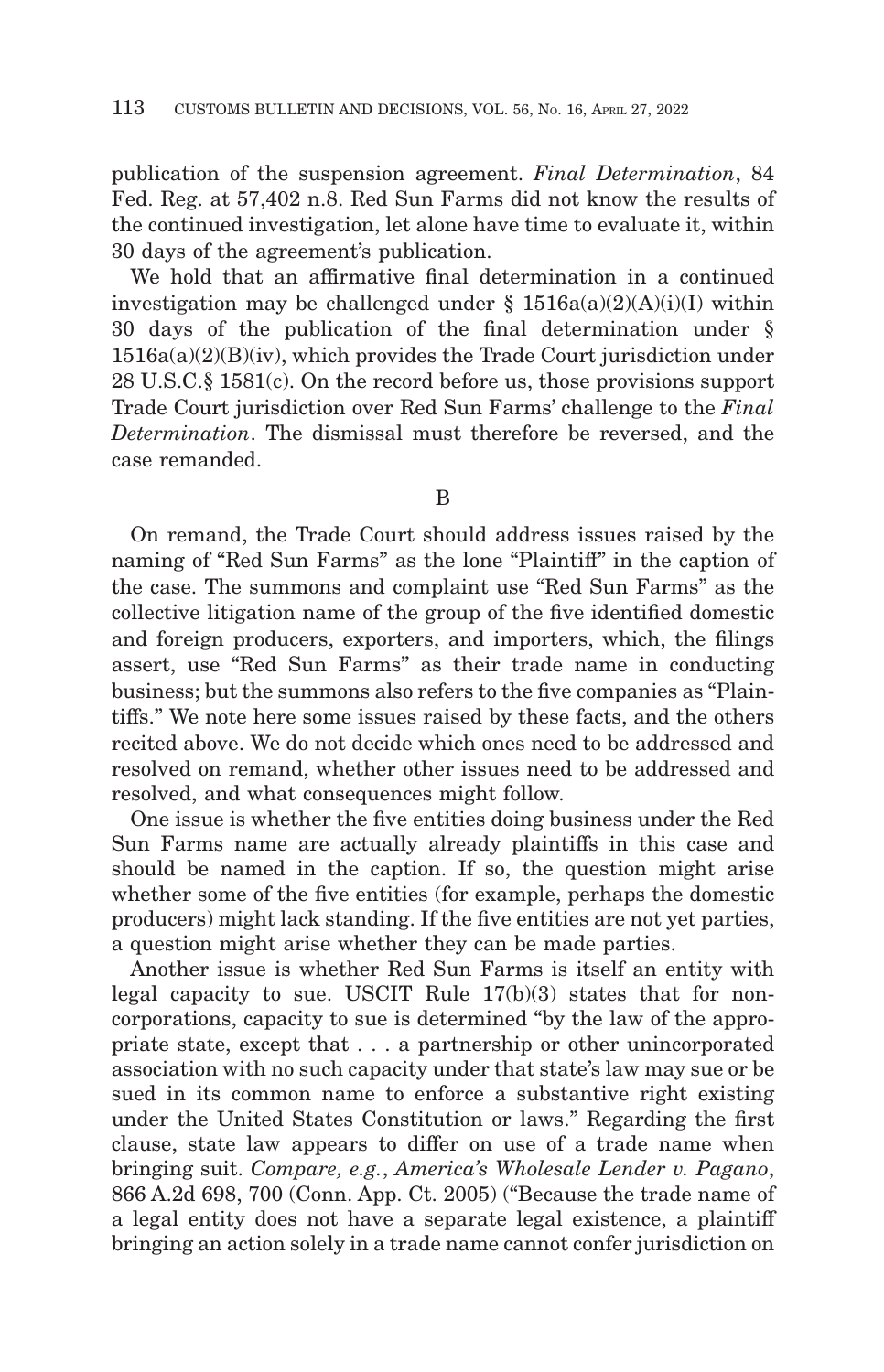the court."), *with Sam's Wholesale Club v. Riley*, 527 S.E.2d 293, 296 (Ga. Ct. App. 1999) ("A corporation conducting business in a trade name may sue or be sued in [its] trade name." (quoting *Carrier Transicold Div. v. Southeast Appraisal Resource Assocs.*, 504 S.E.2d 25, 26 (Ga. Ct. App. 1998)). If Red Sun Farms lacks capacity to sue under appropriate state law, the question arises whether it has capacity to sue under the "except that" clause of USCIT Rule17(b)(3) as a partnership or other unincorporated association suing to enforce substantive rights under Title 19 of the U.S. Code. We note, finally, that if capacity to sue is missing, a question could arise about whether the defect is jurisdictional. *See generally* 6A Charles Alan Wright & Arthur R. Miller, *Federal Practice and Procedure* § 1559 (3d ed.).

#### III

We reverse the Trade Court's decision and remand for further proceedings consistent with this opinion and our decision in *Bioparques*.

The parties shall bear their own costs.

# **REVERSED AND REMANDED**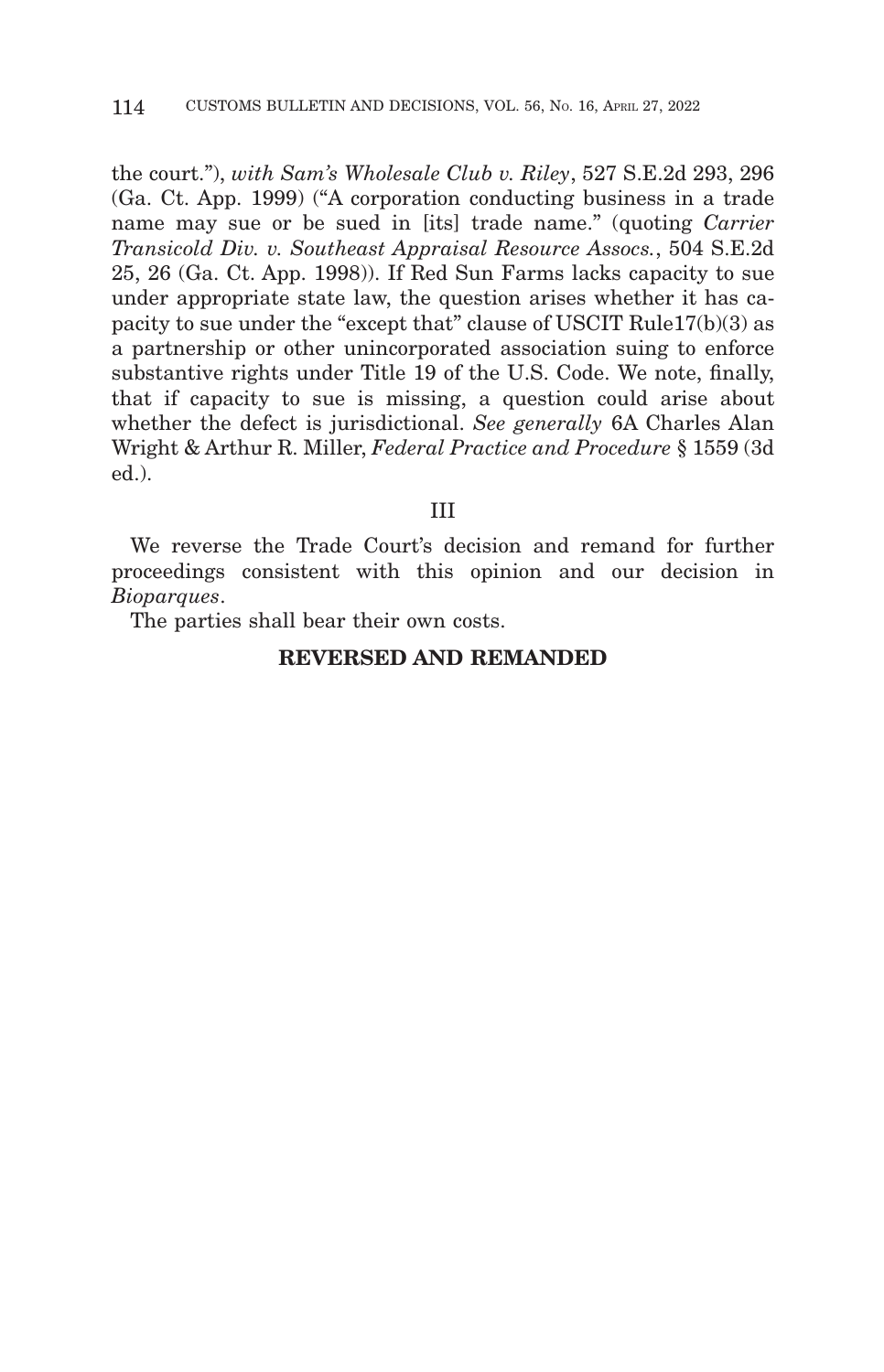RED SUN FARMS, Plaintiff-Appellant v. UNITED STATES, FLORIDA TOMATO EXCHANGE, Defendants-Appellees

Appeal No. 2020–2230

Appeal from the United States Court of International Trade in No. 1:19-cv-00205- JCG, Judge Jennifer Choe-Groves.

DYK, *Circuit Judge*, concurring-in-part and dissenting-in-part.

I join part II.B of the majority opinion, but I respectfully dissent from the majority's holding that 19 U.S.C.  $\S$  1516a(a)(2)(B)(iv) (" $B(iv)$ ") provides a basis for jurisdiction. Subsection  $B(iv)$  on its face, in the context of the statute as a whole, and given its history, permits challenges to a final determination resulting from a continued investigation only if the appealing party has previously filed a challenge to the suspension agreement. Both the Trade Court in *Usinas Siderúrgicas de Minas Gerais, S/A v. United States*, 201 F. Supp. 2d 1304 (Ct. Int'l Trade 2002), which has "expertise in addressing antidumping issues and deals on a daily basis with the practical aspects of trade practice," *Int'l Trading Co. v. United States*, 281 F.3d 1268, 1274 (Fed. Cir. 2002), and the government on appeal agree.

I

Subsection B(iv) was originally enacted in 1979. The Trade Agreements Act of 1979 for the first time permitted Commerce to enter into suspension agreements, *see* S. Rep. 96–249, at 67–68 (1979), and provided for judicial review of such agreements in subsection B(iv), *see* Pub. L. No. 96–39, § 1001, 93 Stat. 144, 301 (1979). Congress "narrowly circumscribed" Commerce's "authority" to enter into suspension agreements, S. Rep. 96–249, at 71, allowing only those agreements that were "in the public interest, [could] be effectively monitored by the United States, and me[t] specific criteria," *id.* at 68. In particular, the statute authorized agreements that "eliminate[d] completely the injurious effect of exports to the United States of [the subject] merchandise," but only so long as Commerce could show:

(A) the suppression or undercutting of price levels of domestic products by imports of that merchandise will be prevented, and

(B) for each entry of each exporter the amount by which the estimated foreign market value exceeds the United States price will not exceed 15 percent of the weighted average amount by which the estimated foreign market value exceeded the United States price for all less-than-fair-value entries of the exporter examined during the course of the investigation.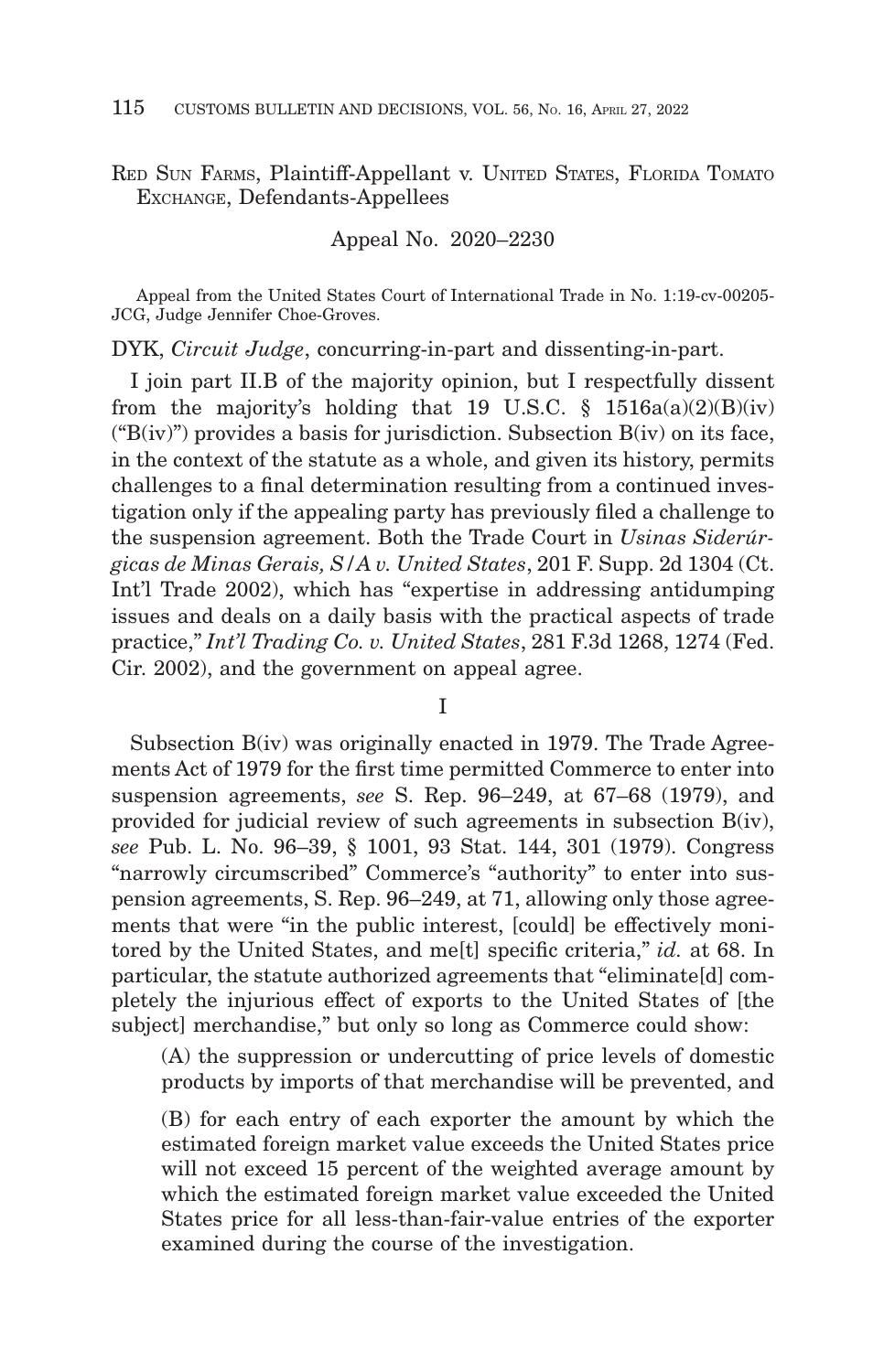19 U.S.C. § 1673c(c)(1)(A), (B). These provisions reflected Congress's desire to allow Commerce to enter into suspension agreements eliminating the injurious effects of exports—the type of agreement at issue here—only when the agreement remedied price discrimination determined to exist in antidumping proceedings, thus "serv[ing] the interest[s] of the public and the domestic industry affected." S. Rep. 96–249, at 71.

To ensure such symmetry, Congress required Commerce to publish its affirmative preliminary dumping determination together with the suspension agreement, making issuance of a preliminary determination prerequisite to Commerce's suspension decision. See  $1673c(f)(1)(A)$  ("If the administering authority determines to suspend an investigation . . . it shall . . . publish notice of [the] suspension . . . and issue an affirmative preliminary determination . . . with respect to the subject merchandise, unless it has previously issued such a determination in the same investigation."); *see also* S. Rep. No. 96–249, at 68 ("Upon accepting an agreement, [Commerce] would publish notice in the Federal Register of the suspension together with notice of an affirmative preliminary determination, unless such a determination has already been made during an investigation.").

If a suspension agreement were alleged to be inconsistent with any of the statutory requirements, Congress provided interested parties two routes to challenge the agreement—either in an administrative proceeding before the International Trade Commission ("ITC"), *see* § 1673c(h)(1), or in the Trade Court under subsection B(iv). Given that the statutory grounds for challenging suspension agreements were failure to remedy discrimination, it appears likely that Congress primarily contemplated challenges to agreements by domestic producers. As originally enacted, subsection B(iv) authorized Trade Court review of suspension agreements by providing:

(B) Reviewable determinations

The determinations which may be contested under subparagraph (A) are as follows:

\* \* \*

A determination by the administering authority, under section [1671c or 1673c] of this Act, to suspend an antidumping duty or a countervailing duty investigation.

93 Stat. at 301.

The statute was amended in 1984 to incorporate the underlined language:

(B) Reviewable determinations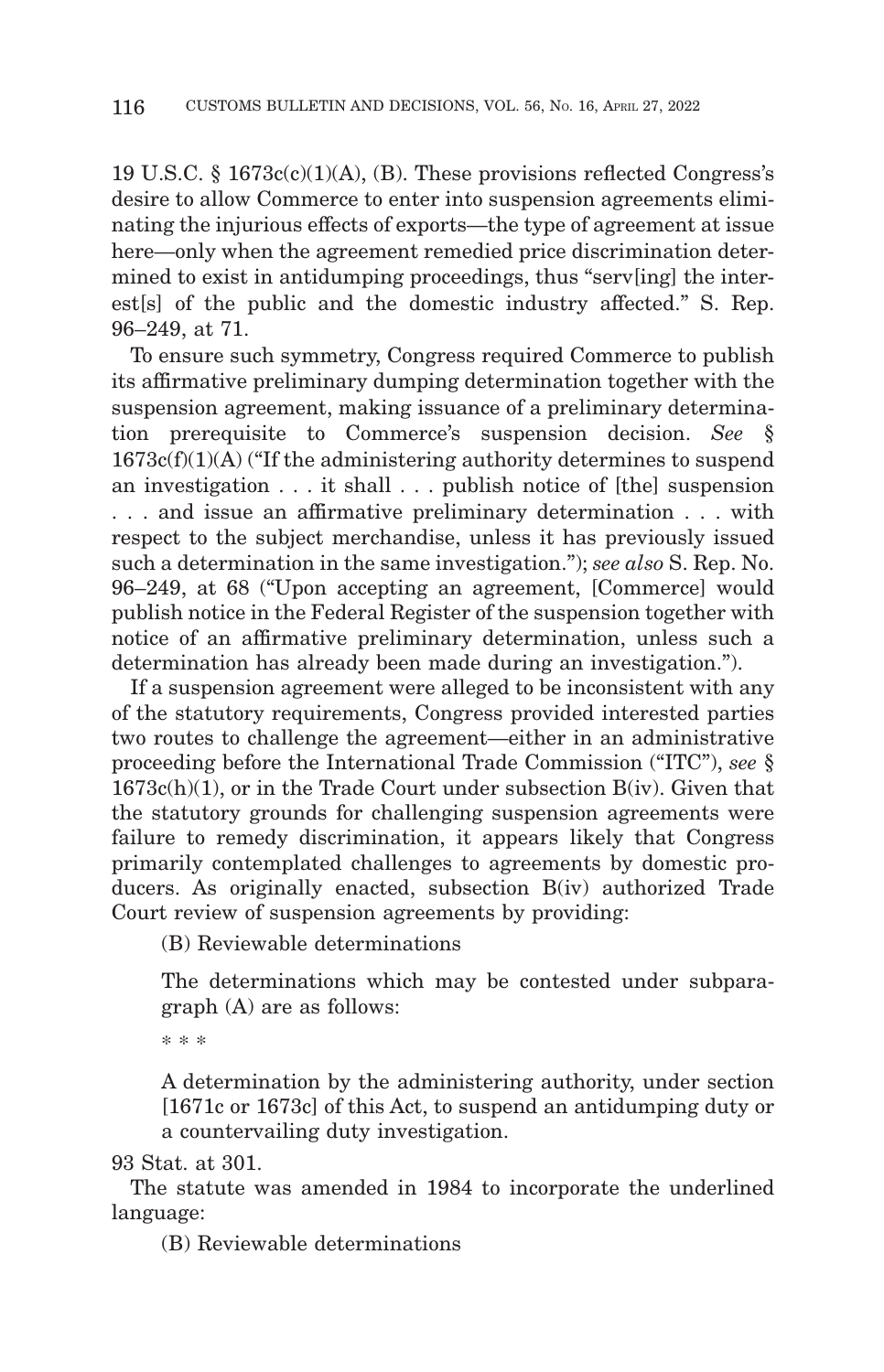The determinations which may be contested under subparagraph (A) are as follows:

\* \* \*

(iv) A determination by the administering authority, under section [1671c or 1673c] of this title, to suspend an antidumping duty or a countervailing duty investigation, *including any final determination resulting from a continued investigation which changes the size of the dumping margin or net subsidy calculated, or the reasoning underlying such calculations, at the time the suspension agreement was concluded.*

Pub. L. No. 98–573, § 623, 98 Stat. 2948, 3041 (1984) (emphasis added).

# II

The genesis of the 1984 amendment is clear enough. Subsection B(iv) as originally enacted did not account for the fact that the 1979 version of § 1673c permitted suspended investigations to be continued within 20 days of a suspension agreement's publication at the request of (1) the foreign exporter-subjects, or (2) domestic industries and related labor unions, trade, and business associations, *see* 93 Stat. at 168; § 1673c(f)(3), (g), and that these final determinations might affect the validity of the suspension agreement. For example, continued investigations and their resulting final determinations could give rise to situations in which a final determination reduced the dumping margin so that the domestic producers' grounds for challenging the suspension agreement were eliminated, giving rise to a problem that could be resolved by appealing the final determination.

Congress accordingly amended subsection B(iv) to permit challenges in the same proceeding to the suspension agreement and the final determination, incorporating the "including" language at issue here. The connection between the final determination and the suspension agreement is evident from the language of the provision itself. The amendment did not enable the Trade Court's review of all final determinations—it limited review only to those final determinations that altered the size of the dumping margins (or reasoning) in effect at the time of the suspension agreement's execution. It permitted parties to challenge the changes reflected in the final determination, for example a higher or lower dumping margin that might affect the validity of the suspension agreement. Since a final determination does not go into effect until it is embodied in an antidumping order, the only purpose of allowing a challenge to the final determination before that order issues is because the final determination could affect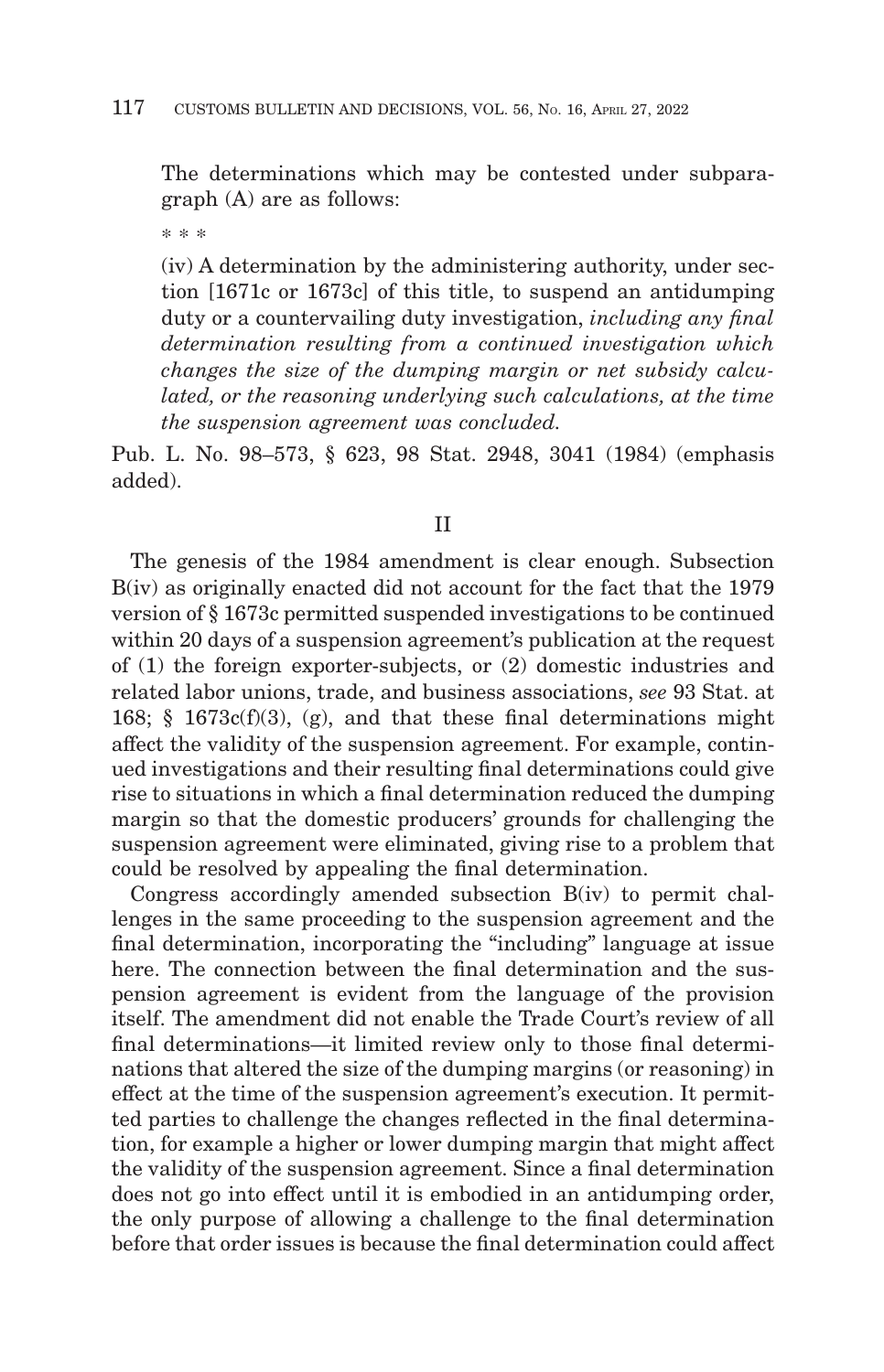the suspension agreement. The Trade Court in *Usinas* reached the same conclusion:

The focus of [subsection B(iv)] is thus on Commerce's determination to suspend the investigation. Judicial review . . . is effectively limited to those cases where it is alleged that the assumptions underlying the suspension determination—i.e., Commerce's findings in the preliminary determination—have changed so as to (arguably) render some aspect of the suspension determination defective.

201 F. Supp. 2d at 1312.

It is difficult to think that subsection B(iv) was designed to enable an importer to challenge the final dumping margin so that it could decide whether to withdraw from a suspension agreement. The legislative history discloses no such purpose, and the entire focus of the Congressional concern was with agreements that failed to sufficiently remedy dumping, not with agreements that were overly restrictive.

# III

Nonetheless, the majority holds that a party with standing to bring a subsection B(iv) action may challenge the final determination resulting from a continued investigation without first challenging the suspension agreement itself. Maj. Op. 11. As discussed above, the language and history of the statute contradict any such notion. While it is true that depending on context, the term "including" may be expansive, nothing here suggests that Congress intended a reading that would allow freestanding challenges to a final determination unrelated to the suspension agreement itself. To the contrary, Congress limited the types of challenges that can be brought to these determinations "by 'close reference' to the underlying suspension agreement." *Usinas*, 201 F. Supp. 2d at 430.

The majority also suggests that the statute's use of the word "determinations" in describing "[t]he determinations which may be contested under subparagraph (A)," shows that it would be "unnatural[]" to read subsection B(iv)'s including clause as being limited to the "determination . . . to suspend." Maj. Op. 9. But the use of the word "determinations" in the introductory language simply refers to the multiple determinations listed in subsections B(i)–(viii), it does not show that subsection B(iv) contains multiple independentlychallengeable determinations.

So too, nothing in §  $1516a(a)(2)(A)$ 's timing requirements supports the majority's approach. The statute requires that a party seeking to challenge a suspension agreement file a summons "[w]ithin thirty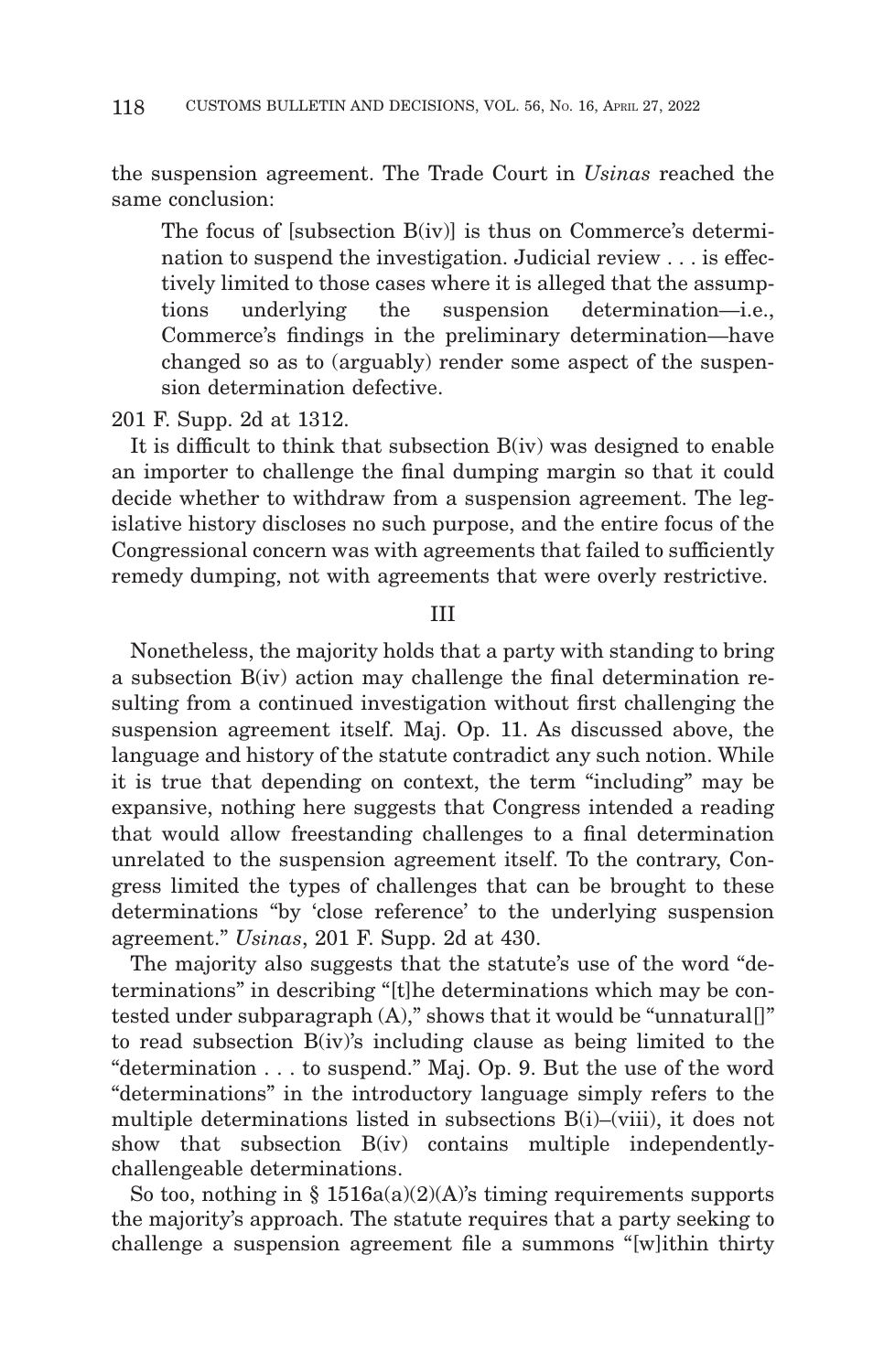days after" publication of "notice of any determination described in [subsection  $B(iv)$ ]," § 1516a(a)(2)(A), a provision included in the 1979 version of the statute, *see* 93 Stat. at 301. The majority contends that interpreting subsection  $B(iv)$  to require a challenge to the final determination within 30 days of the suspension agreement presents an "awkward fit" because parties seeking to challenge a final determination in a continued investigation will not "know the results of the continued investigation, let alone have time to evaluate it, within 30 days of the agreement's publication." Maj. Op. 10, 11. But there is no awkward fit. A final determination reached after a continued investigation necessarily postdates the publication of a suspension agreement. The statute's requirement that parties file a summons "[w]ithin thirty days after" publication of "notice of any determination described in [subsection B(iv)]" simply means that an interested party must first challenge the agreement for failing to satisfy the statutory requirements within 30 days of its publication, and may later amend that complaint to challenge the final determination. To be sure, domestic producers or importers might like to know the outcome of the final determination in deciding whether to challenge the suspension agreement. But under either the majority's reading of the statute or my reading, it is simply too late to challenge the suspension agreement if it has been more than 30 days since the agreement's publication.

For these reasons, I would refrain from holding that the Trade Court has jurisdiction under  $\S$  1516a(a)(2)(B)(iv) to hear Red Sun Farms' claims and would affirm the decision of the Trade Court.<sup>1</sup>

<sup>&</sup>lt;sup>1</sup> Having relied on jurisdiction under subsection  $B(iv)$ , Red Sun Farms cannot amend its complaint to allege jurisdiction under subsection B(i) because it did not timely comply with the NAFTA notice requirements under  $\S$  1516a(g)(3)(B).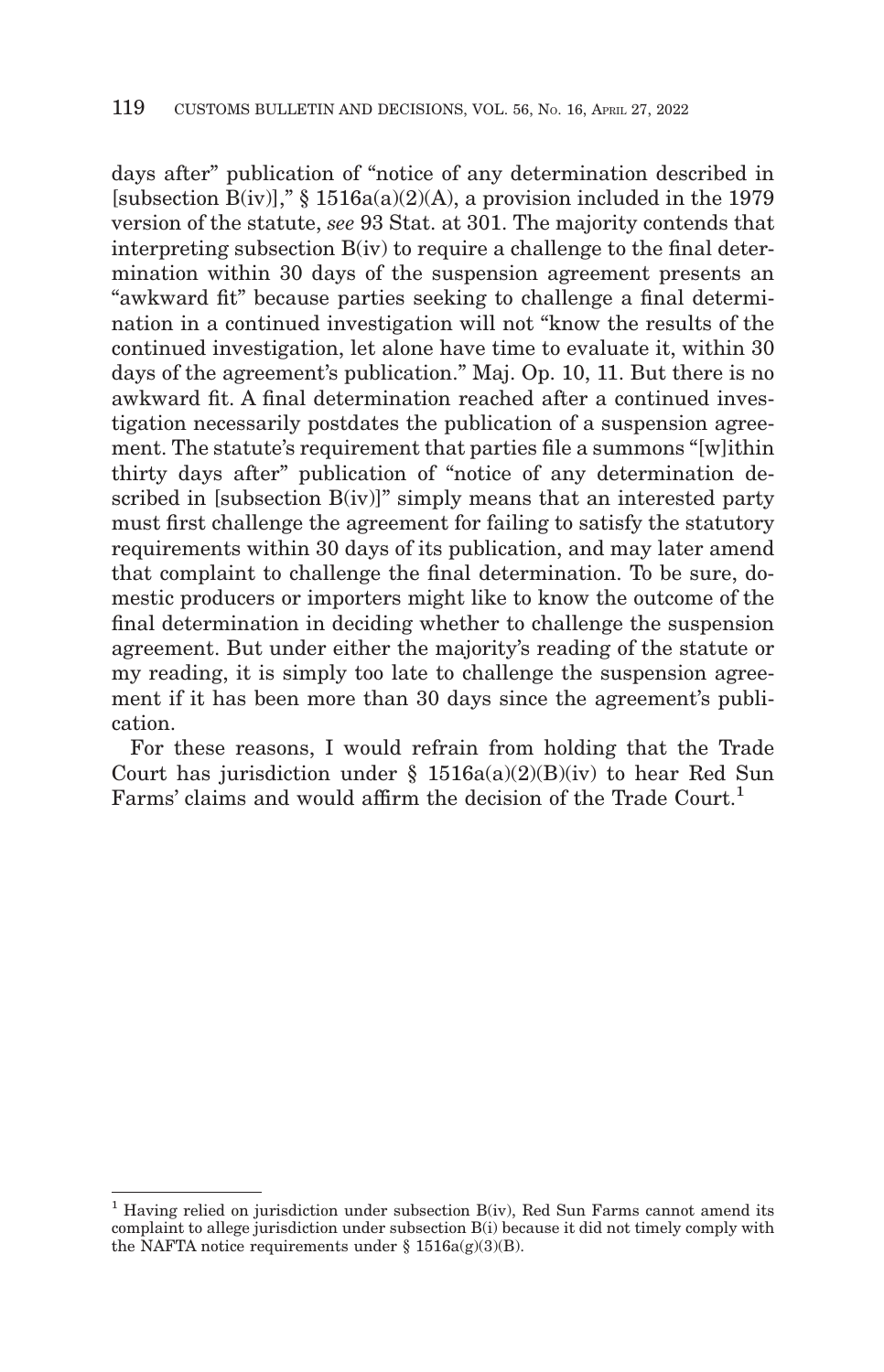CONFEDERACION DE ASOCIACIONES AGRICOLAS DEL ESTADO DE SINALOA, A.C., CONSEJO AGRICOLA DE BAJA CALIFORNIA, A.C., ASOCIACION MEXICANA DE HORTICULTURA PROTEGIDA, A.C., ASOCIACION DE PRODUCTORES DE HORTALIZAS DEL YAQUI Y MAYO, SISTEMA PRODUCTO TOMATE, Plaintiffs-Appellants v. UNITED STATES, FLORIDA TOMATO EXCHANGE, Defendants-Appellees

#### Appeal No. 2020–2232, 2020–2299, 2020–2300

Appeals from the United States Court of International Trade in Nos. 1:19-cv-00203- JCG, 1:19-cv-00206-JCG, 1:20-cv-00036-JCG, Judge Jennifer Choe-Groves.

#### Decided: April 14, 2022

DEVIN S. SIKES, Akin Gump Strauss Hauer & Feld LLP, Washington, DC, argued for plaintiffs-appellants. Also represented by SPENCER STEWART GRIFFITH, YUJIN KIM MCNAMARA. Also argued by JAMES P. DURLING, Curtis, Mallet-Prevost, Colt & Mosle LLP, Washington DC; JEFFREY M. WINTON, Winton & Chapman PLLC, Washington, DC.

DOUGLAS GLENN EDELSCHICK, Commercial Litigation Branch, Civil Division, United States Department of Justice, Washington, DC, argued for defendant-appellee United States. Also argued by ROBERT R. KIEPURA. Also represented by BRIAN M. BOYNTON, PATRICIA M. MCCARTHY, FRANKLIN E. WHITE, JR.; EMMA T. HUNTER, Office of the Chief Counsel for Trade Enforcement & Compliance, United States Department of Commerce, Washington, DC.

MARY JANE ALVES, Cassidy Levy Kent USA LLP, Washington, DC, argued for defendant-appellee Florida Tomato Exchange. Also represented by JAMES R. CANNON, JR., ULRIKA K. SWANSON, JONATHAN M. ZIELINSKI.

Before DYK, PROST, and TARANTO, *Circuit Judges*.

#### DYK, *Circuit Judge*.

Confederacion de Asociaciones Agricolas del Estado de Sinaloa, A.C.; Consejo Agricola De Baja California, A.C.; Asociacion Mexicana de Horticultura Protegida, A.C.; Asociacion de Productores de Hortalizas del Yaqui y Mayo; and Sistema Producto Tomate (collectively "CAADES" or "the growers") appeal a final decision of the Court of International Trade (the "Trade Court"). The Trade Court dismissed CAADES's claims as either being moot or not ripe, though characterizing the dismissal as being for failure to state a claim.

We hold that we have jurisdiction over CAADES's challenges to the government's termination of the parties' 2013 suspension agreement ("the 2013 agreement") and the 2019 suspension agreement ("the 2019 agreement") and that those claims are not moot. However, on the merits we conclude that the 2013 agreement's termination was not invalid for failing to comply with statutory termination requirements or because of allegedly improper political influence and that the 2019 agreement is not invalid on grounds of duress.

As for CAADES's claims that the October 2019 final antidumping determination is invalid, we conclude that the challenge is not pre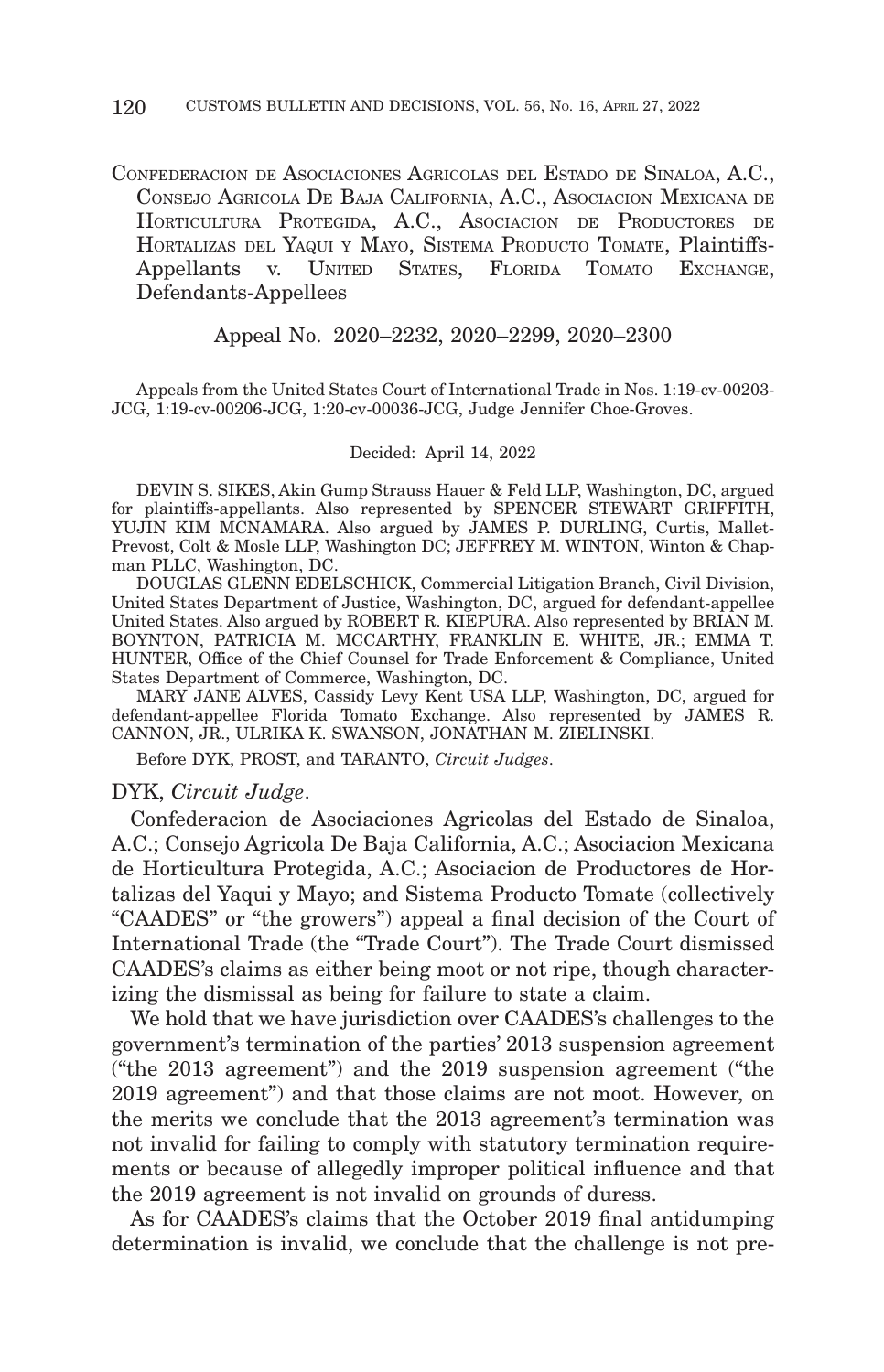mature and that the Trade Court has jurisdiction to hear those claims. We remand for further proceedings pursuant to our opinions in *Bioparques de Occidente v. United States*, No. 2020–2265, and *Red Sun Farms v. United States*, No. 2020–2230.

## **BACKGROUND**

I. History of the Tomato Investigations and Suspension Agreements

This appeal arises out of a less-than-fair-value investigation concerning fresh tomatoes from Mexico. In April 1996, the Department of Commerce ("Commerce") began an antidumping duty investigation to determine whether Mexican tomatoes were being imported into the United States and sold at less than fair value. After Commerce issued a preliminary affirmative dumping determination, Commerce and the exporters responsible for substantially all of the imports of fresh tomatoes from Mexico negotiated and entered into a 1996 agreement (pursuant to 19 U.S.C.§ 1673c(c)) that suspended the investigation, terminated the collection of cash deposits or bonds, and ended the suspension of liquidation of entries of the subject tomatoes.

So began a cycle in the more-than-two decades that followed, in which old agreements were terminated and new agreements were executed. The growers withdrew from the 1996 suspension agreement in 2002, which led to a new agreement that same year, then withdrew from the 2002 agreement in 2007, which led to a new agreement the following year, then withdrew from the 2008 agreement in 2013, which led to a new agreement the same year. The terms of the parties' past suspension agreements were similar—the one notable exception being that the 2013 agreement was the first to include a clause permitting either party to withdraw from the agreement at will upon ninety days' notice. Previous agreements permitted only the growers to withdraw from the agreement without cause.<sup>1</sup> For the first time, the agreement, in section VI.B, provided: "The signatories *or the Department* may withdraw from this Agreement upon ninety days written notice to the other party." J.A. 353 (emphasis added).

# II. Commerce's Termination of the 2013 Agreement

In November 2018, the Florida Tomato Exchange ("FTE")—a group representing U.S.-based tomato growers and distributors—sent a letter to Commerce requesting that Commerce terminate the 2013 suspension agreement under section VI.B's withdrawal clause and re-

<sup>&</sup>lt;sup>1</sup> The majority of the grower-signatories remained the same during the 1996–2013 suspension agreement proceedings.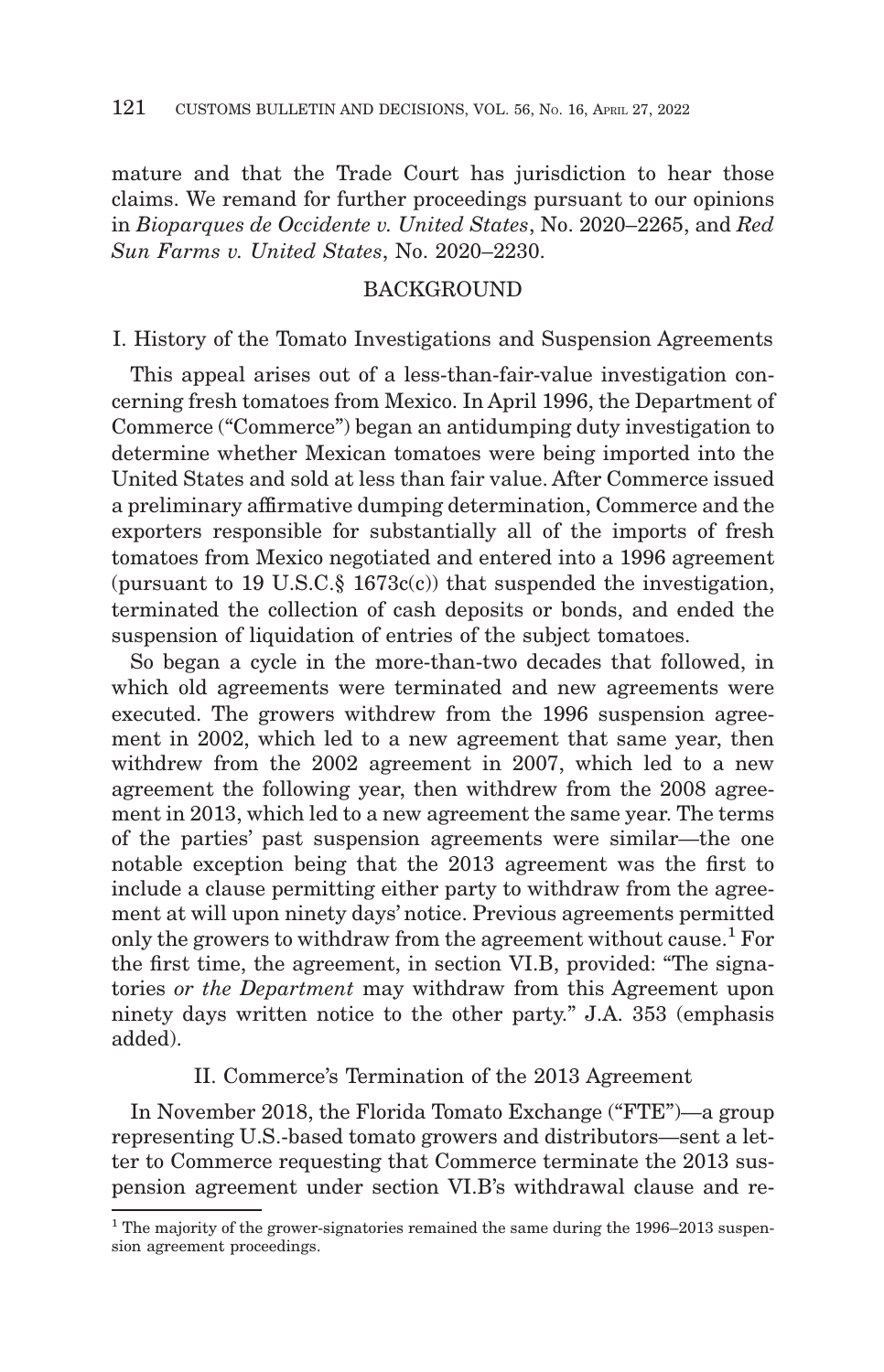sume the antidumping investigation. The FTE alleged that the agreement had not effectively eliminated dumping. Forty-eight members of Congress, led by Florida Senator Marco Rubio, subsequently signed on to a February 1, 2019, letter that also urged Commerce to terminate the agreement for the same reasons.

Five days later, Commerce notified the Mexican growers that it intended to withdraw pursuant to section VI.B, and indicated that it would resume its antidumping investigation if the parties failed to reach a new agreement by May 7, 2019. When the parties missed that deadline, Commerce resumed its investigation and re-imposed cash deposit requirements on imported Mexican tomatoes. During the resumed investigation, Commerce issued a July 2019 preliminary dumping determination. CAADES alleges that the cash deposit requirements resulted in severe financial strain for many of its members, causing several of them to go out of business. It was under these alleged financially-strained conditions that CAADES and the agreement's other signatories negotiated a new suspension agreement.

On September 19, 2019, more than seven months after Commerce withdrew from the 2013 agreement, the parties executed a new agreement. Like past agreements, the 2019 agreement suspended the underlying antidumping investigation and terminated Commerce's cash deposit requirement, and the signatories agreed to sell the imported subject tomatoes at or above a minimum reference price. It also allowed both the government and the Mexican growers to withdraw at any time with ninety days' notice. No party has withdrawn from the 2019 agreement.

### III. Commerce's Continued Investigation

Section  $1673c(g)$  of Title 19 provides that Commerce may continue a suspended investigation "within 20 days after the date of publication of the notice of suspension" at the request of the foreign exporters or an interested party, which includes domestic manufacturers, producers, and wholesalers. *See* § 1677(9)(C). After the 2019 agreement took effect, the FTE asked Commerce to continue its antidumping investigation pursuant to  $\S 1673c(g)$ . Commerce did so, and in October 2019, it issued a final affirmative determination that increased the dumping margins for all of the subject Mexican growers and exporters over the dumping margins reflected in the July 2019 preliminary determination. An antidumping duty order incorporating these new rates could not issue while the 2019 agreement remained in place, but such an order would issue immediately if either Commerce or the signatories withdrew from the agreement. *See* § 1673c(i)(1)(C).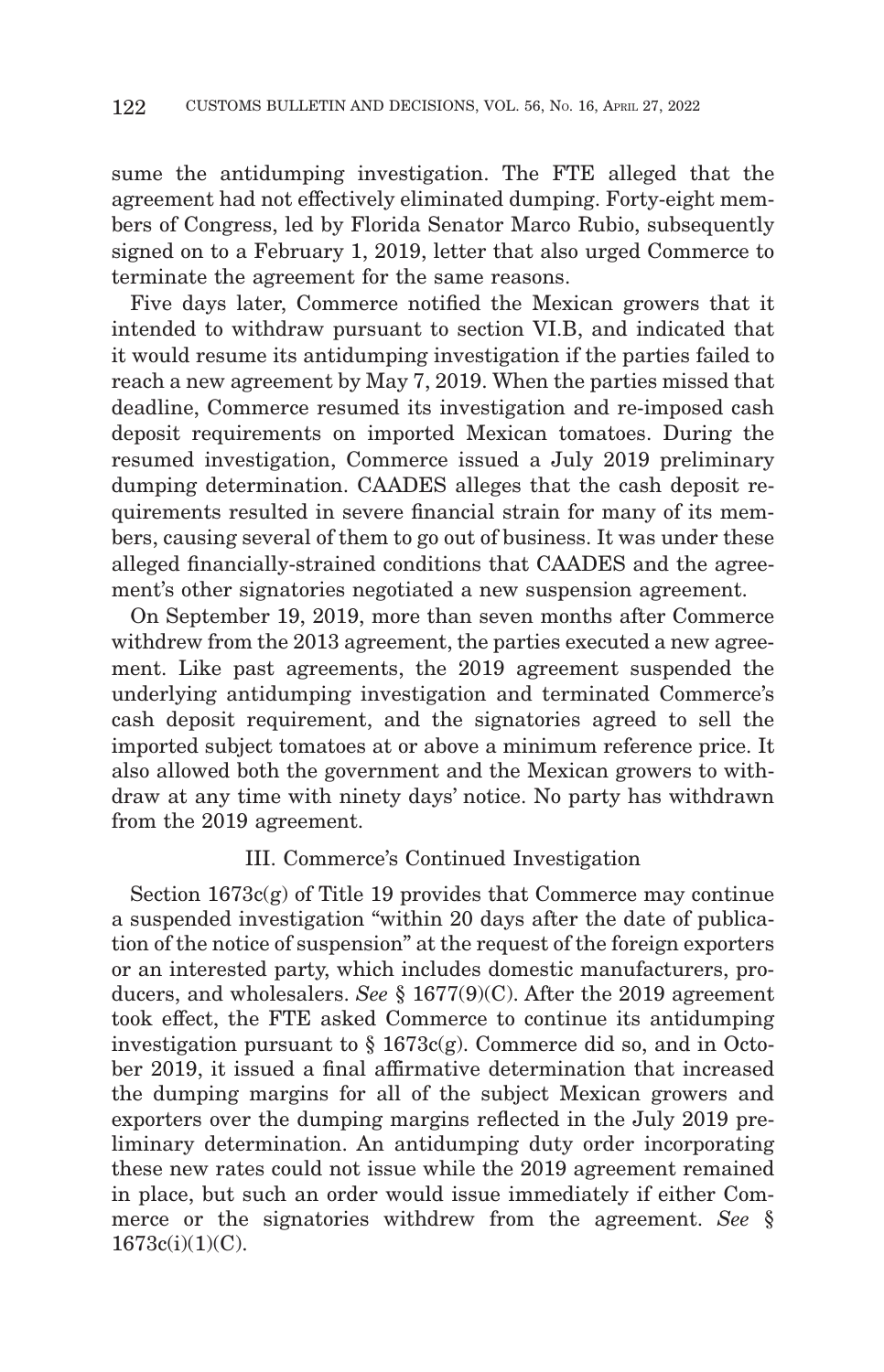These combined events led CAADES to file three separate complaints in the Trade Court,<sup>2</sup> each of which raised identical claims that fall into three categories: (1) a challenge to Commerce's decision to terminate the 2013 agreement for allegedly violating 19 U.S.C. §  $1673c(i)$ 's statutory requirements<sup>3</sup> and for being based on improper political influence, and a related challenge alleging that the resumption of the investigation following this improper termination was invalid (counts 1–3); (2) a challenge to the validity of the 2019 agreement on grounds of duress (count 4); and (3) a challenge to Commerce's final affirmative determination for failing to abide by statutory deadlines, unlawfully calculating final margins, and depriving the growers of individual rates (counts 5–7). CAADES's complaints asked the Trade Court to declare the final determination and the 2019 agreement unlawful, null, and void, and to reinstate the 2013 agreement. The government moved to dismiss on grounds of mootness, ripeness, and for failure to state a claim upon which relief can be granted.

The Trade Court granted the government's motion and dismissed CAADES's complaints "for failure to state a claim." J.A. 4. Despite the Trade Court's characterization of its dismissal as being for failure to state a claim, it concluded that the claims with respect to the 2013 and 2019 agreements "became moot" when CAADES "voluntar[ily] sign[ed]" the 2019 agreement, "a new agreement which superseded the [] 2013 Suspension Agreement." J.A. 17. According to the Trade Court, CAADES's decision to voluntarily enter into the 2019 agreement "undercut[] [CAADES's] assertion that Commerce unlawfully terminated the 2013 Suspension Agreement." *Id.* The Trade Court also held that CAADES could not challenge the 2019 agreement while at the same time "receiv[ing] its benefits and protections." *Id.* With respect to the final determination, the Trade Court characterized the challenge as not ripe for review because a duty order incorporating the increased dumping margins would "have no effect so long as the 2019 Suspension Agreement is in place." J.A. 19. CAADES appeals. The Trade Court had jurisdiction under the residual provision of §  $1581(i)(1)(D)$ , and we have jurisdiction to review the Trade Court's final decision pursuant to 28 U.S.C.  $\S$  1295(a)(5).

<sup>2</sup> CAADES's complaints are identical in all respects except for the alleged jurisdictional grounds. Two of the complaints alleged that the Trade Court had jurisdiction under 28 U.S.C. § 1581(c) because the claims were reviewable under 19 U.S.C. § 1516a(a)(2)(B)(iv). All of the complaints alleged that the Trade Court had jurisdiction under 28 U.S.C. § 1581(i)(4) (now 28 U.S.C. § 1581(i)(1)(D)).

<sup>3</sup> CAADES's challenge also relied on Commerce's regulation, 19 C.F.R. § 351.209(a), which is no different from the statute itself.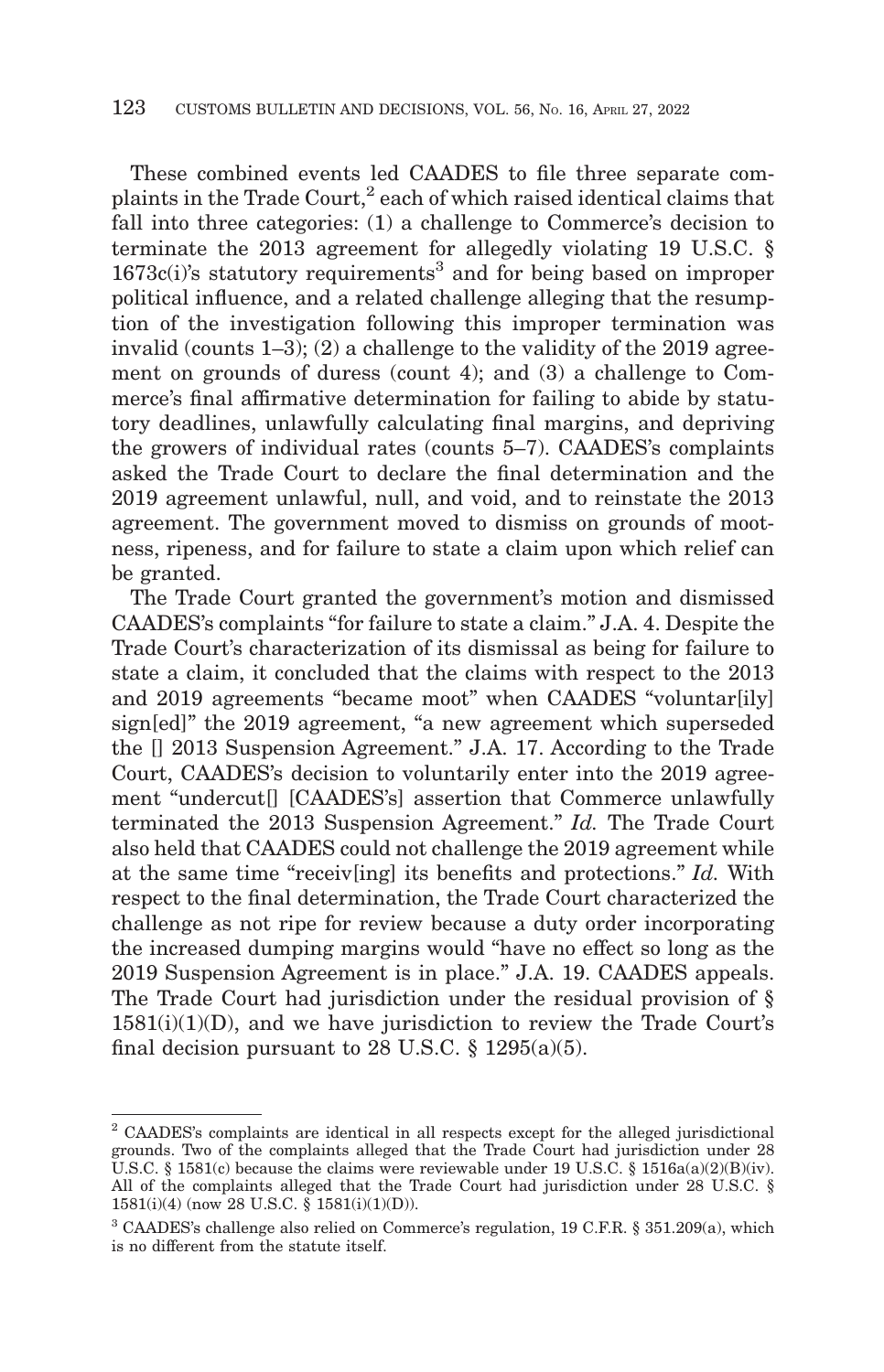#### DISCUSSION

We review the Trade Court's dismissal of the complaints de novo. *Amoco Oil Co. v. United States*, 234 F.3d 1374, 1376 (Fed. Cir. 2000) (citing *Ponder v. United States*, 117 F.3d 549, 552 (Fed. Cir. 1997)). In doing so, "we must take all of the factual allegations in the complaint as true." *Ashcroft v. Iqbal*, 556 U.S. 662, 678 (2009) (citing *Bell Atl. Corp. v. Twombly*, 550 U.S. 544, 555–56 (2007)).

I. 2013 Termination Claims

# A. Jurisdiction

We first address the claim that the 2013 agreement was improperly terminated. Neither party challenges our jurisdiction under 28 U.S.C. § 1295(a)(5) or the Trade Court's jurisdiction under 28 U.S.C. § 1581(i)'s residual clause, but we must nonetheless address this issue given our "special obligation to 'satisfy [ourself] not only of [our] own jurisdiction, but also that of the lower court[].'" *Bender v. Williamsport Area Sch. Dist.*, 475 U.S. 534, 541 (1986) (quoting *Mitchell v. Maurer*, 293 U.S. 237, 244 (1934)).

Each of CAADES's three complaints alleged that  $\S$  1581(i)(4)'s residual jurisdiction clause (now codified as  $\S$  1581(i)(1)(D)) authorized the Trade Court's review of Commerce's termination of the 2013 agreement. That provision grants the Trade Court jurisdiction to hear "any civil action commenced against the United States . . . that arises out of any law of the United States providing for . . . administration and enforcement" of the trade laws.  $§ 1581(i)(1)(D)$ .

Residual jurisdiction under § 1581(i) is not available if the determination the plaintiff seeks to challenge is already reviewable by the Trade Court under  $\S$  1516a(a), or by a binational panel under  $\S$  $1516a(g)$ . §  $1581(i)(2)(A)$ , (B). The issue then, is whether either of those provisions permits the Trade Court's review of Commerce's decision to terminate a suspension agreement.

In prior, related preliminary injunction proceedings, the Trade Court held that it had jurisdiction to hear CAADES's challenges to the termination of the 2013 agreement under the residual clause in §  $1581(i)(1)(D)$  because "the particular agency action at issue [was] Commerce's withdrawal from the 2013 Suspension Agreement," "§ 1516a does not identify Commerce's decision to withdraw from a suspension agreement as reviewable," and the challenge "pertain[ed] to the administration and enforcement of a matter" arising out of the trade laws. *Confederacion de Asociaciones Agricolas del Estado de Sinaloa v. United States* (*CAADES I*), 389 F. Supp. 3d 1386, 1394–95 (Ct. Int'l Trade 2019).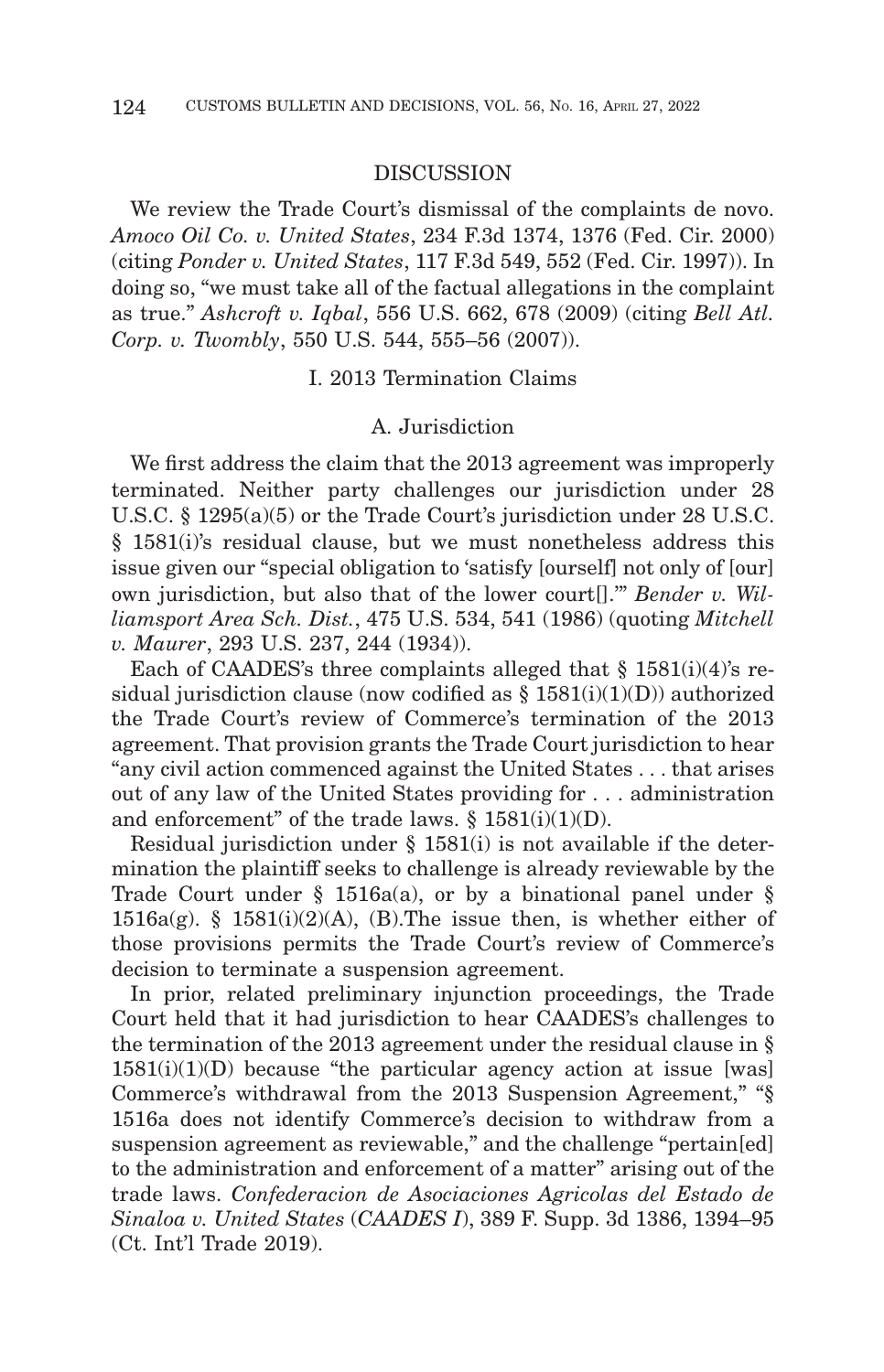We agree with the Trade Court's reading of the statute. A decision by Commerce to terminate a suspension agreement is absent from the list of reviewable determinations identified in §  $1516a(a)(2)(B)$ . The termination of a suspension agreement is not a "determination . . . to suspend an antidumping duty . . . investigation," nor is it a "final determination resulting from a continued investigation" under §  $1516(a)(2)(B)(iv)$ . So too, a decision to terminate a suspension agreement is not reviewable by a binational panel under  $\S 1516a(g)$ , as that list of reviewable determinations refers back to § 1516a(a)(2)(B). *See*  $§ 1516a(g)(1)(A)$ , (B). We have jurisdiction under the residual provision.

# B. Mootness

The Trade Court held that CAADES's challenges to the government's termination of the 2013 agreement are moot because the court lacked the ability to reinstate the 2013 agreement after the parties voluntarily entered into the 2019 agreement. On appeal, CAADES contends that its challenges to the 2013 agreement's termination are not moot because the Trade Court retained the ability to reinstate the 2013 agreement if the 2013 agreement was improperly terminated.

The mootness doctrine arises from Article III's limit on the exercise of federal judicial power to live cases and controversies. *See Campbell-Ewald Co. v. Gomez*, 577 U.S. 153, 160–61 (2016). Moot cases are those in which "the issues presented are no longer 'live' or the parties lack a legally cognizable interest in the outcome." *U.S. Parole Comm'n v. Geraghty*, 445 U.S. 388, 396 (1980) (quoting *Powell v. McCormack*, 395 U.S. 486, 496 (1969)). A case becomes moot and must be dismissed only when "'it is impossible for a court to grant any effectual relief whatever' to [the plaintiff] assuming it prevails." *Mission Prod. Holdings, Inc. v. Tempnology, LLC*, 139 S. Ct. 1652, 1660 (2019) (quoting *Chafin v. Chafin*, 568 U.S. 165, 172 (2013)). If "there is any chance" a court can grant the plaintiff's requested relief if it prevails on the merits, no matter how "uncertain or even unlikely" that chance may be, the "suit remains live." *Id.*

We reject the Trade Court's characterization of the claims as moot; if the growers were to prevail on their claims relating to the termination of the 2013 agreement and their contentions concerning the appropriate relief, the Trade Court could reinstate the 2013 agreement. *See CSC Sugar LLC v. United States*, 413 F. Supp. 3d 1318, 1326 (Ct. Int'l Trade 2019) (vacating amendment to suspension agreement because notice and comment process "substantially prejudiced" the challenger). The government did not sustain its "heavy" burden to establish mootness, *County of Los Angeles v. Davis*, 440 U.S. 625, 631 (1979) (quoting *United States v. W. T. Grant Co.*, 345 U.S. 629, 633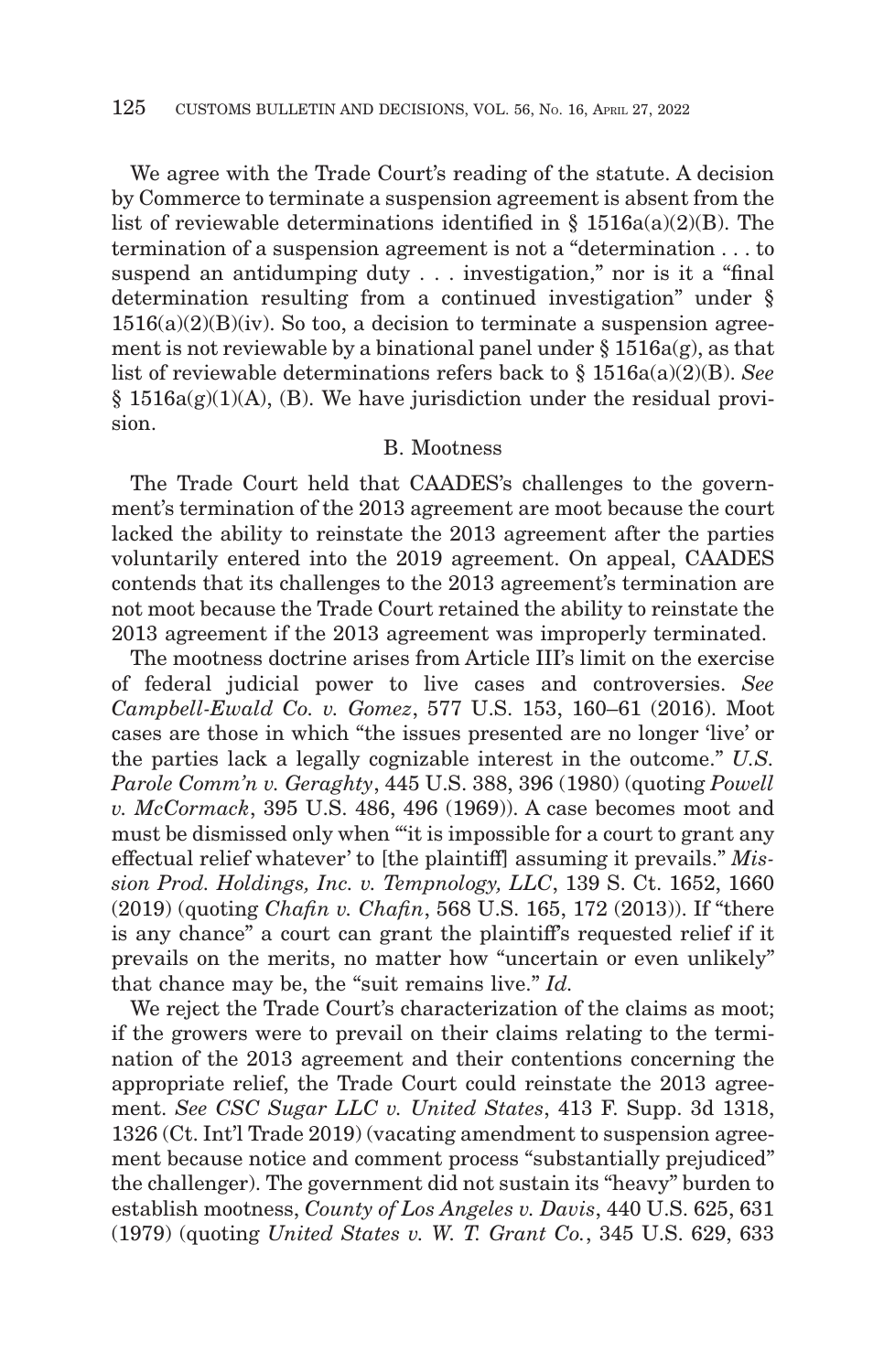(1953)), and it was improper for the Trade Court to dismiss these claims on grounds of mootness.

## C. The Merits

We next consider the merits of CAADES's claims that the 2013 agreement was improperly terminated. The Trade Court appears to have concluded that CAADES failed to state a claim for improper termination of the 2013 agreement because the 2019 agreement was a replacement agreement that superseded the 2013 agreement and barred any challenge to the 2013 agreement. We note that the terms of the 2019 agreement do not state that the parties surrendered their ability to sue for improper termination of the 2013 agreement by entering into the 2019 agreement. But we need not decide whether entering into the 2019 agreement implicitly foreclosed CAADES's challenges to the 2013 agreement's termination because those challenges independently fail on the merits.

1

In support of its argument that the government improperly terminated the 2013 agreement, CAADES contends that the government lacked the authority to terminate the 2013 agreement because it failed to make "either of the determinations required by . . . 19 U.S.C. § 1673c(i), and by 19 C.F.R. § 351.209(a)" prior to termination. J.A. 74. Section 1673c(i) provides that Commerce "shall" withdraw from a suspension agreement if it finds that the agreement "is being, or has been, violated, or no longer meets the requirements of" § 1673c(b) or  $(c)$ ,<sup>4</sup> and if the agreement also fails to meet the requirements of §  $1673c(d).$ <sup>5</sup> The requirements of the regulation, § 351.209(a), are no

<sup>&</sup>lt;sup>4</sup> The 2013 agreement was issued pursuant to  $\S$  1673c(c), which requires agreements eliminating injurious effect to satisfy the following factors:

<sup>(1)</sup> General rule

If the administering authority determines that extraordinary circumstances are present in a case, it may suspend an investigation upon the acceptance of an agreement to revise prices from exporters of the subject merchandise who account for substantially all of the imports of that merchandise into the United States, if the agreement will eliminate completely the injurious effect of exports to the United States of that merchandise and if—

<sup>(</sup>A) the suppression or undercutting of price levels of domestic products by imports of that merchandise will be prevented, and

<sup>(</sup>B) for each entry of each exporter the amount by which the estimated normal value exceeds the export price (or the constructed export price) will not exceed 15 percent of the weighted average amount by which the estimated normal value exceeded the export price (or the constructed export price) for all less-than-fair-value entries of the exporter examined during the course of the investigation.

 $5$  Section 1673c(d) applies to all suspension agreements and imposes the following requirements:

<sup>(</sup>d) Additional rules and conditions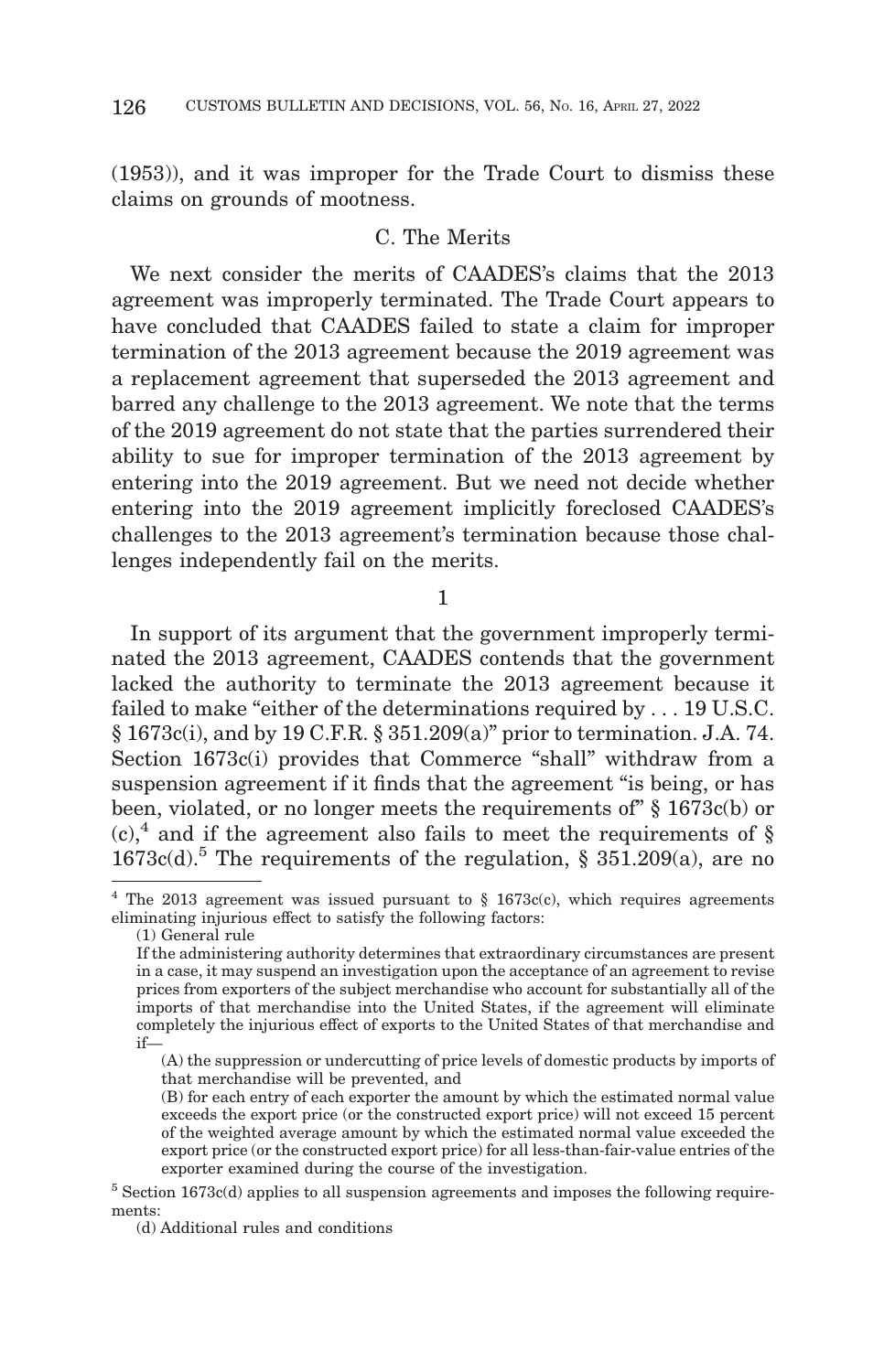different. Termination is required if the agreement fails to remedy price discrimination found by the agency in a preliminary or final determination.

But Commerce here based its withdrawal from the 2013 suspension agreement not on  $\S$  1673c(i), but on section VI.B of the 2013 agreement. The government's "general authority to make[] contracts" includes the "power to choose with whom and upon what terms the contract<sup>[]</sup> will be made . . . unless Congress has placed some limit on it." *Arizona v. California*, 373 U.S. 546, 580 (1963), *abrogated in part on other grounds by California v. United States*, 438 U.S. 645, 673–74 (1978); *see also United States v. Winstar Corp.*, 518 U.S. 839, 884 (1996) ("[T]he Government's practical capacity to make contracts . . . [is] 'the essence of sovereignty' itself." (quoting *United States v. Bekins*, 304 U.S. 27, 51–52 (1938))). In the Trade Agreements Act of 1979, Congress "narrowly circumscribed" Commerce's "authority" to enter into suspension agreements, S. Rep. 96–249, at 71 (1979), but it did not "fetter [Commerce's] discretion" to control the content of such agreements "in clear and unequivocal terms," *Arizona*, 373 U.S. at 581, apart from the requirement that the agreement provide appropriate remedies for the dumping. *See* § 1673c(b)–(d).

Section 1673c(i) mandates Commerce's withdrawal from a suspension agreement in certain circumstances, but it does not limit Commerce's ability to contract for the right to withdraw under other circumstances. There is no other provision or policy in the antidumping statute that suggests the government lacks the authority to contract for the ability to withdraw from a suspension agreement, and CAADES cites no such provision or policy. Thus, this is not a situation in which a government contract is impermissible because it conflicts with the provisions or policies of a governing statute. *See, e.g.*, *Chamber of Com. v. Reich*, 74 F.3d 1322, 1338–39 (D.C. Cir. 1996).

This court previously rejected an identical challenge to Commerce's withdrawal from the 2013 agreement in reviewing the Trade Court's denial of a preliminary injunction in a related proceeding. *See In re Confederacion de Asociaciones Agricolas del Estado de Sinaloa*, 781 F. App'x 982 (Fed. Cir. 2019). There, CAADES sought to prevent the government from ordering the suspension of the liquidation of entries of Mexican tomatoes, resuming its antidumping investigation, and requiring cash deposits or bonds for imports following the 2013 agree-

The administering authority may not accept an agreement under subsection (b) or (c) of this section unless—

<sup>(1)</sup> it is satisfied that suspension of the investigation is in the public interest, and

<sup>(2)</sup> effective monitoring of the agreement by the United States is practicable. . . .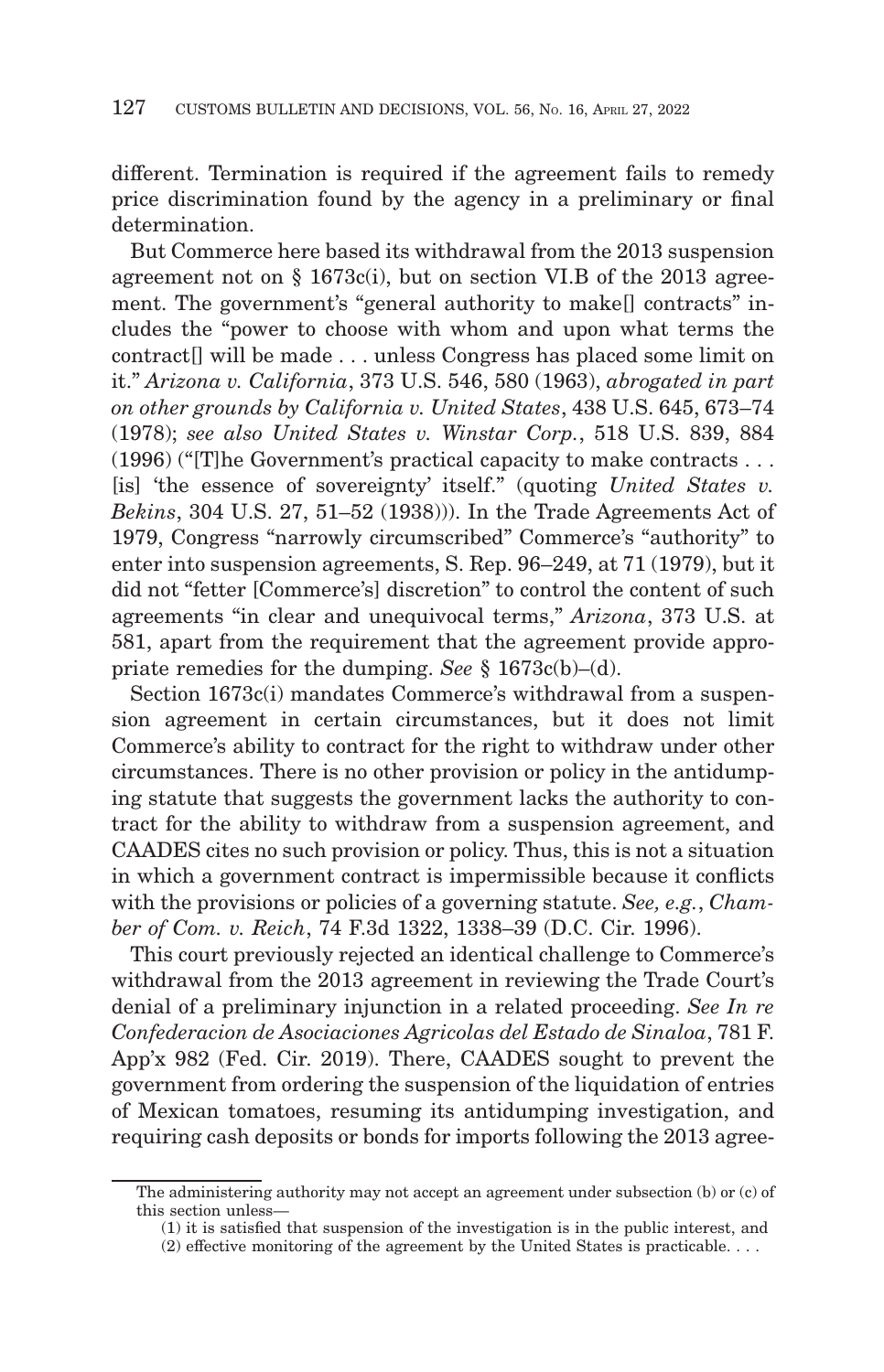ment's termination.<sup>6</sup> *See id.* at 984. After the government published notice that it intended to terminate the suspension agreement and resume its antidumping investigation, the growers filed suit in the Trade Court, challenging the agreement's termination. In upholding the Trade Court's denial of the growers' request for a preliminary injunction, we concluded that the "petitioners [were] unlikely to succeed on the merits of their challenge" to the 2013 agreement's termination in part because  $\S$  1673c(i)'s requirements apply only when Commerce bases its withdrawal from a suspension agreement on § 1673c(i). *Id.* at 986. The panel concluded that the government was not required to comply with § 1673c(i) because "Commerce stated that it was basing its withdrawal from the suspension agreement on the withdrawal provision," (section VI.B) "not on [§ 1673c(i)]." *Id.* Similarly here, we see no reason why Commerce's withdrawal from the suspension agreement pursuant to the agreement's terms exceeded its authority or was otherwise statutorily improper.

 $\overline{2}$ 

CAADES also challenges Commerce's termination of the 2013 agreement on the ground that the government's decision was based on improper political influence. That improper influence, according to CAADES's complaints, stemmed from the FTE's November 2018 letter requesting that Commerce terminate the suspension agreement because it was ineffective, as well as the February 2019 letter from Senator Rubio and forty-seven other members of Congress urging Commerce to terminate the agreement for the same reason.<sup>7</sup>

There is no impropriety in considering an interested party's public request for agency action. *See, e.g.*, *Nat'l Parks Conservation Ass'n v. U.S. Dep't of Interior*, 835 F.3d 1377, 1386 (11th Cir. 2016). Nor is there impropriety in legislators urging an agency to take action on the merits based on the ineffectiveness of a prior agency action to remedy a particular problem that affects their constituents. Under these circumstances, the Supreme Court's decision in *Department of Commerce v. New York*, 139 S. Ct. 2551 (2019), expressly forecloses a

<sup>6</sup> During the preliminary injunction hearing at the Trade Court, the growers conceded that Commerce's withdrawal from the 2013 Agreement was proper. *CAADES I*, 389 F. Supp. 3d at 1396 n.1 ("Judge: Do you believe that there is a basis for any party to withdraw from the Suspension Agreement, just on voluntary withdrawal? Mr. Koslowe: Yes, there is. And we don't challenge that. The Agreement itself says on 90 days written notice either side can withdraw. Judge: And there doesn't have to be a violation, or—? Mr. Koslowe: Nope. Judge:—a finding that it doesn't meet the requirements of the Act? Mr. Koslowe: No." (citing TRO and PI Hr'g Oral Arg. at  $10:05-10:30$ ).

<sup>7</sup> CAADES's complaints pled that the "pressure placed on [Commerce] by Senator Rubio's letter and the fact that FTE (representatives of the domestic industry) wanted to pressure the Mexican Growers to agree to a suspension agreement more favorable to FTE's interests," J.A. 71, were impermissible.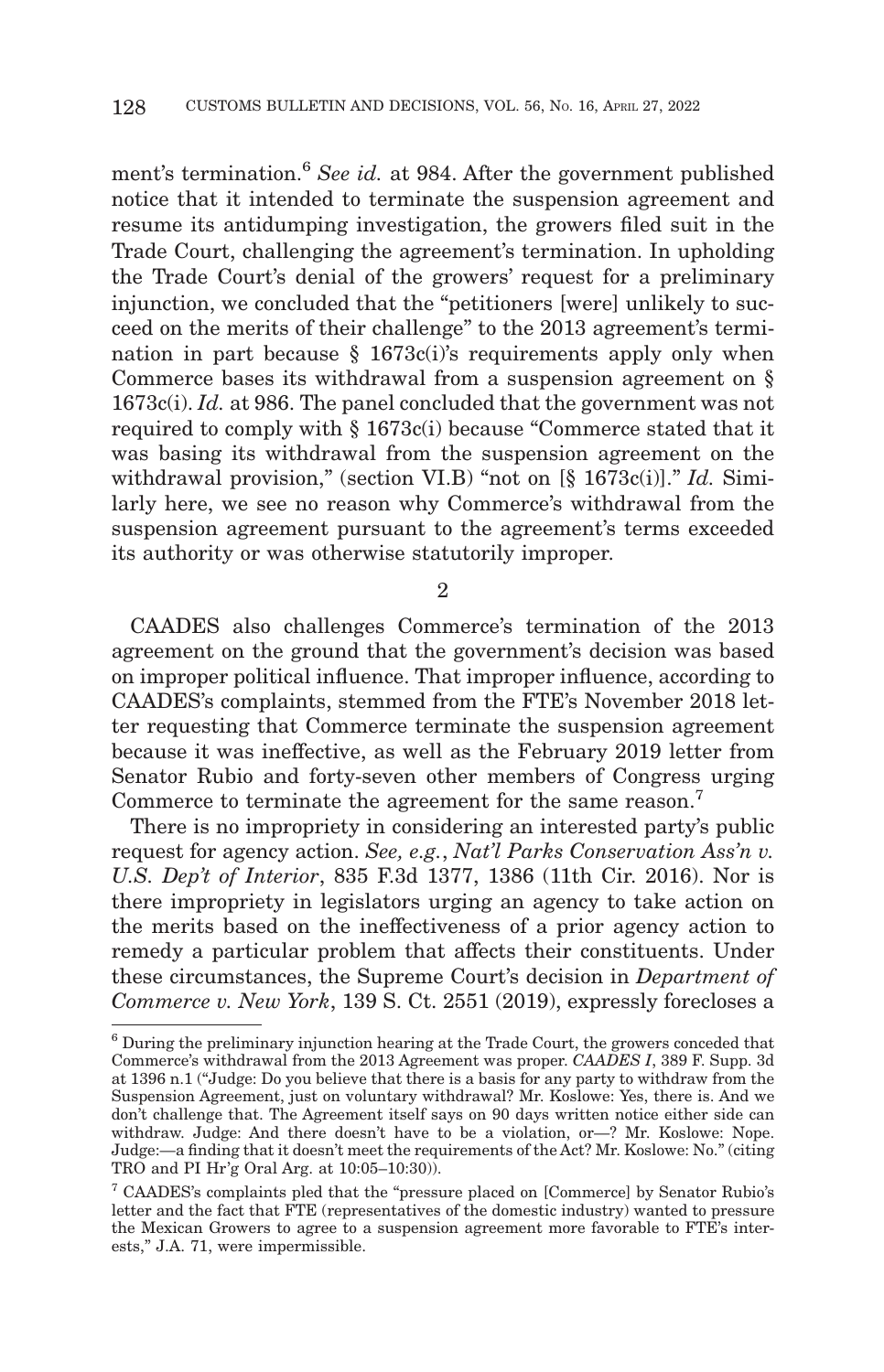challenge based on alleged political influence. This is particularly so where, as here, the face of the agency decision does not identify that it was motivated by any improper consideration.

*Department of Commerce* concerned the Secretary of Commerce's decision to "reinstate a question about citizenship on the 2020 decennial census questionnaire." *Id.* at 2562. The Secretary attributed the agency's decision to reinstate the question to a December 2017 "request of the Department of Justice" to Commerce that "sought improved data about citizen voting-age population for purposes of enforcing the Voting Rights Act." *Id.* But the "administrative record show[ed] that DOJ's request to add a citizenship question originated not with the DOJ, but with the Secretary himself." *Id.* at 2594 (Breyer, J., concurring in part). It revealed "that the Secretary was determined to reinstate a citizenship question from the time he entered office; instructed his staff to make it happen"; and "subsequently contacted the Attorney General himself to ask if DOJ would make the [voting-age data] request." *Id.* at 2574 (majority opinion). The challengers' complaint also alleged that, although not the disclosed basis for its decision, the agency's action was in part motivated by the partisan political benefits that the question would have on 2020 redistricting.

The Supreme Court held that Commerce's decision was invalid because it relied on a DOJ request when in fact that request was solicited by Commerce itself. *Id.* at 2575–76. The Court's decision thus rested on its determination that the agency's reasoning was pretextual. *Id.* at 2575 ("[W]e cannot ignore the disconnect between the decision made and the explanation given.").

With regard to the allegation that Commerce's decision was based on political motivation, the Court first explained its reluctance to look behind the face of an agency's decision, recognizing that "judicial inquiry into 'executive motivation' represents 'a substantial intrusion' into the workings of another branch of Government and should normally be avoided." *Id.* at 2573 (quoting *Arlington Heights v. Metro. Hous. Dev. Corp.*, 429 U.S. 252, 268 n.18 (1977)). That an agency's decision might have been based on "other unstated reasons" is not a reason to invalidate it. *Id.*

Second, the Court explained that speculation about alleged improper political influence is not a ground for invalidating agency action:

[A] court may not set aside an agency's policymaking decision solely because it might have been influenced by political considerations or prompted by an Administration's priorities. Agency policymaking is not a "rarified technocratic process, unaffected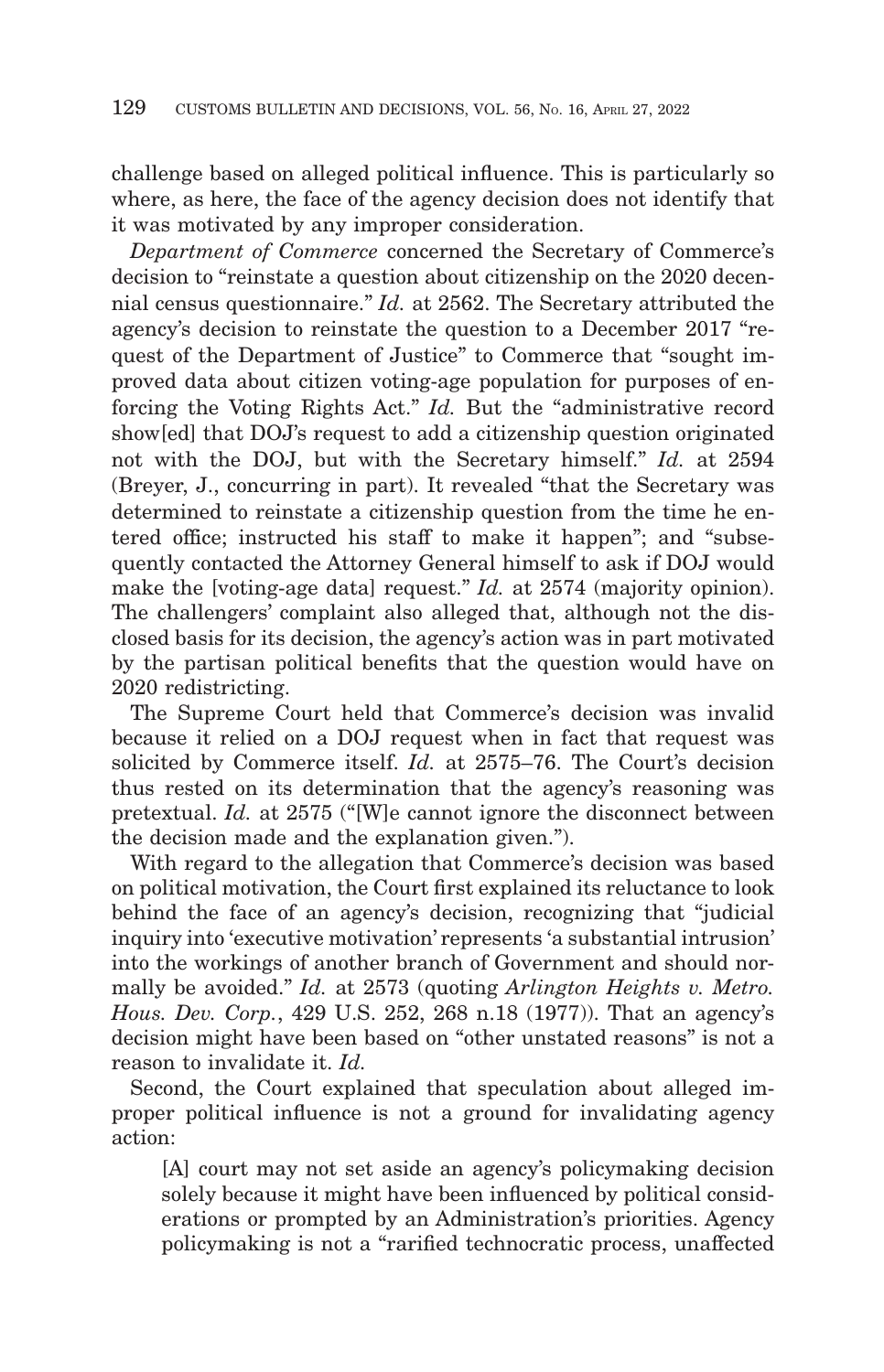by political considerations or the presence of Presidential power." Such decisions are routinely informed by unstated considerations of politics, the legislative process, public relations, interest group relations, foreign relations, and national security concerns (among others).

Id. (internal quotations and citations omitted).

In the present case, the complaints supply no basis for a determination of pretext like the one in *Department of Commerce*. Nor was Senator Rubio's letter an improper communication. The congressional letter, which apparently expressed the same concerns as the FTE letter, is a familiar form of officeholder communication to an agency based on the merits of a proposed agency action. It does not constitute an attempt to influence agency action by considerations other than the merit or lack of merit of the proposed action and the effects on interested parties.8 So too, there is also nothing on the face of the agency decision to suggest that it was based on any impropriety. Speculation as to improper motive provides no basis to look behind Commerce's stated reason for withdrawal. We conclude that there is no plausible claim upon which the Trade Court could have granted CAADES's requested relief, and we affirm the dismissal of counts 1 and 2.

## II. 2019 Agreement Claims

We turn to the claims concerning the 2019 agreement, which CAADES argues is voidable on grounds of duress.

## A. Jurisdiction

The government and the FTE argue that, while  $\S 1516a(a)(2)(B)(iv)$ ("subsection (B)(iv)") grants jurisdiction over challenges to Commerce's "determination . . . to suspend an antidumping duty . . . investigation," the challenges were not timely because §  $1516a(a)(2)(A)$  requires parties seeking to challenge a suspension agreement under subsection (B)(iv) to file a summons "[w]ithin thirty days after the date of publication in the Federal Register of" notice of the suspension agreement, "and within thirty days thereafter a complaint." Oral Arg. 24:33–24:45; FTE Br. 13–14. Commerce published notice of the 2019 agreement on September 24, 2019, and CAADES filed its earliest summons on November 22, 2019, outside of the thirty-day limit.

But this is not a subsection (B)(iv) challenge to Commerce's "determination . . . to suspend an antidumping duty . . . investigation." The

<sup>8</sup> Even assuming that, under statute, Commerce was obligated to place this letter in the record, CAADES has not shown that this error was harmful.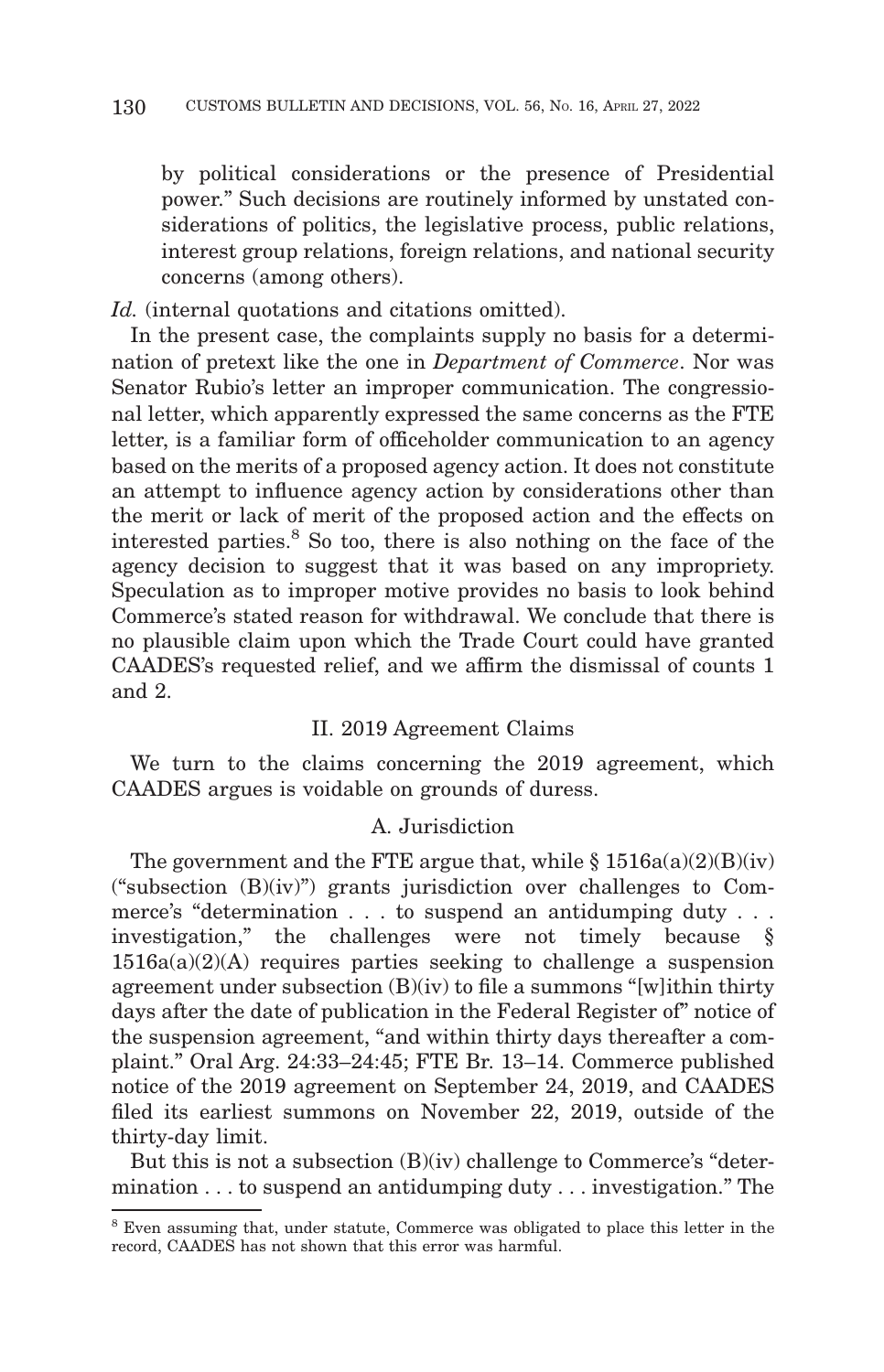"true nature" of CAADES's challenges is not to Commerce's "determination . . . to suspend," but rather to the actions allegedly undertaken by Commerce to coerce CAADES to execute the agreement. *Hartford Fire Ins. Co. v. United States*, 544 F.3d 1289, 1293 (Fed. Cir. 2008) ("[W]e must look to the true nature of the action in a district court in determining jurisdiction."). Because these challenges are not properly characterized as subsection (B)(iv) challenges, we conclude that CAADES's duress claims are properly within the residual jurisdiction provision and are not time-barred.

## A. Mootness

To the extent that the Trade Court held that CAADES's duress claims were somehow moot, we conclude that they were not. Here, as with the 2013 agreement termination challenge, success on the merits would lead to meaningful relief.

## A. The Merits

The Trade Court appears to have held that CAADES could not challenge the suspension agreement while continuing to accept its benefits. We need not address the Trade Court's theory because we conclude that CAADES has failed to allege a cognizable claim for duress.

The Trade Court's obligation to accept the complaints' allegations of duress as true does not excuse the requirement that those allegations comprise "a plausible legal theory." *Hutchinson Quality Furniture, Inc. v. United States*, 827 F.3d 1355, 1361 n.4 (Fed. Cir. 2016) (citing *Fifth Third Bancorp v. Dudenhoeffer*, 573 U.S. 409, 425–26 (2014)). To render the agreement invalid for duress, CAADES was required to show that "(1) it involuntarily accepted [the government's] terms, (2) circumstances permitted no other alternative, and (3) such circumstances were the result of [the government's] coercive acts." *Rumsfeld v. Freedom NY, Inc.*, 329 F.3d 1320, 1329 (Fed. Cir. 2003) (internal quotation marks omitted) (quoting *Dureiko v. United States*, 209 F.3d 1345, 1358 (Fed. Cir. 2000)).

That CAADES felt "forced" to sign the 2019 agreement, J.A. 60, and that several Mexican growers went out of business while the cash deposit requirement was imposed may satisfy the "involuntary" and "no other alternative" requirements. But CAADES also had an obligation to plead facts showing that its entry into the 2019 agreement was coerced.

When a party claims that the government has committed the allegedly coercive act, proof of coercion requires "[s]ome wrongful conduct" on the part of the government beyond "[e]conomic pressure" or "the threat of considerable financial loss." *Freedom NY*, 329 F.3d at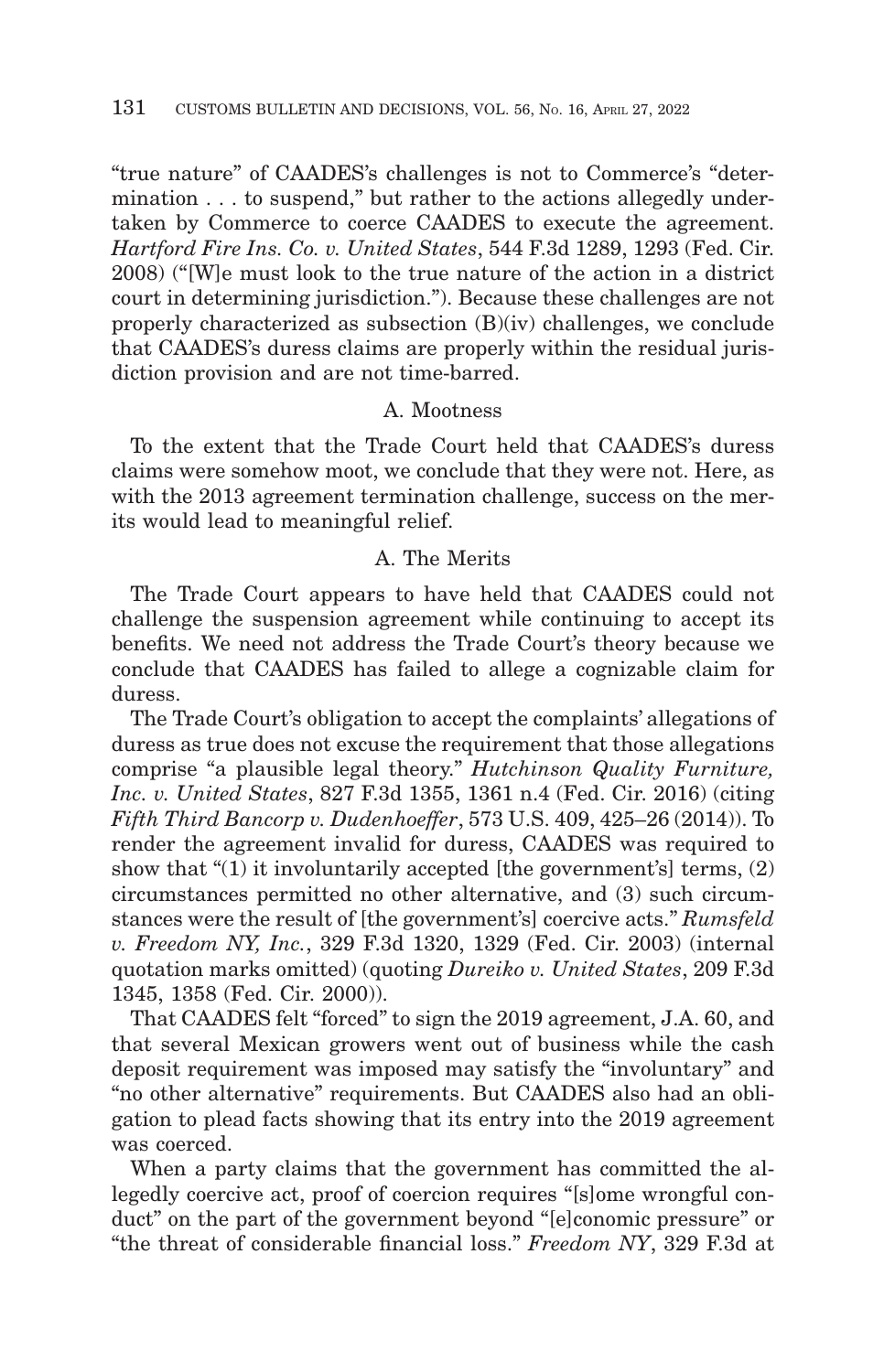1330 (quoting *Johnson, Drake & Piper, Inc. v. United States*, 531 F.2d 1037, 1042–43 (Ct. Cl. 1976)); *see also Liebherr Crane Corp. v. United States*, 810 F.2d 1153, 1158–59 (Fed. Cir. 1987) (holding that illegal action by the government in violation of a statute or regulation may support allegations of duress); *Sys. Tech. Assocs., Inc. v. United States*, 699 F.2d 1383, 1387–88 (Fed. Cir. 1983) (same); *David Nassif Assocs. v. United States*, 644 F.2d 4, 12 (Ct. Cl. 1981) (same). Specifically, the party must show either government "action in violation of a statute or regulation," "breach of an express provision of [a] contract without a good-faith belief that the action was permissible," or a violation of the "covenant of good faith and fair dealing implicit in every contract." *Freedom NY*, 329 F.3d at 1330.

The alleged coercion here was the resumption of the investigation, which according to CAADES was unlawful because the termination of the 2013 agreement was not in accordance with the statute or was a breach of contract.9 As we have discussed, the government's termination of the 2013 agreement did not violate a statute or regulation. Nor was it invalid on grounds of improper political influence. So too, the government's termination of the 2013 agreement did not breach any of the 2013 agreement's express contractual provisions because the at-will termination clause permitted "[t]he signatories *or the Department* [to] withdraw . . . upon ninety days written notice to the other party." J.A. 353 (emphasis added).

There is therefore no plausible claim upon which the Trade Court could have found coercion or granted CAADES's requested relief, and we affirm the dismissal of count 4.

## II. Claims as to the Final Dumping Determination

In counts 5–7 of the complaints, CAADES also challenges the final determination resulting from Commerce's continued investigation. The Trade Court held that these claims were not ripe for review until a final antidumping order had issued. In *Bioparques de Occidente v. United States*, No. 2020–2265, we today conclude that materially identical challenges are justiciable "under Supreme Court authority—in particular, *MedImmune, Inc. v. Genentech, Inc.*, 549 U.S. 118 (2007)," and in *Red Sun Farms v. United States*, No. 2020–2230, we conclude that the Trade Court has statutory jurisdiction over such challenges.

In count 3, CAADES also challenges Commerce's resumption of the antidumping investigation following the 2013 agreement's termination. There is no independent jurisdiction over challenges to that

<sup>9</sup> CAADES did not plead that the government breached the duty of good faith and fair dealing in terminating the contract.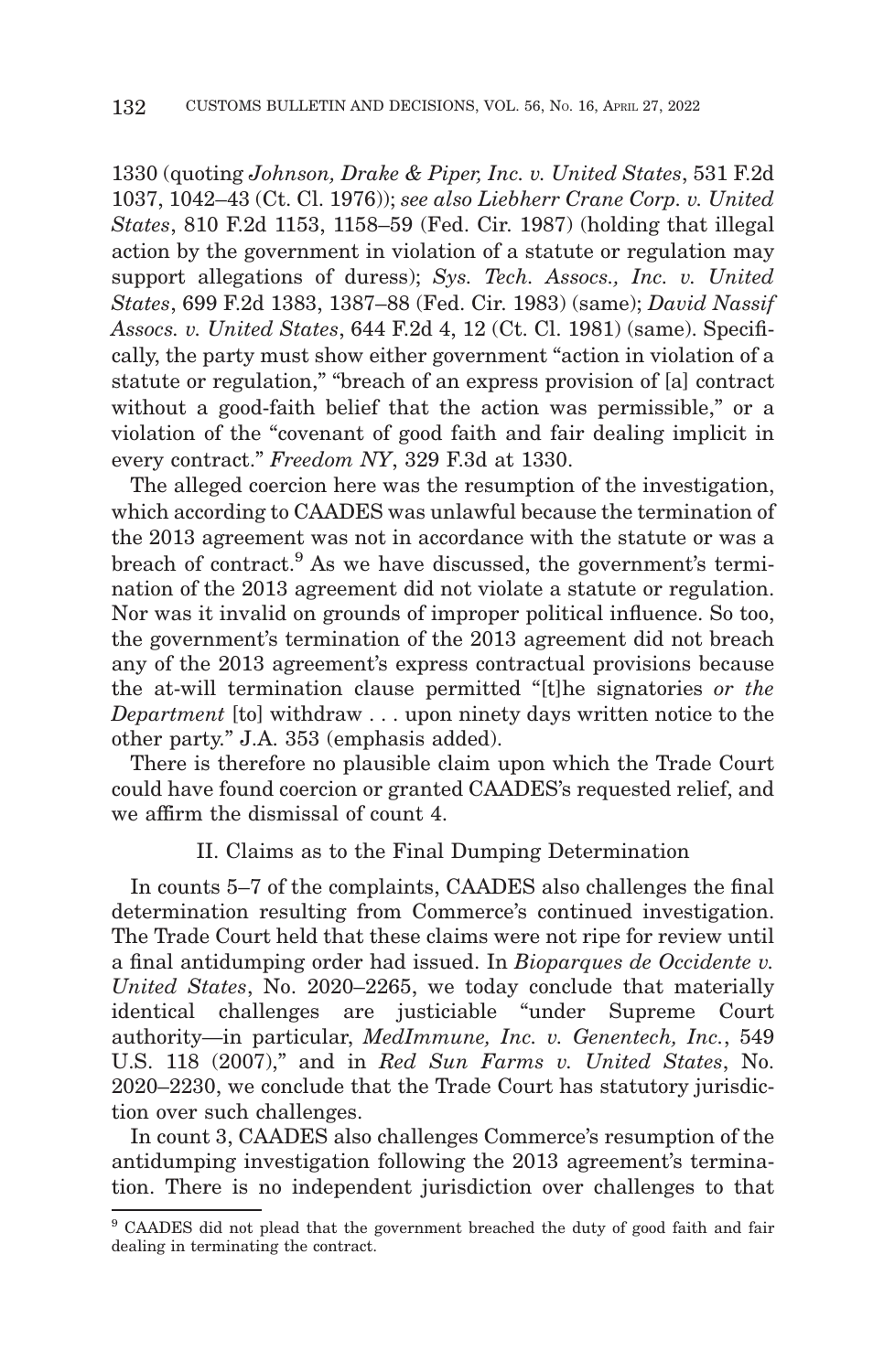interim decision.10 *See* § 1516a(a)(1), (2)(a), (b); 33 Charles Alan Wright & Arthur R. Miller, *Federal Practice and Procedure* § 8361 (2d ed.) ("[J]udicial review is available only for 'final' agency actions."); *see also Automated Merch. Sys., Inc. v. Lee*, 782 F.3d 1376, 1380–81 (Fed. Cir. 2015) (agency decision to initiate or continue proceedings cannot be reviewed until issuance of final order); *Gov't of People's Republic of China v. United States*, 483 F. Supp. 2d 1274, 1281 (Ct. Int'l Trade 2007) (holding appellants could challenge Commerce's decision to initiate an investigation after publication of the final determination). We accordingly affirm the Trade Court's dismissal of count 3, reverse the dismissal of counts 5–7, and remand for further proceedings.

# **CONCLUSION**

For the foregoing reasons, we conclude that the Trade Court had jurisdiction over CAADES's challenges to the termination of the 2013 agreement and the 2019 agreement, and that those claims are not moot. On the merits, we hold that CAADES's challenges as to termination of the 2013 agreement were properly dismissed for failure to state a claim. We also hold that CAADES's claims that the 2019 agreement was invalid for duress failed to state a claim upon which relief can be granted. We affirm the dismissal of counts 1–4. We reverse the Trade Court's holding that CAADES's challenges to the final determination were not yet ripe for review and find that the Trade Court has jurisdiction to hear these claims. We remand for proceedings consistent with this opinion and our opinions in *Bioparques de Occidente v. United States*, No. 2020–2265, and *Red Sun Farms v. United States*, No. 2020–2230.

# **AFFIRMED IN PART, REVERSED IN PART, AND REMANDED**

COSTS

No costs.

 $10$  Congress contemplated that decisions such as "a preliminary affirmative antidumping . . . determination or a decision to exclude a particular exporter from an antidumping investigation," would be reviewable "only in connection with the review of the final determination." H.R. Rep. No. 96–1235, at 48 (1980).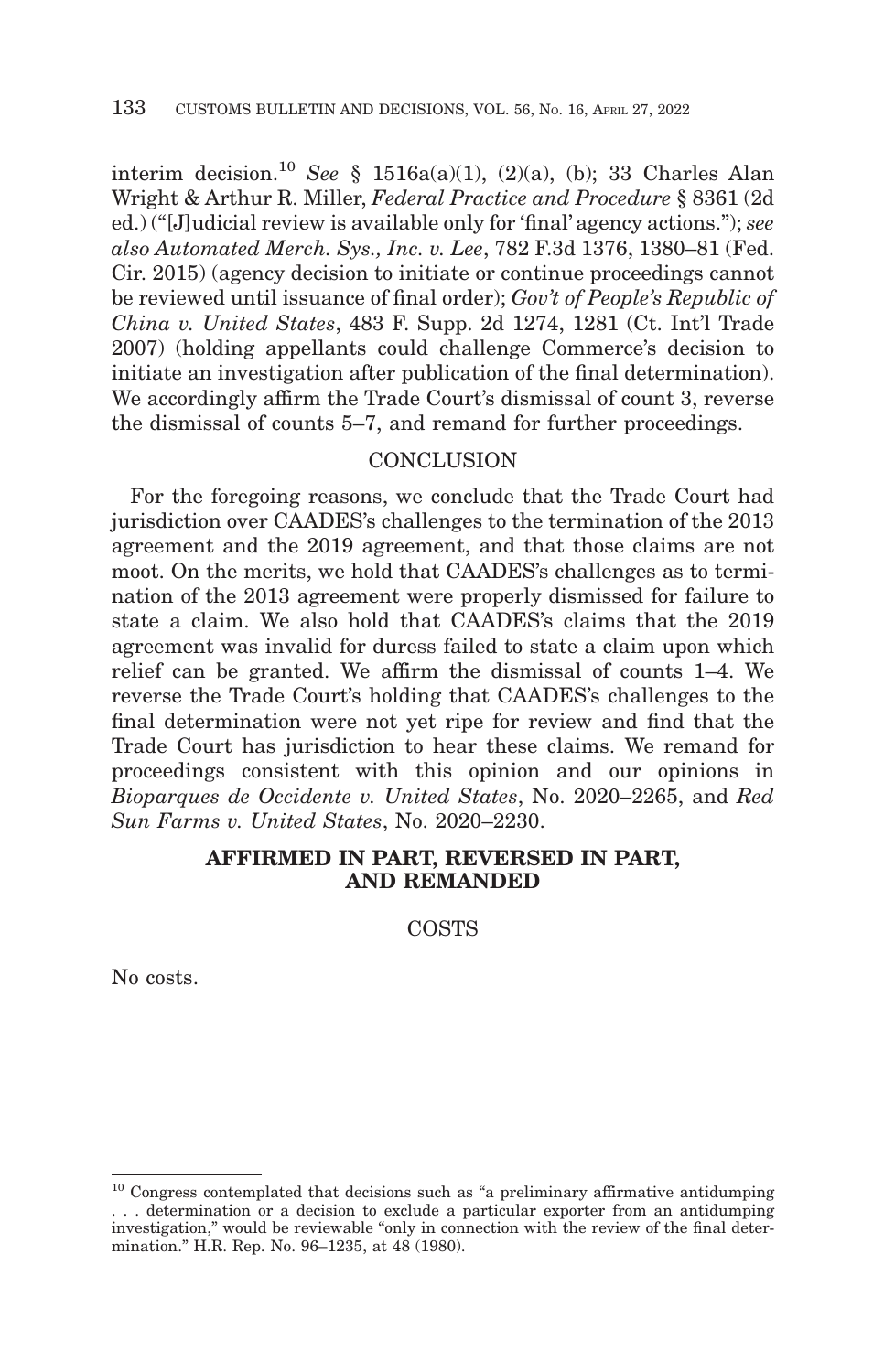# BIOPARQUES DE OCCIDENTE, S.A. DE C.V., AGRICOLA LA PRIMAVERA, S.A. DE C.V., KALIROY FRESH LLC, Plaintiffs-Appellants v. UNITED STATES, FLORIDA TOMATO EXCHANGE, Defendants-Appellees

Appeal No. 2020–2265, 2020–2266, 2020–2267

Appeals from the United States Court of International Trade in Nos. 1:19-cv-00204- JCG, 1:19-cv-00210-JCG, 1:20-cv-00035-JCG, Judge Jennifer Choe-Groves.

#### Decided: April 14, 2022

JEFFREY M. WINTON, Winton & Chapman PLLC, Washington, DC, argued for plaintiffs-appellants. Also represented by MICHAEL JOHN CHAPMAN, JOOYOUN JEONG, VI MAI. Also argued by JAMES P. DURLING, Curtis, Mallet-Prevost, Colt & Mosle LLP, Washington, DC; DEVIN S. SIKES, Akin Gump Strauss Hauer & Feld LLP, Washington, DC.

DOUGLAS GLENN EDELSCHICK, Commercial Litigation Branch, Civil Division, United States Department of Justice, Washington, DC, argued for defendant-appellee United States. Also argued by ROBERT R. KIEPURA. Also represented by BRIAN M. BOYNTON, PATRICIA M. MCCARTHY, FRANKLIN E. WHITE, JR.; EMMA T. HUNTER, Office of the Chief Counsel for Trade Enforcement & Compliance, United States Department of Commerce, Washington, DC.

MARY JANE ALVES, Cassidy Levy Kent USA LLP, Washington, DC, argued for defendant-appellee The Florida Tomato Exchange. Also represented by JAMES R. CANNON, JR., ULRIKA K. SWANSON, JONATHAN M. ZIELINSKI.

Before DYK, PROST, and TARANTO, *Circuit Judges*.

#### TARANTO, *Circuit Judge*.

In 1996, the U.S. Department of Commerce initiated an investigation into whether fresh tomatoes from Mexico were being sold in the United States at less than fair value. After the International Trade Commission (ITC) made a preliminary determination of injury to a domestic industry from the sale of such tomatoes, Commerce made a preliminary determination that the tomatoes were being, or were likely to be, sold in the U.S. at less than fair value. On the day Commerce issued its preliminary dumping determination, exporters accounting for substantially all exports of fresh tomatoes from Mexico ("the Mexican parties") signed an agreement with Commerce to suspend the investigation. Pursuant to that 1996 Agreement, and 2002, 2008, and 2013 successor agreements, the signatories were required, among other things, to sell their products in the U.S. at minimum "reference" prices.

In the spring of 2019, Commerce withdrew from the 2013 Agreement, as authorized by its terms, and resumed the investigation. But the parties soon executed a new agreement (the 2019 Agreement), which suspended the investigation, set higher minimum reference prices, required (generally speaking) that the dumping margin of each signatory's individual entries not exceed 15% of the dumping margin of its entries examined during the investigation, and provided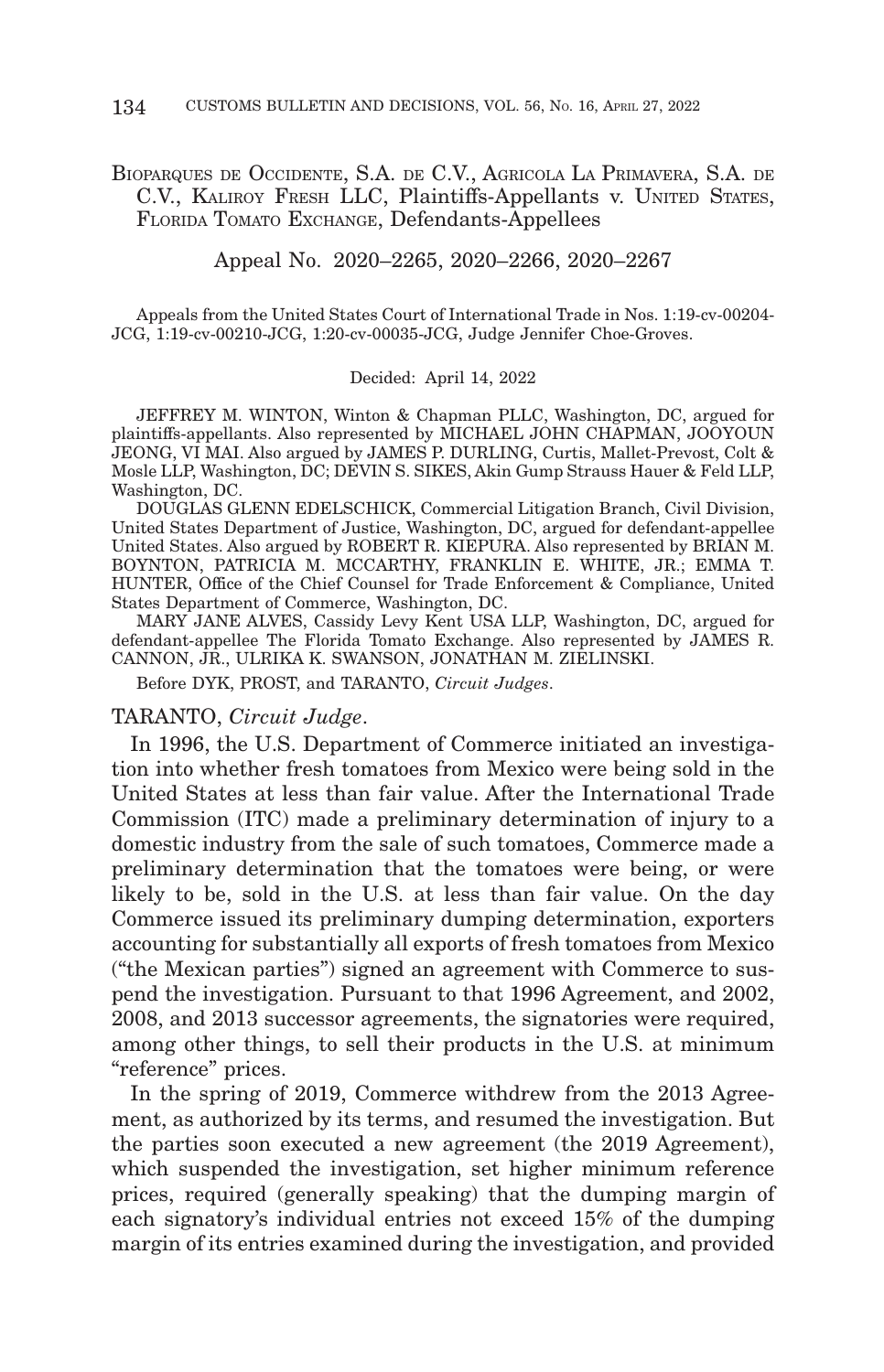for compliance reviews based on regular submissions of information from the Mexican parties. Shortly after the execution of the 2019 Agreement, however, domestic tomato producers asked Commerce to continue the investigation, which it did, as required by statute upon receipt of such requests. Commerce then reached a final determination that fresh tomatoes from Mexico were being, or were likely to be, sold in the U.S. at less than fair value, and it calculated estimated dumping margins, and the ITC made a final determination of material injury to a domestic industry. An antidumping duty order based on the final determination has not issued, however, because the 2019 Agreement remains in effect.

The present appeals arise from three complaints filed in the U.S. Court of International Trade (Trade Court or USCIT) challenging Commerce's termination of the 2013 Agreement, continuation of the investigation, and final determination. Each of the three complaints was filed jointly by the firms we will call "Bioparques" collectively— Bioparques de Occidente, S.A. de C.V. and Agricola La Primavera, S.A. de C.V., which are Mexican exporters of fresh tomatoes and signatories to the 2019 Agreement, and Kaliroy Fresh LLC, which is a U.S. importer of fresh tomatoes from Mexico. Each complaint asserted a different statutory basis of jurisdiction. The Trade Court dismissed all claims under USCIT Rule 12(b)(1) for want of the case or controversy required by Article III of the Constitution. It held that (a) Bioparques's claims regarding the termination of the 2013 Agreement became moot upon the execution of the 2019 Agreement and (b) Bioparques's claims regarding the final determination in the continued investigation were not ripe because Bioparques suffered no concrete injury until an antidumping duty order based on that determination issued, which had not occurred and could not occur while the 2019 Agreement was in force. *Bioparques de Occidente, S.A. de C.V. v. United States*, 470 F. Supp. 3d 1366 (Ct. Int'l Trade 2020). Bioparques appeals.

We hold as follows. As to Bioparques's challenge to the termination of the 2013 Agreement, we rely on the opinion we issue today in *Confederacion de Asociaciones Agricolas del Estado de Sinaloa, A.C. v. United States*, No. 2020–2232 to conclude that Bioparques has stated no plausible challenge to that termination, so this challenge must be dismissed under USCIT Rule 12(b)(6). As to Bioparques's challenges to Commerce's final determination in the continued investigation (both the results and the process), we draw two conclusions. First, we conclude that this challenge presents a case or controversy that is justiciable under Article III of the U.S. Constitution. Second, we conclude that the Tariff Act of 1930 provides jurisdiction for the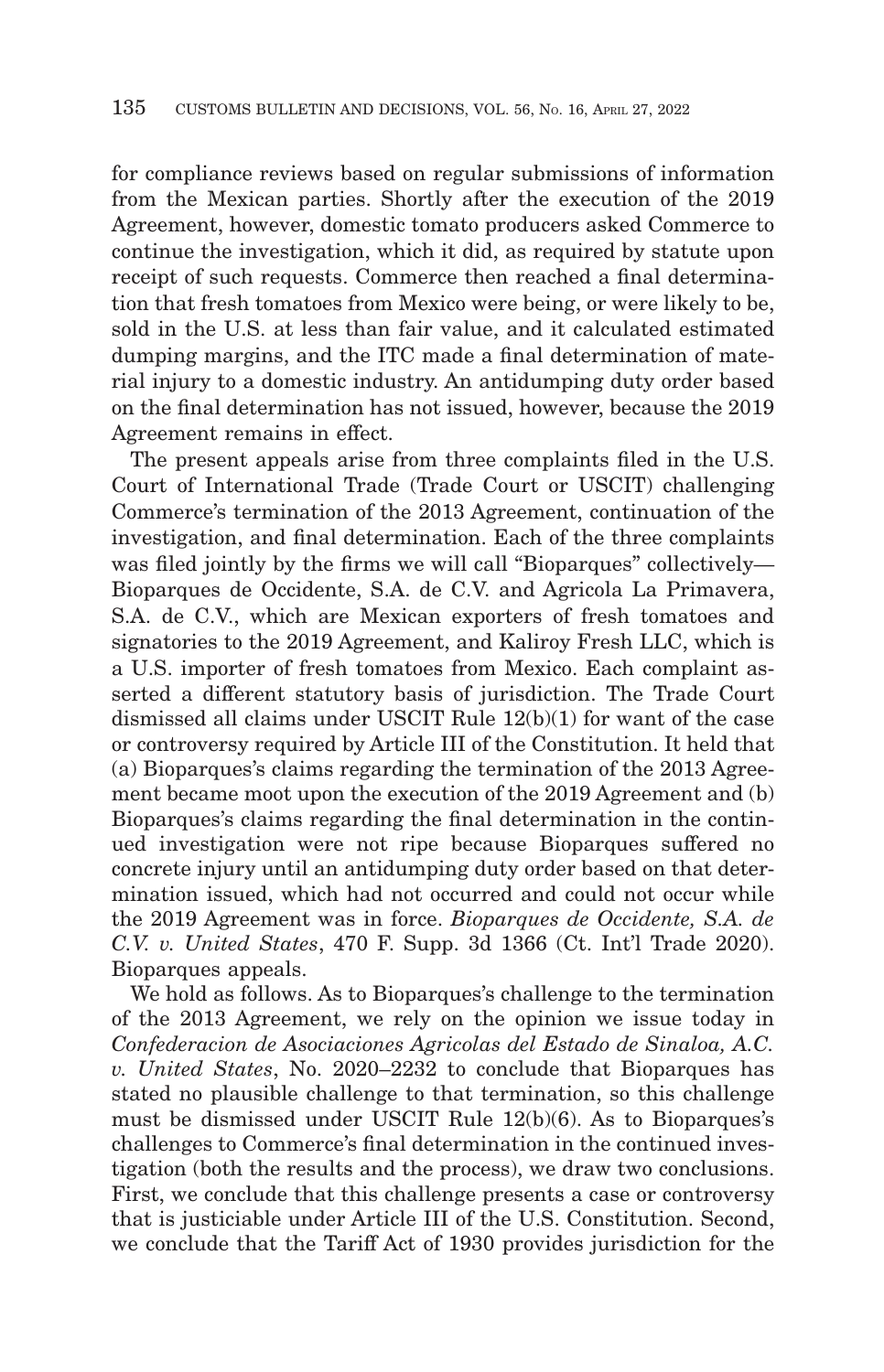Trade Court to review the final determination at issue here even before an antidumping duty order has been published. We remand to the Trade Court to address the merits of Bioparques's claims regarding the final determination.

# I

#### A

The Tariff Act of 1930 allows Commerce to initiate an investigation to determine whether imported merchandise is being sold in the U.S. at less than fair value (dumped). Tariff Act of 1930, Pub. L. No. 71–361, 46 Stat. 590 (codified as amended in scattered sections of 19 U.S.C.). After Commerce initiates an investigation into some defined class of imported goods, the ITC is to determine whether there is a "reasonable indication" that a U.S. industry is materially injured or threatened with material injury, or the establishment of an industry in the U.S. is materially retarded, due to non-negligible amounts of the imports. 19 U.S.C. § 1673b(a)(1).<sup>1</sup> If the ITC's determination is affirmative, Commerce is to make a preliminary determination of whether there is a "reasonable basis to believe or suspect" that the subject merchandise is been sold, or is likely to be sold, at less than fair value. § 1673b(b)(1)(A). If Commerce's preliminary determination is also affirmative, Commerce then is to calculate the estimated weighted average dumping margins, *i.e.*, the amount by which the normal value (roughly, home-country value) of the merchandise exceeds the export price (roughly, U.S. price), and it orders the posting of a cash deposit or bond for each entry based on those margins, as well as the suspension of liquidation (the final computation of duties) of entries subject to the determination. § 1673b(d)(1), (2).

Ordinarily, Commerce then continues the investigation and, within 75 days of the preliminary determination, makes a final determination of whether the merchandise is being, or is likely to be, sold in the U.S. at less than fair value.  $\S$  1673d(a)(1). If it finds such sales, it calculates estimated weighted average dumping margins for each exporter individually investigated and an estimated all-others rate for those not individually investigated.  $\S 1673d(c)(1)(B)$ . The ITC then makes its final injury determination.  $\S$  1673d(b)(1). If both determinations are affirmative, Commerce issues an antidumping duty order that directs customs officers to assess an antidumping duty equal to the margins calculated in the final determination.  $\S$  1673d(c)(2);  $\S$ 1673e(a).

<sup>1</sup> Hereafter we generally (though not always) cite sections of Title 19 without including "19 U.S.C." Other statutory citations include the U.S. Code title number.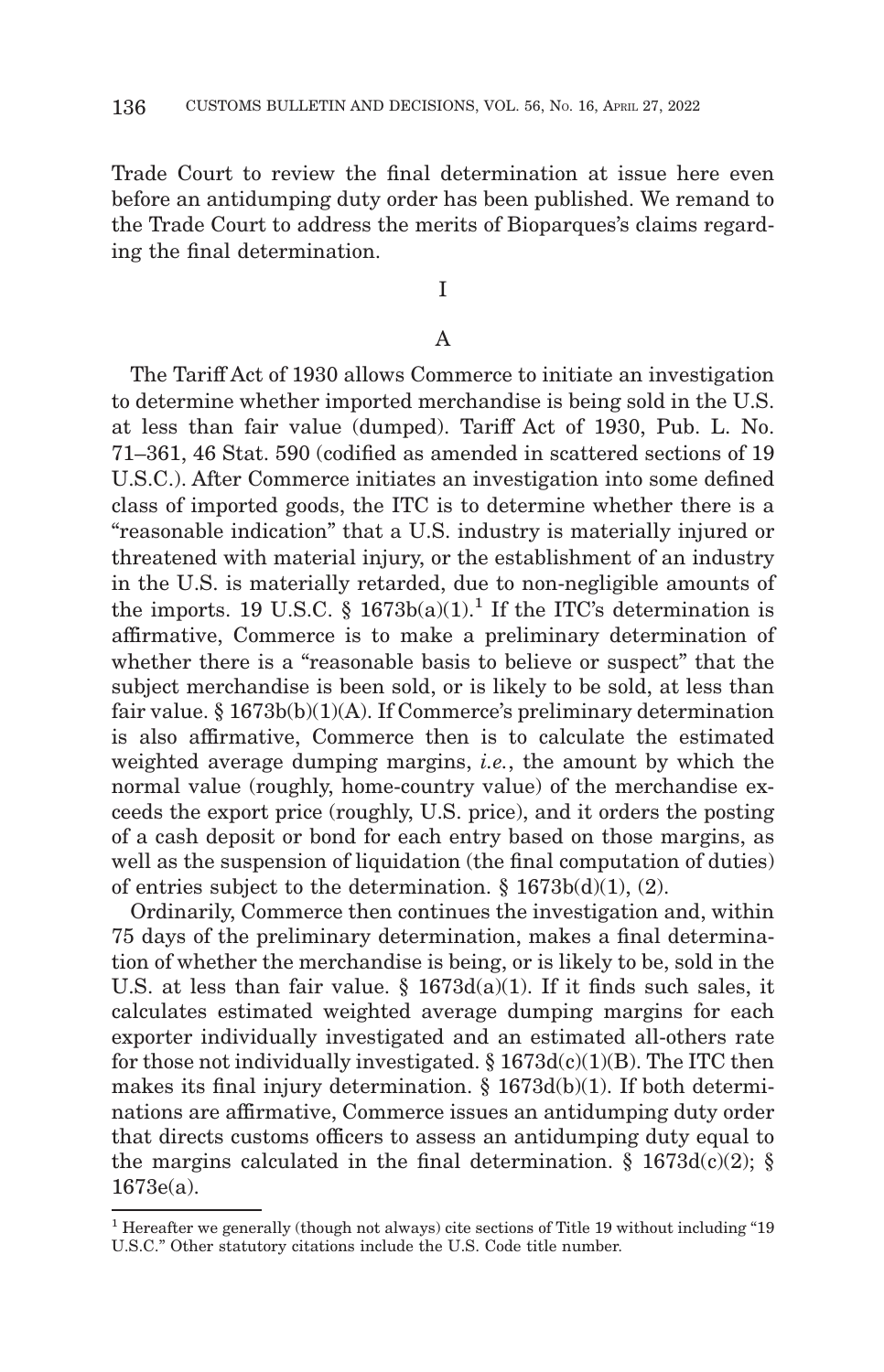These appeals concern a congressionally authorized departure from that ordinary course of proceedings. If Commerce determines that "extraordinary circumstances" are present, it may suspend an investigation upon the execution of a suspension agreement, pursuant to § 1673c(c), with "substantially all" exporters of the subject merchandise (defined as not less than 85% of exporters by value or volume, *see* §  $1673c(c)(1)$ ; 19 C.F.R. § 351.208(c)). The agreement must eliminate the injurious effects of the sales at issue and ensure that the amount by which the normal value of the merchandise exceeds the export price does not exceed 15% of the dumping margin of the less-thanfair-value entries examined during the investigation.  $\S 1673c(c)(1)(B)$ . Once the agreement is executed, Commerce releases the cash deposits or bonds and terminates the suspension of liquidation. § 1673c(f). Within 20 days of the publication of a suspension agreement, however, if continuation of the investigation is requested either by "an exporter or exporters accounting for a significant proportion of exports to the United States of the subject merchandise" or by another designated "interested party" (specifically, any of various domesticindustry entities), Commerce "shall continue the investigation" and proceed toward a final determination. §  $1673c(g).^2$  But even if the final determination in the continued investigation is affirmative, Commerce may not issue an antidumping duty order as long as the suspension agreement remains in force and continues to meet statutory requirements.  $§$  1673 $c(f)(3)(B)$ .

B

Commerce initiated an investigation in April 1996 to determine whether fresh tomatoes from Mexico were being sold in the U.S. at less than fair value. Initiation of Antidumping Duty Investigation: Fresh Tomatoes from Mexico, 61 Fed. Reg. 18,377 (Apr. 25, 1996). After the ITC made a preliminary determination of injury to a U.S. industry in May 1996, Commerce issued a preliminary determination finding a reasonable basis to believe that imported tomatoes from Mexico were being sold, or were likely to be sold, in the U.S. at less

<sup>&</sup>lt;sup>2</sup> Besides the specified exporters, the statute authorizes "an interested party described in subparagraph  $(C), (D), (E), (F),$  or  $(G)$  of  $[\S 1677(9)]$  which is a party to the investigation" to request continuation. §  $1673c(g)(2)$ . The first four referred-to provisions address "domestic like product" entities—manufacturers, producers, and wholesalers of a domestic like product, unions or similar worker groups, and certain associations such as trade associations. §  $1677(9)(C)$ ,  $(D)$ ,  $(E)$ ,  $(F)$ . The fifth provision refers to a coalition or trade association of processors (with or without producers or growers) of "a processed agricultural product" when an investigation involves a (domestic) industry engaged in producing such a product.  $§$  1677(9)(G); *see* § 1677(9)(4)(A), (E). We hereafter refer to the five groups as "domesticindustry entities" for simplicity.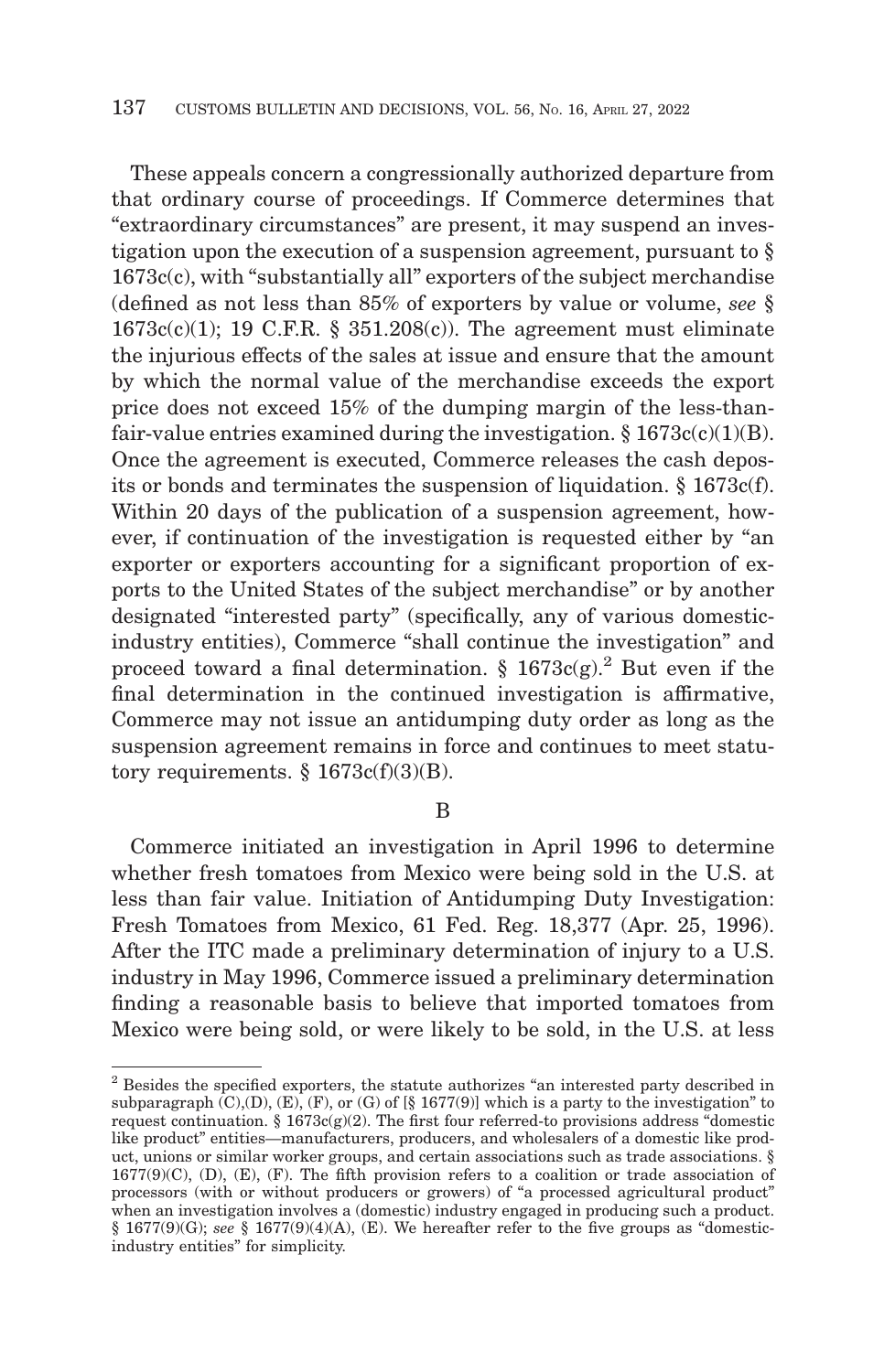than fair value. Notice of Preliminary Determination of Sales at Less Than Fair Value and Postponement of Final Determination: Fresh Tomatoes From Mexico, 61 Fed. Reg. 56,608 (Nov. 1, 1996) (*Preliminary Determination*). Pursuant to § 1673b(d)(1)(A), Commerce calculated an "estimated weighted average dumping margin" for each exporter that was individually investigated and an "estimated allothers rate." Because the three plaintiffs before us here were not individually investigated, they were subject to the all-others rate.

On the same day, Commerce announced that it had signed a suspension agreement (the 1996 Agreement) pursuant to § 1673c(c) with exporters accounting for substantially all exports of fresh tomatoes from Mexico. Suspension of Antidumping Investigation: Fresh Tomatoes From Mexico, 61 Fed. Reg. 56,618 (Nov. 1, 1996). One signatory to the agreement was Asociación Mexicana de Horticultura Protegida, A.C. (AMHPAC), of which, it is undisputed before us, Bioparques de Occidente and Agricola la Primavera are members. The 1996 Agreement suspended the anti-dumping investigation, authorized the release of the cash deposits or bonds and the termination of suspension of liquidation, and required that exporters sell their tomatoes in the U.S. at or above specified reference prices. *Id.* at 56,618–19. The reference prices were calculated as the average of the lowest average monthly prices in the U.S. market in 1992–1994. *Id.* at 56,620–21 (Appendix A).

In May 2002, a significant percentage of Mexican signatories provided notice of their withdrawal from the agreement, and as a result the Agreement no longer covered substantially all imports of fresh tomatoes from Mexico. Commerce terminated the Agreement pursuant to  $§$  1673 $c(i)(1)$ , announced its intention to suspend liquidation and to require deposits under  $\S$  1673b(d)(1)(B) based on the 1996 preliminary-determination rates, and resumed the investigation. But in December 2002, another suspension agreement was reached. Suspension of Antidumping Investigation: Fresh Tomatoes From Mexico, 67 Fed. Reg.77,044 (Dec. 16, 2002). The sequence repeated itself in 2008 and 2013, leading to the 2008 and 2013 Agreements.

On February 6, 2019, Commerce notified the Mexican signatories of its intent to withdraw from the 2013 Agreement. On May 7, 2019, Commerce withdrew from the 2013 Agreement, resumed the antidumping investigation, ordered a suspension of liquidation, and required cash deposits based on the 1996 preliminary-determination rates. In resuming the 20-year-old investigation, Commerce selected as mandatory respondents a new group of Mexican exporters, includ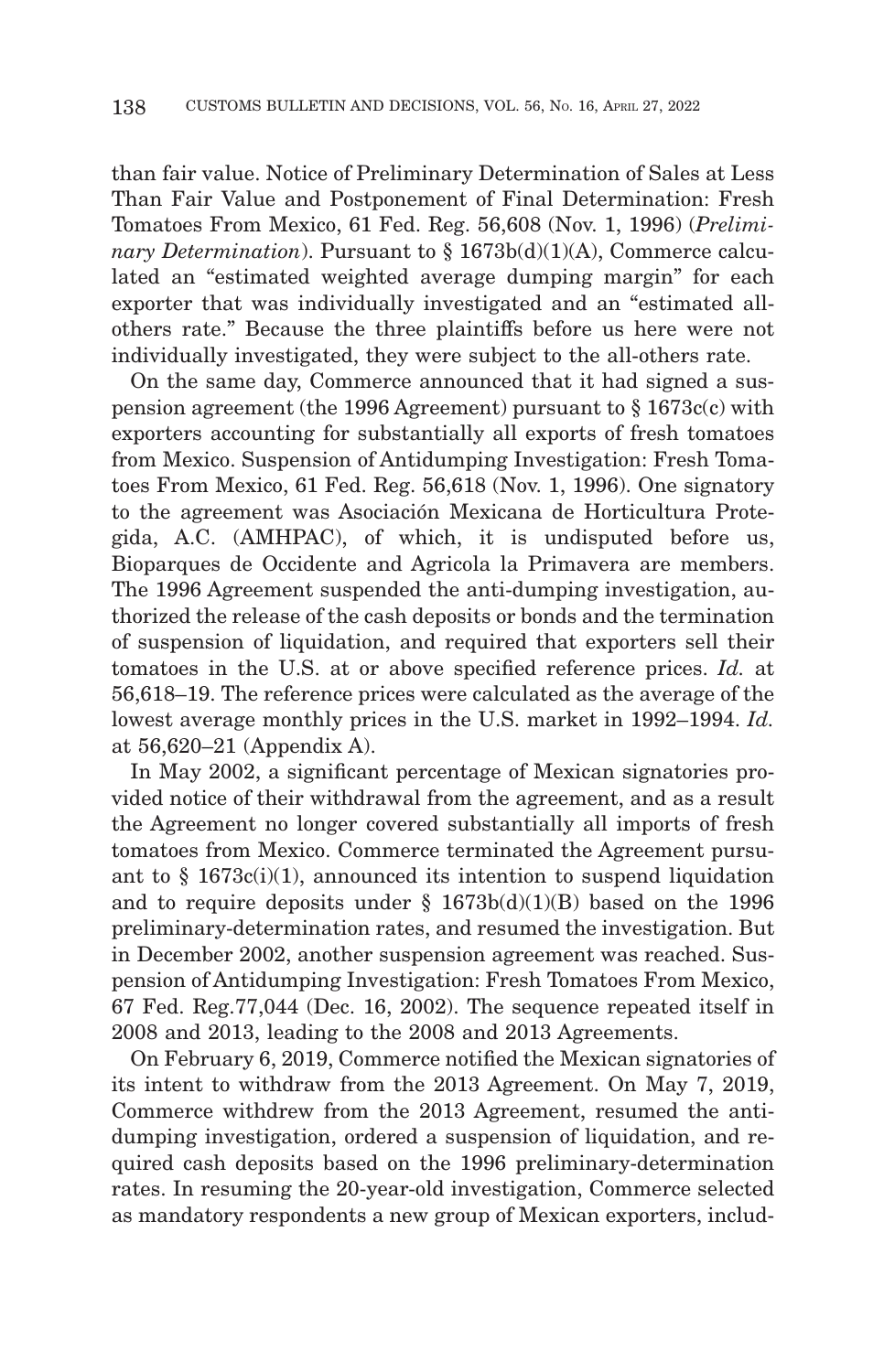ing Bioparques de Occidente. Fresh Tomatoes From Mexico: Suspension of Antidumping Investigation, 84 Fed. Reg. 49,987, 49,988 (Sept. 24, 2019).

When Commerce withdrew from the 2013 Agreement,several associations of individual Mexican fresh tomato growers (including AM-HPAC) sued in the Trade Court and asked for a preliminary injunction against the withdrawal and investigation resumption. In June 2019, the Trade Court denied the request for insufficient showings of irreparable harm and likely success on the merits. *Confederacion de Asociaciones Agricolas del Estado de Sinaloa, A.C. v. United States*, 389 F. Supp. 3d 1386 (Ct. Int'l Trade 2019) (*CAADES*). In July 2019, we then denied mandamus relief from the Trade Court's denial. *In re Confederacion de Asociaciones Agricolas del Estado de Sinaloa, et al*., 781 F. App'x 982 (Fed. Cir. 2019). We agreed that success on the merits was unlikely, noting that Commerce was permitted to withdraw under the termination clause of the 2013 Agreement. *Id.* at 987.

On September 19, 2019, Commerce announced that the parties had signed a new suspension agreement (the 2019 Agreement). Fresh Tomatoes from Mexico: Suspension of Antidumping Duty Investigation, 84 Fed. Reg. at 49,987–89. The 2019 Agreement set higher reference prices, while retaining each signatory's obligation not to exceed its dumping margin examined during the investigation by 15%, and imposed monitoring and inspection to assess compliance with the Agreement's requirements. *Id.* at 49,990–94. The Agreement also allowed either Commerce or the Mexican signatories to withdraw without penalty. *Id.* at 49,994. After the 2019 Agreement was signed, the plaintiffs in *CAADES* stipulated to dismissal.

Commerce then received timely requests to continue the investigation under § 1673c(g) from domestic tomato growers Florida Tomato Exchange and Red Sun Farms. Commerce therefore continued the investigation. On October 25, 2019, it published its final determination that tomatoes from Mexico were being, or were likely to be, sold in the U.S. at less than fair value. Fresh Tomatoes from Mexico: Final Determination of Sales at Less than Fair Value, 84 Fed. Reg. 57,401 (Oct. 25, 2019) (*Final Determination*). Commerce calculated a dumping margin of 30.48% for Bioparques de Occidente and Agricola La Primavera and a 20.91% all-others rate. *Id.* at 57,402. The ITC published its determination of material injury to a U.S. industry on December 12, 2019. Fresh Tomatoes from Mexico, 84 Fed. Reg. 67,958 (Dec. 12, 2019). But no antidumping order issued because the 2019 Agreement remained in force and valid. *See Final Determination*, 84 Fed. Reg. at 57,403 ("Commerce will not issue an antidumping duty order so long as . . . [t]he 2019 Agreement remains in force . . . .").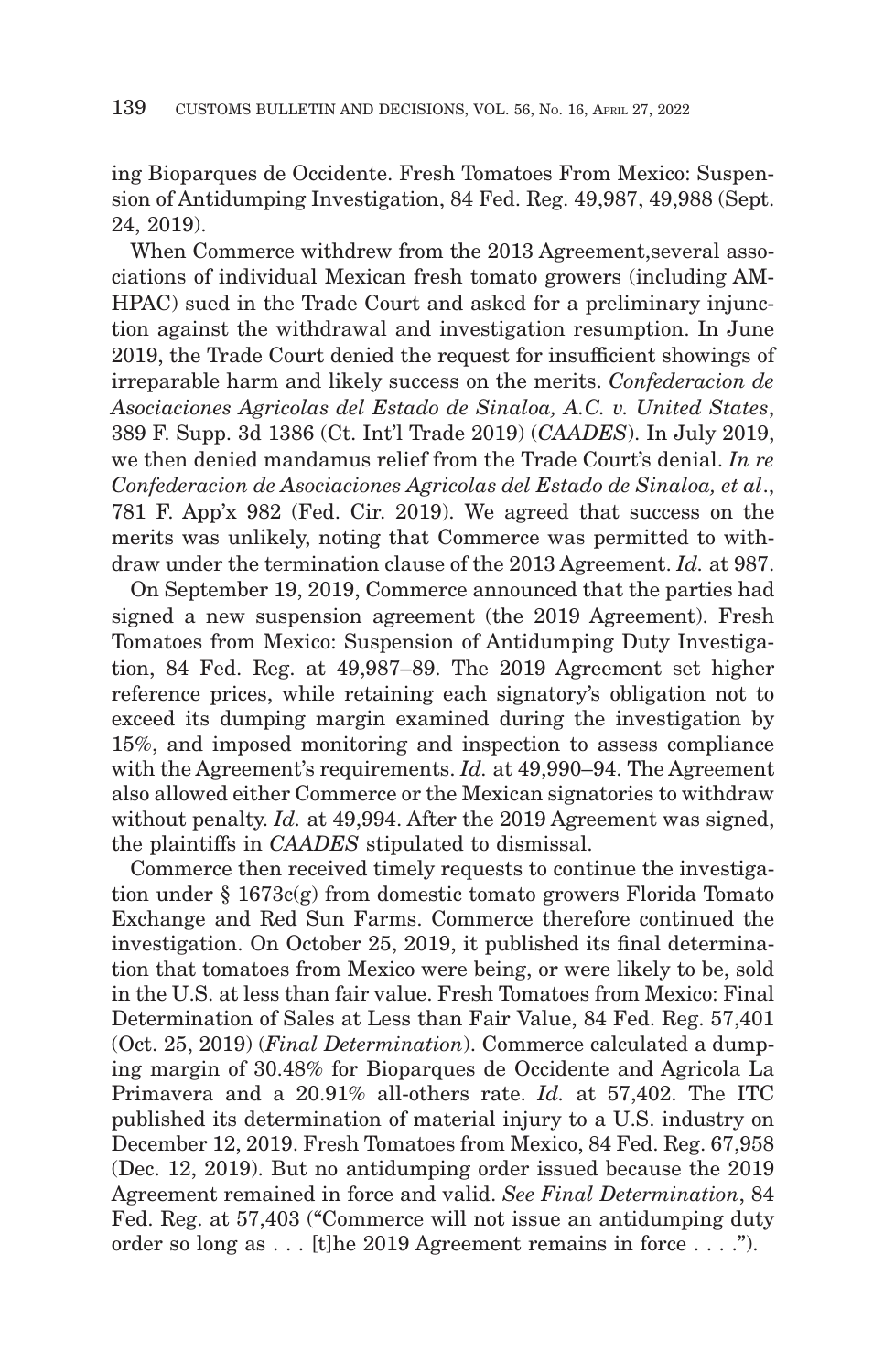Between November 2019 and February 2020, Bioparques filed three very similar complaints challenging Commerce's withdrawal from the 2013 Agreement and its *Final Determination*: USCIT Nos. 19–00204, 19–00210, and 20–00035. Bioparques alleged that Commerce lacked authority to withdraw from the 2013 Agreement and continue the investigation, that Commerce's examination of Bioparques as a new respondent in an allegedly compressed investigation violated Bioparques's due process rights, that Commerce committed timing and procedural errors in reaching its final determination, and that Commerce used incorrect methodologies to calculate the rates in its final determination. Bioparques requested that the Trade Court declare the 2019 *Final Determination* invalid and vacate Commerce's withdrawal from the 2013 Agreement.

The complaints asserted different bases for jurisdiction. In No. 19–00210, Bioparques invoked §  $1516a(g)(3)(A)(i)$ , addressing final determinations involving free trade area countries, which, if applicable, would support Trade Court jurisdiction under 28 U.S.C. § 1581(c). J.A. 60–68. In No. 19–00204, Bioparques invoked §  $1516a(a)(2)(A)$  and §  $1516a(a)(2)(B)(iv)$ , which, if applicable, also would support Trade Court jurisdiction under 28 U.S.C. § 1581(c). J.A. 51–59. Finally, in No. 20–00035, Bioparques asserted jurisdiction under 28 U.S.C. § 1581(i)(4) (now 28 U.S.C. § 1581(i)(1)(D)), the residual clause covering actions arising out of laws "providing for . . . administration and enforcement" of tariffs and duties. J.A. 69–76.

The government moved to dismiss under USCIT Rule 12(b)(1) for lack of subject matter jurisdiction and USCIT Rule 12(b)(6) for failure to state a claim upon which relief could be granted. S.Appx. 113–15. On September 11, 2020, the Trade Court issued identical decisions in all three cases, dismissing the complaints under Rule 12(b)(1). *Bioparques de Occidente, S.A. de C.V. v. United States*, 470 F. Supp. 3d 1366 (Ct. Int'l Trade 2020). The court held that Bioparques's claims regarding the *Final Determination* did not "present an actual case or controversy" because Bioparques (as a member of AMHPAC) was a signatory to the still-in-force 2019 Agreement, which prevented an antidumping duty order from being issued, meaning that Bioparques was suffering "no concrete or particularized injury" from the *Final Determination*. *Id.* at 1372. For that reason alone, and not for want of fitness of the issues for adjudication, the court held this challenge "unripe." *Id.* The court then held that the challenges to Commerce's termination of the 2013 Agreement became moot when Bioparques (via its representatives) signed the superseding 2019 Agreement. *Id.* at 1373. Addressing both challenges,the court added that it could not "condone Bioparques' litigation strategy in reaping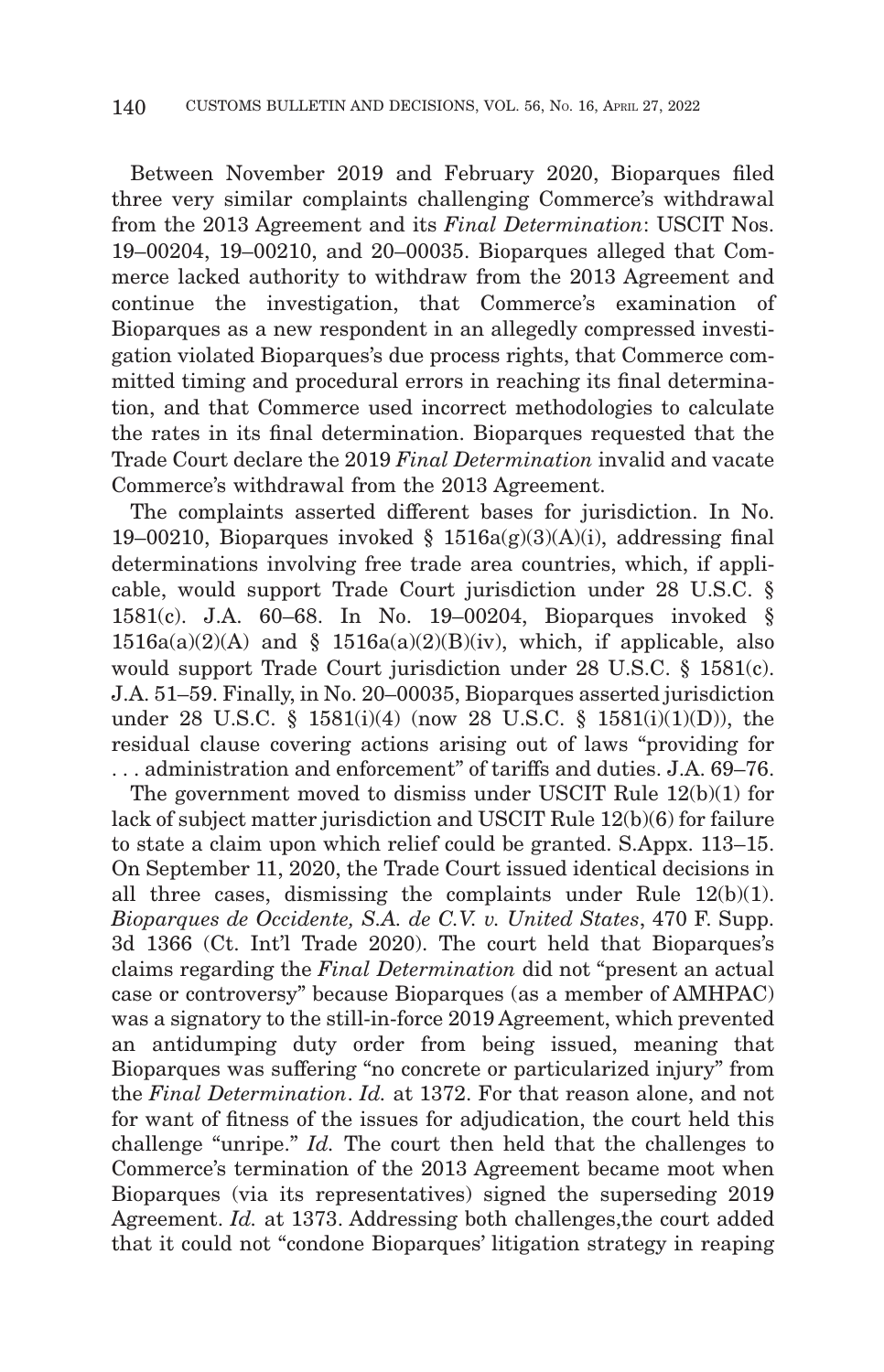the benefits of the 2019 Suspension Agreement while bringing an after-the-fact challenge to the final determination that currently has no impact and demanding that the court resurrect the 2013 Suspension Agreement when the claims here are not yet (and may never be) ripe." *Id.* Having held that the claims were, respectively, unripe and moot, the court did not reach other issues, such as whether the claims regarding the *Final Determination* were timely filed. *Id.*

Bioparques timely appealed. We have jurisdiction under 28 U.S.C. § 1295(a)(5).

II

We need not separately analyze Bioparques's challenges to the termination of the 2013 Agreement and negotiation of the 2019 Agreement. In *Confederacion de Asociaciones Agricolas del Estado de Sinaloa, A.C. v. United States*, No. 2020–2232, we today conclude that materially identical challenges, though not moot in a jurisdictional sense, state no plausible claim on which relief can be granted and must therefore be dismissed under Rule 12(b)(6). That holding controls our disposition of the same issue in this case. This aspect of Bioparques's complaint must be dismissed, leaving Bioparques's challenges to the *Final Determination* for separate consideration.

#### III

#### A

The Trade Court granted the Rule 12(b)(1) motion to dismiss on the ground that Bioparques's challenges to the *Final Determination* do not currently present a justiciable case or controversy, as required by Article III for subject matter jurisdiction. We review such a dismissal de novo. *See*, *e.g.*, *Hutchinson Quality Furniture, Inc. v. United States*, 827 F.3d 1355, 1359 (Fed. Cir. 2016) (Trade Court's jurisdictional dismissal reviewed de novo); *Shinnecock Indian Nation v. United States*, 782 F.3d 1345, 1348 (Fed.Cir. 2015) (ripeness dismissal reviewed de novo); *Ford Motor Co. v. United States*, 688 F.3d 1319, 1323 (Fed. Cir. 2012) (non-justiciability dismissal reviewed de novo); *Totes-Isotoner Corp. v. United States*, 594 F.3d 1346, 1350 (Fed. Cir. 2010) (lack of jurisdiction, lack of standing, and non-justiciability present legal questions decided de novo). At the motion to dismiss stage, we "must accept well-pleaded factual allegations as true and must draw all reasonable inferences in favor of the claimant." *Hutchinson*, 827 F.3d at 1359 (citation omitted).

The Trade Court relied solely on its determination of no justiciable case or controversy in deeming Bioparques's challenge to the *Final Determination* to be not jurisdictionally ripe, correctly not finding any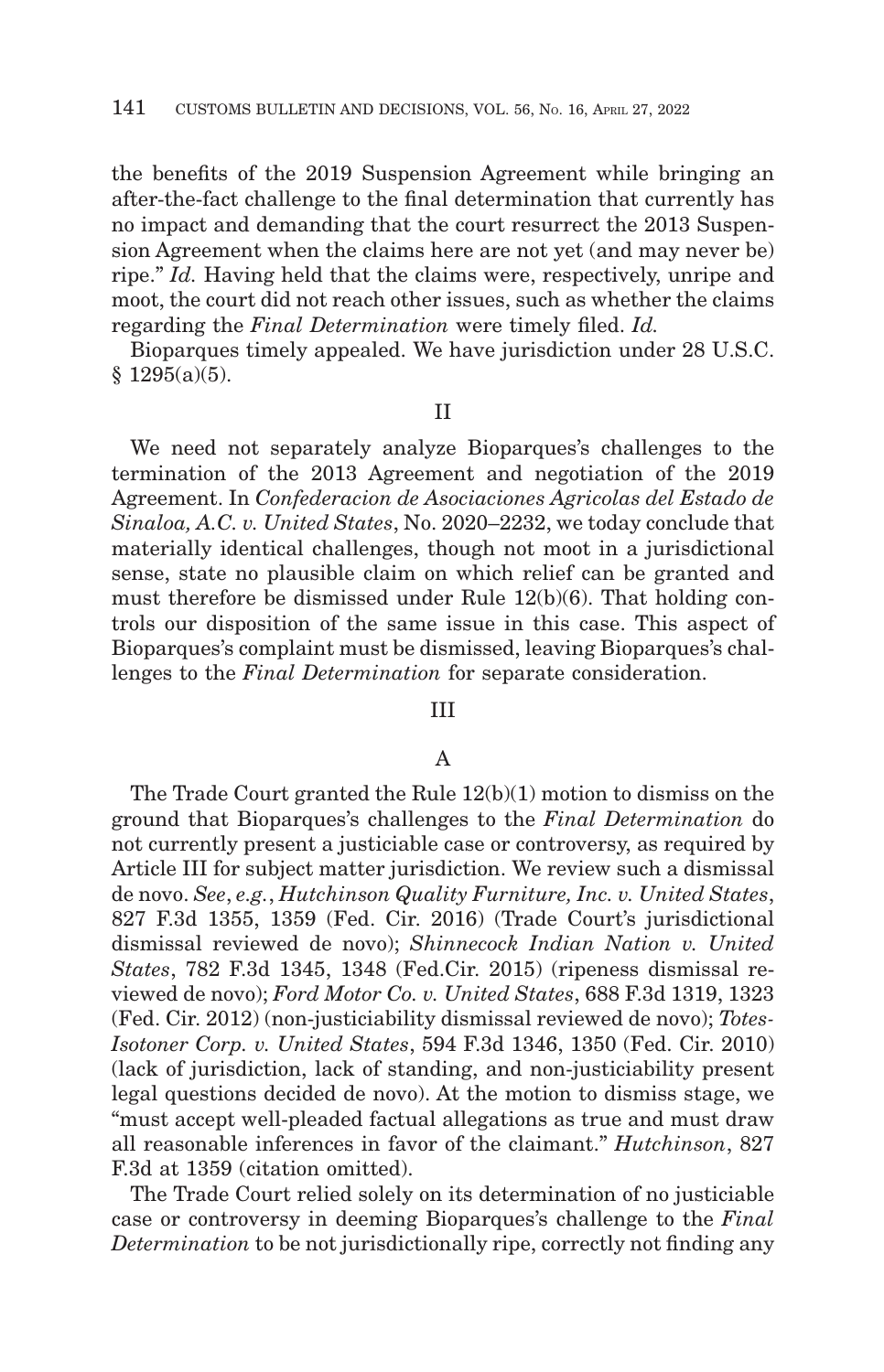lack of fitness of the issues for judicial review. *Bioparques* 470 F. Supp. 3d at 1372–73. We therefore limit our discussion to the determination that Bioparques lacks a present, concrete interest required for justiciability. We reverse that determination, concluding that Bioparques's interest is adequate under Supreme Court authority—in particular, *MedImmune, Inc. v. Genentech, Inc.*, 549 U.S. 118 (2007). Although there might be additional bases for deeming Bioparques's interest constitutionally adequate, we need not so decide. Our conclusion applying *MedImmune* to the present circumstances suffices to hold that the challenge to the *Final Determination* here is justiciable and, accordingly, ripe for adjudication.<sup>3</sup>

For a dispute to present a justiciable case or controversy, it must be "'definite and concrete, touching the legal relations of parties having adverse legal interests'; and . . . 'real and substantial' and 'admi[t] of specific relief through a decree of a conclusive character, as distinguished from an opinion advising what the law would be upon a hypothetical state of facts.'" *MedImmune*, 549 U.S. at 127 (quoting *Aetna Life Ins. Co. v. Haworth*, 300 U.S. 227, 240–41 (1937)). In *MedImmune*, the plaintiff was paying ongoing royalties for a license to a patent and sought a declaratory judgment that the patent was invalid or not infringed. *Id.* at 121–22. The Court recognized that there was undisputedly a justiciable concrete controversy between the parties—legal liability for patent infringement would continue or end, depending on the outcome—subject only to one possible objection raised by the patent holder. *Id.* at 128. The objection was that the plaintiff, by agreeing to the terms of the license, had purchased an "insurance policy, immunizing it from suits for infringement," and that it should not be able to "enjoy[] its immunity while bringing a suit" to challenge the patent. *Id.* at 134–35.

The Supreme Court rejected that objection. It held that, to establish a justiciable case or controversy under Article III, a patent licensee is not required to terminate the license before seeking a declaratory judgment that the licensed patents are invalid or not infringed. *Id.* at 137. The Court also rejected a requirement that, for justiciability of a declaratory-judgment challenge, the plaintiff must have a "reasonable apprehension of imminent suit." *Id.* at 132 n.11. The Court determined that there was a justiciable case or controversy even though the plaintiff's own acts (*i.e.*, remaining in the agreement and

<sup>3</sup> The close relationship among the Article III case-or-controversy doctrines, such as ripeness and justiciability, is well recognized. *See*, *e.g.*, *MedImmune*, 549 U.S. at 128 n.8; *Fisher v. United States*, 402 F.3d 1167, 1176 (Fed. Cir. 2005); 13 C. Wright, A. Miller, & E. Cooper, Federal Practice & Procedure § 3529 & n.6 (3d ed. 2021). Here, the government identifies the controlling issue when it argues: "[W]hether the issue is one of standing or one of ripeness, Bioparques's claims are non-justiciable because appellants suffer no real or present or concrete injury." Gov't Br. at 40.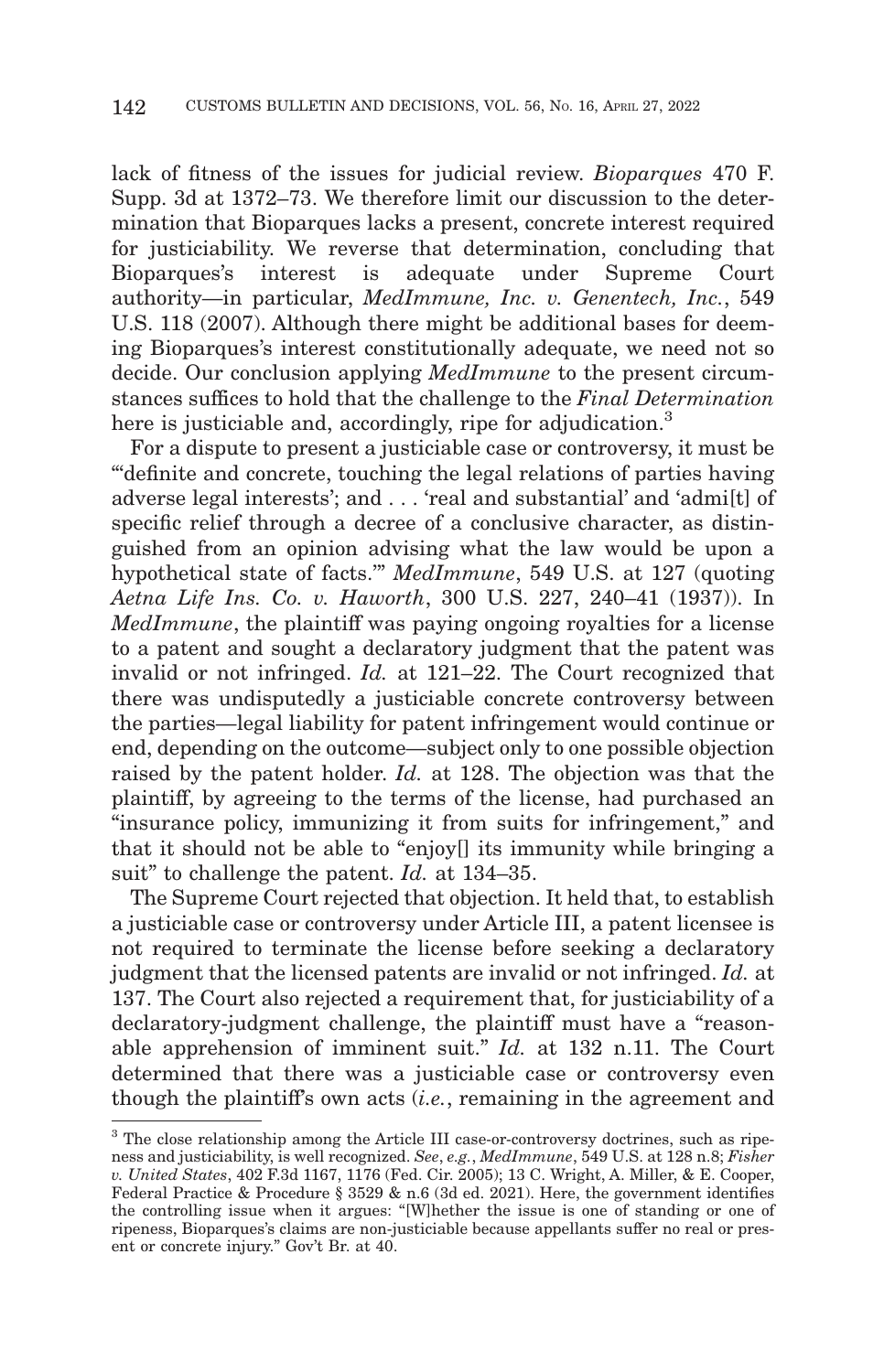paying royalties) "eliminate[d] the imminent threat of harm." *Id.* at 128. In other words, as this court has subsequently explained, a licensee is "not required to cease its contract payments," thereby opening itself to greater liability, "in order to resolve its disputed contract rights." *Apple Inc. v. Qualcomm Inc.*, 992 F.3d 1378, 1383 (Fed. Cir. 2021) (finding *MedImmune* inapplicable where "the validity of the challenged patents" would not affect the plaintiff's "ongoing royalty obligations"); *Apple Inc. v. Qualcomm Inc.*, 17 F.4th 1131, 1134 (Fed. Cir. 2021) (similar); *see MedImmune*, 549 U.S. at 130–32 (discussing *Altvater v. Freeman*, 319 U.S. 359 (1943)).

The Court in *MedImmune* also considered and rejected the patent owner's invocation of the common-law rule that "a party to a contract cannot at one and the same time challenge its validity and continue to reap its benefits." 549 U.S. at 135. The Court explained that the plaintiff was not repudiating the contract, but instead was "asserting that the contract, properly interpreted, d[id] not prevent it from challenging the patents, and d[id] not require the payment of royalties" because if either the patent was invalid or there was no infringement, the licensee need not pay royalties at all. *Id.*; *see also id.* at 123–24. The Court applied to the dispute between private parties before it the principle recognized in government-private disputes: "where threatened action by *government* is concerned," a plaintiff is not required to "expose himself to liability before bringing suit to challenge the basis for the threat." *Id.* at 128–29; *see also Nat'l Org. of Veterans' Advocates, Inc. v. Sec'y of Veterans Affairs*, 981 F.3d 1360, 1371 (Fed. Cir. 2020).

In this case, we conclude, the 2019 Agreement is no more a bar to justiciability than was the patent license in *MedImmune*. The Trade Court deemed the dispute over the *Final Determination* nonjusticiable because, as long as the 2019 Agreement is in force and governs Bioparques, no antidumping duty order based on the *Final Determination* may issue; and the court said that it could not condone Bioparques's "litigation strategy" of "reaping the benefits of the 2019 Suspension Agreement" while at the same time bringing a challenge to the *Final Determination*. *Bioparques,* 470 F. Supp. 3d at 1372–73. But the Supreme Court rejected a materially analogous objection to justiciability in *MedImmune*—where the plaintiff was complying with the patent license, thereby forestalling an assertion of liability that would (non-speculatively) occur if the plaintiff stopped paying royalties. Under *MedImmune,* which allowed the plaintiff to challenge the basis for patent liability without withdrawing from the license agreement, Bioparques need not withdraw from the 2019 Agreement, ex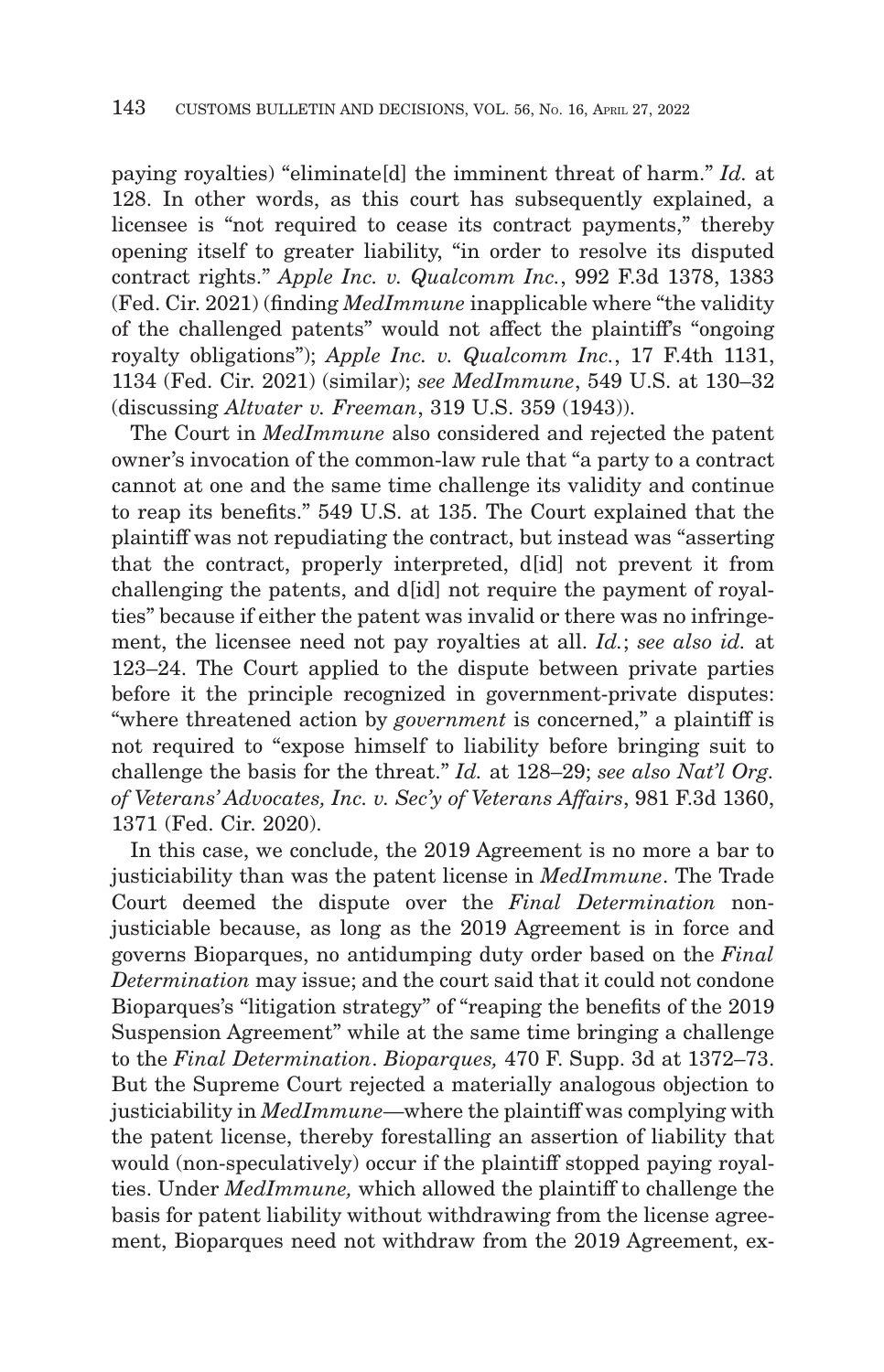posing itself to greater liability (through the issuance of an antidumping order), in order to challenge the basis for antidumping liability under Commerce's *Final Determination*.

The particularized, concrete interest Bioparques has in challenging the *Final Determination* is far from speculative. In particular, Bioparques alleges errors by Commerce that, if proved, could result in a negative determination on dumping and consequent automatic termination of the 2019 Agreement. *See* § 1673c(f)(3)(A) (explaining that, if the final determination by either Commerce or the ITC is negative, "the agreement shall have no force or effect and the investigation shall be terminated"). The agreement would similarly be terminated if the revised antidumping margins were found to be de minimis, *see* § 1673d(a)(4), defined as less than 2 percent ad valorem, § 1673b(b)(3). Thus, like the licensee in *MedImmune*, who was paying royalties to practice the patent but could have stopped without liability upon a favorable adjudication of invalidity or non-infringement, *see* 549 U.S. at 135, Bioparques could avoid the burdens of both the 2019 Agreement (with its minimum reference prices and other obligations) and antidumping duties upon a favorable adjudication of the challenges to the *Final Determination*.

Even if Bioparques's challenges to the *Final Determination* were to succeed only in reducing, but not eliminating, antidumping duties, Bioparques still would have a plausible, particularized interest in its challenge. Partial success in litigation would alter the level of duties that is the crucial comparator in Bioparques's decision whether to remain in the 2019 Agreement—a decision that the Trade Court and the government recognize Bioparques is free to make "for any reason, or for no reason at all." *Bioparques*, 470 F. Supp. 3d at 1373; Gov't Br. at 16 (explaining that Bioparques may "withdraw from the agreement with no change to the signatory status" of other AMHPAC members). Neither the Trade Court nor the government in this case cites authority establishing that, or providing a persuasive reason why, the interest in altering the legal landscape in this way is insufficient for a justiciable controversy. The Trade Court and the government (and the Florida Tomato Exchange) assert that Bioparques must give up the current protection of the 2019 Agreement in order to challenge the *Final Determination*, but that assertion is counter to *MedImmune*, as we have explained.

Congress itself recognized that exporters, necessarily including signatories, have an interest in a final determination in a continued investigation after execution of a suspension agreement. The Tariff Act provides that, after publication of a suspension agreement, not only specified domestic-industry entities but also "an exporter or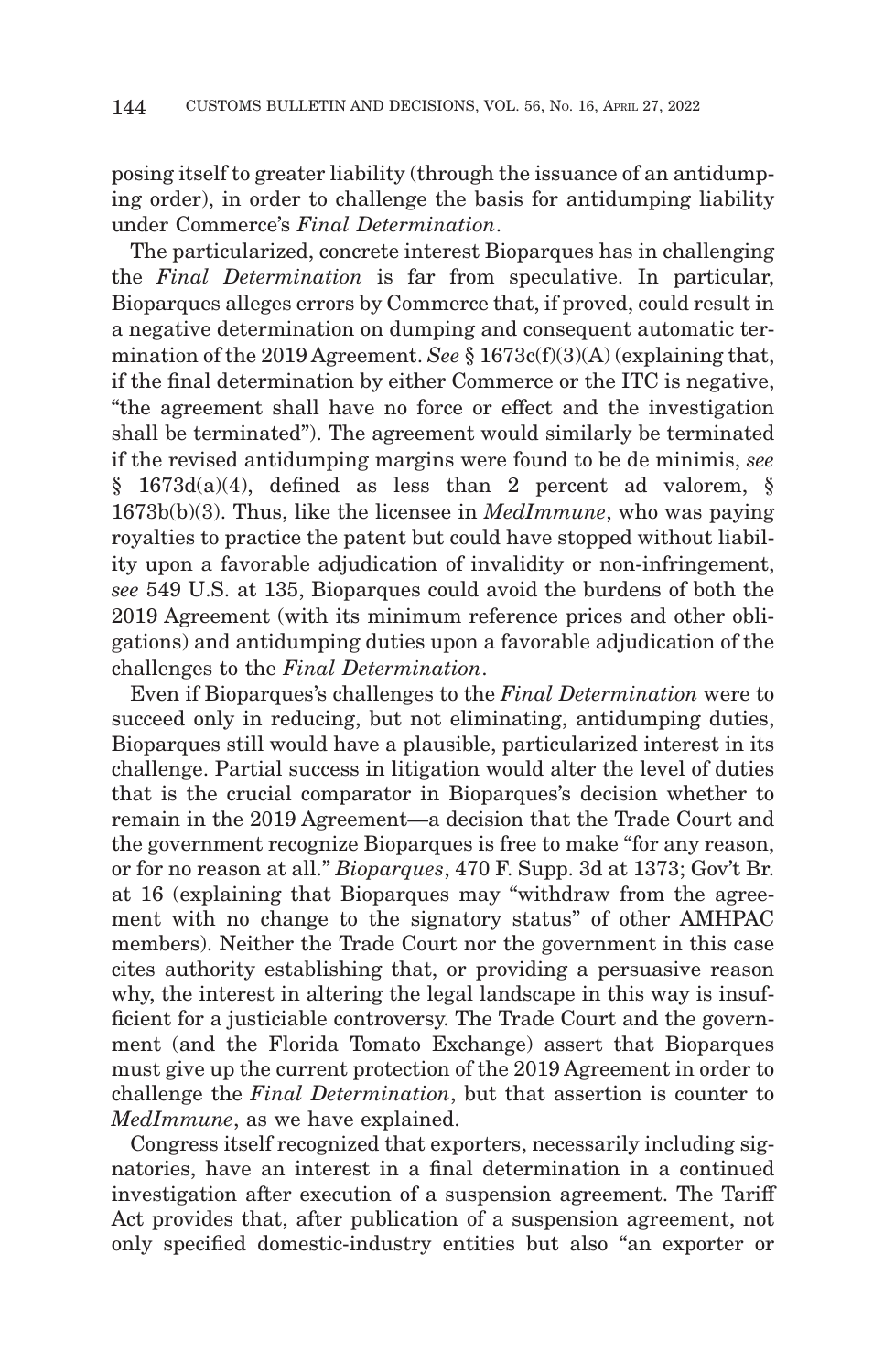exporters accounting for a significant proportion of exports . . . of the subject merchandise" may request that the investigation be continued and that, upon receipt of such a request, Commerce must in fact continue the investigation—the object of which is to reach a final determination.  $\S 1673c(g)$ . This provision rests on the evident premise that signatories to a suspension agreement—who must, for the agreement to be proper under § 1673c(c), account for "substantially all" exports—are among those who have a concrete interest in securing a correct final determination even if the suspension agreement is still in force.

We hold, therefore, that Bioparques has presented a justiciable case or controversy under Article III in its challenge to the *Final Determination*. We reverse the Trade Court's determination that the challenge is not ripe.

B

We next consider whether statutory jurisdiction exists over Bioparques's challenge to Commerce's *Final Determination* specifically, whether the Tariff Act of 1930 provides such jurisdiction where no antidumping duty order has issued. The question was presented to the Trade Court, but that court did not reach it, instead dismissing for lack of jurisdiction on constitutional grounds. Because we reverse the Trade Court's constitutional conclusion, we reach the issue of statutory jurisdiction.

Bioparques asserted alternative statutory bases for the Trade Court's jurisdiction over the challenge to Commerce's *Final Determination* before the entry of an antidumping duty order. It asserted jurisdiction based on §§  $1516a(g)(3)(A)(i)$  and  $1516a(a)(2)(B)(i)$ ; and it also asserted jurisdiction based on §§ 1516a(a)(2)(A)(i) and 1516a(a)(2)(B)(iv), as well as on 28 U.S.C. § 1581(i)(4) (now 28 U.S.C.  $§ 1581(i)(1)(D)$ ). We reach only the first ground here. It has not been disputed that this jurisdictional basis, if present, suffices for Bioparques to obtain the relief it seeks if it proves its case.

Under 28 U.S.C. § 1581(c), the Trade Court has "exclusive jurisdiction of any civil action commenced under section 516A or 517 of the Tariff Act of 1930." Section 516A, codified as 19 U.S.C. § 1516a, provides for judicial review of some determinations in antidumping duty proceedings (and countervailing duty proceedings, not at issue here). And it sets timing rules—which are generally jurisdictionlimiting—governing when challenges may be brought. *See* 28 U.S.C. § 2636(c) (barring a challenge to a reviewable determination in 19 U.S.C. § 1516a unless it is commenced within the time specified in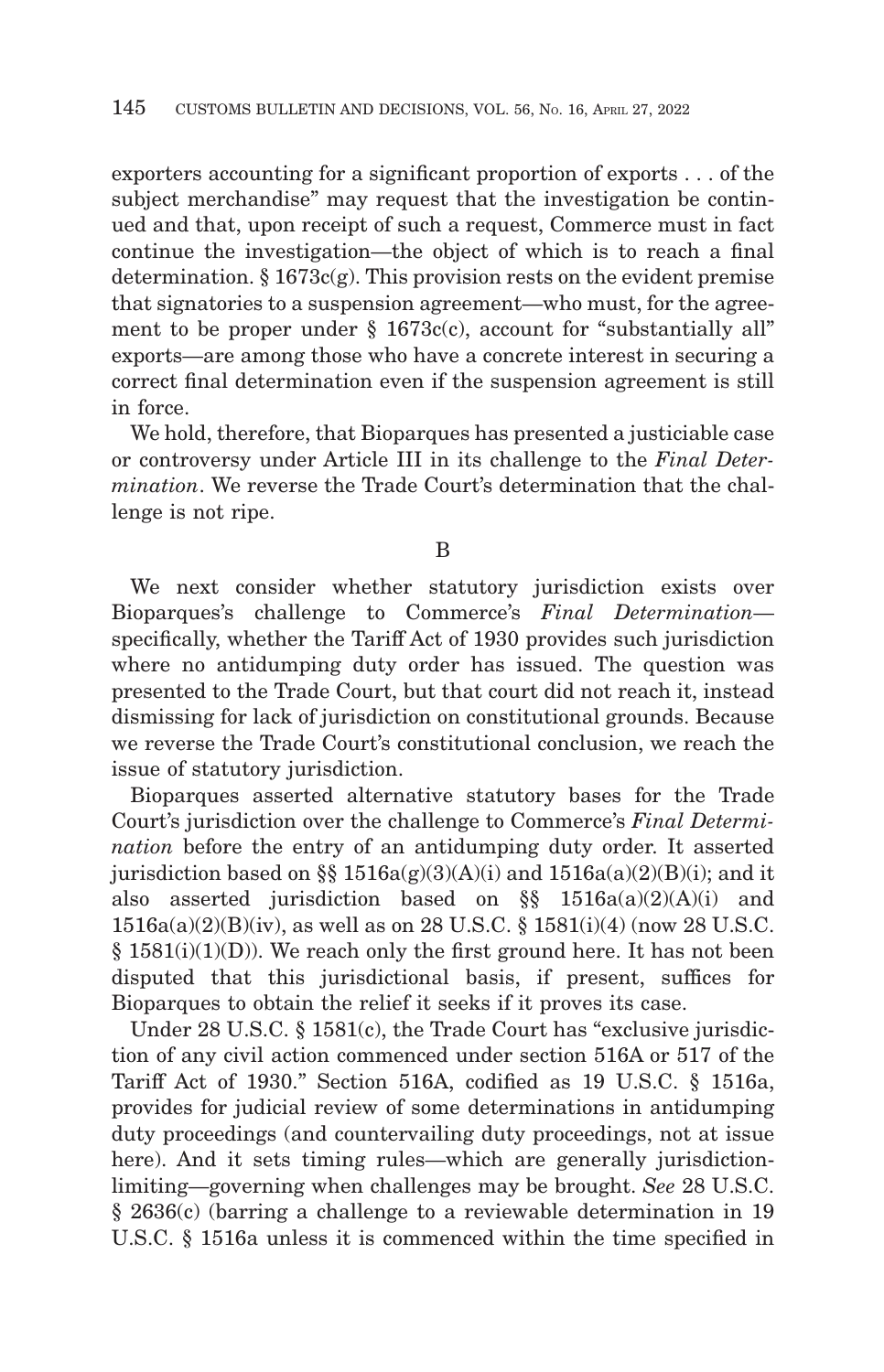that section); *Georgetown Steel Corp. v. United States*, 801 F.2d 1308, 1312 (Fed. Cir. 1986)(determining that the Trade Court lacked jurisdiction where the complaint was not timely filed under 19 U.S.C. § 1516a).

One of the "[r]eviewable determinations" discussed in § 1516a is a "[f]inal affirmative determination[] by the administering authority and by the Commission under section . . . 1673d of this title, including any negative part of such a determination."  $§$  1516a(a)(2)(B)(i) (ellipsis where § 1671d, concerning countervailing duties, appears) [hereafter "B(i)"]. The referred-to § 1673d addresses affirmative final determinations in antidumping duty investigations, *i.e.*, final determinations that the subject merchandise is being, or is likely to be, sold in the U.S. at less than fair value, § 1673d(a)(1), like the *Final Determination* published here. But it is not disputed before us that, in most antidumping proceedings, such an affirmative final determination under B(i) may be challenged only during a defined period starting on the date of publication of an antidumping duty "*order* based upon" that affirmative final determination and ending 30 days later. *See* § 1516a(a)(2)(A)(i)(II) (emphasis added). And no such order has been issued based on the *Final Determination* here because of the 2019 Agreement, a fact that would block review here if that prerequisite applied.

But special rules are available for review of antidumping duty determinations involving free trade area (FTA) countries, of which Mexico is one.4 "Determination" under the FTA rules is defined to include, among others, a B(i) determination. §  $1516a(g)(1)(B)$ . Further, a B(i) determination is reviewable under § 1516a(a) if "neither the United States nor the relevant FTA country requested review by a binational panel pursuant to article 1904 of the [United States-Canada Free-Trade Agreement] or article 10.12 of the [United States-Mexico-Canada Agreement]." § 1516a(g)(3)(A)(i). And, of particular importance here, FTA-country antidumping duty review actions are not subject to the rule for non-FTA countries (not disputed here, as noted above) that a party cannot challenge an affirmative final antidumping duty determination until after an antidumping duty *order* has been published. Reviewability of an FTA country affirmative final determination requires no such order; the period of review is defined

<sup>4</sup> When Bioparques's complaint was filed, a "[f]ree trade area country" was defined to include Canada and Mexico for such time as the North American Free Trade Agreement (NAFTA) was in force. *See* 19 U.S.C. §§ 1516a(f)(8), (10) (2006). NAFTA has since been replaced by the United States-Mexico-Canada Agreement (USMCA). The statute was amended in 2020 to define a "[r]elevant FTA country" as Canada and Mexico for such time as the USMCA is in force. 19 U.S.C.  $\S$  1516a(f)(9).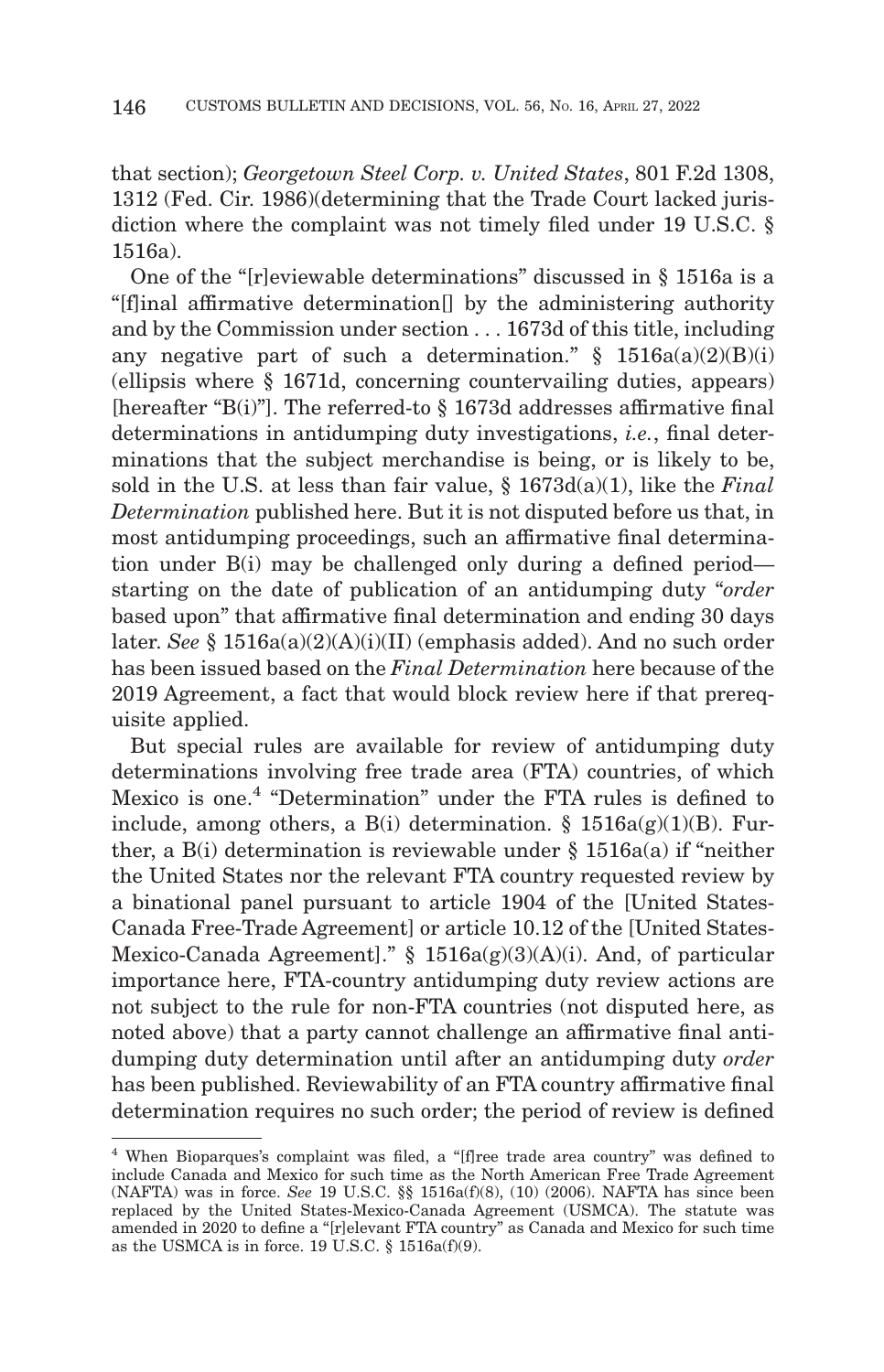with reference only to "the date on which notice of *the determination* is published in the Federal Register."  $\S$  1516a(a)(5)(A) (emphasis added). Specifically, the period for filing begins on the 31st day after the day of publication of the determination (not an order based on it), *id.*, with a summons due within the next 30 days and a complaint due 30 days after the summons,  $\S 1516a(a)(2)^5$ 

Here, Bioparques has argued for jurisdiction under B(i) based on the special provisions available in the FTA context. And neither the government nor the Florida Tomato Exchange has offered evidence or argument that any jurisdictional prerequisite has not been met. It is undisputed that no binational panel was sought, and there has been no dispute about the timeliness of Bioparques's summons and complaint. J.A. 45–46; J.A. 60–68. Nor has the timeliness of notice been challenged before us. *See supra* n.5; Bioparques Br. at 16. In this appeal, the parties dispute only whether the *Final Determination* is a B(i) final affirmative determination.

The text of B(i) makes plain that it is. The provision allows for review of "[f]inal affirmative determinations by the administering authority and by the Commission under section . . . 1673d of this title, including any negative part of such a determination." §  $1516a(a)(2)(B)(i)$ . The clause does not exclude a final affirmative determination from review just because it was reached in a continued investigation, as opposed to an investigation never interrupted by a suspension agreement. Section 1673d itself, to which this clause refers, is broadly titled "[f]inal determinations" and similarly does not exclude final determinations in continued investigations from the definition of "final determinations." The government has noted that § 1673c, which provides for continued investigations and final determinations in such investigations, is not identified in clause B(i).Gov't Br. at 52. But § 1673c itself makes clear that "[w]here [the] investigation is continued," a "final determination by the administering authority or the Commission" is a final determination "*under section 1673d of this title*." § 1673c(f)(3) (emphasis added). So the *Final Determination* comes with B(i)'s coverage of § 1673d.

The government agreed at oral argument that nothing in the language of B(i) excludes from its coverage a final affirmative determination made in a continued investigation in the suspensionagreement setting. Oral Arg. at 1:30:53–1:31:30. But it suggested that

<sup>5</sup> A special notice rule also applies in the FTA context. "[T]he party seeking to commence review [must] provide[] timely notice of its intent to commence such review to" three sets of parties—the "United States Secretary" and "relevant FTA [country] Secretary" (both defined by reference to the USMCA); all interested parties to the proceeding in connection with which the matter arises; and the administering authority or the Commission, as appropriate—within a specified period. §  $1516a(g)(3)(B)$ ; §  $1516a(a)(5)$ ; §  $1516a(f)$ . We do not determine the precise meaning of this requirement or whether it is jurisdictional.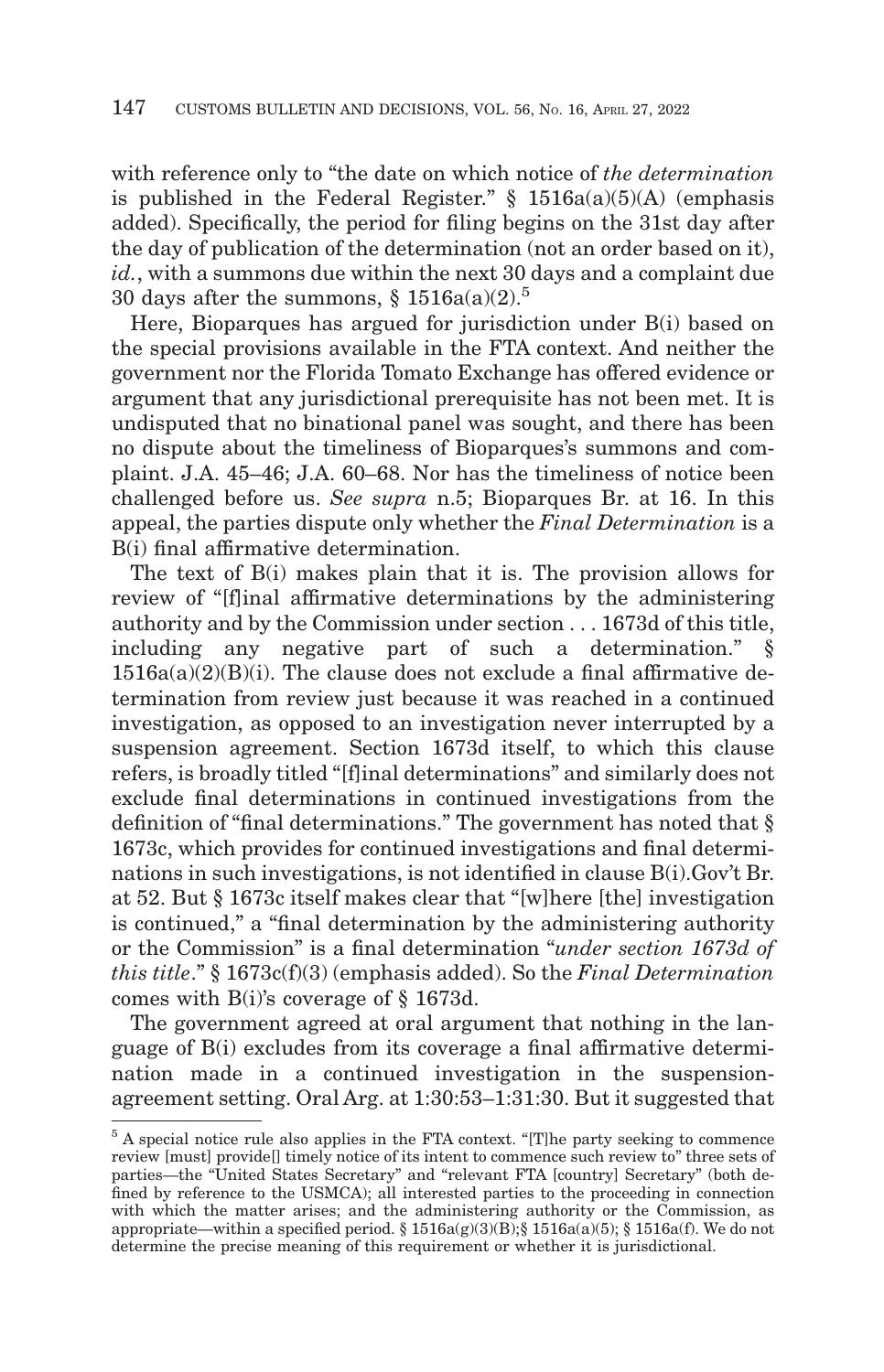we should hold such a final determination in a continued investigation to be silently excluded from the plain-meaning coverage of B(i) because such a final determination is mentioned elsewhere in the list of reviewable determinations. Specifically, under  $\S$  1516a(a)(2)(B)'s declaration that what "follows" are reviewable decisions, clause (iv) covers a "determination . . . to suspend" an antidumping duty investigation, "including any final determination resulting from a continued investigation which changes the size of the dumping margin . . . at the time the suspension agreement was concluded." But that mention is not enough to override the plain meaning of B(i). The language of B(i) provides no hook for the suggested exclusion. And there is no conflict between the two provisions; nor has any other basis been presented to us that explains why the same Commerce decision might not be covered by more than one review provision.<sup>6</sup> In short, we have been shown no sufficient basis to do anything but follow the plain language of B(i), which covers the *Final Determination* here.

We hold that an affirmative final determination in a continued investigation that involves exports from an FTA country is reviewable under § 1516a(g)(3)(A)(i) as a determination under §  $1516a(a)(2)(B)(i)$ , which provides the Trade Court jurisdiction under 28 U.S.C. § 1581(c). On the record before us, those provisions support Trade Court jurisdiction over Bioparques's challenge to the *Final Determination*.

#### IV

For the foregoing reasons, we affirm the dismissal of Bioparques's challenge to the termination of the 2013 Agreement, reverse the determination that Bioparques's challenge to the final determination did not present a justiciable case or controversy, and remand for further proceedings consistent with our determinations about the availability of statutory jurisdiction.

The parties shall bear their own costs.

# **AFFIRMED IN PART, REVERSED IN PART, AND REMANDED**

<sup>&</sup>lt;sup>6</sup> The government agrees that, although the FTA-specific review provision,  $\S 1516a(g)(1)(B)$ , lists as reviewable the determinations identified in clause (i) but not those identified in clause (iv) of  $\S$  1516a(a)(2)(B), the FTA-specific provision does not occupy the field of review for FTA-country parties, which may separately invoke the general provisions, including §  $1516a(a)(2)(B)(iv)$ , if their terms are satisfied. Gov't Br. at 50–51.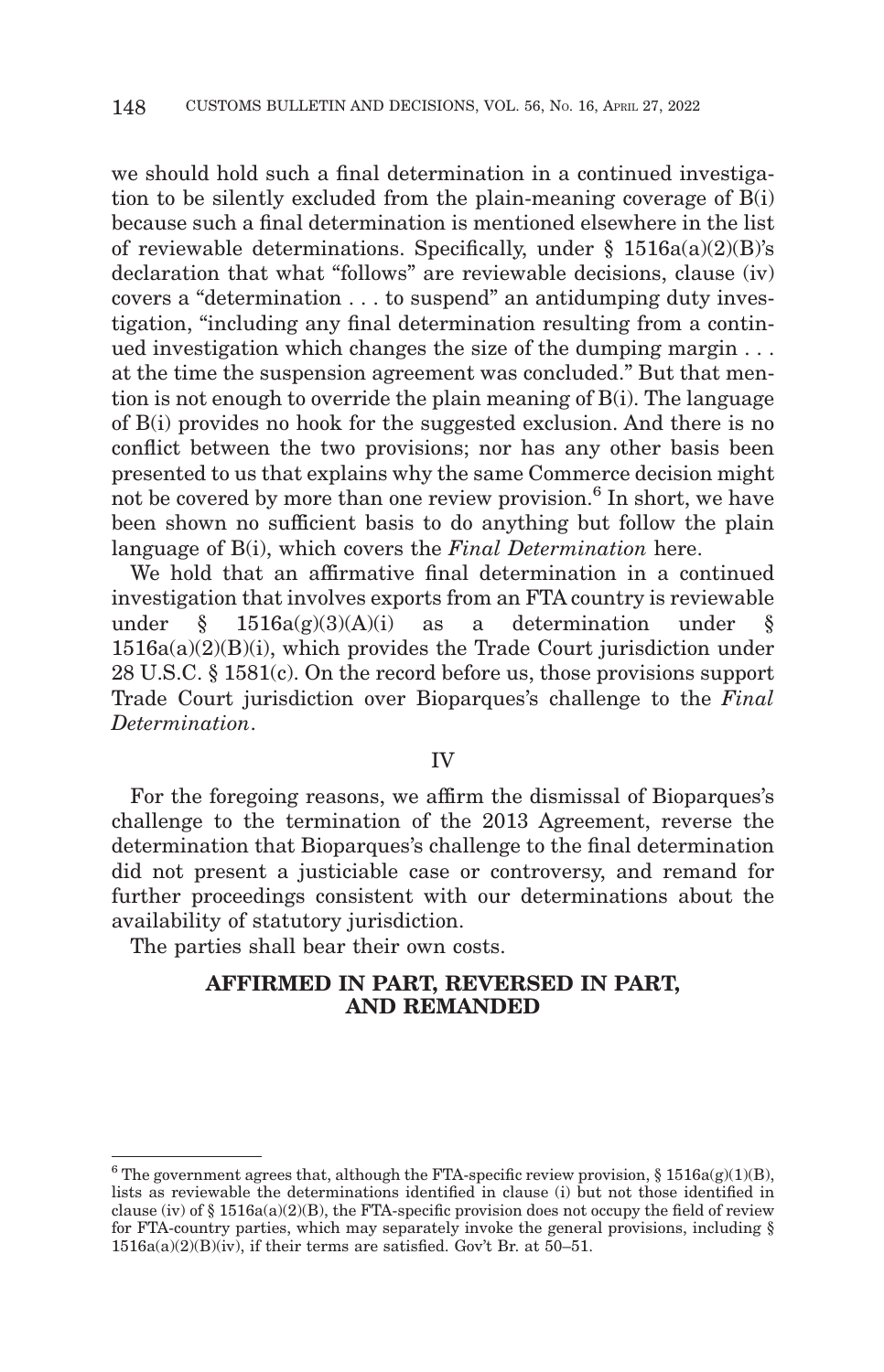# U.S. Court of International Trade f Interna

Slip Op. 22–33

RISEN ENERGY CO., LTD., Plaintiff, and TRINA SOLAR ENERGY CO., LTD. et al., Consolidated Plaintiffs, and SHANGHAI BYD CO., LTD. et al., Plaintiff-Intervenors, v. UNITED STATES, Defendant, and SUNPOWER MANUFACTURING OREGON, LLC, Defendant-Intervenor and Consolidated Defendant-Intervenor.

> Before: Claire R. Kelly, Judge Consol. Court No. 20–03743 PUBLIC VERSION

[Sustaining in part and remanding in part the U.S. Department of Commerce's final determination in the 2017–2018 antidumping administrative review of crystalline silicon photovoltaic cells, whether or not assembled into modules, from the People's Republic of China.]

#### Dated: April 4, 2022

*Gregory S. Menegaz* and *Alexandra H. Salzman*, DeKieffer & Horgan, PLLC, of Washington, D.C., argued for plaintiff Risen Energy Co., Ltd. Also on the brief were *J. Kevin Horgan* and *Judith L. Holdsworth*.

*Ronald M. Wisla*, *Lizbeth R. Levinson*, and *Brittney R. Powell*, Fox Rothschild LLP, of Washington, D.C. for plaintiff-intervenor Anji DaSol Solar Energy Science & Technology Co., Ltd.

*Jeffrey S. Grimson*, *Sarah M. Wyss*, and *Bryan P. Cenko*, Mowry & Grimson, PLLC, of Washington, D.C. for consolidated plaintiffs and plaintiff-intervenors JA Solar Technology Yangzhou Co., Ltd., Shanghai JA Solar Technology Co., Ltd. and JingAo Solar Co., Ltd.

*Jonathan M. Freed*, Trade Pacific PLLC, of Washington, D.C. argued for consolidated plaintiffs Trina Solar Co., Ltd., Trina Solar (Changzhou) Science & Technology Co., Ltd., Yancheng Trina Guoneng Photovoltaic Technology Co., Ltd., Turpan Trina Solar Energy Co., Ltd., Hubei Trina Solar Energy Co., Ltd., Trina Solar (Hefei) Science & Technology Co., Ltd., and Changzhou Trina Hezhong Photoelectric Co., Ltd. Also on the brief was *Robert G. Gosselink*.

*William E. Perry* and *Adams C. Lee*, Harris Bricken Sliwoski, LLP, of Seattle, WA for consolidated plaintiffs Shenzhen Sungold Solar Co., Ltd. and Wuxi Tianran Photovoltaic Co., Ltd.

*Craig A. Lewis*, Hogan Lovells US LLP, of Washington, D.C. argued for consolidated plaintiff and plaintiff-intervenor Shanghai BYD Co., Ltd. and plaintiff-intervenors Canadian Solar Inc., Canadian Solar International Limited, Canadian Solar Manufacturing (Changshu), Inc., Canadian Solar Manufacturing (Luoyang), Inc., CSI Cells Co., Ltd., and Canadian Solar (USA) Inc. Also on the brief were *Jonathan T. Stoel* and *Lindsay K. Brown*.

*Joshua E. Kurland*, Trial Attorney, Civil Division, Commercial Litigation Branch, U.S. Department of Justice, of Washington, D.C. argued for defendant United States. Also on the brief were *Brian M. Boynton*, Acting Assistant Attorney General, *Jeanne E. Davidson*, Director and *Reginald T. Blades, Jr.*, Assistant Director. Of counsel was *Leslie M. Lewis*, Attorney, Office of the Chief Counsel for Trade Enforcement and Compliance, United States Department of Commerce, of Washington D.C.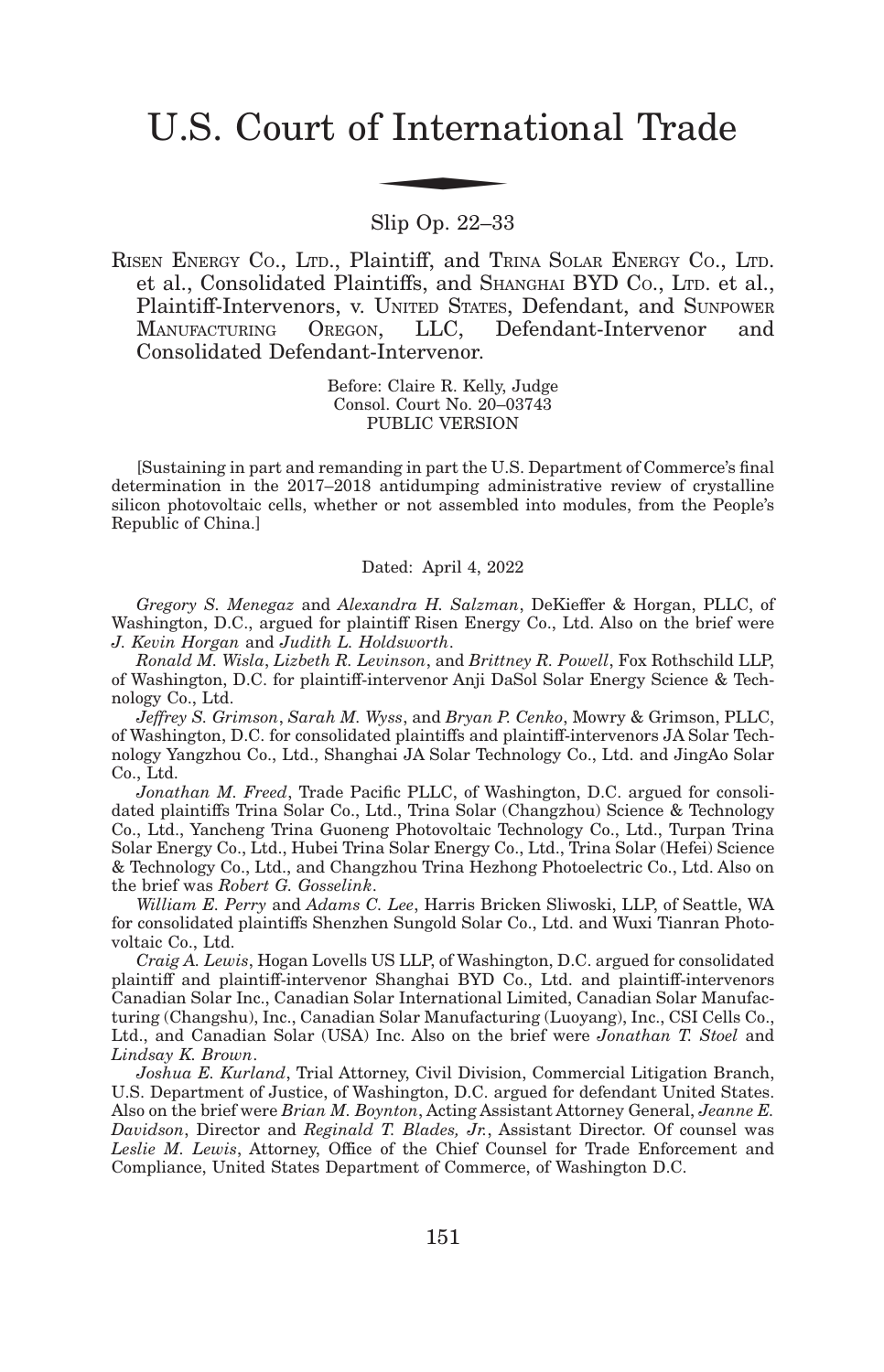## *OPINION AND ORDER*

#### **Kelly, Judge:**

Before the court are several Rule 56.2 motions for judgment on the agency record challenging various aspects of the U.S. Department of Commerce's ("Commerce") final determination in its 2017–2018 administrative review of the antidumping duty ("ADD") order covering crystalline silicon photovoltaic cells, whether or not assembled into modules, from the People's Republic of China ("China") ("Solar Cells from China"). Pl.'s Mot. For J. on Agency R., Apr. 29, 2021, ECF No.  $62$  ("Risen's<sup>1</sup> R. 56.2 Mot.") and accompanying Pl.'s R. 56.2 Memo. in Supp. of Mot. for J. Upon Agency R., Apr. 29, 2021, ECF Nos. 63, 64 ("Risen's Br."); Pl.-Intervenor's 56.2 Mot. for J. on Agency R., Apr. 29, 2021, ECF No. 65 ("Anji DaSol's R. 56.2 Mot."); R. 56.2 Mot. for J. on Agency R. of Consol. Pls. & Pl.-Intervenors JA Solar Technology Yangzhou Co., Ltd., Shanghai JA Solar Technology Co., Ltd., and Jingao Solar Co., Ltd. (collectively, "JA Solar"), Apr. 29, 2021, ECF No. 66 ("JA Solar's R. 56.2 Mot.") and accompanying Memo. of Points and Authorities in Supp. of R. 56.2 Mot. for J. on Agency R. of Consol. Pls. & Pl.-Intervenors [JA Solar], Apr. 29, 2021, ECF No. 67 ("JA Solar's Br."); Consol. Pls.' R. 56.2 Mot. for J. on Agency R., Apr. 29, 2021, ECF No. 68 ("Trina's<sup>2</sup> R. 56.2 Mot.") and accompanying Memo. in Supp. Mot. of Trina for J. on Agency R., Apr. 29, 2021, ECF Nos. 69, 70 ("Trina's Br."); Consol. Pls.' 56.2 Mot. for J. on Agency R., Apr. 29, 2021, ECF No. 71 ("Shenzen and Wuxi's R. 56.2 Mot."); Consol. Pl.

<sup>&</sup>lt;sup>1</sup> Commerce selected Risen Energy Co., Ltd. as a mandatory respondent, Memo. Re: Resp't Selection, PD 101 bar code 3830533–01, (May 6, 2019) ("Resp't Selection Memo."), and subsequently determined that Risen (Wuhai) New Energy Co., Ltd.; Zhejiang Twinsel Electronic Technology Co., Ltd.; Risen (Luoyang) New Energy Co., Ltd.; Jiujiang Shengchao Xinye Technology Co., Ltd.; Jiujiang Shengzhao Xinye Trade Co., Ltd. Ruichang Branch; Risen Energy (Hong Kong) Co., Ltd.; and Risen Energy Co., Ltd. (the "Risen Entities") were affiliated and treated the entities as a single collapsed entity for the purpose of the dumping margin calculation. Affiliation and Single Entity Status of [the Risen Entities] PD 411 bar code 3938677–01 (Jan. 31, 2020). Commerce refers to the Risen Entities collectively as "Risen" in the preliminary and final decision memoranda, but issued questionnaires to, and received responses from, Risen Energy Co., Ltd., which Commerce applied to all the Risen Entities. *See*, *e.g.,* Request for Information, [ADD] Admin. Review, Risen Energy Co., Ltd. [Solar Cells from China], PD 103 bar code 3830975–01 (May 7, 2019); Letter Re: [Solar Cells from China] Risen Case Br., PD 446 CD 464 bar codes 3954395–01, 3954393–01 ("Risen's Admin. Br."). Risen Energy Co., Ltd. ("Risen") challenges Commerce's final determination independently. Compl., Oct. 28, 2020, ECF No. 7.

<sup>&</sup>lt;sup>2</sup> Commerce determined that Trina Solar Co., Ltd.; Trina Solar (Changzhou) Science & Technology Co., Ltd.; Yancheng Trina Guoneng Photovoltaic Technology Co., Ltd.; Turpan Trina Solar Energy Co., Ltd.; Hubei Trina Solar Energy Co., Ltd.; Trina Solar (Hefei) Science & Technology Co., Ltd.; and Changzhou Trina Hezhong Photoelectric Co., Ltd. (collectively, "Trina") were affiliated and treated the entities as a single collapsed entity for the purposes of Commerce's dumping margin calculation. Memo. Re: Affiliation and Single Entity Status of [Trina] PD 410, bar code 3938672–01 (Jan. 31, 2020).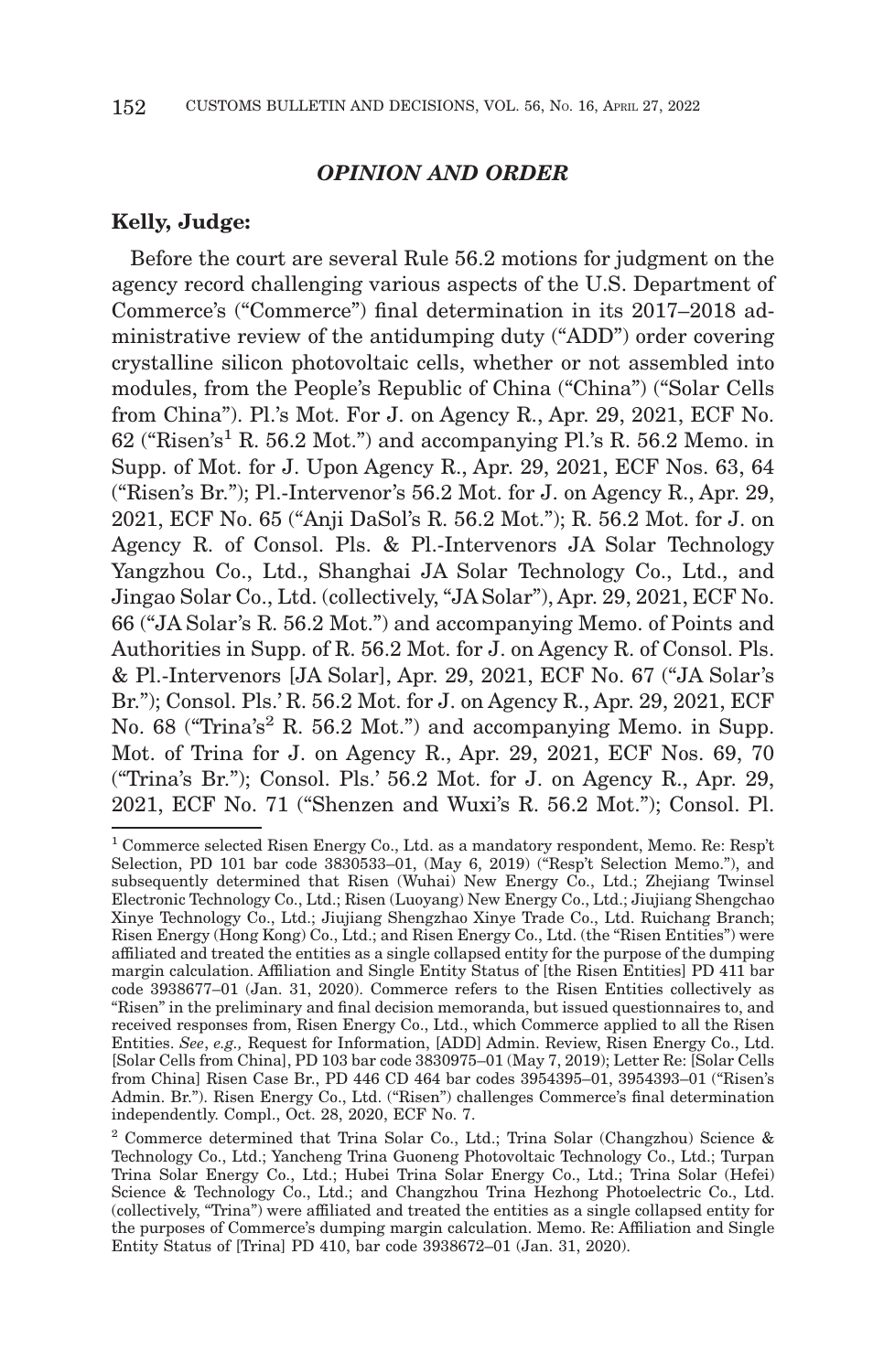and Pl.-Intervenors Shanghai BYD. Co., Ltd. ("Shanghai") and Canadian Solar, et al.'s<sup>3</sup> R. 56.2 Mot. for J. on Agency R., Apr. 29, 2021, ECF No. 72 ("Shanghai's and Canadian Solar's R. 56.2 Mot.") and accompanying Consol. Pl. and Pl.-Intervenors [Shanghai] and [Canadian Solar's] Memo. in Supp. of R. 56.2 Mot. for J. on Agency R., Apr. 29, 2021, ECF No. 72–2 ("Shanghai's and Canadian Solar's Br."); *see generally [Solar Cells from China]*, 85 Fed. Reg. 62,275 (Dep't Commerce Oct. 2, 2020) (final results of [ADD] admin. review and final deter. of no shipments; 2017–2018) ("*Final Results*") and accompanying Issues and Decision Memo., A-570–979, Sept. 28, 2020, ECF No. 49–5 ("Final Decision Memo."); Order on Consent Mot. to Consol. Cases, Dec. 16, 2020, ECF No. 44 (consolidating Ct. Nos. 20–03757, 20–03761, 20–03797, 20–03802, 20–03804 and 20–03743).

Plaintiff, consolidated plaintiffs, and plaintiff-intervenors (collectively, "Plaintiffs") challenge Commerce's selection of Malaysia as the primary surrogate country, certain surrogate values for inputs, the surrogate financial ratio calculations, and the partial application of adverse facts available as unsupported by substantial evidence and contrary to law. See Risen's Br.; JA Solar's Br.;<sup>4</sup> Trina's Br.; Anji DaSol's R. 56.2 Mot.;<sup>5</sup> Shenzen and Wuxi's R. 56.2 Mot.;<sup>6</sup> Shanghai's and Canadian Solar's Br. at 11–13.7 Shanghai, Canadian Solar, Shenzen, Wuxi, JA Solar, and Anji DaSol also challenge Commerce's calculation of the separate rate as unsupported by substantial evidence and contrary to law. Shanghai's and Canadian Solar's Br. at 5, 13; *see* Shenzen and Wuxi's R. 56.2 Mot.; Anji DaSol's R. 56.2 Mot.; JA Solar's Br. at 8. For the following reasons, Commerce's selection of Malaysia as the primary surrogate country and its calculation of the surrogate financial ratios are sustained. Commerce's decision to value silver paste using the Malaysian import value, its valuation of Risen's EVA and backsheet, its use of partial facts available with an adverse inference to value the missing factor of production information, and its separate rate calculation are remanded for reconsideration or additional explanation consistent with this opinion.

<sup>3</sup> Canadian Solar Inc., Canadian Solar International Limited; Canadian Solar Manufacturing (Changshu), Inc.; Canadian Solar Manufacturing (Luoyang), Inc.; CSI Cells Co., Ltd.; and Canadian Solar (USA) Inc. are collectively identified as "Canadian Solar."

<sup>4</sup> Incorporating the arguments contained in Risen's and Trina's briefs.

<sup>5</sup> Incorporating the arguments contained in JA Solar's Br. and arguments from other consolidated plaintiffs common to the claims raised in Shanghai's complaint.

<sup>6</sup> Incorporating the arguments contained in Risen's Br., Trina's Br., JA Solar's Br., and Shanghai's and Canadian Solar's Br. and arguments from other consolidated plaintiffs common to the claims raised in Risen's, Trina's, Canadian Solar's and Shanghai's complaints.

<sup>7</sup> Incorporating the arguments contained in Risen's and Trina's briefs challenging the rates received as mandatory respondents.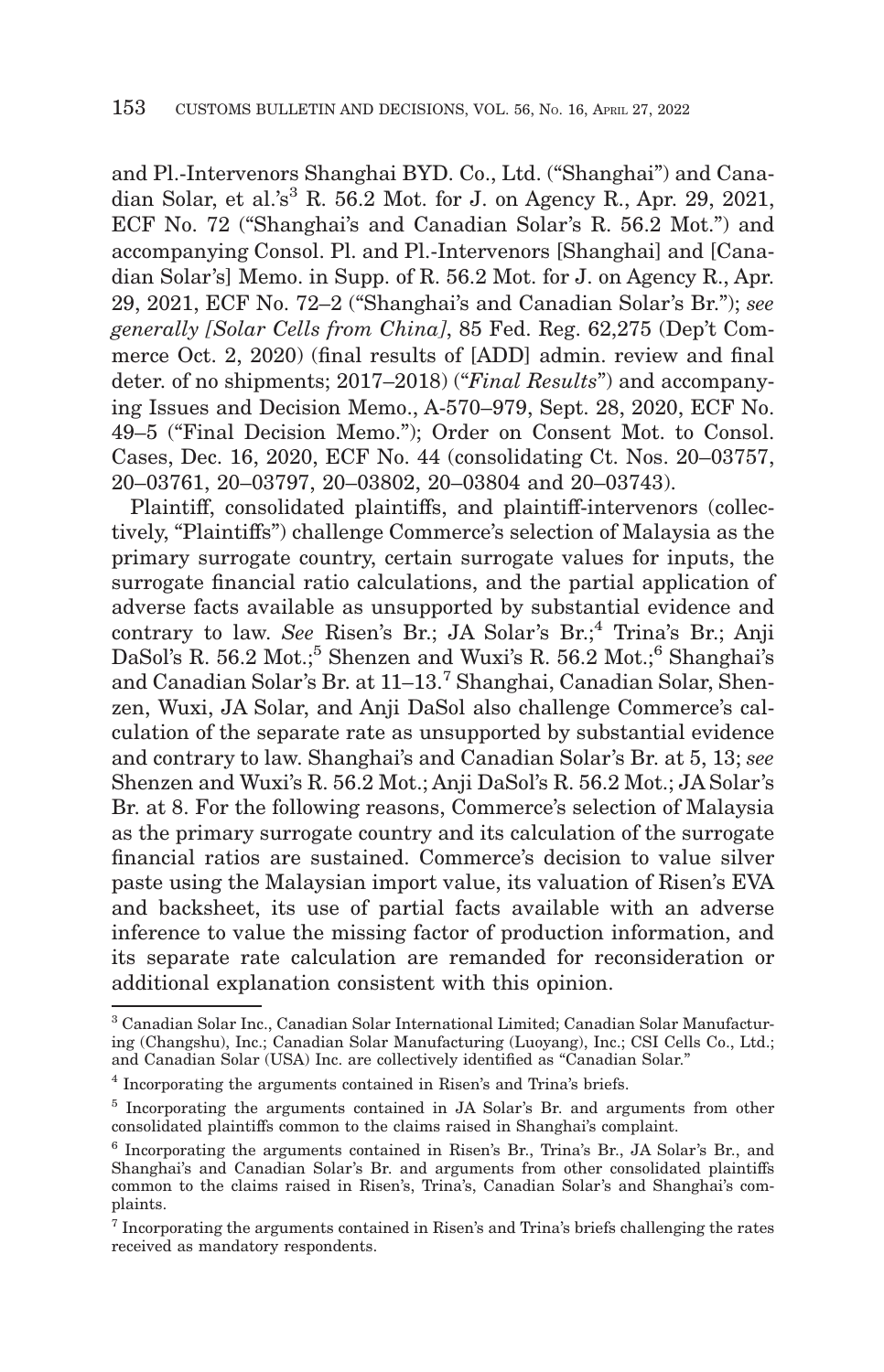## **BACKGROUND**

On March 14, 2019, Commerce initiated an administrative review of the ADD order covering Solar Cells from China for a period of review covering December 1, 2017 through November 30, 2018. *Initiation of [ADD] and Countervailing Duty Admin. Reviews*, 84 Fed. Reg. 9,297, 9,299 (Dep't Commerce Mar. 14, 2019) ("*Initiation Notice*"); *see also* [*Solar Cells from China]*, 85 Fed. Reg. 7,531 (Dep't Commerce Feb. 10, 2020) (prelim. results of [ADD] admin. review and prelim. deter. of no shipments; 2017–2018) ("*Prelim. Results*") and accompanying Prelim. Decision Memo at 1, A-570–979, Jan. 31, 2020, PD 409 bar code 3938660–01 ("Prelim. Decision Memo.").<sup>8</sup> Commerce limited its individual examination to two mandatory respondents, Trina and Risen. Prelim. Decision Memo. at 1–2, 4–5; *see also* Resp't Selection Memo. at 4–5.

Commerce published the *Final Results* on October 2, 2020, selecting Malaysia as the primary surrogate country, explaining that Malaysia is economically comparable to China, a significant producer of comparable merchandise, and has the best information to value the respondents' factors of production. Final Decision Memo. at 31; *Final Results*. Commerce calculated the overhead, general and administrative expenses, and profit ratios using non-proprietary financial statements from Hanwha Q Cells ("Hanwha"), because Hanwha's financial statements identify it as a producer of subject merchandise during the period of review, do not show evidence of countervailable subsidies, and have been audited. Prelim. Decision Memo. at 27–28; Final Decision Memo. at 31, 39. Between the *Preliminary Results* and the *Final Results*, Commerce adjusted its surrogate financial ratios to reflect certain financial statement notes. Final Decision Memo. at 47; Memo Re: Allegations of Ministerial Errors in the Final Results at 5, PD 501 bar code 4060860–01 (Nov. 2, 2020) ("Ministerial Error Memo.").

Despite Trina's and Risen's responses to numerous supplemental questionnaires, the record was still missing factor of production information from Trina's and Risen's unaffiliated suppliers. Final Decision Memo. at 10. No party disputes that the factor of production information from the non-cooperative, unaffiliated suppliers is miss-

<sup>8</sup> On January 8, 2021, Commerce filed indices to the public and confidential administrative records underlying Commerce's *Final Results*. These indices are located on the docket at ECF Nos. 49–2 and 49–3. All references to documents from the public and confidential record are identified by the numbers assigned by Commerce in the January 1st indices, *see* ECF Nos. 49–2 & 49–3, and preceded by "PD" or "CD" to denote public or confidential documents, respectively.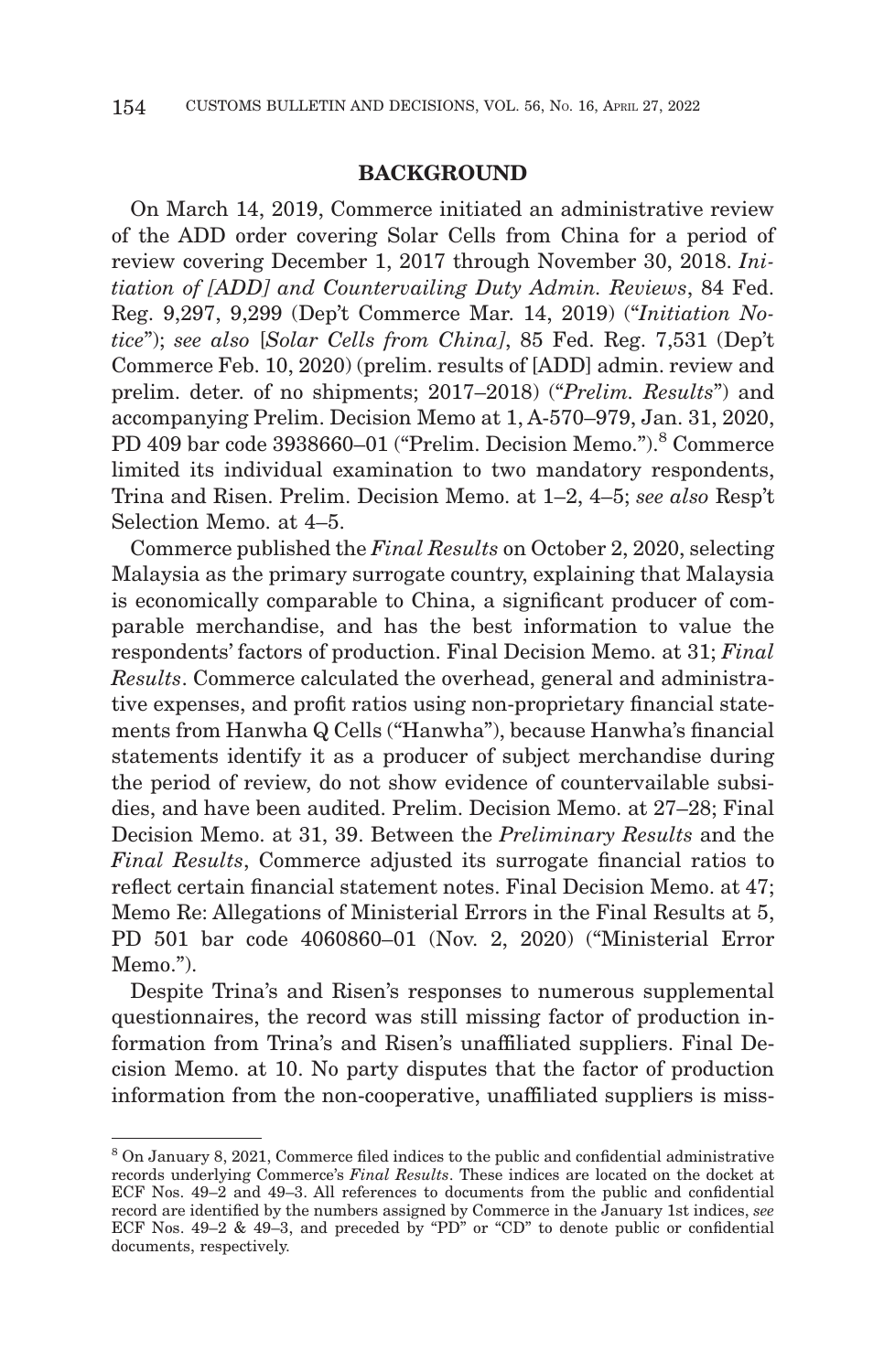ing from the record. *Id.* Commerce concluded that the noncooperative unaffiliated suppliers, Trina, and Risen failed to cooperate to the best of their abilities, warranting the use of partial adverse facts available to fill in the missing factor of production data. *Id.* Between April 29, 2021 and November 19, 2021 parties fully briefed the issues.9 On January 19, 2022 the court heard oral argument. *See* Order, Dec. 3, 2021, ECF No. 93; Closed Remote Oral Argument, Jan. 19, 2022, ECF No. 109.

## **JURISDICTION AND STANDARD OF REVIEW**

This court has jurisdiction pursuant to section  $516A(a)(2)(B)(iii)$  of the Tariff Act of 1930, as amended,<sup>10</sup> 19 U.S.C. § 1516a(a)(2)(B)(iii) and 28 U.S.C. § 1581(c) (2018), which grant the court authority to review actions contesting the final determination in an administrative review of an ADD order. The court will uphold Commerce's determination unless it is "unsupported by substantial evidence on the record, or otherwise not in accordance with law." 19 U.S.C. §  $1516a(b)(1)(B)(i)$ .

# **DISCUSSION**

#### **I. Selection of Malaysia as the Surrogate Country**

Commerce reasonably chose Malaysia as the primary surrogate country to use in calculating normal value as record evidence supports its determination that Malaysia is economically comparable, a significant producer of comparable merchandise, and has the best data with which to value the factors of production. Commerce addresses Plaintiffs' arguments that Bulgaria is economically comparable to China and a significant producer of comparable merchandise, Romania is a significant producer of comparable merchandise, and the record evidence detracting from its determination.

When Commerce determines whether and to what extent merchandise "is being, or is likely to be sold in the United States at less than fair value," Commerce compares the "normal value" of the merchandise to the U.S. price. 19 U.S.C. § 1677b(a). Normal value is the price

<sup>9</sup> Def.'s Opp. To Pls.' R. 56.2 Mots. For J. Upon Agency R., Sept. 24, 2021, ECF Nos. 79, 80 ("Def.'s Br."); Pl.'s Reply Br., Nov. 5, 2021, ECF Nos. 83, 84; Reply Br. of Consol. Pls. and Pl. Intervenors [JA Solar] in Supp. of R. 56.2 Mot. for J. on Agency R., Nov. 5, 2021, ECF No. 85; Pl-Intervenor's Reply Br., Nov. 5, 2021, ECF No. 86; Reply Br. of Consol. Pl. and Pl.-Intervenor [Shanghai and Canadian Solar], Nov. 5, 2021, ECF No. 87; Pl. Trina's Reply to Def.'s Resp. to Trina's Mot. for J. on Agency R., Nov. 5, 2021, ECF No. 88; Joint Appendix, Nov. 19, 2021, ECF Nos. 89, 90.

<sup>10</sup> Further citations to the Tariff Act of 1930, as amended, are to the relevant provisions of Title 19 of the U.S. Code, 2018 edition.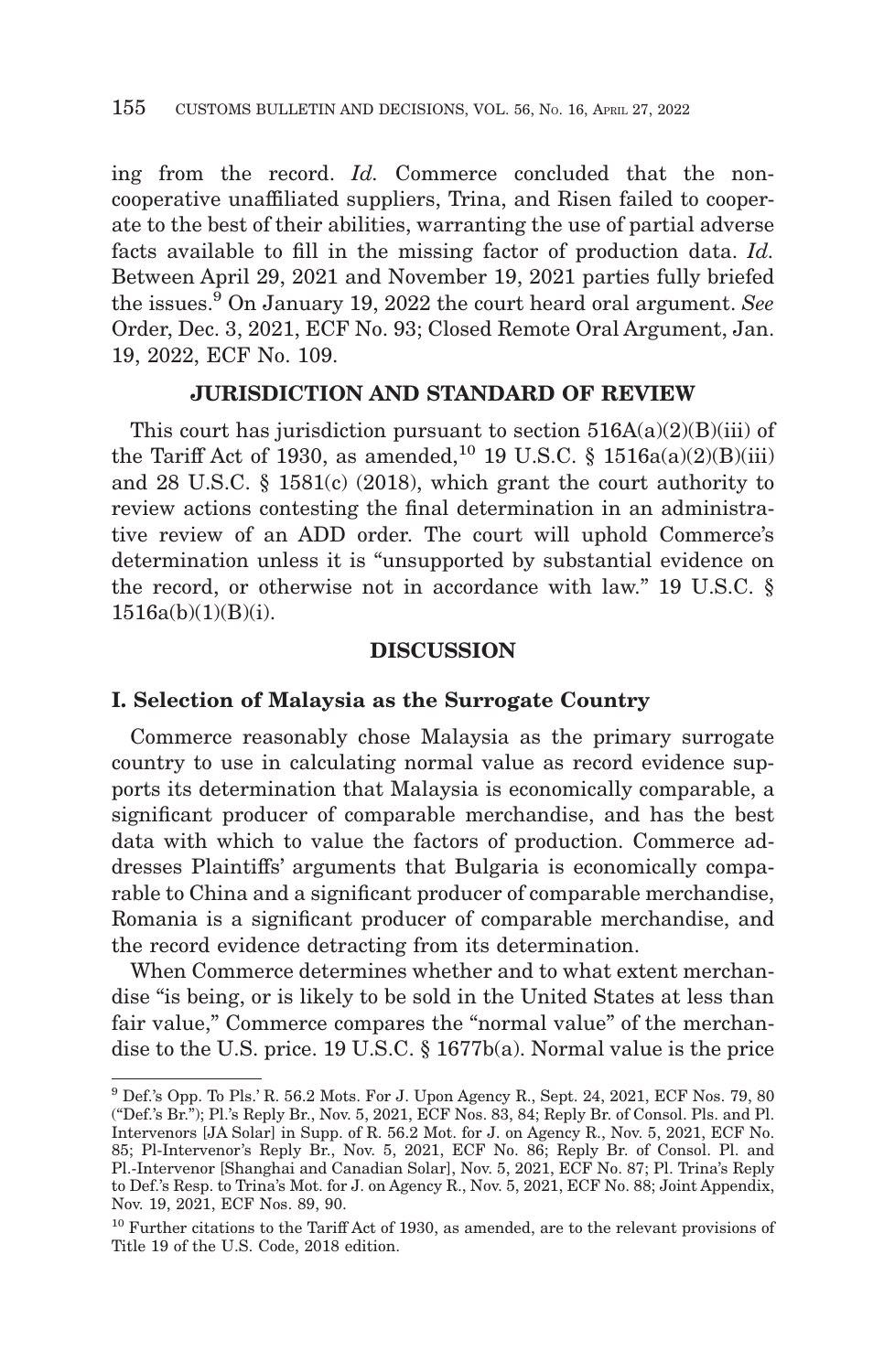for which a producer or exporter sells the subject merchandise in the ordinary course of trade in its home country or, in certain circumstances, a third country. *Id.* § 1677b(a)(1). In a non-market economy ("NME"), Commerce bases normal value not on sales, but on "the value of the factors of production utilized in producing the merchandise . . . [together with] an amount for general expenses and profit plus the cost of containers, coverings, and other expenses." *Id.* § 1677b(c)(1). Commerce shall value the factors of production "based on the best available information regarding the values of such factors in a market economy country or countries considered to be appropriate by the administering authority." *Id.* Moreover, to the extent possible, Commerce shall use "the prices or costs of factors of production in one or more market economy countries that are—(A) at a level of economic development comparable to that of the [NME] country, and (B) significant producers of comparable merchandise." *Id.* § 1677b(c)(4).

Commerce prefers to "value all factors in a single surrogate country." 19 C.F.R. §  $351.408(c)(2)$ . In selecting a primary surrogate country, Commerce considers (1) the potential surrogate countries' economic comparability with the NME country, (2) whether the potential surrogate countries produce comparable merchandise, (3) whether the potential surrogate countries that produce comparable merchandise are significant producers of comparable merchandise, and (4) the quality and availability of the factor of production data for the countries. Import Admin., U.S. Dep't Commerce, *[NME] Surrogate Country Selection Process*, Import Administration Policy Bulletin 04.1 (Mar. 1, 2004), *available at* https://enforcement.trade.gov/policy/ bull04–1.html (last visited Mar. 30, 2022) ("Policy Bulletin"). Economic comparability is determined by the Office of Policy Enforcement and Compliance ("Office of Policy") which assembles a list of countries that are economically comparable. Policy Bulletin at 2; *see also* Memo Re: Request for Economic Development, Surrogate Country and Surrogate Value Comments and Information at 1, PD 166 bar code 3872206–01 (July 31, 2019) ("Surrogate Value Memo."); Prelim. Decision Memo. at 15–16; *Antidumping Methodologies in Proceedings Involving [NME] Countries,* 72 Fed. Reg. 13,246, 13,246–247 (Dep't Commerce Mar. 30, 2017) (surrogate country selection and separate rates). The statute does not define what a "significant" or "comparable" producer of subject merchandise is, but Commerce's practice is to "determine whether merchandise is comparable on a case-by-case basis" "and evaluate whether production is significant based on characteristics of, and trade in comparable merchandise." Prelim. Decision Memo. at 16; *see also* Policy Bulletin at 2–3.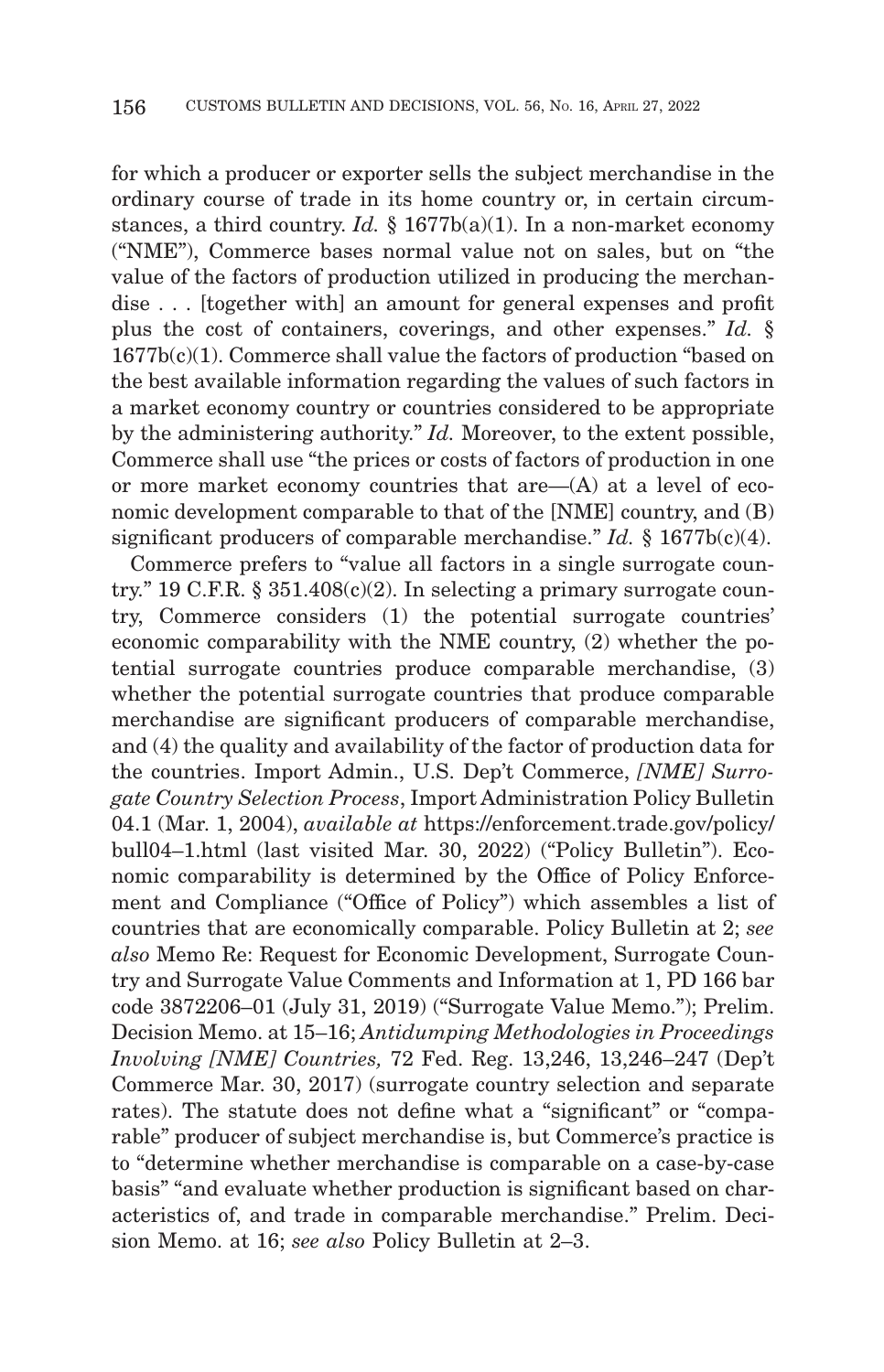A country qualifies as a producer of comparable merchandise if identical merchandise is produced in the country. Prelim. Decision Memo. at 16; *see also* Policy Bulletin at 2. Where there is no evidence that a country produces identical merchandise, Commerce evaluates whether merchandise is comparable by examining the "similarities in physical form and the extent of processing or on the basis of production factors (physical and non-physical) and factor intensities." Prelim. Decision Memo. at 16; *see also* Policy Bulletin at 2–3. If more than one country is a significant producer of merchandise comparable to the subject merchandise and is economically comparable to the NME, Commerce selects "the country with the best factors data" as the surrogate country.11 Policy Bulletin at 4; *see also* Prelim. Decision Memo. at 14. Commerce may also consider other countries on the record that are not economically comparable "that are significant producers of comparable merchandise if the record provides [Commerce] with adequate information to evaluate them." Surrogate Value Memo. at Att. I p. 2.

Commerce's surrogate country selection must be supported by substantial evidence. Substantial evidence is "such relevant evidence as a reasonable mind might accept as adequate to support a conclusion." *Universal Camera Corp. v. N.L.R.B.*, 340 U.S. 474, 477 (1951) (quoting *Consol. Edison Co. of N.Y. v. N.L.R.B*., 305 U.S. 197, 229 (1938)). "The substantiality of evidence must take into account whatever in the record fairly detracts from its weight." *Id.* at 488. In providing its explanation, Commerce must articulate a "rational connection between the facts found and the choice made." *Burlington Truck Lines, Inc. v. United States*, 371 U.S. 156, 168 (1962). The court will "uphold [an agency's] decision of less than ideal clarity if the agency's path may reasonably be discerned." *Bowman Transp. v. Ark.-Best Freight Sys.*, 419 U.S. 281, 286 (1974). An agency's decision is arbitrary when, *inter alia*, it deviates from an established practice followed in similar circumstances and does not provide a reasonable explanation for the deviation. *See Consol. Bearings Co. v. United States*, 348 F.3d 997, 1007 (Fed. Cir. 2003); *see also SKF USA Inc. v. United States*, 263 F.3d 1369, 1382 (Fed. Cir. 2001).

Commerce selects Malaysia as the primary surrogate country because Malaysia is economically comparable to China, a significant producer of identical merchandise, and has the best factors data. Final Decision Memo. at 31. The Office of Policy identified Brazil, Kazakhstan, Malaysia, Mexico, Romania, and Russia as countries

<sup>&</sup>lt;sup>11</sup> In assessing the factors data Commerce's practice is to use "review period-wide price averages, prices specific to the input in question, prices that are net of taxes and import duties, prices that are contemporaneous with the period of . . . review, and publicly available data." Policy Bulletin at 4.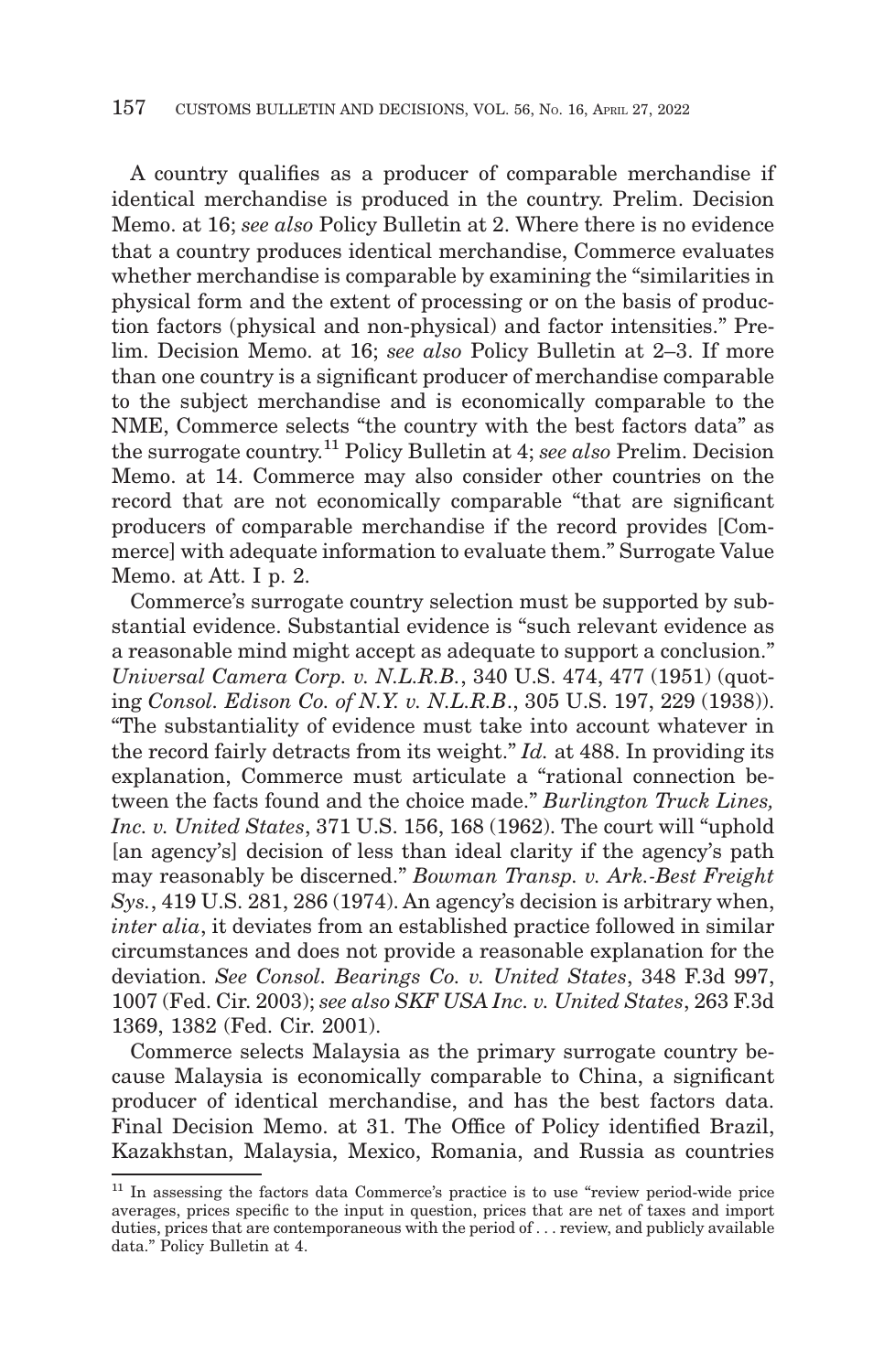economically comparable to China based on per capita GNI data from the 2017 World Development Report. Prelim. Decision Memo. 15–16; Surrogate Value Memo. at Att. I. Commerce determined that Malaysia, Brazil, Kazakhstan, Mexico, Romania, and Russia are significant producers of comparable merchandise and Malaysia as a significant producer of identical merchandise based on export data from UN Comtrade. Prelim. Decision Memo. at 16–17. Commerce reasonably explains that Malaysia has the best factors data because Malaysia is the only country on the record that produces both solar cells and solar modules and has a complete financial statement from a producer of both solar cells and solar modules. Final Decision Memo. at 31. After examining the import data submitted by the parties, Commerce determined that the import data for Malaysia, Brazil, Bulgaria and Romania are publicly available, contemporaneous with the review period, represent broad-market averages, tax- and duty-exclusive, and input specific. Prelim. Decision Memo. at 17. In support of its selection of Malaysia as the primary surrogate country, Commerce emphasizes that the surrogate data from Malaysia will contain imports of inputs from  $\text{Hanwha}^{12}$  for the purpose of the production of subject merchandise. *See* Final Decision Memo. at 31. Furthermore, Commerce explains that the quality of the financial statement is a significant consideration in the selection of the surrogate country because Commerce relies on the financial statement to calculate the surrogate financial ratios accounting "for over 30 percent of total normal value." *Id.*

Although Risen proposes an alternative, it fails to show why Commerce's decisions are unreasonable. Commerce declined to find Bulgaria economically comparable to China explaining Bulgaria's 2017 per capita GNI was \$7,760, falling outside of the per capita GNI range of economically comparable countries.13 Prelim. Decision Memo. at 15–16; *see* Surrogate Value Memo. at Att. I. Commerce published the Surrogate Value Memo. on July 31, 2019 and invited interested parties to comment on the surrogate country list and submit information to rebut, clarify, or correct the list before August 12, 2019, explaining that the surrogate country would be announced in the preliminary results. Surrogate Value Memo. at 1. No party submitted the 2018

<sup>&</sup>lt;sup>12</sup> Hanwha is a large Malaysian company whose sole line of business is the production of solar cells and solar modules. Final Decision Memo. at 31–32.

<sup>&</sup>lt;sup>13</sup> Risen argues that Commerce should have considered Bulgaria economically comparable because the Office of Policy issued a new surrogate country list based on the 2018 GNI data containing Bulgaria and a majority of the review period occurred in 2018. Risen's Br. at 36. Risen points to no law or practice requiring that Commerce change the surrogate country upon receipt of a new surrogate country list from the Office of Policy.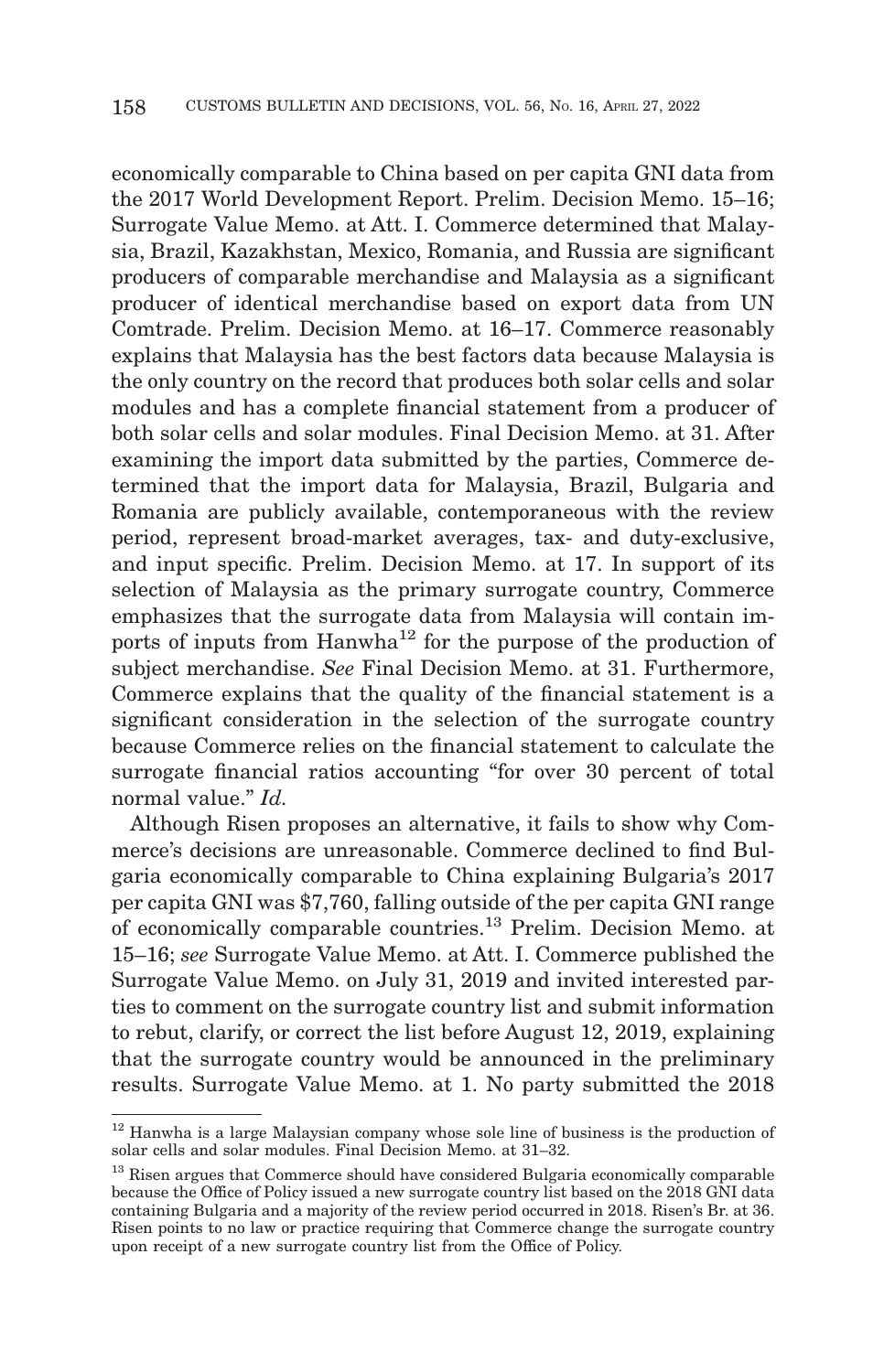GNI data because it was not available at the time. *See* Resp. to Request for Surrogate Value Information at 2, Ex. 16, PD 220, bar codes 3891946–01, -16 (Sept. 19, 2019) ("Trina's SV Submission") (placing the 2018 GNI data on the record. In *Fresh Garlic from [China]*, 85 Fed. Reg. 2,400 (Dep't Commerce Jan. 15, 2020) (prelim. results, prelim. rescission and final rescission, in part, of the  $24<sup>th</sup>$ [ADD] Admin. Review; 2017–2018) ("*Fresh Garlic*") and accompanying Issue and Decision Memo. A-570–831, Jan. 8, 2020 bar code 3928012–01 ("Fresh Garlic Prelim."), Commerce requested information and comment from parties on the potential surrogate countries using the 2017 and 2018 GNI data on August 24, 2019 and September 9, 2019.14 Fresh Garlic Prelim. at 4. Commerce's decision to determine economically comparable countries using the 2017 and 2018 GNI data in *Fresh Garlic* is distinguishable from this review because in this review the 2018 GNI data was not available until after the period to submit information and comments on the surrogate country list had already closed. *Compare* Surrogate Value Memo. at 1 ("Comments on the [surrogate country] list itself and information to rebut, clarify or correct it are due by 5:00 pm EST on August 12, 2019") *with* Fresh Garlic Prelim. at 4, 4 n. 26 ("On August 28 and September 9, 2019, Commerce requested information and comments from interested parties relating to the selection of a surrogate country" in *Fresh Garlic*, placing the 2018 GNI data on the record on August 28, 2019). Therefore, Commerce's decision to find Bulgaria economically comparable to China in this review is not arbitrary.

Commerce reasonably rejects Risen's and Trina's arguments that Bulgaria is a significant producer of subject merchandise. Commerce explains that evidence showing Malaysia produced both solar cells and solar modules is vital to its selection of Malaysia as the surrogate country. Final Decision Memo. at 31–32. The record evidence shows that Bulgaria is not a significant producer of solar cells or solar modules. *See id.* at 32. Commerce points to surveys on the record from the International Energy Agency and the U.S. Department of Energy which did not identify Bulgaria as a producer of solar cells or solar modules. *Id.* Furthermore, Commerce points to the financial statements for New Energy Systems<sup>15</sup> indicating that its "main business"

<sup>&</sup>lt;sup>14</sup> In *Fresh Garlic*, the Office of Policy provided a list of economically comparable countries based on the 2017 and 2018 GNI data and Commerce relied on both the 2017 and 2018 GNI data to select a surrogate country. Fresh Garlic Prelim. at 4, 28. The 2018 GNI list contained Bulgaria. *Id.*

<sup>&</sup>lt;sup>15</sup> New Energy Systems is a Bulgarian company which Risen and Trina argue produce subject merchandise. Final Decision Memo. at 31–32; *see* Trina's Surrogate Value Submission at Ex. 14, PDs 232–234 bar codes 3891946–13–15 (Sept. 19, 2019).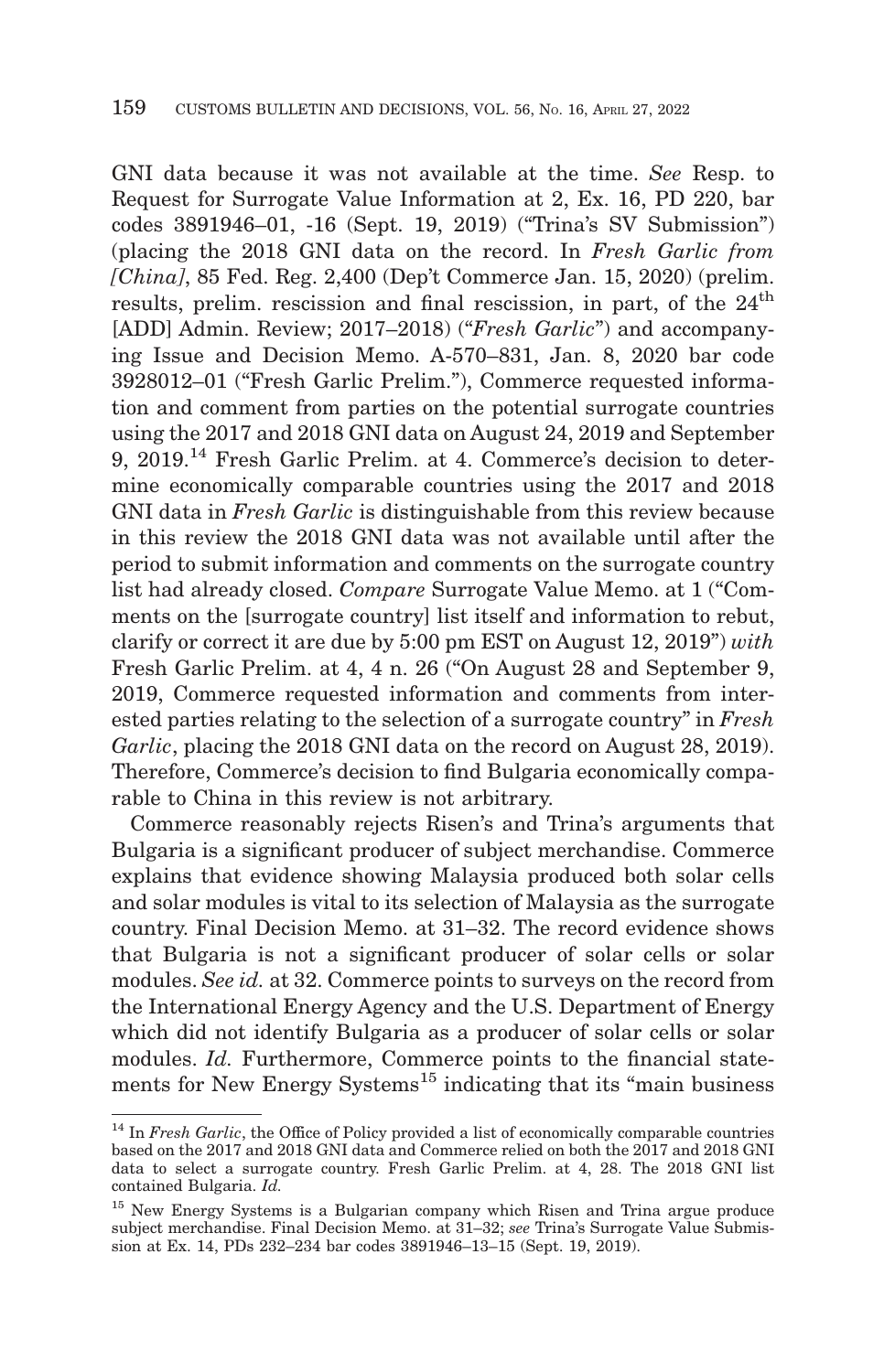lines involve water heaters, boilers, collectors and trade in heating goods" which Commerce does not consider to be comparable to solar cells and solar modules. *Id.* Therefore, Commerce's determination that Bulgaria could not be the primary surrogate country, because it is not a significant producer of comparable merchandise, is supported by substantial evidence.

Commerce reasonably concludes that Romania is not a significant producer of comparable merchandise. Although Commerce determined that Romania was a significant producer of comparable merchandise in the *Prelim. Results* based on export data from UN Comtrade, *see* Prelim. Decision Memo. at 16–17, it explains in the Final Decision Memo. that record evidence indicates that Romania does not produce solar cells or modules. Final Decision Memo. at 32–33 (Romania was not identified as a solar cell or solar module producer in surveys by the International Energy Association and the U.S. Department of Energy). It is apparent from Commerce's explanation that, to the extent possible, it preferred to select a primary surrogate country that produced both solar cells and modules, rather than a surrogate country that exported them. *See id.* at 31. Plaintiffs fail to explain why Commerce's preference is unreasonable. Furthermore, despite determining that Bulgaria and Romania were not significant producers of comparable merchandise, Commerce reviewed available financial statements from Bulgaria and Romania on the record. *Id.* at 31–32. Commerce found that data for both countries was missing or incomplete; therefore, the information for those countries could not constitute the best available data.16 *See id.* at 31–33.

Although Commerce's reasoning could be clearer, it is reasonably discernible that Commerce considered and addressed the National Renewable Energy Laboratory's Crystalline Silicon Photovoltaic Module Manufacturing Costs and Sustainable Pricing: 1H 2018 Benchmark and Cost Reduction Map ("NREL Report") placed on the record by Trina. *See* Final Decision Memo. at 22–23, 31, 33; *see also* Trina's Rebuttal to Petitioner's Comments on the Selection of Surrogate Values at Ex. 2, PD 244, bar code 3894536–01 (Sept. 26, 2021) ("NREL Report"). Plaintiffs contend that Commerce failed to address the NREL Report demonstrating that Malaysian surrogate values are not the best available information because their use results in production costs much higher than costs reported by the NREL Report both globally and in Malaysia. Trina's Br. at 26–32; Risen's Br. at

<sup>&</sup>lt;sup>16</sup> Commerce notes that there is no Romanian financial information on the record and one Bulgarian financial statement from New Energy Systems. Final Decision Memo. at 31–33. Commerce reviewed the Bulgarian financial statement and determined that the English translation is incomplete and does not mention solar cells. *Id.* at 31–32.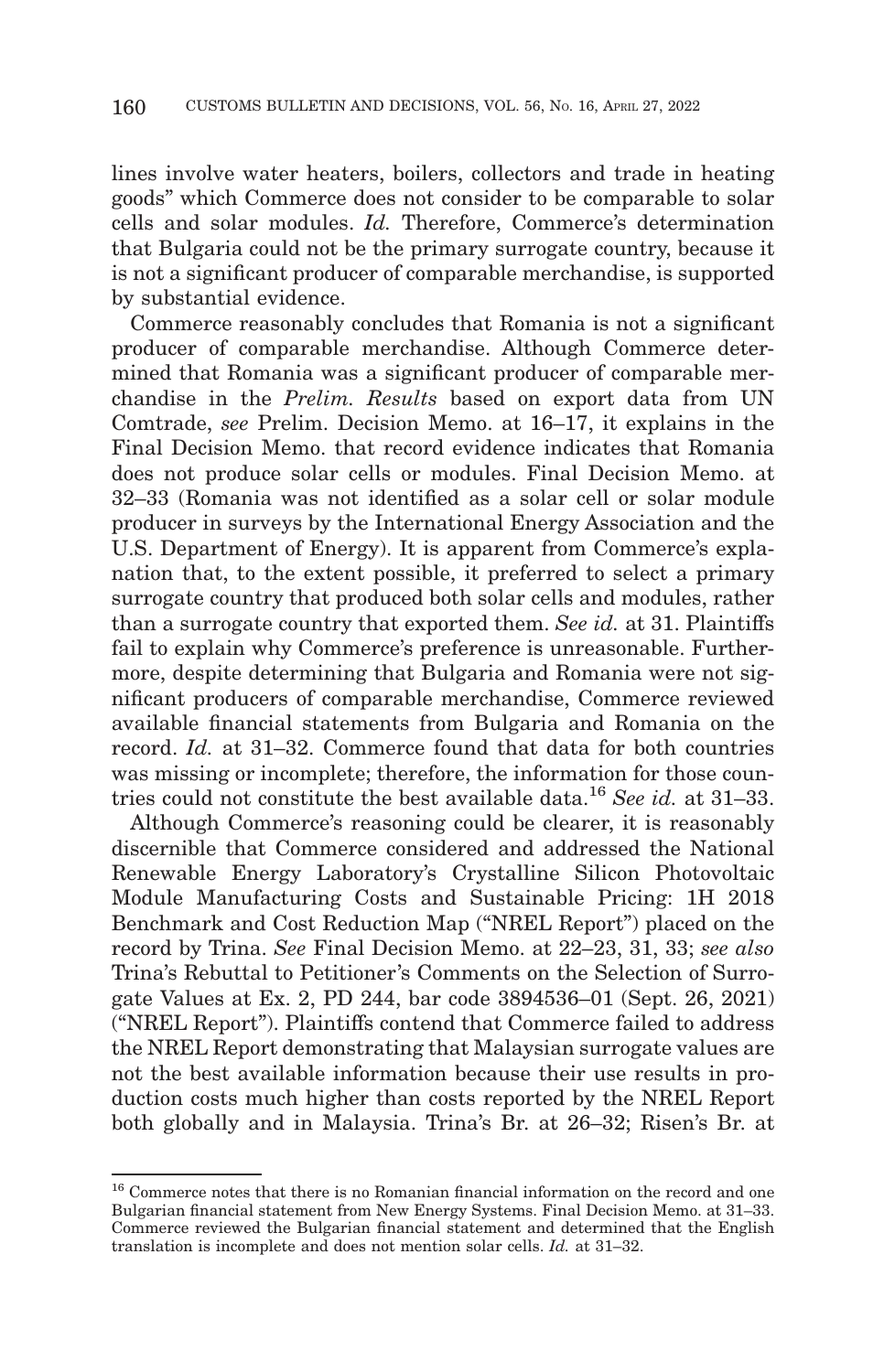8–14. Explaining its decision to rely on the Malaysian import value for silver paste, Commerce states that it "evaluated the respondents' benchmark comparisons and finds them unpersuasive." Final Decision Memo. at 22. Commerce elaborates by addressing each benchmark placed on the record, one of which is the NREL Report. *Id.* at 23. Commerce again references the NREL Report in its explanation regarding the quality of the available data. *Id.* at 32 ("we are similarly unconvinced by Risen's and Trina's other contentions that the data of Bulgaria or Romania are of higher quality" explaining that the NREL Report emphasizes the importance of polysilicon as an input). It is discernible from Commerce's explanation that it reviewed and considered the NREL Report, yet when viewing the record as a whole, selected Malaysia because it had the best available data.

The alleged unreliability of the Malaysian import value for silver paste does not render Commerce's selection of Malaysia as the primary surrogate country unreasonable. Trina argues that the value for silver paste is unreliable, a factor weighing against selecting Malaysia as the primary surrogate country. Trina's Br. at 38. Commerce explains that there are over 200 inputs involved in the production of the subject merchandise and the Malaysian data was superior to other data on the record. *See* Final Decision Memo. at 31. It is reasonably discernable from Commerce's explanation that Commerce bases its primary surrogate country selection on the overall quality and availability of the data, rather than data for an individual input. *See id.*

The statute and Commerce's regulation support its selection of Malaysia despite the alleged unreliability of silver paste. Both allow Commerce to select a primary surrogate country that is appropriate for most of the inputs and select additional surrogate countries if data from the primary surrogate country is unreliable or unavailable. *See* 19 U.S.C. § 1677b(c)(2)(B); 19 C.F.R. § 351.408(c)(1). Although the Malaysian import value for silver paste may be unreliable, all parties agree that silver paste is a relatively minor input for the subject merchandise. Final Decision Memo. at 31; Trina's Br. at 20–21; Risen's Br. at 10. Therefore, in this case, it would not be unreasonable for Commerce to select a primary surrogate country and select another surrogate country for silver paste. *See SolarWorld Americas, Inc. v. United States*, 962 F.3d 1351 (Fed. Cir. 2020) (upholding Commerce's primary surrogate country selection but remanding due to the aberrancy of one input). Indeed, Commerce reasonably relies on a secondary surrogate country to value solar glass, explaining that Romania's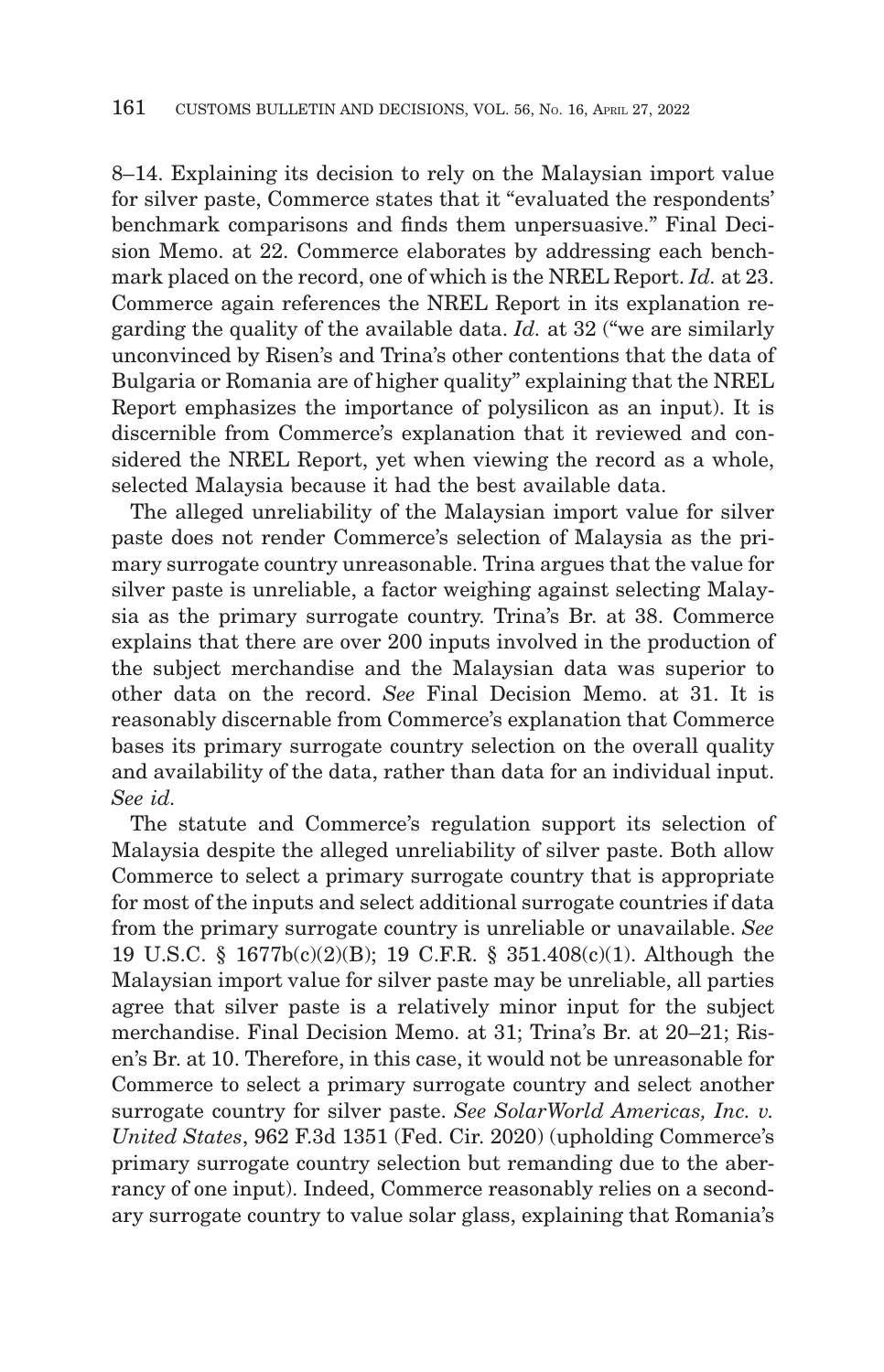HTS classification was more specific than Malaysia's HTS classification.17 Final Decision Memo. at 26–27.

#### **II. Surrogate Values**

Plaintiffs challenge Commerce's surrogate value for silver paste, EVA and backsheet. Plaintiffs argue that the Malaysian import value for silver paste is not the best available information to value silver paste because it is unreliable. Trina's Br. at 18–25; Risen's Br. at 8–28. Risen argues that Commerce's Malaysia HTS valuation of its EVA and backsheet are not supported by substantial evidence and arbitrary. Risen's Br. at 32–35. Defendant argues that the Malaysian import value for silver paste is the best available information to value silver paste because Commerce values factors of production from a single surrogate country unless the data is unavailable or unreliable and the Malaysian value is not aberrant or unreliable. Def.'s Br. at 33–39. Defendant argues that Commerce's valuation of EVA and backsheet is not arbitrary and is supported by substantial evidence. *Id.* at 27–30. For the following reasons, the court remands Commerce's surrogate values for silver paste, backsheet, and EVA for reconsideration or further explanation consistent with this opinion.

#### **A. Silver Paste**

Plaintiffs challenge Commerce's decision to rely on the Malaysian import value for silver paste arguing the import value is unreliable because it is aberrant, does not reflect the commercial reality of solar cell and module production in China, and the Malaysia HTS classification is not specific to silver paste. *See* Risen's Br. at 8–28; Trina's Br. at 18–25. Defendant argues that Commerce's choice of the Malaysian import value for silver paste is reasonable. Def.'s Br. at 33–39.

Commerce values the factors of production from the primary surrogate country and resorts to a secondary surrogate country only if data from the primary surrogate country is unavailable or unreliable. 19 C.F.R. § 351.408(c)(1)–(2). Commerce disregards aberrational data because it is unreliable. *Antidumping and Countervailing Duties*, 62 Fed. Reg. 27,296, 27,366 (Dep't Commerce May 19, 1997) (final rule) ("We agree that 'aberrational' surrogate input values should be disregarded," citing as an example *Certain Cased Pencils from [China]*, 59 Fed. Reg. 55,625, 55,630 (Dep't Commerce Nov. 8, 1994) (final deter. of sales at less than fair value) (disregarding Indian input

<sup>&</sup>lt;sup>17</sup> Plaintiffs argue that Bulgaria should have been selected as the primary surrogate country because it has the best input data for solar glass. Trina's Br. at 36; Risen's Br. at 38. Commerce explains that Bulgaria is not economically comparable, does not have a producer of subject merchandise, and the financial statement on the record is incomplete. Final Decision Memo. at 31–32.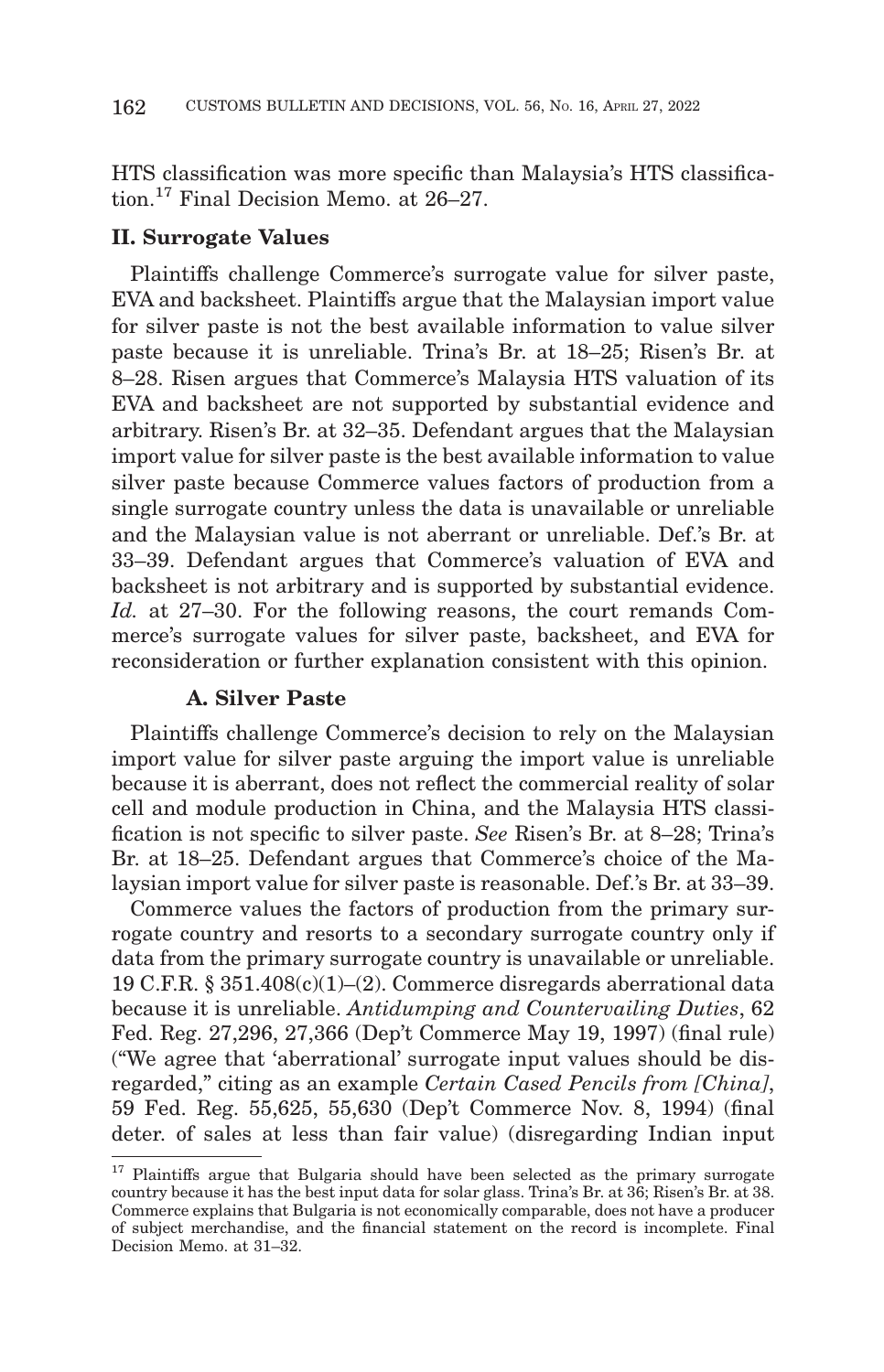values because they were aberrational, valuing the inputs with Pakistani import statistics)). In determining whether an input's surrogate value is aberrational, Commerce "typically compares the prices for an input from all countries found to be at a level of economic development comparable to the NME whose products are under review from the [period of review] and prior years." Final Decision Memo. at 21. Commerce disregards "small-quantity import data . . . when the per-unit value is substantially different from the per-unit values of larger quantity imports of that product from different countries." *SolarWorld*, 962 F.3d at 1358.

Commerce fails to provide a sufficient justification for its conclusion that the Malaysian import value for silver paste is reliable in light of detracting evidence that the value is aberrant. UN Comtrade Import Data for HTS 711590 for each of the economically comparable potential surrogate countries identified by Commerce is reproduced below. *See* Risen Rebuttal Surrogate Values at SVR-2, PDs 242–243 bar codes 3894478–01, -02 (Sept. 26, 2019) ("Risen's SV Rebuttal"); Risen's Br. at 13; Final Decision Memo. at 22 n.91 ("Percentage of Total Quantity" and "Total" calculated by the court).

| Country    | Trade Value<br>(USD) | Total Import<br>Quantity<br>(KG) | Average<br><b>Import Value</b><br>$(\overline{USD/KG})$ | $%$ of Total<br>Quantity |  |
|------------|----------------------|----------------------------------|---------------------------------------------------------|--------------------------|--|
| Mexico     | 42,909,979.00        | 320,755                          | 133.78                                                  | 83.54%                   |  |
| Malaysia   | 478,950,097.00       | 56,578                           | 8,645.31                                                | 14.73%                   |  |
| Brazil     | 336,519.00           | 6,179                            | 54.46                                                   | 1.61%                    |  |
| Kazakhstan | 76,862.00            | 347                              | 221.50                                                  | 0.09%                    |  |
| Russia     | 632,695.00           | 106                              | 5,968.82                                                | 0.03%                    |  |
| Romania    | No import quantity   |                                  |                                                         |                          |  |
| Total      | 522,906,152.00       | 383,965                          |                                                         | 100%                     |  |

Commerce explains that although the Malaysian import value for silver paste is higher than other countries on the record, it is not aberrant because it is comparable to the Russian import value of silver paste. Final Decision Memo. at 21. However, the Russian data is the smallest quantity of import data on the record (.03%) and its per-unit value (\$5,968.82/KG) is substantially higher than the perunit value of three other countries with larger import quantities (Mexico, Brazil, and Kazakhstan). Commerce cannot rely upon the Russian import value for silver paste as that value itself represents a small-quantity, large per-unit seemingly aberrational value. *See SolarWorld*, 962 F.3d at 1358. Nor can Commerce rely on the Malaysian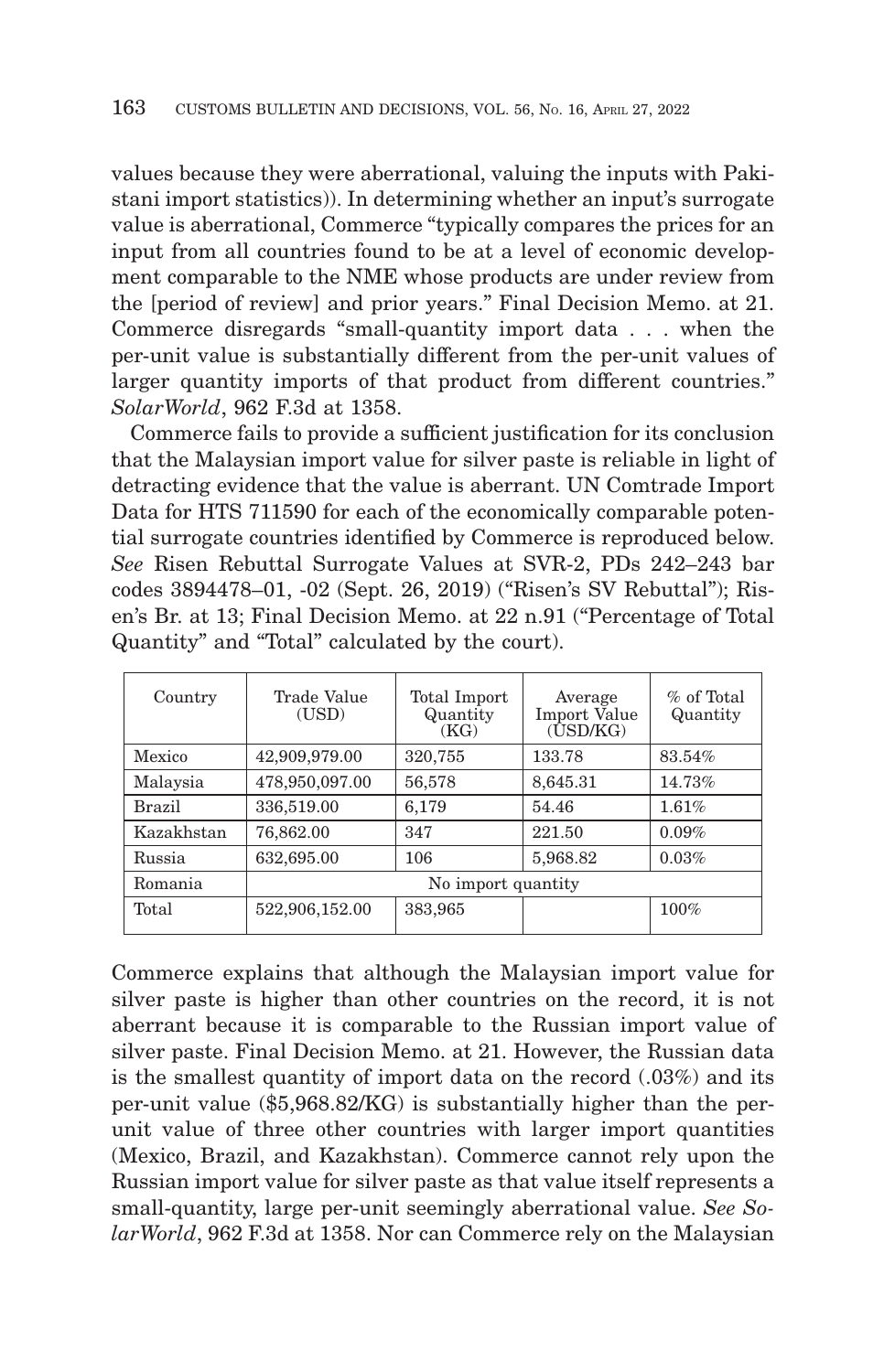historical import value data it placed the record to support its determination because it failed to provide parties an opportunity to submit factual information in response to that data. *See* 19 C.F.R. § 351.301(c)(4). Although Defendant correctly asserts that Commerce may place information on the record at any time, Def.'s Br. at 37, Commerce is required to provide parties with an "opportunity to submit factual information to rebut, clarify, or correct factual information placed on the record of the proceeding by [Commerce] by a date specified by the Secretary."<sup>18</sup> 19 C.F.R.  $\S$  351.301(c)(4). Commerce placed the historical import value data on the record after the record closed and did not reopen the record, denying the parties an opportunity to submit information to rebut, clarify, or correct the information.19 *See id.* § 351.302(d) (explaining Commerce will reject untimely filed information); *Id.* Appendix IV to Part 351. If Commerce wishes to continue using the historical import value data on remand, it can reopen the record for parties to place additional information on the record rebutting, clarifying, or correcting the historical import value data placed on the record by Commerce, consistent with its regulation.<sup>20</sup> *Id.* § 351.301(c)(4).

Commerce also fails to provide a sufficient justification for its conclusion that the Malaysian import value for silver paste is reliable in light of detracting evidence that the value is not reflective of the commercial reality of solar cell and module production. Commerce's "surrogate value must be as representative of the situation in the NME country as is feasible" and result in a dumping margin as accurate as possible. *Nation Ford Chem. Co. v. United States*, 166 F.3d 1373, 1377 (Fed. Cir. 1999) (quoting *Nation Ford Chem. Co. v.*

<sup>&</sup>lt;sup>18</sup> Risen argues it was improper for Commerce to place the historical import value data on the record. Risen's Br. at 19–20. Risen is incorrect. *See* 19 C.F.R. § 351.301(c)(4).

<sup>19 19</sup> C.F.R. Appendix IV to Part 351 provides the approximate deadlines for parties in antidumping administrative reviews; however, the actual deadline for a review segment may be set by the Secretary. 19 C.F.R. Appendix IV to Part 351 at n.1. Commerce required parties to place surrogate value information on the record for consideration in the *Preliminary Results* by September 9, 2019 and rebuttal comments by September 16, 2019. Surrogate Value Memo. at 2. Commerce placed the historical Malaysian silver paste import values on the record in conjunction with the *Preliminary Results* on January 31, 2020 and did not reopen the record for the submission of additional factual information. *See* Factor Valuation Memo. at Att. I, PR 426 bar code 3939852–01 (Jan. 31, 2020). Contrary to Defendant's argument, in this case, the interested parties could not have adequately responded to the historical Malaysian import value data placed on the record by Commerce in their agency briefs unless Commerce reopened the record and allowed parties to place rebuttal information on the record to aid in their response.

 $20$  In relying on the Malaysian historical import value for silver paste, Commerce also fails to address the possibility that when compared to other countries, the Malaysian import value for silver paste is regularly aberrant. On remand, if Commerce wishes to continue to rely on the Malaysian import value to value silver paste, it should explain why the historical and present Malaysian import value data are not regularly aberrant when compared to other countries on the record.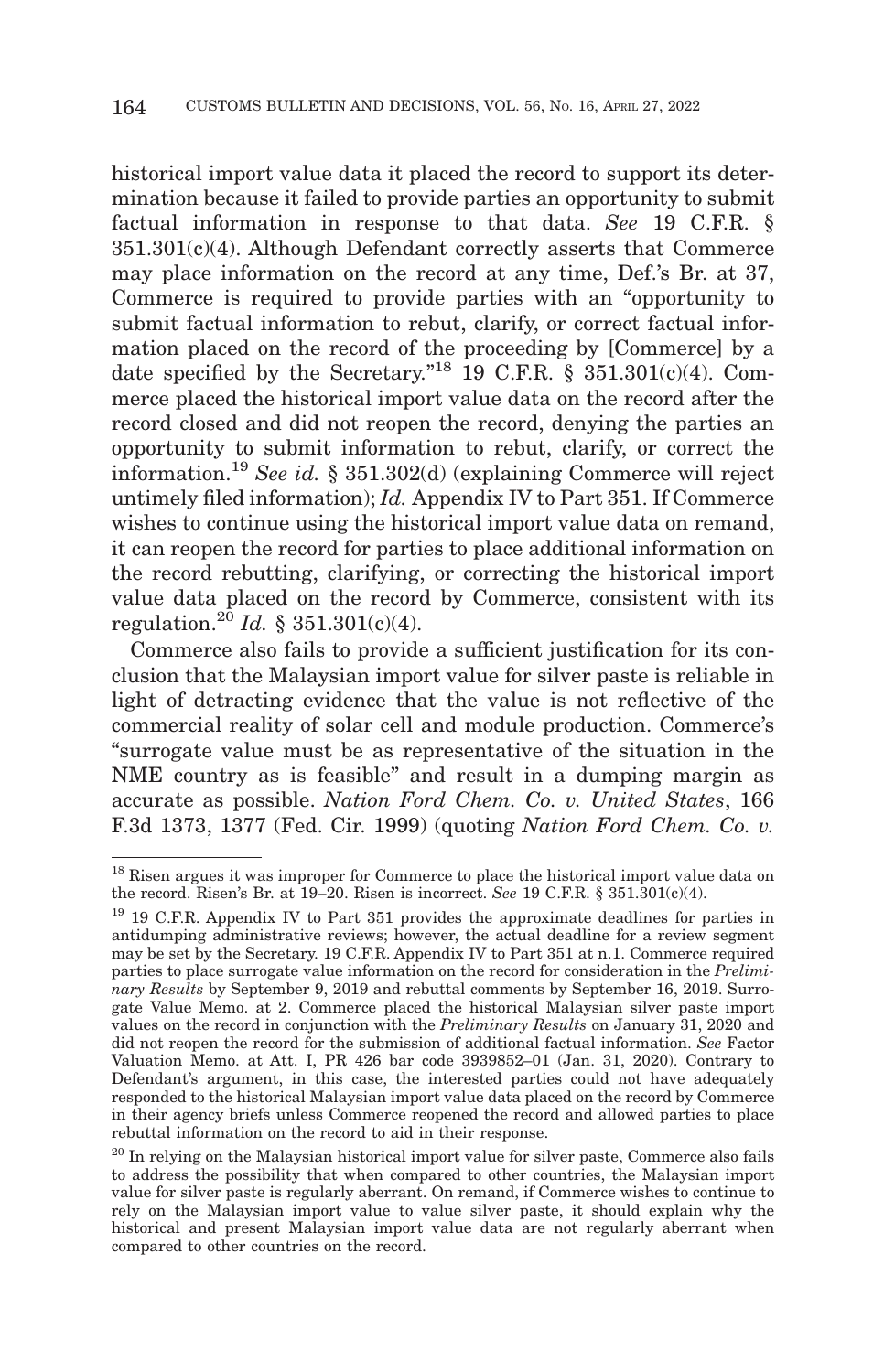*United States*, 21 C.I.T. 1371, 1375–76 (1997). Plaintiffs placed several benchmark metrics on the record which they argue demonstrate that the Malaysian import value for silver paste is inconsistent with import values from other market economies. *See* Trina's Section D Questionnaire Appendix XII Resp. at Ex. D-6, PD 157–158 CD 112–132 bar codes 3855927–01,-02, 3855903–01–17, 3856027–01–04 (July 1, 2019) ("Trina's DQR") (providing information on Trina's market economy purchases of silver paste during the period of review);  $2^{1}$ NREL Report at 37; Risen's SV Rebuttal at Ex. SVR-2 (the Turkish import value for the period of review is \$214.76 USD/KG and the Bulgarian import value for the period of review is \$390.27 USD/KG) (collectively, "Benchmark Data"). Commerce explains why it declines to value silver paste using each of the benchmark data sets on the record but it does not explain why, when considered collectively, these benchmark data sets do not indicate the Malaysian import value for silver paste is unreliable.<sup>22</sup> *See* Final Decision Memo. at 22–23.

Furthermore, Commerce's rationale for rejecting the NREL Report benchmark data for silver paste is not supported by substantial evidence. The NREL Report demonstrates that the screen-printing of silver and aluminum paste ("metallization") cost for monocrystalline PERC cell fabrication in urban China accounts for 24% of the total cost for cell conversion, or \$0.015 ± \$0.002/watt. *Id.* Metallization costs range from \$0.013 and \$0.049 across all solar cells studied by the NREL Report. *Id.* at 37. The silver paste costs using Malaysian data are multiples higher than the combined metallization costs reflected in the NREL report.23 Commerce explains it declined to rely on the NREL Report to assess the reasonableness of the Malaysian import value for silver paste because the NREL Report "groups the silver paste costs with many other costs." Final Decision Memo. at 23. However, the NREL Report combines the cost of silver paste with one other cost: the cost of aluminum paste.24 NREL Report at 26. Com-

 $^{21}$  Trina purchased [[ ]] KG of silver paste at a price of [[ ]] USD/KG. Trina's DQR at Ex. D-6.

<sup>22</sup> Excluding the Malaysian and Russian import values for silver paste, the remaining import values of silver paste on the record range from \$54.56 (Brazil) to \$792.84 (Thailand). Benchmark Data; Final Decision Memo. at 22 n.91.

<sup>&</sup>lt;sup>23</sup> Using the Malaysian import value for silver paste, Commerce calculated Risen's and Trina's silver paste costs at  $\begin{bmatrix} \begin{bmatrix} 1 \end{bmatrix}$  and  $\begin{bmatrix} \begin{bmatrix} 1 \end{bmatrix} \end{bmatrix}$  per watt respectively. Risen's Br. at 13;  $\Box$  per watt respectively. Risen's Br. at 13; Trina's Br. at 22; *see also* Amended Final Analysis Memorandum-Trina, PD 502 CD 494–496 bar code (Dec. 2, 2020). The silver paste cost accounts for  $[[$ ing costs and [[ ]] of Trina's material costs. Risen's Br. at 13; Trina's Br. at 24.

<sup>&</sup>lt;sup>24</sup> The NREL Report and record evidence show that silver paste accounts for a majority of the combined cost of silver and aluminum pastes. *See* NREL Report at 26 (77% of the metallization costs for monocrystalline PERC cell fabrication in urban China is due to silver paste and 23% is due to aluminum paste); *see also* Risen's Admin Br. at 14–15; Risen's Br. at 13–14.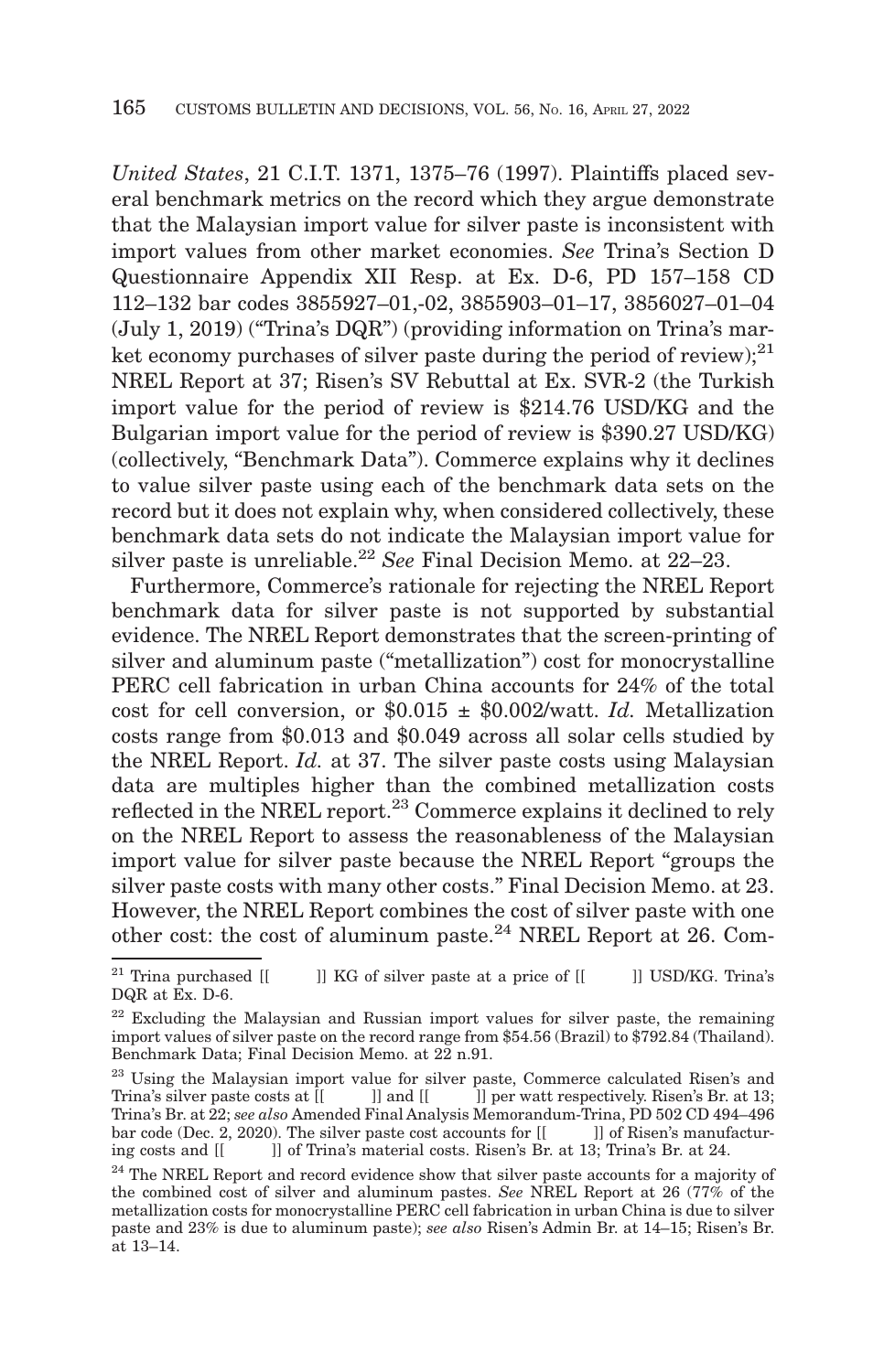bining the cost of silver and aluminum paste leads to a cost greater than the cost of silver paste alone, resulting in an overestimation of the cost of silver paste in the NREL Report. *See* Oral Argument at 32:30–35:45; *see also* Risen's Br. at 11–15; NREL Report at 5–6 (explaining variable costs are calculated based on standard accounting practices). The court cannot discern why Commerce believed that it was reasonable to disregard the NREL Report's metallization cost as a benchmark if the benchmark overestimates the value of silver paste, and the values used by Commerce are multiples higher than the NREL Report's value.

Finally, Commerce fails to address Risen's argument that its reliance on Malaysia HTS 7115.90.10.00 covering other articles or catalysts of gold or silver is improper because it is not specific to silver paste. In its agency brief, Risen argued that Malaysia HTS 7115.90.10.00 is not a reasonable classification for silver paste because it is too broad. Risen's Admin. Br. at 3. Commerce does not address this argument in the Final Decision Memo. On remand, if Commerce wishes to continue to rely on the Malaysian import value for silver paste, Commerce should explain why its decision to do so is reasonable in light of Risen's specificity argument.

## **B. Backsheet and Ethyl Vinyl Acetate**

Risen argues that Commerce's choice of Malaysia HTS classifications to value its backsheet and EVA inputs are not supported by substantial evidence because Commerce based its choice in both instances on an "unsubstantiated difference between the flexibility of a 'film' or a 'sheet.'" Risen's Br. at 32–35. Risen also argues that these determinations are arbitrary because they deviate from Commerce's prior treatment of identical inputs without an adequate explanation. *Id.* Defendant argues that Commerce's determinations are supported by substantial evidence and not arbitrary because Commerce based its determinations on the inputs, Risen's descriptions, and the available HTS subheadings. Def.'s Br. at 27–28. For the following reasons, Commerce's valuations for backsheet and EVA are remanded for reconsideration or additional explanation consistent with this opinion.

Substantial evidence is "such relevant evidence as a reasonable mind might accept as adequate to support a conclusion." *Universal Camera Corp.*, 340 U.S. at 477 (quoting *Consol. Edison Co.*, 305 U.S. at 229). "The substantiality of evidence must take into account whatever in the record fairly detracts from its weight." *Id.* at 488. In providing its explanation, Commerce must articulate a "rational connection between the facts found and the choice made." *Burlington*,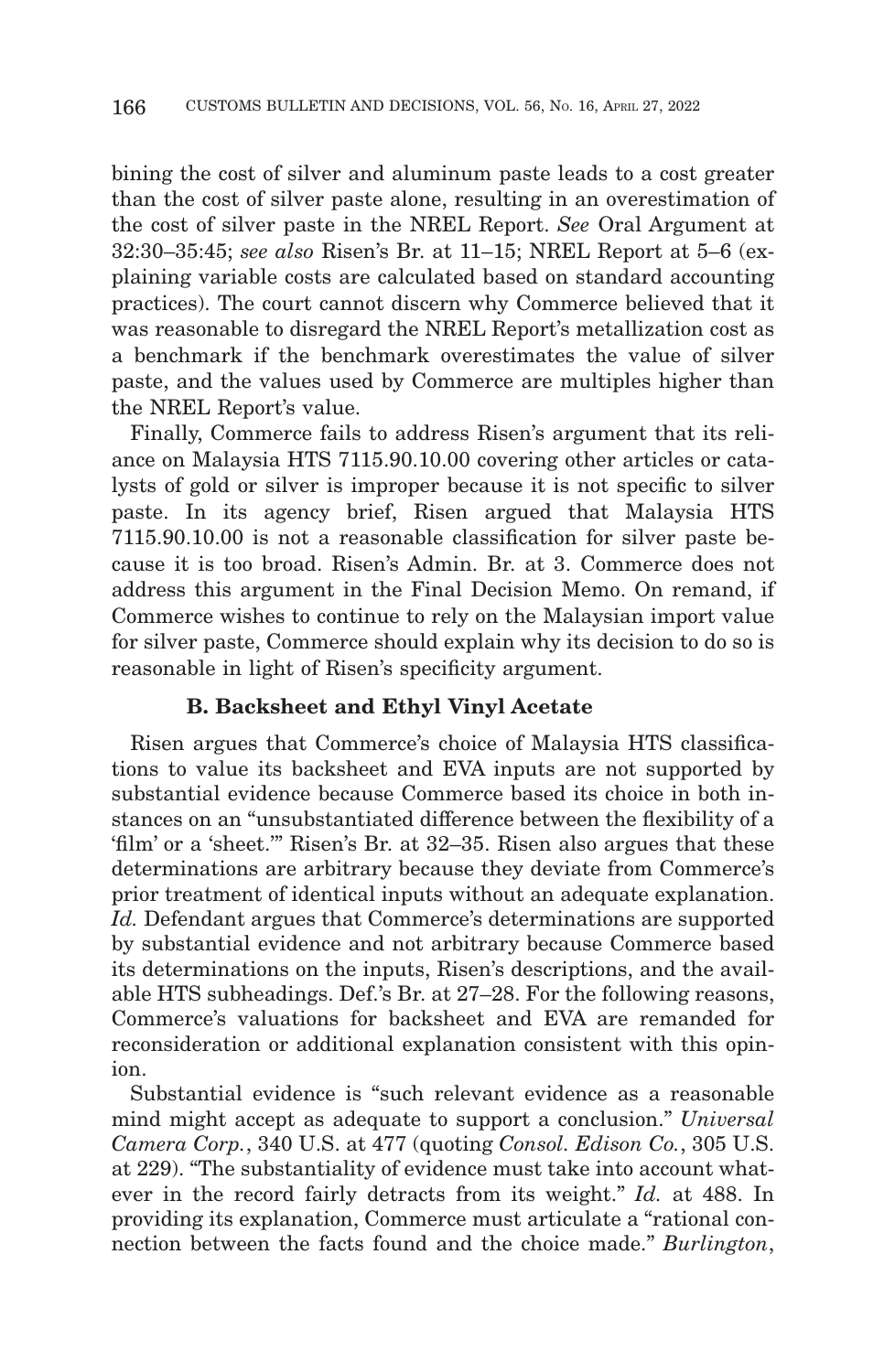371 U.S. at 168. An agency's decision is arbitrary when, *inter alia*, it deviates from an established practice followed in similar circumstances and does not provide a reasonable explanation for the deviation. *See Consol. Bearings Co.*, 348 F.3d at 1007; *see also SKF USA Inc*, 263 F.3d at 1382.

Commerce's use of Malaysia HTS 3920.62.1000 to value Risen's backsheet is arbitrary and not supported by substantial evidence. Commerce values Risen's backsheet using Malaysia HTS 3920.62.1000 covering Poly(Ethylene Terephthalate): Plates And Sheets. Final Decision Memo. at 46. In support of its determination, Commerce explains that the purpose of backsheet is "to protect solar cells in a solar module." *Id.* Since film is a "lighter, less rigid product than plates and sheets" treating Risen's backsheet as a film is improper because film is not protective. *Id.* Risen placed evidence on the record demonstrating that its backsheet input is thin and flexible.<sup>25</sup> Risen's Section D Resp. at Ex. D-36, PD 160 CD 134 bar codes 385698201, 3856915–14 (July 3, 2019) ("Risen's Section D Resp."). Commerce does not address the evidence placed on the record by Risen or explain why its determination is reasonable in light of the evidence showing that Risen's backsheet satisfies Commerce's definition of film. To the extent that Commerce wishes to continue valuing Risen's backsheet using Malaysia HTS 3920.62.1000, Commerce should address the record evidence detracting from its determination.

Commerce's determination is also arbitrary. Risen proffered evidence that Commerce has historically valued backsheet under HTS classifications comparable to Malaysia HTS 3920.62.9000 covering Of Poly(Ethylene Terephthalate): Other Than Plates And Sheets and that Risen's backsheet is the same as the backsheet used by respondents in past reviews. Risen Final Surrogate Value Submission–Part I at Ex. SV2–7, PD 365 bar code 3926048–03 (Jan. 1, 2020) ("Risen's Final SVs Part I"). Commerce addresses Risen's argument in passing, stating "Risen's reference to a prior SV selection does not outweigh the record evidence showing that the input is a sheet," Final Decision Memo. at 46, yet Commerce does not explain how the record as a whole supports its determination that backsheet is a sheet. Absent an explanation for Commerce's deviation from its historical treatment of backsheet, Commerce's determination is arbitrary. If Commerce wishes to continue valuing backsheet using Malaysia HTS 3920.62.1000 on remand, it should explain its departure from its historical treatment.

 $^{25}$  Risen's backsheet is  $[[ \quad \quad ]]$  mm thick and sold in rolls. Risen's Section D Resp. at Ex. D-36, PD 160 CD 134 bar codes 3856982–01, 3856915–14 (July 3, 2019).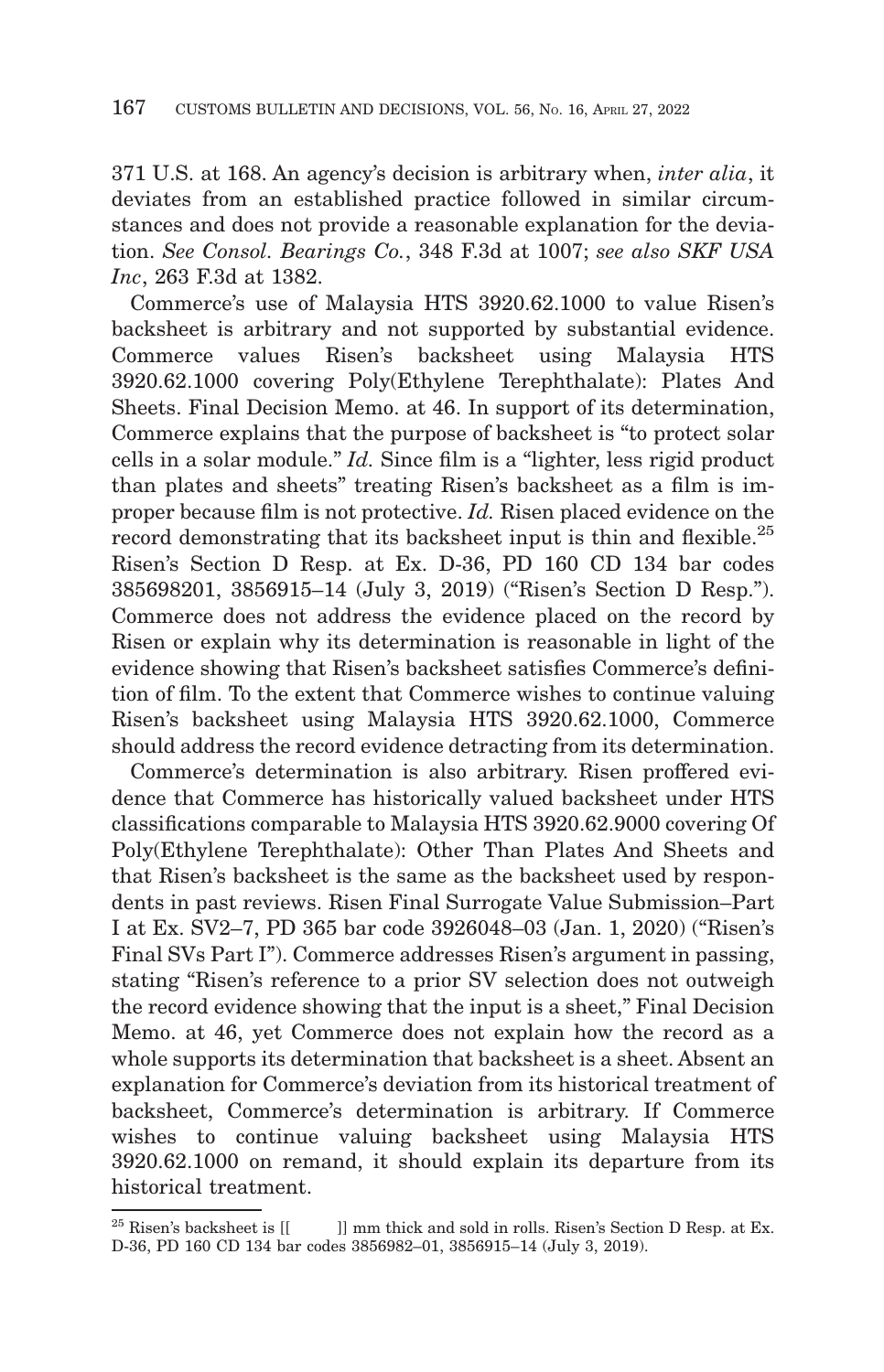Commerce fails to support its valuation of Risen's EVA with substantial evidence. Commerce values Risen's EVA input using Malaysia HTS 3920.10.1900 covering Polymers of Ethylene: Plates And Sheets: Other Than Rigid. In support of this determination Commerce explains that it considers Risen's EVA a sheet rather than a film because it is over .5mm thick and sheets and plates are thicker and more rigid than film. *Id.* Commerce's explanation fails to address record evidence submitted by Risen demonstrating that the product is flexible and described as a film. Risen Final Surrogate Value Submission–Part II at Ex. SV2–12 PD 374, CD 412 barcodes 3926074–01, 3926060–01 (Jan. 2, 2020) ("Risen's Final SVs Part II"). On remand, if Commerce wishes to continue valuing Risen's EVA using Malaysia HTS 3920.10.1900, it should address the evidence detracting from its determination and explain its departure from its historical treatment of EVA.26 *See* Risen Final SVs Part I at Ex. SV 2–7.

#### **III. Surrogate Financial Ratios**

Although Commerce's reasoning could be clearer, its surrogate financial ratio calculations are supported by substantial evidence, consistent with its practice, and do not double count labor and energy costs. Plaintiffs argue that the proportion of Hanwha's cost of sales currently allocated to materials, labor, and energy ("MLE") only includes costs for raw materials. Risen's Br. at 28–30. Therefore, Commerce's allocation of the remaining cost of sales amount to overhead rather than to MLE costs fails to allocate any line item costs for labor and energy to the MLE costs, inflating overhead expenses and distorting the overhead ratio. *Id.* at 30–32. Plaintiffs argue that Commerce's allocation to overhead is contrary to Commerce's practice and the financial statement notes accompanying Hanwha's financial statement. *Id.* Further they argue, as a result of Commerce's allocations, Commerce double counts energy and labor costs by including labor and energy costs in both the numerator of the overhead ratio and as separate factors of production. *Id.* at 30–32. Defendant argues that Commerce's surrogate ratio calculations are consistent with the notes of the financial statement and that Commerce's MLE costs include both labor and energy costs. Def.'s Br. at 39–43. Defendant further contends that Commerce enjoys broad discretion to select its methodology to calculate surrogate financial ratios and Plaintiffs have failed to demonstrate that Commerce has a consistent practice of excluding energy and labor costs from the factors of production

 $^{26}$  Defendant provides several reasons supporting Commerce's deviation from its historical treatment of backsheet and EVA in its brief. Def.'s Br. at 30–32. Those reasons are absent from Commerce's Final Decision Memo., *see* Final Decision Memo. at 46, and the court will not rely on them.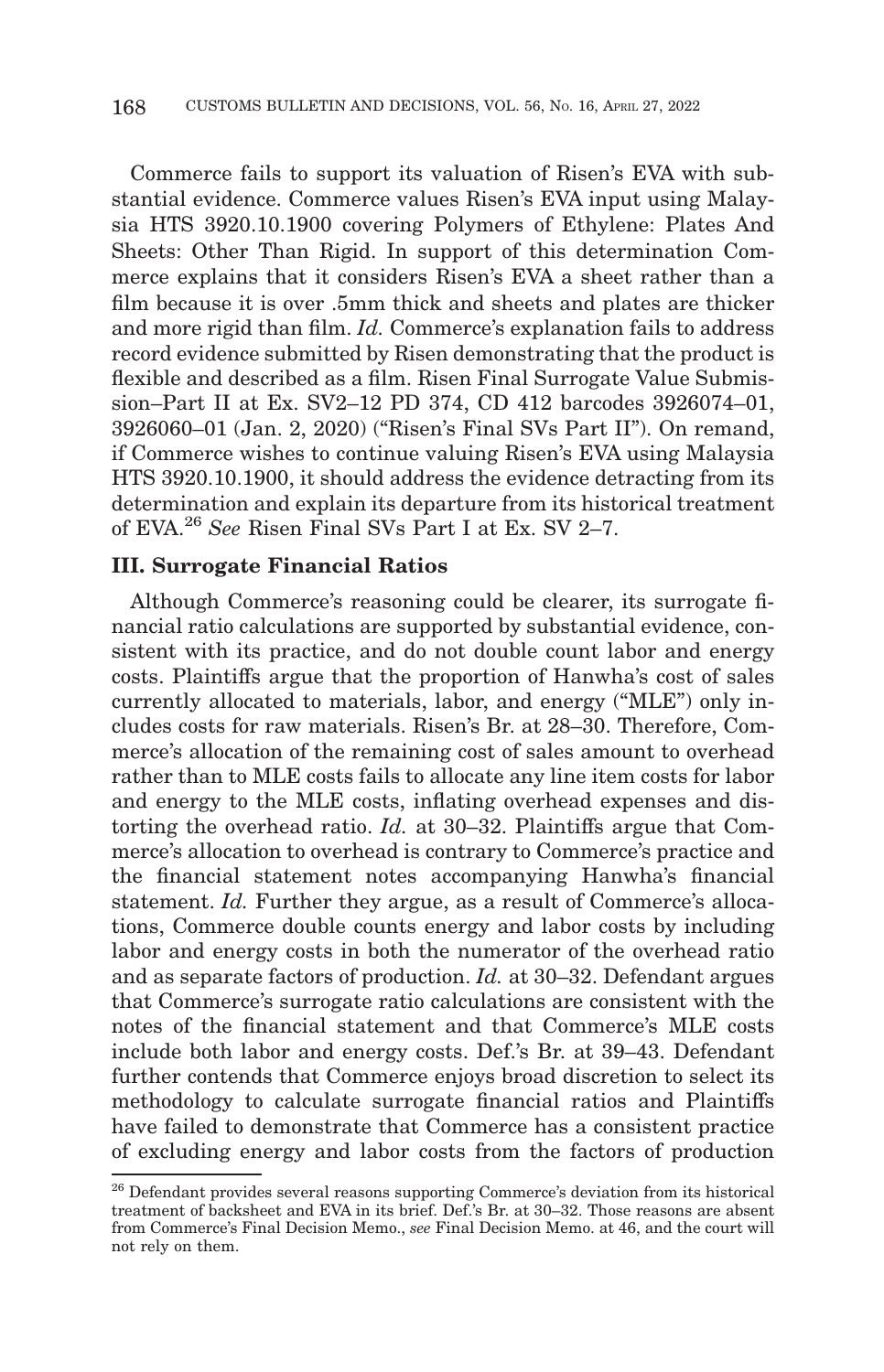under these circumstances. Def.'s Br. at 43. For the following reasons, Commerce's surrogate ratio calculations are sustained.

In antidumping investigations and reviews involving NME countries Commerce determines "the normal value of subject merchandise on the basis of the value of the factors of production utilized in producing merchandise and to which shall be added an amount for general expenses and profit plus the cost of containers, coverings, and other expenses." 19 U.S.C.  $\S$  1677b(c)(1)(B). "[T]he factors of production utilized in producing merchandise include, but are not limited to— (A) hours of labor required, (B) quantities of raw materials employed, (C) amounts of energy and other utilities consumed, and (D) representative capital cost, including depreciation." *Id.* §  $1677b(c)(3)$ . For the purpose of determining the normal value of subject merchandise, "the Secretary normally will use nonproprietary information gathered from producers of identical or comparable merchandise in the surrogate country" when calculating the manufacturing overhead, general expenses, and profit amounts. 19 C.F.R. § 351.408(c)(4).

Here, Commerce uses solar cell and module producer Hanwha's financial statement to value general expenses, profit, and representative capital costs using surrogate financial ratios. *See* Final Decision Memo. at 47–49. Commerce uses manufacturing, labor, and energy ("MLE") costs as part of the denominator in its calculation of the overhead ratio, the sales, general, and administrative costs ("SG&A") ratio, and the profit ratio.<sup>27</sup> *Id.* Commerce explains that it is relying on the total inventories cost identified in Note 17 of the financial statement to calculate MLE. *Id.* Note 17 identifies the total inventories cost as "RM 1.648 million (2017: RM2,142 million)."28 *See* Risen Final Surrogate Value Submission–Part I at Ex. SV28 at 51, PD 365 bar code 3926048–03 (Jan. 1, 2020) ("Hanwha Financial Statement"); Final Decision Memo. at 47–48. Commerce points to the language in Note 2.12 explaining that it relied in part on the valuation of finished inventory and work-in-progress inventory as evidence that labor and energy costs are included in the valuation of these

 $27$  Commerce calculates the overhead ratio as overhead costs/(MLE + change in inventory). It calculates the SG&A ratio as total SG&A/(total MLE-traded goods + manufacturing overhead). Final Decision Memo. at 49. The profit ratio is profit/(MLE + manufacturing overhead – change in finished goods + SG&A). *Id.*

<sup>28</sup> In the preliminary results, Commerce constructed Hanwha's MLE cost by reducing the entire amount of the cost of sales line of Hanwha's Financial Statement by the deductions listed in Note 9 of Hanwha's financial statements to arrive at a raw materials cost. Final Decision Memo. at 47. Commerce then added labor and energy costs. *Id.* Commerce explains that its preliminary MLE cost failed to take Note 2.12 and Note 17 from Hanwha's financial statement into account. *Id.*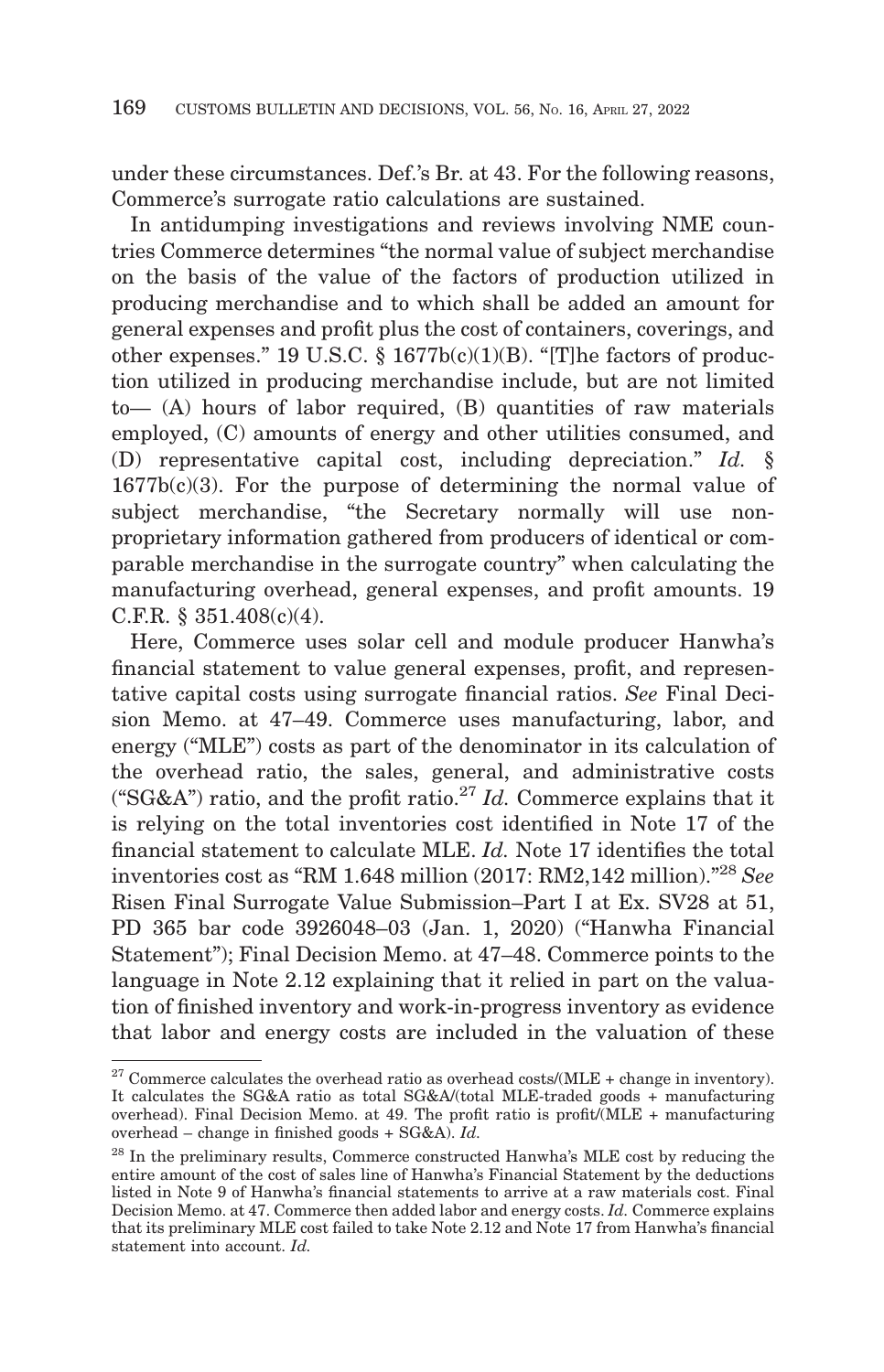inventories. *Id.* at 47; Ministerial Error Memo. at 5. Commerce's reliance is reasonable because Hanwha's financial statement indicates that it is prepared in accordance with International Financial Reporting Standards ("IFRS").29 *See* Hanwha Financial Statement at 16 ("The financial statements . . . have been prepared in accordance with Malaysian Financial Reporting Standards ("MFRS"), [IFRS] and the Companies Act 2016 in Malaysia"). IFRS Standard IAS  $2^{30}$  requires that IFRS-compliant financial statements expense all variable costs in the cost of inventory. International Financial Reporting Standards Foundation, *IAS 2 Inventories, About*, https://www.ifrs.org/ issued-standards/list-of-standards/ias-2-inventories/ (last accessed Mar. 30,  $2022$ ).<sup>31</sup> Thus, the court can reasonably discern from Commerce's citation to both Notes 2.12 and 17 that Commerce believes that because Hanwha's financial statement is compliant with IFRS, it must include labor and energy costs in inventories cost.32 IAS 2; *see* Final Decision Memo. at 47–48; *compare* IAS 2 *with* Hanwha Financial Statement at 29 (significant linguistic overlap). After determining that the inventories cost included MLE costs, Commerce reduced the inventories cost by the change in finished goods inventories, isolating the MLE costs and included them as part of the denominator of the surrogate financial ratios.33 Final Decision Memo. at 48. Having accounted for MLE, depreciation, and the change in finished goods balance, Commerce reasonably allocated the remaining amount of the cost of sales balance to overhead.

<sup>&</sup>lt;sup>29</sup> IFRS "is a not-for-profit international organization responsible for developing a single set of high-quality accounting and sustainability disclosure standards" ("IFRS Standards" or "IFRS Standard") to promote transparency, accountability and efficiency in global financial markets. International Financial Reporting Standards Foundation, *About Us*, https:// www.ifrs.org/about-us/ (last accessed Mar. 30, 2022).

<sup>&</sup>lt;sup>30</sup> "IAS 2 provides guidance for determining the cost of inventories and the subsequent recognition of the cost as an expense. . . . The cost of inventories includes all costs of purchase, costs of conversion (direct labour and production overhead) and other costs incurred in bringing the inventories to their present location and condition." International Financial Reporting Standards Foundation, *IAS 2 Inventories, About*, https://www.ifrs.org/ issued-standards/list-of-standards/ias-2-inventories/ (last accessed Mar. 30, 2022).

<sup>&</sup>lt;sup>31</sup> Commerce selected Hanwha's financial statement in part because it had been audited. Prelim. Decision Memo. at 27–28. The audit confirmed that Hanwha's financial statement complied with IFRS Standards. Hanwha Financial Statement at 6.

<sup>32</sup> Note 2.12 further explains Hanwha's calculation of costs associated with "bringing the inventories to their current location or condition," includes labor and energy costs. Hanwha Financial Statement at 29.

<sup>33</sup> To isolate the MLE costs for inventories produced and sold in 2018, Commerce reduced the inventories costs included in the cost of sales by the decrease in finished goods balance. *See* Final Decision Memo. at 48. The decrease in finished goods balance is the difference between the finished goods beginning balance (valued at both cost and net realizable value) and the finished goods ending balance (valued at both cost and net realizable value). *See id.* No party disputes the downward adjustment for finished goods.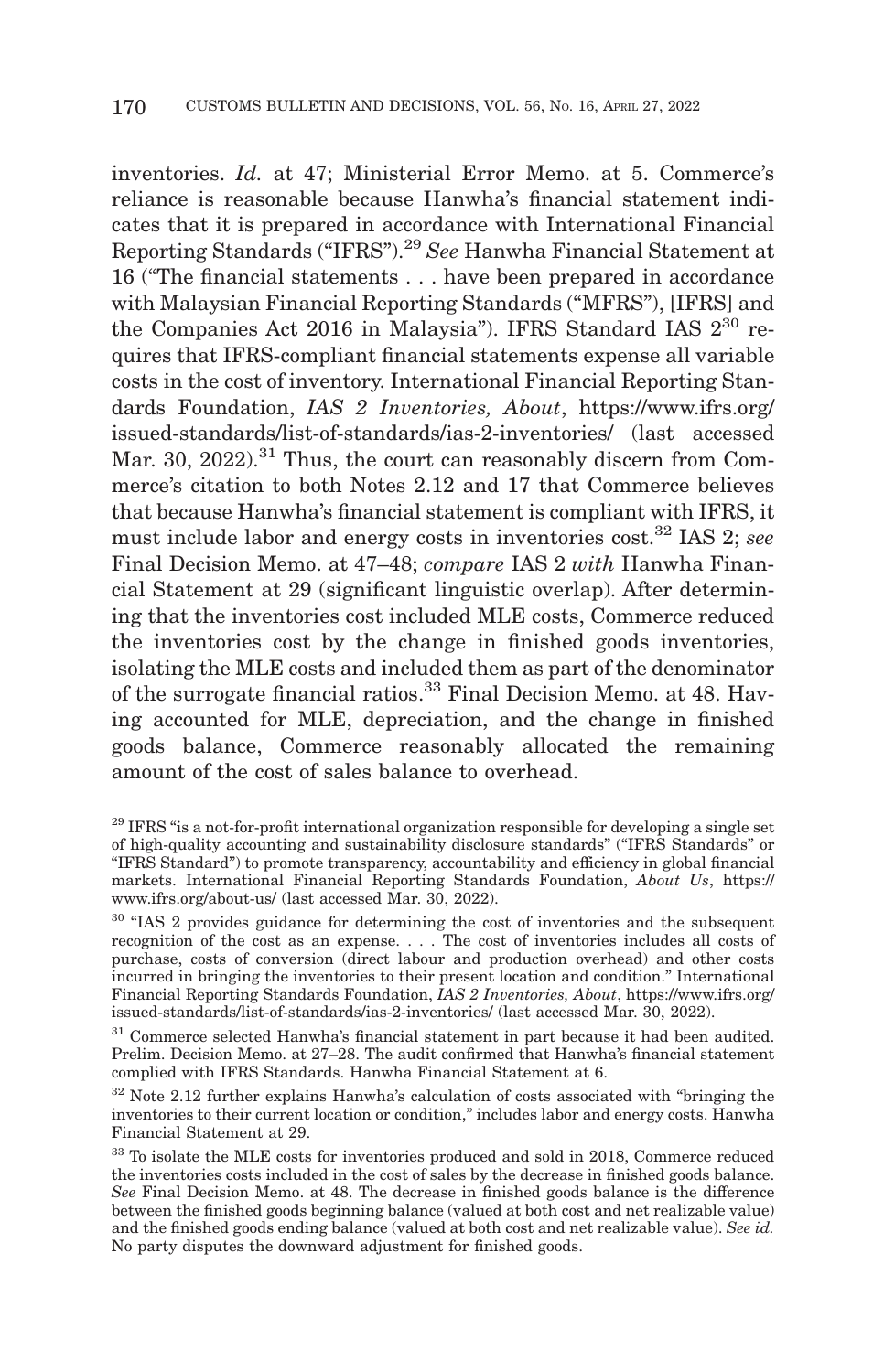Plaintiffs argue that Commerce double counts labor and energy costs by including labor and energy costs in the overhead ratio's numerator and separately valuing labor and energy as factors of production when calculating normal value. Risen's Br. at 30–32. Plaintiffs contend that when energy or labor costs are not specifically broken out in the financial statement and assigned to the MLE denominator, Commerce does not separately value labor and energy in the factors of production because they are accounted for in the numerator of the overhead financial ratio.<sup>34</sup> *Id.* Yet Plaintiffs' argument assumes that Commerce did not isolate the labor and energy costs and account for them in the MLE denominator when calculating the surrogate financial ratios. However, Commerce explains that it isolates the labor and energy costs using the notes in Hanwha's Financial Statement and includes those costs in the surrogate ratios' denominator. Final Decision Memo. at 48; Ministerial Error Memo. at 5. Since Commerce isolates and removes the MLE costs from Hanwha's cost of sales before calculating the surrogate financial ratios, labor and energy costs are not included in total overhead and thus are not included in the numerator of the overhead ratio.35 Therefore, the inclusion of labor and energy costs in the factors of production does not double count the labor and energy costs and is consistent with the determinations cited by Plaintiffs.

<sup>34</sup>*Hand Trucks and Certain Parts Thereof From [China]*, 80 Fed. Reg. 33,246 (Dep't Commerce June 11, 2015) (Final Results of [ADD] Admin. Review and Rescission of Review in Part; 2012–2013) and accompanying Issues and Decision Memo. at 8, A570–891, June 4, 2015, bar code 3282119–01 ("it is the Department's recent practice to set energy factors of production inputs to zero if there is not a separate line item for energy factors on the financial statements"); *[Solar Cells from China]*, 83 Fed. Reg. 35,616 (Dep't Commerce July 27, 2018) (final results of [ADD] admin. review and final deter. of no shipments; 2015–2016) and accompanying Issues and Decision Memo. at 47, A-570–979, July 11, 2018, bar code 3729972–01 ("if Commerce valued a respondent's FOPs, including energy, and calculated financial ratios using energy costs (because they could not be removed from the surrogate company's expenses), it would be double counting energy expenses."); *1,1,1,2- Tetrafluroethane From [China]*, 79 Fed. Reg. 30,817 (Dep't Commerce May 29, 2014) ([ADD] investigation, prelim. deter. of sales at less than fair value, affirmative prelim. deter. of critical circumstances, in part, and postponement of final deter.) and accompanying Issues and Decision Memo. at 22, A-570–998, May 21, 2014, bar code 3203506–01 ("Here, we will not disregard energy or labor in the normal value calculation because, except for depreciation, all of Thai-Japan's cost of sales is treated as material, labor and energy in the surrogate financial ratio calculation, therefore, we are not double counting these expenses when we include energy and labor in our normal value calculation").

<sup>35</sup> Commerce calculates total overhead by subtracting total MLE costs from the cost of sales line from Hanwha's Financial Statement. Final Decision Memo. at 48. Commerce calculates the overhead ratio by dividing total overhead by the sum of MLE and the change in inventory. *Id.* at 49. Overhead is a representative capital cost; thus, if Commerce could not isolate the MLE costs, those costs would be accounted for in both the factors of production for amounts of energy and other utilities consumed and representative capital cost. *See* 19 U.S.C. § 1677b(c)(3); 19 C.F.R. § 351.408(c).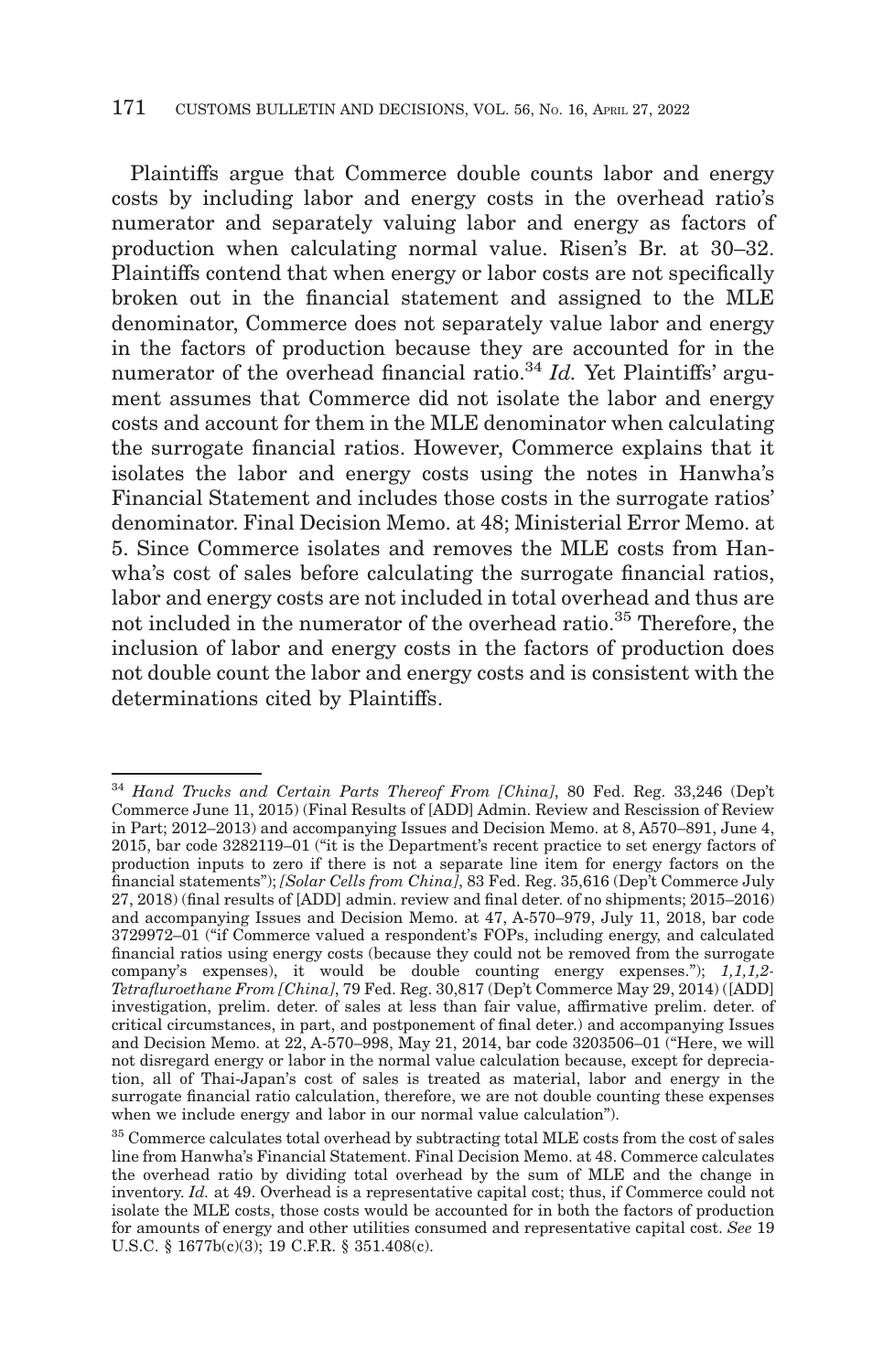#### **IV. Application of Partial Adverse Facts Available**

Commerce's use of facts available with an adverse inference is unsupported by substantial evidence. Commerce fails to demonstrate that Risen and Trina did not cooperate to the best of their ability. Commerce also fails to demonstrate that Risen and Trina have leverage to induce the cooperation of their non-cooperative unaffiliated suppliers; the non-cooperative unaffiliated suppliers are evading their own duties by exporting subject merchandise through Risen and Trina; or using the highest factor of production consumption rates on the record results in an accurate dumping margin. Commerce's application of facts available with an adverse inference is remanded for reconsideration or additional explanation consistent with this opinion.

When Commerce is missing information necessary to make an ADD determination, it uses facts otherwise available to fill the gap in the record created by the missing information. *See* 19 U.S.C. § 1677e(a); *Nippon Steel Corp. v. United States*, 337 F.3d 1373, 1380–81 (Fed. Cir. 2003). If a gap exists because a party failed to cooperate to the best of its ability, Commerce may use an adverse inference when selecting facts available to fill the gap. 19 U.S.C. § 1677e(b). A party cooperates to the best of its ability when it does "the maximum it is able to do." *Nippon*, 337 F.3d at 1380–81 (Fed. Cir. 2003). However, under 19 U.S.C. § 1677e(a) Commerce may use adverse inferences against a cooperative respondent, if doing so will yield an accurate rate, promote cooperation, and thwart duty evasion. *Mueller Comercial De Mexico v. United States*, 753 F.3d 1227, 1232–36 (Fed. Cir. 2014). When using facts available with an adverse inference under *Mueller*, the predominant interest when determining the antidumping rate must be accuracy. *Id.* at 1235.

Commerce fails to demonstrate that Trina and Risen did not put forth the maximum effort to provide full and complete responses to inquiries from Commerce. Risen placed evidence on the record demonstrating that it contacted each of its non-cooperative unaffiliated suppliers on at least two occasions asking them to provide the factor of production data and threatening to cease doing business with the suppliers if they failed to cooperate. Risen's Section D Resp. at Ex. D-21. Risen also sent the factor of production questionnaires issued by Commerce to the non-cooperative unaffiliated suppliers. *Id.* Further attempting to induce the cooperation of the non-cooperative unaffiliated suppliers, Risen offered to provide the non-cooperative unaffiliated suppliers access to Risen's legal and accounting teams. *Id.* Trina placed evidence on the record that it began making formal written requests to its non-cooperative unaffiliated suppliers request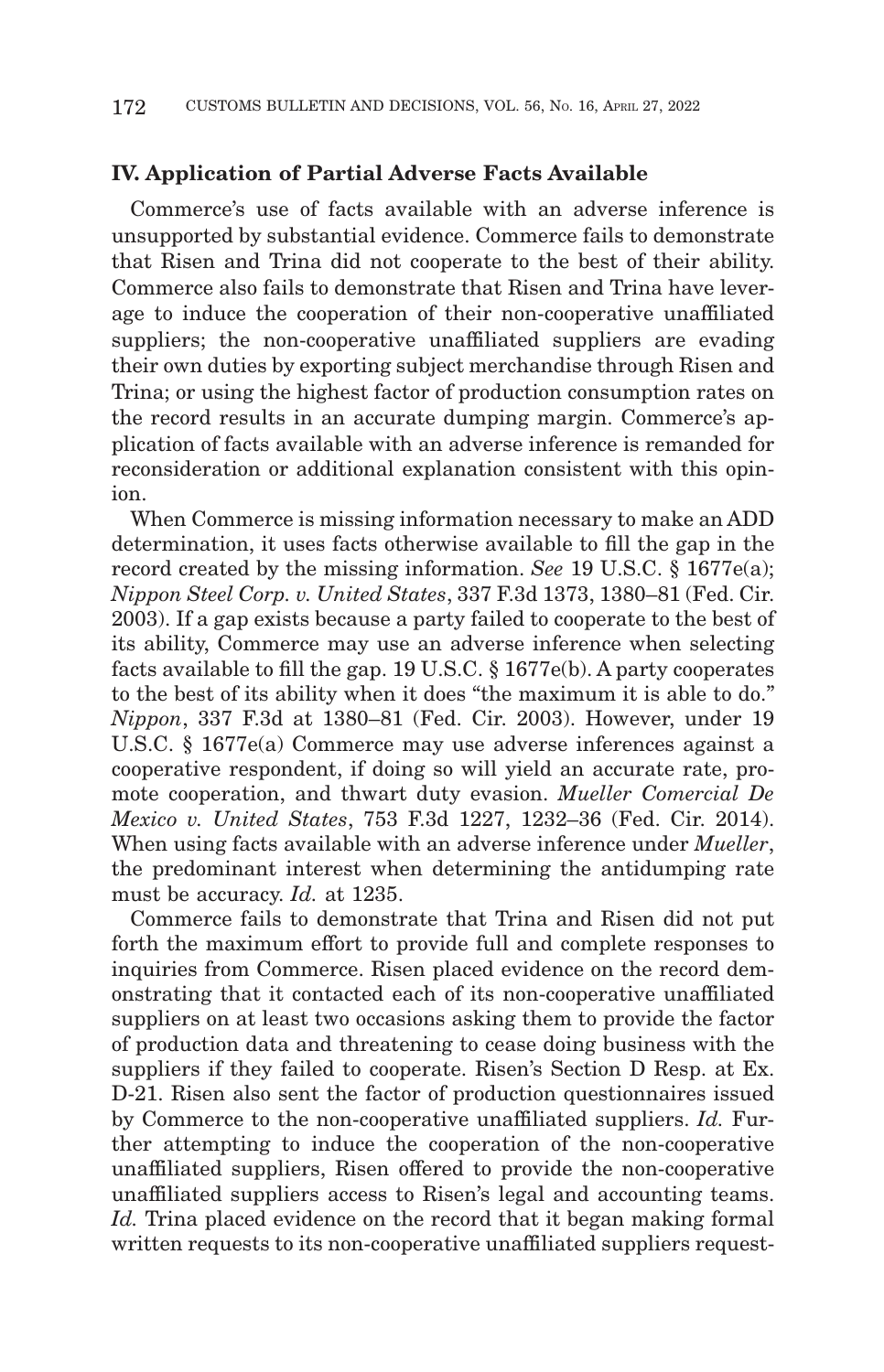ing their cooperation in supplying the factor of production data in May 2019. Trina's Section D Questionnaire Resp. at Ex. D-2, CD 112–132 bar code 3855903–01 (July 1, 2019) ("Trina's Section D. Resp."). Trina subsequently made several additional requests for the non-affiliated suppliers' cooperation via letter and telephone. *Id.*

Commerce fails to demonstrate that Trina and Risen did not cooperate to the best of their ability by continuing to do business with the non-cooperative unaffiliated suppliers. Commerce argues that Trina's supplier relationships are longstanding and although it does not know the length of the relationships between Risen and its suppliers, it is unlikely that all the relationships are new. Final Decision Memo. at 12. Commerce further argues that there is no record evidence showing that Trina or Risen have followed through with threats to end relationships with unaffiliated suppliers who were uncooperative in prior reviews.36 *Id.* Commerce's argument assumes, without evidence, that the non-cooperative unaffiliated suppliers in the present review are the same suppliers who were uncooperative in prior reviews. *Id.* Commerce must support its determinations with substantial evidence on the record. Commerce could have, but did not, issue questionnaires asking respondents to provide Commerce with a list of non-cooperative unaffiliated suppliers from past reviews and compared it to a list of current non-cooperative unaffiliated suppliers to determine if there is any overlap. *See id.* at 15 n.57.

Commerce also fails to show that Trina or Risen have sufficient leverage to induce the cooperation of their non-cooperative unaffiliated suppliers and has not shown that there is a threat of duty evasion by the non-cooperative unaffiliated suppliers absent the use of facts available with an adverse inference. Commerce asserts that Trina and Risen had leverage over their non-cooperative unaffiliated suppliers because they were large exporters to the U.S. and could threaten to cease doing business with the non-cooperative unaffiliated suppliers in order to induce their cooperation. *Id.* at 14–15. Indeed, record evidence shows that Trina and Risen did make such threats and those threats did not induce the cooperation of the suppliers. Risen's Section D Resp. at Ex. D-21 p. 14 ("if your company refuse [sic] to cooperate by providing the requested data, Risen would be forced to refuse to purchase any products from your company");

<sup>36</sup> Commerce states that "neither Trina or Risen have cited to one instance where they stopped doing business because parties refused to provide them with [factors of production]." Final Decision Memo. at 16. Yet, none of Commerce's questionnaires to Trina and Risen asked either respondent to provide such evidence. The best of its ability standard requires a respondent to "put forth its maximum effort to provide Commerce with full and complete answers to all inquiries in an investigation." *Nippon*, 337 F.3d at 1382. Commerce may not determine that a respondent failed to cooperate to the best of its ability because it did not provide information that Commerce did not request.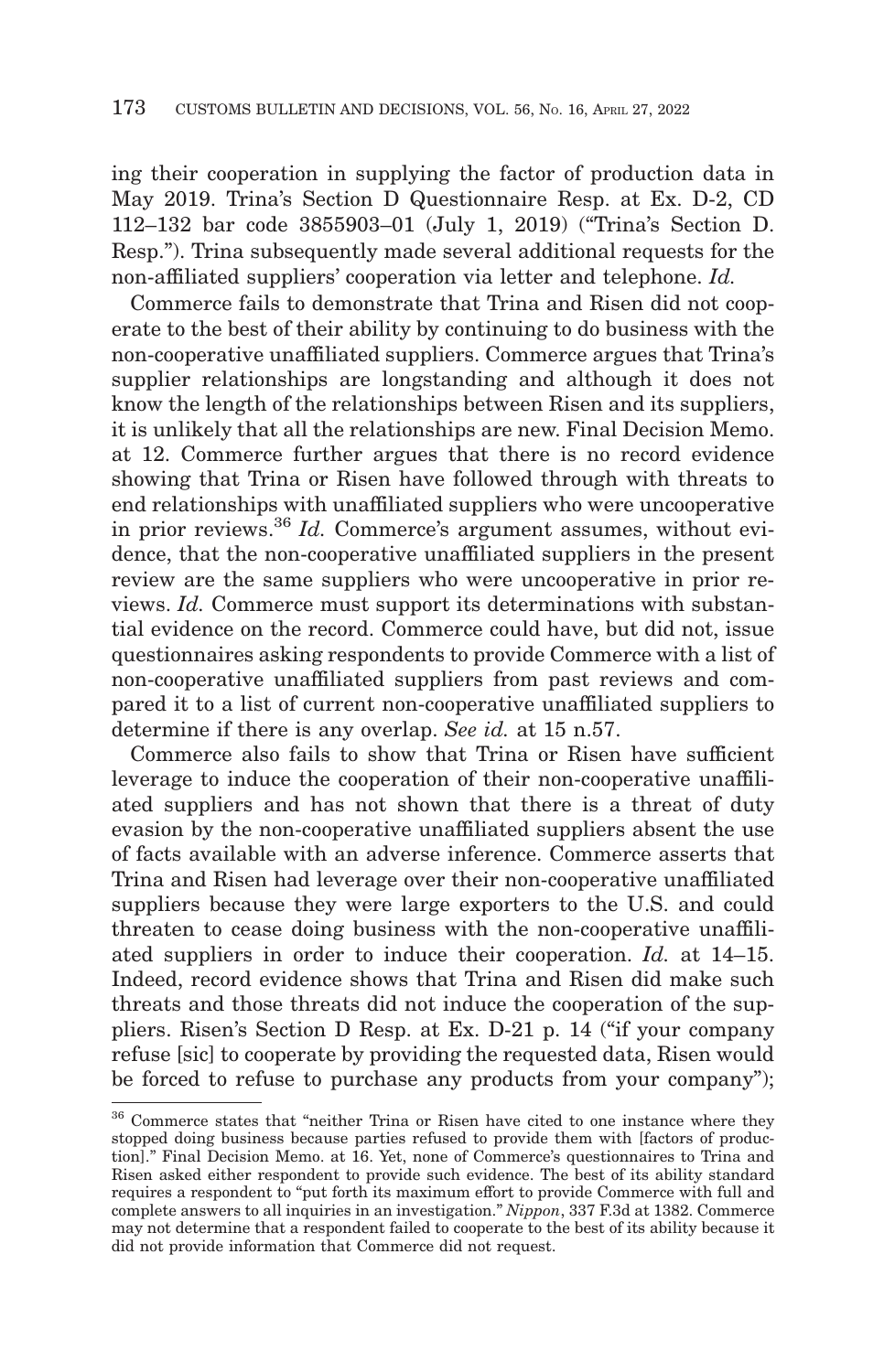Trina's Section D Resp. at Ex. D-2 ("your cooperation is significantly important both for our response to the antidumping duty administrative review as well as our long-term business relationship").

Nor has Commerce shown a possibility of duty evasion by the non-cooperative unaffiliated suppliers. Commerce speculates that the suppliers' consumption rates may be higher than Risen's and Trina's rates; therefore, by withholding information, the non-cooperative unaffiliated suppliers will not receive a separate rate and can sell their merchandise through Risen and Trina. Final Decision Memo. at 13–14. The record does not support Commerce's speculation. None of the non-cooperative unaffiliated suppliers are mandatory respondents or named Chinese exporters of subject merchandise; therefore, there is no rate for the non-cooperative unaffiliated suppliers to evade. *Mueller*, 753 F.3d at 1235 ("here is the possibility that Ternium could evade its own AFA rate of 48.33 percent by exporting its goods through Mueller if Mueller were assigned a favorable dumping rate.") *Compare Initiation Notice* 84 Fed. Reg. at 9,299 (listing named Chinese exporters to be reviewed) *with* Risen's Section A Questionnaire Resp. at Exs. A-14 & A-15, PD 130 CD 54 bar code 384633201 (June 10, 2019) (listing unaffiliated solar cell and solar module suppliers); Trina's DQR at Ex. DA-36 (listing Trina's non-cooperative unaffiliated suppliers). Finally, Commerce fails to explain why the use of the highest factor of production consumption rates result in a more accurate dumping margin. *Mueller*, 753 F.3d at 1232–33.

On remand, if Commerce wishes to use facts available with an adverse inference, Commerce should address the evidence detracting from its determination that Trina and Risen have leverage over their non-cooperative suppliers and support their speculation of duty evasion with substantial evidence from the record. Commerce should also explain how the adverse facts it selected lead to an accurate dumping margin.

#### **V. Commerce's Separate Rate Calculation**

Commerce's determination in the *Final Results* to apply the weighted-average antidumping margins calculated for Risen and Trina to the separate rate respondents is not supported by substantial evidence. The separate rate is "the weighted average of the estimated weighed average dumping margins established for exporters and producers individually investigated, excluding any zero and de minimis margins and any margins determined entirely under [19 U.S.C. § 1677e]." 19 U.S.C. § 1673d(c)(5)(a); *see also Final Results* at 62,278 n.6. Thus, because the separate rate is determined by, and derivative of, the rate calculated for Risen and Trina, and the court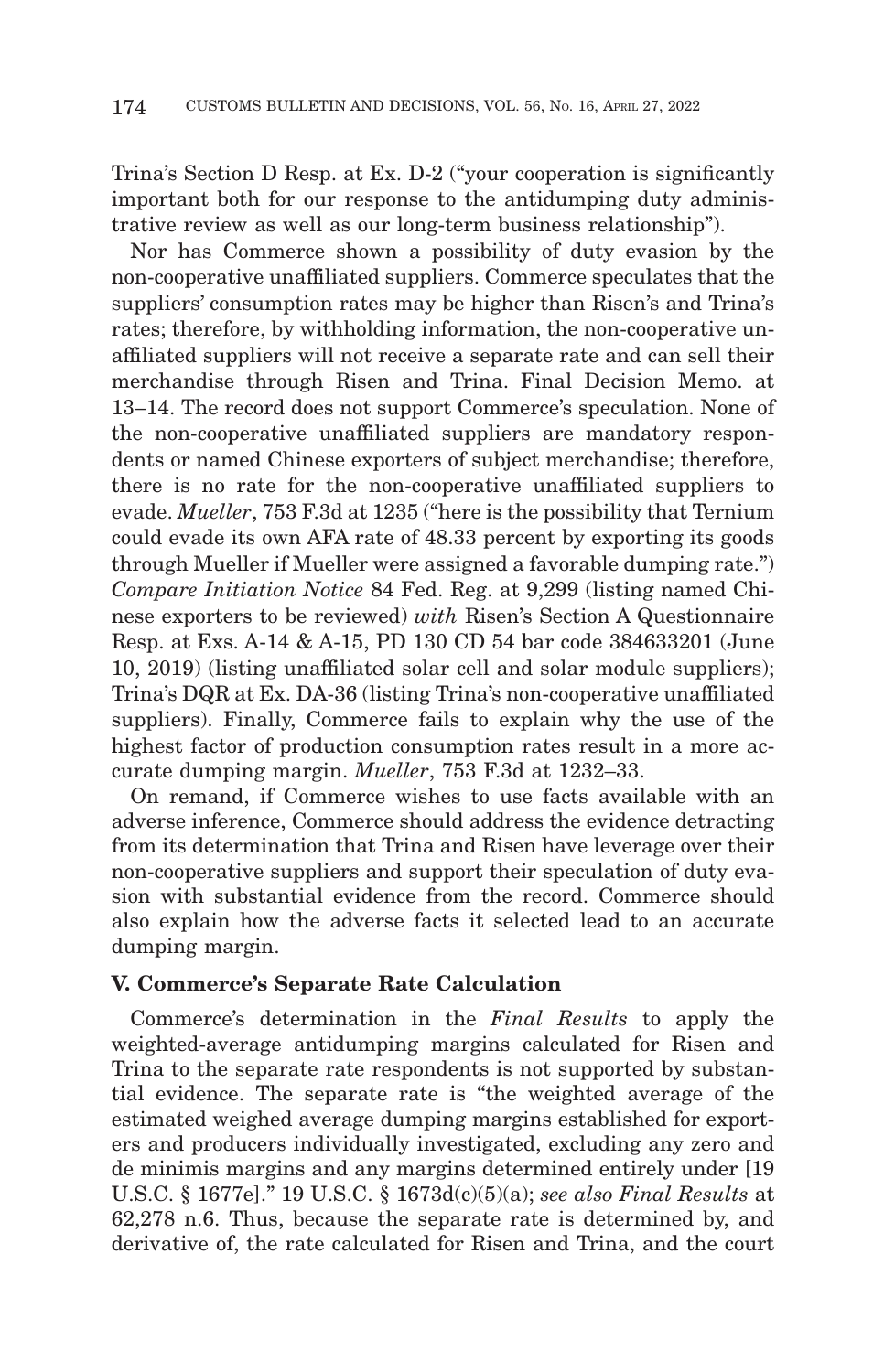has found that those rates are not supported by substantial evidence, Commerce's separate rate calculation is also not supported by substantial evidence and is remanded for reconsideration consistent with this opinion.

# **CONCLUSION**

For the foregoing reasons, the court sustains Commerce's determinations with respect to its selection of Malaysia as the primary surrogate country and its surrogate financial ratio calculations. Commerce's surrogate values for silver paste, EVA, and backsheet, its application of facts available with an adverse inference, and its separate rate calculation are remanded. In accordance with the foregoing, it is

**ORDERED** that Commerce's *Final Results* are remanded for further explanation or reconsideration consistent with this opinion; and it is further

**ORDERED** that Commerce shall file its remand redetermination with the court within 90 days of this date; and it is further

**ORDERED** that the parties shall have 30 days to file comments on the remand redetermination; and it is further

**ORDERED** that the parties shall have 30 days to file their replies to the comments on the remand redetermination; and it is further

**ORDERED** that the parties shall file the Joint Appendix within 14 days after the filing of replies to the comments on the remand redetermination; and it is further

**ORDERED** that Commerce shall file the administrative record within 14 days of the date of filing its remand redetermination. Dated: April 4, 2022

New York, New York

*/s/ Claire R. Kelly* CLAIRE R. KELLY, JUDGE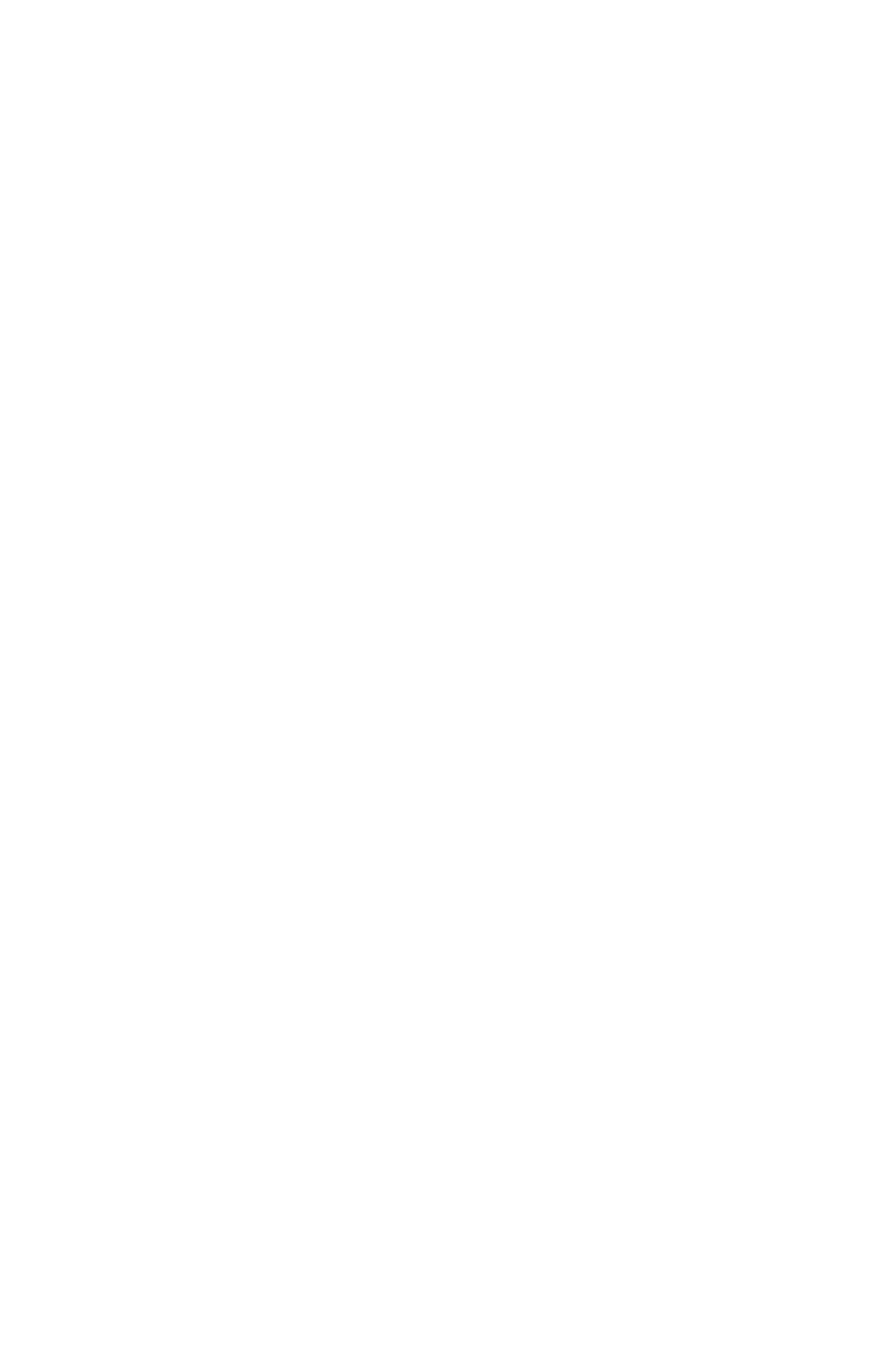# **Index**

# *Customs Bulletin and Decisions Vol. 56, No. 16, April 27, 2022*

# *U.S. Customs and Border Protection CBP Decisions*

|                                                                                                                                                                                              | CBP No.   | Page |
|----------------------------------------------------------------------------------------------------------------------------------------------------------------------------------------------|-----------|------|
| Implementation of the Electronic System for Travel<br>Authorization (ESTA) at U.S. Land Borders                                                                                              | $22 - 07$ | 1    |
| <b>General Notices</b>                                                                                                                                                                       |           |      |
|                                                                                                                                                                                              |           | Page |
| Procedures for Debarring Vessels From Entering U.S. Ports                                                                                                                                    |           | 36   |
| Modification of One Ruling Letter and Revocation of Treatment Relating to<br>the Tariff Classification of Belts $\dots \dots \dots \dots \dots \dots \dots \dots \dots \dots$                |           | 50   |
| Revocation of One Ruling Letter, Modification of One Ruling Letter, and<br>Revocation of Treatment Relating to the Tariff Classification of                                                  |           | 57   |
| Proposed Modification of 15 Ruling Letters and the Revocation of<br>Treatment Relating to the Applicablity of Subheading 9817.00.96,<br>HTSUS to Certain Footwear Products for Men and Women |           | 65   |

# *U.S. Court of Appeals for the Federal Circuit*

|                                                              | Appeal No. | Page |
|--------------------------------------------------------------|------------|------|
| Red Sun Farms, Plaintiff-Appellant v. United States,         |            |      |
| Florida Tomato Exchange, Defendants-Appellees                | 2020–2230  | 106  |
| Red Sun Farms, Plaintiff-Appellant v. United States,         |            |      |
| Florida Tomato Exchange, Defendants-Appellees                | 2020–2230  | 115  |
| Confederacion de Asociaciones Agricolas del Estado de        |            |      |
| Sinaloa, A.C., Consejo Agricola De Baja California,          |            |      |
| A.C., Asociacion Mexicana de Horticultura Protegida,         |            |      |
| A.C., Asociacion de Productores de Hortalizas del            |            |      |
| Yaqui y Mayo, Sistema Producto Tomate,                       |            |      |
| Plaintiffs-Appellants v. United States, Florida Tomato       |            |      |
| Exchange, Defendants-Appellees $\ldots \ldots \ldots \ldots$ | 2020–2300  | 120  |
| Bioparques de Occidente, S.A. de C.V., Agricola La           |            |      |
| Primavera, S.A. de C.V., Kaliroy Fresh LLC,                  |            |      |
| Plaintiffs-Appellants v. United States, Florida Tomato       |            |      |
| Exchange, Defendants-Appellees                               | 2020–2267  | 134  |